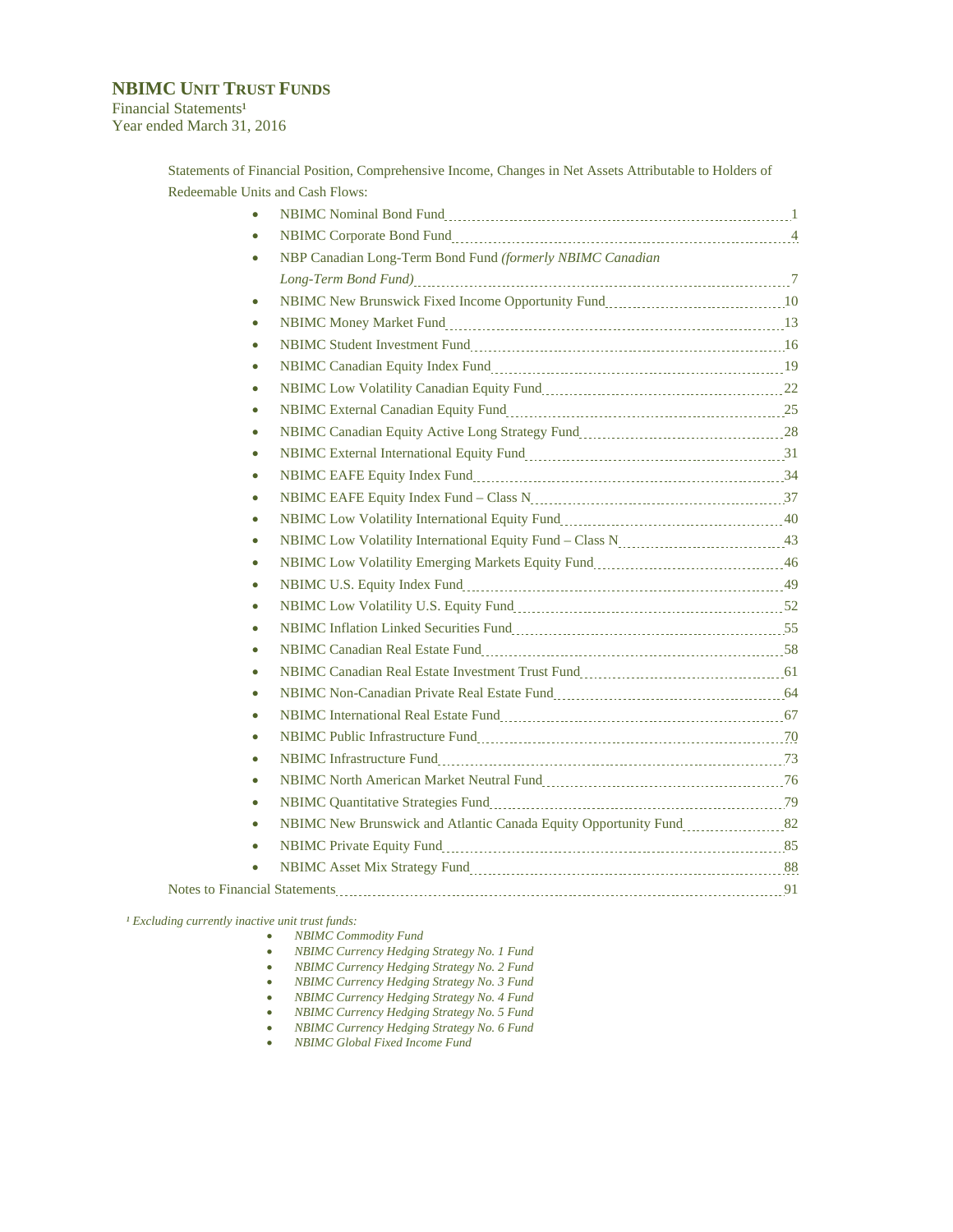

KPMG LLP Frederick Square **Cone Factory Lane** 133 Prince William Street 700-77 Westmorland Street PO Box 827 PO Box 2388 Stn Main Fredericton NB E3B 6Z3 Moncton NB E1C 8N6 Saint John NB E2L 3V6

Telephone (506) 452-8000 Telephone (506) 856-4400 Telephone (506) 634-1000 Fax (506) 450-0072 Fax (506) 856-4499 Fax (506) 633-8828

#### **INDEPENDENT AUDITORS' REPORT**

To the Unitholders of the following funds managed by New Brunswick Investment Management Corporation:

| <b>NBIMC</b> Nominal Bond Fund                           | <b>NBIMC</b> Low Volatility Emerging Markets Equity Fund |
|----------------------------------------------------------|----------------------------------------------------------|
| NBIMC Corporate Bond Fund                                | NBIMC U.S. Equity Index Fund                             |
| NBP Canadian Long-Term Bond Fund (formerly NBIMC         | NBIMC Low Volatility U.S. Equity Fund                    |
| Canadian Long-Term Bond Fund)                            | <b>NBIMC</b> Inflation Linked Securities Fund            |
| NBIMC New Brunswick Fixed Income Opportunity Fund        | NBIMC Canadian Real Estate Fund                          |
| <b>NBIMC Money Market Fund</b>                           | NBIMC Canadian Real Estate Investment Trust Fund         |
| <b>NBIMC</b> Student Investment Fund                     | NBIMC Non-Canadian Private Real Estate Fund              |
| NBIMC Canadian Equity Index Fund                         | NBIMC International Real Estate Fund                     |
| <b>NBIMC</b> Low Volatility Canadian Equity Fund         | NBIMC Public Infrastructure Fund                         |
| NBIMC External Canadian Equity Fund                      | NBIMC Infrastructure Fund                                |
| NBIMC Canadian Equity Active Long Strategy Fund          | NBIMC North American Market Neutral Fund                 |
| NBIMC External International Equity Fund                 | <b>NBIMC</b> Quantitative Strategies Fund                |
| NBIMC EAFE Equity Index Fund                             | <b>NBIMC</b> New Brunswick and Atlantic Canada Equity    |
| NBIMC EAFE Equity Index Fund – Class N                   | <b>Opportunity Fund</b>                                  |
| <b>NBIMC</b> Low Volatility International Equity Fund    | <b>NBIMC</b> Private Equity Fund                         |
| NBIMC Low Volatility International Equity Fund – Class N | NBIMC Asset Mix Strategy Fund                            |

(collectively, the Funds)

We have audited the accompanying financial statements of the Funds which comprise the statements of financial position as at March 31, 2016, the statements of comprehensive income (loss), changes in net assets attributable to holders of redeemable units and cash flows for the applicable period then ended, and notes, comprising a summary of significant accounting policies and other explanatory information.

#### *Management's Responsibility for the Financial Statements*

Management is responsible for the preparation and fair presentation of these financial statements in accordance with International Financial Reporting Standards, and for such internal control as management determines is necessary to enable the preparation of financial statements that are free from material misstatement, whether due to fraud or error.

#### *Auditor's Responsibility*

Our responsibility is to express an opinion on these financial statements based on our audits. We conducted our audits in accordance with Canadian generally accepted auditing standards. Those standards require that we comply with ethical requirements and plan and perform the audits to obtain reasonable assurance about whether the financial statements are free from material misstatement.

An audit involves performing procedures to obtain audit evidence about the amounts and disclosures in the financial statements. The procedures selected depend on our judgment, including the assessment of the risks of material misstatement of the financial statements, whether due to fraud or error. In making those risk assessments, we consider internal control relevant to the entity's preparation and fair presentation of the financial statements in order to design audit procedures that are appropriate in the circumstances, but not for the purpose of expressing an opinion on the effectiveness of the entity's internal control. An audit also includes evaluating the appropriateness of accounting policies used and the reasonableness of accounting estimates made by management, as well as evaluating the overall presentation of the financial statements.

We believe that the audit evidence we have obtained in our audits is sufficient and appropriate to provide a basis for our audit opinion.

#### *Opinion*

In our opinion, the financial statements present fairly, in all material respects, the financial position of the Funds as at March 31, 2016, and their financial performance and their cash flows for the applicable period then ended in accordance with International Financial Reporting Standards.

 $kPMS$   $\mu P$ 

Chartered Professional Accountants June 6, 2016 Fredericton, Canada

KPMG LLP is a Canadian limited liability partnership and a member firm of the KPMG network of independent member firms affiliated with KPMG International Cooperative ("KPMG International"), a Swiss entity. KPMG Canada provides services to KPMG LLP.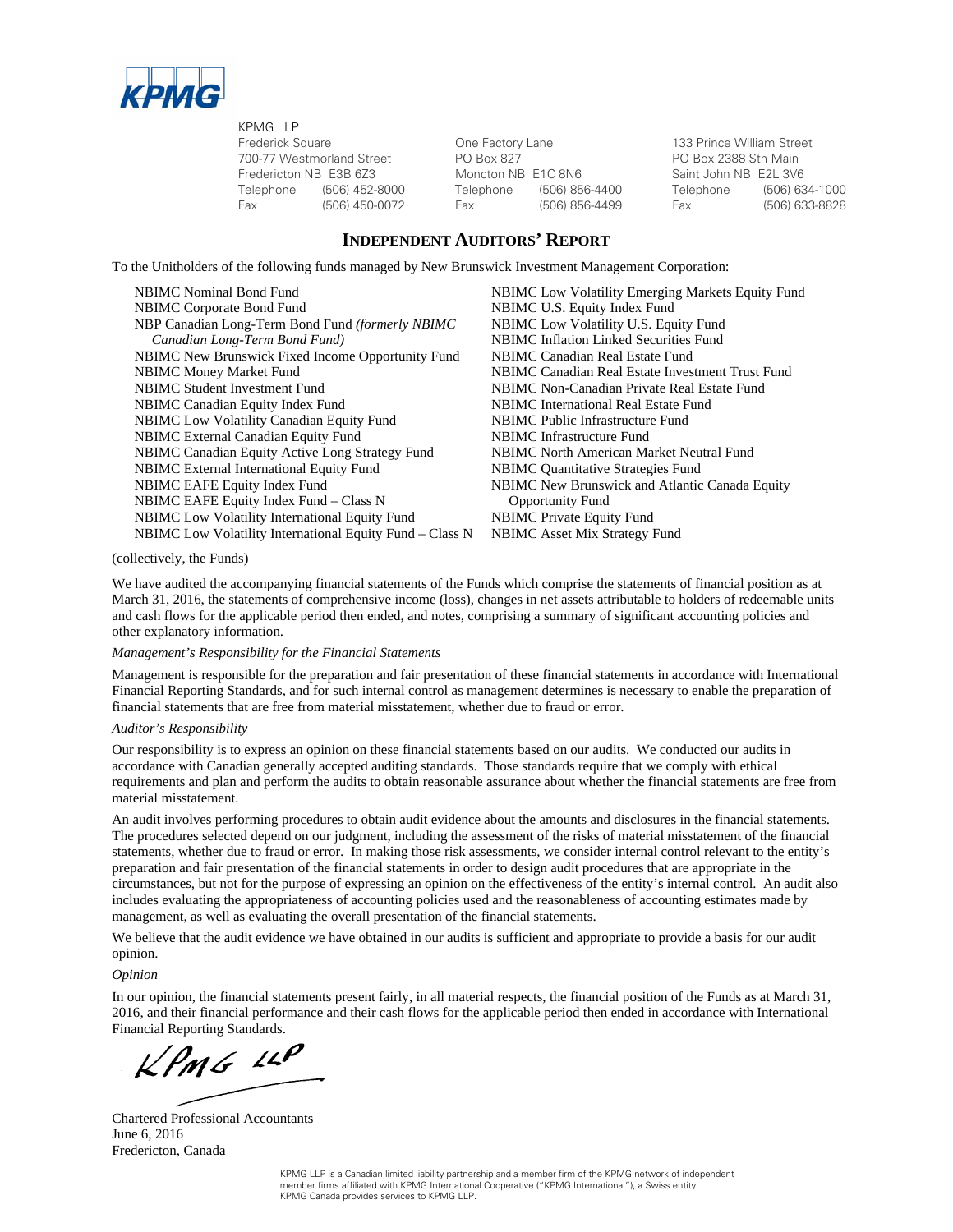# **NBIMC NOMINAL BOND FUND**

#### **Statement of Financial Position**

*(All amounts in thousands of Canadian dollars, except per unit amounts)*  As at March 31

|                                                                    | 2016            | 2015 |           |
|--------------------------------------------------------------------|-----------------|------|-----------|
| <b>Assets</b>                                                      |                 |      |           |
| Investments                                                        | \$<br>2,146,455 | -S   | 2,102,911 |
| Cash                                                               | 20,045          |      |           |
| Interest receivable                                                | 18,098          |      | 17,876    |
| Derivative assets <i>(note 5)</i>                                  | 366             |      |           |
| Total assets                                                       | 2,184,964       |      | 2,120,787 |
| <b>Liabilities</b>                                                 |                 |      |           |
| Payable for investment purchases                                   | 20,045          |      |           |
| Derivative liabilities (note 5)                                    |                 |      | 2,023     |
| Liabilities (excluding net assets attributable to holders of       |                 |      |           |
| redeemable units)                                                  | 20,045          |      | 2,023     |
| Net assets attributable to holders of redeemable units             | \$<br>2,164,919 | \$   | 2,118,764 |
| Net assets attributable to holders of redeemable units per<br>unit | \$<br>2.627.00  | \$.  | 2.597.47  |

*The accompanying notes are an integral part of these financial statements.* 

Nih

Michael W. Walton Chairman of the Board

John A. Sinclair President and Chief Executive Officer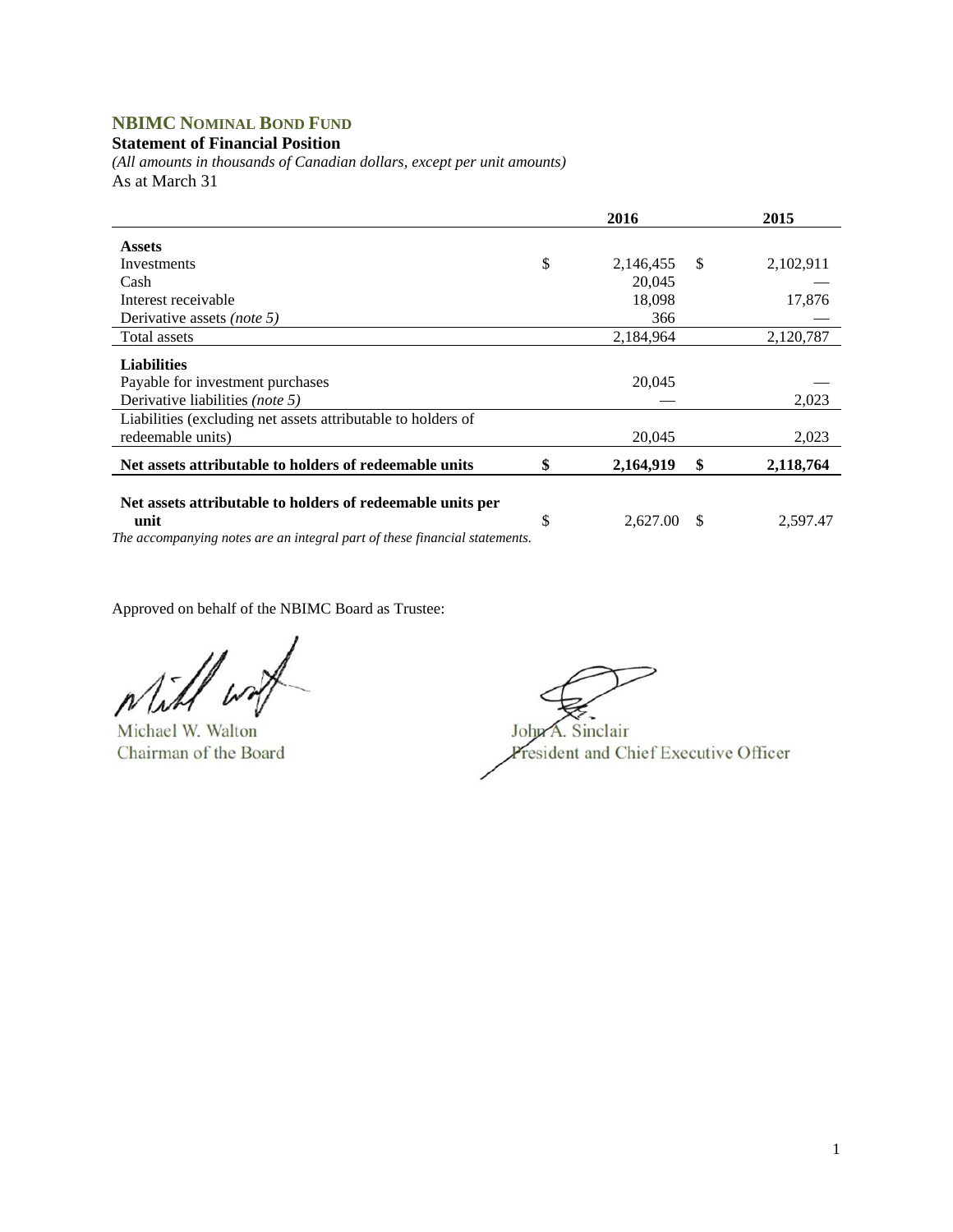# **NBIMC NOMINAL BOND FUND**

#### **Statement of Comprehensive Income**

*(All amounts in thousands of Canadian dollars, except per unit amounts)*  For the year ended March 31

|                                                                                                            | 2015    |  |
|------------------------------------------------------------------------------------------------------------|---------|--|
|                                                                                                            |         |  |
| \$<br>67,155<br>- \$                                                                                       | 67,180  |  |
| 425                                                                                                        | 435     |  |
| 366                                                                                                        | (2,023) |  |
| 24,156                                                                                                     | 28,026  |  |
| (63, 682)                                                                                                  | 113,185 |  |
| 28,420                                                                                                     | 206,803 |  |
|                                                                                                            |         |  |
| S<br>28,420                                                                                                | 206,803 |  |
| $\bm{T}^{t}$ , and consider the contraction of the contraction of the contract of the contract of $\bm{z}$ |         |  |

*The accompanying notes are an integral part of these financial statements.* 

# **NBIMC NOMINAL BOND FUND**

### **Statement of Changes in Net Assets Attributable to Holders of Redeemable Units**

*(All amounts in thousands of Canadian dollars, except per unit amounts)*  For the year ended March 31

|                                                                    | 2016                   | 2015       |
|--------------------------------------------------------------------|------------------------|------------|
| Net assets attributable to holders of redeemable units,            |                        |            |
| beginning of year                                                  | \$<br>2,118,764<br>- S | 1,837,917  |
| Increase in net assets attributable to holders of redeemable units | 28,420                 | 206.803    |
| <b>Distributions</b>                                               | (98,995)               | (74, 974)  |
| Proceeds from issuance of redeemable units                         | 580,113                | 285,579    |
| Amounts paid on redemption of redeemable units                     | (463,383)              | (136, 561) |
| Net assets attributable to holders of redeemable units, end of     |                        |            |
| year                                                               | 2,164,919              | 2,118,764  |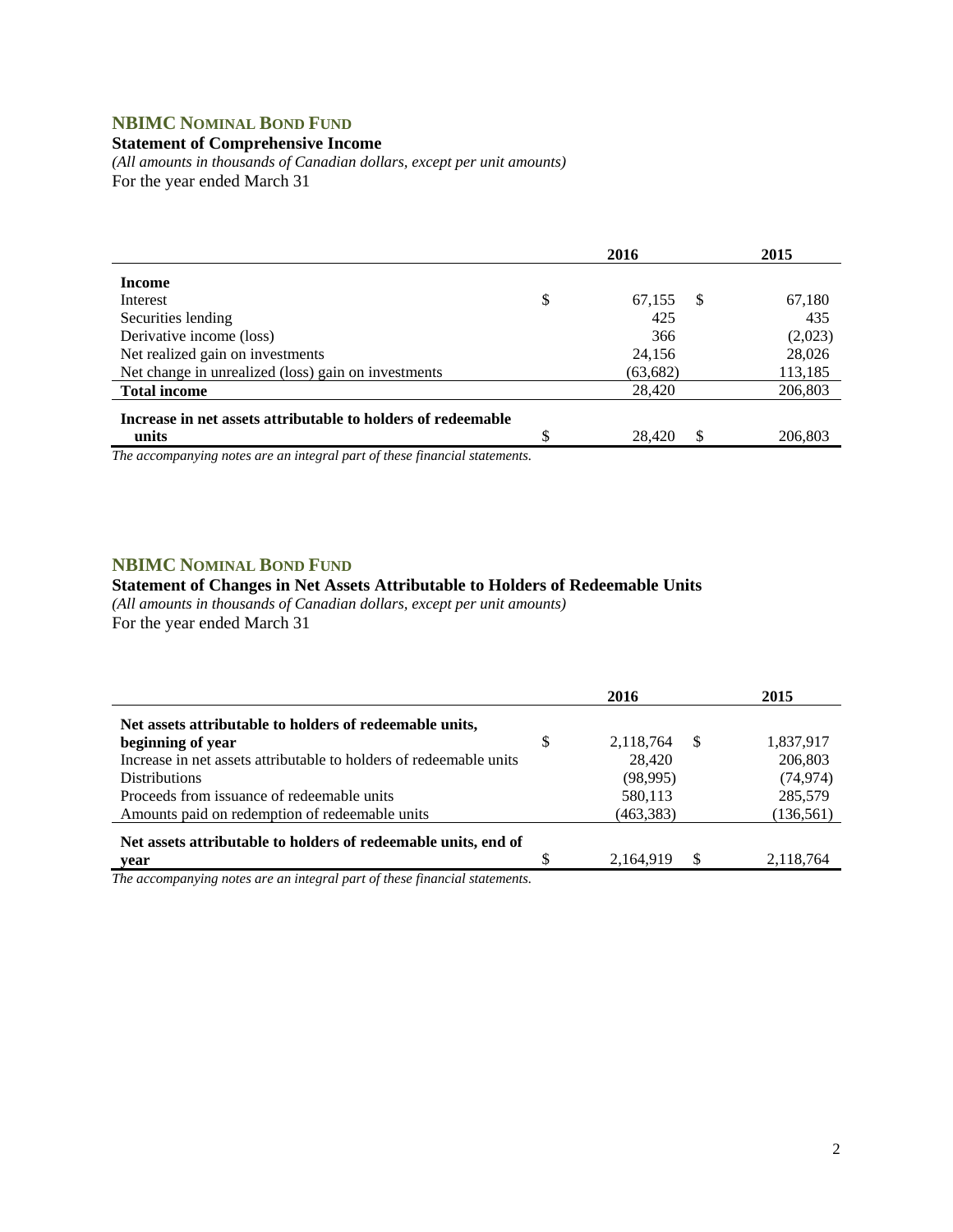# **NBIMC NOMINAL BOND FUND**

### **Statement of Cash Flows**

*(All amounts in thousands of Canadian dollars, except per unit amounts)*  For the year ended March 31

|                                                                    | 2016         | 2015          |
|--------------------------------------------------------------------|--------------|---------------|
| Cash flows from (used in) operating activities                     |              |               |
| Increase in net assets attributable to holders of redeemable units | \$<br>28,420 | \$<br>206,803 |
| Adjustments for:                                                   |              |               |
| Foreign exchange loss on currency forwards                         | 933          | 761           |
| Net realized gain on sale of investments                           | (24, 156)    | (28,026)      |
| Net change in unrealized loss (gain) on investments                | 63,682       | (113, 185)    |
| Purchases of investments                                           | (6,103,290)  | (3,242,545)   |
| Proceeds from sale and maturity of investments                     | 6,019,287    | 3,100,087     |
| Interest receivable                                                | (222)        | 37            |
| Receivable for investment sales                                    |              | 31,927        |
| Payable for investment purchases                                   | 20,045       | (43, 194)     |
| Derivative assets / liabilities                                    | (2,389)      | 2,023         |
| Net cash from (used in) operating activities                       | 2,310        | (85,312)      |
|                                                                    |              |               |
| Cash flows from (used in) financing activities                     |              |               |
| Proceeds from issuances of redeemable units                        | 481,118      | 210,605       |
| Amounts paid on redemption of redeemable units                     | (463, 383)   | (136, 561)    |
| Net cash from financing activities                                 | 17,735       | 74,044        |
|                                                                    |              |               |
| Net increase (decrease) in cash                                    | 20,045       | (11,268)      |
| Cash, beginning of year                                            |              | 11,268        |
| Cash, end of year                                                  | \$<br>20,045 | \$            |
|                                                                    |              |               |
| Supplemental information:                                          |              |               |
| Interest received                                                  | \$<br>66,933 | \$<br>67,217  |
| Non-cash transactions:                                             |              |               |
| <b>Distributions</b>                                               | (98,995)     | (74, 974)     |
| Proceeds from issuance of redeemable units                         | 98,995       | 74,974        |
|                                                                    |              |               |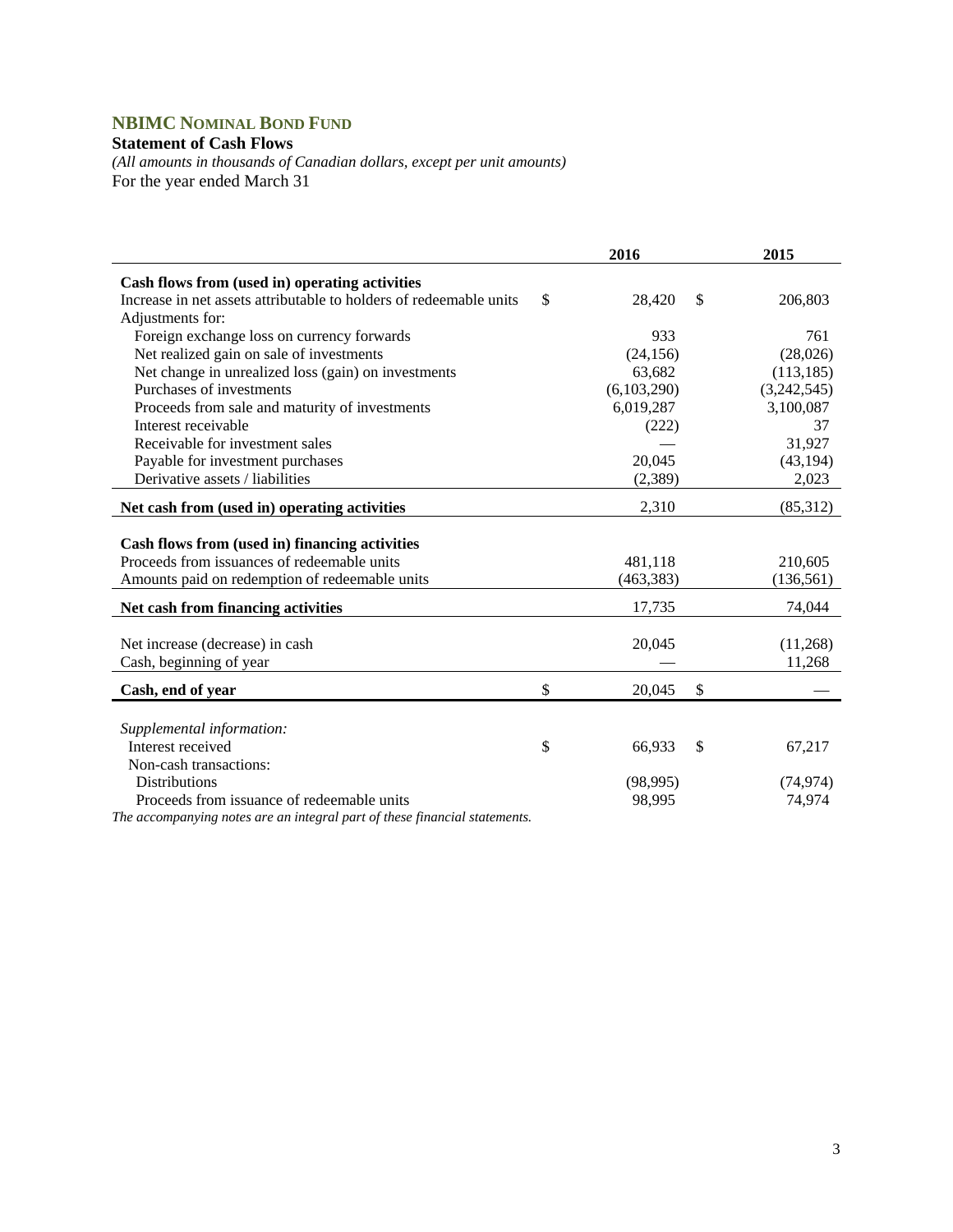# **NBIMC CORPORATE BOND FUND**

#### **Statement of Financial Position**

*(All amounts in thousands of Canadian dollars, except per unit amounts)*  As at March 31

|                                                                                                                                                  | 2016            | 2015 |           |
|--------------------------------------------------------------------------------------------------------------------------------------------------|-----------------|------|-----------|
| <b>Assets</b>                                                                                                                                    |                 |      |           |
| Investments                                                                                                                                      | \$<br>2,201,761 | -S   | 1,705,714 |
| Cash                                                                                                                                             |                 |      | 17,625    |
| Interest receivable                                                                                                                              | 15,376          |      | 10,806    |
| Total assets                                                                                                                                     | 2,217,137       |      | 1,734,145 |
| <b>Liabilities</b><br>Payable for investment purchases                                                                                           |                 |      | 17,625    |
| Liabilities (excluding net assets attributable to holders of<br>redeemable units)                                                                |                 |      | 17,625    |
| Net assets attributable to holders of redeemable units                                                                                           | \$<br>2,217,137 | \$   | 1,716,520 |
| Net assets attributable to holders of redeemable units per<br>unit<br>The accompanying notes are an integral part of these financial statements. | \$<br>1,215.51  | - \$ | 1,205.14  |

 $\mu$ 

Michael W. Walton Chairman of the Board

John A. Sinclair

President and Chief Executive Officer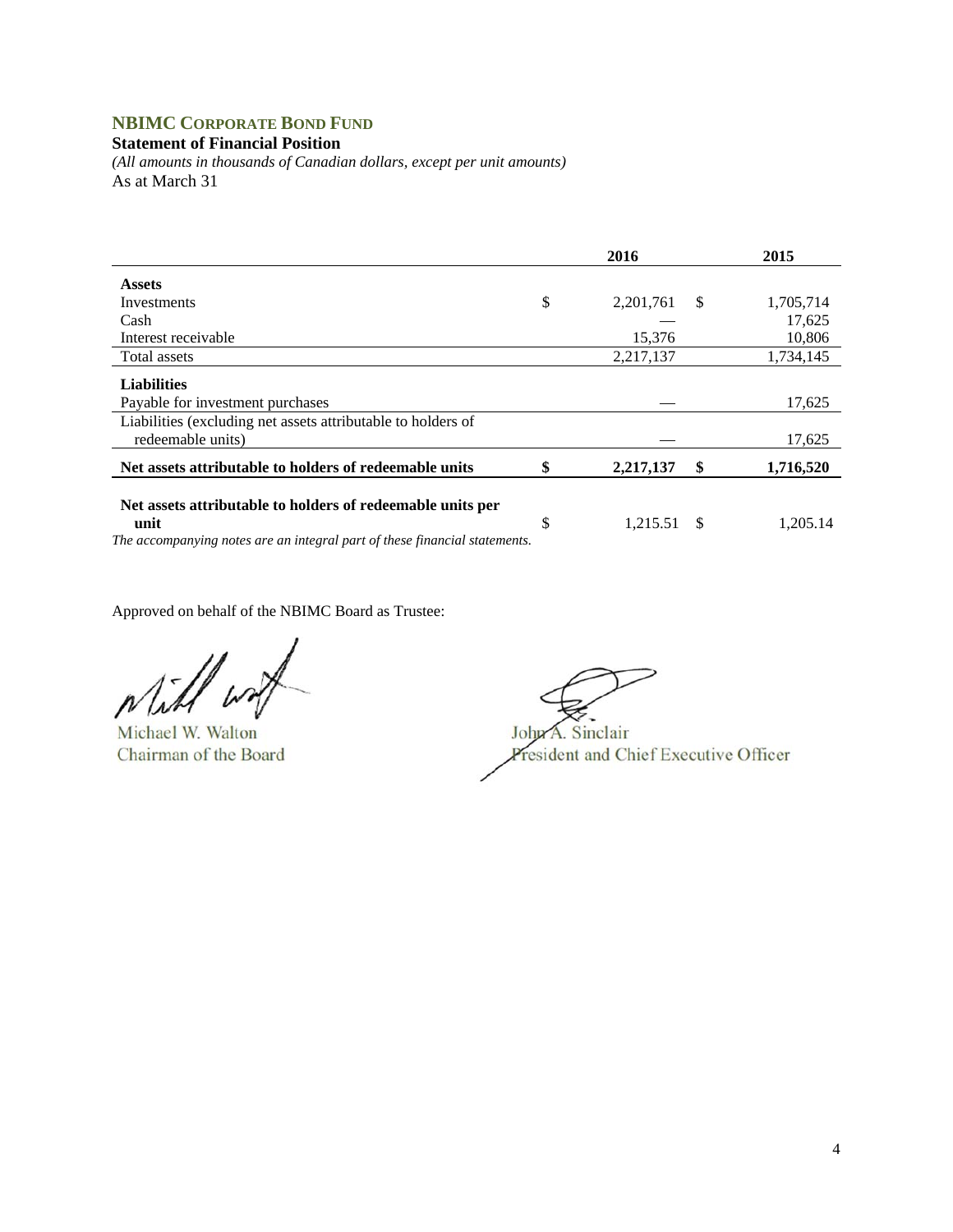# **NBIMC CORPORATE BOND FUND**

#### **Statement of Comprehensive Income**

*(All amounts in thousands of Canadian dollars, except per unit amounts)*  For the year ended March 31

|                                                              | 2016                 | 2015   |
|--------------------------------------------------------------|----------------------|--------|
| <b>Income</b>                                                |                      |        |
| Interest                                                     | \$<br>56,712<br>- \$ | 34,470 |
| Securities lending                                           | 97                   | 48     |
| Net realized gain on investments                             | 2,846                | 2,278  |
| Net change in unrealized gain (loss) on investments          | (35,027)             | 62,740 |
| <b>Total income</b>                                          | 24,628               | 99,536 |
| Increase in net assets attributable to holders of redeemable |                      |        |
| units                                                        | \$<br>24.628         | 99,536 |

*The accompanying notes are an integral part of these financial statements.*

#### **NBIMC CORPORATE BOND FUND**

#### **Statement of Changes in Net Assets Attributable to Holders of Redeemable Units**

*(All amounts in thousands of Canadian dollars, except per unit amounts)*  For the year ended March 31

|                                                                    | 2016                  | 2015      |
|--------------------------------------------------------------------|-----------------------|-----------|
| Net assets attributable to holders of redeemable units,            |                       |           |
| beginning of year                                                  | \$<br>1,716,520<br>-S | 826,785   |
| Increase in net assets attributable to holders of redeemable units | 24,628                | 99.536    |
| <b>Distributions</b>                                               | (68, 365)             | (31,583)  |
| Proceeds from issuance of redeemable units                         | 743.175               | 912.728   |
| Amounts paid on redemption of redeemable units                     | (198, 821)            | (90,946)  |
| Net assets attributable to holders of redeemable units, end of     |                       |           |
| vear                                                               | \$<br>2,217,137       | 1,716,520 |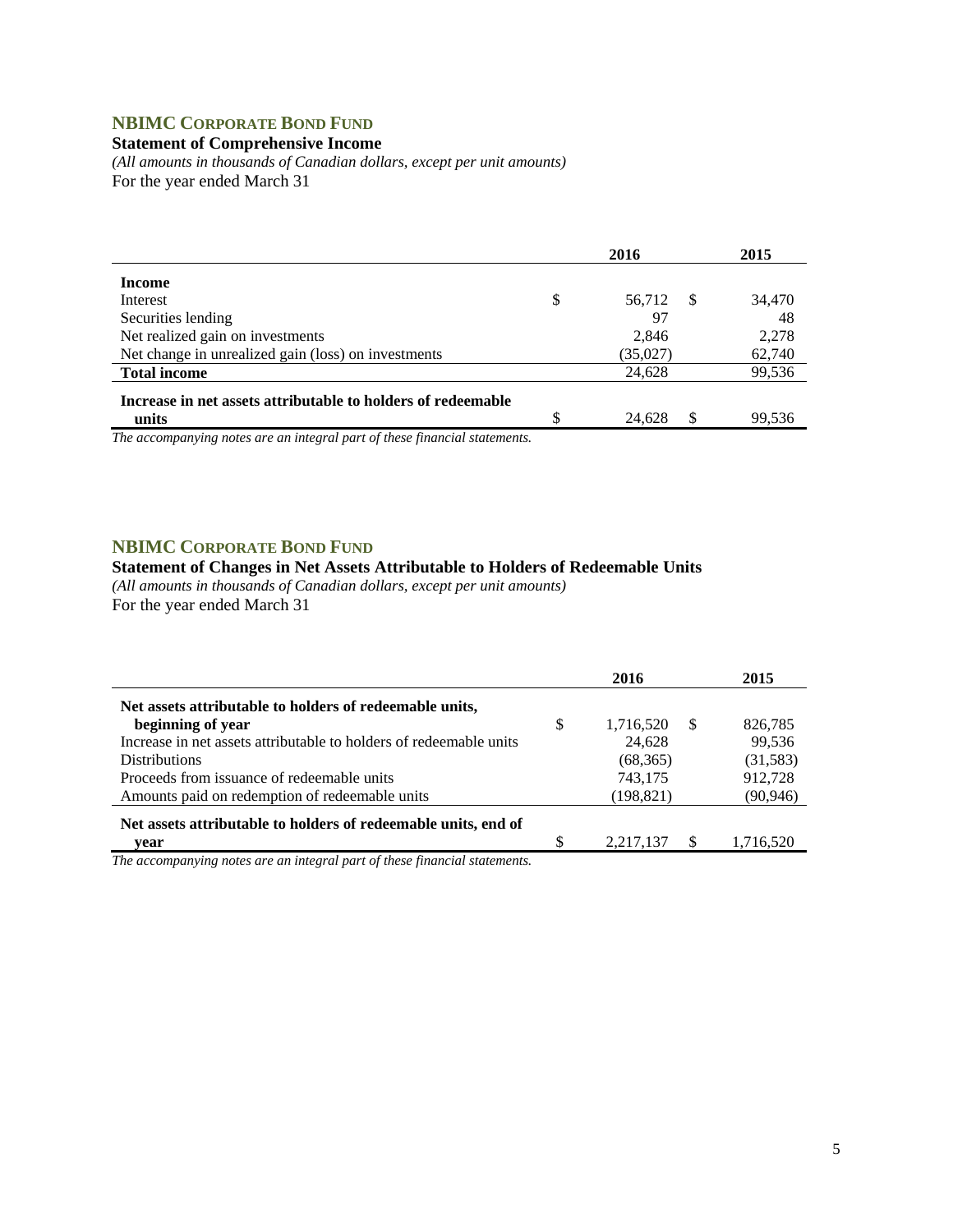# **NBIMC CORPORATE BOND FUND**

### **Statement of Cash Flows**

*(All amounts in thousands of Canadian dollars, except per unit amounts)*  For the year ended March 31

|                                                                         | 2016         | 2015         |
|-------------------------------------------------------------------------|--------------|--------------|
| Cash flows from (used in) operating activities                          |              |              |
| Increase in net assets attributable to holders of redeemable units      | \$<br>24,628 | \$<br>99,536 |
| Adjustments for:                                                        |              |              |
| Net realized gain on sale of investments                                | (2,846)      | (2,278)      |
| Net change in unrealized loss (gain) on investments                     | 35,027       | (62,740)     |
| Purchases of investments                                                | (1,393,076)  | (1,474,382)  |
| Proceeds from sale and maturity of investments                          | 864.848      | 653,907      |
| Interest receivable                                                     | (4,570)      | (4,242)      |
| Receivable for investment sales                                         |              | 10,150       |
| Payable for investment purchases                                        | (17, 625)    | 6,125        |
| Net cash used in operating activities                                   | (493, 614)   | (773, 924)   |
|                                                                         |              |              |
| Cash flows from (used in) financing activities                          |              |              |
| Proceeds from issuances of redeemable units                             | 674,810      | 881,145      |
| Amounts paid on redemption of redeemable units                          | (198, 821)   | (90, 946)    |
| Net cash from financing activities                                      | 475,989      | 790,199      |
|                                                                         |              |              |
| Net (decrease) increase in cash                                         | (17,625)     | 16,275       |
| Cash, beginning of year                                                 | 17,625       | 1,350        |
| Cash, end of year                                                       | \$           | \$<br>17,625 |
|                                                                         |              |              |
| Supplemental information:                                               |              |              |
| Interest received                                                       | \$<br>52,142 | \$<br>30,228 |
| Non-cash transactions:                                                  |              |              |
| <b>Distributions</b>                                                    | (68, 365)    | (31, 583)    |
| Proceeds from issuance of redeemable units                              | 68,365       | 31,583       |
| The generative notes are an integral part of these financial statements |              |              |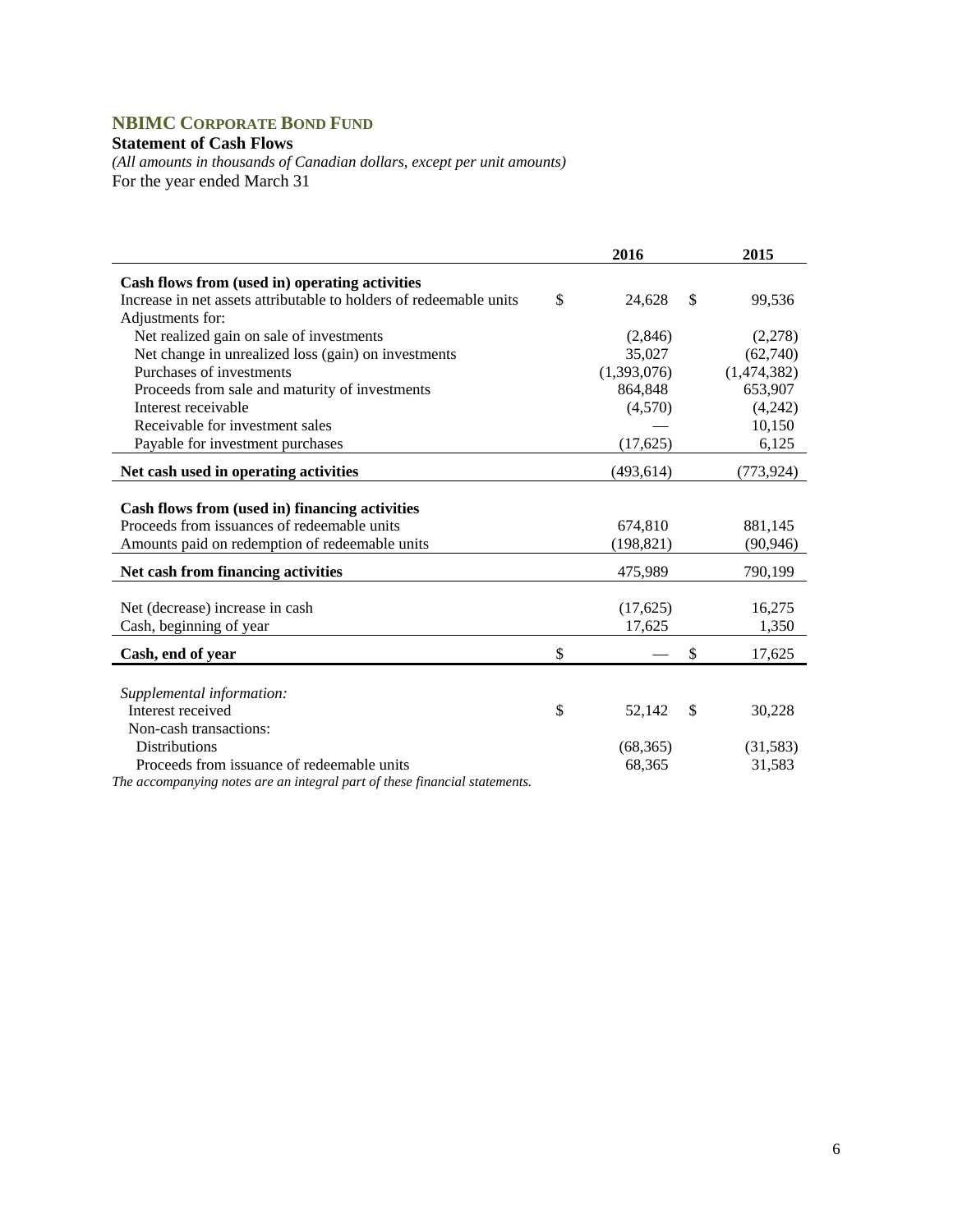### **NBP CANADIAN LONG-TERM BOND FUND (formerly NBIMC CANADIAN LONG-TERM BOND FUND)**

### **Statement of Financial Position**

*(All amounts in thousands of Canadian dollars, except per unit amounts)*  As at March 31

|                                                                 | 2016           | 2015           |
|-----------------------------------------------------------------|----------------|----------------|
| <b>Assets</b>                                                   |                |                |
| Investments                                                     | \$<br>67,343   | \$<br>159,456  |
| Interest receivable                                             | 43             | 1,068          |
| Receivable for investment sales                                 | 18,770         |                |
| Total assets                                                    | 86,156         | 160,524        |
| <b>Liabilities</b><br>Indebtedness                              | 18,770         |                |
| Liabilities (excluding net assets attributable to holders of    |                |                |
| redeemable units)                                               | 18,770         |                |
| Net assets attributable to holders of redeemable units          | \$<br>67,386   | \$<br>160,524  |
| Net assets attributable to holders of redeemable units per unit | \$<br>1,175.82 | \$<br>1.199.30 |

*The accompanying notes are an integral part of these financial statements.* 

 $\mu$ 

Michael W. Walton Chairman of the Board

John A. Sinclair President and Chief Executive Officer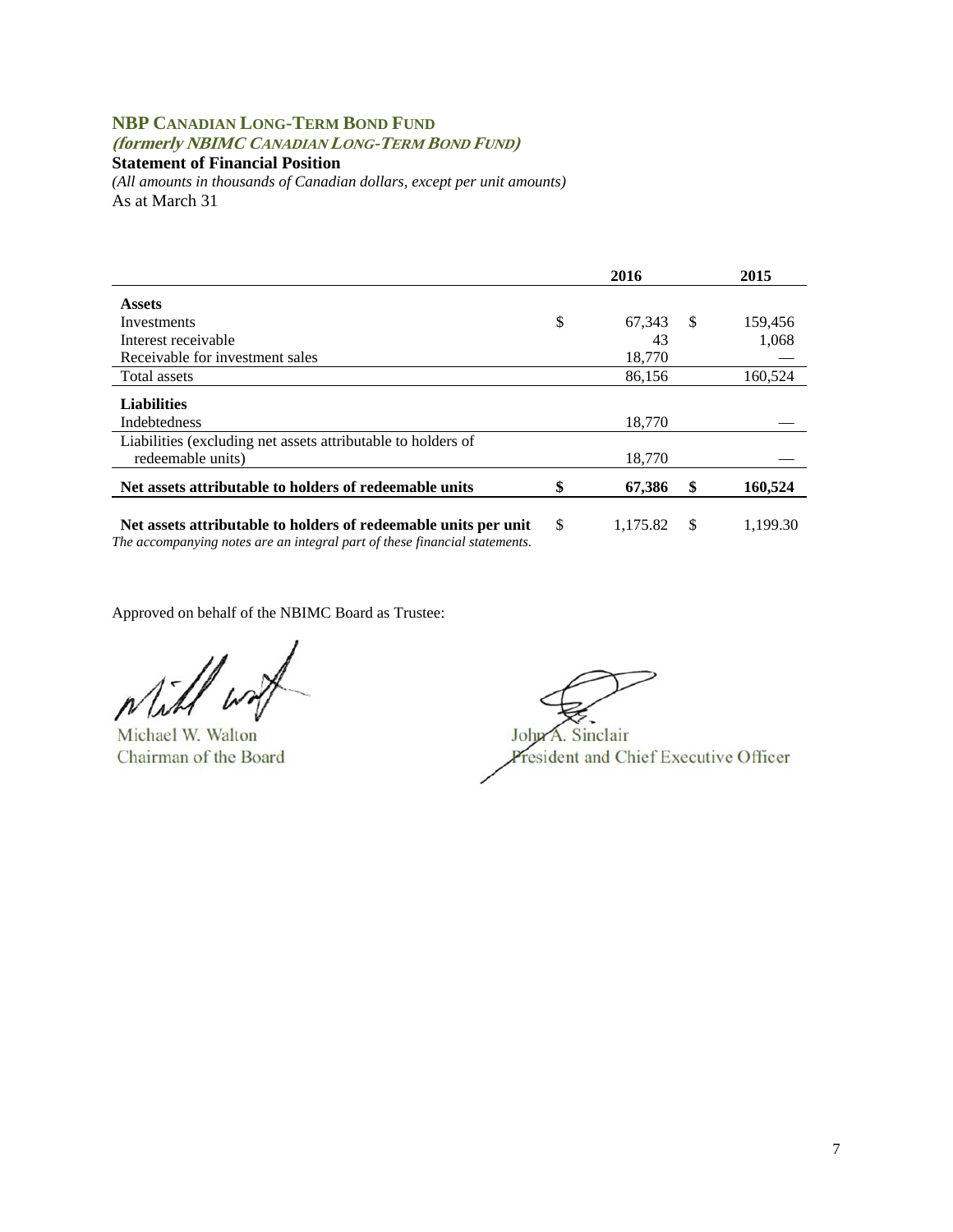# **NBP CANADIAN LONG-TERM BOND FUND**

# **(formerly NBIMC CANADIAN LONG-TERM BOND FUND)**

**Statement of Comprehensive Income** 

*(All amounts in thousands of Canadian dollars, except per unit amounts)*  For the year ended March 31

|   | 2016      |    | 2015   |
|---|-----------|----|--------|
|   |           |    |        |
| S | 5,914     | -S | 5,599  |
|   | 25        |    | 37     |
|   | 20,365    |    | 2,152  |
|   | (10, 939) |    | 17,993 |
|   | 15,365    |    | 25,781 |
|   |           |    |        |
|   | 15,365    | S. | 25,781 |
|   |           |    |        |

*The accompanying notes are an integral part of these financial statements.*

# **NBP CANADIAN LONG-TERM BOND FUND**

**(formerly NBIMC CANADIAN LONG-TERM BOND FUND)** 

#### **Statement of Changes in Net Assets Attributable to Holders of Redeemable Units**

*(All amounts in thousands of Canadian dollars, except per unit amounts)*  For the year ended March 31

|                                                                    | 2016                | 2015    |
|--------------------------------------------------------------------|---------------------|---------|
| Net assets attributable to holders of redeemable units,            |                     |         |
| beginning of year                                                  | \$<br>160.524<br>-S | 135,343 |
| Increase in net assets attributable to holders of redeemable units | 15,365              | 25,781  |
| <b>Distributions</b>                                               | (8,197)             | (5,529) |
| Proceeds from issuance of redeemable units                         | 257,957             | 13,829  |
| Amounts paid on redemption of redeemable units                     | (358, 263)          | (8,900) |
| Net assets attributable to holders of redeemable units, end of     |                     |         |
| vear                                                               | 67,386              | 160.524 |
|                                                                    |                     |         |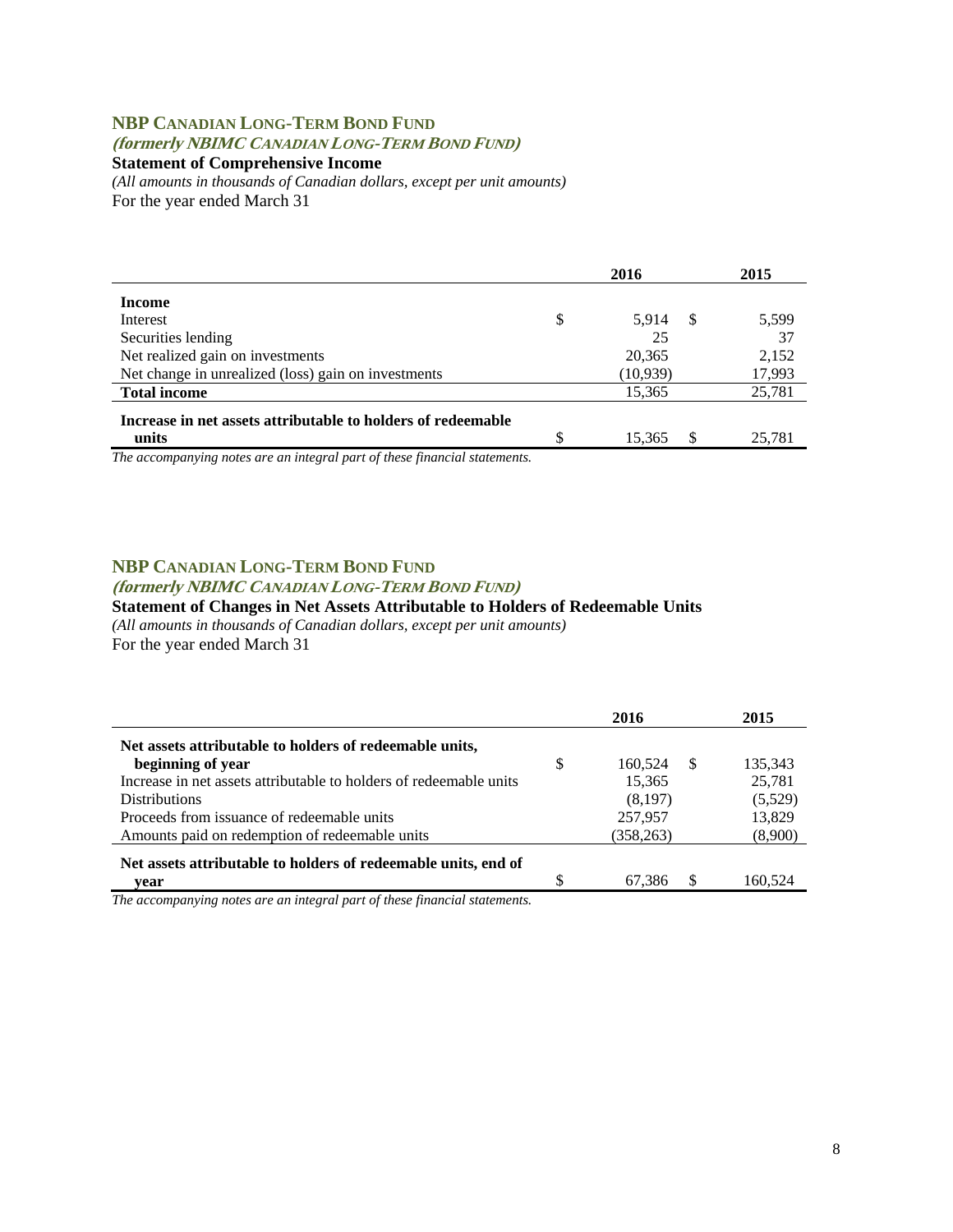# **NBP CANADIAN LONG-TERM BOND FUND**

# **(formerly NBIMC CANADIAN LONG-TERM BOND FUND)**

### **Statement of Cash Flows**

*(All amounts in thousands of Canadian dollars, except per unit amounts)*  For the year ended March 31

|                                                                    | 2016           |               | 2015      |
|--------------------------------------------------------------------|----------------|---------------|-----------|
| Cash flows from (used in) operating activities                     |                |               |           |
| Increase in net assets attributable to holders of redeemable units | \$<br>15,365   | <sup>\$</sup> | 25,781    |
| Adjustments for:                                                   |                |               |           |
| Net realized gain on sale of investments                           | (20, 365)      |               | (2,152)   |
| Net change in unrealized loss (gain) on investments                | 10,939         |               | (17,993)  |
| Purchases of investments                                           | (280, 188)     |               | (85,243)  |
| Proceeds from sale and maturity of investments                     | 381,727        |               | 80,317    |
| Interest receivable                                                | 1,025          |               | (110)     |
| Receivable for investment sales                                    | (18,770)       |               |           |
| Payable for investment purchases                                   |                |               | (11,571)  |
| Net cash from (used in) operating activities                       | 89,733         |               | (10, 971) |
|                                                                    |                |               |           |
| Cash flows from (used in) financing activities                     |                |               |           |
| Proceeds from issuances of redeemable units                        | 249,760        |               | 8,300     |
| Amounts paid on redemption of redeemable units                     | (358, 263)     |               | (8,900)   |
| Net cash used in financing activities                              | (108, 503)     |               | (600)     |
|                                                                    |                |               |           |
| Net decrease in cash                                               | (18,770)       |               | (11,571)  |
| Cash, beginning of year                                            |                |               | 11,571    |
| Indebtedness, end of year                                          | \$<br>(18,770) | \$            |           |
|                                                                    |                |               |           |
| Supplemental information:                                          |                |               |           |
| Interest paid                                                      | \$<br>6,939    | <sup>\$</sup> | 5,489     |
| Non-cash transactions:                                             |                |               |           |
| <b>Distributions</b>                                               | (8,197)        |               | (5,529)   |
| Proceeds from issuance of redeemable units                         | 8,197          |               | 5,529     |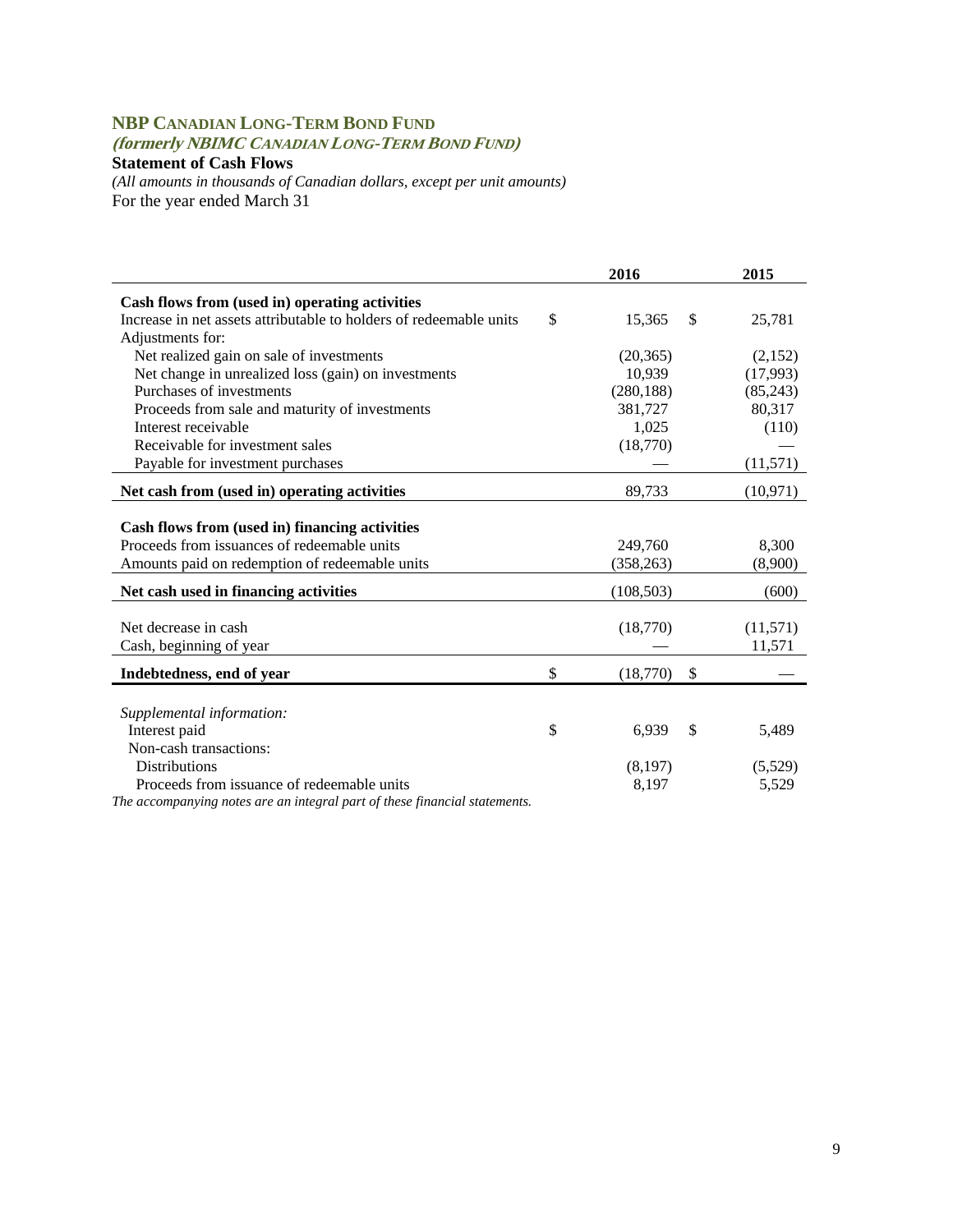# **NBIMC NEW BRUNSWICK FIXED INCOME OPPORTUNITY FUND**

**Statement of Financial Position** 

*(All amounts in thousands of Canadian dollars, except per unit amounts)*  As at March 31

|                                                                 | 2016 |        |   | 2015     |  |
|-----------------------------------------------------------------|------|--------|---|----------|--|
| <b>Assets</b>                                                   |      |        |   |          |  |
| Investments                                                     | S    | 14.362 |   | 15,455   |  |
| Interest receivable                                             |      | 67     |   | 71       |  |
| Total assets                                                    |      | 14.429 |   | 15,526   |  |
| Net assets attributable to holders of redeemable units          | Я    | 14.429 | S | 15.526   |  |
| Net assets attributable to holders of redeemable units per unit |      |        |   | 3 068 91 |  |

**Net assets attributable to holders of redeemable units per unit** \$ 3,155.92 \$ 3,068.91 *The accompanying notes are an integral part of these financial statements.* 

Michael W. Walton Chairman of the Board

A. Sinclair John President and Chief Executive Officer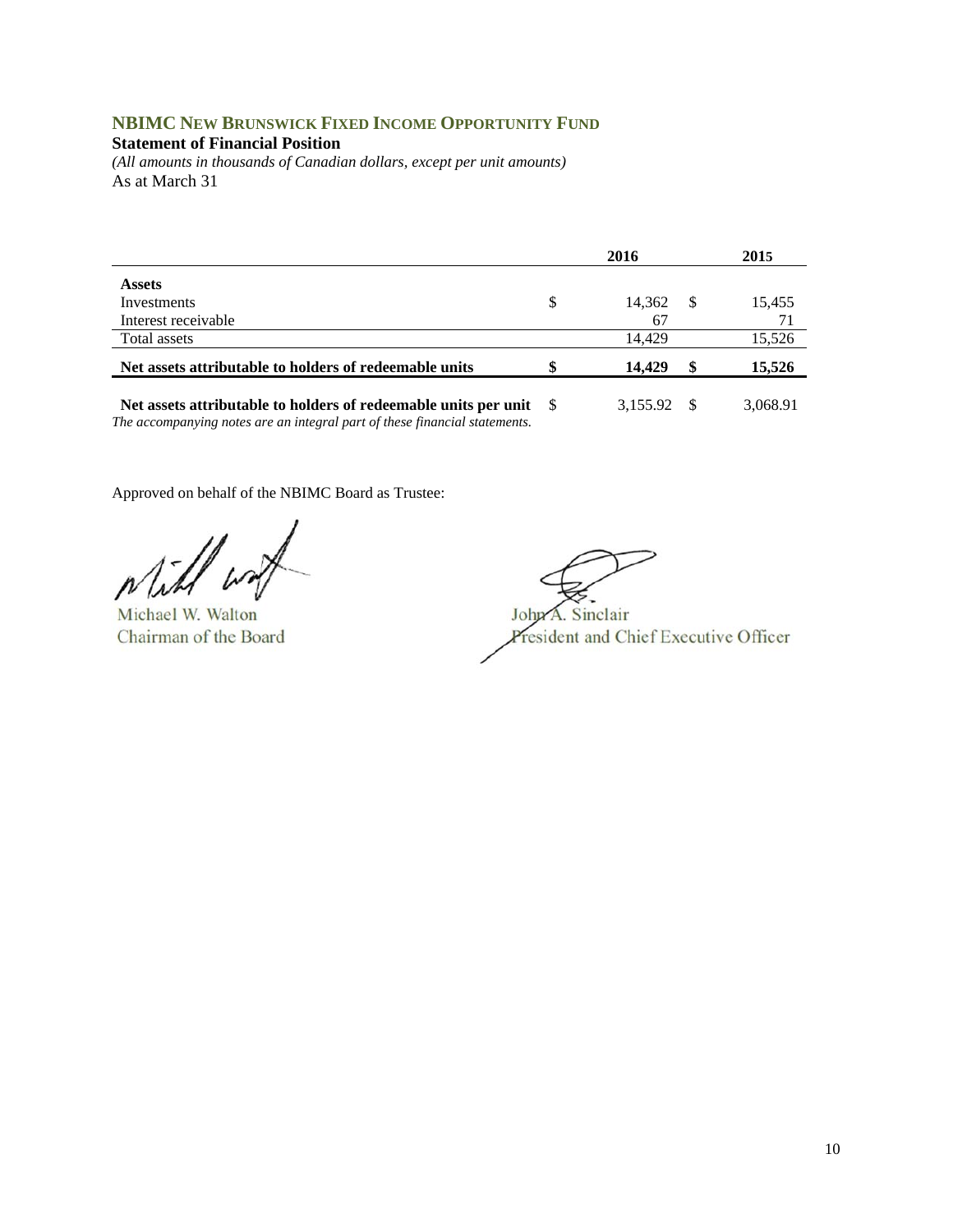### **NBIMC NEW BRUNSWICK FIXED INCOME OPPORTUNITY FUND**

**Statement of Comprehensive Income** 

*(All amounts in thousands of Canadian dollars, except per unit amounts)*  For the year ended March 31

|                                                              | 2016  | 2015      |
|--------------------------------------------------------------|-------|-----------|
| Income                                                       |       |           |
| Interest                                                     | 838   | 881<br>-S |
| Net realized gain on investments                             |       |           |
| Net change in unrealized (loss) gain on investments          | (428) | 582       |
| <b>Total income</b>                                          | 412   | 1,465     |
| Increase in net assets attributable to holders of redeemable |       |           |
| units                                                        | 412   | 1.465     |

*The accompanying notes are an integral part of these financial statements.*

#### **NBIMC NEW BRUNSWICK FIXED INCOME OPPORTUNITY FUND**

### **Statement of Changes in Net Assets Attributable to Holders of Redeemable Units**

*(All amounts in thousands of Canadian dollars, except per unit amounts)*  For the year ended March 31

|                                                                    |   | 2016    | 2015    |
|--------------------------------------------------------------------|---|---------|---------|
| Net assets attributable to holders of redeemable units,            |   |         |         |
| beginning of year                                                  | S | 15.526  | 15,527  |
| Increase in net assets attributable to holders of redeemable units |   | 412     | 1,465   |
| Proceeds from issuance of redeemable units                         |   | 27      | 269     |
| Amounts paid on redemption of redeemable units                     |   | (1,536) | (1,735) |
| Net assets attributable to holders of redeemable units, end of     |   |         |         |
| vear                                                               |   | 14.429  | 15.526  |
| $\sim$<br>$\cdots$<br>$\sim$                                       |   |         |         |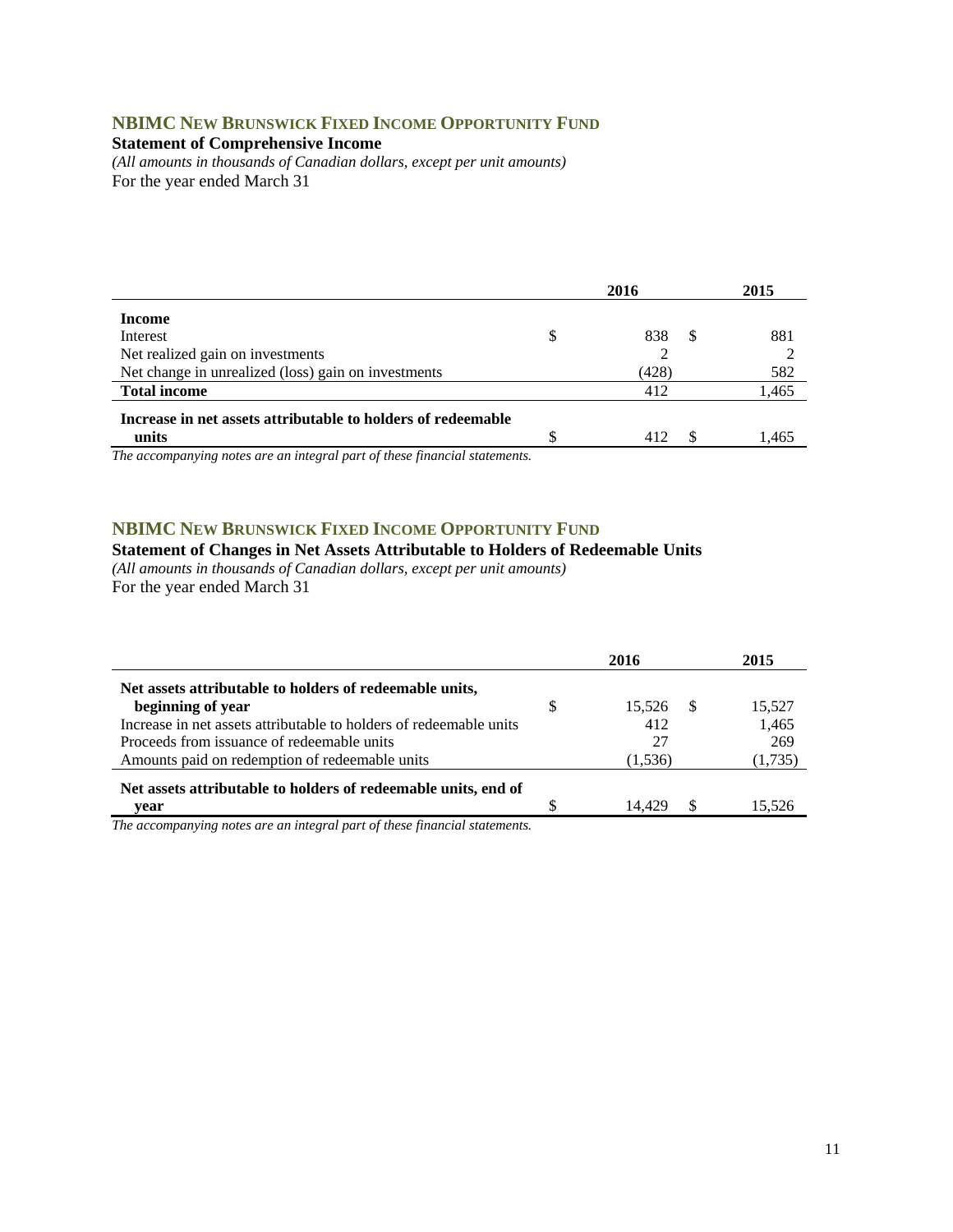# **NBIMC NEW BRUNSWICK FIXED INCOME OPPORTUNITY FUND**

### **Statement of Cash Flows**

*(All amounts in thousands of Canadian dollars, except per unit amounts)*  For the year ended March 31

|                                                                           | 2016             | 2015     |
|---------------------------------------------------------------------------|------------------|----------|
| Cash flows from (used in) operating activities                            |                  |          |
| Increase in net assets attributable to holders of redeemable units        | \$<br>412<br>\$. | 1,465    |
| Adjustments for:                                                          |                  |          |
| Net realized gain on sale of investments                                  | (2)              | (2)      |
| Net change in unrealized loss (gain) on investments                       | 428              | (582)    |
| Proceeds from sale and maturity of investments                            | 667              | 582      |
| Interest receivable                                                       | 4                | 3        |
| Net cash from operating activities                                        | 1,509            | 1,466    |
| Cash flows from (used in) financing activities                            |                  |          |
| Proceeds from issuances of redeemable units                               | 27               | 269      |
| Amounts paid on redemption of redeemable units                            | (1, 536)         | (1,735)  |
| Net cash used in financing activities                                     | (1,509)          | (1, 466) |
| Net increase in cash                                                      |                  |          |
| Cash, beginning of year                                                   |                  |          |
| Cash, end of year                                                         | \$<br>\$         |          |
| Supplemental information:                                                 |                  |          |
| Interest received                                                         | \$<br>S<br>842   | 884      |
| The accompanying notes are an integral part of these financial statements |                  |          |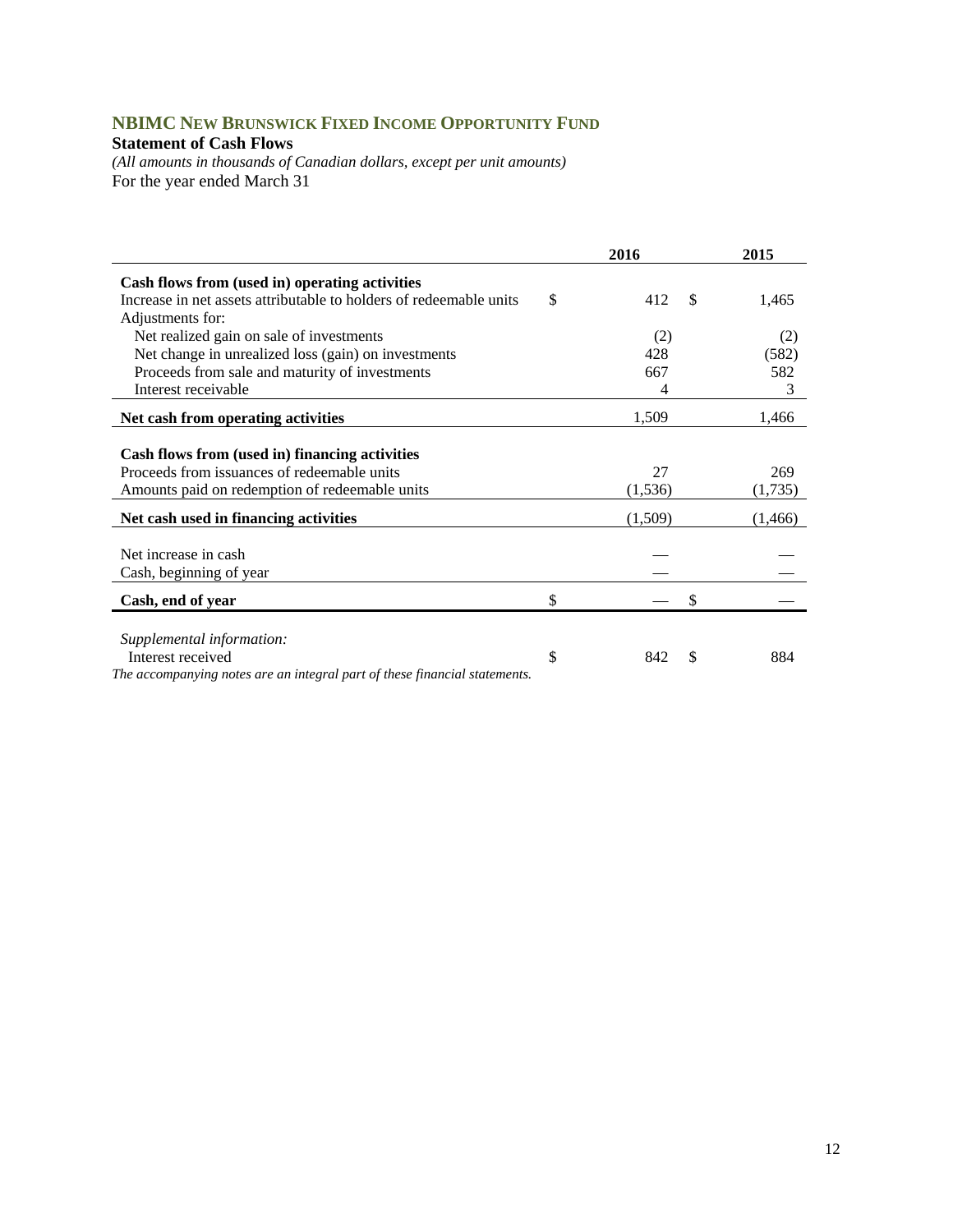# **NBIMC MONEY MARKET FUND**

**Statement of Financial Position** 

*(All amounts in thousands of Canadian dollars, except per unit amounts)*  As at March 31

|                                                                 |    | 2016     |    | 2015      |
|-----------------------------------------------------------------|----|----------|----|-----------|
| <b>Assets</b>                                                   |    |          |    |           |
| Investments                                                     | \$ | 995,047  | S  | 1,103,518 |
| Cash                                                            |    |          |    | 73,424    |
| Interest receivable                                             |    | 1,443    |    | 1,906     |
| Total assets                                                    |    | 996,490  |    | 1,178,848 |
| <b>Liabilities</b>                                              |    |          |    |           |
| <b>Indebtedness</b>                                             |    | 4.297    |    |           |
| Liabilities (excluding net assets attributable to holders of    |    |          |    |           |
| redeemable units)                                               |    | 4.297    |    |           |
| Net assets attributable to holders of redeemable units          | \$ | 992,193  | \$ | 1,178,848 |
| Net assets attributable to holders of redeemable units per unit | S  | 1.595.83 | S  | 1.581.29  |
|                                                                 |    |          |    |           |

*The accompanying notes are an integral part of these financial statements.* 

till wort

Michael W. Walton Chairman of the Board

John A. Sinclair

President and Chief Executive Officer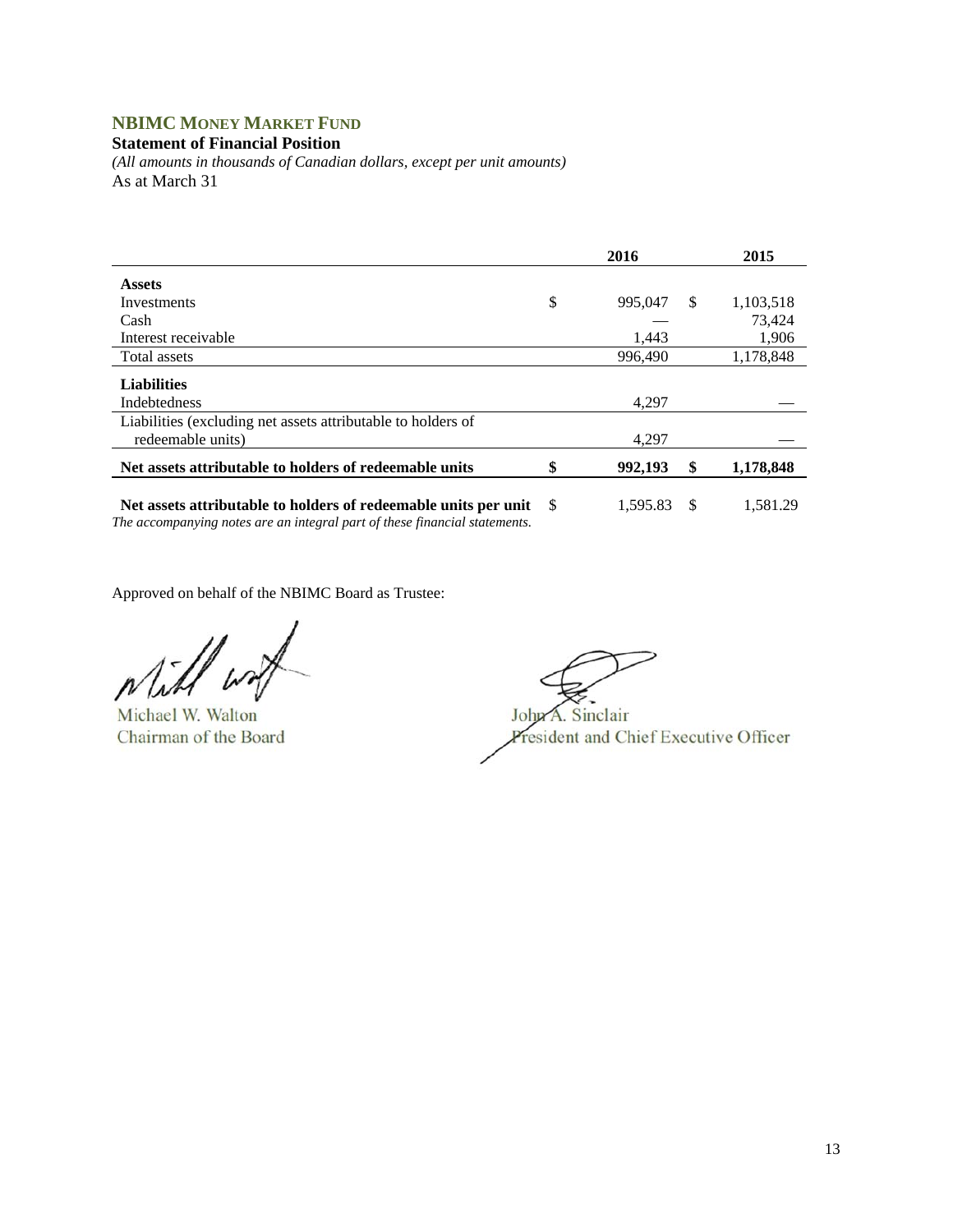# **NBIMC MONEY MARKET FUND**

#### **Statement of Comprehensive Income**

*(All amounts in thousands of Canadian dollars, except per unit amounts)*  For the year ended March 31

|                                                              | 2016               | 2015   |
|--------------------------------------------------------------|--------------------|--------|
| Income                                                       |                    |        |
| Interest                                                     | \$<br>10.164<br>-S | 11,384 |
| Net realized loss on investments                             | (762)              | (268)  |
| Net change in unrealized loss on investments                 | (287)              | (236)  |
| <b>Total income</b>                                          | 9,115              | 10,880 |
| Increase in net assets attributable to holders of redeemable |                    |        |
| units                                                        | 9.115              | 10.880 |

*The accompanying notes are an integral part of these financial statements.*

#### **NBIMC MONEY MARKET FUND**

## **Statement of Changes in Net Assets Attributable to Holders of Redeemable Units**

*(All amounts in thousands of Canadian dollars, except per unit amounts)*  For the year ended March 31

|                                                                    |   | 2016            | 2015        |
|--------------------------------------------------------------------|---|-----------------|-------------|
| Net assets attributable to holders of redeemable units,            |   |                 |             |
| beginning of year                                                  | S | 1,178,848<br>-S | 737,694     |
| Increase in net assets attributable to holders of redeemable units |   | 9.115           | 10.880      |
| <b>Distributions</b>                                               |   | (12, 437)       | (10, 254)   |
| Proceeds from issuance of redeemable units                         |   | 2,975,487       | 2,468,590   |
| Amounts paid on redemption of redeemable units                     |   | (3, 158, 820)   | (2,028,062) |
| Net assets attributable to holders of redeemable units, end of     |   |                 |             |
| vear                                                               | ¢ | S<br>992,193    | 1,178,848   |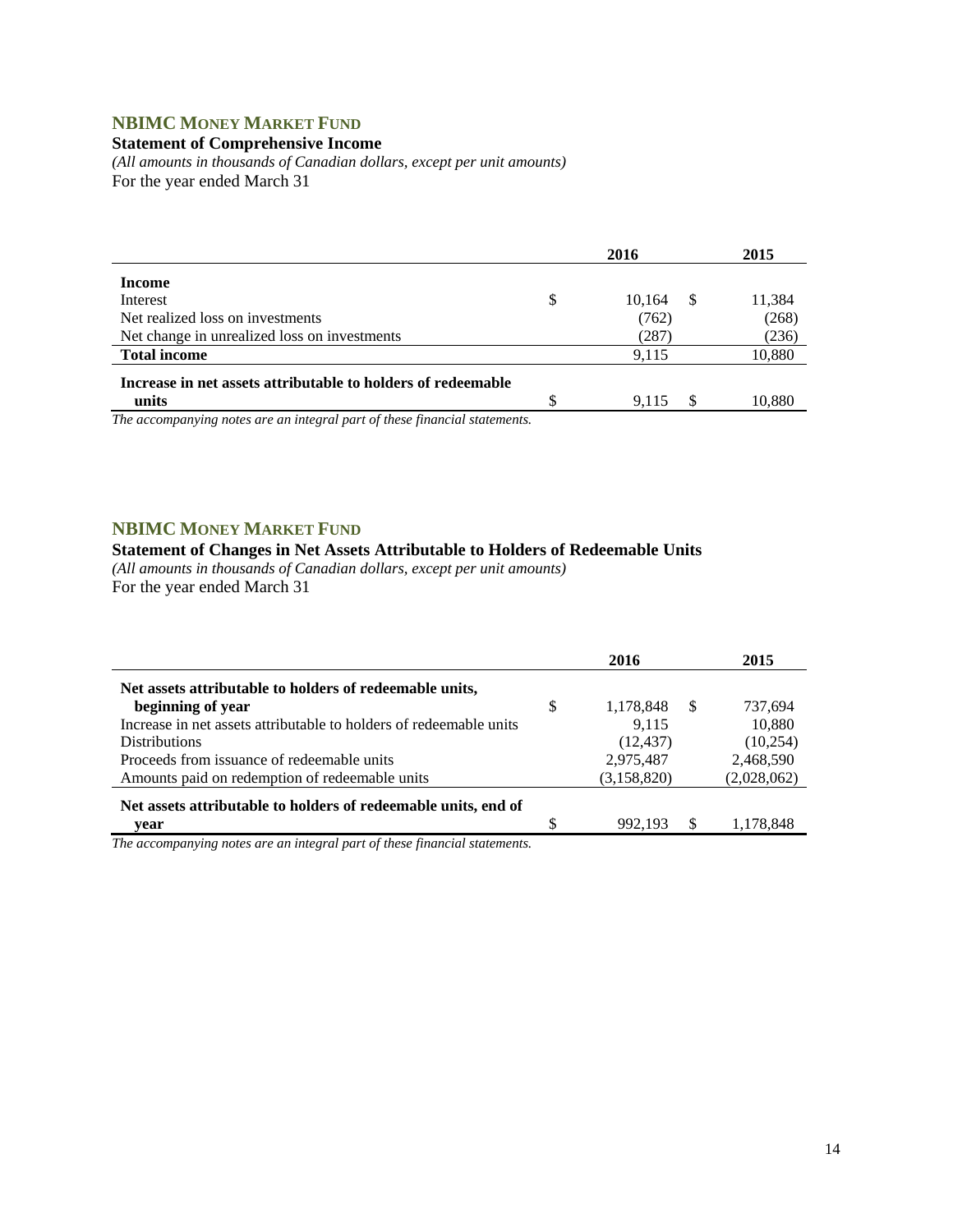# **NBIMC MONEY MARKET FUND**

### **Statement of Cash Flows**

*(All amounts in thousands of Canadian dollars, except per unit amounts)*  For the year ended March 31

|                                                                            | 2016          | 2015         |
|----------------------------------------------------------------------------|---------------|--------------|
| Cash flows from (used in) operating activities                             |               |              |
| Increase in net assets attributable to holders of redeemable units         | \$<br>9,115   | \$<br>10,880 |
| Adjustments for:                                                           |               |              |
| Net realized loss on sale of investments                                   | 762           | 268          |
| Net change in unrealized loss on investments                               | 287           | 236          |
| Purchases of investments                                                   | (12,997,919)  | (13,406,230) |
| Proceeds from sale and maturity of investments                             | 13, 105, 341  | 13,044,872   |
| Interest receivable                                                        | 463           | (637)        |
| Net cash from (used in) operating activities                               | 118,049       | (350,611)    |
|                                                                            |               |              |
| Cash flows from (used in) financing activities                             |               |              |
| Proceeds from issuances of redeemable units                                | 2,963,050     | 2,458,336    |
| Amounts paid on redemption of redeemable units                             | (3, 158, 820) | (2,028,062)  |
| Net cash (used in) from financing activities                               | (195,770)     | 430,274      |
|                                                                            |               |              |
| Net (decrease) increase in cash                                            | (77, 721)     | 79,663       |
| Cash (indebtedness), beginning of year                                     | 73,424        | (6,239)      |
| (Indebtedness) cash, end of year                                           | \$<br>(4,297) | \$<br>73,424 |
|                                                                            |               |              |
| Supplemental information:                                                  |               |              |
| Interest received                                                          | \$<br>10,627  | \$<br>10,747 |
| Non-cash transactions:                                                     |               |              |
| <b>Distributions</b>                                                       | (12, 437)     | (10,254)     |
| Proceeds from issuance of redeemable units                                 | 12,437        | 10,254       |
| The accompanying notes are an integral part of these financial statements. |               |              |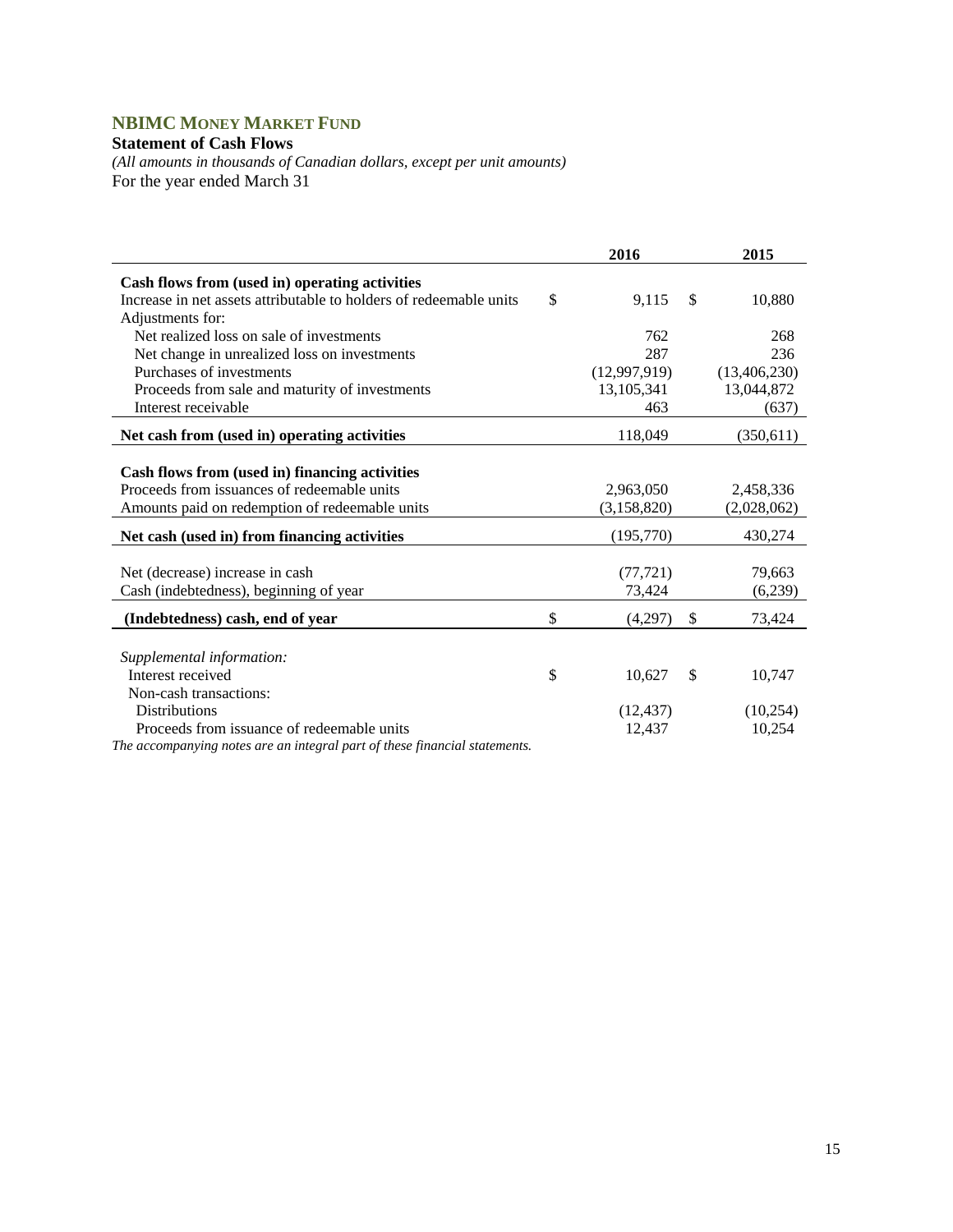# **NBIMC STUDENT INVESTMENT FUND**

#### **Statement of Financial Position**

*(All amounts in thousands of Canadian dollars, except per unit amounts)*  As at March 31

|                                                                                                                                               |      | 2016     |    | 2015     |
|-----------------------------------------------------------------------------------------------------------------------------------------------|------|----------|----|----------|
| <b>Assets</b>                                                                                                                                 |      |          |    |          |
| Investments                                                                                                                                   | \$   | 3,215    | S  | 3,320    |
| Cash                                                                                                                                          |      |          |    |          |
| Interest receivable                                                                                                                           |      | 20       |    | 18       |
| Dividends receivable                                                                                                                          |      |          |    | 4        |
| Total assets                                                                                                                                  |      | 3,239    |    | 3,345    |
| <b>Liabilities</b><br>Payable for investment purchases                                                                                        |      |          |    | 3        |
|                                                                                                                                               |      |          |    |          |
| Liabilities (excluding net assets attributable to holders of<br>redeemable units)                                                             |      |          |    | 3        |
| Net assets attributable to holders of redeemable units                                                                                        |      | 3,239    | \$ | 3,342    |
| Net assets attributable to holders of redeemable units per unit<br>The accompanying notes are an integral part of these financial statements. | - \$ | 3,183.63 | -S | 3,286.14 |

Nill

Michael W. Walton Chairman of the Board

John A. Sinclair

President and Chief Executive Officer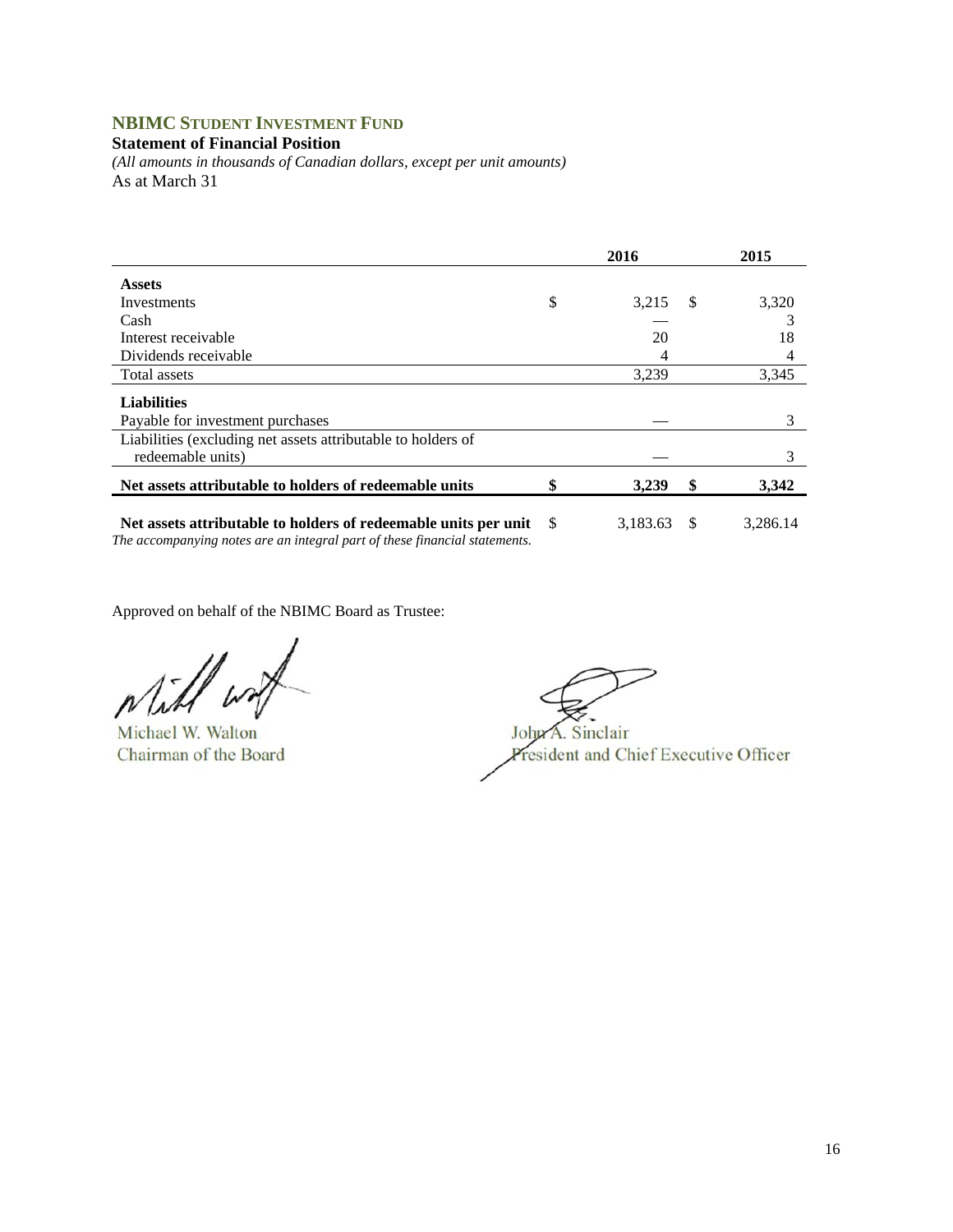### **NBIMC STUDENT INVESTMENT FUND**

#### **Statement of Comprehensive Income (Loss)**

*(All amounts in thousands of Canadian dollars, except per unit amounts)*  For the year ended March 31

|                                                              | 2016           | 2015 |
|--------------------------------------------------------------|----------------|------|
| Income                                                       |                |      |
| Interest                                                     | \$<br>-S<br>60 | 59   |
| Dividend                                                     | 52             | 49   |
| Securities lending                                           |                |      |
| Net realized gain on investments                             | 35             | 60   |
| Net change in unrealized (loss) gain on investments          | (250)          | 120  |
| <b>Total (loss) income</b>                                   | (103)          | 289  |
| (Decrease) increase in net assets attributable to holders of |                |      |
| redeemable units                                             | (103           | 289  |

*The accompanying notes are an integral part of these financial statements.*

#### **NBIMC STUDENT INVESTMENT FUND**

#### **Statement of Changes in Net Assets Attributable to Holders of Redeemable Units**

*(All amounts in thousands of Canadian dollars, except per unit amounts)*  For the year ended March 31

|                                                                | 2016  | 2015  |
|----------------------------------------------------------------|-------|-------|
| Net assets attributable to holders of redeemable units,        |       |       |
| beginning of year                                              | 3.342 | 3.053 |
| (Decrease) increase in net assets attributable to holders of   |       |       |
| redeemable units                                               | (103) | 289   |
| Net assets attributable to holders of redeemable units, end of |       |       |
| vear                                                           | 3.239 | 3.342 |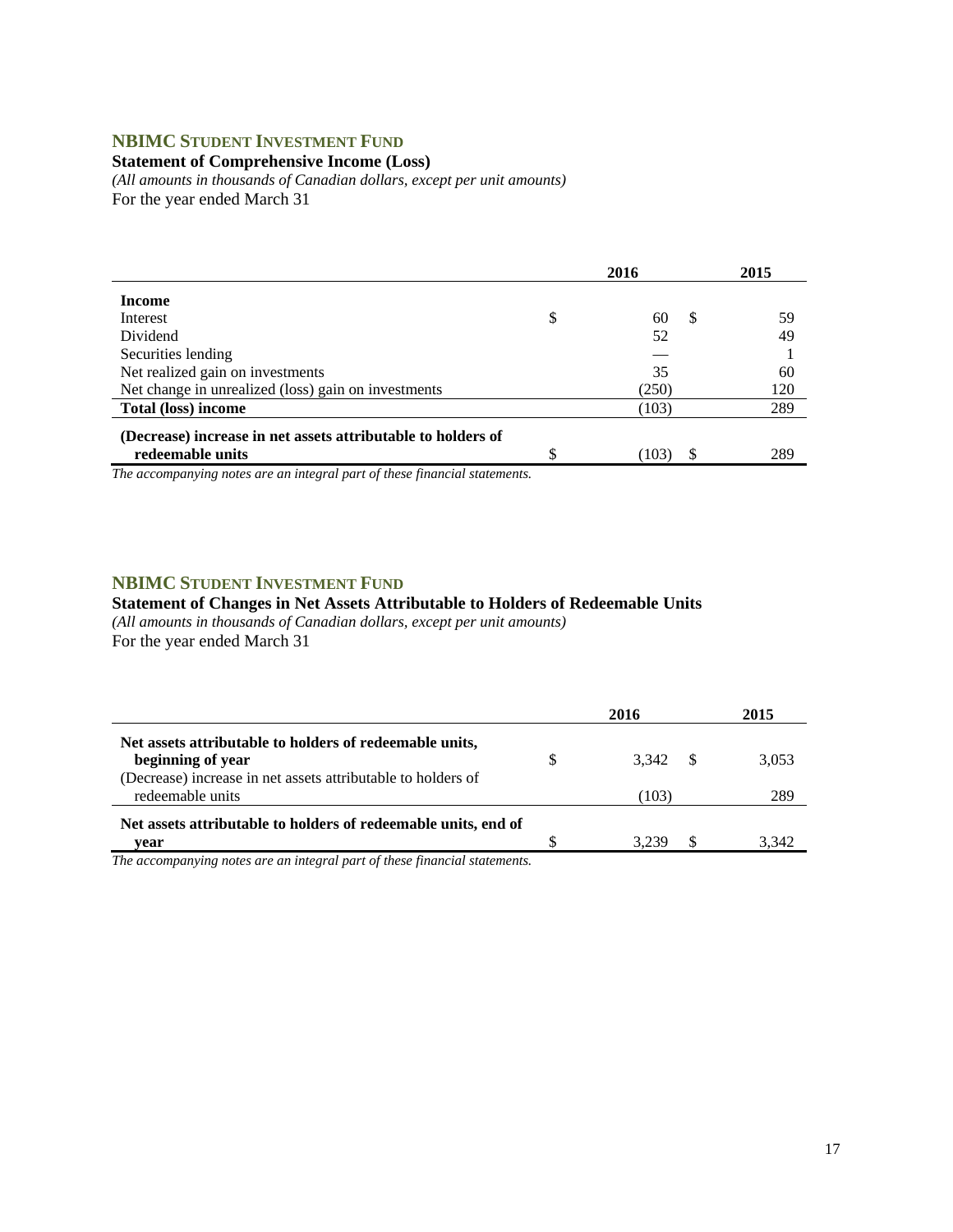# **NBIMC STUDENT INVESTMENT FUND**

### **Statement of Cash Flows**

*(All amounts in thousands of Canadian dollars, except per unit amounts)*  For the year ended March 31

|                                                                             | 2016 |       |    | 2015  |  |
|-----------------------------------------------------------------------------|------|-------|----|-------|--|
| Cash flows from (used in) operating activities                              |      |       |    |       |  |
| (Decrease) increase in net assets attributable to holders of                |      |       |    |       |  |
| redeemable units                                                            | \$   | (103) | -S | 289   |  |
| Adjustments for:                                                            |      |       |    |       |  |
| Net realized gain on sale of investments                                    |      | (35)  |    | (60)  |  |
| Net change in unrealized loss (gain) on investments                         |      | 250   |    | (120) |  |
| Purchases of investments                                                    |      | (902) |    | (781) |  |
| Proceeds from sale and maturity of investments                              |      | 792   |    | 669   |  |
| Interest receivable                                                         |      | (2)   |    | (1)   |  |
| Receivable for investment sales                                             |      |       |    | 26    |  |
| Payable for investment purchases                                            |      | (3)   |    | (59)  |  |
| Net cash used in operating activities                                       |      | (3)   |    | (37)  |  |
|                                                                             |      |       |    |       |  |
| Net decrease in cash                                                        |      | (3)   |    | (37)  |  |
| Cash, beginning of year                                                     |      | 3     |    | 40    |  |
| Cash, end of year                                                           | \$   |       | \$ | 3     |  |
|                                                                             |      |       |    |       |  |
| Supplemental information:                                                   |      |       |    |       |  |
| Interest received                                                           |      | 58    | \$ | 58    |  |
| Dividends received                                                          |      | 52    | \$ | 49    |  |
| The goodma contage words and an integral word of these financial statements |      |       |    |       |  |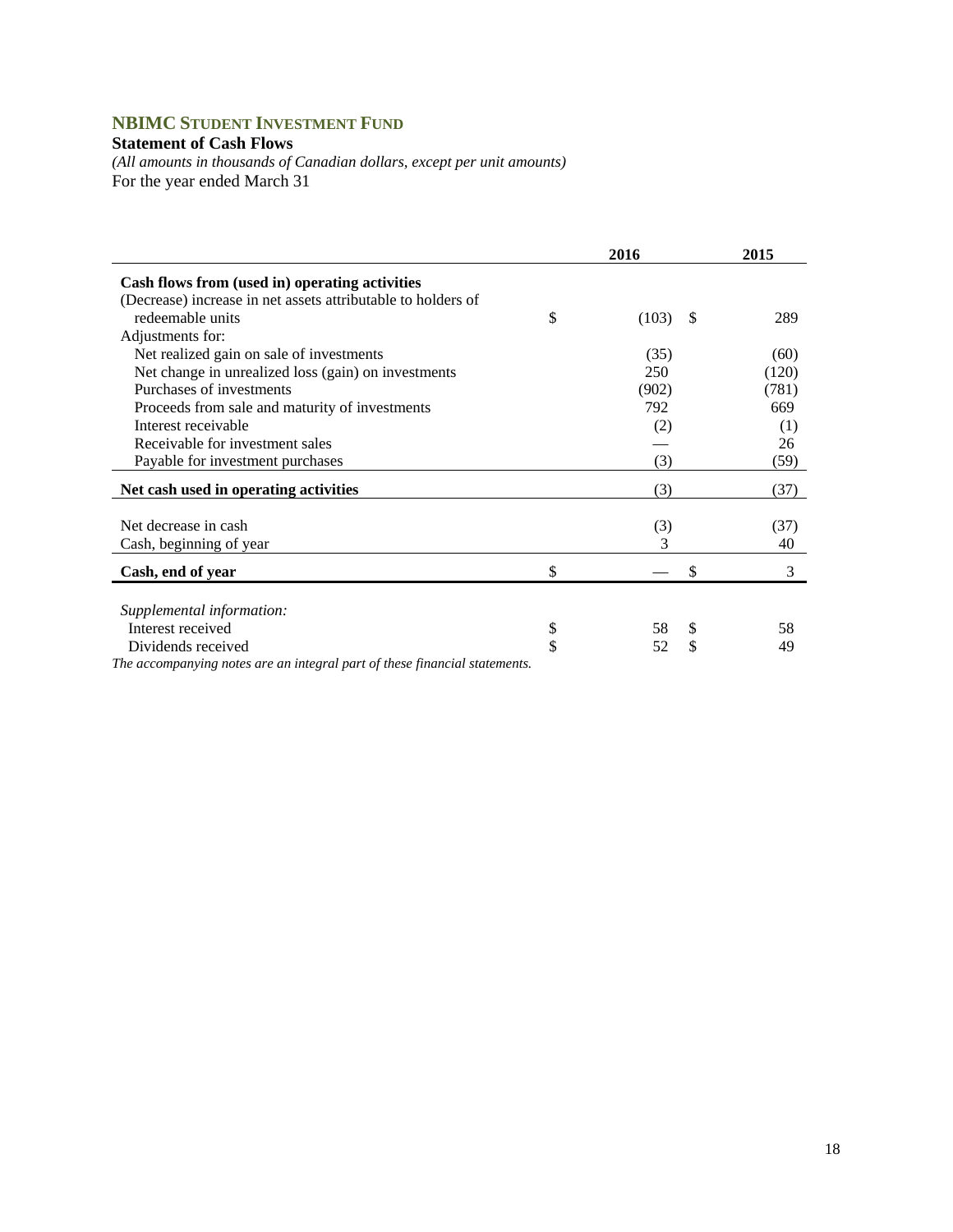# **NBIMC CANADIAN EQUITY INDEX FUND**

#### **Statement of Financial Position**

*(All amounts in thousands of Canadian dollars, except per unit amounts)*  As at March 31

|                                                                                                                                               |    | 2016     |    | 2015      |
|-----------------------------------------------------------------------------------------------------------------------------------------------|----|----------|----|-----------|
| <b>Assets</b>                                                                                                                                 |    |          |    |           |
| Investments                                                                                                                                   | \$ | 766,955  | S  | 1,211,143 |
| Cash                                                                                                                                          |    | 332      |    | 363       |
| Interest receivable                                                                                                                           |    | 1,455    |    | 1,896     |
| Dividends receivable                                                                                                                          |    | 462      |    | 755       |
| Receivable for investment sales                                                                                                               |    | 82       |    | 480       |
| Derivative assets <i>(note 5)</i>                                                                                                             |    | 68,679   |    | 23,102    |
| Margin at brokers (note 5)                                                                                                                    |    | 3,421    |    | 320       |
| Total assets                                                                                                                                  |    | 841,386  |    | 1,238,059 |
| <b>Liabilities</b>                                                                                                                            |    |          |    |           |
| Payable for investment purchases                                                                                                              |    | 414      |    | 843       |
| Derivative liabilities (note 5)                                                                                                               |    | 1,285    |    | 4,836     |
| Liabilities (excluding net assets attributable to holders of                                                                                  |    |          |    |           |
| redeemable units)                                                                                                                             |    | 1,699    |    | 5,679     |
| Net assets attributable to holders of redeemable units                                                                                        | \$ | 839,687  | \$ | 1,232,380 |
| Net assets attributable to holders of redeemable units per unit<br>The accompanying notes are an integral part of these financial statements. | S  | 2,940.18 | -S | 3,138.82  |

Michael W. Walton Chairman of the Board

. Sinclair John President and Chief Executive Officer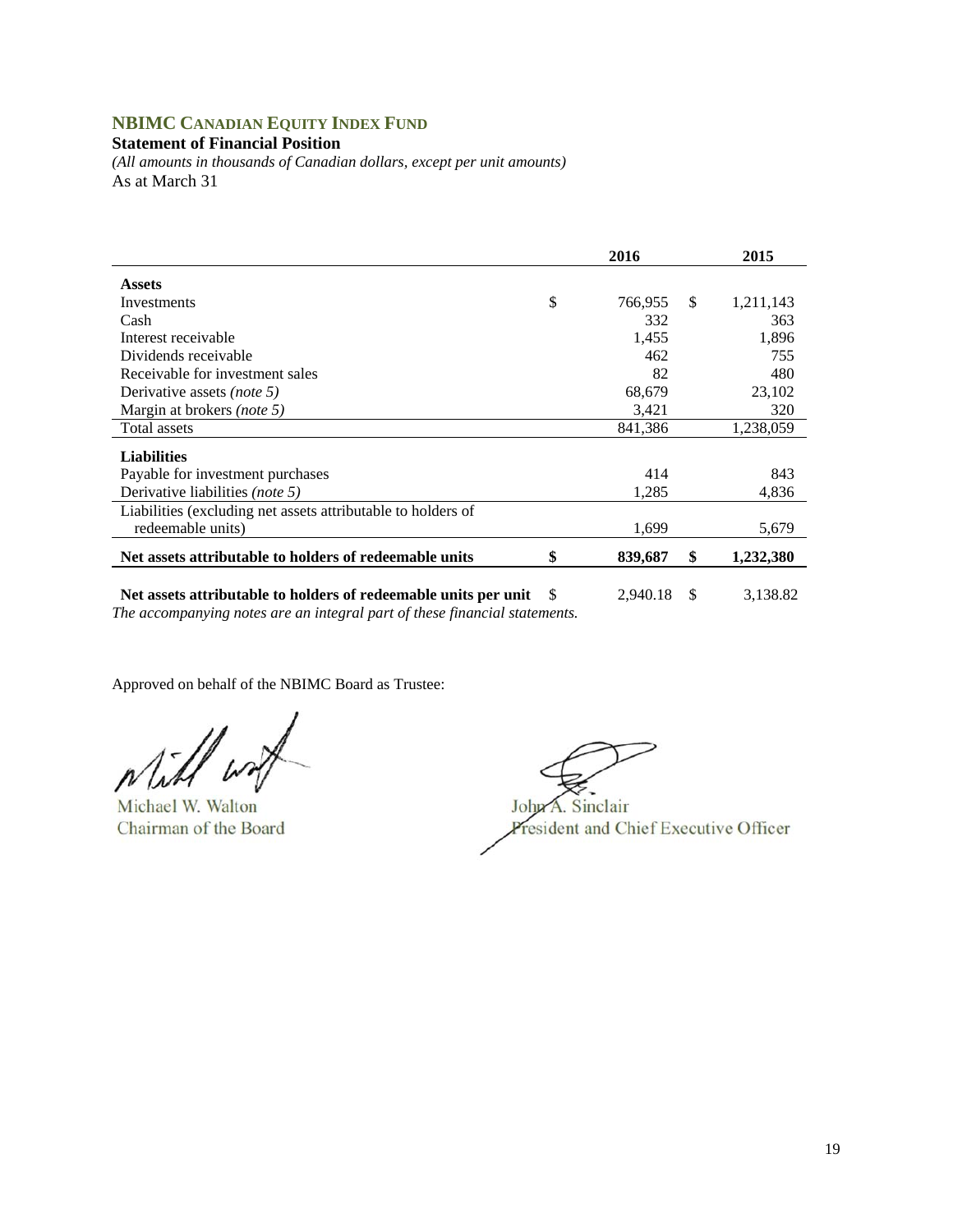### **NBIMC CANADIAN EQUITY INDEX FUND**

#### **Statement of Comprehensive Income (Loss)**

*(All amounts in thousands of Canadian dollars, except per unit amounts)*  For the year ended March 31

|                                                              | 2016                | 2015    |
|--------------------------------------------------------------|---------------------|---------|
| Income                                                       |                     |         |
| Interest                                                     | \$<br>-S<br>13,253  | 14,516  |
| Dividend                                                     | 7.203               | 6,632   |
| Securities lending                                           | 162                 | 107     |
| Derivative (loss) income                                     | (48, 473)           | 76,398  |
| Net realized (loss) gain on investments                      | (997)               | 2,438   |
| Net change in unrealized (loss) gain on investments          | (27, 321)           | 6,661   |
| <b>Total (loss) income</b>                                   | (56, 173)           | 106.752 |
| <b>Expenses</b>                                              |                     |         |
| <b>Transaction costs</b>                                     | 233                 | 96      |
| <b>Total expenses</b>                                        | 233                 | 96      |
| (Decrease) increase in net assets attributable to holders of |                     |         |
| redeemable units                                             | \$<br>S<br>(56.406) | 106,656 |

*The accompanying notes are an integral part of these financial statements.*

### **NBIMC CANADIAN EQUITY INDEX FUND**

**Statement of Changes in Net Assets Attributable to Holders of Redeemable Units** 

*(All amounts in thousands of Canadian dollars, except per unit amounts)*  For the year ended March 31

|                                                                |    | 2016                     | 2015       |
|----------------------------------------------------------------|----|--------------------------|------------|
| Net assets attributable to holders of redeemable units,        |    |                          |            |
| beginning of year                                              | \$ | 1,232,380<br>-S          | 1,143,583  |
| (Decrease) increase in net assets attributable to holders of   |    |                          |            |
| redeemable units                                               |    | (56, 406)                | 106,656    |
| <b>Distributions</b>                                           |    | (10, 426)                | (162,891)  |
| Proceeds from issuance of redeemable units                     |    | 450,135                  | 575,991    |
| Amounts paid on redemption of redeemable units                 |    | (775,996)                | (430, 959) |
| Net assets attributable to holders of redeemable units, end of |    |                          |            |
| vear                                                           | S. | <sup>\$</sup><br>839.687 | 1,232,380  |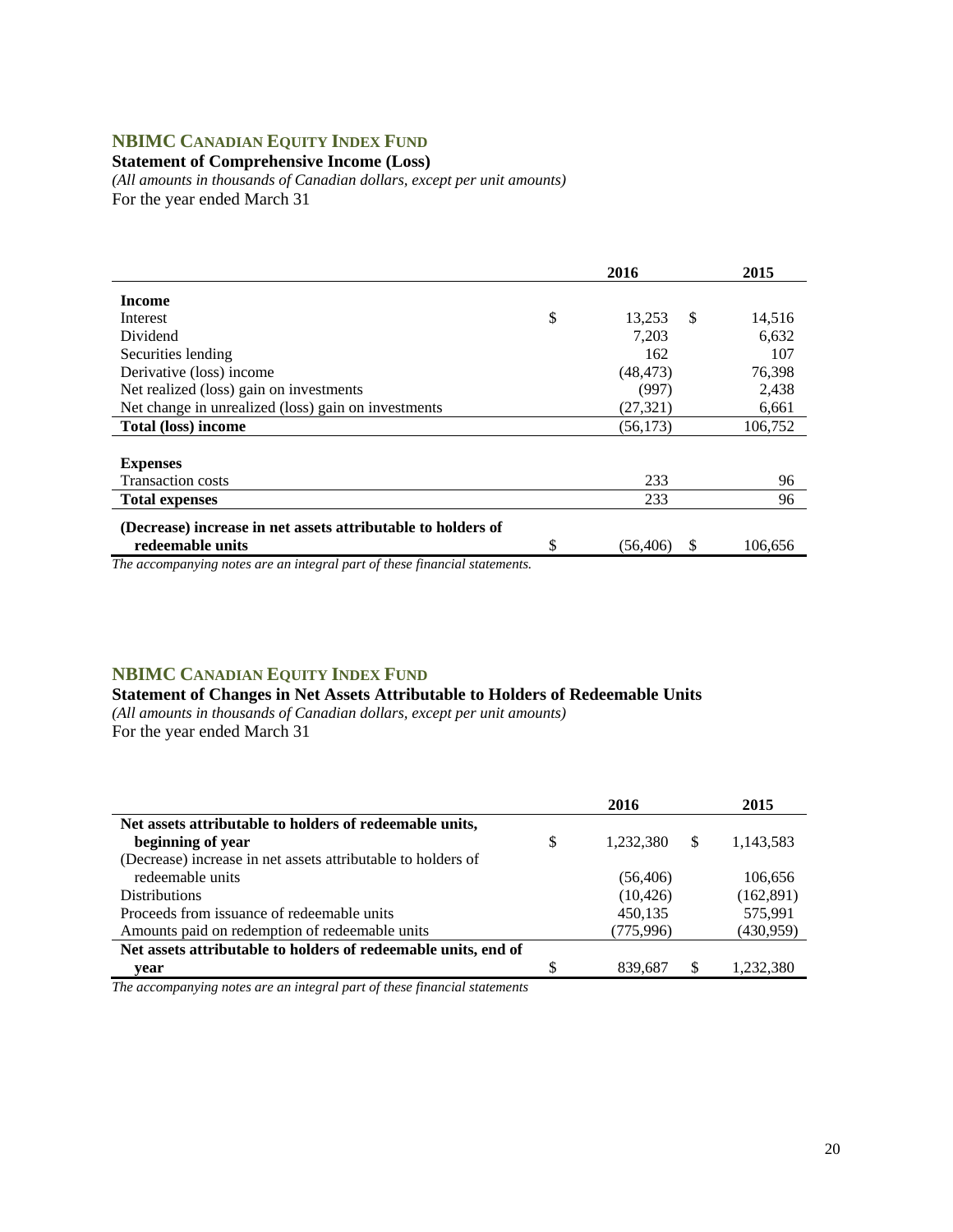# **NBIMC CANADIAN EQUITY INDEX FUND**

### **Statement of Cash Flows**

*(All amounts in thousands of Canadian dollars, except per unit amounts)*  For the year ended March 31

|                                                              | 2016            |               | 2015        |
|--------------------------------------------------------------|-----------------|---------------|-------------|
| Cash flows from (used in) operating activities               |                 |               |             |
| (Decrease) increase in net assets attributable to holders of |                 |               |             |
| redeemable units                                             | \$<br>(56, 406) | <sup>\$</sup> | 106,656     |
| Adjustments for:                                             |                 |               |             |
| Foreign exchange gain on dividends                           | (5)             |               | (10)        |
| Net realized loss (gain) on sale of investments              | 997             |               | (2, 438)    |
| Net change in unrealized loss (gain) on investments          | 27,321          |               | (6, 661)    |
| Purchases of investments                                     | (2,124,922)     |               | (2,043,853) |
| Proceeds from sale and maturity of investments               | 2,540,797       |               | 1,939,796   |
| Interest receivable                                          | 441             |               | 403         |
| Dividends receivable                                         | 293             |               | (339)       |
| Receivable for investment sales                              | 398             |               | 1,835       |
| Derivative assets/liabilities                                | (49, 128)       |               | 24,248      |
| Margin at brokers                                            | (3,101)         |               | 58          |
| Payable for investment purchases                             | (429)           |               | (1,084)     |
| Net cash from operating activities                           | 336,256         |               | 18,611      |
|                                                              |                 |               |             |
| Cash flows from (used in) financing activities               |                 |               |             |
| Proceeds from issuances of redeemable units                  | 439,709         |               | 413,100     |
| Amounts paid on redemption of redeemable units               | (775, 996)      |               | (430, 959)  |
| Net cash used in financing activities                        | (336, 287)      |               | (17, 859)   |
|                                                              |                 |               |             |
| Net (decrease) increase in cash                              | (31)            |               | 752         |
| Cash (indebtedness), beginning of year                       | 363             |               | (389)       |
|                                                              |                 |               |             |
| Cash, end of year                                            | \$<br>332       | \$            | 363         |
|                                                              |                 |               |             |
| Supplemental information:                                    |                 |               |             |
| Interest received                                            | \$<br>13,694    | \$            | 14,919      |
| Dividends received                                           | \$<br>7,496     | \$            | 6,293       |
| Non-cash transactions:                                       |                 |               |             |
| <b>Distributions</b>                                         | (10, 426)       |               | (162, 891)  |
| Proceeds from issuance of redeemable units                   | 10,426          |               | 162,891     |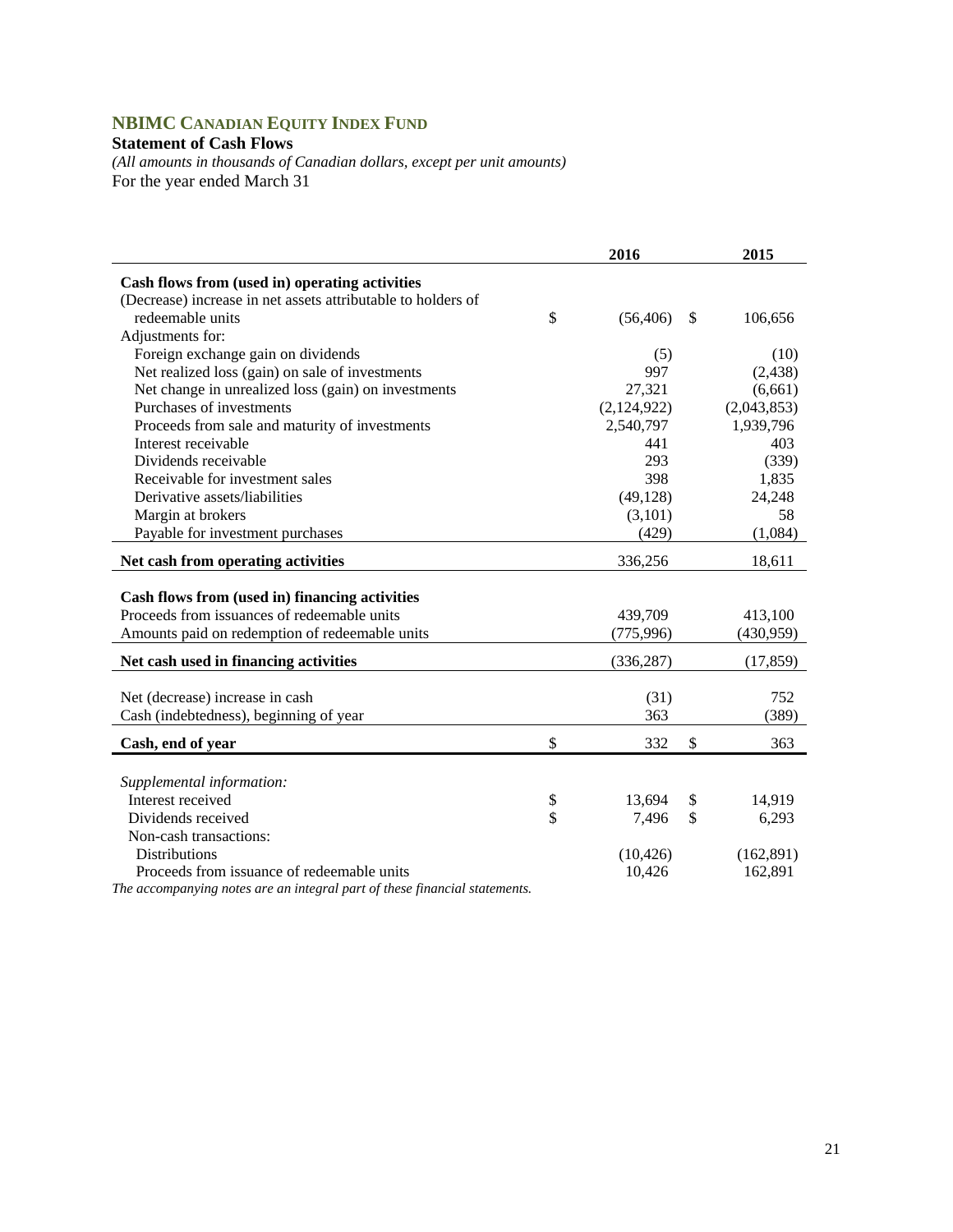# **NBIMC LOW VOLATILITY CANADIAN EQUITY FUND**

#### **Statement of Financial Position**

*(All amounts in thousands of Canadian dollars, except per unit amounts)*  As at March 31

|                                                                 | 2016 |          |    | 2015     |  |
|-----------------------------------------------------------------|------|----------|----|----------|--|
| <b>Assets</b>                                                   |      |          |    |          |  |
| Investments                                                     | \$   | 676,559  | -S | 482,153  |  |
| Cash                                                            |      | 1,556    |    |          |  |
| Dividends receivable                                            |      | 2,119    |    | 1,475    |  |
| Receivable for investment sales                                 |      |          |    | 5,154    |  |
| Margin at brokers <i>(note 5)</i>                               |      |          |    | 119      |  |
| Total assets                                                    |      | 680,234  |    | 488.901  |  |
| <b>Liabilities</b>                                              |      |          |    |          |  |
| <b>Indebtedness</b>                                             |      |          |    | 3,237    |  |
| Payable for investment purchases                                |      | 1,556    |    | 1,918    |  |
| Margin at brokers (note 5)                                      |      | 357      |    |          |  |
| Liabilities (excluding net assets attributable to holders of    |      |          |    |          |  |
| redeemable units)                                               |      | 1,913    |    | 5,155    |  |
| Net assets attributable to holders of redeemable units          | \$   | 678,321  | \$ | 483,746  |  |
| Net assets attributable to holders of redeemable units per unit | S    | 1,430.80 | \$ | 1,443.19 |  |

*The accompanying notes are an integral part of these financial statements.* 

Michael W. Walton Chairman of the Board

A. Sinclair John President and Chief Executive Officer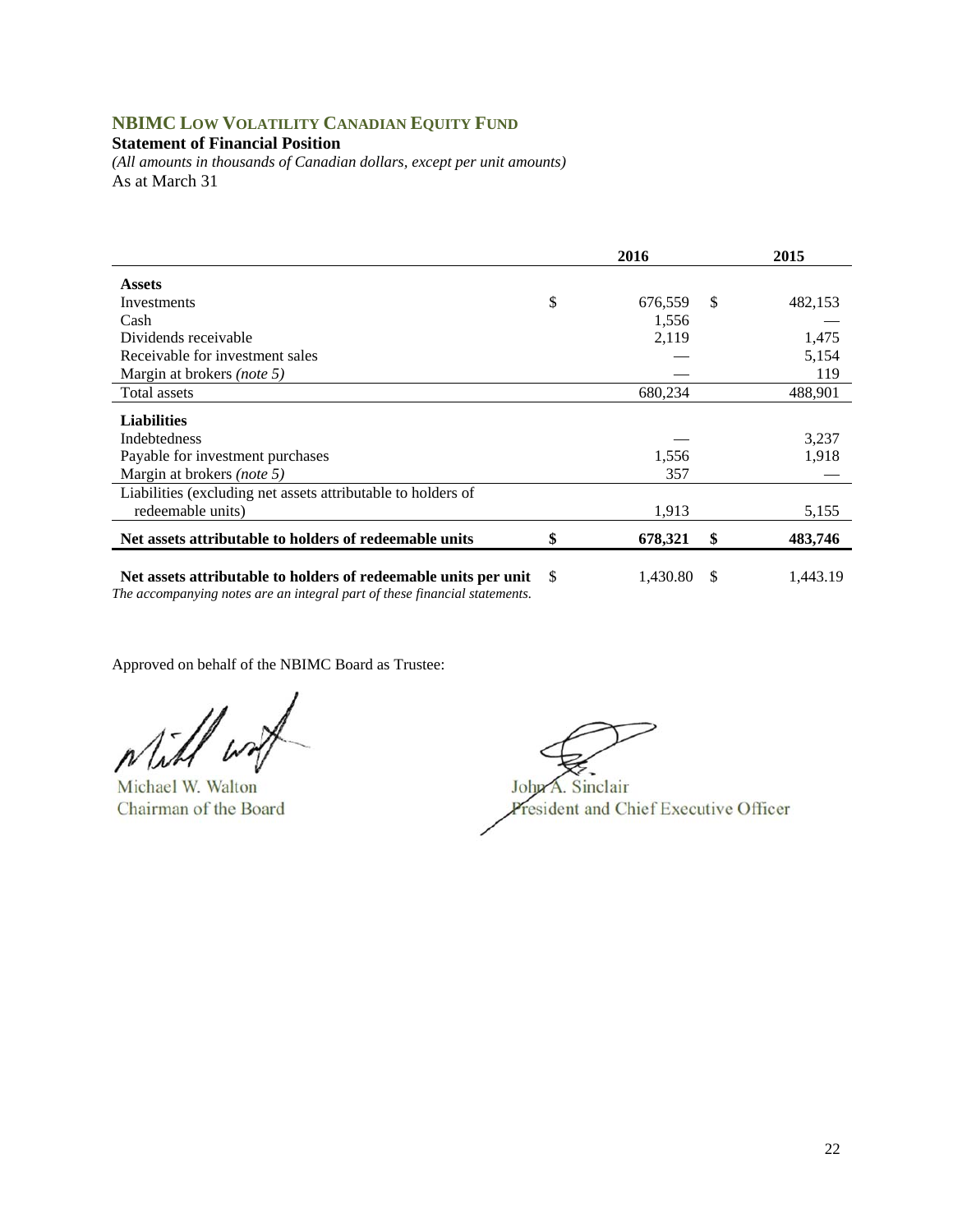# **NBIMC LOW VOLATILITY CANADIAN EQUITY FUND**

#### **Statement of Comprehensive Income**

*(All amounts in thousands of Canadian dollars, except per unit amounts)*  For the year ended March 31

|                                                              | 2016               | 2015   |
|--------------------------------------------------------------|--------------------|--------|
| <b>Income</b>                                                |                    |        |
| Dividend                                                     | \$<br>-S<br>19,153 | 10,378 |
| Securities lending                                           | 128                | 70     |
| Derivative (loss) income                                     | (476)              | 395    |
| Net realized (loss) gain on investments                      | (10,529)           | 23,062 |
| Net change in unrealized (loss) gain on investments          | (1,424)            | 19,626 |
| <b>Total income</b>                                          | 6,852              | 53,531 |
|                                                              |                    |        |
| <b>Expenses</b>                                              |                    |        |
| <b>Transaction costs</b>                                     | 164                | 108    |
| <b>Total expenses</b>                                        | 164                | 108    |
| Increase in net assets attributable to holders of redeemable |                    |        |
| units                                                        | \$<br>\$<br>6,688  | 53,423 |

*The accompanying notes are an integral part of these financial statements.*

#### **NBIMC LOW VOLATILITY CANADIAN EQUITY FUND**

**Statement of Changes in Net Assets Attributable to Holders of Redeemable Units** 

*(All amounts in thousands of Canadian dollars, except per unit amounts)*  For the year ended March 31

|                                                                    | 2016 |          |    | 2015      |
|--------------------------------------------------------------------|------|----------|----|-----------|
| Net assets attributable to holders of redeemable units,            |      |          |    |           |
| beginning of year                                                  | \$   | 483.746  | -S | 239,057   |
| Increase in net assets attributable to holders of redeemable units |      | 6,688    |    | 53,423    |
| <b>Distributions</b>                                               |      | (27,661) |    | (11, 898) |
| Proceeds from issuance of redeemable units                         |      | 301,268  |    | 263,288   |
| Amounts paid on redemption of redeemable units                     |      | (85,720) |    | (60, 124) |
| Net assets attributable to holders of redeemable units, end of     |      |          |    |           |
| year                                                               |      | 678.321  | -S | 483,746   |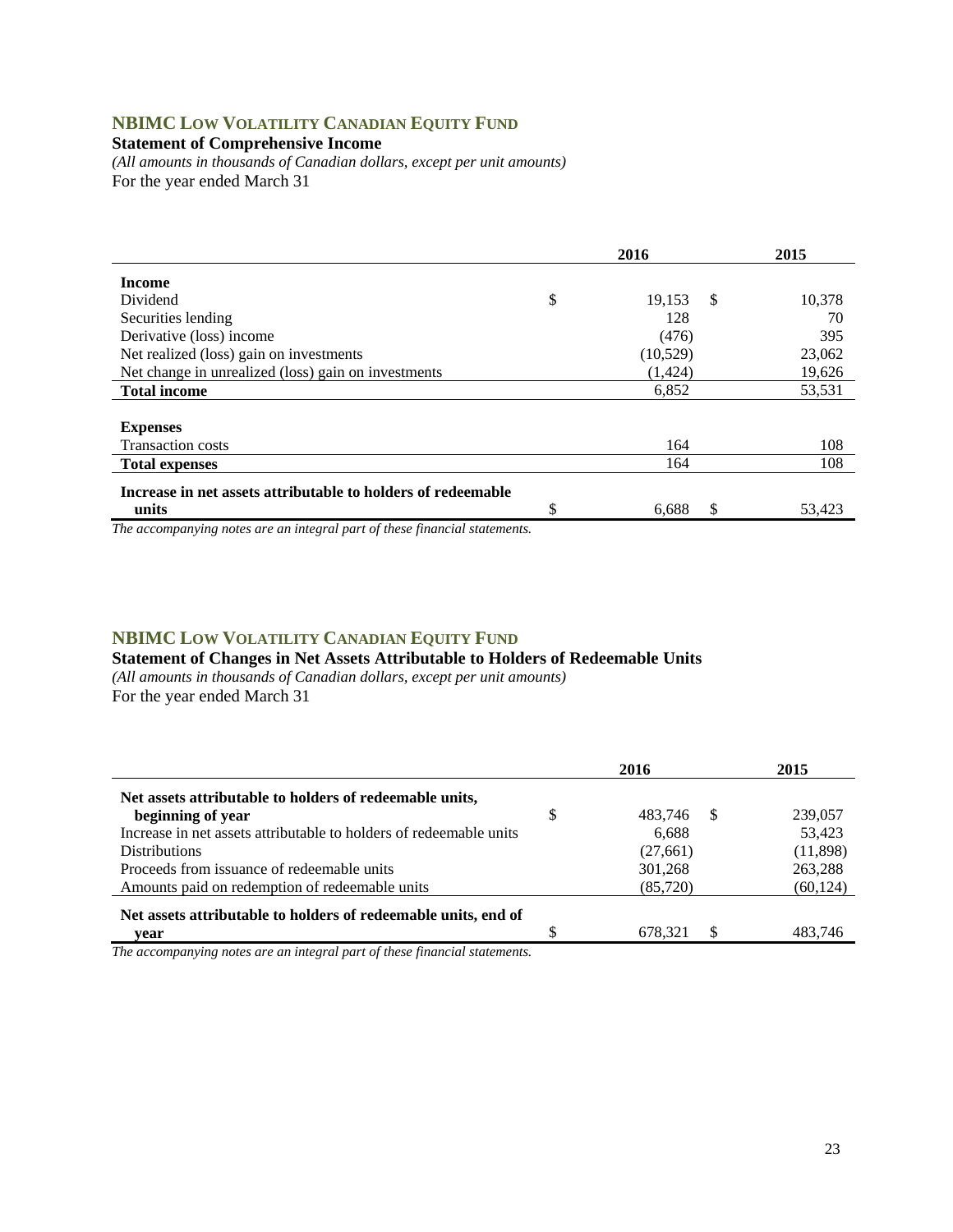# **NBIMC LOW VOLATILITY CANADIAN EQUITY FUND**

#### **Statement of Cash Flows**

*(All amounts in thousands of Canadian dollars, except per unit amounts)*  For the year ended March 31

|                                                                    | 2016               | 2015       |
|--------------------------------------------------------------------|--------------------|------------|
| Cash flows from (used in) operating activities                     |                    |            |
| Increase in net assets attributable to holders of redeemable units | \$<br>6,688<br>\$  | 53,423     |
| Adjustments for:                                                   |                    |            |
| Foreign exchange loss (gain) on dividends                          | $\overline{c}$     | (4)        |
| Net realized loss (gain) on sale of investments                    | 10,529             | (23,062)   |
| Net change in unrealized loss (gain) on investments                | 1,424              | (19,626)   |
| Purchases of investments                                           | (443, 174)         | (441,902)  |
| Proceeds from sale and maturity of investments                     | 236,813            | 240,641    |
| Dividends receivable                                               | (644)              | (641)      |
| Receivable for investment sales                                    | 5,154              | (5, 154)   |
| Margin at brokers                                                  | 476                | (96)       |
| Payable for investment purchases                                   | (362)              | 1,918      |
| Net cash used in operating activities                              | (183,094)          | (194, 503) |
| Cash flows from (used in) financing activities                     |                    |            |
| Proceeds from issuances of redeemable units                        | 273,607            | 251,390    |
| Amounts paid on redemption of redeemable units                     | (85, 720)          | (60, 124)  |
| Net cash from financing activities                                 | 187,887            | 191,266    |
| Net increase (decrease) in cash                                    | 4,793              | (3,237)    |
| Indebtedness, beginning of year                                    | (3,237)            |            |
| Cash (indebtedness), end of year                                   | \$<br>\$<br>1,556  | (3,237)    |
|                                                                    |                    |            |
| Supplemental information:                                          |                    |            |
| Dividends received                                                 | \$<br>\$<br>18,509 | 9,737      |
| Non-cash transactions:                                             |                    |            |
| <b>Distributions</b>                                               | (27,661)           | (11,898)   |
| Proceeds from issuance of redeemable units                         | 27,661             | 11,898     |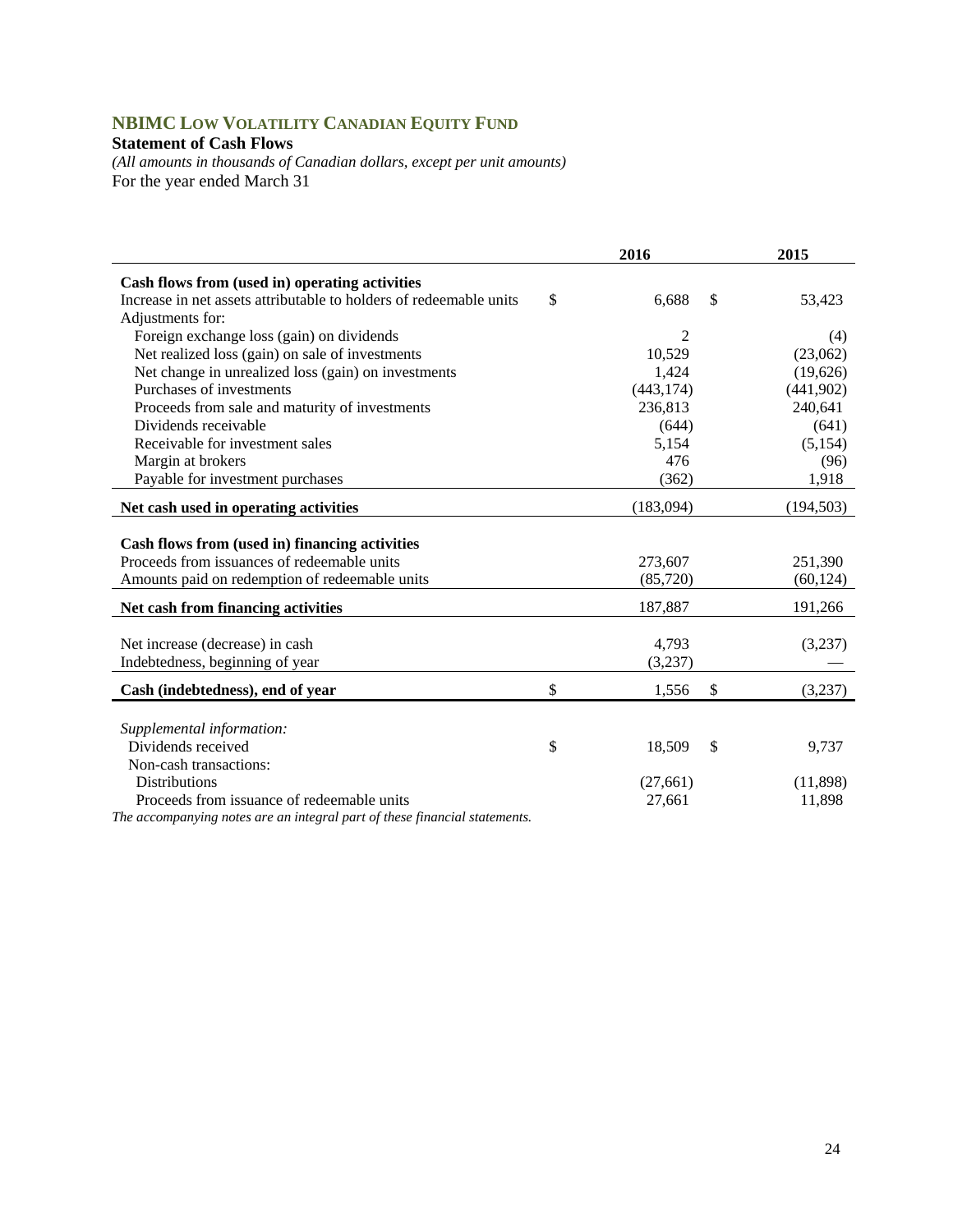# **NBIMC EXTERNAL CANADIAN EQUITY FUND**

#### **Statement of Financial Position**

*(All amounts in thousands of Canadian dollars, except per unit amounts)*  As at March 31

|                                                                                   | 2016 |          |          | 2015     |
|-----------------------------------------------------------------------------------|------|----------|----------|----------|
| <b>Assets</b>                                                                     |      |          |          |          |
| Investments                                                                       | \$   | 217,504  | -S       | 334,193  |
| Cash                                                                              |      | 47       |          | 4        |
| Dividends receivable                                                              |      | 182      |          | 229      |
| Receivable for investment sales                                                   |      | 59       |          | 264      |
| Total assets                                                                      |      | 217,792  |          | 334,690  |
| <b>Liabilities</b>                                                                |      |          |          |          |
| Payable for investment purchases                                                  |      | 105      |          | 268      |
| Liabilities (excluding net assets attributable to holders of<br>redeemable units) |      | 105      |          | 268      |
| Net assets attributable to holders of redeemable units                            | \$   | 217,687  | \$       | 334,422  |
|                                                                                   |      | 3.563.77 | <b>S</b> | 3,748.30 |

*The accompanying notes are an integral part of these financial statements.* 

Nih

Michael W. Walton Chairman of the Board

John A. Sinclair President and Chief Executive Officer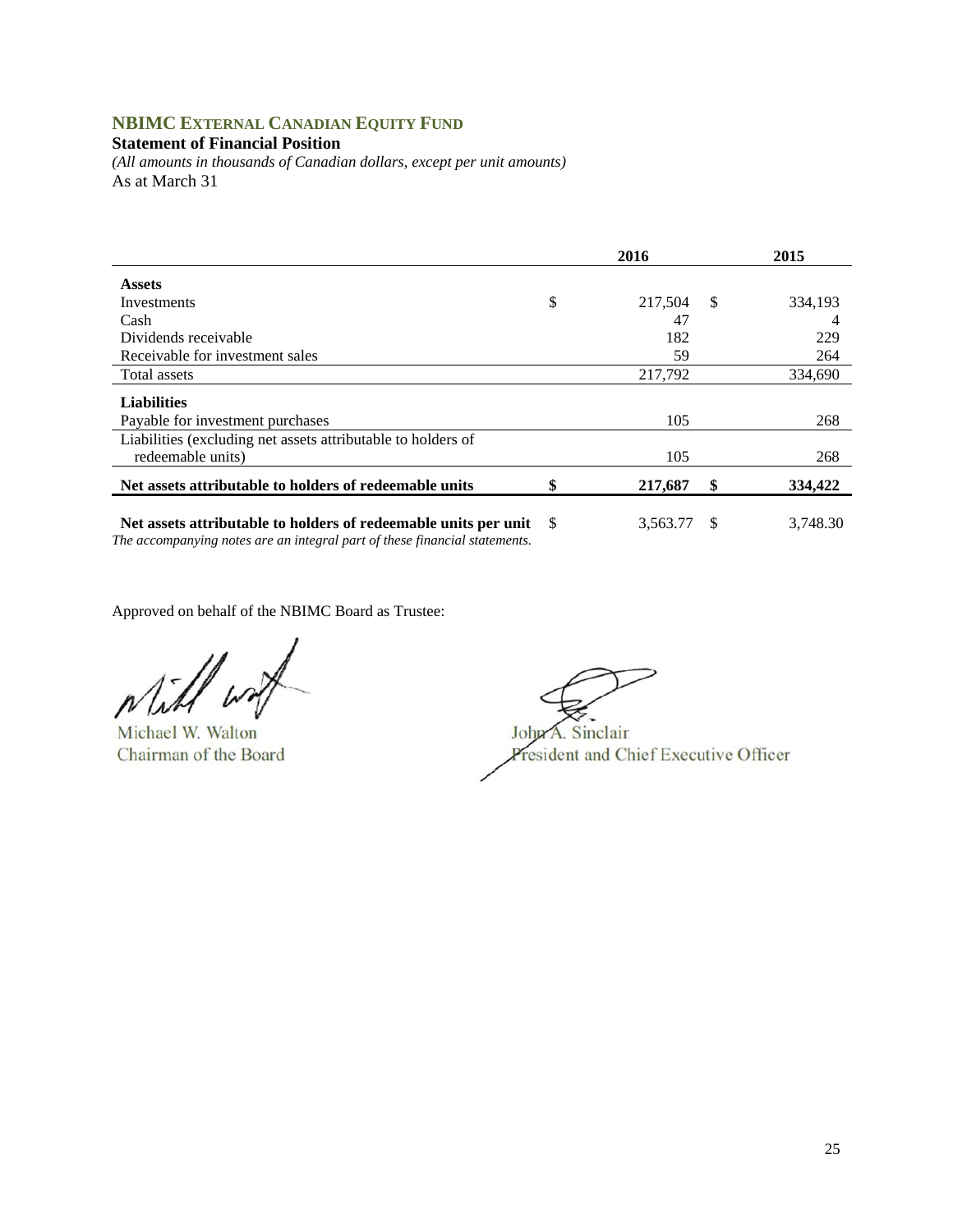# **NBIMC EXTERNAL CANADIAN EQUITY FUND**

**Statement of Comprehensive Income (Loss)** 

*(All amounts in thousands of Canadian dollars, except per unit amounts)*  For the year ended March 31

|                                                              |    | 2015          |           |
|--------------------------------------------------------------|----|---------------|-----------|
| <b>Income</b>                                                |    |               |           |
| Dividend                                                     | \$ | 3,819<br>- \$ | 4,667     |
| Securities lending                                           |    | 24            | 23        |
| Derivative                                                   |    | 15            |           |
| Net realized gain on investments                             |    | 28,853        | 60,455    |
| Net change in unrealized loss on investments                 |    | (50, 873)     | (25, 345) |
| <b>Total (loss) income</b>                                   |    | (18, 162)     | 39,800    |
|                                                              |    |               |           |
| <b>Expenses</b>                                              |    |               |           |
| <b>Transaction costs</b>                                     |    | 73            | 95        |
| <b>Total expenses</b>                                        |    | 73            | 95        |
| (Decrease) increase in net assets attributable to holders of |    |               |           |
| redeemable units                                             | \$ | (18, 235)     | 39,705    |

*The accompanying notes are an integral part of these financial statements.*

### **NBIMC EXTERNAL CANADIAN EQUITY FUND**

**Statement of Changes in Net Assets Attributable to Holders of Redeemable Units** 

*(All amounts in thousands of Canadian dollars, except per unit amounts)*  For the year ended March 31

|                                                                |    | 2016          | 2015      |
|----------------------------------------------------------------|----|---------------|-----------|
| Net assets attributable to holders of redeemable units,        |    |               |           |
| beginning of year                                              | \$ | 334,422<br>-8 | 448,100   |
| (Decrease) increase in net assets attributable to holders of   |    |               |           |
| redeemable units                                               |    | (18,235)      | 39,705    |
| <b>Distributions</b>                                           |    | (16, 885)     | (19,226)  |
| Proceeds from issuance of redeemable units                     |    | 25,741        | 59.695    |
| Amounts paid on redemption of redeemable units                 |    | (107, 356)    | (193,852) |
| Net assets attributable to holders of redeemable units, end of |    |               |           |
| vear                                                           | S. | 217,687       | 334.422   |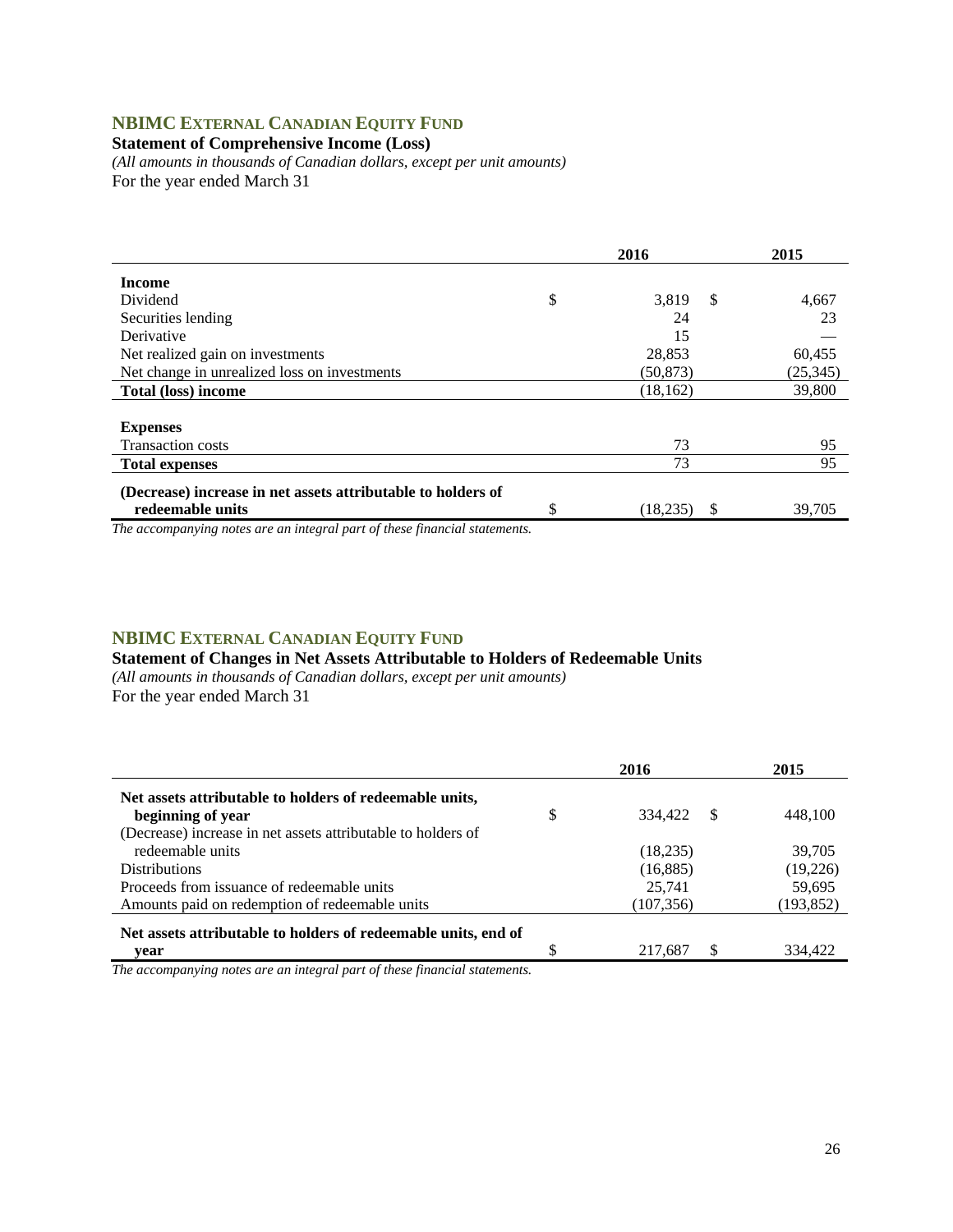# **NBIMC EXTERNAL CANADIAN EQUITY FUND**

### **Statement of Cash Flows**

*(All amounts in thousands of Canadian dollars, except per unit amounts)*  For the year ended March 31

|                                                              | 2016            | 2015                 |
|--------------------------------------------------------------|-----------------|----------------------|
| Cash flows from (used in) operating activities               |                 |                      |
| (Decrease) increase in net assets attributable to holders of |                 |                      |
| redeemable units                                             | \$<br>(18, 235) | \$<br>39,705         |
| Adjustments for:                                             |                 |                      |
| Foreign exchange gain on dividends                           | (2)             | (5)                  |
| Net realized gain on sale of investments                     | (28, 853)       | (60, 455)            |
| Net change in unrealized loss on investments                 | 50,873          | 25,345               |
| Purchases of investments                                     | (69, 548)       | (103, 122)           |
| Proceeds from sale and maturity of investments               | 164,219         | 251,814              |
| Dividends receivable                                         | 47              | 101                  |
| Receivable for investment sales                              | 205             | 181                  |
| Payable for investment purchases                             | (163)           | (705)                |
|                                                              |                 |                      |
| Net cash from operating activities                           | 98,543          | 152,859              |
| Cash flows from (used in) financing activities               |                 |                      |
| Proceeds from issuances of redeemable units                  | 8,856           | 40,469               |
| Amounts paid on redemption of redeemable units               | (107, 356)      | (193, 852)           |
|                                                              |                 |                      |
| Net cash used in financing activities                        | (98, 500)       | (153, 383)           |
|                                                              |                 |                      |
| Net increase (decrease) in cash                              | 43              | (524)                |
| Cash, beginning of year                                      | 4               | 528                  |
| Cash, end of year                                            | \$<br>47        | \$<br>$\overline{4}$ |
|                                                              |                 |                      |
| Supplemental information:                                    |                 |                      |
| Dividends received                                           | \$<br>3,866     | \$<br>4,768          |
| Non-cash transactions:                                       |                 |                      |
| <b>Distributions</b>                                         | (16, 885)       | (19,226)             |
| Proceeds from issuance of redeemable units                   | 16,885          | 19,226               |
|                                                              |                 |                      |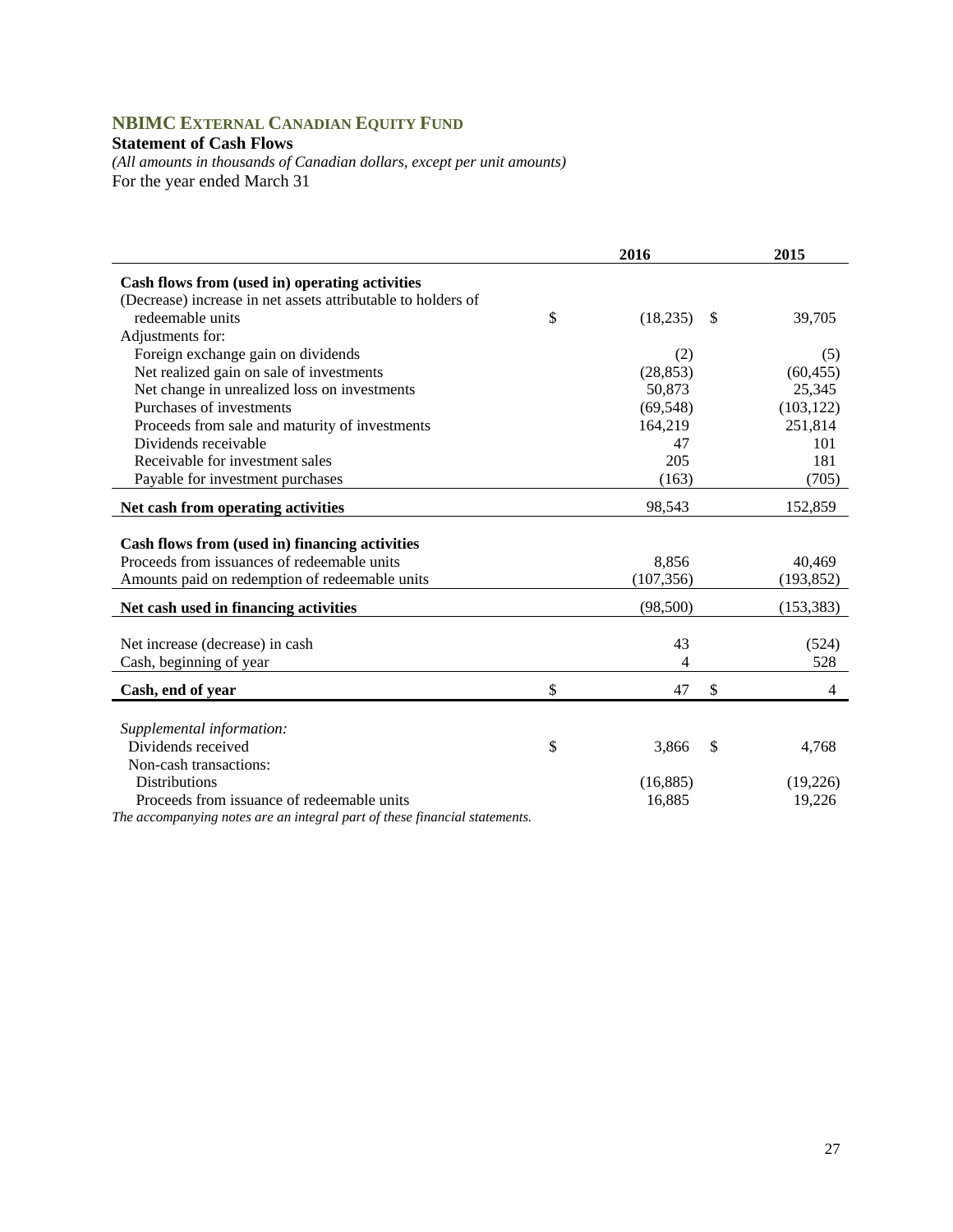# **NBIMC CANADIAN EQUITY ACTIVE LONG STRATEGY FUND**

## **Statement of Financial Position**

*(All amounts in thousands of Canadian dollars, except per unit amounts)*  As at March 31

|                                                                                                                                                  | 2016           |               | 2015     |
|--------------------------------------------------------------------------------------------------------------------------------------------------|----------------|---------------|----------|
| <b>Assets</b>                                                                                                                                    |                |               |          |
| Investments                                                                                                                                      | \$<br>175,889  | <sup>\$</sup> | 233,633  |
| Cash                                                                                                                                             |                |               | 1.097    |
| Interest receivable                                                                                                                              | 7              |               | 129      |
| Dividends receivable                                                                                                                             | 420            |               | 365      |
| Receivable for investment sales                                                                                                                  |                |               | 346      |
| Derivative assets <i>(note 5)</i>                                                                                                                | 347            |               | 467      |
| Total assets                                                                                                                                     | 176,663        |               | 236,037  |
| <b>Liabilities</b>                                                                                                                               |                |               |          |
| Payable for investment purchases                                                                                                                 |                |               | 1,443    |
| Derivative liabilities (note 5)                                                                                                                  |                |               | 1,404    |
| Margin at brokers <i>(note 5)</i>                                                                                                                | 399            |               | 219      |
| Liabilities (excluding net assets attributable to holders of                                                                                     |                |               |          |
| redeemable units)                                                                                                                                | 399            |               | 3,066    |
| Net assets attributable to holders of redeemable units                                                                                           | \$<br>176,264  | \$            | 232,971  |
| Net assets attributable to holders of redeemable units per<br>unit<br>The accompanying notes are an integral part of these financial statements. | \$<br>1,204.69 | \$.           | 1,317.48 |

Michael W. Walton Chairman of the Board

John A. Sinclair President and Chief Executive Officer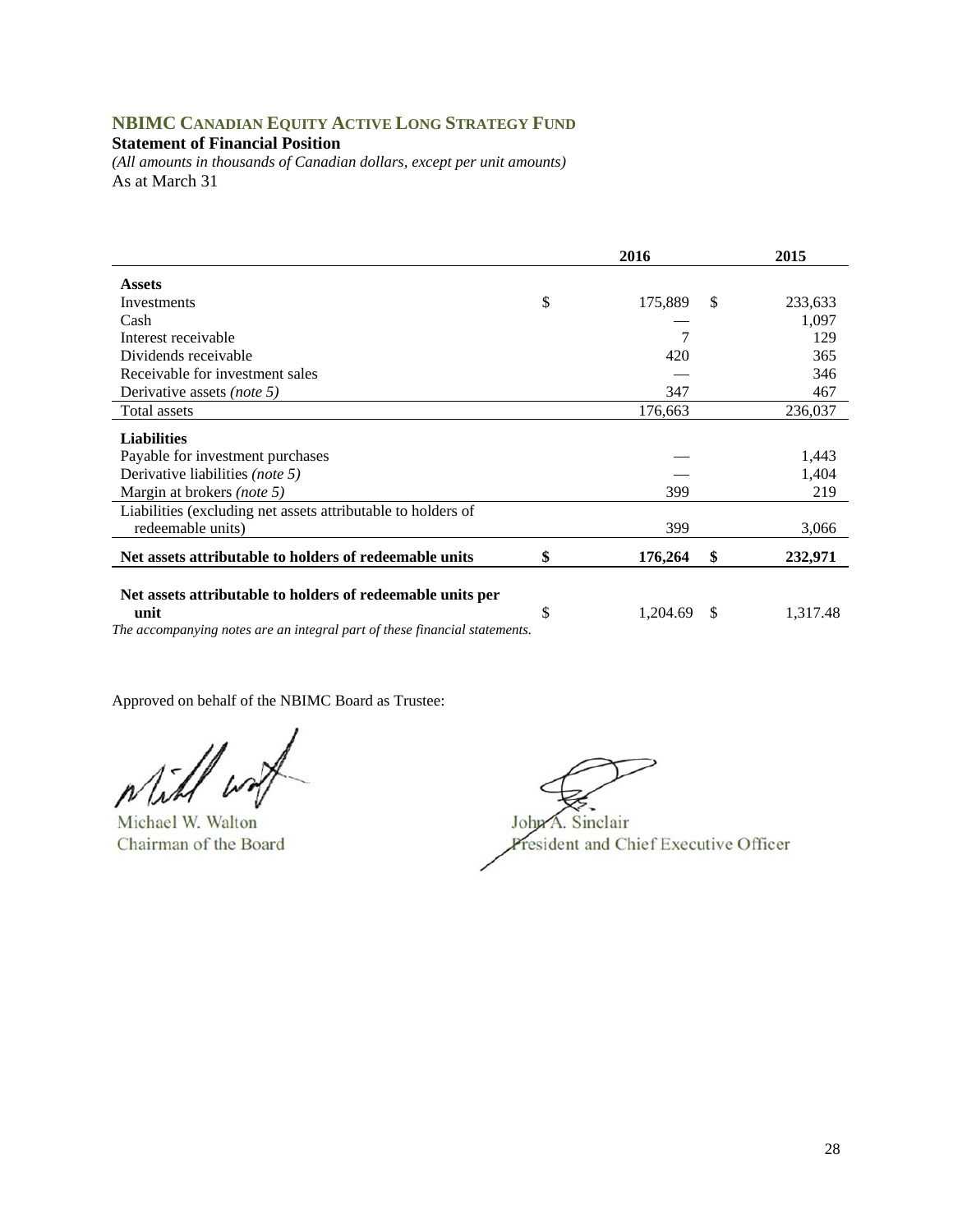## **NBIMC CANADIAN EQUITY ACTIVE LONG STRATEGY FUND**

**Statement of Comprehensive Income (Loss)** 

*(All amounts in thousands of Canadian dollars, except per unit amounts)*  For the year ended March 31

| 2015    | 2016           |                                                              |
|---------|----------------|--------------------------------------------------------------|
|         |                |                                                              |
| 1,742   | 102<br>-S      | \$                                                           |
| 4,098   | 5,830          | Dividend                                                     |
| 28      | 56             | Securities lending                                           |
| 8,447   | 363            | Derivative                                                   |
| 8,670   | (12, 589)      | Net realized (loss) gain on investments                      |
| (5,238) | (10, 983)      | Net change in unrealized loss on investments                 |
| 17,747  | (17, 221)      | <b>Total (loss) income</b>                                   |
|         |                |                                                              |
|         |                | <b>Expenses</b>                                              |
| 138     | 223            | <b>Transaction costs</b>                                     |
| 138     | 223            | <b>Total expenses</b>                                        |
|         |                |                                                              |
| 17,609  | (17, 444)<br>S | \$<br>redeemable units                                       |
|         |                | (Decrease) increase in net assets attributable to holders of |

*The accompanying notes are an integral part of these financial statements.*

### **NBIMC CANADIAN EQUITY ACTIVE LONG STRATEGY FUND**

**Statement of Changes in Net Assets Attributable to Holders of Redeemable Units**  *(All amounts in thousands of Canadian dollars, except per unit amounts)*  For the year ended March 31

|                                                                | 2016                | 2015      |
|----------------------------------------------------------------|---------------------|-----------|
| Net assets attributable to holders of redeemable units,        |                     |           |
| beginning of year                                              | \$<br>232.971<br>-S | 253,982   |
| (Decrease) increase in net assets attributable to holders of   |                     |           |
| redeemable units                                               | (17, 444)           | 17.609    |
| <b>Distributions</b>                                           | (13,944)            | (25,338)  |
| Proceeds from issuance of redeemable units                     | 23.592              | 40.151    |
| Amounts paid on redemption of redeemable units                 | (48,911)            | (53, 433) |
| Net assets attributable to holders of redeemable units, end of |                     |           |
| vear                                                           | 176.264             | 232.971   |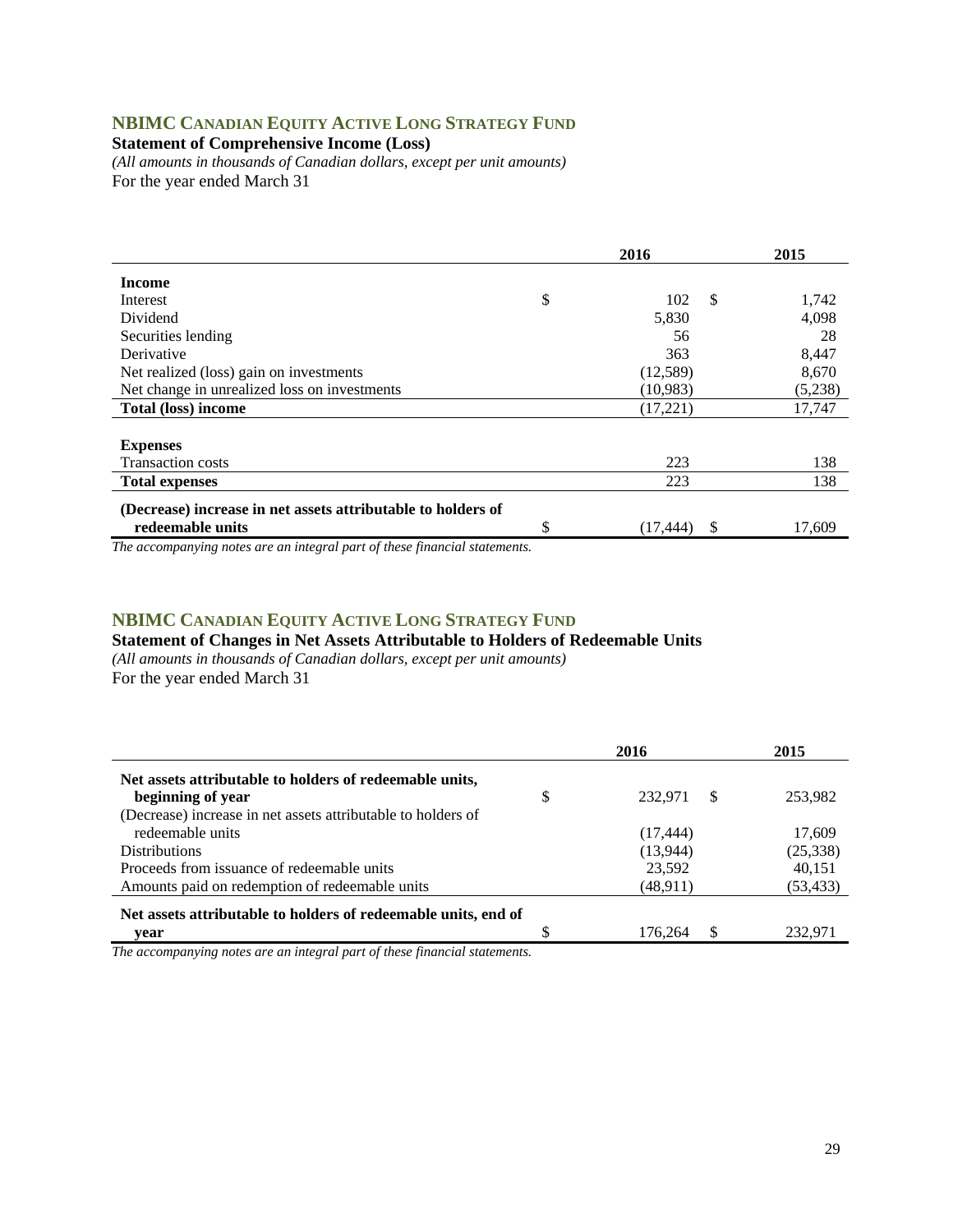# **NBIMC CANADIAN EQUITY ACTIVE LONG STRATEGY FUND**

### **Statement of Cash Flows**

*(All amounts in thousands of Canadian dollars, except per unit amounts)*  For the year ended March 31

|                                                                             | 2016                  | 2015       |
|-----------------------------------------------------------------------------|-----------------------|------------|
| Cash flows from (used in) operating activities                              |                       |            |
| (Decrease) increase in net assets attributable to holders of                |                       |            |
| redeemable units                                                            | \$<br>(17, 444)<br>\$ | 17,609     |
| Adjustments for:                                                            |                       |            |
| Foreign exchange gain on dividends                                          | (2)                   | (3)        |
| Net realized loss (gain) on sale of investments                             | 12,589                | (8,670)    |
| Net change in unrealized loss on investments                                | 10,983                | 5,238      |
| Purchases of investments                                                    | (339, 527)            | (322, 531) |
| Proceeds from sale and maturity of investments                              | 373,701               | 341,388    |
| Interest receivable                                                         | 122                   | 114        |
| Dividends receivable                                                        | (55)                  | 23         |
| Receivable for investment sales                                             | 346                   | (346)      |
| Derivative assets / liabilities                                             | (1,284)               | 5,232      |
| Margin at brokers                                                           | 180                   | 220        |
| Payable for investment purchases                                            | (1, 443)              | 1,443      |
| Net cash from operating activities                                          | 38,166                | 39,717     |
|                                                                             |                       |            |
| Cash flows from (used in) financing activities                              |                       |            |
| Proceeds from issuances of redeemable units                                 | 9,648                 | 14,813     |
| Amounts paid on redemption of redeemable units                              | (48,911)              | (53, 433)  |
| Net cash used in financing activities                                       | (39,263)              | (38, 620)  |
|                                                                             |                       |            |
| Net (decrease) increase in cash                                             | (1,097)               | 1,097      |
| Cash, beginning of year                                                     | 1,097                 |            |
| Cash, end of year                                                           | \$<br>\$              | 1,097      |
|                                                                             |                       |            |
| Supplemental information:                                                   |                       |            |
| Interest received                                                           | \$<br>224<br>\$       | 1,856      |
| Dividends received                                                          | \$<br>5,775<br>\$     | 4,121      |
| Non-cash transactions:                                                      |                       |            |
| <b>Distributions</b>                                                        | (13,944)              | (25, 338)  |
| Proceeds from issuance of redeemable units                                  | 13,944                | 25,338     |
| The generation with a water and on integral point of these financial states |                       |            |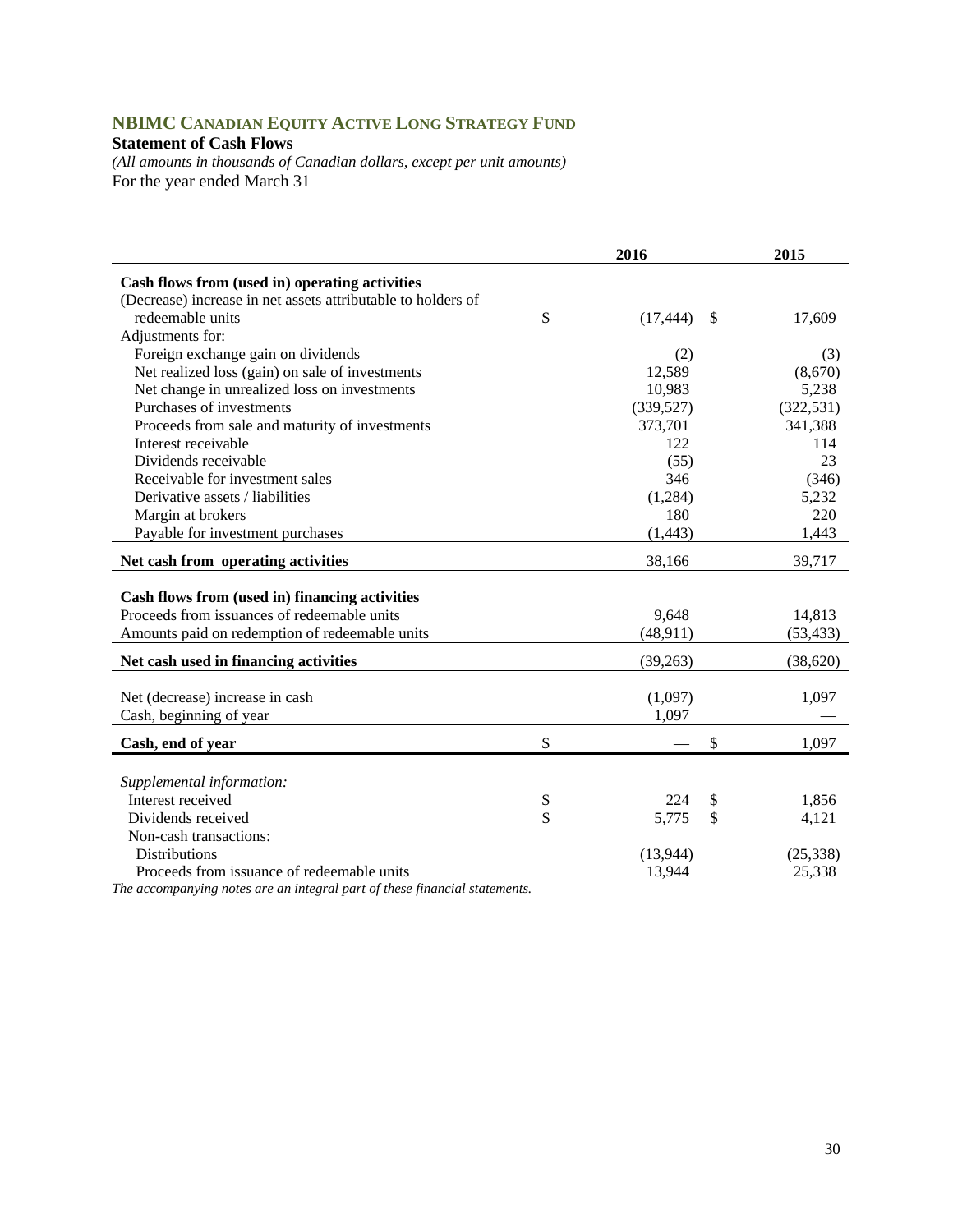# **NBIMC EXTERNAL INTERNATIONAL EQUITY FUND**

#### **Statement of Financial Position**

*(All amounts in thousands of Canadian dollars, except per unit amounts)*  As at March 31

|                                                                           | 2016           |   | 2015     |
|---------------------------------------------------------------------------|----------------|---|----------|
| <b>Assets</b>                                                             |                |   |          |
| Investments                                                               | \$<br>248,718  | S | 260,681  |
| Cash                                                                      |                |   |          |
| Total assets                                                              | 248,718        |   | 260,682  |
| <b>Liabilities</b><br>Payable for investment purchases                    |                |   |          |
| Liabilities (excluding net assets attributable to holders of              |                |   |          |
| redeemable units)                                                         |                |   |          |
| Net assets attributable to holders of redeemable units                    | \$<br>248,718  | S | 260,681  |
| Net assets attributable to holders of redeemable units per                |                |   |          |
| unit                                                                      | \$<br>1.921.05 |   | 2.013.52 |
| The accompanying notes are an integral part of these financial statements |                |   |          |

*The accompanying notes are an integral part of these financial statements.* 

Michael W. Walton Chairman of the Board

A. Sinclair John

President and Chief Executive Officer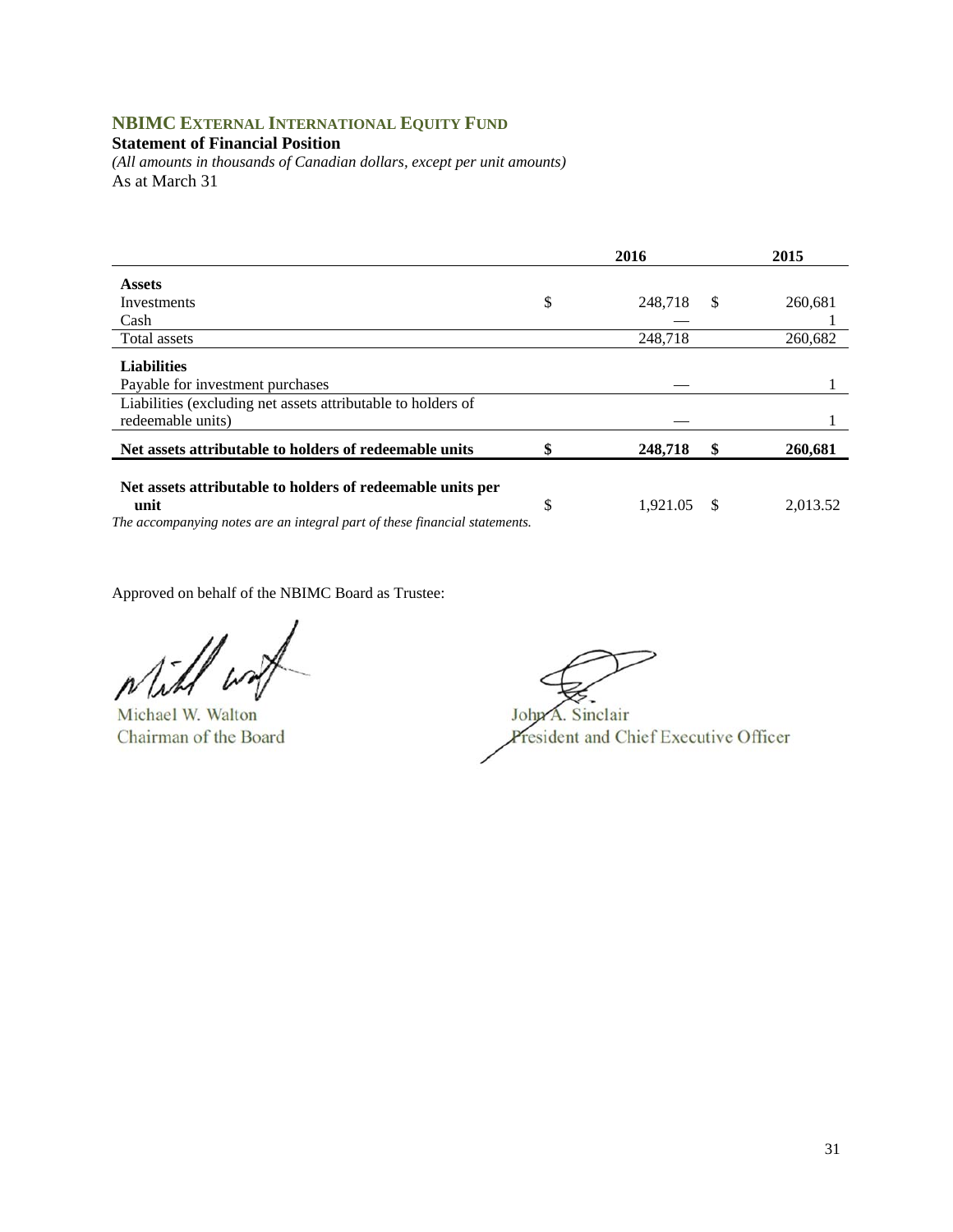### **NBIMC EXTERNAL INTERNATIONAL EQUITY FUND**

#### **Statement of Comprehensive Income (Loss)**

*(All amounts in thousands of Canadian dollars, except per unit amounts)*  For the year ended March 31

|                                                              | 2016 |           |   | 2015   |
|--------------------------------------------------------------|------|-----------|---|--------|
| <b>Income</b>                                                |      |           |   |        |
| Net realized gain on investments                             | \$   | 10        | S | 25,712 |
| Net change in unrealized (loss) gain on investments          |      | (12,111)  |   | 18,193 |
| <b>Total (loss) income</b>                                   |      | (12, 101) |   | 43,905 |
| <b>Expenses</b>                                              |      |           |   |        |
| <b>Transaction costs</b>                                     |      | 10        |   |        |
| Foreign taxes recovered, net                                 |      | (138)     |   | (166)  |
| <b>Total expenses</b>                                        |      | (128)     |   | (162)  |
| (Decrease) increase in net assets attributable to holders of |      |           |   |        |
| redeemable units                                             |      | (11.973)  |   | 44,067 |

*The accompanying notes are an integral part of these financial statements.*

### **NBIMC EXTERNAL INTERNATIONAL EQUITY FUND**

#### **Statement of Changes in Net Assets Attributable to Holders of Redeemable Units**

*(All amounts in thousands of Canadian dollars, except per unit amounts)*  For the year ended March 31

|                                                                | 2016               | 2015      |
|----------------------------------------------------------------|--------------------|-----------|
| Net assets attributable to holders of redeemable units,        |                    |           |
| beginning of year                                              | \$<br>260.681<br>S | 276,412   |
| (Decrease) increase in net assets attributable to holders of   |                    |           |
| redeemable units                                               | (11, 973)          | 44,067    |
| <b>Distributions</b>                                           | (11, 922)          | (16,317)  |
| Proceeds from issuance of redeemable units                     | 30.945             | 31,276    |
| Amounts paid on redemption of redeemable units                 | (19,013)           | (74, 757) |
| Net assets attributable to holders of redeemable units, end of |                    |           |
| vear                                                           | 248,718<br>S       | 260,681   |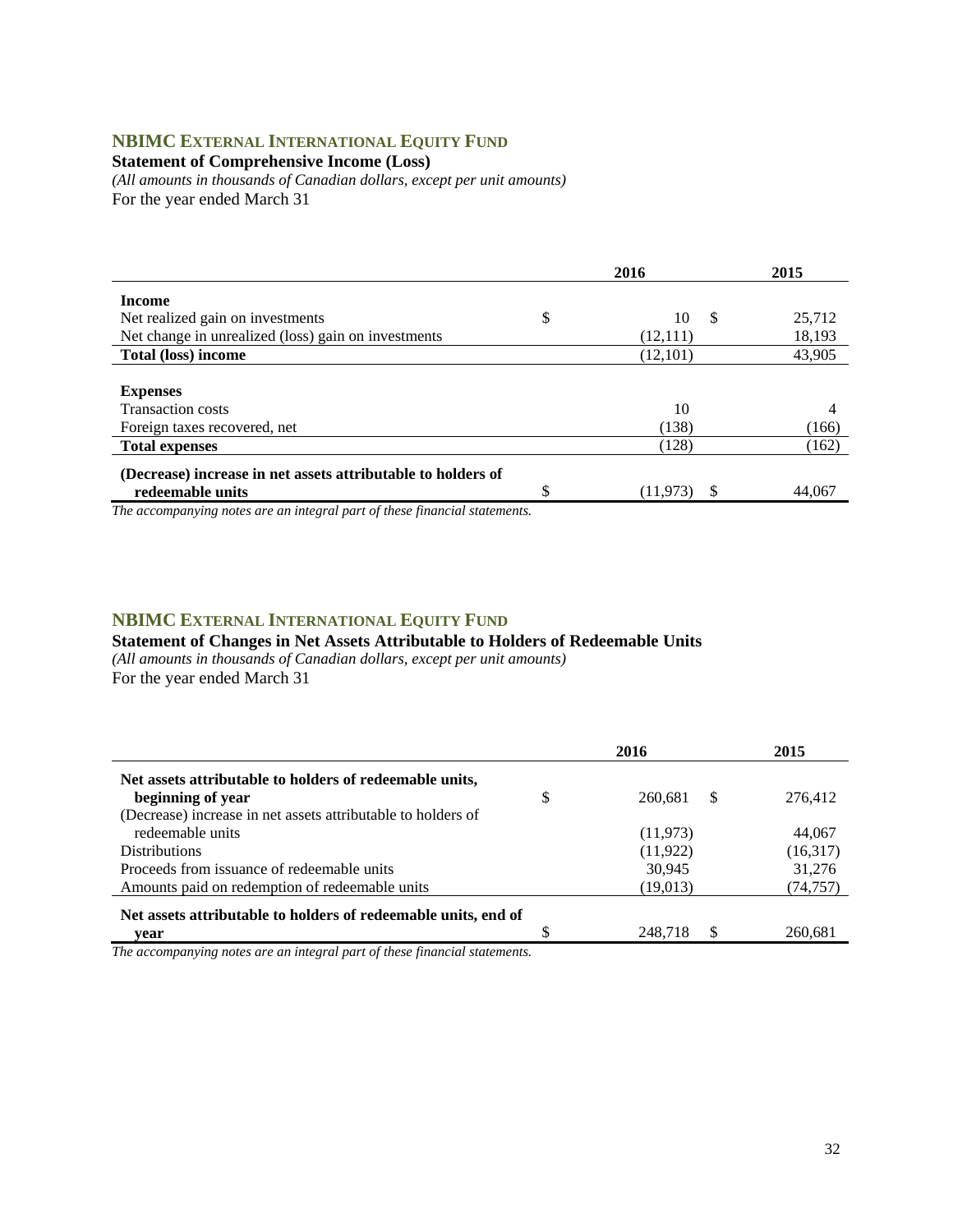# **NBIMC EXTERNAL INTERNATIONAL EQUITY FUND**

## **Statement of Cash Flows**

*(All amounts in thousands of Canadian dollars, except per unit amounts)*  For the year ended March 31

|                                                                                                                          | 2016            | 2015         |
|--------------------------------------------------------------------------------------------------------------------------|-----------------|--------------|
| Cash flows from (used in) operating activities                                                                           |                 |              |
| (Decrease) increase in net assets attributable to holders of                                                             |                 |              |
| redeemable units                                                                                                         | \$<br>(11, 973) | \$<br>44,067 |
| Adjustments for:                                                                                                         |                 |              |
| Foreign exchange gain on cash                                                                                            |                 | (1)          |
| Net realized gain on sale of investments                                                                                 | (10)            | (25,712)     |
| Net change in unrealized loss (gain) on investments                                                                      | 12,111          | (18, 193)    |
| Purchases of investments                                                                                                 | (158)           | (125, 031)   |
| Proceeds from sale and maturity of investments                                                                           | 20              | 184,668      |
| Payable for investment purchases                                                                                         | (1)             |              |
| Net cash (used in) from operating activities                                                                             | (11)            | 59,799       |
|                                                                                                                          |                 |              |
| Cash flows from (used in) financing activities<br>Proceeds from issuances of redeemable units                            |                 |              |
|                                                                                                                          | 19,023          | 14,959       |
| Amounts paid on redemption of redeemable units                                                                           | (19,013)        | (74, 757)    |
| Net cash from (used in) financing activities                                                                             | 10              | (59,798)     |
| Net (decrease) increase in cash                                                                                          |                 |              |
| Cash, beginning of year                                                                                                  | (1)<br>1        |              |
|                                                                                                                          |                 |              |
| Cash, end of year                                                                                                        | \$              | \$           |
|                                                                                                                          |                 |              |
| Supplemental information:                                                                                                |                 |              |
| Non-cash transactions:                                                                                                   |                 |              |
| <b>Distributions</b>                                                                                                     | (11, 922)       | (16,317)     |
| Proceeds from issuance of redeemable units<br>The accompanying notes are an integral part of these financial statements. | 11,922          | 16,317       |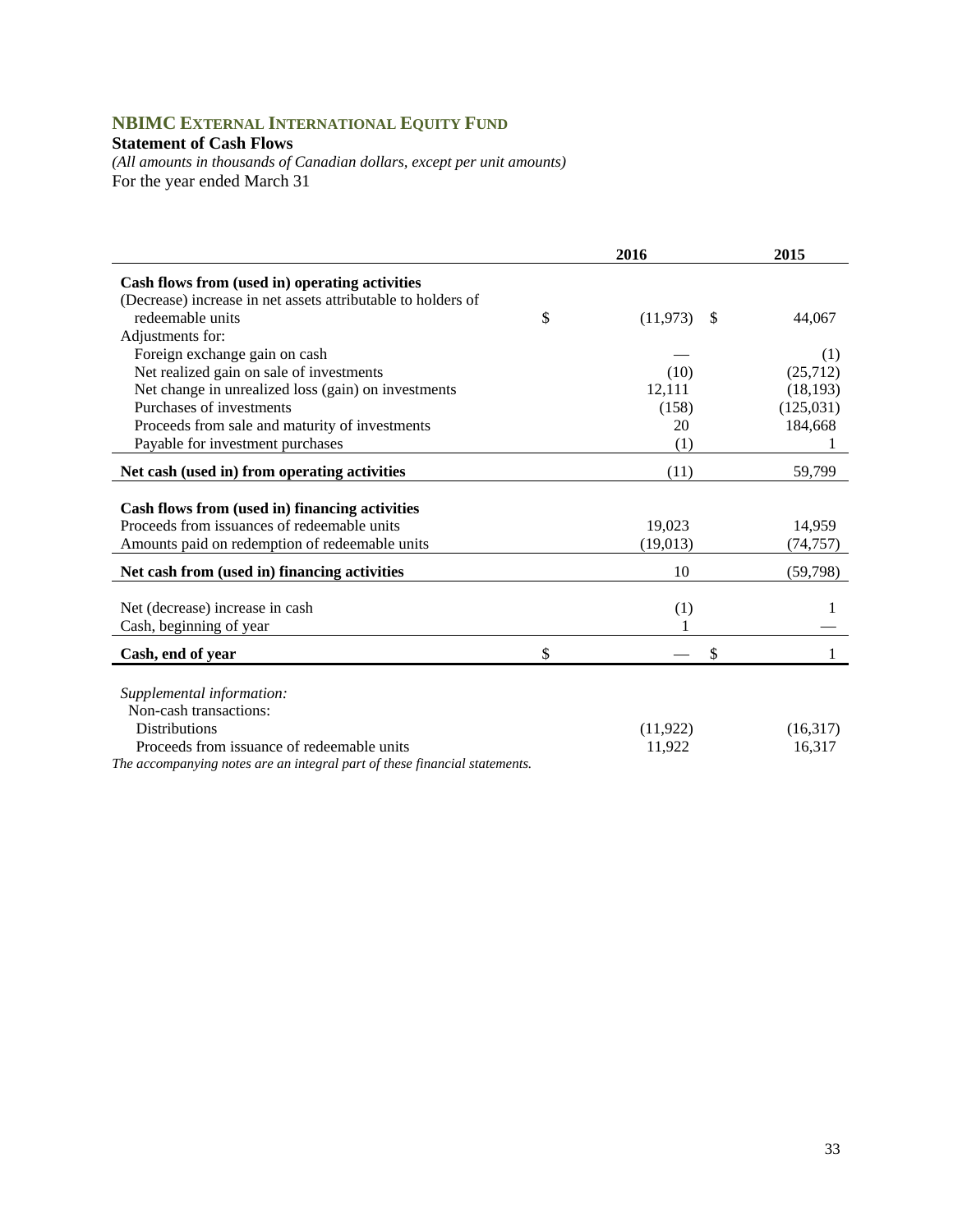# **NBIMC EAFE EQUITY INDEX FUND**

#### **Statement of Financial Position**

*(All amounts in thousands of Canadian dollars, except per unit amounts)*  As at March 31

|                                                                    | 2016           | 2015           |
|--------------------------------------------------------------------|----------------|----------------|
| <b>Assets</b>                                                      |                |                |
| Investments                                                        | \$<br>459,525  | \$<br>875,681  |
| Cash                                                               | 9,194          |                |
| Dividends receivable                                               | 1,765          | 3,958          |
| Receivable for investment sales                                    | 256            | 76,720         |
| Taxes recoverable                                                  | 1,159          | 694            |
| Derivative assets <i>(note 5)</i>                                  | 12             | 135            |
| Margin at brokers (note 5)                                         | 679            |                |
| Total assets                                                       | 472,590        | 957,188        |
| <b>Liabilities</b>                                                 |                |                |
| <b>Indebtedness</b>                                                |                | 74,427         |
| Payable for investment purchases                                   | 8,294          | 93             |
| Derivative liabilities (note 5)                                    |                | 162            |
| Margin at brokers (note 5)                                         |                | 446            |
| Liabilities (excluding net assets attributable to holders of       |                |                |
| redeemable units)                                                  | 8,294          | 75,128         |
| Net assets attributable to holders of redeemable units             | \$<br>464,296  | \$<br>882,060  |
|                                                                    |                |                |
| Net assets attributable to holders of redeemable units per<br>unit | \$<br>1,320.15 | \$<br>1,407.74 |

*The accompanying notes are an integral part of these financial statements.* 

Michael W. Walton Chairman of the Board

Sinclair John

President and Chief Executive Officer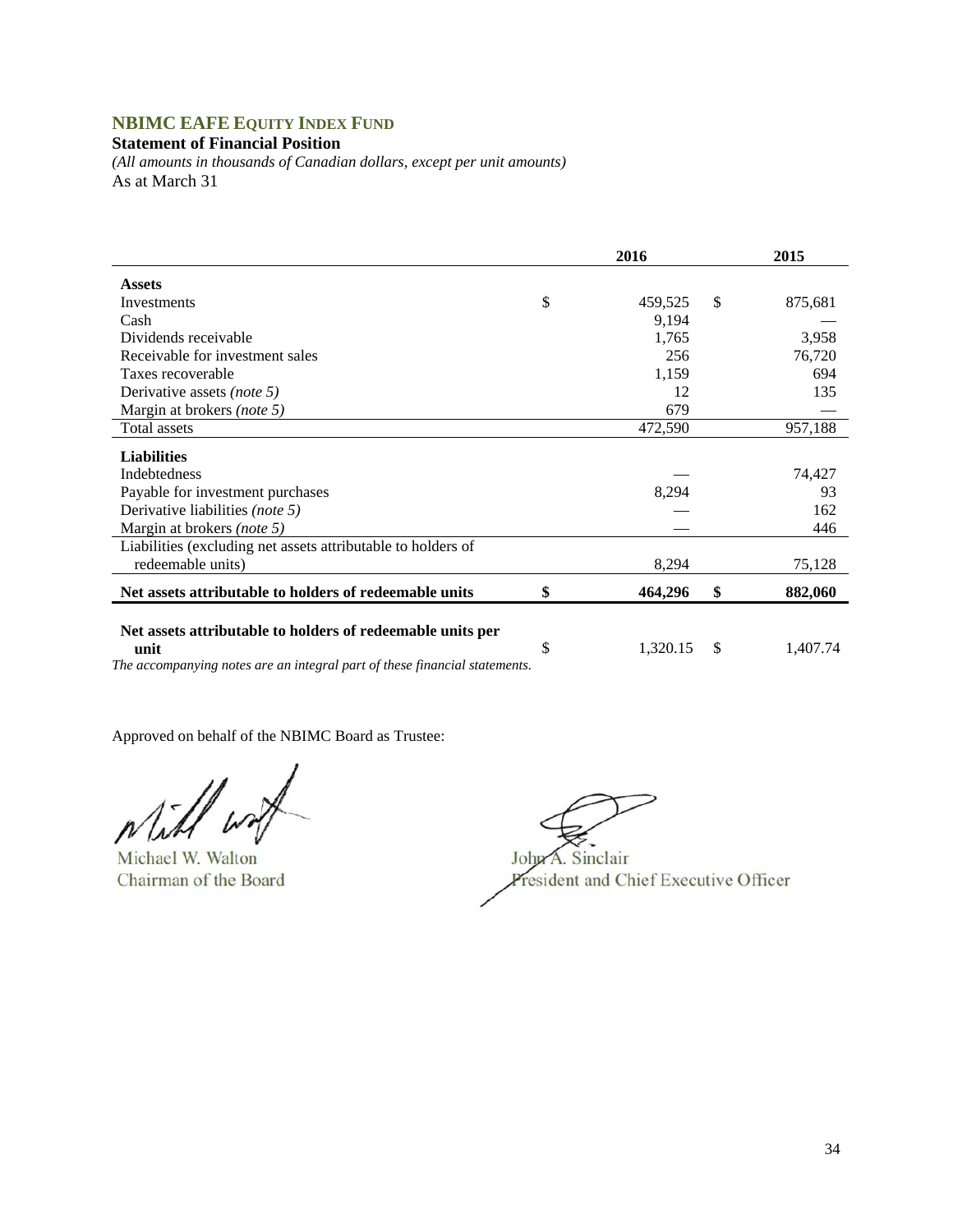### **NBIMC EAFE EQUITY INDEX FUND**

### **Statement of Comprehensive Income (Loss)**

*(All amounts in thousands of Canadian dollars, except per unit amounts)*  For the year ended March 31

|                                                              | 2016           |               | For the period<br>since inception<br>on January 5,<br>2015 to<br>March 31,<br>2015 |
|--------------------------------------------------------------|----------------|---------------|------------------------------------------------------------------------------------|
| <b>Income</b>                                                |                |               |                                                                                    |
| Dividend                                                     | \$<br>21,291   | <sup>\$</sup> | 8,464                                                                              |
| Securities lending                                           | 410            |               | 113                                                                                |
| Derivative (loss) income                                     | (455)          |               | 159                                                                                |
| Net realized gain on investments                             | 70,075         |               | 55,625                                                                             |
| Net change in unrealized (loss) gain on investments          | (105, 677)     |               | 126,154                                                                            |
| <b>Total (loss) income</b>                                   | (14,356)       |               | 190,515                                                                            |
|                                                              |                |               |                                                                                    |
| <b>Expenses</b>                                              |                |               |                                                                                    |
| <b>Transaction costs</b>                                     | 2,536          |               | 892                                                                                |
| Other costs                                                  | 8              |               | 5                                                                                  |
| <b>Total expenses</b>                                        | 2,544          |               | 897                                                                                |
| (Decrease) increase in net assets attributable to holders of |                |               |                                                                                    |
| redeemable units                                             | \$<br>(16,900) | \$            | 189,618                                                                            |

*The accompanying notes are an integral part of these financial statements.*

#### **NBIMC EAFE EQUITY INDEX FUND**

### **Statement of Changes in Net Assets Attributable to Holders of Redeemable Units**

*(All amounts in thousands of Canadian dollars, except per unit amounts)*  For the year ended March 31

|                                                                | 2016          |    | For the period<br>since inception<br>on January 5,<br>$2015$ to<br>March 31,<br>2015 |
|----------------------------------------------------------------|---------------|----|--------------------------------------------------------------------------------------|
| Net assets attributable to holders of redeemable units,        |               |    |                                                                                      |
| beginning of period                                            | \$<br>882,060 | -S |                                                                                      |
| (Decrease) increase in net assets attributable to holders of   |               |    |                                                                                      |
| redeemable units                                               | (16,900)      |    | 189.618                                                                              |
| Issuance of redeemable units                                   | 119.462       |    | 1,136,056                                                                            |
| Amounts paid on redemption of redeemable units                 | (520, 326)    |    | (443, 614)                                                                           |
| Net assets attributable to holders of redeemable units, end of |               |    |                                                                                      |
| period                                                         | 464.296       |    | 882,060                                                                              |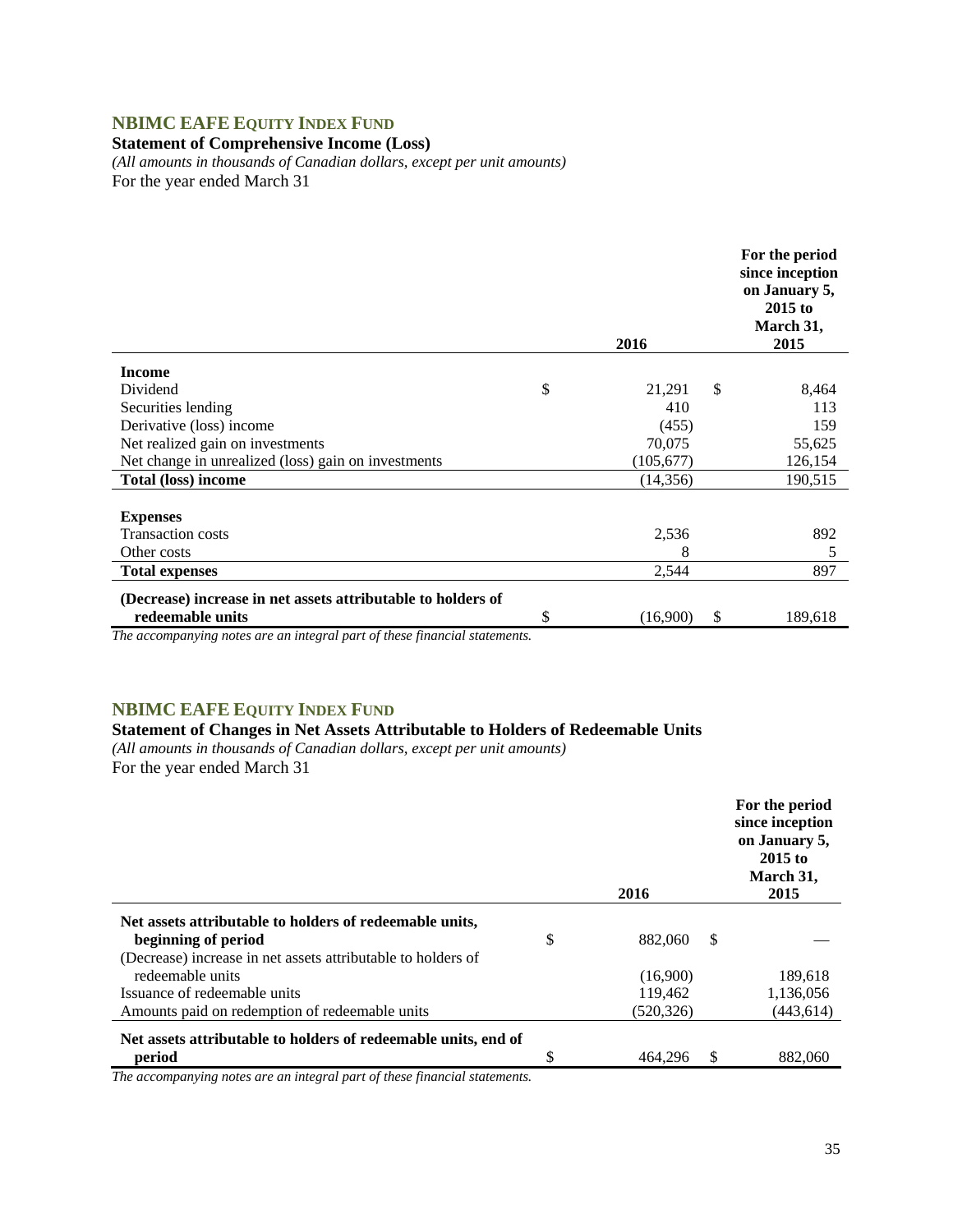# **NBIMC EAFE EQUITY INDEX FUND**

### **Statement of Cash Flows**

*(All amounts in thousands of Canadian dollars, except per unit amounts)*  For the year ended March 31

| Cash flows from (used in) operating activities<br>(Decrease) increase in net assets attributable to holders of<br>\$<br>(16,900)<br>\$<br>redeemable units<br>189,618<br>Adjustments for:<br>Foreign exchange gain on dividends<br>(54, 659)<br>(62, 925)<br>Net realized gain on sale of investments<br>(70,075)<br>(55, 625)<br>Net change in unrealized loss (gain) on investments<br>105,677<br>(126, 154)<br>Purchases of investments<br>(53, 585)<br>(141, 655)<br>Proceeds from sale and maturity of investments<br>576,868<br>458,162<br>Dividends receivable<br>2,193<br>(3,958)<br>Receivable for investment sales<br>76,464<br>(76, 720) |                   | 2016  | For the period<br>since inception<br>on January 5,<br>2015 to<br>March 31,<br>2015 |
|-----------------------------------------------------------------------------------------------------------------------------------------------------------------------------------------------------------------------------------------------------------------------------------------------------------------------------------------------------------------------------------------------------------------------------------------------------------------------------------------------------------------------------------------------------------------------------------------------------------------------------------------------------|-------------------|-------|------------------------------------------------------------------------------------|
|                                                                                                                                                                                                                                                                                                                                                                                                                                                                                                                                                                                                                                                     |                   |       |                                                                                    |
|                                                                                                                                                                                                                                                                                                                                                                                                                                                                                                                                                                                                                                                     |                   |       |                                                                                    |
|                                                                                                                                                                                                                                                                                                                                                                                                                                                                                                                                                                                                                                                     |                   |       |                                                                                    |
|                                                                                                                                                                                                                                                                                                                                                                                                                                                                                                                                                                                                                                                     |                   |       |                                                                                    |
|                                                                                                                                                                                                                                                                                                                                                                                                                                                                                                                                                                                                                                                     |                   |       |                                                                                    |
|                                                                                                                                                                                                                                                                                                                                                                                                                                                                                                                                                                                                                                                     |                   |       |                                                                                    |
|                                                                                                                                                                                                                                                                                                                                                                                                                                                                                                                                                                                                                                                     |                   |       |                                                                                    |
|                                                                                                                                                                                                                                                                                                                                                                                                                                                                                                                                                                                                                                                     |                   |       |                                                                                    |
|                                                                                                                                                                                                                                                                                                                                                                                                                                                                                                                                                                                                                                                     |                   |       |                                                                                    |
|                                                                                                                                                                                                                                                                                                                                                                                                                                                                                                                                                                                                                                                     |                   |       |                                                                                    |
|                                                                                                                                                                                                                                                                                                                                                                                                                                                                                                                                                                                                                                                     |                   |       |                                                                                    |
|                                                                                                                                                                                                                                                                                                                                                                                                                                                                                                                                                                                                                                                     | Taxes recoverable | (465) | (694)                                                                              |
| Payable for investment purchases<br>8,201<br>93                                                                                                                                                                                                                                                                                                                                                                                                                                                                                                                                                                                                     |                   |       |                                                                                    |
| Derivative assets / liabilities<br>27<br>(39)                                                                                                                                                                                                                                                                                                                                                                                                                                                                                                                                                                                                       |                   |       |                                                                                    |
| Margin at brokers<br>(1, 125)<br>446                                                                                                                                                                                                                                                                                                                                                                                                                                                                                                                                                                                                                |                   |       |                                                                                    |
|                                                                                                                                                                                                                                                                                                                                                                                                                                                                                                                                                                                                                                                     |                   |       |                                                                                    |
| 484,485<br>268,685<br>Net cash from operating activities                                                                                                                                                                                                                                                                                                                                                                                                                                                                                                                                                                                            |                   |       |                                                                                    |
| Cash flows from (used in) financing activities                                                                                                                                                                                                                                                                                                                                                                                                                                                                                                                                                                                                      |                   |       |                                                                                    |
| Issuances of redeemable units<br>\$1,136,056                                                                                                                                                                                                                                                                                                                                                                                                                                                                                                                                                                                                        |                   |       |                                                                                    |
| Less: non-cash transfer of redeemable units (note 8)<br>(1,035,554)                                                                                                                                                                                                                                                                                                                                                                                                                                                                                                                                                                                 |                   |       |                                                                                    |
| Proceeds from issuances of redeemable units<br>100,502<br>119,462                                                                                                                                                                                                                                                                                                                                                                                                                                                                                                                                                                                   |                   |       |                                                                                    |
| Amounts paid on redemption of redeemable units<br>(520, 326)<br>(443, 614)                                                                                                                                                                                                                                                                                                                                                                                                                                                                                                                                                                          |                   |       |                                                                                    |
|                                                                                                                                                                                                                                                                                                                                                                                                                                                                                                                                                                                                                                                     |                   |       |                                                                                    |
| (400, 864)<br>(343, 112)<br>Net cash used in financing activities                                                                                                                                                                                                                                                                                                                                                                                                                                                                                                                                                                                   |                   |       |                                                                                    |
| Net increase (decrease) in cash<br>83,621<br>(74, 427)                                                                                                                                                                                                                                                                                                                                                                                                                                                                                                                                                                                              |                   |       |                                                                                    |
| (Indebtedness) cash, beginning of period<br>(74, 427)                                                                                                                                                                                                                                                                                                                                                                                                                                                                                                                                                                                               |                   |       |                                                                                    |
| \$<br>\$<br>Cash (indebtedness), end of period<br>9,194<br>(74, 427)                                                                                                                                                                                                                                                                                                                                                                                                                                                                                                                                                                                |                   |       |                                                                                    |
|                                                                                                                                                                                                                                                                                                                                                                                                                                                                                                                                                                                                                                                     |                   |       |                                                                                    |
| Supplemental information:                                                                                                                                                                                                                                                                                                                                                                                                                                                                                                                                                                                                                           |                   |       |                                                                                    |
| Dividends received<br>\$<br>\$<br>23,484<br>4,506                                                                                                                                                                                                                                                                                                                                                                                                                                                                                                                                                                                                   |                   |       |                                                                                    |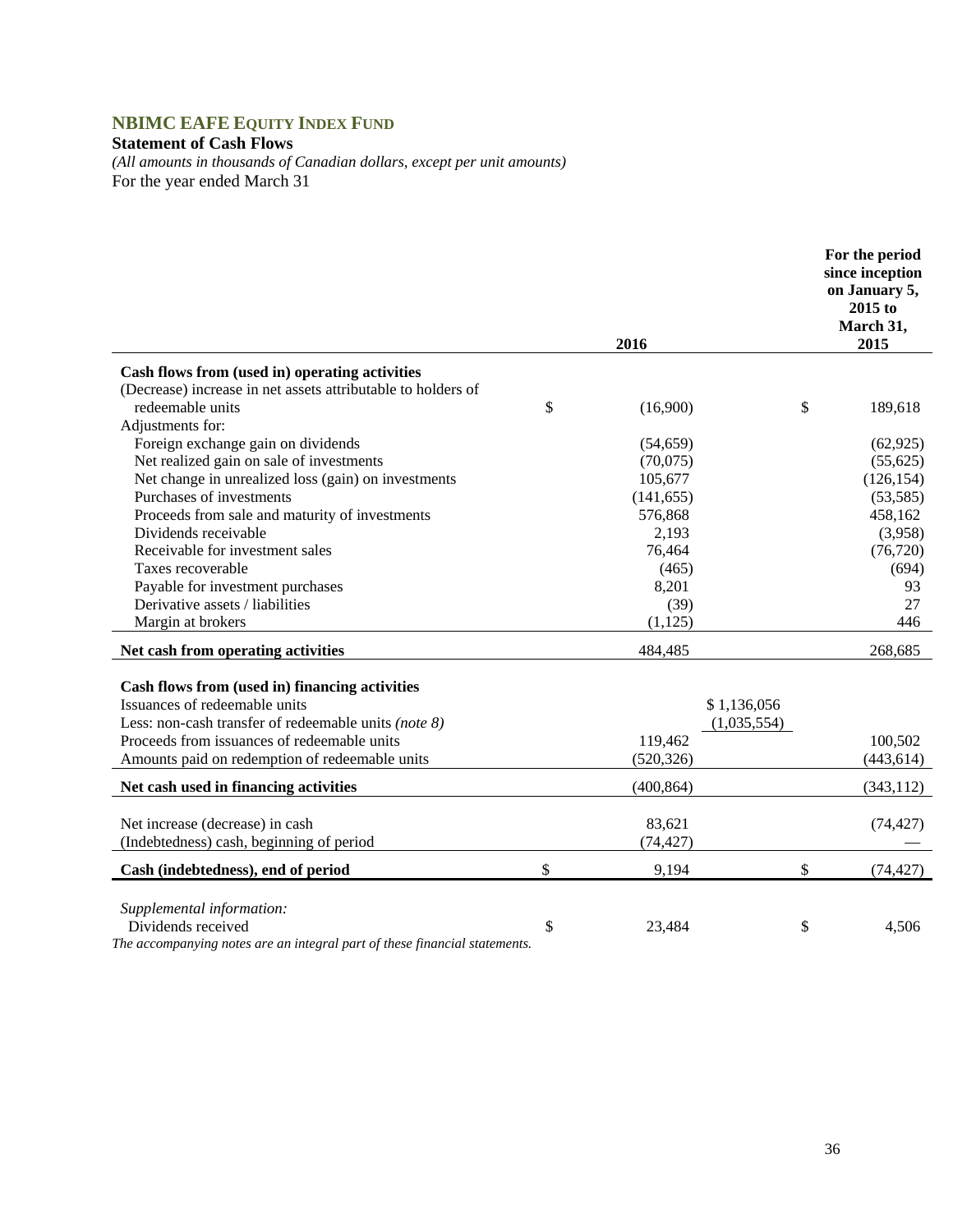# **NBIMC EAFE EQUITY INDEX FUND – CLASS N**

### **Statement of Financial Position**

*(All amounts in thousands of Canadian dollars, except per unit amounts)*  As at March 31

|                                                              | 2016           |               | 2015     |
|--------------------------------------------------------------|----------------|---------------|----------|
| <b>Assets</b>                                                |                |               |          |
| Investments                                                  | \$<br>20,659   | <sup>\$</sup> | 31,157   |
| Cash                                                         |                |               | 80       |
| Dividends receivable                                         | 115            |               | 129      |
| Receivable for investment sales                              | 8,278          |               | 6        |
| Taxes recoverable                                            | 32             |               | 29       |
| Derivative assets (note 5)                                   |                |               |          |
| Total assets                                                 | 29,084         |               | 31,402   |
| <b>Liabilities</b>                                           |                |               |          |
| <b>Indebtedness</b>                                          | 8,239          |               |          |
| Payable for investment purchases                             |                |               |          |
| Derivative liabilities (note 5)                              |                |               |          |
| Margin at brokers (note 5)                                   | 12             |               |          |
| Liabilities (excluding net assets attributable to holders of |                |               |          |
| redeemable units)                                            | 8,253          |               |          |
| Net assets attributable to holders of redeemable units       | \$<br>20,831   | \$            | 31,400   |
| Net assets attributable to holders of redeemable units per   |                |               |          |
| unit                                                         | \$<br>1,322.66 | -S            | 1,408.22 |

*The accompanying notes are an integral part of these financial statements.* 

Michael W. Walton Chairman of the Board

Sinclair John

President and Chief Executive Officer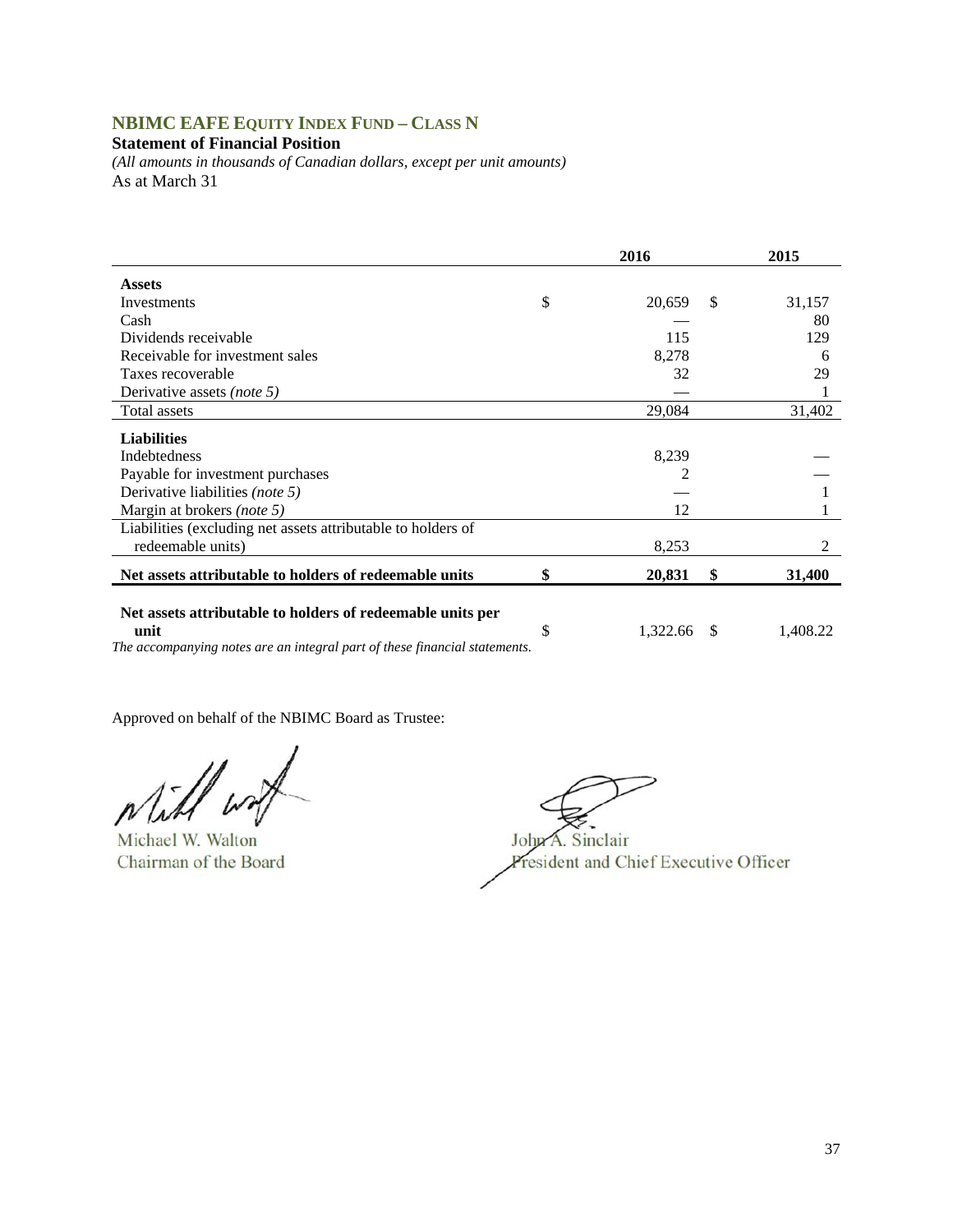### **NBIMC EAFE EQUITY INDEX FUND – CLASS N**

#### **Statement of Comprehensive Loss**

*(All amounts in thousands of Canadian dollars, except per unit amounts)*  For the year ended March 31

|                                                              | 2016               | 2015      |
|--------------------------------------------------------------|--------------------|-----------|
| <b>Income</b>                                                |                    |           |
| Interest                                                     | \$<br>S            | 61        |
| Dividend                                                     | 1,021              | 31,478    |
| Securities lending                                           | 12                 | 814       |
| Derivative loss                                              | (13)               | (623)     |
| Net realized gain (loss) on investments                      | 526                | (543)     |
| Net change in unrealized loss on investments                 | (3,355)            | (70, 545) |
| <b>Total loss</b>                                            | (1,809)            | (39, 358) |
|                                                              |                    |           |
| <b>Expenses</b>                                              |                    |           |
| <b>Transaction costs</b>                                     | 101                | 3,462     |
| Other                                                        | 3                  |           |
| <b>Total expenses</b>                                        | 104                | 3,462     |
| Decrease in net assets attributable to holders of redeemable |                    |           |
| units                                                        | \$<br>(1,913)<br>S | (42, 820) |

*The accompanying notes are an integral part of these financial statements.*

### **NBIMC EAFE EQUITY INDEX FUND – CLASS N**

**Statement of Changes in Net Assets Attributable to Holders of Redeemable Units** 

*(All amounts in thousands of Canadian dollars, except per unit amounts)*  For the year ended March 31

|                                                                                                                                                           | 2016 |          |    | 2015        |
|-----------------------------------------------------------------------------------------------------------------------------------------------------------|------|----------|----|-------------|
| Net assets attributable to holders of redeemable units,                                                                                                   |      |          |    |             |
| beginning of year                                                                                                                                         | S    | 31,400   | -S | 1,327,350   |
| Decrease in net assets attributable to holders of redeemable units                                                                                        |      | (1,913)  |    | (42, 820)   |
| <b>Distributions</b>                                                                                                                                      |      | (431)    |    | (45, 721)   |
| Proceeds from issuance of redeemable units                                                                                                                |      | 1,976    |    | 216.414     |
| Redemption of redeemable units                                                                                                                            |      | (10,201) |    | (1,423,823) |
| Net assets attributable to holders of redeemable units, end of                                                                                            |      |          |    |             |
| year                                                                                                                                                      |      | 20.831   |    | 31,400      |
| $\cdot$ $\cdot$ $\cdot$ $\cdot$ $\cdot$ $\cdot$ $\cdot$ $\cdot$<br>T1<br>$\mathbf{1}$ and $\mathbf{1}$ and $\mathbf{1}$ and $\mathbf{1}$ and $\mathbf{1}$ |      |          |    |             |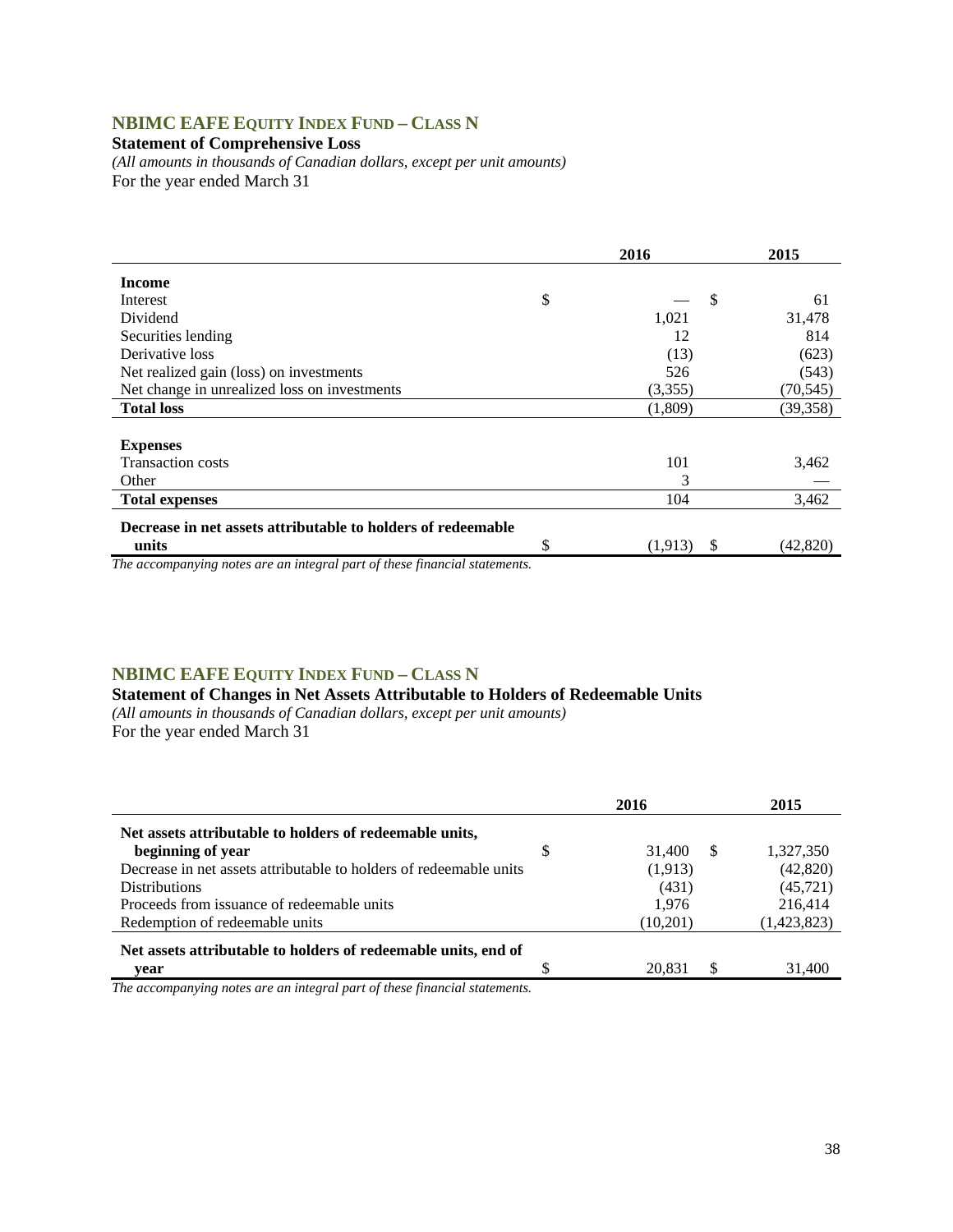# **NBIMC EAFE EQUITY INDEX FUND – CLASS N**

## **Statement of Cash Flows**

*(All amounts in thousands of Canadian dollars, except per unit amounts)*  For the year ended March 31

|                                                                                    |               | 2016           |             | 2015            |
|------------------------------------------------------------------------------------|---------------|----------------|-------------|-----------------|
| Cash flows from (used in) operating activities                                     |               |                |             |                 |
| Decrease in net assets attributable to holders of redeemable units                 | <sup>\$</sup> | (1,913)        |             | \$<br>(42, 820) |
| Adjustments for:                                                                   |               |                |             |                 |
| Foreign exchange gain on dividends                                                 |               | (966)          |             | (54, 130)       |
| Net realized (gain) loss on sale of investments                                    |               | (526)          |             | 543             |
| Net change in unrealized loss on investments                                       |               | 3,355          |             | 70,545          |
| Purchases of investments                                                           |               | (1,934)        |             | (134, 248)      |
| Proceeds from sale and maturity of investments                                     |               | 10,569         |             | 368,074         |
| Dividends receivable                                                               |               | 14             |             | 5,272           |
| Receivable for investment sales                                                    |               | (8,272)        |             | 1,259           |
| Taxes recoverable                                                                  |               | (3)            |             | 936             |
| Margin at brokers                                                                  |               | 11             |             | 1,206           |
| Payable for investment purchases                                                   |               | $\overline{2}$ |             | (1,265)         |
| Net cash from operating activities                                                 |               | 337            |             | 215,372         |
|                                                                                    |               |                |             |                 |
| Cash flows from (used in) financing activities                                     |               |                |             |                 |
| Proceeds from issuances of redeemable units                                        |               | 1,545          |             | 170,693         |
| Redemption of redeemable units                                                     |               |                | (1,423,823) |                 |
| Add: non-cash transfer of units (note $8$ )                                        |               |                | 1,035,554   |                 |
| Amounts paid on redemption of redeemable units                                     |               | (10,201)       |             | (388, 269)      |
|                                                                                    |               |                |             |                 |
| Net cash used in financing activities                                              |               | (8,656)        |             | (217,576)       |
|                                                                                    |               |                |             |                 |
| Net decrease in cash                                                               |               | (8,319)        |             | (2,204)         |
| Cash, beginning of year                                                            |               | 80             |             | 2,284           |
| (Indebtedness) cash, end of year                                                   | \$            | (8,239)        |             | \$<br>80        |
|                                                                                    |               |                |             |                 |
| Supplemental information:                                                          |               |                |             |                 |
| Interest received                                                                  | \$            |                |             | \$<br>61        |
| Dividends received                                                                 | \$            | 1,035          |             | \$<br>36,750    |
| Non-cash transactions:                                                             |               |                |             |                 |
| <b>Distributions</b>                                                               |               | (431)          |             | (45, 721)       |
| Proceeds from issuance of redeemable units                                         |               | 431            |             | 45,721          |
| $\tau$ , and account the contract of the contract of the contract $\tau$ of $\tau$ |               |                |             |                 |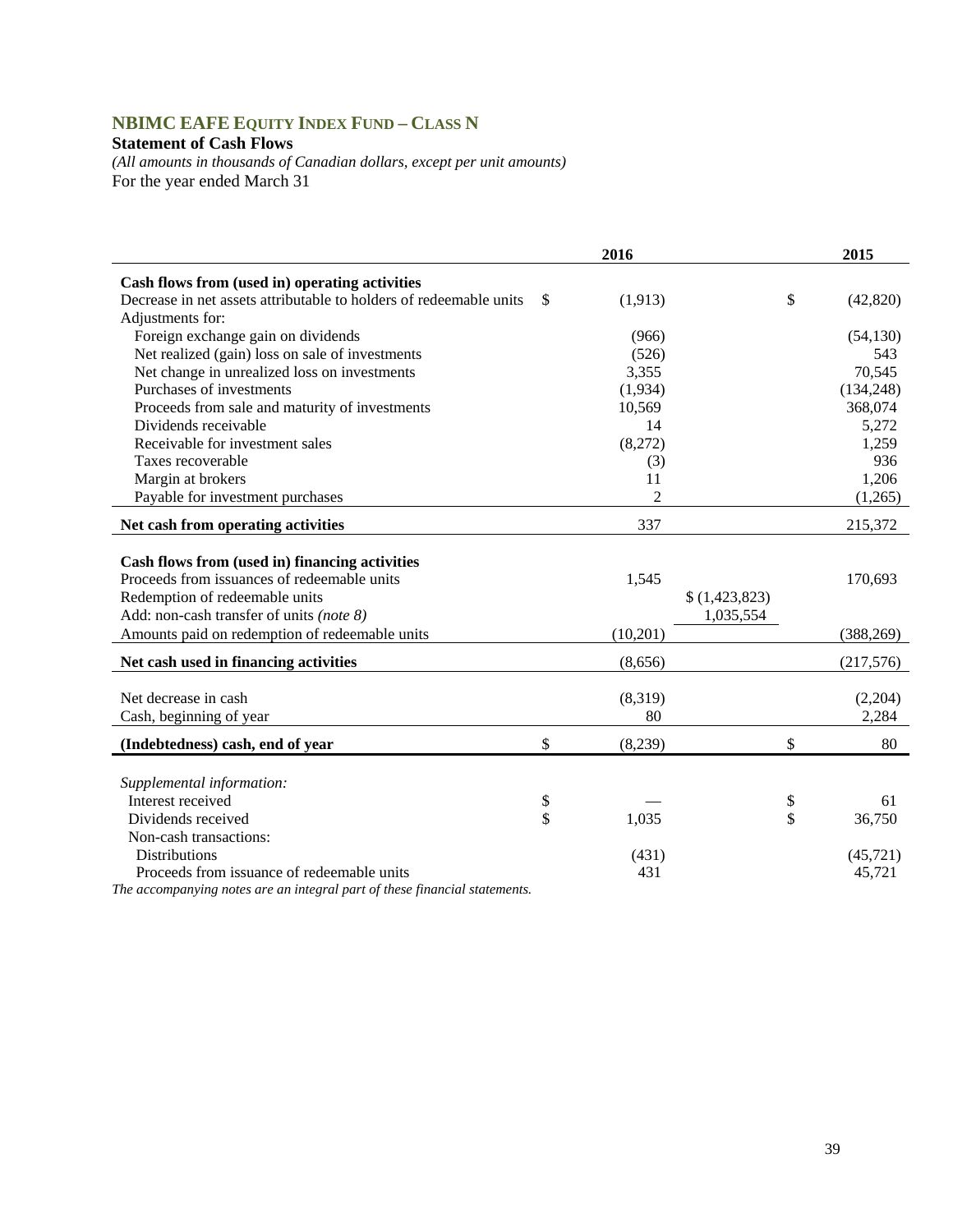## **NBIMC LOW VOLATILITY INTERNATIONAL EQUITY FUND**

#### **Statement of Financial Position**

*(All amounts in thousands of Canadian dollars, except per unit amounts)*  As at March 31

|                                                                                    | 2016           | 2015           |
|------------------------------------------------------------------------------------|----------------|----------------|
| <b>Assets</b>                                                                      |                |                |
| Investments                                                                        | \$<br>667,793  | \$<br>501,805  |
| Cash                                                                               | 1,453          | 3,345          |
| Dividends receivable                                                               | 2,880          | 1,458          |
| Taxes recoverable                                                                  | 1,144          | 710            |
| Derivative assets (note 5)                                                         | 21             |                |
| Margin at brokers <i>(note 5)</i>                                                  | 1,188          | 203            |
| Total assets                                                                       | 674,479        | 507,521        |
| <b>Liabilities</b>                                                                 |                |                |
| Payable for investment purchases                                                   | 254            |                |
| Derivative liabilities (note 5)                                                    |                | 12             |
| Liabilities (excluding net assets attributable to holders of                       |                |                |
| redeemable units)                                                                  | 254            | 12             |
| Net assets attributable to holders of redeemable units                             | \$<br>674,225  | \$<br>507,509  |
|                                                                                    |                |                |
| Net assets attributable to holders of redeemable units per                         |                |                |
| unit<br>The accompanying notes are an integral part of these financial statements. | \$<br>1,892.28 | \$<br>1,805.54 |
|                                                                                    |                |                |

Michael W. Walton Chairman of the Board

. Sinclair John President and Chief Executive Officer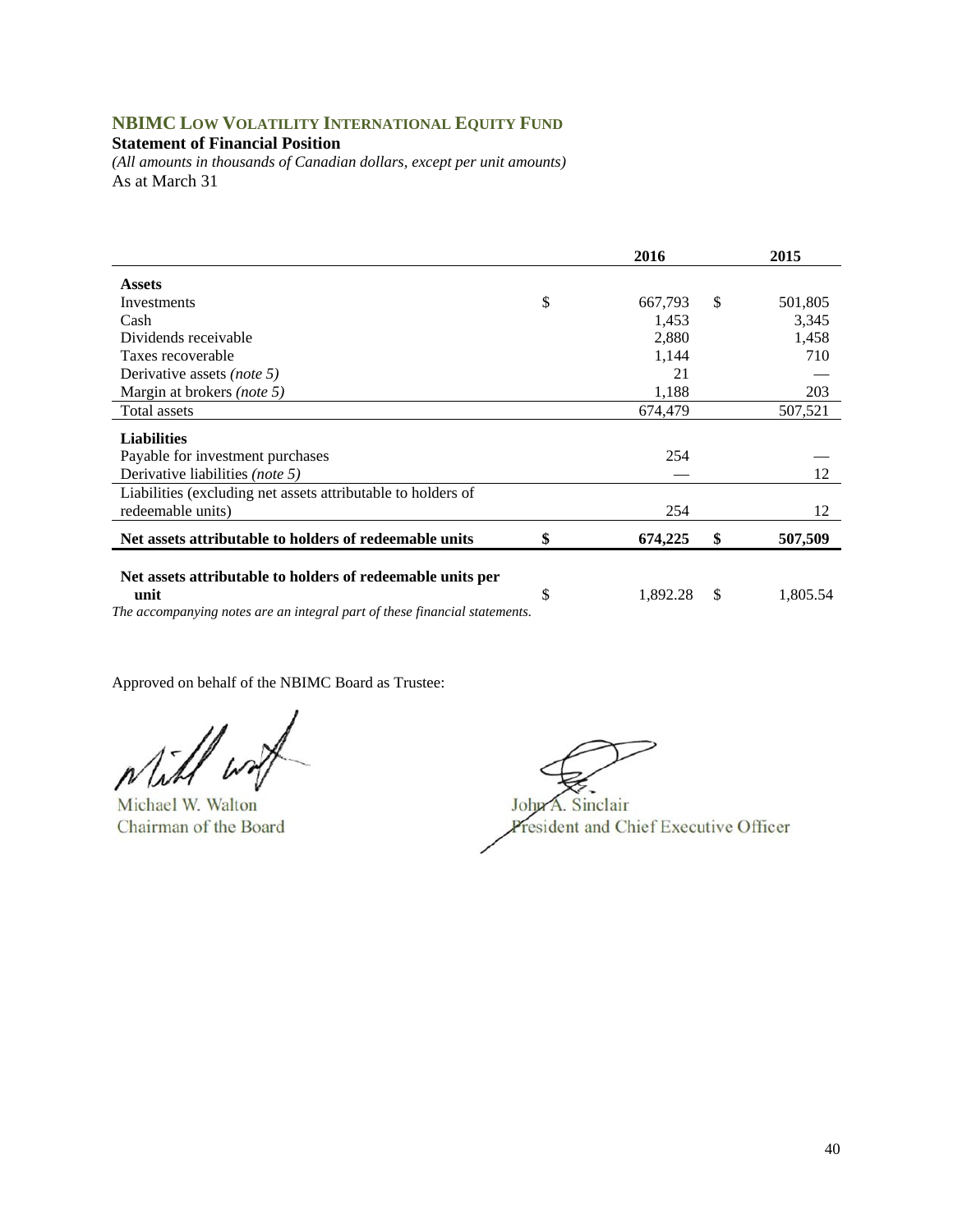## **NBIMC LOW VOLATILITY INTERNATIONAL EQUITY FUND**

**Statement of Comprehensive Income** 

*(All amounts in thousands of Canadian dollars, except per unit amounts)*  For the year ended March 31

|                                                              | 2016               | For the period<br>since inception<br>on January 5,<br>2015 to<br>March 31,<br>2015 |
|--------------------------------------------------------------|--------------------|------------------------------------------------------------------------------------|
| <b>Income</b>                                                |                    |                                                                                    |
| Dividend                                                     | \$<br>\$<br>17,940 | 3,102                                                                              |
| Securities lending                                           | 335                | 15                                                                                 |
| Derivative (loss) income                                     | (267)              | 282                                                                                |
| Net realized gain on investments                             | 35,634             | 295                                                                                |
| Net change in unrealized (loss) gain on investments          | (26, 590)          | 130,057                                                                            |
| <b>Total income</b>                                          | 27,052             | 133,751                                                                            |
| <b>Expenses</b>                                              |                    |                                                                                    |
| <b>Transaction costs</b>                                     | 1,976              | 240                                                                                |
| Other costs                                                  | 42                 | 3                                                                                  |
| <b>Total expenses</b>                                        | 2,018              | 243                                                                                |
| Increase in net assets attributable to holders of redeemable |                    |                                                                                    |
| units<br>$\cdot$ $\cdot$ $\cdot$ $\cdot$<br>T <sub>1</sub>   | \$<br>25,034<br>\$ | 133,508                                                                            |

*The accompanying notes are an integral part of these financial statements.*

### **NBIMC LOW VOLATILITY INTERNATIONAL EQUITY FUND**

### **Statement of Changes in Net Assets Attributable to Holders of Redeemable Units**

*(All amounts in thousands of Canadian dollars, except per unit amounts)*  For the year ended March 31

|                                                                    | 2016          | For the period<br>since inception<br>on January 5,<br>$2015$ to<br>March 31,<br>2015 |
|--------------------------------------------------------------------|---------------|--------------------------------------------------------------------------------------|
| Net assets attributable to holders of redeemable units,            |               |                                                                                      |
| beginning of period                                                | \$<br>507,509 | \$                                                                                   |
| Increase in net assets attributable to holders of redeemable units | 25,034        | 133.508                                                                              |
| Issuance of redeemable units                                       | 196,400       | 398.732                                                                              |
| Amounts paid on redemption of redeemable units                     | (54, 718)     | (24, 731)                                                                            |
| Net assets attributable to holders of redeemable units, end of     |               |                                                                                      |
| period                                                             | 674.225       | 507.509                                                                              |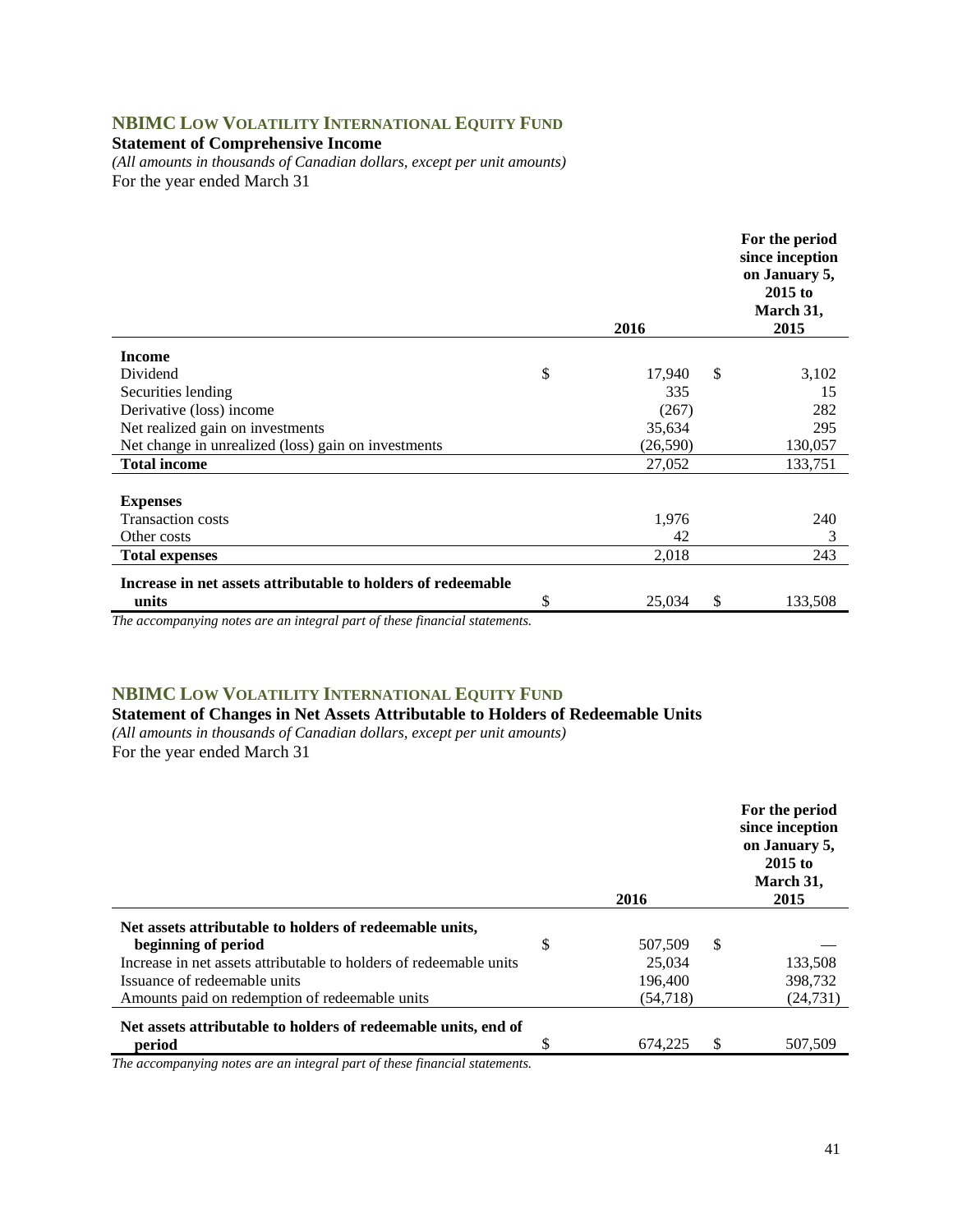## **NBIMC LOW VOLATILITY INTERNATIONAL EQUITY FUND**

### **Statement of Cash Flows**

*(All amounts in thousands of Canadian dollars, except per unit amounts)*  For the year ended March 31

|                                                                            |              |            |            | For the period<br>since inception<br>on January 5,<br>2015 to<br>March 31, |
|----------------------------------------------------------------------------|--------------|------------|------------|----------------------------------------------------------------------------|
|                                                                            |              | 2016       |            | 2015                                                                       |
| Cash flows from (used in) operating activities                             |              |            |            |                                                                            |
| Increase in net assets attributable to holders of redeemable units         | $\mathbb{S}$ | 25,034     | \$         | 133,508                                                                    |
| Adjustments for:                                                           |              |            |            |                                                                            |
| Foreign exchange (gain) loss on dividends                                  |              | (7, 466)   |            | 253                                                                        |
| Net realized gain on sale of investments                                   |              | (35, 634)  |            | (295)                                                                      |
| Net change in unrealized loss (gain) on investments                        |              | 26,590     |            | (130, 057)                                                                 |
| Purchases of investments                                                   |              | (481, 141) |            | (735)                                                                      |
| Proceeds from sale and maturity of investments                             |              | 331,663    |            | 42                                                                         |
| Dividends receivable                                                       |              | (1,422)    |            | (1, 458)                                                                   |
| Taxes recoverable                                                          |              | (434)      |            | (710)                                                                      |
| Margin at brokers                                                          |              | (985)      |            | (203)                                                                      |
| Derivative assets / liabilities                                            |              | (33)       |            | 12                                                                         |
| Payable for investment purchases                                           |              | 254        |            |                                                                            |
| Net cash (used in) from operating activities                               |              | (143, 574) |            | 357                                                                        |
| Cash flows from (used in) financing activities                             |              |            |            |                                                                            |
| Issuance of redeemable units                                               |              |            | \$398,732  |                                                                            |
| Less: non-cash transfer of redeemable units (note 8)                       |              |            | (371, 013) |                                                                            |
| Proceeds from issuances of redeemable units                                |              | 196,400    |            | 27,719                                                                     |
| Amounts paid on redemption of redeemable units                             |              | (54, 718)  |            | (24, 731)                                                                  |
|                                                                            |              |            |            |                                                                            |
| Net cash from financing activities                                         |              | 141,682    |            | 2,988                                                                      |
| Net (decrease) increase in cash                                            |              | (1,892)    |            | 3,345                                                                      |
| Cash, beginning of period                                                  |              | 3,345      |            |                                                                            |
|                                                                            |              |            |            |                                                                            |
| Cash, end of period                                                        | \$           | 1,453      | \$         | 3,345                                                                      |
| Supplemental information:                                                  |              |            |            |                                                                            |
| Dividends received                                                         | \$           | 16,518     | \$         | 1,644                                                                      |
| The accompanying notes are an integral part of these financial statements. |              |            |            |                                                                            |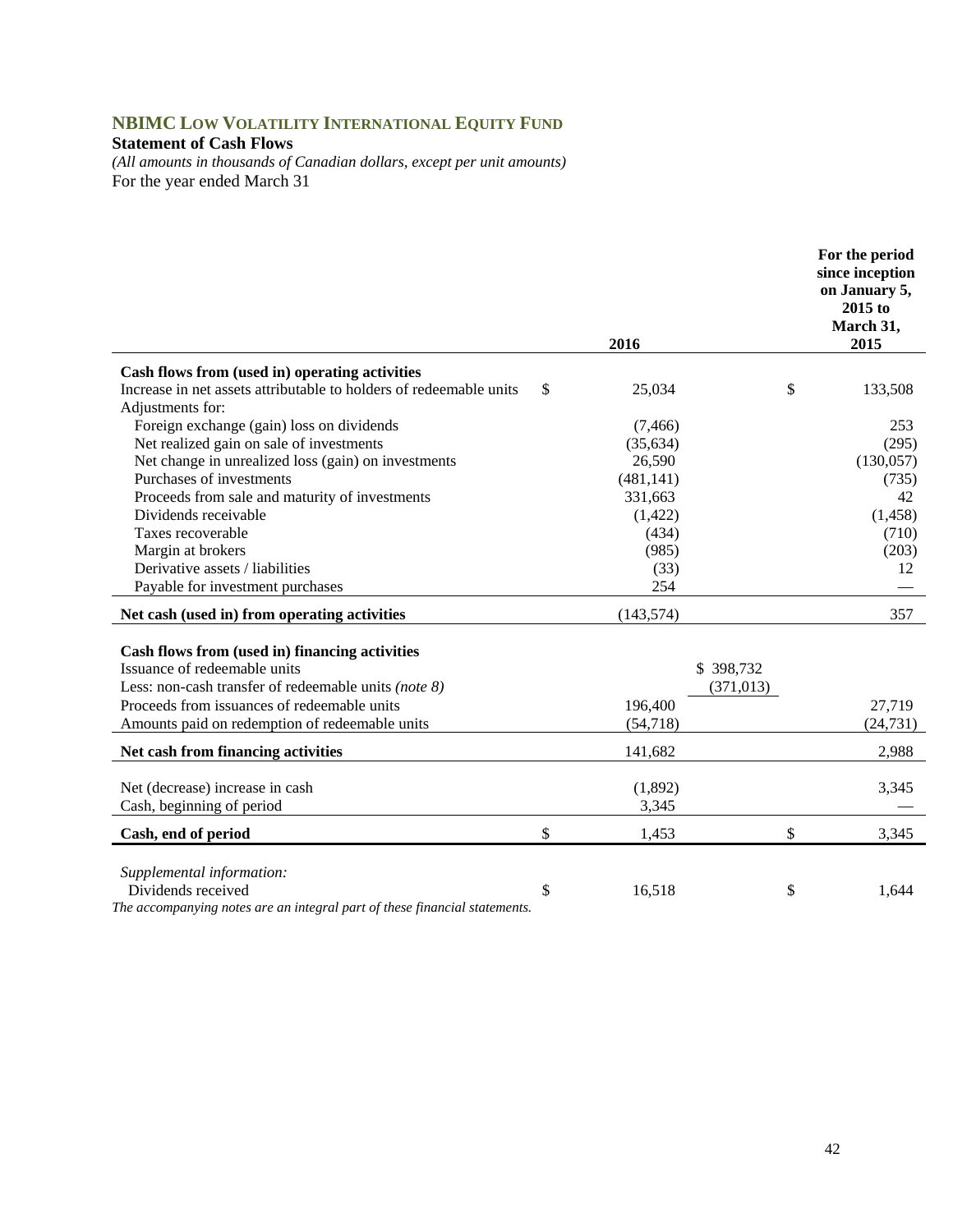## **NBIMC LOW VOLATILITY INTERNATIONAL EQUITY FUND – CLASS N**

### **Statement of Financial Position**

*(All amounts in thousands of Canadian dollars, except per unit amounts)*  As at March 31

|                                                                                                                                                  | 2016 |          |               | 2015     |  |
|--------------------------------------------------------------------------------------------------------------------------------------------------|------|----------|---------------|----------|--|
| <b>Assets</b>                                                                                                                                    |      |          |               |          |  |
| Investments                                                                                                                                      | \$   | 35,734   | <sup>\$</sup> | 25,448   |  |
| Cash                                                                                                                                             |      | 286      |               | 228      |  |
| Dividends receivable                                                                                                                             |      | 96       |               | 74       |  |
| Taxes recoverable                                                                                                                                |      | 21       |               | 43       |  |
| Margin at brokers <i>(note 5)</i>                                                                                                                |      |          |               | 18       |  |
| Total assets                                                                                                                                     |      | 36,137   |               | 25,811   |  |
| <b>Liabilities</b><br>Payable for investment purchases                                                                                           |      | 6,680    |               |          |  |
| Derivative liabilities (note 5)                                                                                                                  |      | 21       |               |          |  |
| Margin at brokers (note 5)                                                                                                                       |      | 327      |               |          |  |
| Liabilities (excluding net assets attributable to holders of<br>redeemable units)                                                                |      | 7,028    |               |          |  |
| Net assets attributable to holders of redeemable units                                                                                           | \$   | 29,109   | \$            | 25,811   |  |
| Net assets attributable to holders of redeemable units per<br>unit<br>The accompanying notes are an integral part of these financial statements. | \$   | 1,889.65 | S             | 1,805.30 |  |

Michael W. Walton Chairman of the Board

. Sinclair John President and Chief Executive Officer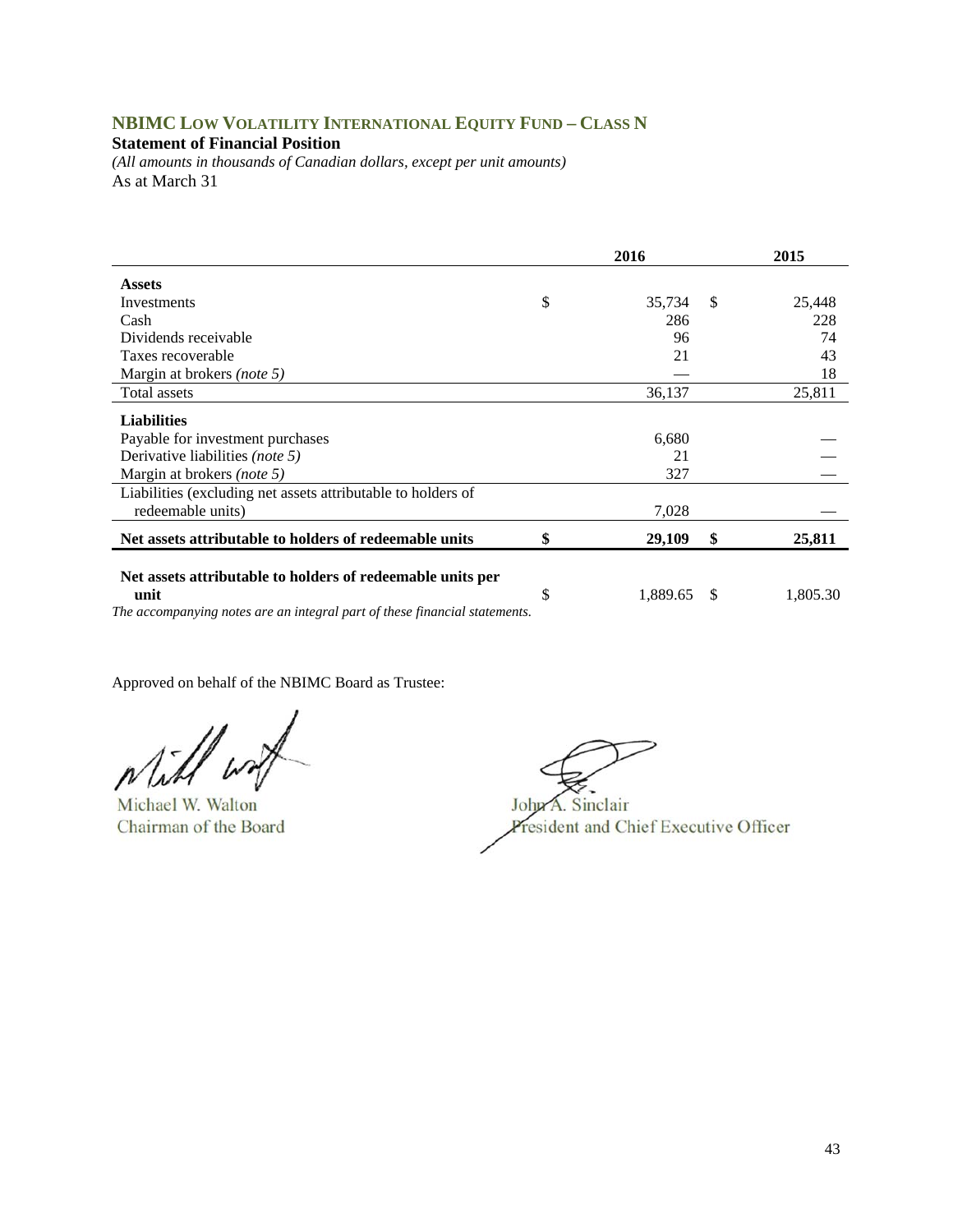### **NBIMC LOW VOLATILITY INTERNATIONAL EQUITY FUND – CLASS N**

**Statement of Comprehensive Income (Loss)** 

*(All amounts in thousands of Canadian dollars, except per unit amounts)*  For the year ended March 31

|                                                              |    | 2015    |                        |
|--------------------------------------------------------------|----|---------|------------------------|
| <b>Income</b>                                                |    |         |                        |
| Dividend                                                     | \$ | 733     | $\mathcal{S}$<br>9,274 |
| Securities lending                                           |    | 16      | 187                    |
| Derivative loss                                              |    | (72)    | (218)                  |
| Net realized gain on investments                             |    | 3,323   | 13,136                 |
| Net change in unrealized loss on investments                 |    | (2,708) | (66, 810)              |
| <b>Total income (loss)</b>                                   |    | 1,292   | (44,431)               |
|                                                              |    |         |                        |
| <b>Expenses</b>                                              |    |         |                        |
| <b>Transaction costs</b>                                     |    | 63      | 1,035                  |
| Other costs                                                  |    | 2       | 8                      |
| <b>Total expenses</b>                                        |    | 65      | 1,043                  |
| Increase (decrease) in net assets attributable to holders of |    |         |                        |
| redeemable units                                             | \$ | 1,227   | \$<br>(45,474)         |

*The accompanying notes are an integral part of these financial statements.*

### **NBIMC LOW VOLATILITY INTERNATIONAL EQUITY FUND – CLASS N**

**Statement of Changes in Net Assets Attributable to Holders of Redeemable Units**  *(All amounts in thousands of Canadian dollars, except per unit amounts)* 

For the year ended March 31

|              |    | 2015      |
|--------------|----|-----------|
|              |    |           |
| \$<br>25.811 | -S | 341,073   |
|              |    |           |
| 1,227        |    | (45, 474) |
| (4)          |    | (29,950)  |
| 7.470        |    | 159.529   |
| (5,395)      |    | (399,367) |
|              |    |           |
| 29.109       |    | 25,811    |
|              |    |           |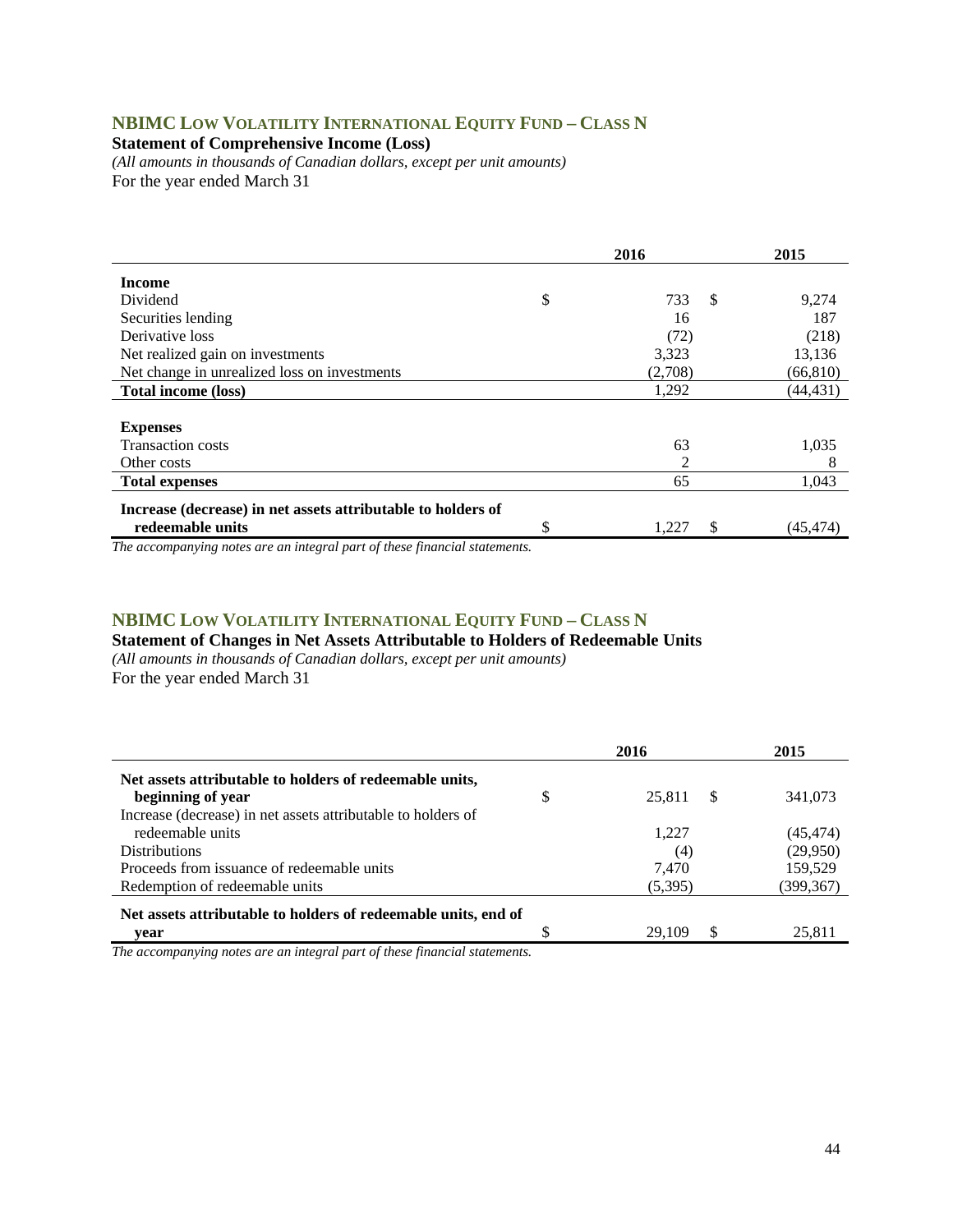## **NBIMC LOW VOLATILITY INTERNATIONAL EQUITY FUND – CLASS N**

### **Statement of Cash Flows**

*(All amounts in thousands of Canadian dollars, except per unit amounts)*  For the year ended March 31

|                                                                            |    | 2015     |               |                 |
|----------------------------------------------------------------------------|----|----------|---------------|-----------------|
| Cash flows from (used in) operating activities                             |    |          |               |                 |
| Increase (decrease) in net assets attributable to holders of               |    |          |               |                 |
| redeemable units                                                           | \$ | 1,227    |               | \$<br>(45, 474) |
| Adjustments for:                                                           |    |          |               |                 |
| Foreign exchange (gain) loss on dividends                                  |    | (122)    |               | 7,755           |
| Net realized gain on sale of investments                                   |    | (3,323)  |               | (13, 136)       |
| Net change in unrealized loss on investments                               |    | 2,708    |               | 66,810          |
| Purchases of investments                                                   |    | (29,005) |               | (280, 085)      |
| Proceeds from sale and maturity of investments                             |    | 19,456   |               | 160,183         |
| Dividends receivable                                                       |    | (22)     |               | 1,011           |
| Receivable for investment sales                                            |    |          |               | 1,092           |
| Taxes recoverable                                                          |    | 22       |               | 386             |
| Derivative liabilities                                                     |    | 21       |               | (80)            |
| Margin at brokers                                                          |    | 345      |               | 268             |
| Payable for investment purchases                                           |    | 6,680    |               | (1,092)         |
| Net cash used in operating activities                                      |    | (2,013)  |               | (102, 362)      |
|                                                                            |    |          |               |                 |
| Cash flows from (used in) financing activities                             |    |          |               |                 |
| Issuances of redeemable units                                              |    | 7,466    |               | 129,579         |
| Redemption of redeemable units                                             |    |          | \$ (399, 367) |                 |
| Add: non-cash transfer of redeemable units (note 8)                        |    |          | 371,013       |                 |
| Amounts paid on redemption of redeemable units                             |    | (5,395)  |               | (28, 354)       |
| Net cash from financing activities                                         |    | 2,071    |               | 101,225         |
| Net increase (decrease) in cash                                            |    | 58       |               | (1, 137)        |
| Cash, beginning of year                                                    |    | 228      |               | 1,365           |
|                                                                            |    |          |               |                 |
| Cash, end of year                                                          | \$ | 286      |               | \$<br>228       |
| Supplemental information:                                                  |    |          |               |                 |
| Dividends received                                                         | \$ | 711      |               | \$<br>10,285    |
| Non-cash transactions:                                                     |    |          |               |                 |
| <b>Distributions</b>                                                       |    | (4)      |               | (29,950)        |
| Proceeds from issuance of redeemable units                                 |    | 4        |               | 29,950          |
| The accompanying notes are an integral part of these financial statements. |    |          |               |                 |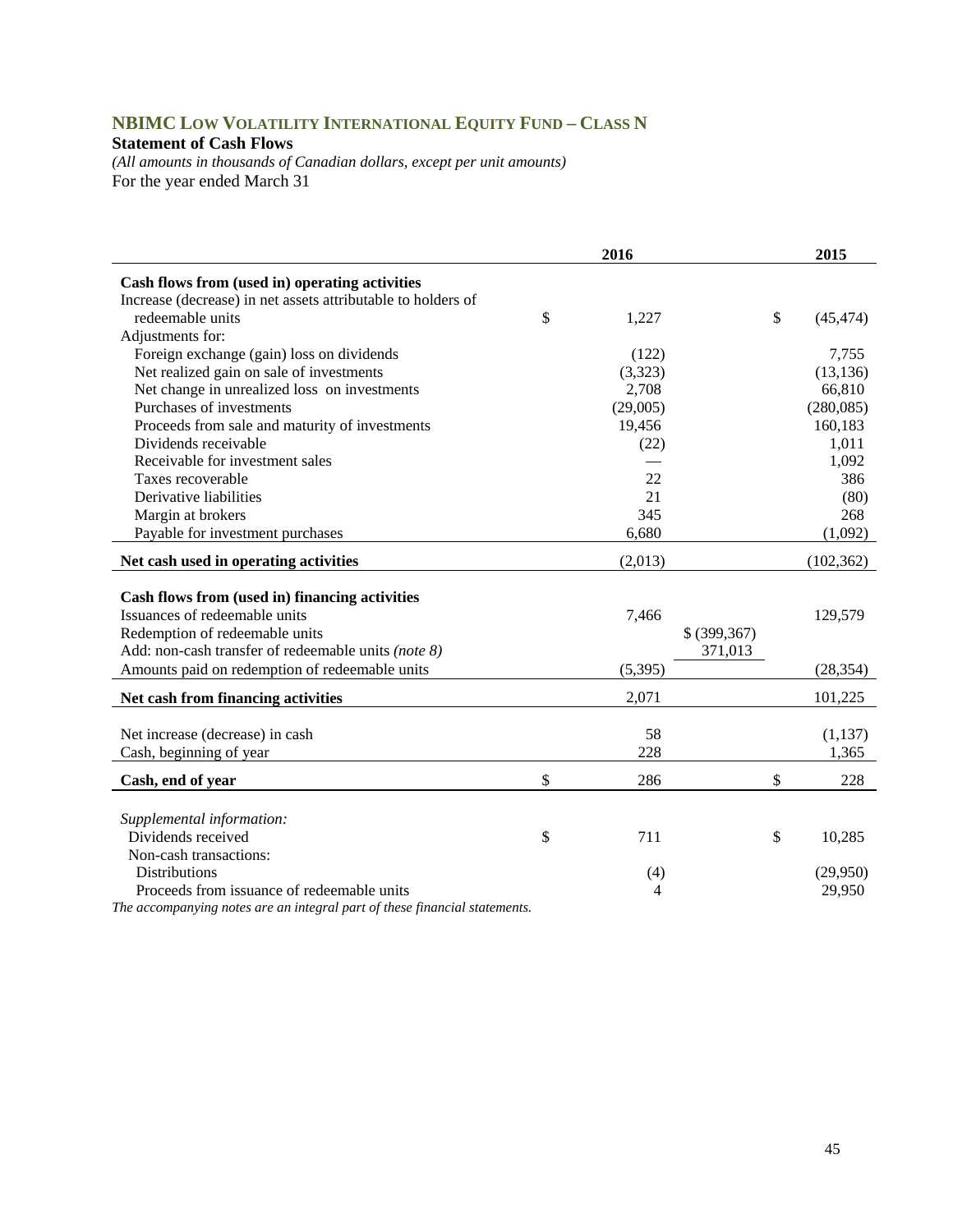## **NBIMC LOW VOLATILITY EMERGING MARKETS EQUITY FUND**

### **Statement of Financial Position**

*(All amounts in thousands of Canadian dollars, except per unit amounts)*  As at March 31

|                                                                            | 2016 |         |               | 2015    |
|----------------------------------------------------------------------------|------|---------|---------------|---------|
| <b>Assets</b>                                                              |      |         |               |         |
| Investments                                                                | \$   | 382,152 | \$            | 211,386 |
| Cash                                                                       |      | 4,836   |               | 338     |
| Dividends receivable                                                       |      | 830     |               | 155     |
| Receivable for investment sales                                            |      | 361     |               |         |
| Tax recoverable                                                            |      | 15      |               |         |
| Margin at brokers (note 5)                                                 |      |         |               | 2       |
| Total assets                                                               |      | 388,194 |               | 211,881 |
| <b>Liabilities</b>                                                         |      |         |               |         |
| Payable for investment purchases                                           |      | 359     |               |         |
| Derivative liabilities (note 5)                                            |      | 9       |               |         |
| Margin at brokers (note 5)                                                 |      | 251     |               |         |
| Liabilities (excluding net assets attributable to holders of               |      |         |               |         |
| redeemable units)                                                          |      | 619     |               |         |
| Net assets attributable to holders of redeemable units                     | \$   | 387,575 | \$            | 211,881 |
|                                                                            |      |         |               |         |
| Net assets attributable to holders of redeemable units per                 |      |         |               |         |
| unit                                                                       | \$   | 907.56  | <sup>\$</sup> | 960.22  |
| The accompanying notes are an integral part of these financial statements. |      |         |               |         |

Michael W. Walton Chairman of the Board

John A. Sinclair President and Chief Executive Officer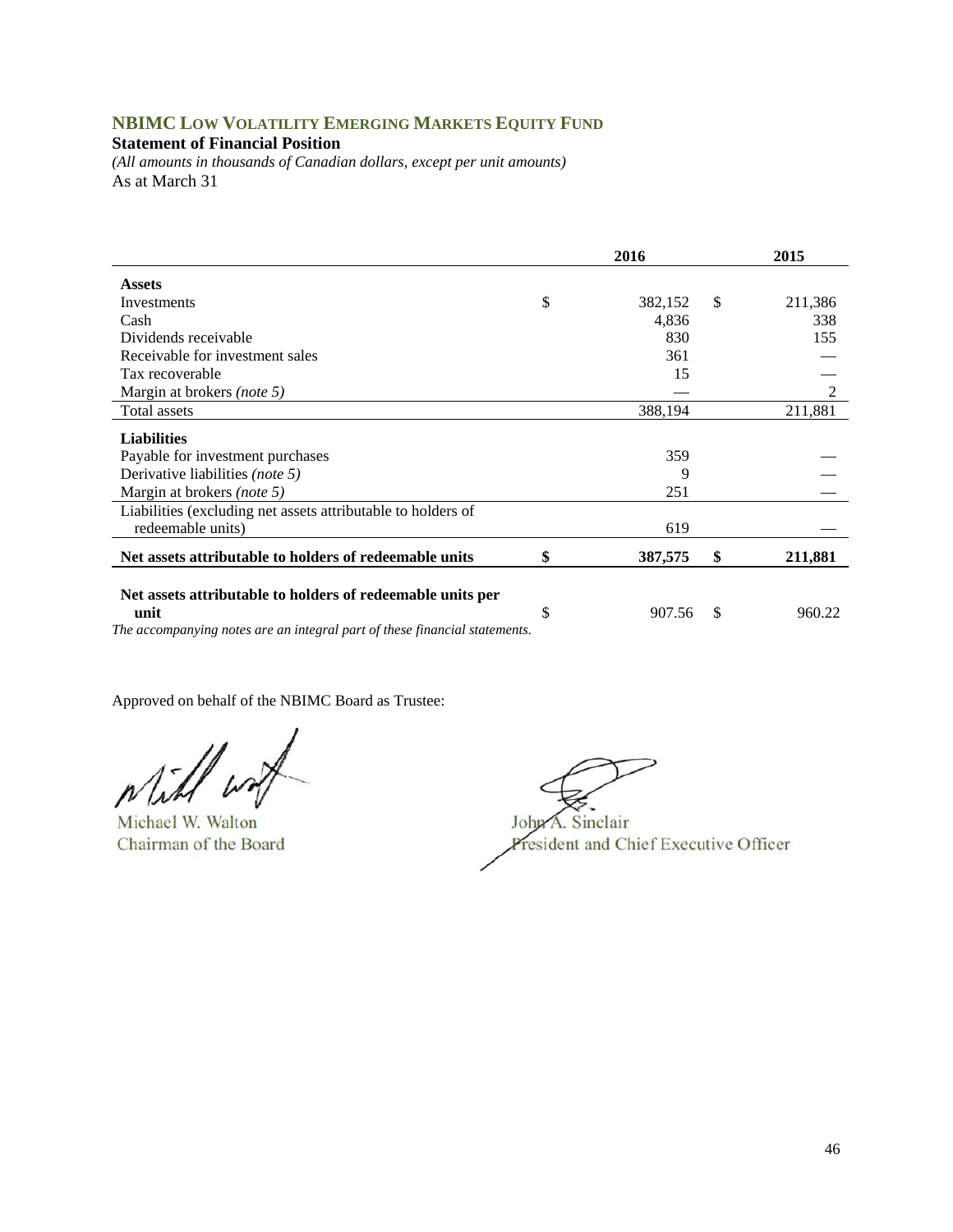### **NBIMC LOW VOLATILITY EMERGING MARKETS EQUITY FUND**

**Statement of Comprehensive Income (Loss)** 

*(All amounts in thousands of Canadian dollars, except per unit amounts)*  For the year ended March 31

|                                                                            | 2016            | For the period<br>since inception<br>on February 18,<br>$2015$ to<br><b>March 31, 2015</b> |
|----------------------------------------------------------------------------|-----------------|--------------------------------------------------------------------------------------------|
| <b>Income</b>                                                              |                 |                                                                                            |
| Interest                                                                   | \$<br>245       | \$                                                                                         |
|                                                                            |                 |                                                                                            |
| Dividend                                                                   | 9,667           | 336                                                                                        |
| Derivative (loss) income                                                   | (277)           |                                                                                            |
| Net realized (loss) gain on investments                                    | (11,941)        | 5,032                                                                                      |
| Net change in unrealized loss on investments                               | (7, 461)        | (610)                                                                                      |
| <b>Total (loss) income</b>                                                 | (9,767)         | 4,760                                                                                      |
| <b>Expenses</b>                                                            |                 |                                                                                            |
| <b>Transaction costs</b>                                                   | 1,669           | 372                                                                                        |
| <b>Total expenses</b>                                                      | 1,669           | 372                                                                                        |
| (Decrease) increase in net assets attributable to holders of               |                 |                                                                                            |
| redeemable units                                                           | \$<br>(11, 436) | \$<br>4,388                                                                                |
| The accompanying notes are an integral part of these financial statements. |                 |                                                                                            |

### **NBIMC LOW VOLATILITY EMERGING MARKETS EQUITY FUND**

**Statement of Changes in Net Assets Attributable to Holders of Redeemable Units**  *(All amounts in thousands of Canadian dollars, except per unit amounts)* 

For the year ended March 31

|                                                                                     | 2016          |   | For the period<br>since inception<br>on February 18,<br>$2015$ to<br><b>March 31, 2015</b> |
|-------------------------------------------------------------------------------------|---------------|---|--------------------------------------------------------------------------------------------|
| Net assets attributable to holders of redeemable units,                             | \$<br>211.881 |   |                                                                                            |
| beginning of period<br>(Decrease) increase in net assets attributable to holders of |               | S |                                                                                            |
| redeemable units                                                                    | (11, 436)     |   | 4,388                                                                                      |
| Proceeds from issuance of redeemable units                                          | 194.952       |   | 207.501                                                                                    |
| Amounts paid on redemption of redeemable units                                      | (7,822)       |   | (8)                                                                                        |
| Net assets attributable to holders of redeemable units, end of                      |               |   |                                                                                            |
| period                                                                              | 387,575       |   | 211,881                                                                                    |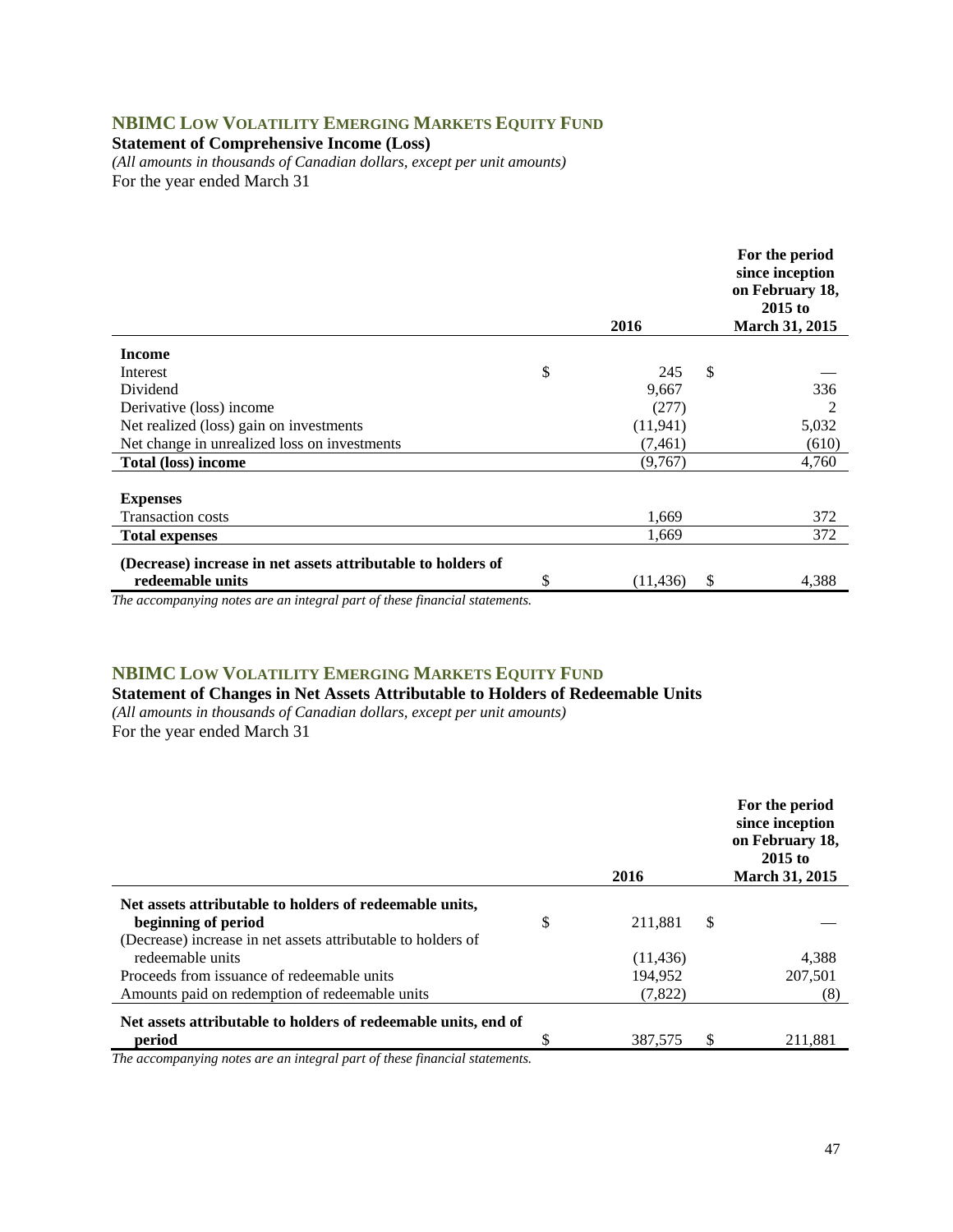# **NBIMC LOW VOLATILITY EMERGING MARKETS EQUITY FUND**

#### **Statement of Cash Flows**

*(All amounts in thousands of Canadian dollars, except per unit amounts)*  For the year ended March 31

|                                                              |                 | For the period<br>since inception<br>on February 18,<br>2015 to |
|--------------------------------------------------------------|-----------------|-----------------------------------------------------------------|
|                                                              | 2016            | March 31, 2015                                                  |
| Cash flows from (used in) operating activities               |                 |                                                                 |
| (Decrease) increase in net assets attributable to holders of |                 |                                                                 |
| redeemable units                                             | \$<br>(11, 436) | \$<br>4,388                                                     |
| Adjustments for:                                             |                 |                                                                 |
| Foreign exchange (gain) loss on dividends                    | (6, 349)        | 5,012                                                           |
| Net realized loss (gain) on sale of investments              | 11,941          | (5,032)                                                         |
| Net change in unrealized loss on investments                 | 7,461           | 610                                                             |
| Purchases of investments                                     | (457, 125)      | (366, 612)                                                      |
| Proceeds from sale and maturity of investments               | 273,306         | 154,636                                                         |
| Dividends receivable                                         | (675)           | (155)                                                           |
| Receivable for investment sales                              | (361)           |                                                                 |
| Tax recoverable                                              | (15)            |                                                                 |
| Derivative liabilities                                       | 9               |                                                                 |
| Margin at brokers                                            | 253             | (2)                                                             |
| Payable for investment purchases                             | 359             |                                                                 |
| Net cash used in operating activities                        | (182, 632)      | (207, 155)                                                      |
|                                                              |                 |                                                                 |
| Cash flows from (used in) financing activities               |                 |                                                                 |
| Proceeds from issuances of redeemable units                  | 194,952         | 207,501                                                         |
| Amounts paid on redemption of redeemable units               | (7, 822)        | (8)                                                             |
| Net cash from financing activities                           | 187,130         | 207,493                                                         |
|                                                              |                 |                                                                 |
| Net increase in cash                                         | 4,498           | 338                                                             |
| Cash, beginning of period                                    | 338             |                                                                 |
| Cash, end of period                                          | \$<br>4,836     | \$<br>338                                                       |
|                                                              |                 |                                                                 |
| Supplemental information:                                    |                 |                                                                 |
| Interest received                                            | \$<br>245       | \$                                                              |
| Dividends received                                           | \$<br>8,992     | \$<br>181                                                       |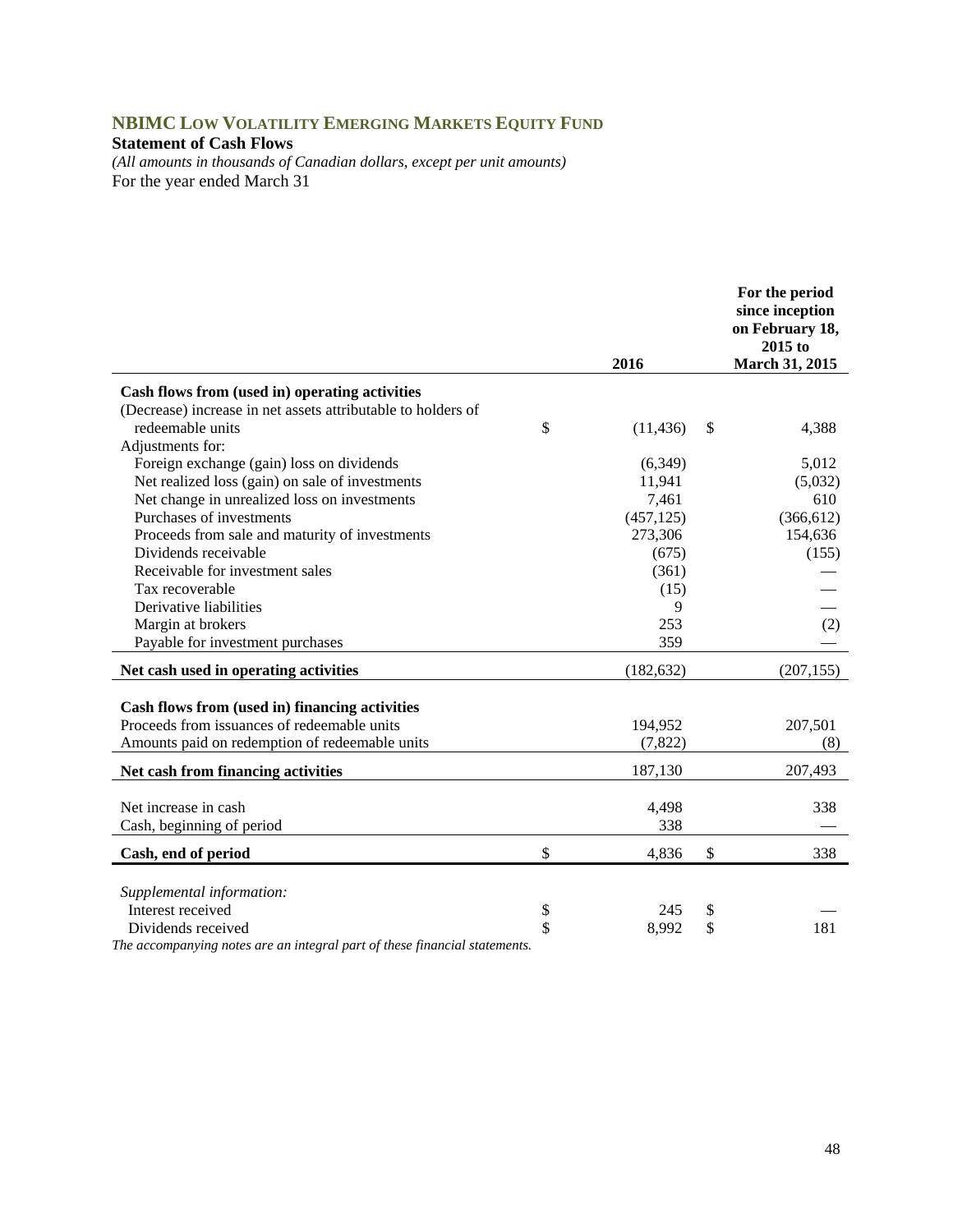# **NBIMC U.S. EQUITY INDEX FUND**

**Statement of Financial Position** 

*(All amounts in thousands of Canadian dollars, except per unit amounts)*  As at March 31

|                                                                                                                                                  | 2016 |          |    | 2015     |
|--------------------------------------------------------------------------------------------------------------------------------------------------|------|----------|----|----------|
| <b>Assets</b>                                                                                                                                    |      |          |    |          |
| Investments                                                                                                                                      | \$   | 804,566  | \$ | 922,796  |
| Cash                                                                                                                                             |      | 524      |    |          |
| Dividends receivable                                                                                                                             |      | 925      |    | 1,202    |
| Receivable for investment sales                                                                                                                  |      | 352      |    |          |
| Derivative assets <i>(note 5)</i>                                                                                                                |      |          |    | 217      |
| Margin at brokers (note 5)                                                                                                                       |      | 1,330    |    | 375      |
| Total assets                                                                                                                                     |      | 807,704  |    | 924,590  |
| <b>Liabilities</b>                                                                                                                               |      |          |    |          |
| Payable for investment purchases                                                                                                                 |      | 876      |    |          |
| Derivative liabilities <i>(note 5)</i>                                                                                                           |      |          |    | 32       |
| Liabilities (excluding net assets attributable to holders of                                                                                     |      |          |    |          |
| redeemable units)                                                                                                                                |      | 876      |    | 32       |
| Net assets attributable to holders of redeemable units                                                                                           | \$   | 806,828  | \$ | 924,558  |
| Net assets attributable to holders of redeemable units per<br>unit<br>The accompanying notes are an integral part of these financial statements. | \$   | 2,322.71 | S  | 2,229.85 |

 $\mu$ 

Michael W. Walton Chairman of the Board

John A. Sinclair President and Chief Executive Officer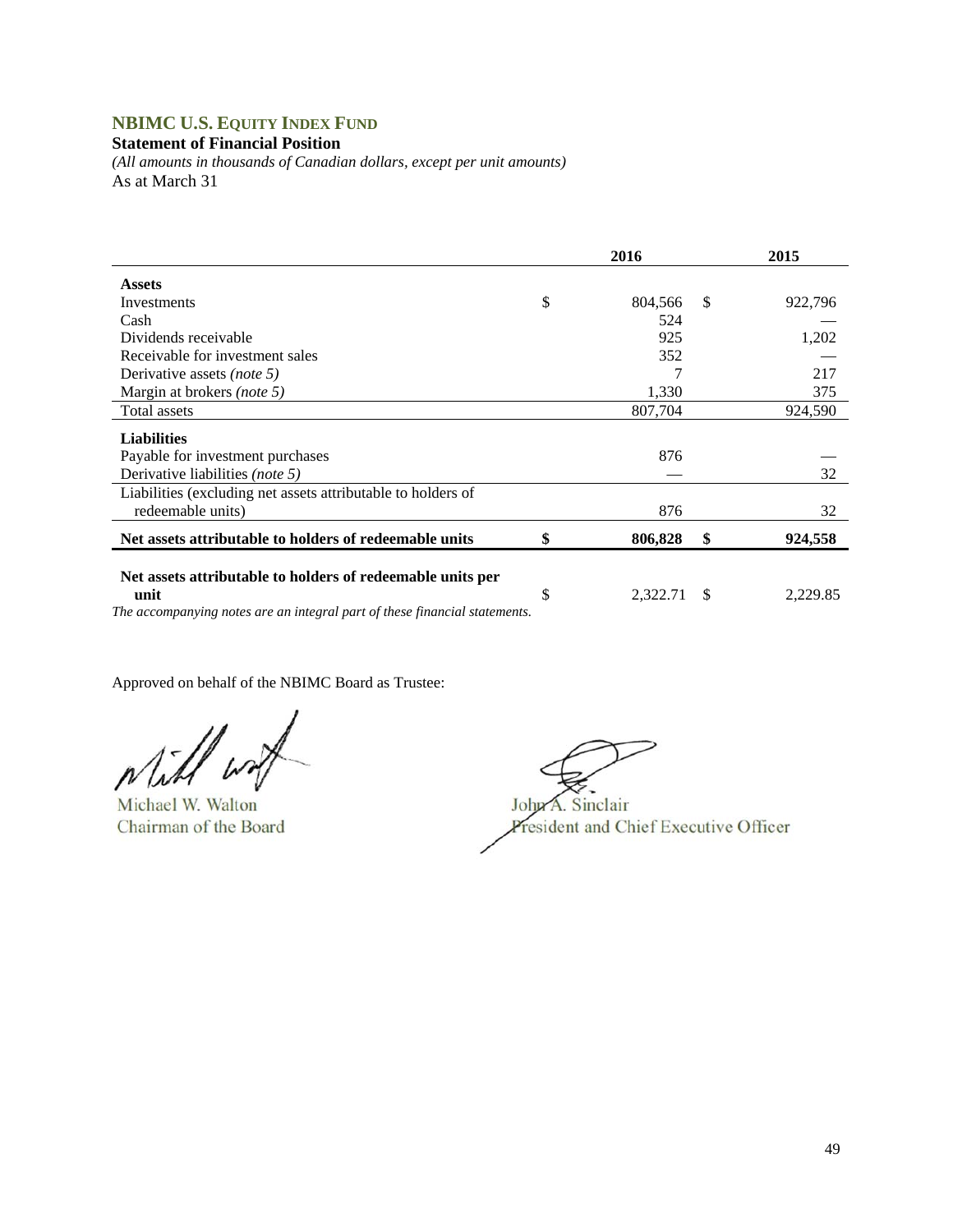## **NBIMC U.S. EQUITY INDEX FUND**

#### **Statement of Comprehensive Income**

*(All amounts in thousands of Canadian dollars, except per unit amounts)*  For the year ended March 31

|                                                              | 2016 |            |    | 2015    |
|--------------------------------------------------------------|------|------------|----|---------|
| <b>Income</b>                                                |      |            |    |         |
| Dividend                                                     | \$   | 19,333     | \$ | 22,048  |
| Securities lending                                           |      | 219        |    | 134     |
| Derivative                                                   |      | 6,438      |    | 5,666   |
| Other                                                        |      |            |    |         |
| Net realized gain on investments                             |      | 129,617    |    | 173,328 |
| Net change in unrealized (loss) gain on investments          |      | (121, 229) |    | 63,345  |
| <b>Total income</b>                                          |      | 34,378     |    | 264,522 |
|                                                              |      |            |    |         |
| <b>Expenses</b>                                              |      |            |    |         |
| <b>Transaction costs</b>                                     |      | 34         |    | 61      |
| Other                                                        |      | 9          |    |         |
| <b>Total expenses</b>                                        |      | 43         |    | 61      |
| Increase in net assets attributable to holders of redeemable |      |            |    |         |
| units                                                        | \$   | 34,335     | \$ | 264,461 |

*The accompanying notes are an integral part of these financial statements.*

### **NBIMC U.S. EQUITY INDEX FUND**

#### **Statement of Changes in Net Assets Attributable to Holders of Redeemable Units**

*(All amounts in thousands of Canadian dollars, except per unit amounts)*  For the year ended March 31

|                                                                                                         | 2016          |    | 2015       |
|---------------------------------------------------------------------------------------------------------|---------------|----|------------|
| Net assets attributable to holders of redeemable units,                                                 |               |    |            |
| beginning of year                                                                                       | \$<br>924,558 | -S | 1,132,873  |
| Increase in net assets attributable to holders of redeemable units                                      | 34,335        |    | 264,461    |
| <b>Distributions</b>                                                                                    | (64,708)      |    | (53, 159)  |
| Proceeds from issuance of redeemable units                                                              | 260,649       |    | 154,864    |
| Amounts paid on redemption of redeemable units                                                          | (348,006)     |    | (574, 481) |
| Net assets attributable to holders of redeemable units, end of                                          |               |    |            |
| vear                                                                                                    | 806.828       | \$ | 924,558    |
| $\cdot$ $\cdot$ $\cdot$ $\cdot$ $\cdot$ $\cdot$ $\cdot$ $\cdot$<br>$\sim$<br>$\cdots$ $\cdots$ $\cdots$ |               |    |            |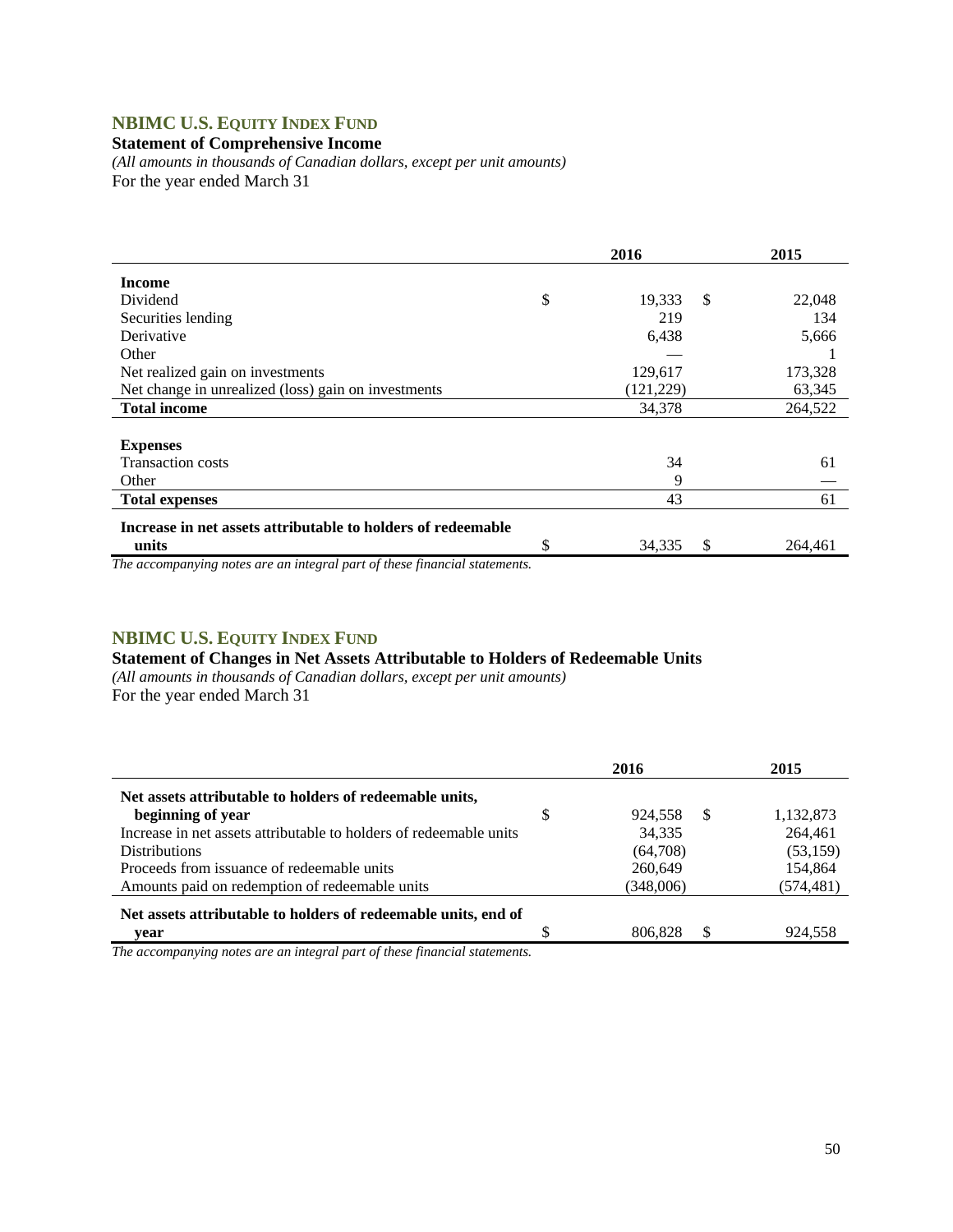# **NBIMC U.S. EQUITY INDEX FUND**

### **Statement of Cash Flows**

*(All amounts in thousands of Canadian dollars, except per unit amounts)*  For the year ended March 31

|                                                                                                                                                                           | 2016               |               | 2015                |
|---------------------------------------------------------------------------------------------------------------------------------------------------------------------------|--------------------|---------------|---------------------|
| Cash flows from (used in) operating activities                                                                                                                            |                    |               |                     |
| Increase in net assets attributable to holders of redeemable units                                                                                                        | \$<br>34,335       | <sup>\$</sup> | 264,461             |
| Adjustments for:                                                                                                                                                          |                    |               |                     |
| Foreign exchange gain on dividends                                                                                                                                        | (14,014)           |               | (2,942)             |
| Net realized gain on sale of investments                                                                                                                                  | (129,617)          |               | (173, 328)          |
| Net change in unrealized loss (gain) on investments                                                                                                                       | 121,229            |               | (63, 345)           |
| Purchases of investments                                                                                                                                                  | (3,949,025)        |               | (2,585,500)         |
| Proceeds from sale and maturity of investments                                                                                                                            | 4,089,657          |               | 3,033,093           |
| Dividends receivable                                                                                                                                                      | 277                |               | 68                  |
| Receivable for investment sales                                                                                                                                           | (352)              |               |                     |
| Derivative assets / liabilities                                                                                                                                           | 178                |               | (210)               |
| Margin at brokers                                                                                                                                                         | (955)              |               | 479                 |
| Payable for investment purchases                                                                                                                                          | 876                |               | (4)                 |
| Net cash from operating activities                                                                                                                                        | 152,589            |               | 472,772             |
|                                                                                                                                                                           |                    |               |                     |
| Cash flows from (used in) financing activities                                                                                                                            |                    |               |                     |
| Proceeds from issuances of redeemable units                                                                                                                               | 195.941            |               | 101,705             |
| Amounts paid on redemption of redeemable units                                                                                                                            | (348,006)          |               | (574, 481)          |
| Net cash used in financing activities                                                                                                                                     | (152,065)          |               | (472, 776)          |
| Net increase (decrease) in cash                                                                                                                                           | 524                |               | (4)                 |
| Cash, beginning of year                                                                                                                                                   |                    |               | 4                   |
|                                                                                                                                                                           |                    |               |                     |
| Cash, end of year                                                                                                                                                         | \$<br>524          | \$            |                     |
|                                                                                                                                                                           |                    |               |                     |
| Supplemental information:                                                                                                                                                 |                    |               |                     |
| Dividends received                                                                                                                                                        | \$<br>19,610       | \$            | 22,116              |
|                                                                                                                                                                           |                    |               |                     |
|                                                                                                                                                                           |                    |               |                     |
|                                                                                                                                                                           |                    |               |                     |
| Non-cash transactions:<br><b>Distributions</b><br>Proceeds from issuance of redeemable units<br>The accompanying notes are an integral part of these financial statements | (64,708)<br>64,708 |               | (53, 159)<br>53,159 |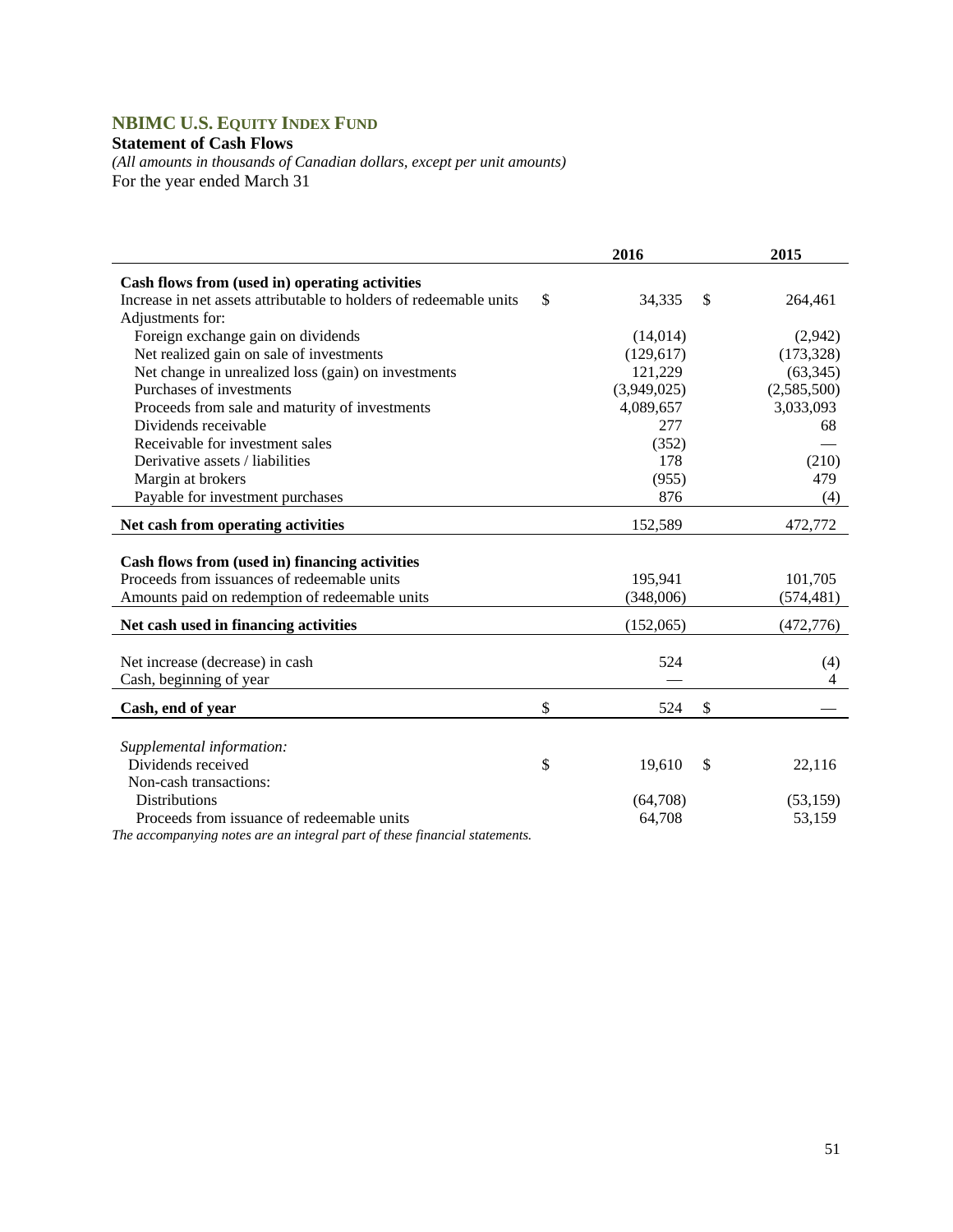# **NBIMC LOW VOLATILITY U.S. EQUITY FUND**

### **Statement of Financial Position**

*(All amounts in thousands of Canadian dollars, except per unit amounts)*  As at March 31

|                                                                            | 2016 |          |    | 2015     |
|----------------------------------------------------------------------------|------|----------|----|----------|
| <b>Assets</b>                                                              |      |          |    |          |
| Investments                                                                | \$   | 776,198  | \$ | 549,163  |
| Dividends receivable                                                       |      | 1,557    |    | 1,129    |
| Receivable for investment sales                                            |      | 20,694   |    |          |
| Margin at brokers <i>(note 5)</i>                                          |      | 130      |    | 22       |
| Total assets                                                               |      | 798,579  |    | 550,314  |
| <b>Liabilities</b>                                                         |      |          |    |          |
| Payable for investment purchases                                           |      | 40,031   |    | 141      |
| Derivative liabilities (note 5)                                            |      | 21       |    |          |
| Liabilities (excluding net assets attributable to holders of               |      |          |    |          |
| redeemable units)                                                          |      | 40,052   |    | 148      |
| Net assets attributable to holders of redeemable units                     | \$   | 758,527  | \$ | 550,166  |
|                                                                            |      |          |    |          |
| Net assets attributable to holders of redeemable units per                 |      |          |    |          |
| unit                                                                       | \$   | 2,395.69 | \$ | 2,148.54 |
| The accompanying notes are an integral part of these financial statements. |      |          |    |          |

p

Michael W. Walton Chairman of the Board

John A. Sinclair President and Chief Executive Officer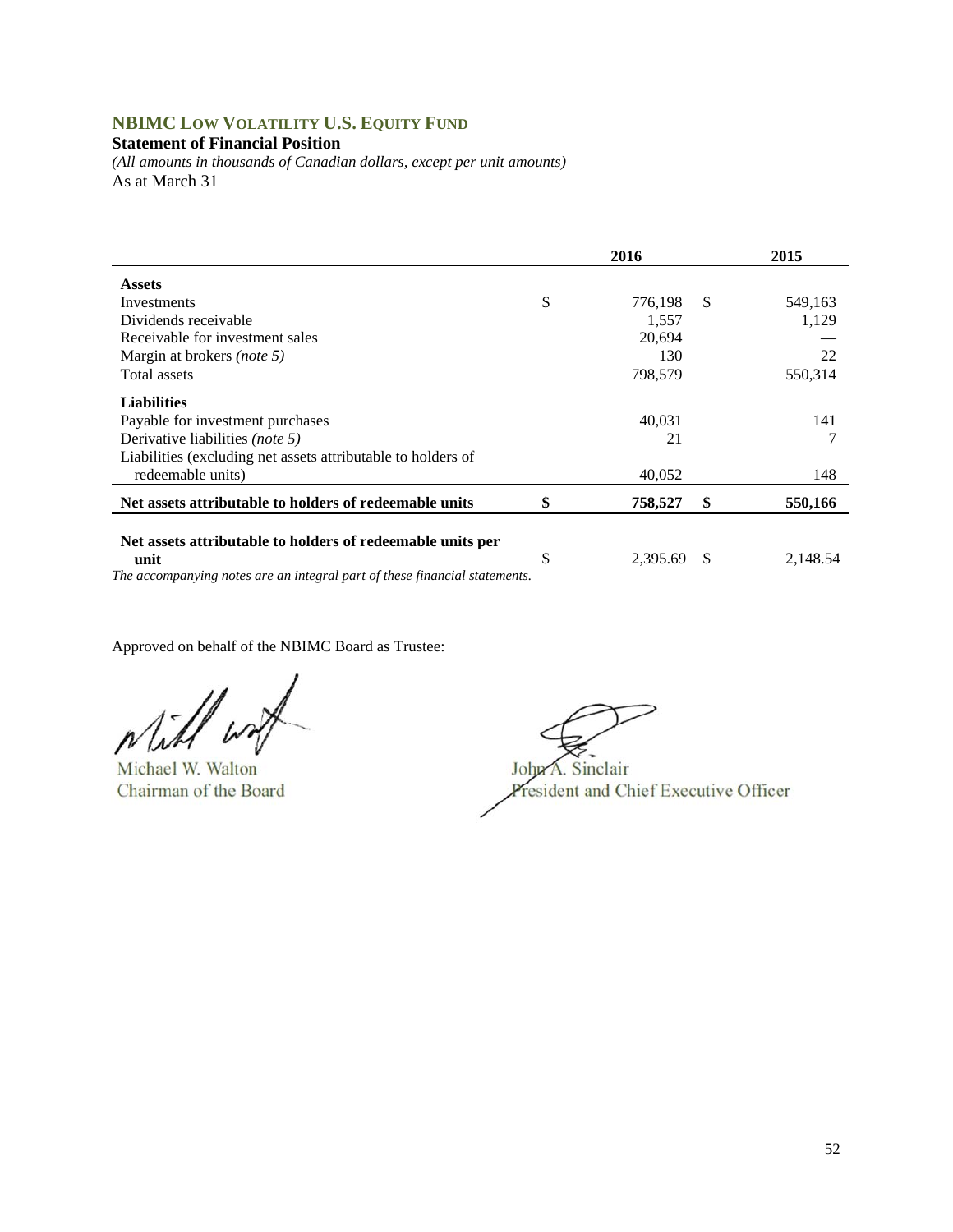# **NBIMC LOW VOLATILITY U.S. EQUITY FUND**

### **Statement of Comprehensive Income**

*(All amounts in thousands of Canadian dollars, except per unit amounts)*  For the year ended March 31

|                                                              | 2016         | 2015          |
|--------------------------------------------------------------|--------------|---------------|
| <b>Income</b>                                                |              |               |
| Dividend                                                     | \$<br>17.889 | -S<br>11,431  |
| Securities lending                                           | 115          | 82            |
| Derivative (loss) income                                     | (287)        | 151           |
| Net realized gain on investments                             | 43,096       | 26,738        |
| Net change in unrealized gain on investments                 | 13,310       | 92,390        |
| <b>Total income</b>                                          | 74,123       | 130,792       |
|                                                              |              |               |
| <b>Expenses</b>                                              |              |               |
| <b>Transaction costs</b>                                     | 97           | 58            |
| <b>Total expenses</b>                                        | 97           | 58            |
| Increase in net assets attributable to holders of redeemable |              |               |
| units                                                        | \$<br>74,026 | \$<br>130.734 |

*The accompanying notes are an integral part of these financial statements.*

### **NBIMC LOW VOLATILITY U.S. EQUITY FUND**

#### **Statement of Changes in Net Assets Attributable to Holders of Redeemable Units**

*(All amounts in thousands of Canadian dollars, except per unit amounts)*  For the year ended March 31

|                                                                    | 2016                | 2015      |
|--------------------------------------------------------------------|---------------------|-----------|
| Net assets attributable to holders of redeemable units,            |                     |           |
| beginning of year                                                  | \$<br>-S<br>550,166 | 368,401   |
| Increase in net assets attributable to holders of redeemable units | 74.026              | 130.734   |
| <b>Distributions</b>                                               | (39,691)            | (12, 628) |
| Proceeds from issuance of redeemable units                         | 249.886             | 137,345   |
| Amounts paid on redemption of redeemable units                     | (75, 860)           | (73,686)  |
| Net assets attributable to holders of redeemable units, end of     |                     |           |
| vear                                                               | S.<br>758.527       | 550,166   |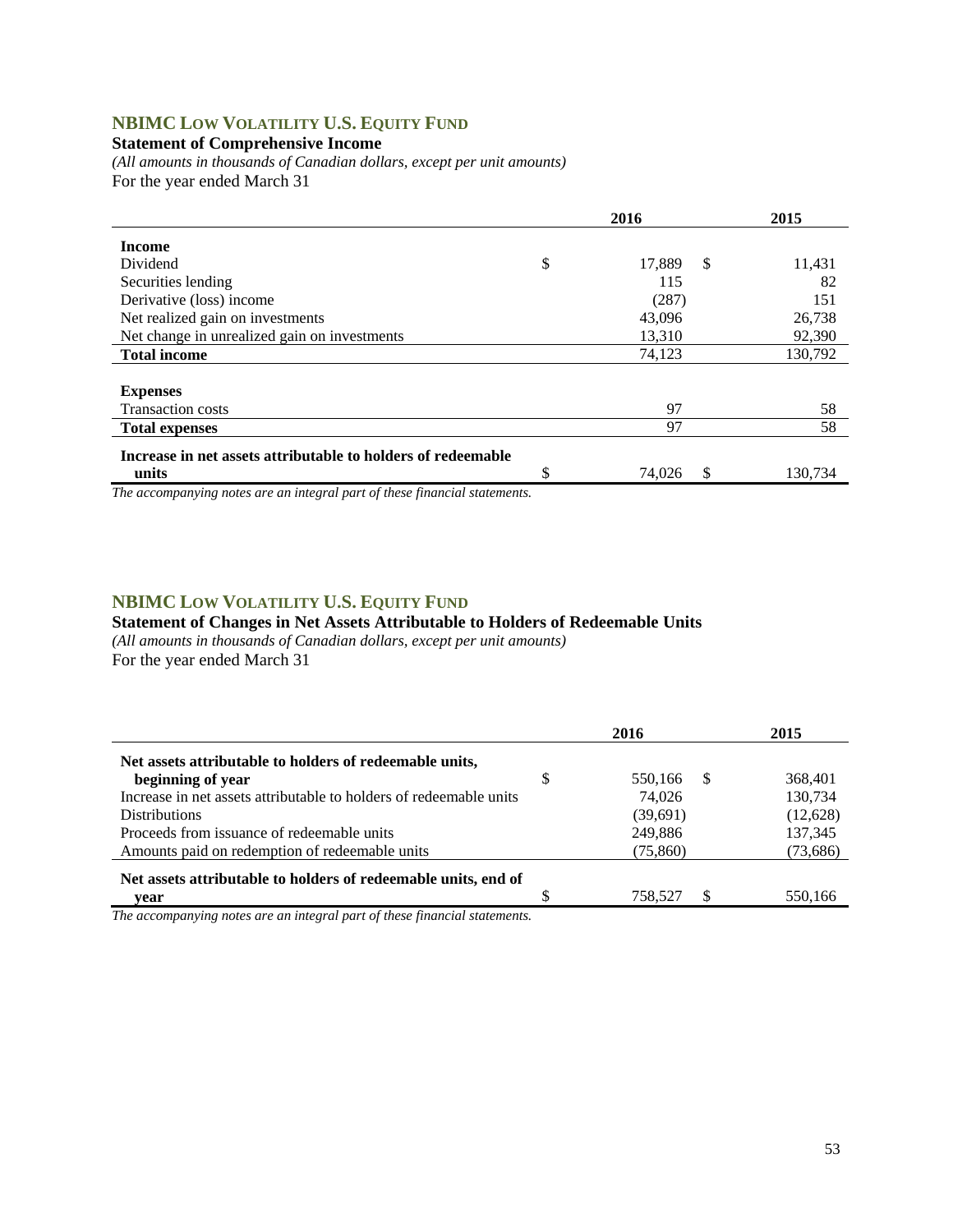# **NBIMC LOW VOLATILITY U.S. EQUITY FUND**

### **Statement of Cash Flows**

*(All amounts in thousands of Canadian dollars, except per unit amounts)*  For the year ended March 31

|                                                                            | 2016         |               | 2015       |
|----------------------------------------------------------------------------|--------------|---------------|------------|
| Cash flows from (used in) operating activities                             |              |               |            |
| Increase in net assets attributable to holders of                          |              |               |            |
| redeemable units                                                           | \$<br>74,026 | $\mathbb{S}$  | 130,734    |
| Adjustments for:                                                           |              |               |            |
| Foreign exchange loss (gain) on dividends                                  | 175          |               | (15)       |
| Net realized gain on sale of investments                                   | (43,096)     |               | (26, 738)  |
| Net change in unrealized gain on investments                               | (13,310)     |               | (92, 390)  |
| Purchases of investments                                                   | (1,231,671)  |               | (550, 539) |
| Proceeds from sale and maturity of investments                             | 1,060,867    |               | 488,447    |
| Dividends receivable                                                       | (428)        |               | (581)      |
| Derivative liabilities                                                     | 14           |               | 3          |
| Margin at brokers                                                          | (108)        |               | (14)       |
| Receivable for investment sales                                            | (20, 694)    |               |            |
| Payable for investment purchases                                           | 39,890       |               | 62         |
| Net cash used in operating activities                                      | (134, 335)   |               | (51,031)   |
|                                                                            |              |               |            |
| Cash flows from (used in) financing activities                             |              |               |            |
| Proceeds from issuances of redeemable units                                | 210,195      |               | 124,717    |
| Amounts paid on redemption of redeemable units                             | (75, 860)    |               | (73, 686)  |
| Net cash from financing activities                                         | 134,335      |               | 51,031     |
| Net increase in cash                                                       |              |               |            |
|                                                                            |              |               |            |
| Cash, beginning of year                                                    |              |               |            |
| Cash, end of year                                                          | \$           | \$            |            |
|                                                                            |              |               |            |
| Supplemental information:                                                  |              |               |            |
| Dividends received                                                         | \$<br>17,461 | $\mathcal{S}$ | 10,850     |
| Non-cash transactions:                                                     |              |               |            |
| <b>Distributions</b>                                                       | (39,691)     |               | (12,628)   |
| Proceeds from issuance of redeemable units                                 | 39,691       |               | 12,628     |
| The accompanying notes are an integral part of these financial statements. |              |               |            |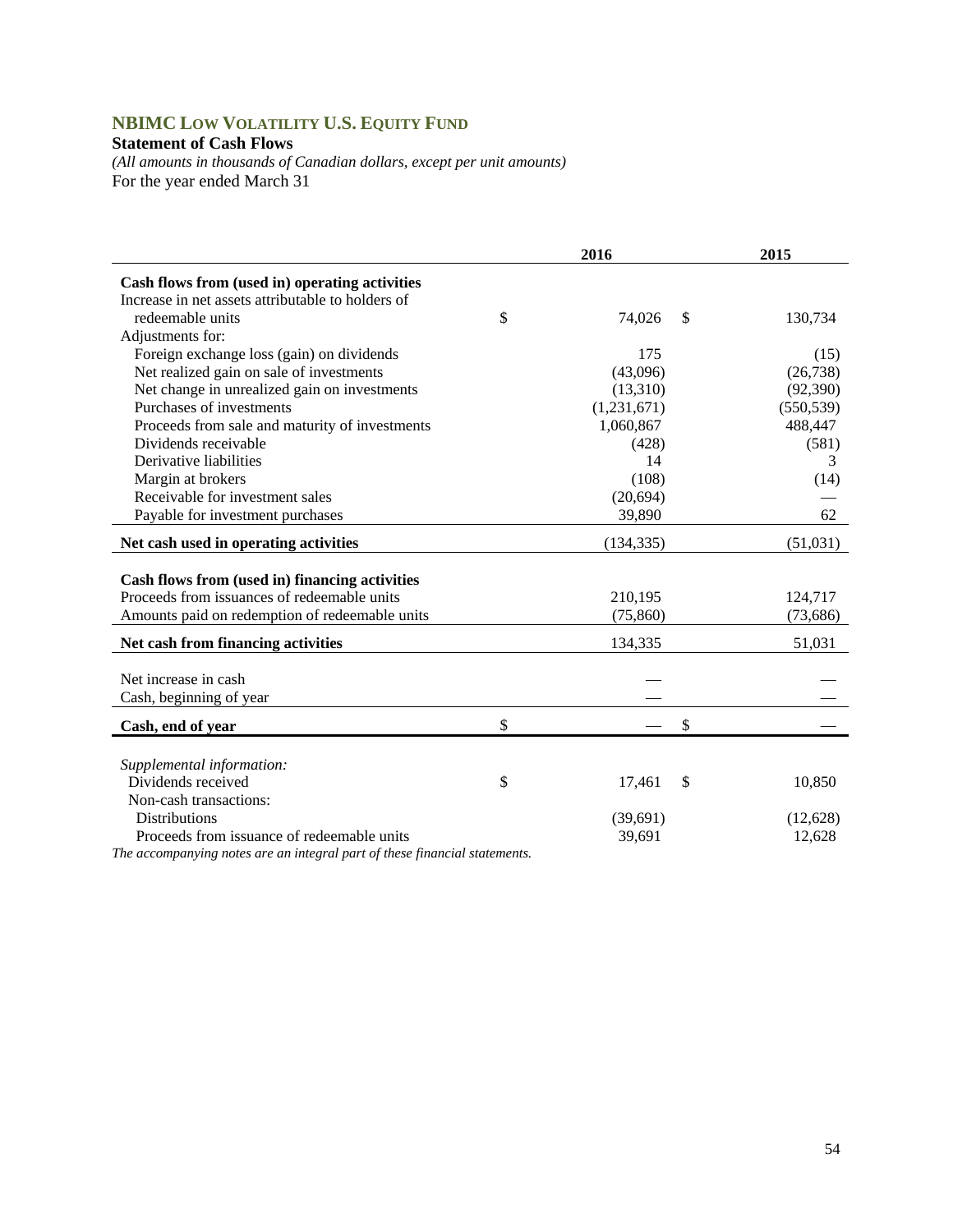## **NBIMC INFLATION LINKED SECURITIES FUND**

### **Statement of Financial Position**

*(All amounts in thousands of Canadian dollars, except per unit amounts)*  As at March 31

|                                                        | 2016          |               | 2015     |
|--------------------------------------------------------|---------------|---------------|----------|
| <b>Assets</b>                                          |               |               |          |
| Investments                                            | \$<br>668,794 | <sup>\$</sup> | 739,375  |
| Interest receivable                                    | 3,879         |               | 4,074    |
| Total assets                                           | 672,673       |               | 743,449  |
| Net assets attributable to holders of redeemable units | \$<br>672,673 | \$            | 743,449  |
|                                                        |               |               |          |
| Net assets attributable to holders of redeemable units |               |               |          |
| per unit<br>.                                          | 3,581.54 \$   |               | 3,650.89 |

*The accompanying notes are an integral part of these financial statements.* 

 $\widetilde{\mathcal{M}}$ 

Michael W. Walton Chairman of the Board

John A. Sinclair President and Chief Executive Officer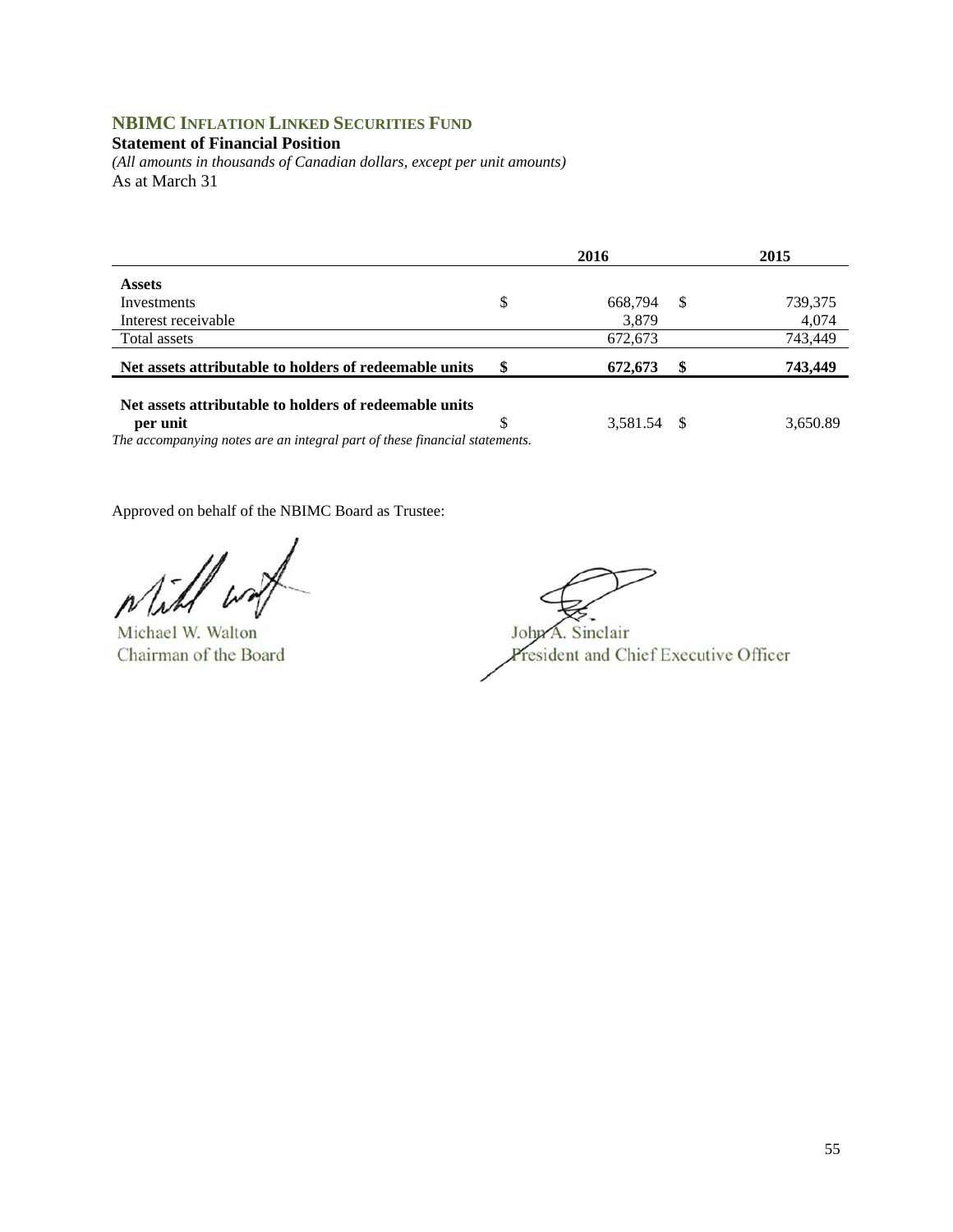### **NBIMC INFLATION LINKED SECURITIES FUND**

#### **Statement of Comprehensive Income (Loss)**

*(All amounts in thousands of Canadian dollars, except per unit amounts)*  For the year ended March 31

|                                                     | 2016         | 2015          |
|-----------------------------------------------------|--------------|---------------|
| <b>Income</b>                                       |              |               |
| Interest                                            | \$<br>11.948 | \$<br>18,205  |
| Securities lending                                  | 83           | 100           |
| Net realized gain on investments                    | 4,682        | 50,080        |
| Net change in unrealized (loss) gain on investments | (31,901)     | 54,197        |
| <b>Total (loss) income</b>                          | (15, 188)    | 122,582       |
| (Decrease) increase in net assets attributable to   |              |               |
| holders of redeemable units                         | (15, 188)    | \$<br>122.582 |

*The accompanying notes are an integral part of these financial statements.*

#### **NBIMC INFLATION LINKED SECURITIES FUND**

### **Statement of Changes in Net Assets Attributable to Holders of Redeemable Units**

*(All amounts in thousands of Canadian dollars, except per unit amounts)*  For the year ended March 31

|                                                              |   | 2016       |   | 2015      |
|--------------------------------------------------------------|---|------------|---|-----------|
| Net assets attributable to holders of redeemable units,      |   |            |   |           |
| beginning of year                                            | S | 743.449    | S | 998.532   |
| (Decrease) increase in net assets attributable to holders of |   |            |   |           |
| redeemable units                                             |   | (15, 188)  |   | 122,582   |
| <b>Distributions</b>                                         |   | (14,366)   |   |           |
| Proceeds from issuance of redeemable units                   |   | 92.912     |   | 97,680    |
| Amounts paid on redemption of redeemable units               |   | (134, 134) |   | (475,345) |
| Net assets attributable to holders of redeemable units,      |   |            |   |           |
| end of year                                                  |   | 672.673    |   | 743.449   |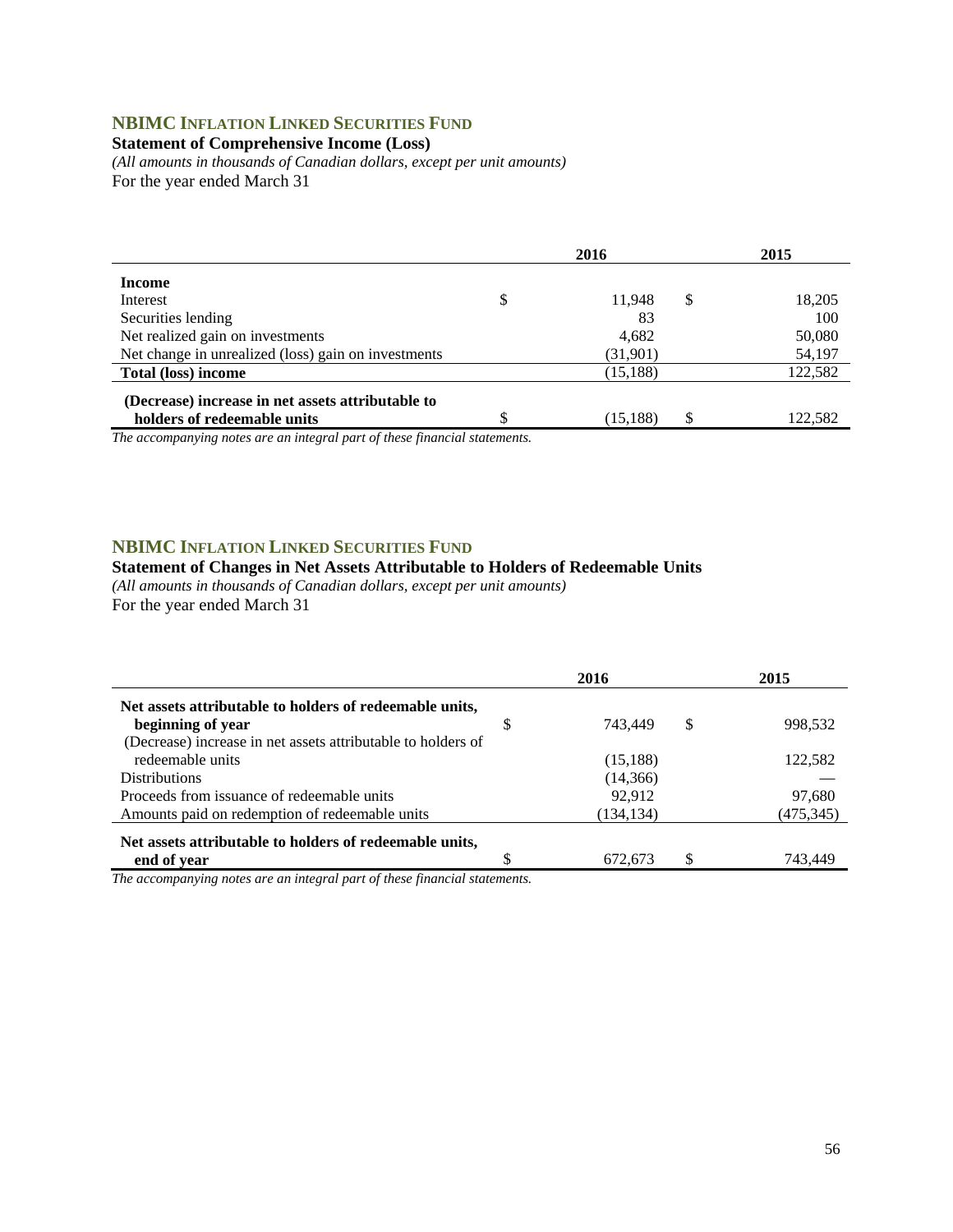# **NBIMC INFLATION LINKED SECURITIES FUND**

### **Statement of Cash Flows**

*(All amounts in thousands of Canadian dollars, except per unit amounts)*  For the year ended March 31

|                                                                           | 2016            | 2015          |
|---------------------------------------------------------------------------|-----------------|---------------|
| Cash flows from (used in) operating activities                            |                 |               |
| (Decrease) increase in net assets attributable to holders of              |                 |               |
| redeemable units                                                          | \$<br>(15, 188) | \$<br>122,582 |
| Adjustments for:                                                          |                 |               |
| Net realized exchange loss on currency forwards                           |                 |               |
| Net realized gain on sale of investments                                  | (4,682)         | (50,080)      |
| Net change in unrealized loss (gain) on investments                       | 31,901          | (54, 197)     |
| Purchases of investments                                                  | (166, 158)      | (609, 601)    |
| Proceeds from sale and maturity of investments                            | 209,520         | 966,235       |
| Interest receivable                                                       | 195             | 2,725         |
| Net cash from operating activities                                        | 55,588          | 377,665       |
|                                                                           |                 |               |
| Cash flows from (used in) financing activities                            |                 |               |
| Proceeds from issuances of redeemable units                               | 78,546          | 97,680        |
| Amounts paid on redemption of redeemable units                            | (134, 134)      | (475, 345)    |
| Net cash used in financing activities                                     | (55,588)        | (377, 665)    |
|                                                                           |                 |               |
| Net increase in cash                                                      |                 |               |
| Cash, beginning of year                                                   |                 |               |
| Cash, end of year                                                         | \$              | \$            |
| Supplemental information:                                                 |                 |               |
| Interest received                                                         | \$<br>12,143    | \$<br>20,930  |
| Non-cash transactions:                                                    |                 |               |
| <b>Distributions</b>                                                      | (14, 366)       |               |
| Proceeds from issuance of redeemable units                                | 14,366          |               |
| The accompanying notes are an integral part of these financial statements |                 |               |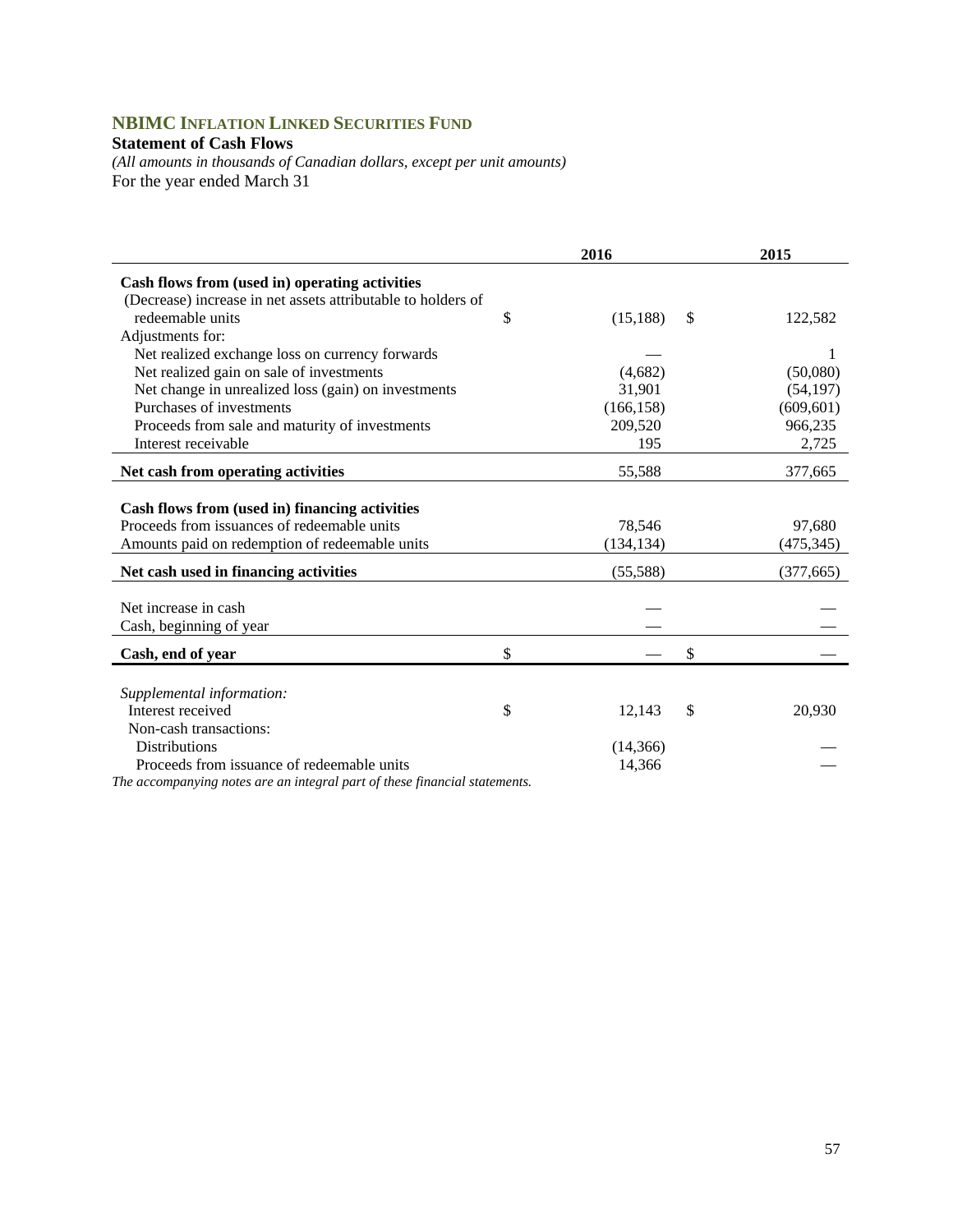## **NBIMC CANADIAN REAL ESTATE FUND**

### **Statement of Financial Position**

*(All amounts in thousands of Canadian dollars, except per unit amounts)*  As at March 31

|                                                                                            | 2016           |      | 2015     |
|--------------------------------------------------------------------------------------------|----------------|------|----------|
| <b>Assets</b>                                                                              |                |      |          |
| Investments                                                                                | \$<br>291,386  | -S   | 254,130  |
| Cash                                                                                       |                |      | 13       |
| Total assets                                                                               | 291,386        |      | 254,143  |
| <b>Liabilities</b>                                                                         |                |      |          |
| Payable for investment purchases                                                           |                |      | 13       |
| Liabilities (excluding net assets attributable to holders of<br>redeemable units)          |                |      | 13       |
| Net assets attributable to holders of redeemable units                                     | \$<br>291,386  | \$   | 254,130  |
| Net assets attributable to holders of redeemable units<br>per unit<br>Commitments (note 9) | \$<br>3,945.43 | - \$ | 3,588.64 |

*The accompanying notes are an integral part of these financial statements.* 

Nih

Michael W. Walton Chairman of the Board

John A. Sinclair President and Chief Executive Officer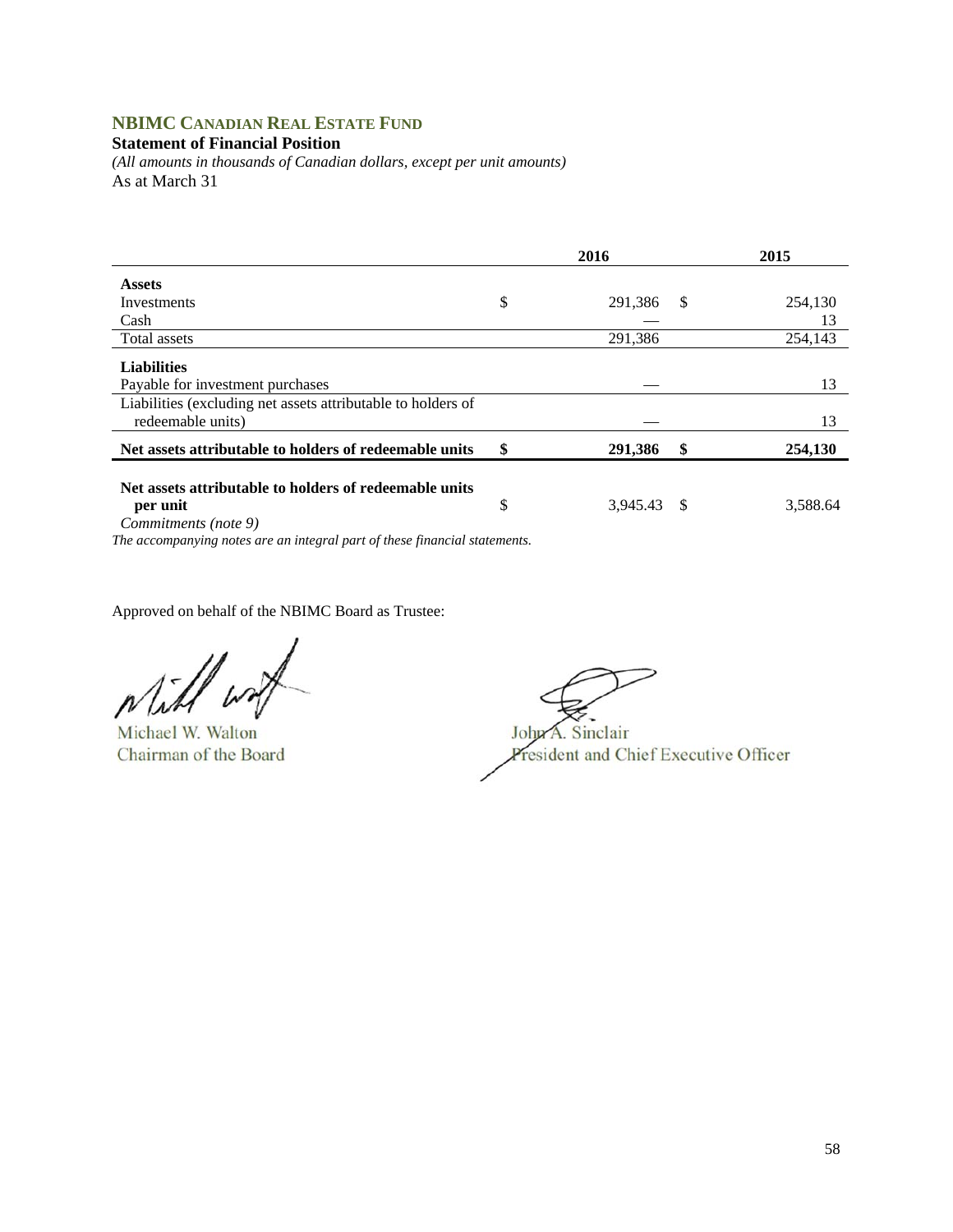### **NBIMC CANADIAN REAL ESTATE FUND**

### **Statement of Comprehensive Income**

*(All amounts in thousands of Canadian dollars, except per unit amounts)*  For the year ended March 31

|                                                   | 2016         |    | 2015   |
|---------------------------------------------------|--------------|----|--------|
| <b>Income</b>                                     |              |    |        |
| Dividend                                          | \$<br>7,165  | -S | 9.354  |
| Net realized gain on investments                  | 4,948        |    | 11,316 |
| Net change in unrealized gain on investments      | 14,242       |    | 3,105  |
| <b>Total income</b>                               | 26,355       |    | 23,775 |
|                                                   |              |    |        |
| <b>Expenses</b>                                   |              |    |        |
| Other                                             | 354          |    | 411    |
| <b>Total expenses</b>                             | 354          |    | 411    |
| Increase in net assets attributable to holders of |              |    |        |
| redeemable units                                  | \$<br>26,001 | \$ | 23.364 |

*The accompanying notes are an integral part of these financial statements.*

### **NBIMC CANADIAN REAL ESTATE FUND**

#### **Statement of Changes in Net Assets Attributable to Holders of Redeemable Units**

*(All amounts in thousands of Canadian dollars, except per unit amounts)*  For the year ended March 31

|                                                                              |   | 2016      | 2015            |
|------------------------------------------------------------------------------|---|-----------|-----------------|
| Net assets attributable to holders of redeemable units,<br>beginning of year | S | 254,130   | - \$<br>196.134 |
| Increase in net assets attributable to holders of                            |   |           |                 |
| redeemable units                                                             |   | 26,001    | 23,364          |
| Proceeds from issuance of redeemable units                                   |   | 29,585    | 73,799          |
| Amounts paid on redemption of redeemable units                               |   | (18, 330) | (39,167)        |
| Net assets attributable to holders of redeemable units,                      |   | 291.386   | 254.130         |
| end of year                                                                  |   |           |                 |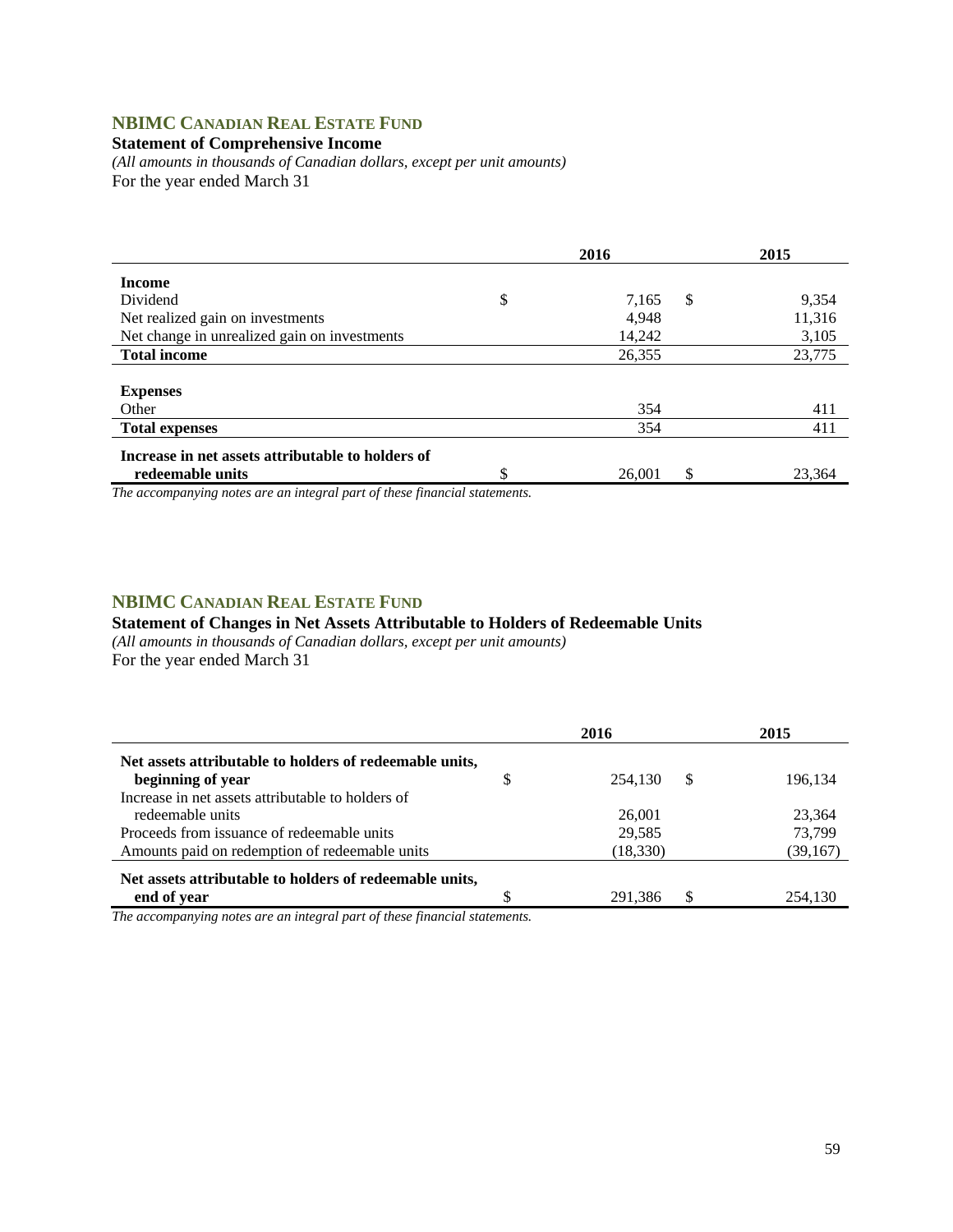# **NBIMC CANADIAN REAL ESTATE FUND**

### **Statement of Cash Flows**

*(All amounts in thousands of Canadian dollars, except per unit amounts)*  For the year ended March 31

|                                                                            | 2016         | 2015         |
|----------------------------------------------------------------------------|--------------|--------------|
| Cash flows from (used in) operating activities                             |              |              |
| Increase in net assets attributable to holders of                          |              |              |
| redeemable units                                                           | \$<br>26,001 | \$<br>23,364 |
| Adjustments for:                                                           |              |              |
| Net realized gain on sale of investments                                   | (4,948)      | (11,316)     |
| Net change in unrealized gain on investments                               | (14,242)     | (3,105)      |
| Purchases of investments                                                   | (61, 567)    | (142, 595)   |
| Proceeds from sale and maturity of investments                             | 43,501       | 99,020       |
| Receivable for investment sales                                            |              | 118          |
| Payable for investment purchases                                           | (13)         | 13           |
| Net cash used in operating activities                                      | (11,268)     | (34,501)     |
|                                                                            |              |              |
| Cash flows from (used in) financing activities                             |              |              |
| Proceeds from issuances of redeemable units                                | 29,585       | 73,799       |
| Amounts paid on redemption of redeemable units                             | (18, 330)    | (39,167)     |
| Net cash from financing activities                                         | 11,255       | 34,632       |
|                                                                            |              |              |
| Net (decrease) increase in cash                                            | (13)         | 131          |
| Cash (indebtedness), beginning of year                                     | 13           | (118)        |
| Cash, end of year                                                          | \$           | \$<br>13     |
|                                                                            |              |              |
| Supplemental information:                                                  |              |              |
| Dividends received                                                         | \$<br>7,165  | \$<br>9,354  |
| The accompanying notes are an integral part of these financial statements. |              |              |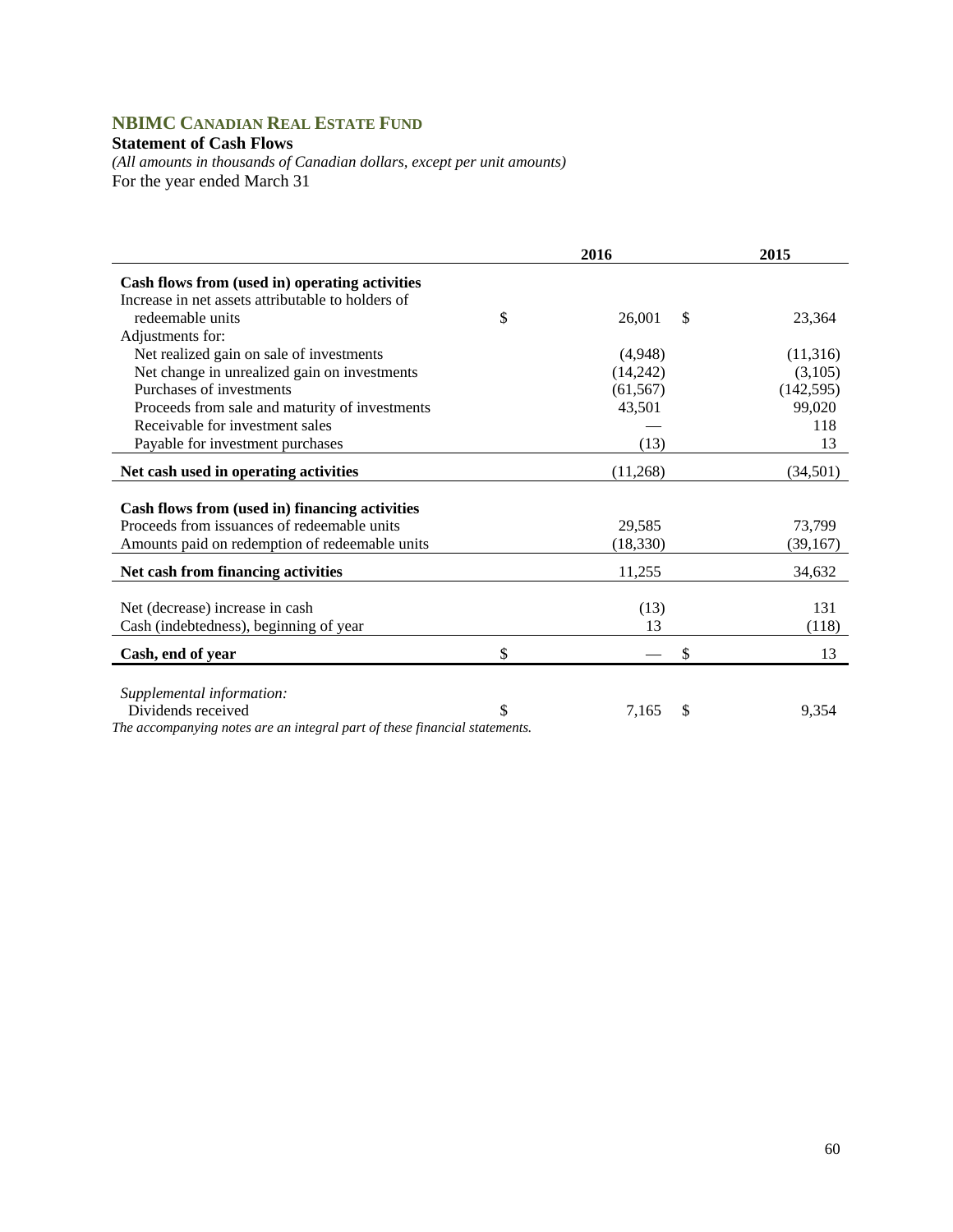## **NBIMC CANADIAN REAL ESTATE INVESTMENT TRUST FUND**

#### **Statement of Financial Position**

*(All amounts in thousands of Canadian dollars, except per unit amounts)*  As at March 31

|                                                                            |    | 2016          |    | 2015     |
|----------------------------------------------------------------------------|----|---------------|----|----------|
| <b>Assets</b>                                                              |    |               |    |          |
| Investments                                                                | \$ | 220,371       | -S | 263,046  |
| Cash                                                                       |    |               |    | 16       |
| Dividends receivable                                                       |    | 901           |    | 1,012    |
| Total assets                                                               |    | 221,272       |    | 264,074  |
| Net assets attributable to holders of redeemable units                     | \$ | 221,272       | \$ | 264,074  |
| Net assets attributable to holders of redeemable units                     |    |               |    |          |
| per unit                                                                   | S  | $1,169.63$ \$ |    | 1,193.41 |
| The accompanying notes are an integral part of these financial statements. |    |               |    |          |

Michael W. Walton Chairman of the Board

. Sinclair John President and Chief Executive Officer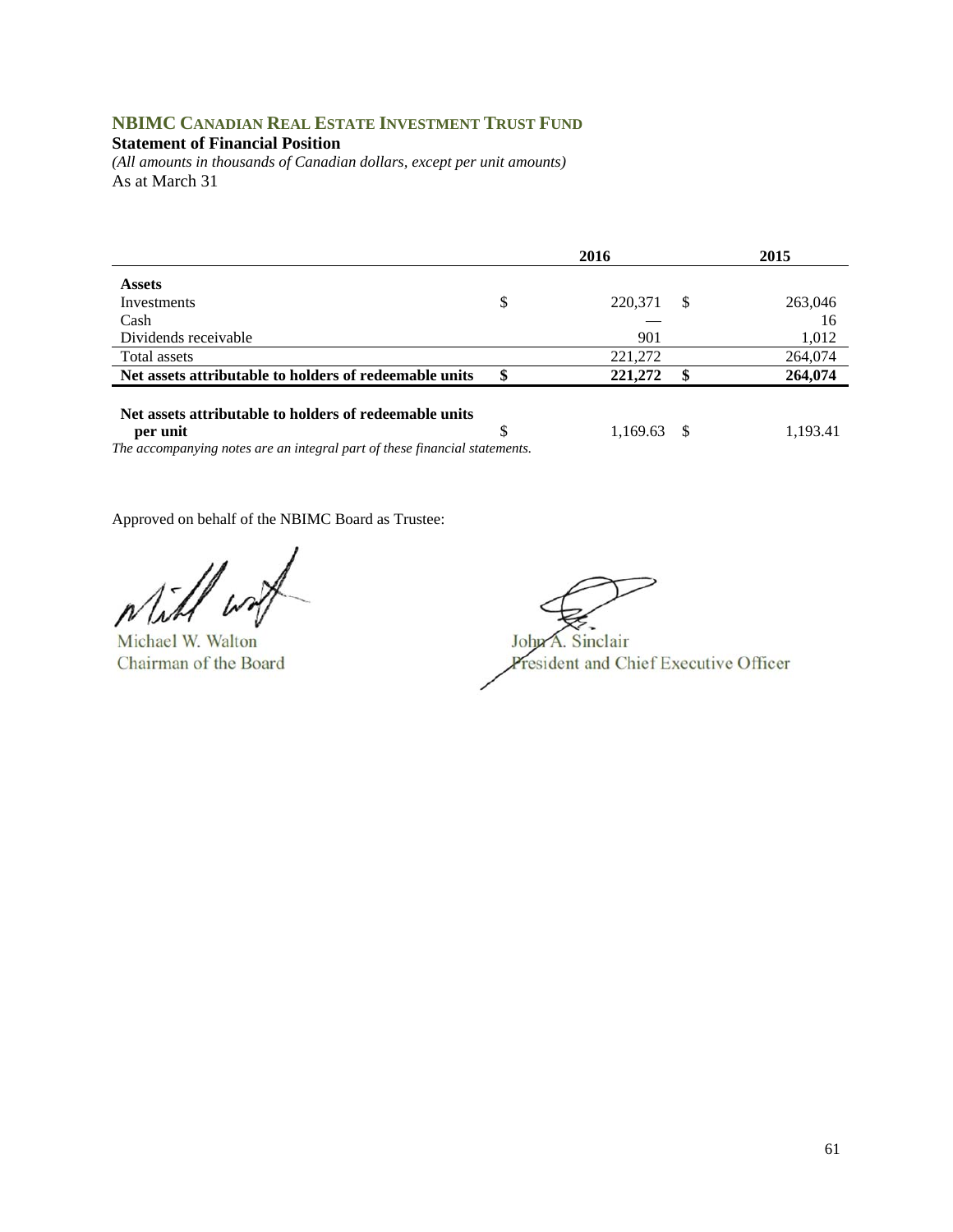### **NBIMC CANADIAN REAL ESTATE INVESTMENT TRUST FUND**

**Statement of Comprehensive Income (Loss)** 

*(All amounts in thousands of Canadian dollars, except per unit amounts)*  For the year ended March 31

|                                                     | 2016 |          |    | 2015   |
|-----------------------------------------------------|------|----------|----|--------|
| <b>Income</b>                                       |      |          |    |        |
| Dividend                                            | \$   | 13,930   | -S | 13.998 |
| Securities lending                                  |      | 62       |    |        |
| Net realized gain on investments                    |      | 779      |    | 52     |
| Net change in unrealized (loss) gain on investments |      | (20,201) |    | 15,934 |
| Total (loss) income                                 |      | (5,430)  |    | 29,985 |
|                                                     |      |          |    |        |
| <b>Expenses</b>                                     |      |          |    |        |
| <b>Transaction costs</b>                            |      | 32       |    | 21     |
| <b>Total expenses</b>                               |      | 32       |    | 21     |
| (Decrease) increase in net assets attributable to   |      |          |    |        |
| holders of redeemable units                         |      | (5,462)  | S  | 29.964 |

*The accompanying notes are an integral part of these financial statements.*

### **NBIMC CANADIAN REAL ESTATE INVESTMENT TRUST FUND**

**Statement of Changes in Net Assets Attributable to Holders of Redeemable Units** 

*(All amounts in thousands of Canadian dollars, except per unit amounts)*  For the year ended March 31

|                                                              | 2016      |    | 2015      |
|--------------------------------------------------------------|-----------|----|-----------|
| Net assets attributable to holders of redeemable units,      |           |    |           |
| beginning of year                                            | 264,074   | S  | 234.488   |
| (Decrease) increase in net assets attributable to holders of |           |    |           |
| redeemable units                                             | (5,462)   |    | 29.964    |
| <b>Distributions</b>                                         | (16, 833) |    | (15, 443) |
| Proceeds from issuance of redeemable units                   | 42,362    |    | 23,303    |
| Amounts paid on redemption of redeemable units               | (62, 869) |    | (8,238)   |
| Net assets attributable to holders of redeemable units,      |           |    |           |
| end of year                                                  | 221,272   | \$ | 264,074   |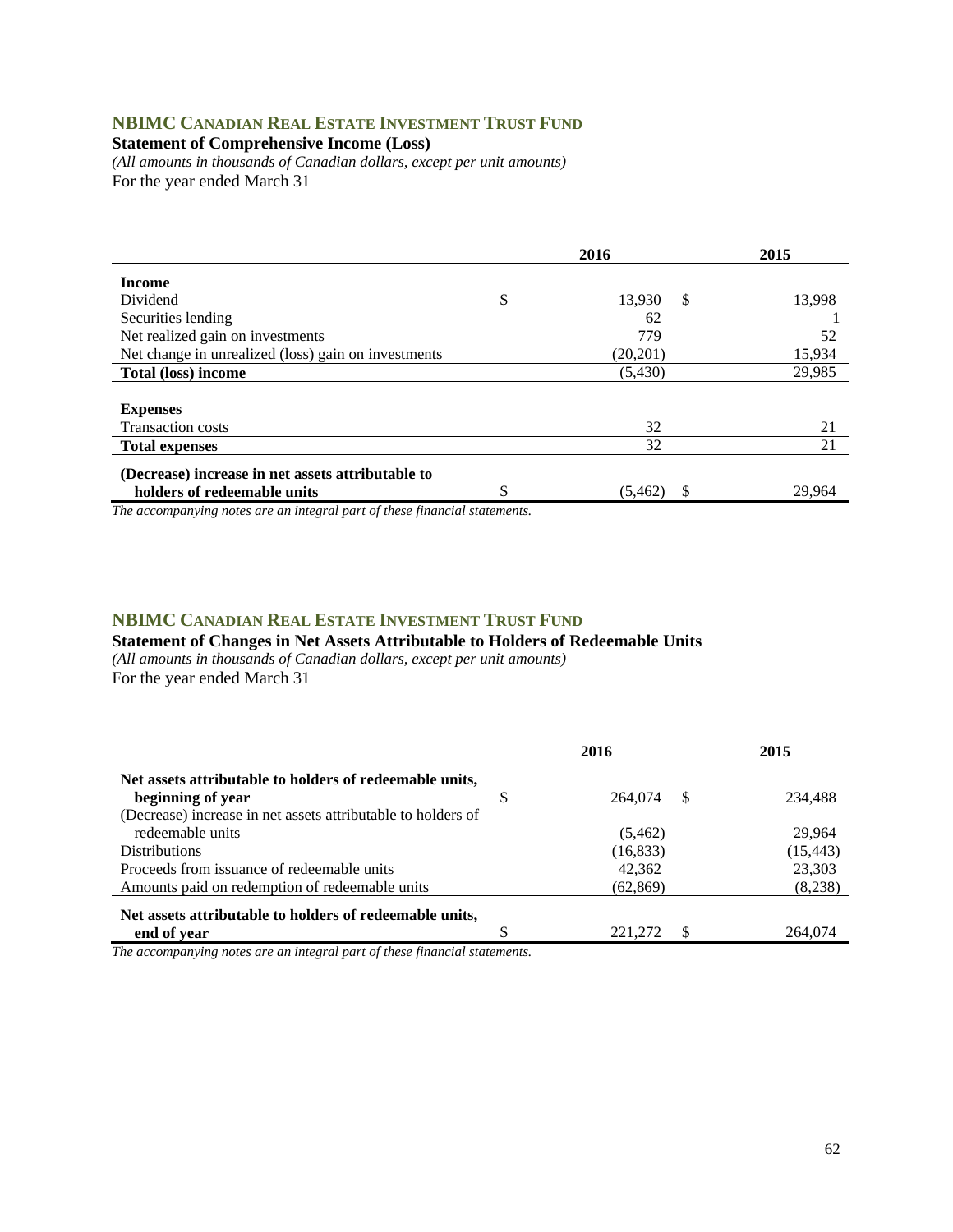# **NBIMC CANADIAN REAL ESTATE INVESTMENT TRUST FUND**

### **Statement of Cash Flows**

*(All amounts in thousands of Canadian dollars, except per unit amounts)*  For the year ended March 31

|                                                              | 2016          |              | 2015      |
|--------------------------------------------------------------|---------------|--------------|-----------|
| Cash flows from (used in) operating activities               |               |              |           |
| (Decrease) increase in net assets attributable to holders of |               |              |           |
| redeemable units                                             | \$<br>(5,462) | -\$          | 29,964    |
| Adjustments for:                                             |               |              |           |
| Net realized gain on sale of investments                     | (779)         |              | (52)      |
| Net change in unrealized loss (gain) on investments          | 20,201        |              | (15,934)  |
| Purchases of investments                                     | (51, 574)     |              | (52,610)  |
| Proceeds from sale and maturity of investments               | 74,827        |              | 39,112    |
| Dividends receivable                                         | 111           |              | (86)      |
| Net cash from operating activities                           | 37,324        |              | 394       |
|                                                              |               |              |           |
| Cash flows from (used in) financing activities               |               |              |           |
| Proceeds from issuances of redeemable units                  | 25,529        |              | 7,860     |
| Amounts paid on redemption of redeemable units               | (62, 869)     |              | (8,238)   |
| Net cash used in financing activities                        | (37,340)      |              | (378)     |
|                                                              |               |              |           |
| Net (decrease) increase in cash                              | (16)          |              | 16        |
| Cash, beginning of year                                      | 16            |              |           |
| Cash, end of year                                            | \$            | \$           | 16        |
|                                                              |               |              |           |
| Supplemental information:                                    |               |              |           |
| Dividends received                                           | \$<br>14,041  | $\mathbb{S}$ | 13,912    |
| Non-cash transactions:                                       |               |              |           |
| <b>Distributions</b>                                         | (16, 833)     |              | (15, 443) |
| Proceeds from issuance of redeemable units                   | 16,833        |              | 15,443    |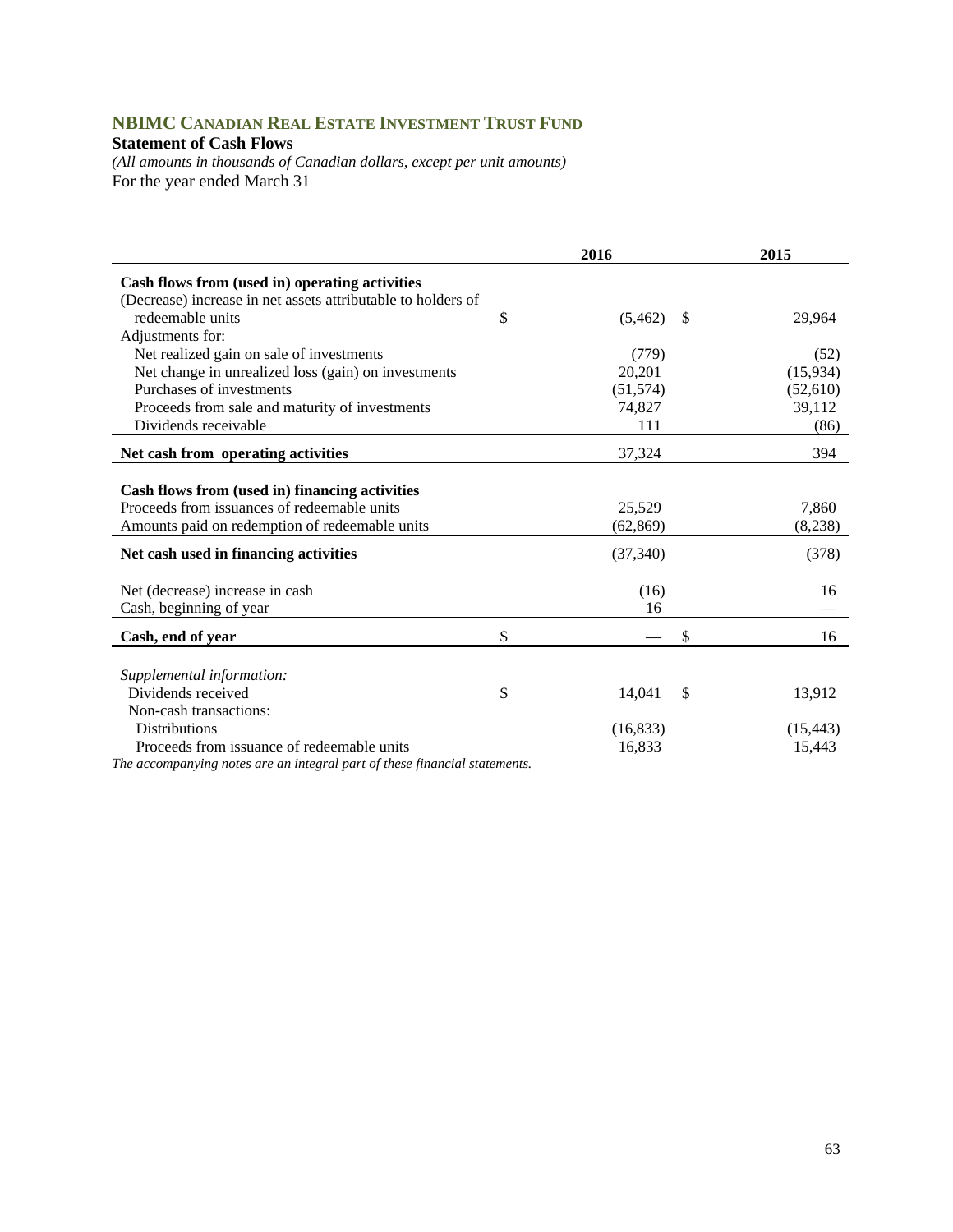## **NBIMC NON-CANADIAN PRIVATE REAL ESTATE FUND**

#### **Statement of Financial Position**

*(All amounts in thousands of Canadian dollars, except per unit amounts)*  As at March 31

|                                                                    |    | 2016   | 2015 |  |
|--------------------------------------------------------------------|----|--------|------|--|
| <b>Assets</b>                                                      |    |        |      |  |
| Investments                                                        | S  | 19,081 | S    |  |
| Derivative assets (note 5)                                         |    | 908    |      |  |
| Total assets                                                       |    | 19,989 |      |  |
| Net assets attributable to holders of redeemable units             | \$ | 19,989 | \$   |  |
| Net assets attributable to holders of redeemable units<br>per unit |    | 999.08 | S    |  |

*The accompanying notes are an integral part of these financial statements.* 

Michael W. Walton Chairman of the Board

John A. Sinclair President and Chief Executive Officer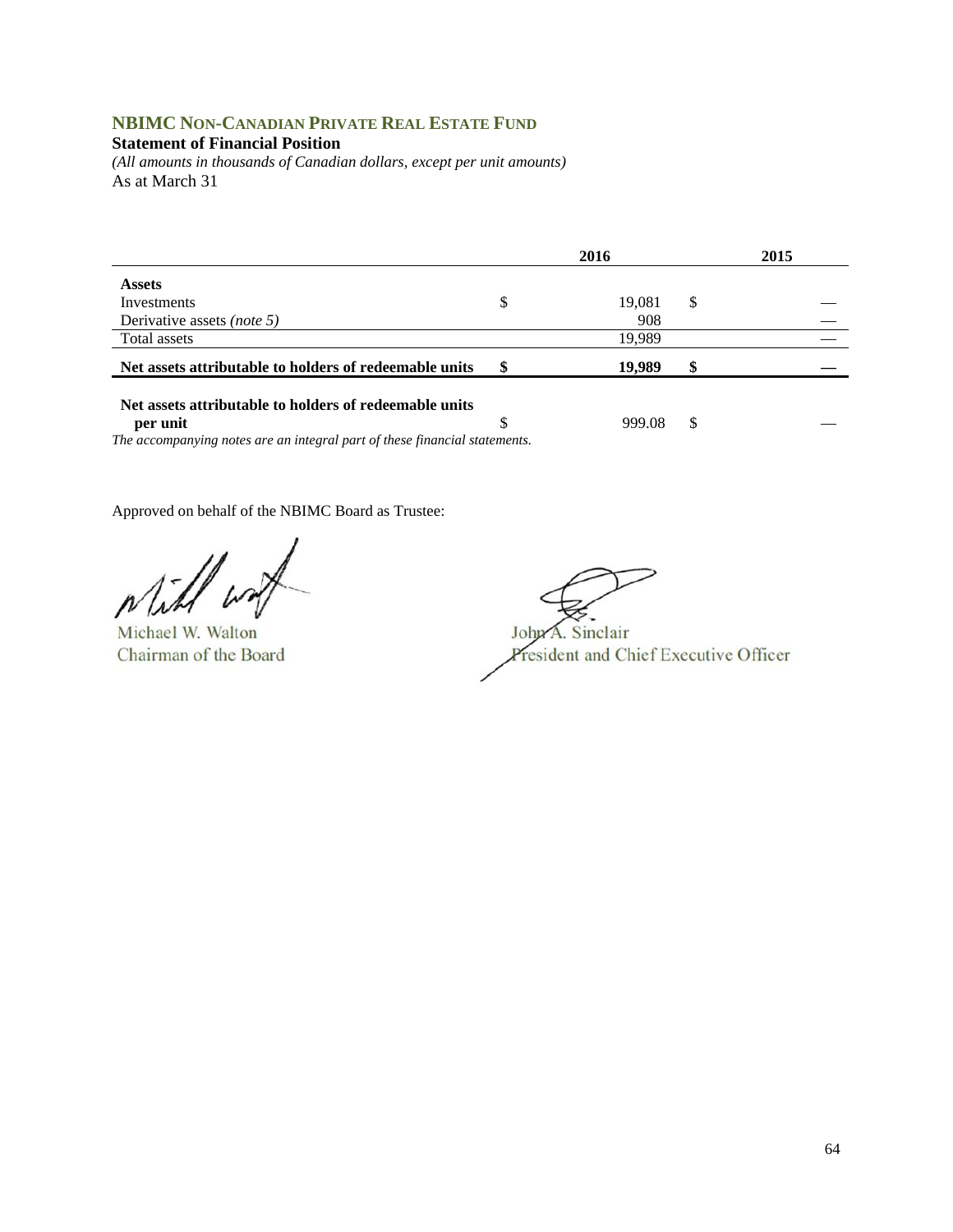## **NBIMC NON-CANADIAN PRIVATE REAL ESTATE FUND**

**Statement of Comprehensive Income** 

*(All amounts in thousands of Canadian dollars, except per unit amounts)*  For the year ended March 31

|                                                   | 2016      | For the period<br>since inception on<br><b>December 19, 2014</b><br>to March 31, 2015 |
|---------------------------------------------------|-----------|---------------------------------------------------------------------------------------|
| <b>Income</b>                                     |           |                                                                                       |
| Derivative                                        | \$<br>908 | \$                                                                                    |
| Net realized loss on investments                  | (926)     |                                                                                       |
| Net change in unrealized gain on investments      | 802       |                                                                                       |
| <b>Total income</b>                               | 784       |                                                                                       |
|                                                   |           |                                                                                       |
| <b>Expenses</b>                                   |           |                                                                                       |
| Other                                             | 437       |                                                                                       |
| <b>Total expenses</b>                             | 437       |                                                                                       |
| Increase in net assets attributable to holders of |           |                                                                                       |
| redeemable units                                  | \$<br>347 | \$                                                                                    |

*The accompanying notes are an integral part of these financial statements.*

#### **NBIMC NON-CANADIAN PRIVATE REAL ESTATE FUND**

**Statement of Changes in Net Assets Attributable to Holders of Redeemable Units** 

*(All amounts in thousands of Canadian dollars, except per unit amounts)*  For the year ended March 31

|                                                         | 2016   |   | For the period since<br>inception on<br><b>December 19, 2014</b><br>to March 31, 2015 |
|---------------------------------------------------------|--------|---|---------------------------------------------------------------------------------------|
| Net assets attributable to holders of redeemable units, |        |   |                                                                                       |
| beginning of period                                     | \$     | S |                                                                                       |
| Increase in net assets attributable to holders of       |        |   |                                                                                       |
| redeemable units                                        | 347    |   |                                                                                       |
| Proceeds from issuance of redeemable units              | 19.894 |   |                                                                                       |
| Amounts paid on redemption of redeemable units          | (252)  |   |                                                                                       |
| Net assets attributable to holders of redeemable units, |        |   |                                                                                       |
| end of period                                           | 19.989 |   |                                                                                       |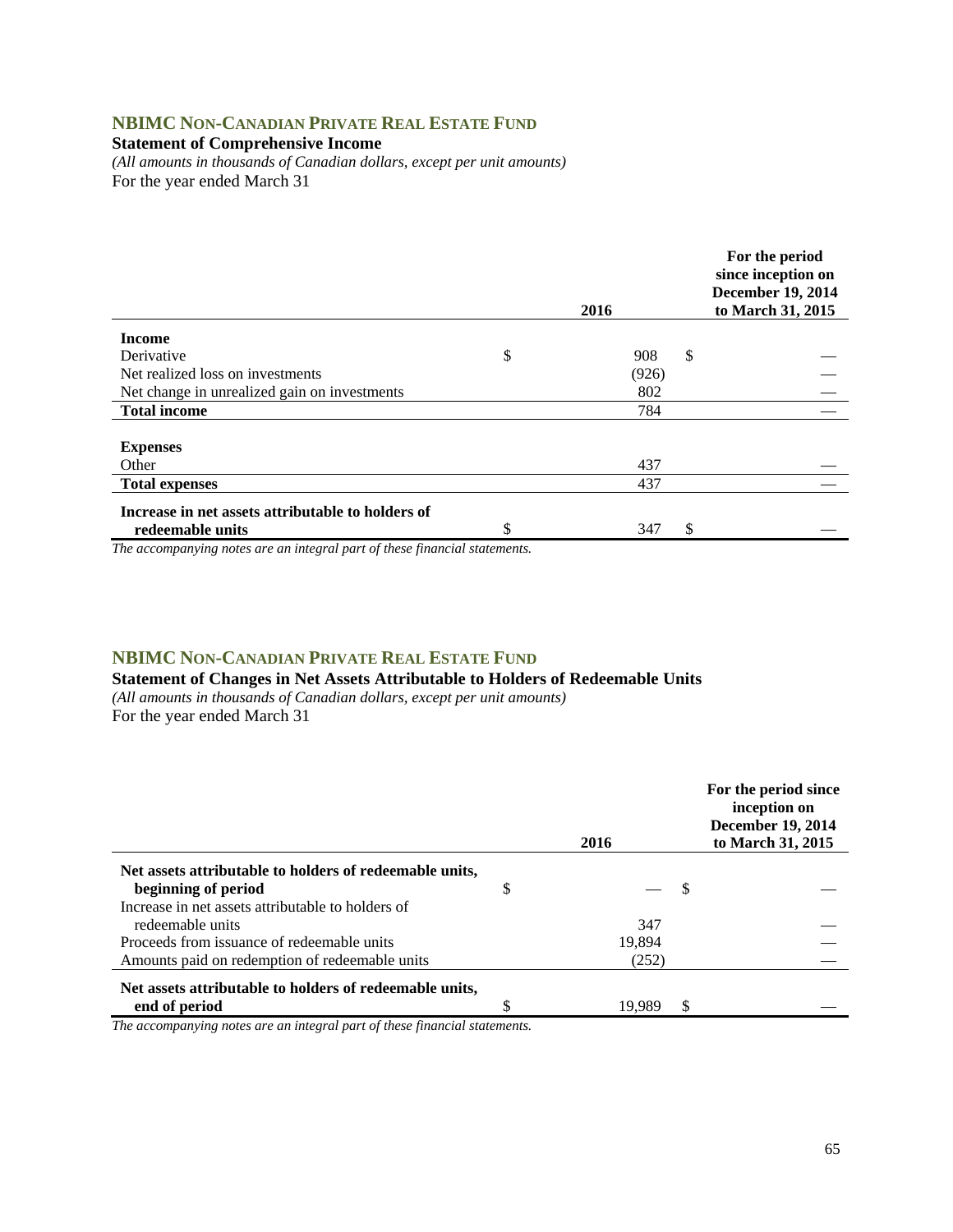## **NBIMC NON-CANADIAN PRIVATE REAL ESTATE FUND**

#### **Statement of Cash Flows**

*(All amounts in thousands of Canadian dollars, except per unit amounts)*  For the year ended March 31

|                                                   | 2016      | For the period<br>since inception on<br><b>December 19, 2014</b><br>to March 31, 2015 |
|---------------------------------------------------|-----------|---------------------------------------------------------------------------------------|
| Cash flows from (used in) operating activities    |           |                                                                                       |
| Increase in net assets attributable to holders of |           |                                                                                       |
| redeemable units                                  | \$<br>347 | \$                                                                                    |
| Adjustments for:                                  |           |                                                                                       |
| Foreign exchange gain on currency forwards        | (926)     |                                                                                       |
| Net realized loss on sale of investments          | 926       |                                                                                       |
| Net change in unrealized gain on investments      | (802)     |                                                                                       |
| Purchases of investments                          | (208,997) |                                                                                       |
| Proceeds from sale and maturity of investments    | 190,718   |                                                                                       |
| Derivative assets                                 | (908)     |                                                                                       |
| Net cash used in operating activities             | (19, 642) |                                                                                       |
| Cash flows from (used in) financing activities    |           |                                                                                       |
| Proceeds from issuances of redeemable units       | 19,894    |                                                                                       |
| Amounts paid on redemption of redeemable units    | (252)     |                                                                                       |
| Net cash from financing activities                | 19,642    |                                                                                       |
|                                                   |           |                                                                                       |
| Net increase in cash                              |           |                                                                                       |
| Cash, beginning of period                         |           |                                                                                       |
| Cash, end of period                               | \$        | \$                                                                                    |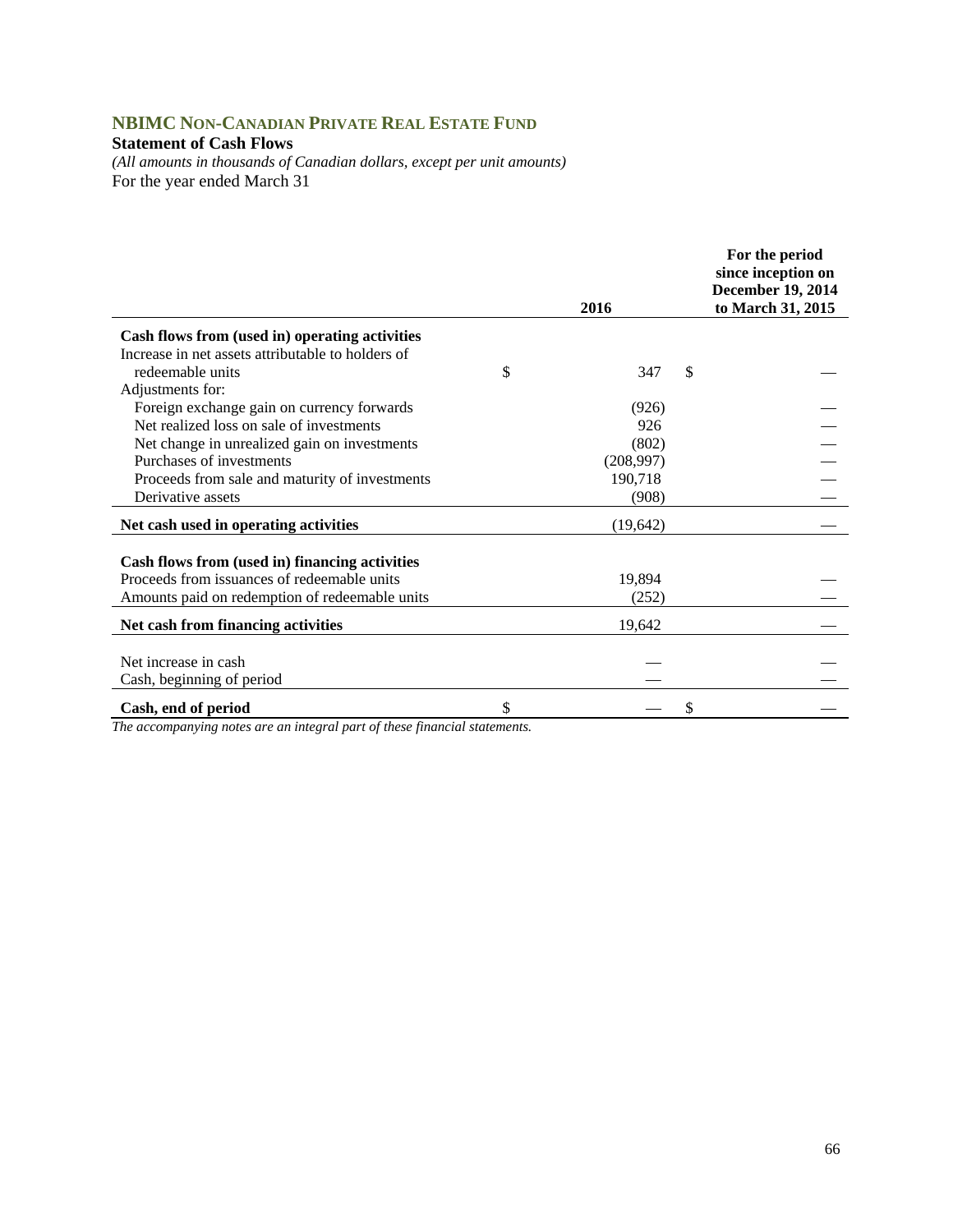## **NBIMC INTERNATIONAL REAL ESTATE FUND**

#### **Statement of Financial Position**

*(All amounts in thousands of Canadian dollars, except per unit amounts)*  As at March 31

|                                                                                   |    | 2016     |     | 2015     |
|-----------------------------------------------------------------------------------|----|----------|-----|----------|
| <b>Assets</b>                                                                     |    |          |     |          |
| Investments                                                                       | \$ | 215,965  | -\$ | 352,552  |
| Cash                                                                              |    | 16       |     |          |
| Dividends receivable                                                              |    | 584      |     | 1,012    |
| Receivable for investment sales                                                   |    | 5,136    |     |          |
| Total assets                                                                      |    | 221,701  |     | 353,564  |
| <b>Liabilities</b>                                                                |    |          |     |          |
| Payable for investment purchases                                                  |    | 5,152    |     |          |
| Liabilities (excluding net assets attributable to holders of<br>redeemable units) |    | 5,152    |     |          |
| Net assets attributable to holders of redeemable units                            | \$ | 216,549  | \$  | 353,564  |
| Net assets attributable to holders of redeemable units<br>per unit                | S  | 7,128.10 | \$  | 6,644.77 |
| The accompanying notes are an integral part of these financial statements.        |    |          |     |          |

 $\overline{\mu}$ 

Michael W. Walton Chairman of the Board

John A. Sinclair President and Chief Executive Officer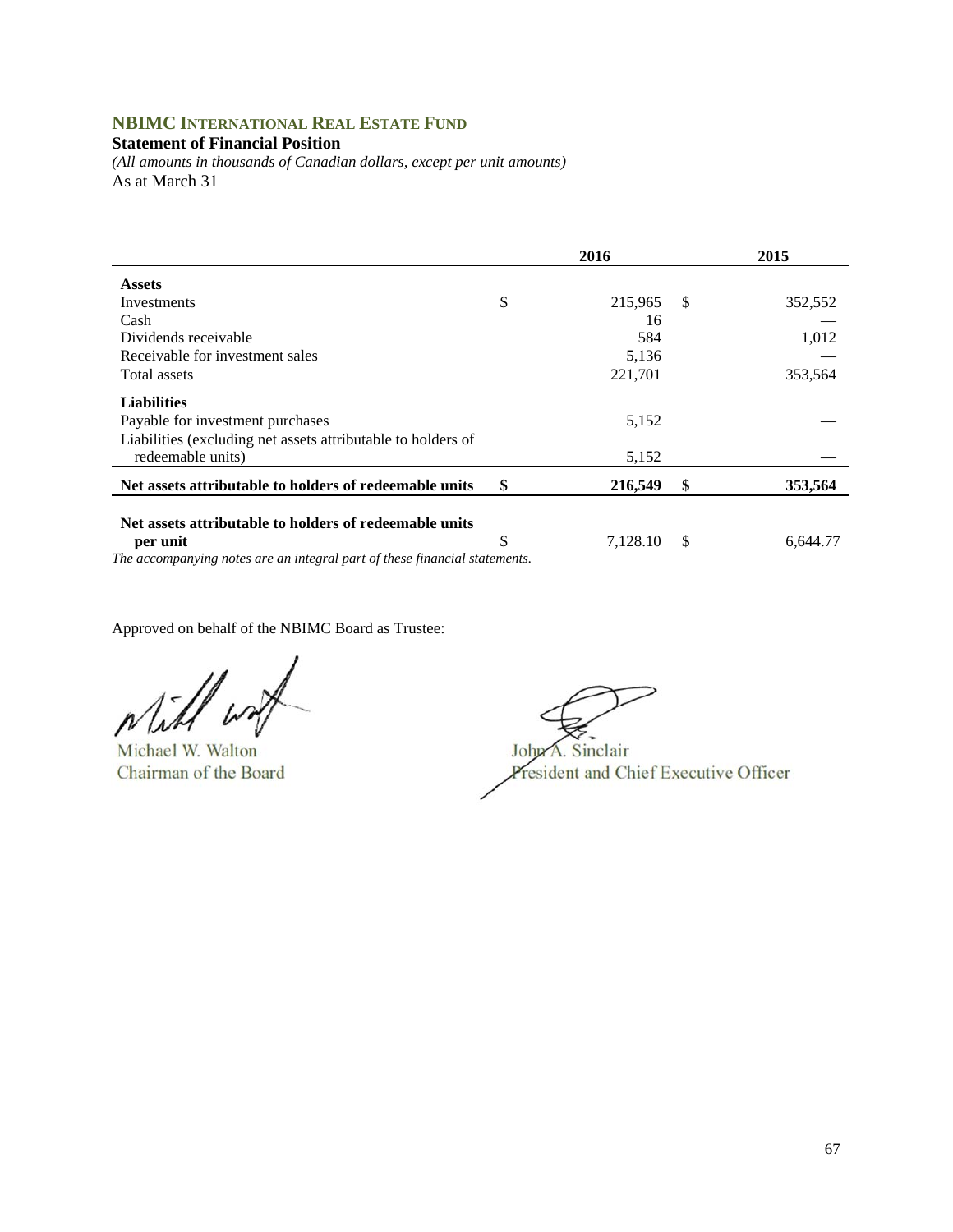### **NBIMC INTERNATIONAL REAL ESTATE FUND**

### **Statement of Comprehensive Income**

*(All amounts in thousands of Canadian dollars, except per unit amounts)*  For the year ended March 31

|                                                     | 2016         |    | 2015    |
|-----------------------------------------------------|--------------|----|---------|
| <b>Income</b>                                       |              |    |         |
| Dividend                                            | \$<br>10.714 | -S | 10,590  |
| Securities lending                                  | 33           |    | 44      |
| Net realized gain on investments                    | 91,271       |    | 31,803  |
| Net change in unrealized (loss) gain on investments | (87, 984)    |    | 68,471  |
| <b>Total income</b>                                 | 14,034       |    | 110,908 |
|                                                     |              |    |         |
| <b>Expenses</b>                                     |              |    |         |
| <b>Transaction costs</b>                            | 148          |    | 45      |
| <b>Total expenses</b>                               | 148          |    | 45      |
| Increase in net assets attributable to holders of   |              |    |         |
| redeemable units                                    | \$<br>13,886 | \$ | 110,863 |

*The accompanying notes are an integral part of these financial statements.*

### **NBIMC INTERNATIONAL REAL ESTATE FUND**

#### **Statement of Changes in Net Assets Attributable to Holders of Redeemable Units**

*(All amounts in thousands of Canadian dollars, except per unit amounts)*  For the year ended March 31

|                                                         | 2016          |    | 2015       |
|---------------------------------------------------------|---------------|----|------------|
| Net assets attributable to holders of redeemable units, |               |    |            |
| beginning of year                                       | \$<br>353,564 | -8 | 309.101    |
| Increase in net assets attributable to holders of       |               |    |            |
| redeemable units                                        | 13.886        |    | 110,863    |
| <b>Distributions</b>                                    | (41, 413)     |    | (17,019)   |
| Proceeds from issuance of redeemable units              | 62,008        |    | 53.283     |
| Amounts paid on redemption of redeemable units          | (171, 496)    |    | (102, 664) |
| Net assets attributable to holders of redeemable units, |               |    |            |
| end of year                                             | 216.549       |    | 353,564    |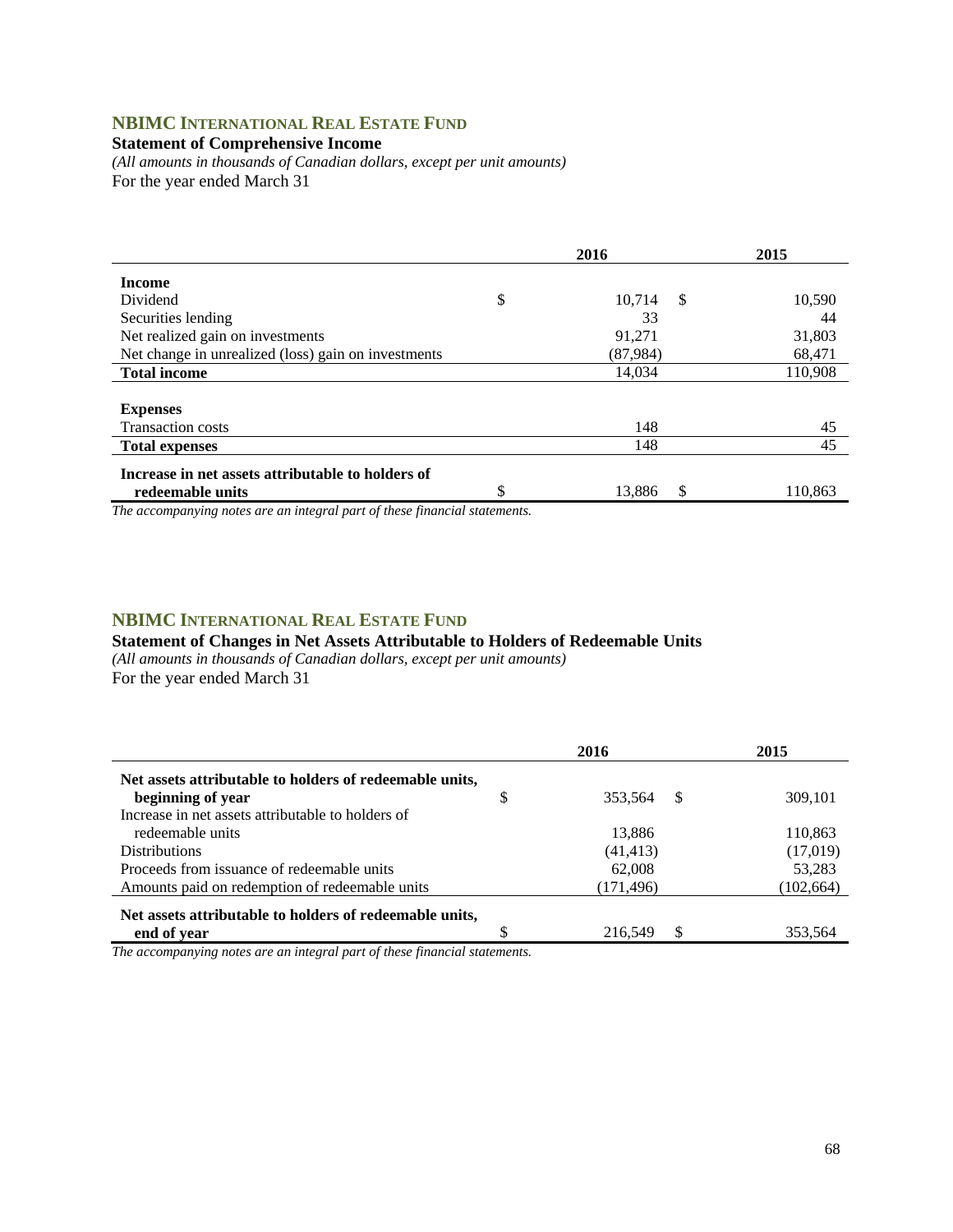# **NBIMC INTERNATIONAL REAL ESTATE FUND**

### **Statement of Cash Flows**

*(All amounts in thousands of Canadian dollars, except per unit amounts)*  For the year ended March 31

|                                                     | 2016         | 2015          |
|-----------------------------------------------------|--------------|---------------|
| Cash flows from (used in) operating activities      |              |               |
| Increase in net assets attributable to holders of   |              |               |
| redeemable units                                    | \$<br>13,886 | \$<br>110,863 |
| Adjustments for:                                    |              |               |
| Foreign exchange (gain) loss on currency forwards   | (6)          | 64            |
| Net realized gain on sale of investments            | (91,271)     | (31,803)      |
| Net change in unrealized loss (gain) on investments | 87,984       | (68, 471)     |
| Purchases of investments                            | (549, 395)   | (220, 624)    |
| Proceeds from sale and maturity of investments      | 689,275      | 276,966       |
| Dividends receivable                                | 428          | (145)         |
| Receivable for investment sales                     | (5, 136)     |               |
| Payable for investment purchases                    | 5,152        | (555)         |
| Net cash from operating activities                  | 150,917      | 66,295        |
|                                                     |              |               |
| Cash flows from (used in) financing activities      |              |               |
| Proceeds from issuances of redeemable units         | 20.595       | 36,264        |
| Amounts paid on redemption of redeemable units      | (171, 496)   | (102, 664)    |
| Net cash used in financing activities               | (150,901)    | (66, 400)     |
|                                                     |              |               |
| Net increase (decrease) in cash                     | 16           | (105)         |
| Cash, beginning of year                             |              | 105           |
| Cash, end of year                                   | \$<br>16     | \$            |
|                                                     |              |               |
| Supplemental information:                           |              |               |
| Dividends received                                  | \$<br>11,142 | \$<br>10,445  |
| Non-cash transactions:                              |              |               |
| <b>Distributions</b>                                | (41, 413)    | (17,019)      |
| Proceeds from issuance of redeemable units          | 41,413       | 17,019        |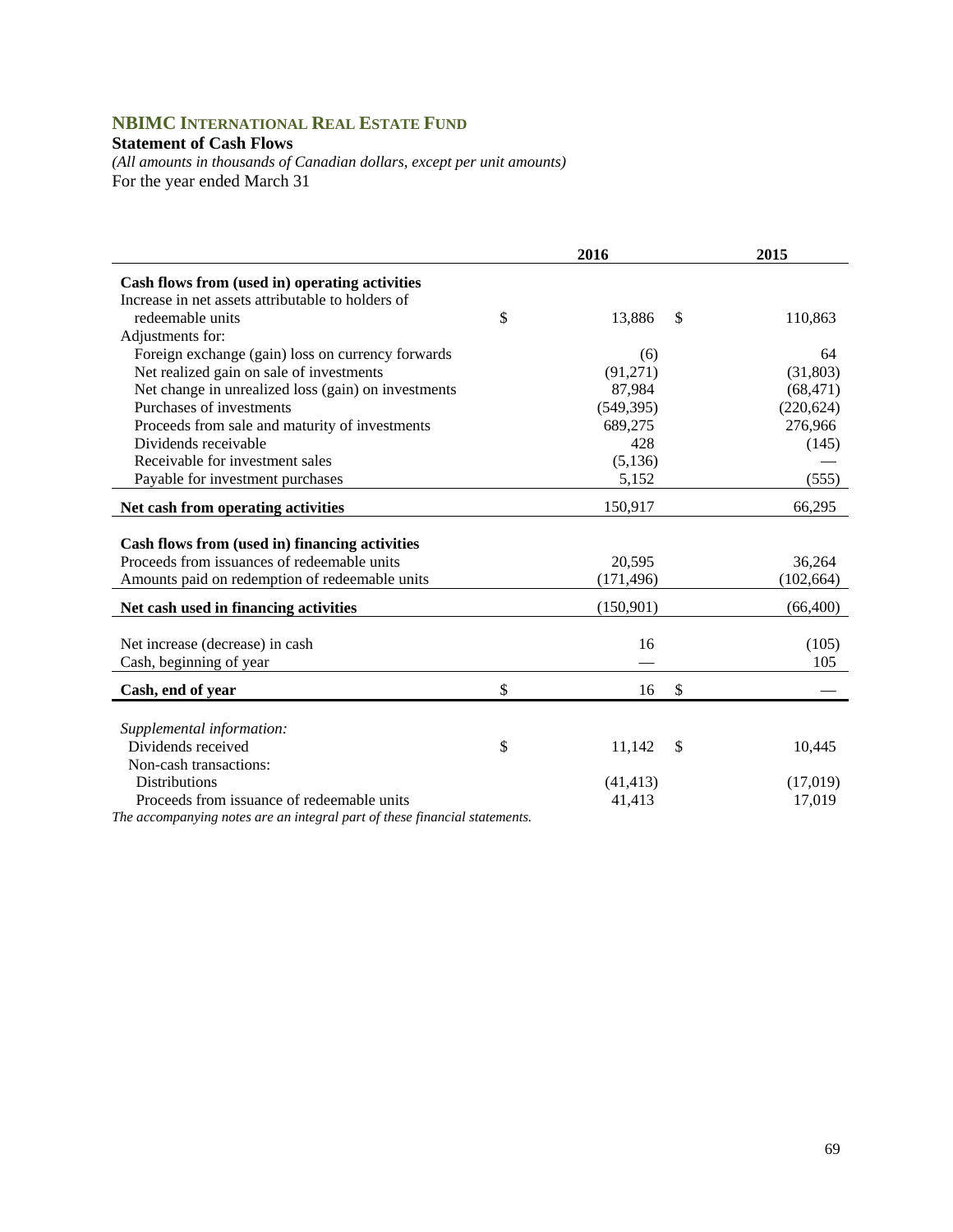## **NBIMC PUBLIC INFRASTRUCTURE FUND**

### **Statement of Financial Position**

*(All amounts in thousands of Canadian dollars, except per unit amounts)*  As at March 31

|                                                        | 2016          |
|--------------------------------------------------------|---------------|
| <b>Assets</b>                                          |               |
| Investments                                            | \$<br>197,875 |
| Cash                                                   | 2,939         |
| Dividends receivable                                   | 115           |
| Total assets                                           | 200,929       |
| Net assets attributable to holders of redeemable units | \$<br>200,929 |
| Net assets attributable to holders of redeemable units |               |
| per unit                                               | 978.10        |

*The accompanying notes are an integral part of these financial statements.* 

 $\mathbb{W}$  $\overline{\mu}$ 

Michael W. Walton Chairman of the Board

John A. Sinclair President and Chief Executive Officer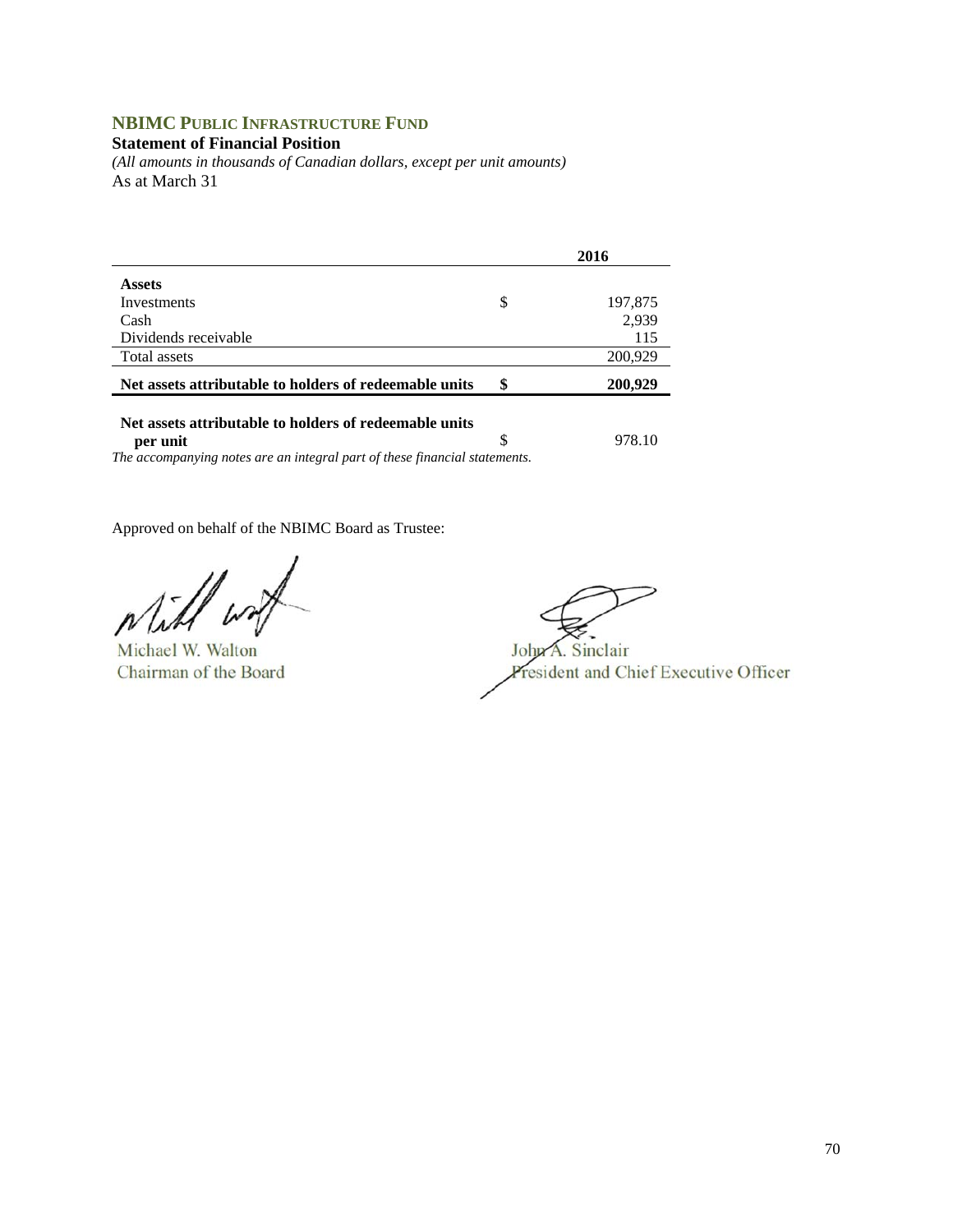# **NBIMC PUBLIC INFRASTRUCTURE FUND**

## **Statement of Comprehensive Loss**

*(All amounts in thousands of Canadian dollars, except per unit amounts)* 

| <b>Income</b><br>\$<br>Interest                   |         |
|---------------------------------------------------|---------|
|                                                   |         |
|                                                   |         |
| Dividend                                          | 2,917   |
| Securities lending                                | 28      |
| Net realized loss on investments                  | (85)    |
| Net change in unrealized loss on investments      | (4,079) |
| <b>Total loss</b>                                 | (1,215) |
|                                                   |         |
| <b>Expenses</b>                                   |         |
| <b>Transaction costs</b>                          | 177     |
| <b>Total expenses</b>                             | 177     |
| Decrease in net assets attributable to holders of |         |
| \$<br>redeemable units                            | (1,392  |

*The accompanying notes are an integral part of these financial statements.*

## **NBIMC PUBLIC INFRASTRUCTURE FUND**

**Statement of Changes in Net Assets Attributable to Holders of Redeemable Units**  *(All amounts in thousands of Canadian dollars, except per unit amounts)* 

|                                                         | For the period since<br>inception on April 27,<br>2015 to March 31,<br>2016 |           |  |
|---------------------------------------------------------|-----------------------------------------------------------------------------|-----------|--|
| Net assets attributable to holders of redeemable units, |                                                                             |           |  |
| beginning of period                                     | S                                                                           |           |  |
| Decrease in net assets attributable to holders of       |                                                                             |           |  |
| redeemable units                                        |                                                                             | (1,392)   |  |
| <b>Distributions</b>                                    |                                                                             | (5,505)   |  |
| Proceeds from issuance of redeemable units              |                                                                             | 259,747   |  |
| Amounts paid on redemption of redeemable units          |                                                                             | (51, 921) |  |
| Net assets attributable to holders of redeemable units, |                                                                             |           |  |
| end of period                                           |                                                                             | 200,929   |  |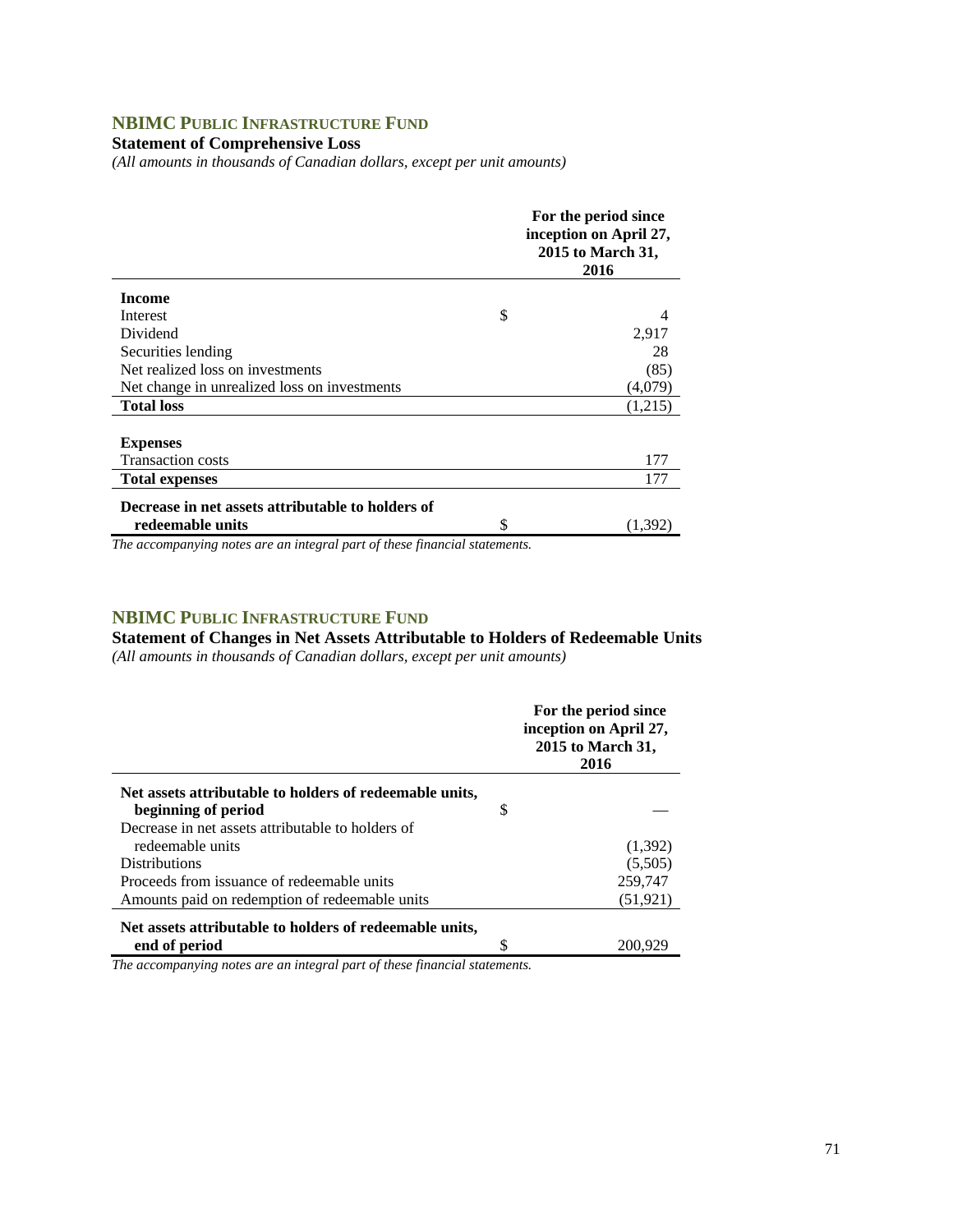# **NBIMC PUBLIC INFRASTRUCTURE FUND**

## **Statement of Cash Flows**

*(All amounts in thousands of Canadian dollars, except per unit amounts)* 

|                                                                                               | For the period since<br>inception on April 27,<br>2015 to March 31,<br>2016 |            |  |  |
|-----------------------------------------------------------------------------------------------|-----------------------------------------------------------------------------|------------|--|--|
| Cash flows from (used in) operating activities                                                |                                                                             |            |  |  |
| Decrease in net assets attributable to holders of                                             |                                                                             |            |  |  |
| redeemable units                                                                              | \$                                                                          | (1, 392)   |  |  |
| Adjustments for:                                                                              |                                                                             |            |  |  |
| Foreign exchange gain on currency forwards                                                    |                                                                             | (322)      |  |  |
| Net realized loss on sale of investments                                                      |                                                                             | 85         |  |  |
| Net change in unrealized loss on investments                                                  |                                                                             | 4,079      |  |  |
| Purchases of investments                                                                      |                                                                             | (397, 670) |  |  |
| Proceeds from sale and maturity of investments                                                |                                                                             | 195,953    |  |  |
| Dividends receivable                                                                          |                                                                             | (115)      |  |  |
| Net cash used in operating activities                                                         |                                                                             | (199, 382) |  |  |
| Cash flows from (used in) financing activities<br>Proceeds from issuances of redeemable units |                                                                             | 254,242    |  |  |
| Amounts paid on redemption of redeemable units                                                |                                                                             | (51, 921)  |  |  |
| Net cash from financing activities                                                            |                                                                             | 202,321    |  |  |
| Net increase in cash<br>Cash, beginning of period                                             |                                                                             | 2,939      |  |  |
| Cash, end of period                                                                           | \$                                                                          | 2,939      |  |  |
| Supplemental information:                                                                     |                                                                             |            |  |  |
| Interest received                                                                             | \$                                                                          | 4          |  |  |
| Dividends received                                                                            | \$                                                                          | 2,802      |  |  |
| Non-cash transactions:                                                                        |                                                                             |            |  |  |
| <b>Distributions</b>                                                                          |                                                                             | (5,505)    |  |  |
| Proceeds from issuance of redeemable units                                                    |                                                                             | 5,505      |  |  |
| The accompanying notes are an integral part of these financial statements.                    |                                                                             |            |  |  |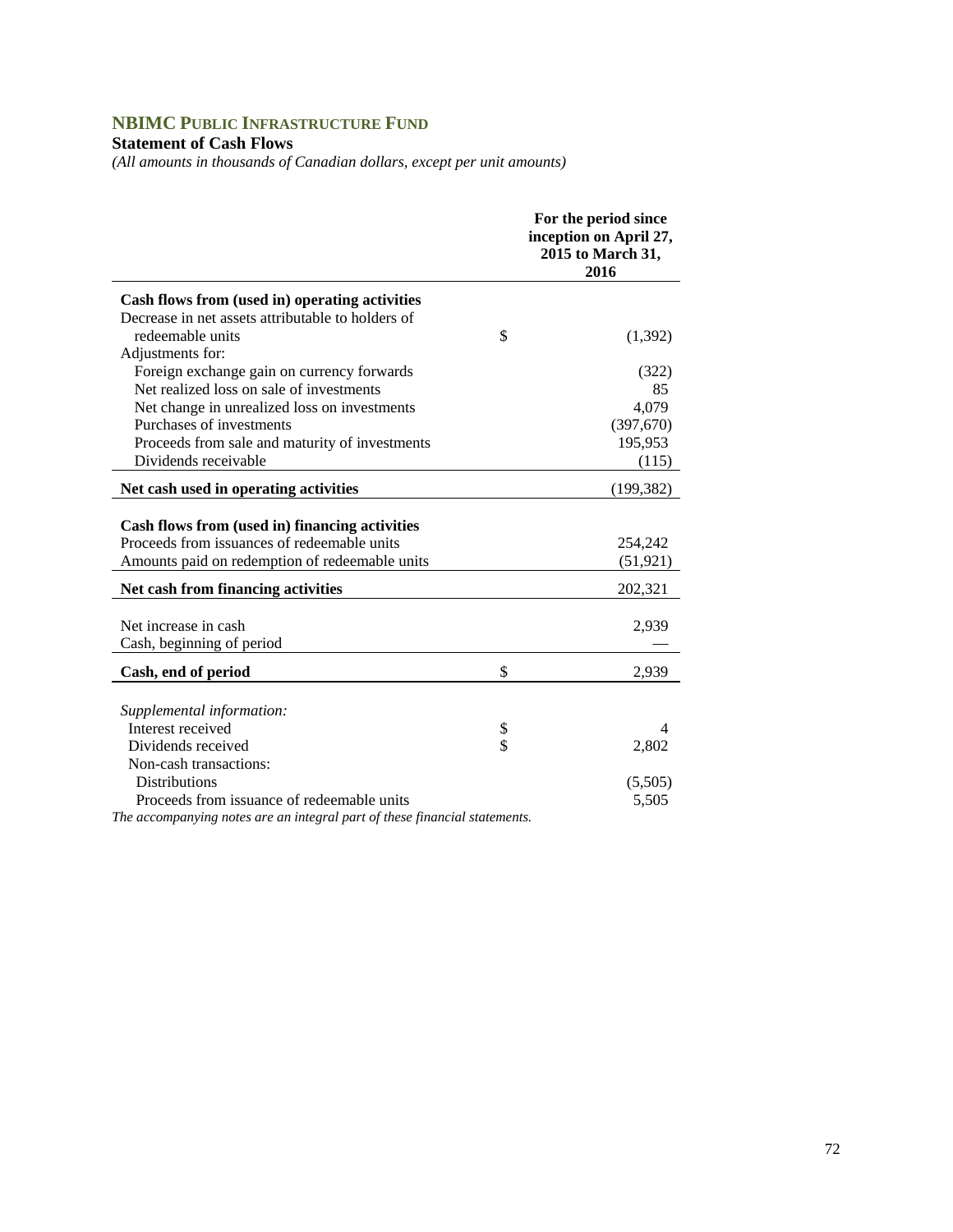# **NBIMC INFRASTRUCTURE FUND**

**Statement of Financial Position** 

*(All amounts in thousands of Canadian dollars, except per unit amounts)*  As at March 31

|                                                                                       |    | 2016     |    | 2015     |
|---------------------------------------------------------------------------------------|----|----------|----|----------|
| <b>Assets</b>                                                                         |    |          |    |          |
| Investments                                                                           | \$ | 161,843  | -S | 105,741  |
| Cash                                                                                  |    |          |    |          |
| Derivative assets <i>(note 5)</i>                                                     |    | 900      |    |          |
| Total assets                                                                          |    | 162,743  |    | 105,742  |
| <b>Liabilities</b>                                                                    |    |          |    |          |
| Payable for investment purchases                                                      |    |          |    |          |
| Derivative liabilities (note 5)                                                       |    |          |    | 2,051    |
| Deferred placement fees payable                                                       |    | 523      |    |          |
| Liabilities (excluding net assets attributable to holders of                          |    |          |    |          |
| redeemable units)                                                                     |    | 523      |    | 2,052    |
| Net assets attributable to holders of redeemable units                                | S  | 162,220  | -S | 103,690  |
| Net assets attributable to holders of redeemable units                                |    |          |    |          |
| per unit<br>The accompanying notes are an integral part of these financial statements |    | 1,437.30 | -S | 1,346.61 |

*The accompanying notes are an integral part of these financial statements.* 

Approved on behalf of the NBIMC Board as Trustee:

NW

Michael W. Walton Chairman of the Board

John A. Sinclair President and Chief Executive Officer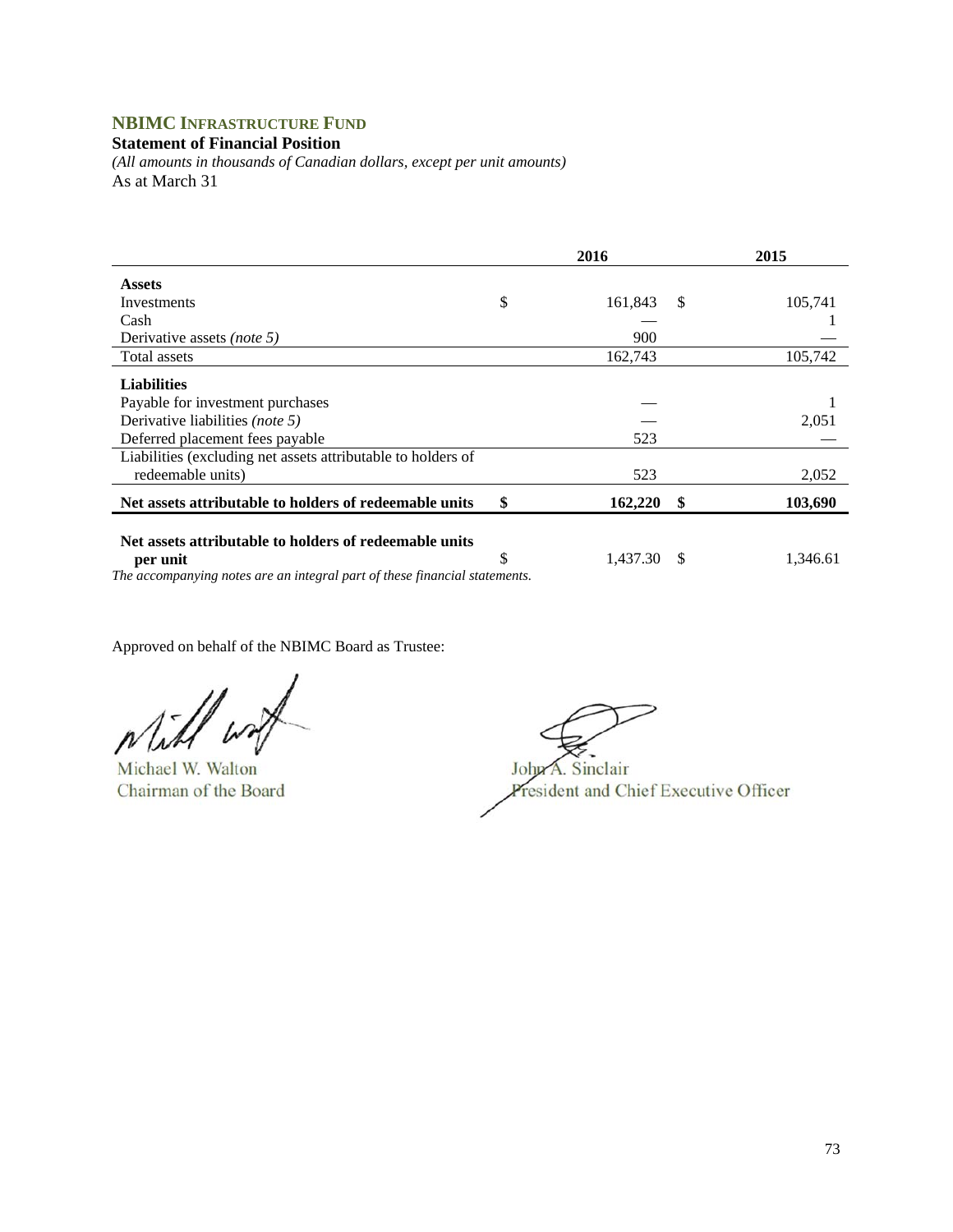## **NBIMC INFRASTRUCTURE FUND**

#### **Statement of Comprehensive Income**

*(All amounts in thousands of Canadian dollars, except per unit amounts)*  For the year ended March 31

|                                                   | 2016                                  | 2015    |
|---------------------------------------------------|---------------------------------------|---------|
| <b>Income</b>                                     |                                       |         |
| Interest                                          | \$<br>$\boldsymbol{\mathsf{S}}$<br>65 | 62      |
| Dividend                                          | 2,458                                 | 3,434   |
| Derivative income (loss)                          | 900                                   | (2,051) |
| Net realized (loss) gain on investments           | (154)                                 | 1,338   |
| Net change in unrealized gain on investments      | 5,559                                 | 4,377   |
| <b>Total income</b>                               | 8,828                                 | 7,160   |
|                                                   |                                       |         |
| <b>Expenses</b>                                   |                                       |         |
| Other                                             | 936                                   | 288     |
| <b>Total expenses</b>                             | 936                                   | 288     |
| Increase in net assets attributable to holders of |                                       |         |
| redeemable units                                  | \$<br>\$<br>7,892                     | 6,872   |

*The accompanying notes are an integral part of these financial statements.*

### **NBIMC INFRASTRUCTURE FUND**

### **Statement of Changes in Net Assets Attributable to Holders of Redeemable Units**

*(All amounts in thousands of Canadian dollars, except per unit amounts)*  For the year ended March 31

|                                                         |   | 2016     |   | 2015    |
|---------------------------------------------------------|---|----------|---|---------|
| Net assets attributable to holders of redeemable units, |   |          |   |         |
| beginning of year                                       | J | 103.690  | S | 98.159  |
| Increase in net assets attributable to holders of       |   |          |   |         |
| redeemable units                                        |   | 7,892    |   | 6,872   |
| Proceeds from issuance of redeemable units              |   | 58,505   |   | 5,368   |
| Amounts paid on redemption of redeemable units          |   | (7, 867) |   | (6,709) |
| Net assets attributable to holders of redeemable units, |   |          |   |         |
| end of year                                             |   | 162.220  | S | 103,690 |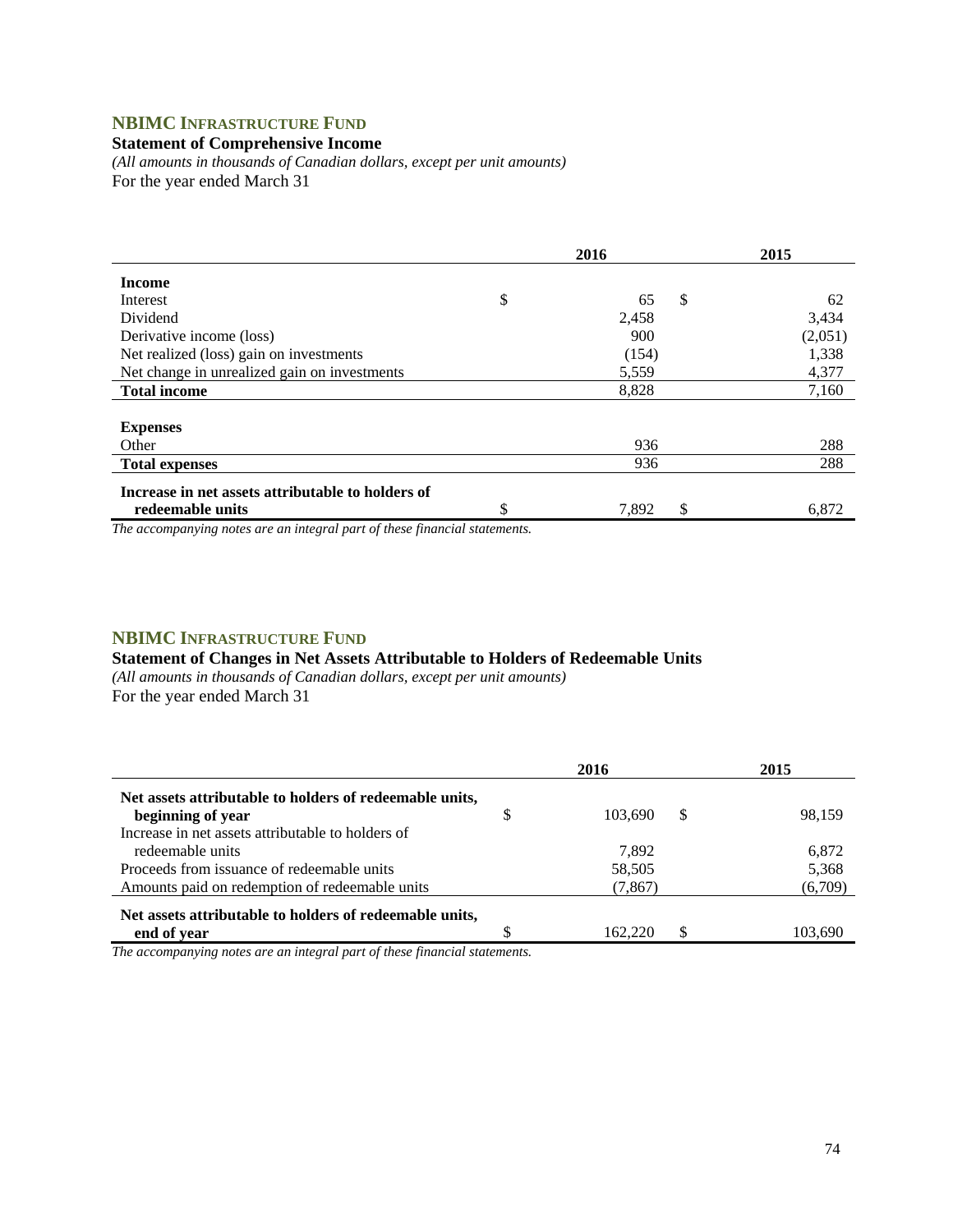# **NBIMC INFRASTRUCTURE FUND**

## **Statement of Cash Flows**

*(All amounts in thousands of Canadian dollars, except per unit amounts)*  For the year ended March 31

|                                                                            | 2016        | 2015        |
|----------------------------------------------------------------------------|-------------|-------------|
| Cash flows from (used in) operating activities                             |             |             |
| Increase in net assets attributable to holders of                          |             |             |
| redeemable units                                                           | \$<br>7,892 | \$<br>6,872 |
| Adjustments for:                                                           |             |             |
| Foreign exchange (gain) loss on currency forwards                          | (35)        | 1,338       |
| Net realized (gain) loss on sale of investments                            | 154         | (1,338)     |
| Net change in unrealized gain on investments                               | (5,559)     | (4,377)     |
| Purchases of investments                                                   | (1,208,789) | (688, 383)  |
| Proceeds from sale and maturity of investments                             | 1,158,127   | 687,293     |
| Payable for investment purchases                                           | (1)         |             |
| Derivative assets / liabilities                                            | (2,951)     | (64)        |
| Deferred placement fees                                                    | 523         |             |
| Net cash (used in) from operating activities                               | (50, 639)   | 1,342       |
| Cash flows from (used in) financing activities                             |             |             |
| Proceeds from issuances of redeemable units                                | 58,505      | 5,368       |
| Amounts paid on redemption of redeemable units                             | (7, 867)    | (6,709)     |
|                                                                            |             |             |
| Net cash from (used in) financing activities                               | 50,638      | (1, 341)    |
|                                                                            |             |             |
| Net (decrease) increase in cash                                            | (1)         |             |
| Cash, beginning of year                                                    |             |             |
| Cash, end of year                                                          | \$          | \$          |
|                                                                            |             |             |
| Supplemental information:                                                  |             |             |
| Interest received                                                          | \$<br>65    | \$<br>62    |
| Dividends received                                                         | \$<br>2,458 | \$<br>3,434 |
| The accompanying notes are an integral part of these financial statements. |             |             |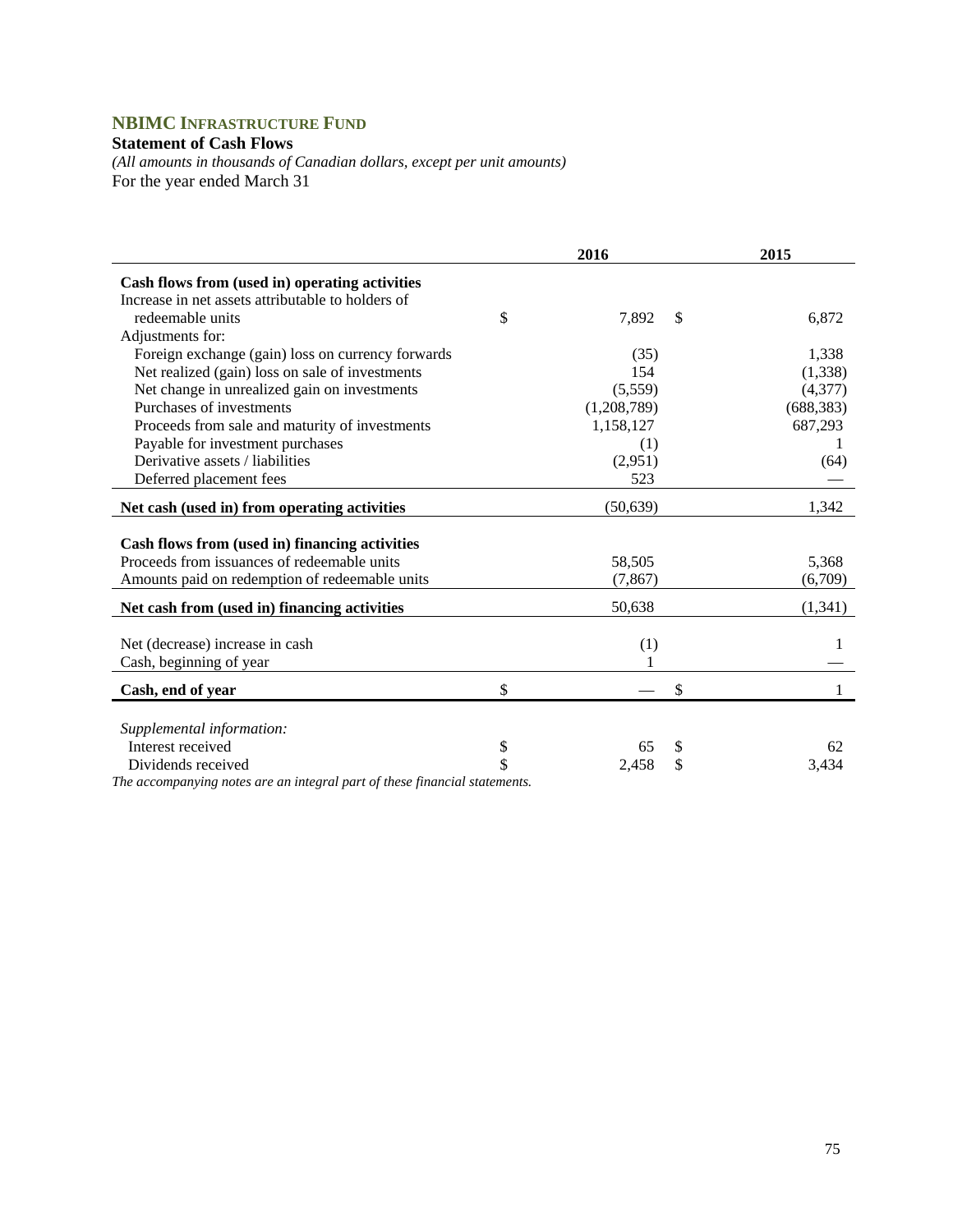# **NBIMC NORTH AMERICAN MARKET NEUTRAL FUND**

### **Statement of Financial Position**

*(All amounts in thousands of Canadian dollars, except per unit amounts)*  As at March 31

|                                                              | 2016           |    | 2015     |
|--------------------------------------------------------------|----------------|----|----------|
| <b>Assets</b>                                                |                |    |          |
| Investments                                                  | \$<br>494,598  | S  | 469,484  |
| Cash                                                         |                |    | 2,437    |
| Dividends receivable                                         | 95             |    | 373      |
| Receivable for investment sales                              | 29,336         |    | 23,144   |
| Derivative assets <i>(note 5)</i>                            |                |    | 979      |
| Total assets                                                 | 524,029        |    | 496,417  |
| <b>Liabilities</b>                                           |                |    |          |
| <b>Indebtedness</b>                                          | 1,336          |    |          |
| Payable for investment purchases                             | 31,003         |    | 31,463   |
| Derivative liabilities (note 5)                              | 2,203          |    | 68       |
| Dividends payable                                            | 262            |    | 439      |
| Liabilities for short equity positions                       | 171,049        |    | 219,421  |
| Liabilities (excluding net assets attributable to holders of |                |    |          |
| redeemable units)                                            | 205,853        |    | 251,391  |
| Net assets attributable to holders of redeemable units       | \$<br>318,176  | \$ | 245,026  |
|                                                              |                |    |          |
| Net assets attributable to holders of redeemable units       |                |    |          |
| per unit                                                     | \$<br>1,288.84 | \$ | 1,259.85 |

*The accompanying notes are an integral part of these financial statements.* 

Approved on behalf of the NBIMC Board as Trustee:

Michael W. Walton Chairman of the Board

Sinclair John President and Chief Executive Officer

76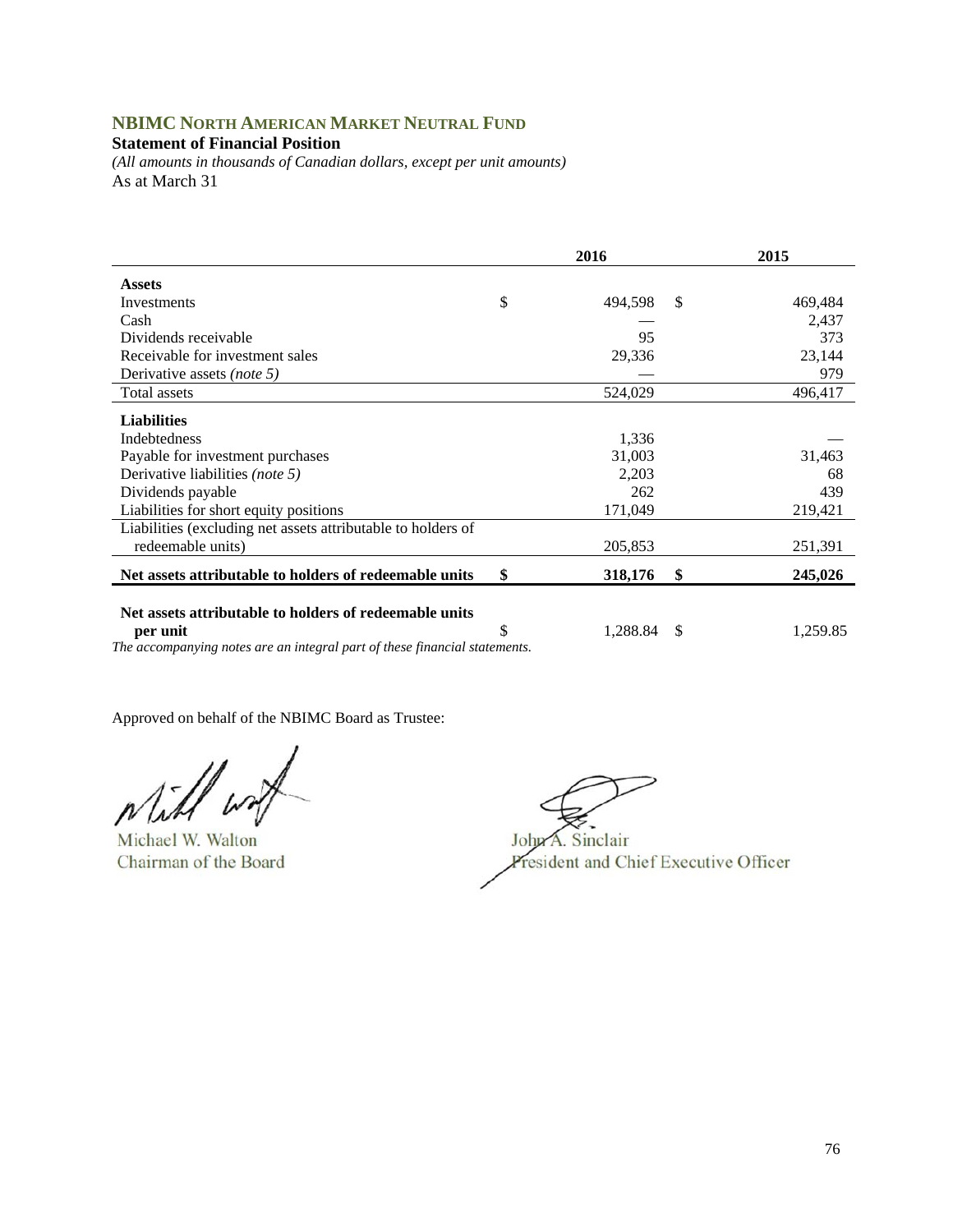## **NBIMC NORTH AMERICAN MARKET NEUTRAL FUND**

**Statement of Comprehensive Income (Loss)** 

*(All amounts in thousands of Canadian dollars, except per unit amounts)*  For the year ended March 31

|                                                                                                           | 2016              | 2015     |
|-----------------------------------------------------------------------------------------------------------|-------------------|----------|
| <b>Income</b>                                                                                             |                   |          |
| Dividend income (loss)                                                                                    | \$<br>257<br>-S   | (859)    |
| Securities lending                                                                                        | 47                | 19       |
| Derivative (loss) income                                                                                  | (2,203)           | 910      |
| Net realized gain on investments                                                                          | 7,794             | 5,366    |
| Net change in unrealized gain (loss) on investments                                                       | 4,297             | (9, 586) |
| <b>Total (loss) income</b>                                                                                | 10,192            | (4,150)  |
|                                                                                                           |                   |          |
| <b>Expenses</b>                                                                                           |                   |          |
| <b>Transaction costs</b>                                                                                  | 2,941             | 1,212    |
| Other                                                                                                     | 694               | 577      |
| <b>Total expenses</b>                                                                                     | 3,635             | 1,789    |
| Increase (decrease) in net assets attributable to                                                         |                   |          |
| holders of redeemable units<br>$\cdot$ $\cdot$ $\cdot$ $\cdot$ $\cdot$ $\cdot$ $\cdot$<br>$\cdot$ $\cdot$ | \$<br>6,557<br>\$ | (5,939)  |

*The accompanying notes are an integral part of these financial statements.*

### **NBIMC NORTH AMERICAN MARKET NEUTRAL FUND**

## **Statement of Changes in Net Assets Attributable to Holders of Redeemable Units**

*(All amounts in thousands of Canadian dollars, except per unit amounts)*  For the year ended March 31

|                                                              | 2016     |    | 2015      |
|--------------------------------------------------------------|----------|----|-----------|
| Net assets attributable to holders of redeemable units,      |          |    |           |
| beginning of year                                            | 245,026  | -S | 160,551   |
| Increase (decrease) in net assets attributable to holders of |          |    |           |
| redeemable units                                             | 6.557    |    | (5,939)   |
| <b>Distributions</b>                                         | (2,684)  |    |           |
| Proceeds from issuance of redeemable units                   | 114,055  |    | 105,053   |
| Amounts paid on redemption of redeemable units               | (44,778) |    | (14, 639) |
| Net assets attributable to holders of redeemable units,      |          |    |           |
| end of year                                                  | 318,176  |    | 245,026   |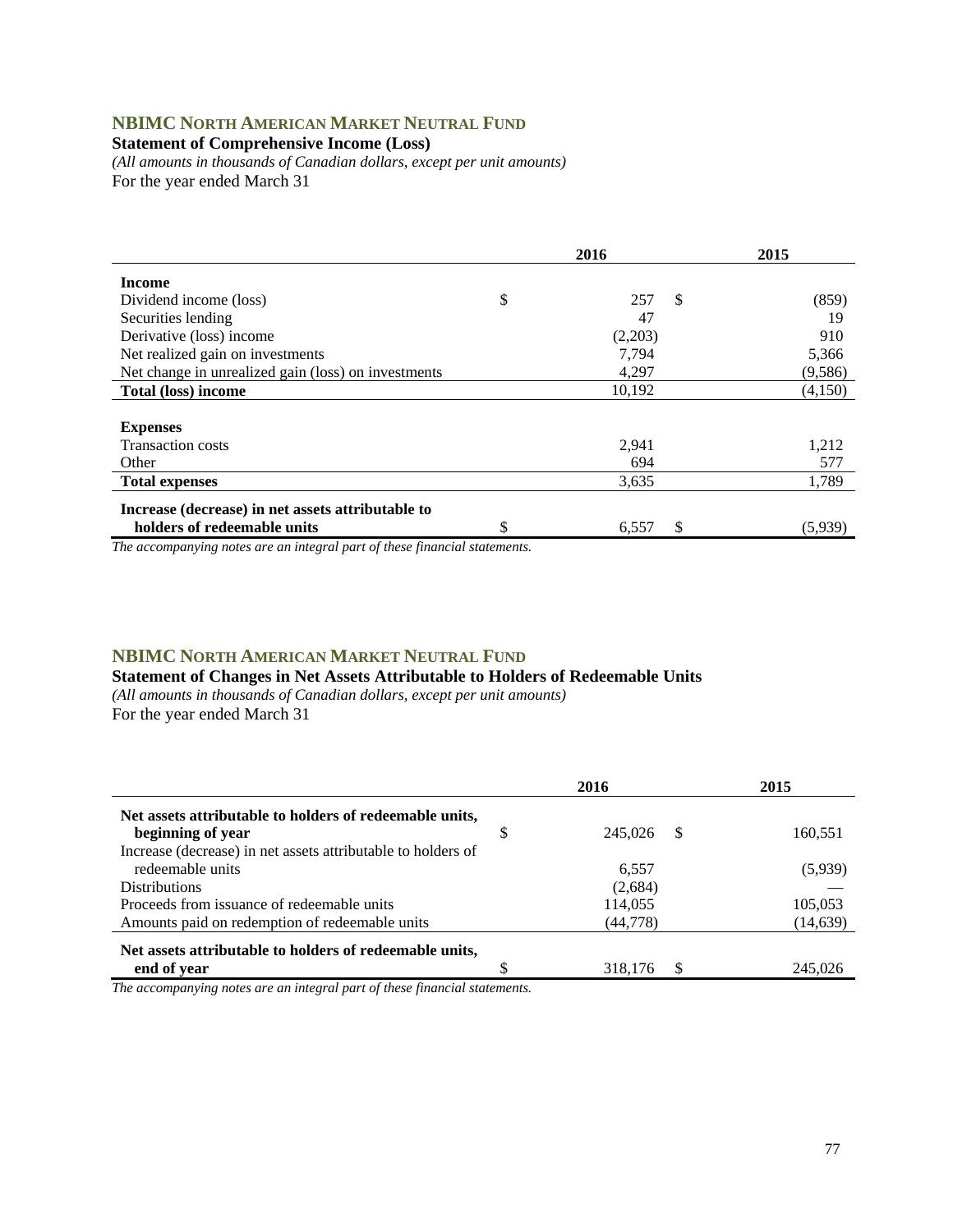# **NBIMC NORTH AMERICAN MARKET NEUTRAL FUND**

### **Statement of Cash Flows**

*(All amounts in thousands of Canadian dollars, except per unit amounts)*  For the year ended March 31

|                                                                                                                         | 2016           |               | 2015        |
|-------------------------------------------------------------------------------------------------------------------------|----------------|---------------|-------------|
| Cash flows from (used in) operating activities                                                                          |                |               |             |
| Increase (decrease) in net assets attributable to holders of                                                            |                |               |             |
| redeemable units                                                                                                        | \$<br>6,557    | $\mathbb{S}$  | (5,939)     |
| Adjustments for:                                                                                                        |                |               |             |
| Foreign exchange loss on dividends                                                                                      | 1,661          |               | 3,157       |
| Net realized gain on sale of investments                                                                                | (7, 794)       |               | (5,366)     |
| Net change in unrealized (gain) loss on investments                                                                     | (4,297)        |               | 9,586       |
| Purchases of investments                                                                                                | (3,083,087)    |               | (1,616,491) |
| Proceeds from sale and maturity of investments                                                                          | 3,020,031      |               | 1,519,291   |
| Dividends receivable                                                                                                    | 278            |               | (162)       |
| Receivable for investment sales                                                                                         | (6,192)        |               | (22, 276)   |
| Derivative assets / liabilities                                                                                         | 3,114          |               | (897)       |
| Payable for investment purchases                                                                                        | (460)          |               | 30,975      |
| Dividends payable                                                                                                       | (177)          |               | 145         |
| Net cash used in operating activities                                                                                   | (70, 366)      |               | (87, 977)   |
|                                                                                                                         |                |               |             |
| Cash flows from (used in) financing activities                                                                          |                |               |             |
| Proceeds from issuances of redeemable units                                                                             | 111,371        |               | 105,053     |
| Amounts paid on redemption of redeemable units                                                                          | (44, 778)      |               | (14, 639)   |
| Net cash from financing activities                                                                                      | 66,593         |               | 90,414      |
| Net (decrease) increase in cash                                                                                         | (3,773)        |               | 2,437       |
| Cash, beginning of year                                                                                                 | 2,437          |               |             |
|                                                                                                                         |                |               |             |
| (Indebtedness) cash, end of year                                                                                        | \$<br>(1, 336) | <sup>\$</sup> | 2,437       |
|                                                                                                                         |                |               |             |
| Supplemental information:                                                                                               |                |               |             |
| Dividends paid                                                                                                          | \$<br>535      | \$            | 1,021       |
| Non-cash transactions:                                                                                                  |                |               |             |
| <b>Distributions</b>                                                                                                    | (2,684)        |               |             |
| Proceeds from issuance of redeemable units<br>The accompanying notes are an integral part of these financial statements | 2,684          |               |             |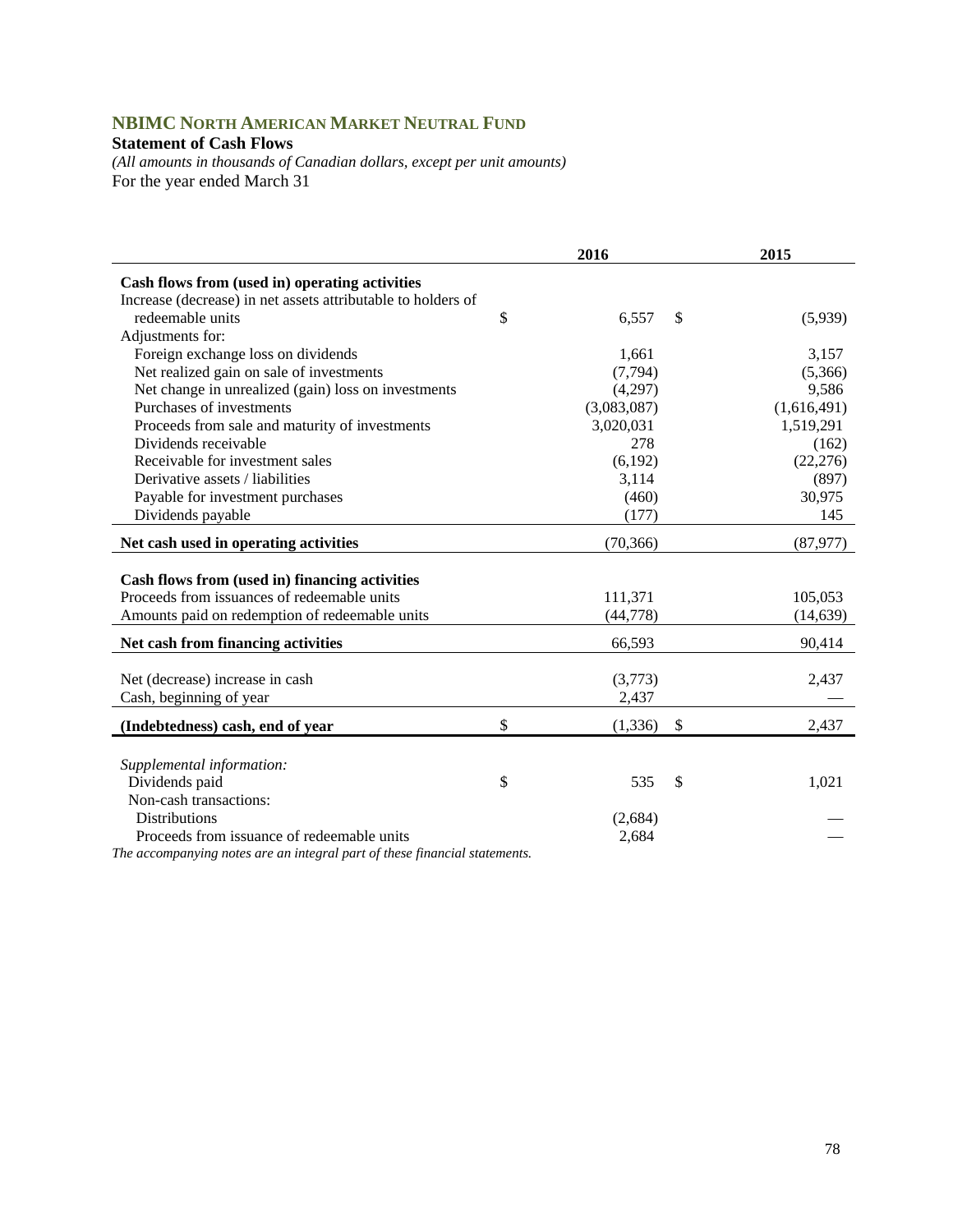# **NBIMC QUANTITATIVE STRATEGIES FUND**

# **Statement of Financial Position**

*(All amounts in thousands of Canadian dollars, except per unit amounts)*  As at March 31

|                                                                            | 2016            |    | 2015     |
|----------------------------------------------------------------------------|-----------------|----|----------|
| <b>Assets</b>                                                              |                 |    |          |
| Investments                                                                | \$<br>1,110,936 | -S | 700,143  |
| Cash                                                                       | 6,184           |    | 15,341   |
| Interest receivable                                                        | 298             |    | 47       |
| Dividends receivable                                                       | 440             |    | 297      |
| Receivable for investment sales                                            | 32,984          |    | 13,284   |
| Taxes recoverable                                                          | 319             |    |          |
| Derivative assets (note 5)                                                 | 2,590           |    | 8        |
| Margin at brokers (note 5)                                                 | 37              |    | 11       |
| Total assets                                                               | 1,153,788       |    | 729,131  |
| <b>Liabilities</b>                                                         |                 |    |          |
| Payable for investment purchases                                           | 36,478          |    | 27,758   |
| Derivative liabilities (note 5)                                            |                 |    | 1,003    |
| Dividends payable                                                          | 653             |    | 250      |
| Liabilities for short equity positions                                     | 391,009         |    | 205,653  |
| Liabilities (excluding net assets attributable to holders of               |                 |    |          |
| redeemable units)                                                          | 428,140         |    | 234,664  |
| Net assets attributable to holders of redeemable units                     | \$<br>725,648   | \$ | 494,467  |
|                                                                            |                 |    |          |
| Net assets attributable to holders of redeemable units                     |                 |    |          |
| per unit                                                                   | \$<br>1,371.06  | -S | 1,327.71 |
| The accompanying notes are an integral part of these financial statements. |                 |    |          |

Approved on behalf of the NBIMC Board as Trustee:

Michael W. Walton Chairman of the Board

John A. Sinclair President and Chief Executive Officer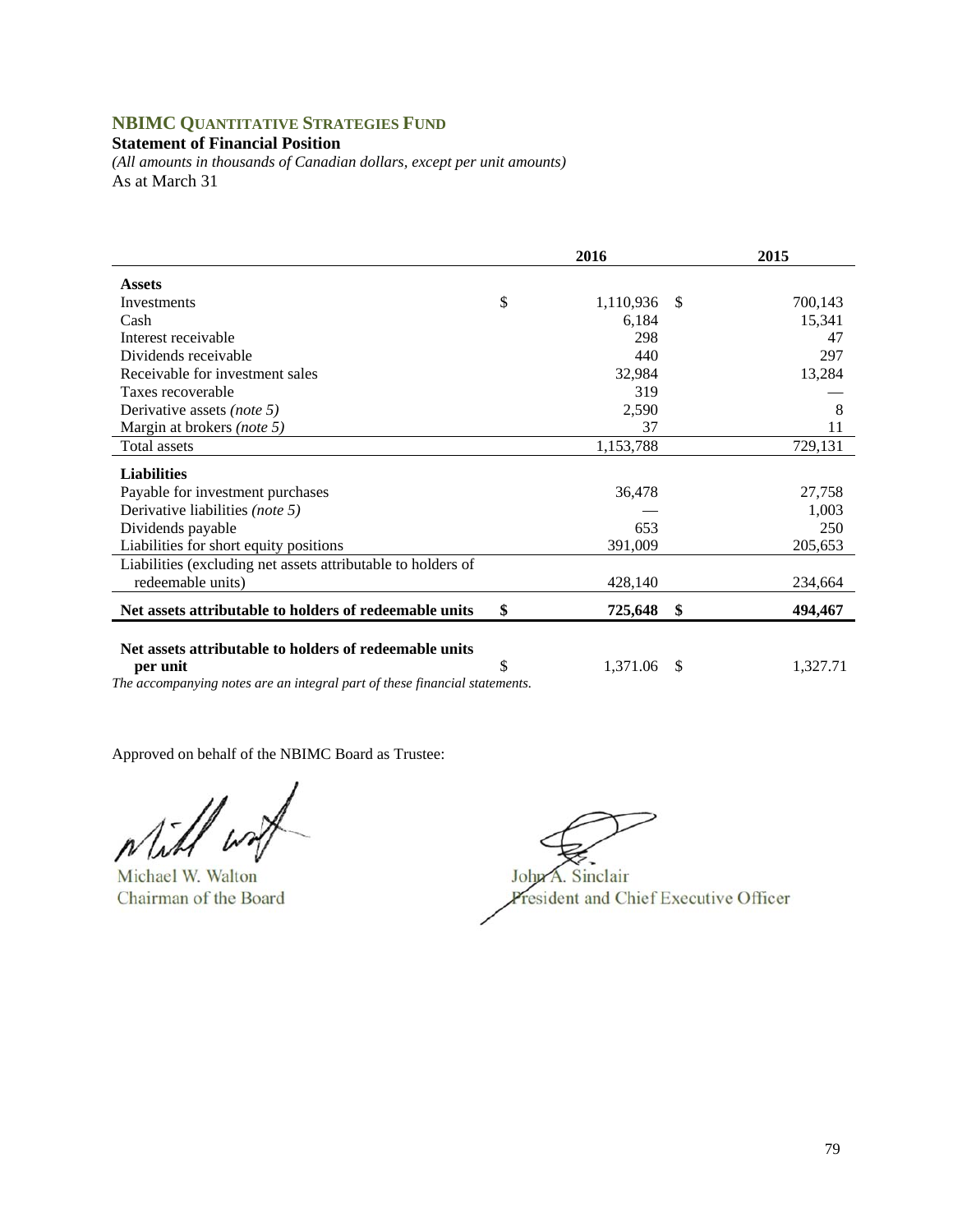# **NBIMC QUANTITATIVE STRATEGIES FUND**

## **Statement of Comprehensive Income**

*(All amounts in thousands of Canadian dollars, except per unit amounts)*  For the year ended March 31

|                                                   | 2016 |        |               | 2015    |
|---------------------------------------------------|------|--------|---------------|---------|
| <b>Income</b>                                     |      |        |               |         |
| Interest                                          | \$   | 943    | <sup>\$</sup> | 410     |
| Dividend                                          |      | 8,765  |               | 1,295   |
| Securities lending                                |      | 91     |               | 32      |
| Derivative income (loss)                          |      | 2,658  |               | (1,152) |
| Net realized gain on investments                  |      | 11,685 |               | 13,832  |
| Net change in unrealized gain on investments      |      | 845    |               | 14,093  |
| <b>Total income</b>                               |      | 24,987 |               | 28,510  |
|                                                   |      |        |               |         |
| <b>Expenses</b>                                   |      |        |               |         |
| <b>Transaction costs</b>                          |      | 3,033  |               | 2,371   |
| Other                                             |      | 1,401  |               | 991     |
| <b>Total expenses</b>                             |      | 4,434  |               | 3,362   |
| Increase in net assets attributable to holders of |      |        |               |         |
| redeemable units                                  | \$   | 20,553 | \$            | 25,148  |

*The accompanying notes are an integral part of these financial statements.*

# **NBIMC QUANTITATIVE STRATEGIES FUND**

**Statement of Changes in Net Assets Attributable to Holders of Redeemable Units** 

*(All amounts in thousands of Canadian dollars, except per unit amounts)*  For the year ended March 31

|                                                         | 2016     |   | 2015      |
|---------------------------------------------------------|----------|---|-----------|
| Net assets attributable to holders of redeemable units, |          |   |           |
| beginning of year                                       | 494.467  | S | 229.304   |
| Increase in net assets attributable to holders of       |          |   |           |
| redeemable units                                        | 20,553   |   | 25,148    |
| <b>Distributions</b>                                    | (6,934)  |   |           |
| Proceeds from issuance of redeemable units              | 264.864  |   | 276,538   |
| Amounts paid on redemption of redeemable units          | (47,302) |   | (36, 523) |
| Net assets attributable to holders of redeemable units, |          |   |           |
| end of year                                             | 725.648  |   | 494 46    |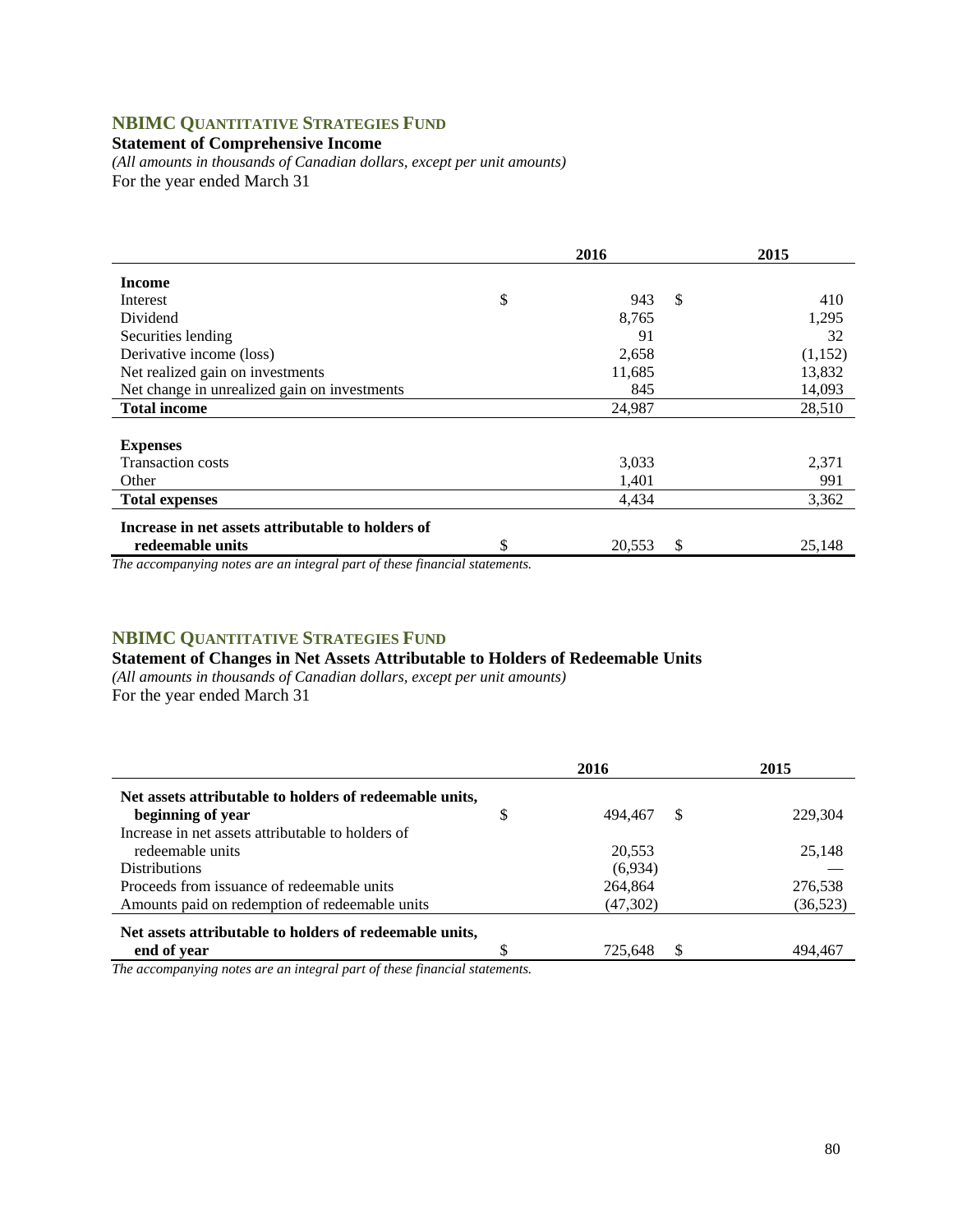# **NBIMC QUANTITATIVE STRATEGIES FUND**

# **Statement of Cash Flows**

*(All amounts in thousands of Canadian dollars, except per unit amounts)*  For the year ended March 31

|                                                                                                                                                                                   | 2016         | 2015         |
|-----------------------------------------------------------------------------------------------------------------------------------------------------------------------------------|--------------|--------------|
| Cash flows from (used in) operating activities                                                                                                                                    |              |              |
| Increase in net assets attributable to holders of                                                                                                                                 |              |              |
| redeemable units                                                                                                                                                                  | \$<br>20,553 | \$<br>25,148 |
| Adjustments for:                                                                                                                                                                  |              |              |
| Foreign exchange gain on dividends                                                                                                                                                | (6,209)      | (2,951)      |
| Net realized gain on sale of investments                                                                                                                                          | (11,685)     | (13, 832)    |
| Net change in unrealized gain on investments                                                                                                                                      | (845)        | (14,093)     |
| Purchases of investments                                                                                                                                                          | (7,300,419)  | (2,006,821)  |
| Proceeds from sale and maturity of investments                                                                                                                                    | 7,093,721    | 1,771,058    |
| Interest receivable                                                                                                                                                               | (251)        | (21)         |
| Dividends receivable                                                                                                                                                              | (143)        | (14)         |
| Receivable for investment sales                                                                                                                                                   | (19,700)     | 16,624       |
| Taxes recoverable                                                                                                                                                                 | (319)        |              |
| Derivative assets / liabilities                                                                                                                                                   | (3,585)      | 1,139        |
| Margin at brokers                                                                                                                                                                 | (26)         | (11)         |
| Payable for investment purchases                                                                                                                                                  | 8,720        | 3,791        |
| Dividends payable                                                                                                                                                                 | 403          | (15)         |
| Net cash used in operating activities                                                                                                                                             | (219, 785)   | (219,998)    |
|                                                                                                                                                                                   |              |              |
| Cash flows from (used in) financing activities                                                                                                                                    |              |              |
| Proceeds from issuances of redeemable units                                                                                                                                       | 257,930      | 276,538      |
| Amounts paid on redemption of redeemable units                                                                                                                                    | (47, 302)    | (36, 523)    |
| Net cash from financing activities                                                                                                                                                | 210,628      | 240,015      |
| Net (decrease) increase in cash                                                                                                                                                   | (9,157)      | 20,017       |
| Cash (indebtedness), beginning of year                                                                                                                                            | 15,341       | (4,676)      |
|                                                                                                                                                                                   |              |              |
| Cash, end of year                                                                                                                                                                 | \$<br>6,184  | \$<br>15,341 |
|                                                                                                                                                                                   |              |              |
| Supplemental information:                                                                                                                                                         |              |              |
| Interest received                                                                                                                                                                 | \$<br>692    | \$<br>389    |
| Dividends received                                                                                                                                                                | \$<br>8,622  | \$<br>1,281  |
| Non-cash transactions:                                                                                                                                                            |              |              |
| <b>Distributions</b>                                                                                                                                                              | (6,934)      |              |
| Proceeds from issuance of redeemable units<br>$\mathbf{r}$ and $\mathbf{r}$ and $\mathbf{r}$ and $\mathbf{r}$ and $\mathbf{r}$ and $\mathbf{r}$ and $\mathbf{r}$ and $\mathbf{r}$ | 6,934        |              |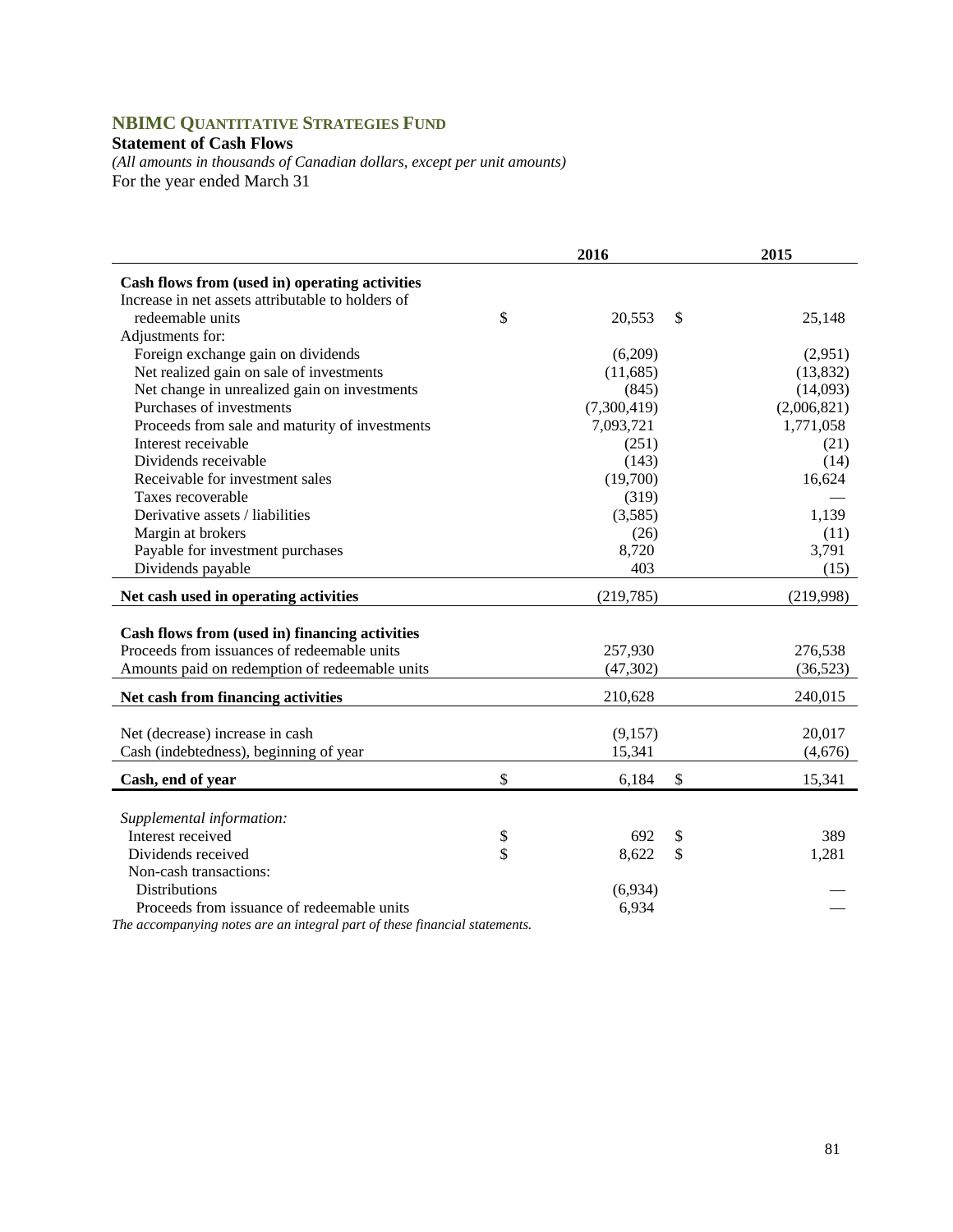# **NBIMC NEW BRUNSWICK AND ATLANTIC CANADA EQUITY OPPORTUNITY FUND**

### **Statement of Financial Position**

*(All amounts in thousands of Canadian dollars, except per unit amounts)*  As at March 31

|                                                                            | 2016        |          | 2015     |
|----------------------------------------------------------------------------|-------------|----------|----------|
| <b>Assets</b>                                                              |             |          |          |
| Investments                                                                | 31,955      | <b>S</b> | 28,392   |
| Total assets                                                               | 31,955      |          | 28,392   |
| Net assets attributable to holders of redeemable units                     | 31,955      | \$       | 28,392   |
| Net assets attributable to holders of redeemable units<br>per unit         | 4.747.85 \$ |          | 4,581.54 |
| The accompanying notes are an integral part of these financial statements. |             |          |          |

Approved on behalf of the NBIMC Board as Trustee:

Michael W. Walton Chairman of the Board

John **A.** Sinclair President and Chief Executive Officer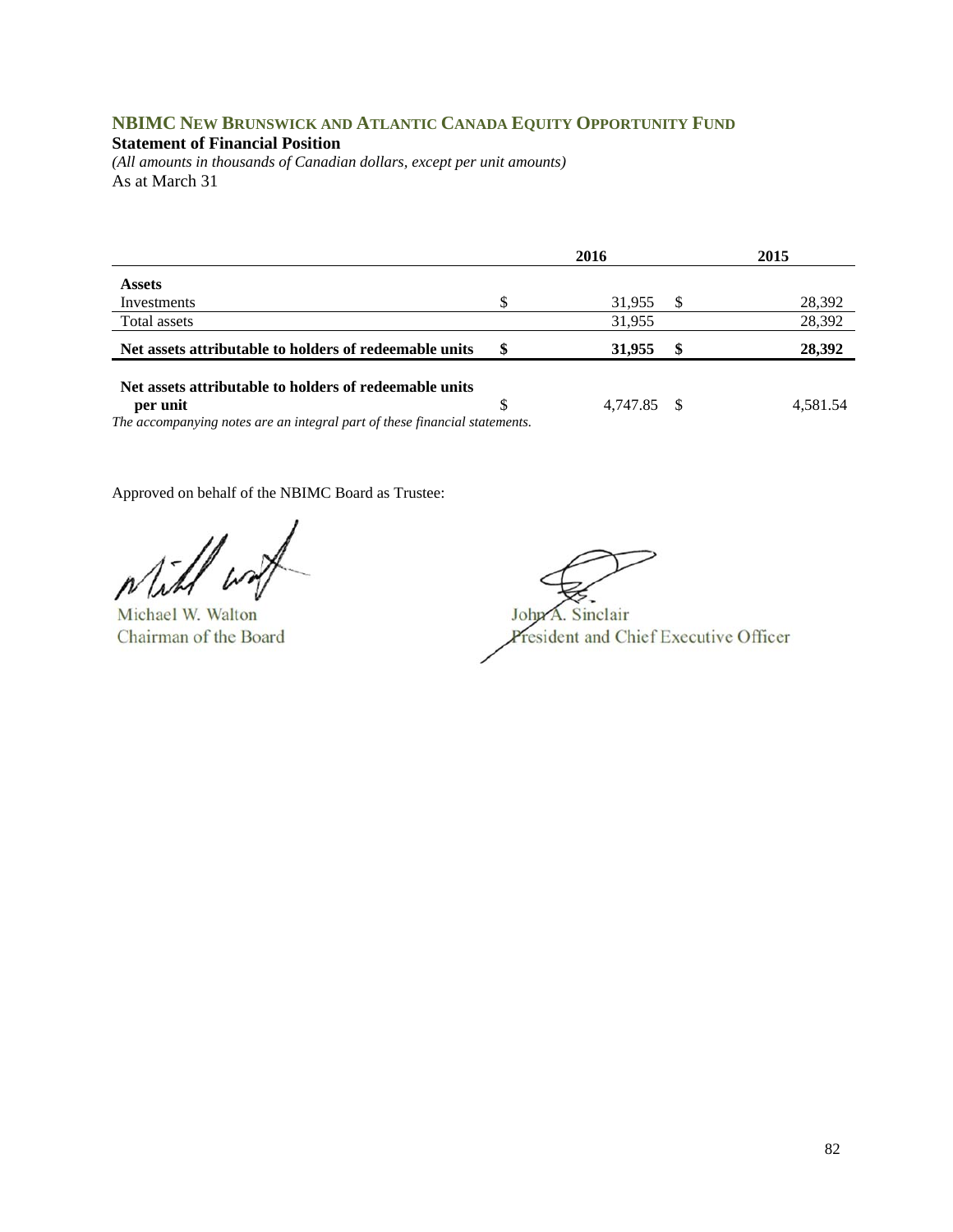## **NBIMC NEW BRUNSWICK AND ATLANTIC CANADA EQUITY OPPORTUNITY FUND**

**Statement of Comprehensive Income (Loss)** 

*(All amounts in thousands of Canadian dollars, except per unit amounts)*  For the year ended March 31

|                                                     | 2016  |    | 2015  |
|-----------------------------------------------------|-------|----|-------|
| <b>Income</b>                                       |       |    |       |
| Interest                                            | \$    | S  | 48    |
| Dividend                                            | 203   |    | 197   |
| Net change in unrealized gain (loss) on investments | 913   |    | (872) |
| Total income (loss)                                 | 1,116 |    | (627) |
| <b>Expenses</b>                                     |       |    |       |
| Other                                               | 8     |    |       |
| <b>Total expenses</b>                               | 8     |    |       |
| Increase (decrease) in net assets attributable to   |       |    |       |
| holders of redeemable units                         | 1,108 | S. | (627) |

*The accompanying notes are an integral part of these financial statements.*

## **NBIMC NEW BRUNSWICK AND ATLANTIC CANADA EQUITY OPPORTUNITY FUND**

**Statement of Changes in Net Assets Attributable to Holders of Redeemable Units**  *(All amounts in thousands of Canadian dollars, except per unit amounts)* 

For the year ended March 31

|                                                              | 2016         | 2015    |
|--------------------------------------------------------------|--------------|---------|
| Net assets attributable to holders of redeemable units,      |              |         |
| beginning of year                                            | 28.392<br>-8 | 29.224  |
| Increase (decrease) in net assets attributable to holders of |              |         |
| redeemable units                                             | 1,108        | (627)   |
| Proceeds from issuance of redeemable units                   | 2,717        | 1,011   |
| Amounts paid on redemption of redeemable units               | (262)        | (1,216) |
| Net assets attributable to holders of redeemable units,      |              |         |
| end of year                                                  | 31.955       | 28.392  |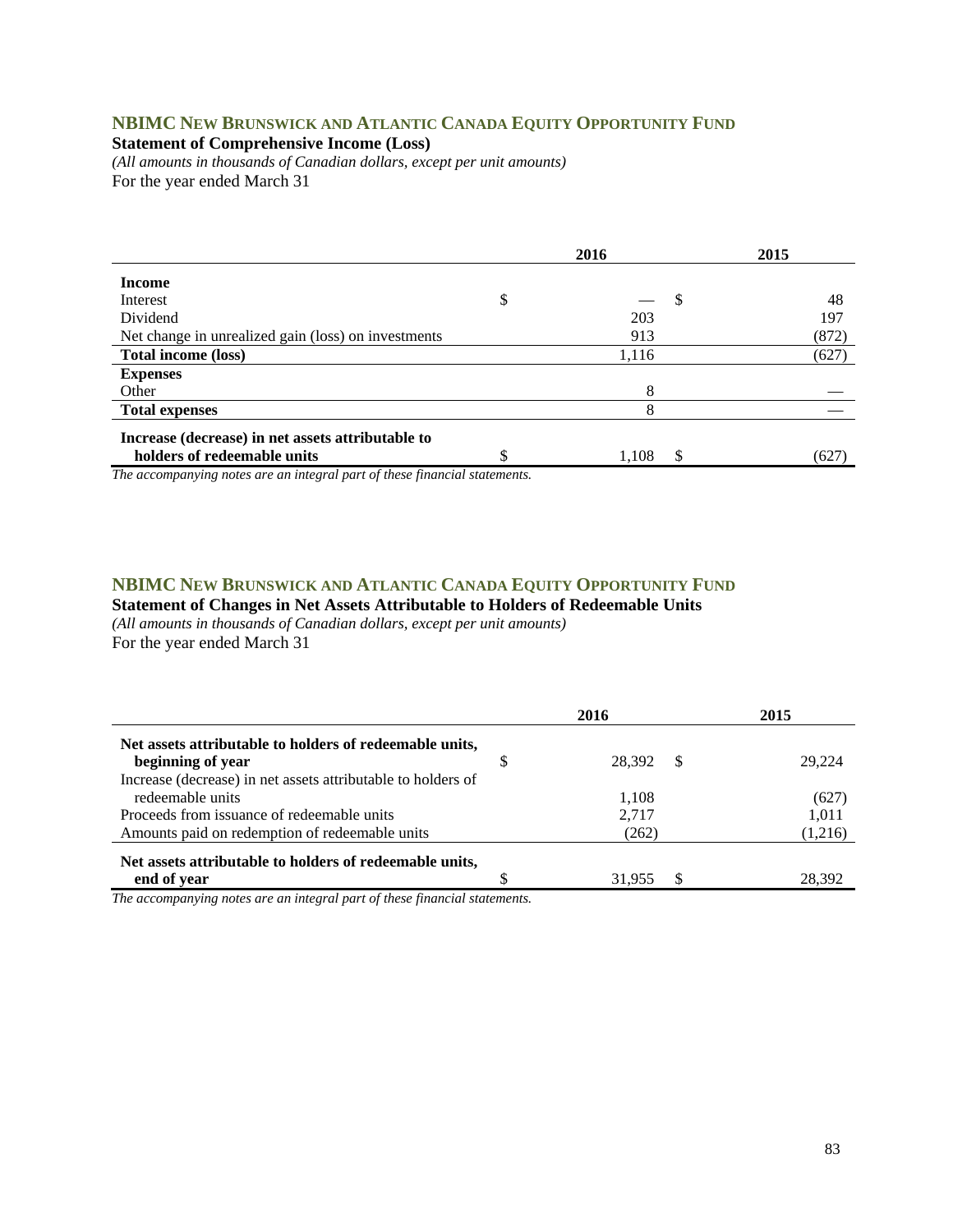# **NBIMC NEW BRUNSWICK AND ATLANTIC CANADA EQUITY OPPORTUNITY FUND**

## **Statement of Cash Flows**

*(All amounts in thousands of Canadian dollars, except per unit amounts)*  For the year ended March 31

|                                                                            | 2016        |    | 2015    |
|----------------------------------------------------------------------------|-------------|----|---------|
| Cash flows from (used in) operating activities                             |             |    |         |
| Increase (decrease) in net assets attributable to holders of               |             |    |         |
| redeemable units                                                           | \$<br>1,108 | S  | (627)   |
| Adjustments for:                                                           |             |    |         |
| Net change in unrealized loss (gain) on investments                        | (913)       |    | 872     |
| Purchases of investments                                                   | (9,650)     |    | (1,093) |
| Proceeds from sale and maturity of investments                             | 7,000       |    | 1,033   |
| Interest receivable                                                        |             |    | 20      |
| Net cash (used in) from operating activities                               | (2,455)     |    | 205     |
|                                                                            |             |    |         |
| Cash flows from (used in) financing activities                             |             |    |         |
| Proceeds from issuances of redeemable units                                | 2,717       |    | 1,011   |
| Amounts paid on redemption of redeemable units                             | (262)       |    | (1,216) |
| Net cash from (used in) financing activities                               | 2,455       |    | (205)   |
| Net increase in cash                                                       |             |    |         |
| Cash, beginning of year                                                    |             |    |         |
| Cash, end of year                                                          | \$          | \$ |         |
|                                                                            |             |    |         |
| Supplemental information:                                                  |             |    |         |
| Interest received                                                          | \$          | \$ | 68      |
| Dividends received                                                         | 203         | \$ | 197     |
| The accompanying notes are an integral part of these financial statements. |             |    |         |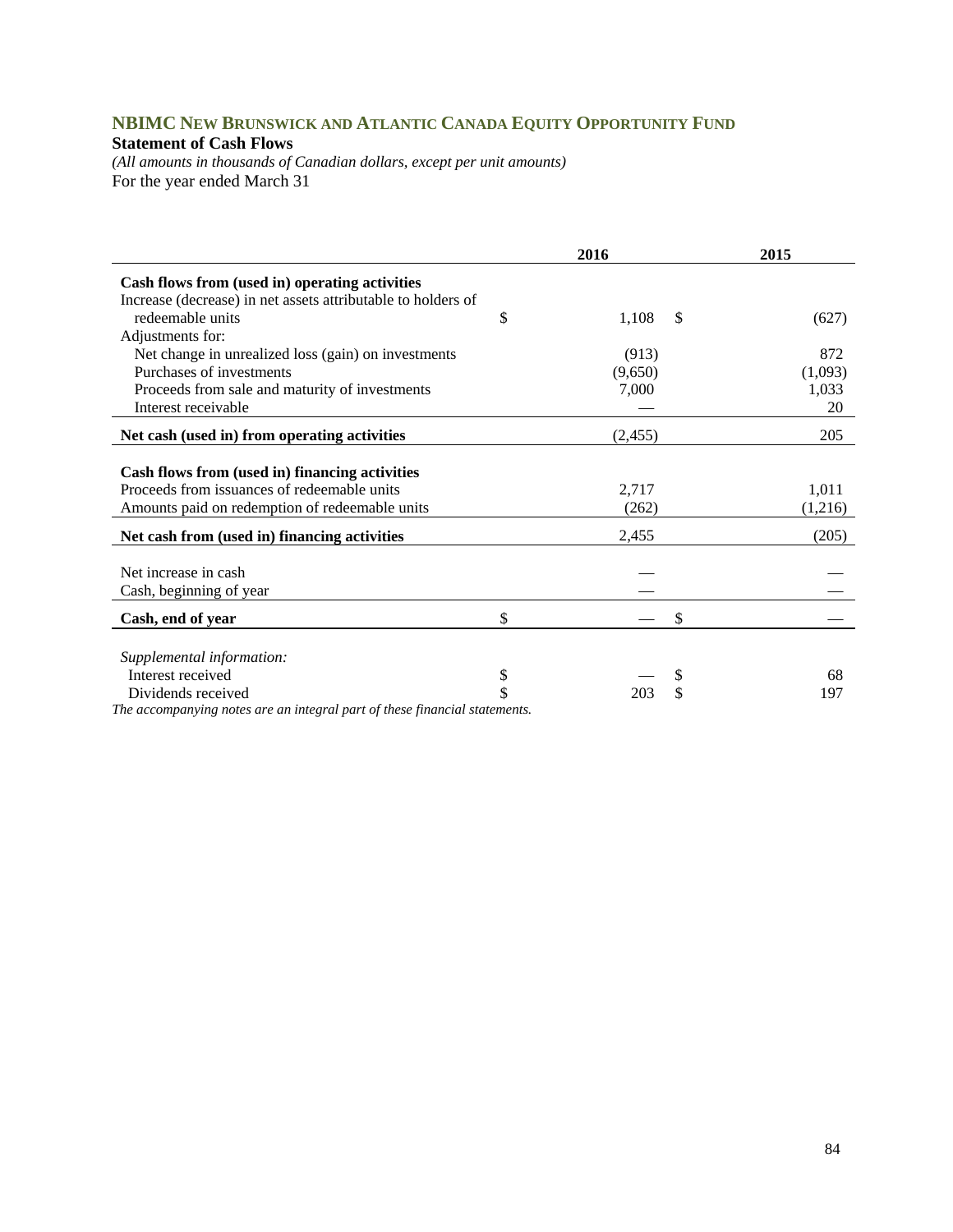# **NBIMC PRIVATE EQUITY FUND**

**Statement of Financial Position** 

*(All amounts in thousands of Canadian dollars, except per unit amounts)*  As at March 31

|                                                                                            | 2016           |    | 2015     |
|--------------------------------------------------------------------------------------------|----------------|----|----------|
| <b>Assets</b>                                                                              |                |    |          |
| Investments                                                                                | \$<br>495,553  | \$ | 466,649  |
| Cash                                                                                       |                |    | 27       |
| Dividends receivable                                                                       |                |    | 29       |
| Interest receivable                                                                        | 33             |    |          |
| Total assets                                                                               | 495,588        |    | 466,705  |
| <b>Liabilities</b>                                                                         |                |    |          |
| Payable for investment purchases                                                           |                |    | 26       |
| Derivative liabilities (note 5)                                                            | 2              |    |          |
| Liabilities (excluding net assets attributable to holders of                               |                |    |          |
| redeemable units)                                                                          | 2              |    | 27       |
| Net assets attributable to holders of redeemable units                                     | \$<br>495,586  | \$ | 466,678  |
| Net assets attributable to holders of redeemable units<br>per unit<br>Commitments (note 9) | \$<br>2,756.07 | S  | 2,302.84 |

*The accompanying notes are an integral part of these financial statements.* 

Approved on behalf of the NBIMC Board as Trustee:

Michael W. Walton Chairman of the Board

A. Sinclair John President and Chief Executive Officer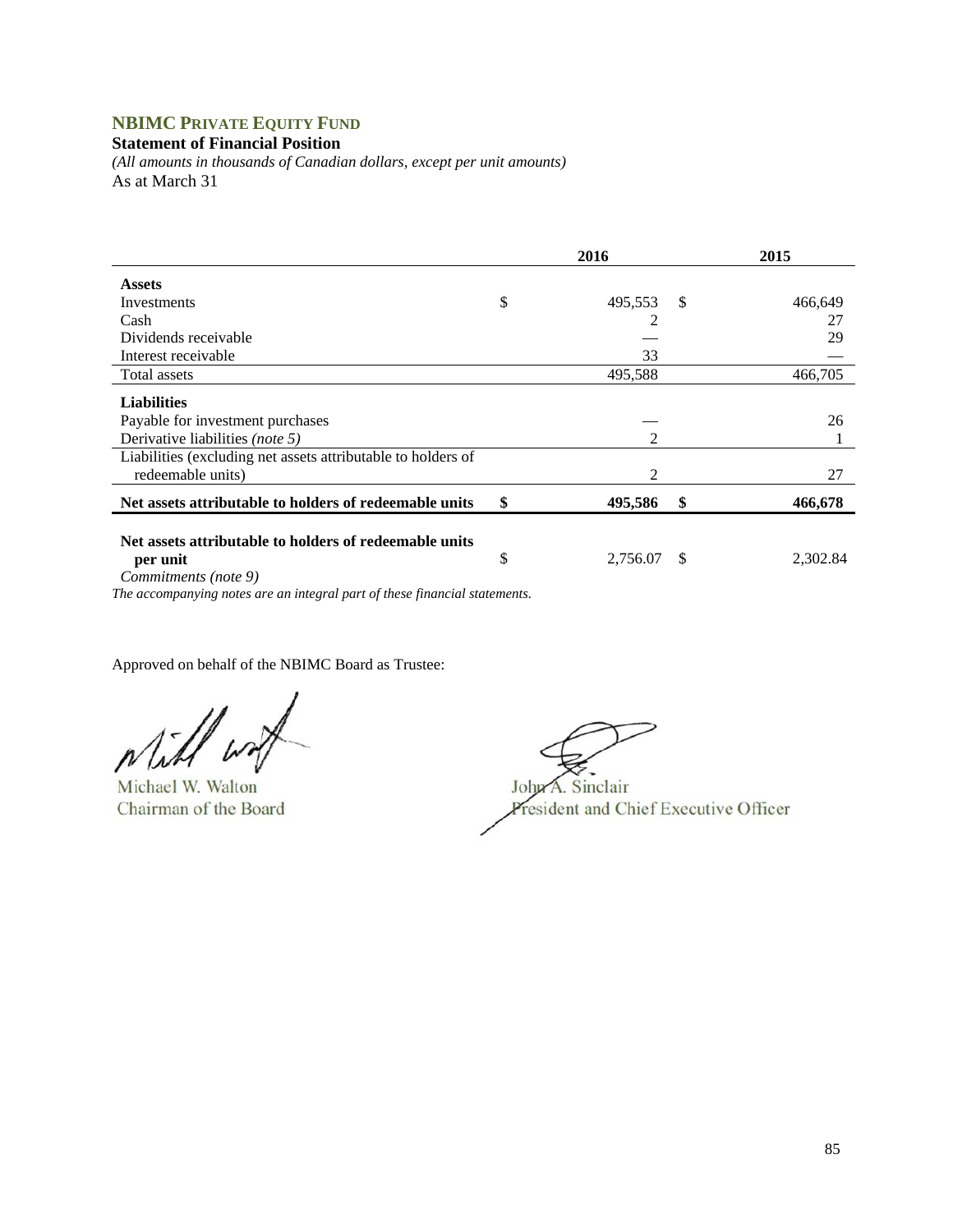## **NBIMC PRIVATE EQUITY FUND**

### **Statement of Comprehensive Income**

*(All amounts in thousands of Canadian dollars, except per unit amounts)*  For the year ended March 31

|                                                   |    | 2016                 | 2015   |
|---------------------------------------------------|----|----------------------|--------|
| <b>Income</b>                                     |    |                      |        |
| Interest                                          | \$ | 346<br>$\mathcal{S}$ |        |
| Dividend                                          |    | 11,197               | 11,108 |
| Derivative loss                                   |    | (2)                  | (1)    |
| Net realized gain on investments                  |    | 33,135               |        |
| Net change in unrealized gain on investments      |    | 6,293                | 35,211 |
| <b>Total income</b>                               |    | 98,135               | 79,453 |
|                                                   |    |                      |        |
| <b>Expenses</b>                                   |    |                      |        |
| Other                                             |    | 10,928               | 9,217  |
| <b>Total expenses</b>                             |    | 10,928               | 9,217  |
| Increase in net assets attributable to holders of |    |                      |        |
| redeemable units                                  | \$ | \$<br>87,207         | 70,236 |

*The accompanying notes are an integral part of these financial statements.*

## **NBIMC PRIVATE EQUITY FUND**

### **Statement of Changes in Net Assets Attributable to Holders of Redeemable Units**

*(All amounts in thousands of Canadian dollars, except per unit amounts)*  For the year ended March 31

|                                                         | 2016       |    | 2015      |
|---------------------------------------------------------|------------|----|-----------|
| Net assets attributable to holders of redeemable units, |            |    |           |
| beginning of year                                       | 466,678    | S  | 360,260   |
| Increase in net assets attributable to holders of       |            |    |           |
| redeemable units                                        | 87,207     |    | 70.236    |
| Proceeds from issuance of redeemable units              | 63,043     |    | 104,108   |
| Amounts paid on redemption of redeemable units          | (121, 342) |    | (67, 926) |
| Net assets attributable to holders of redeemable units, |            |    |           |
| end of year                                             | 495,586    | £. | 466,678   |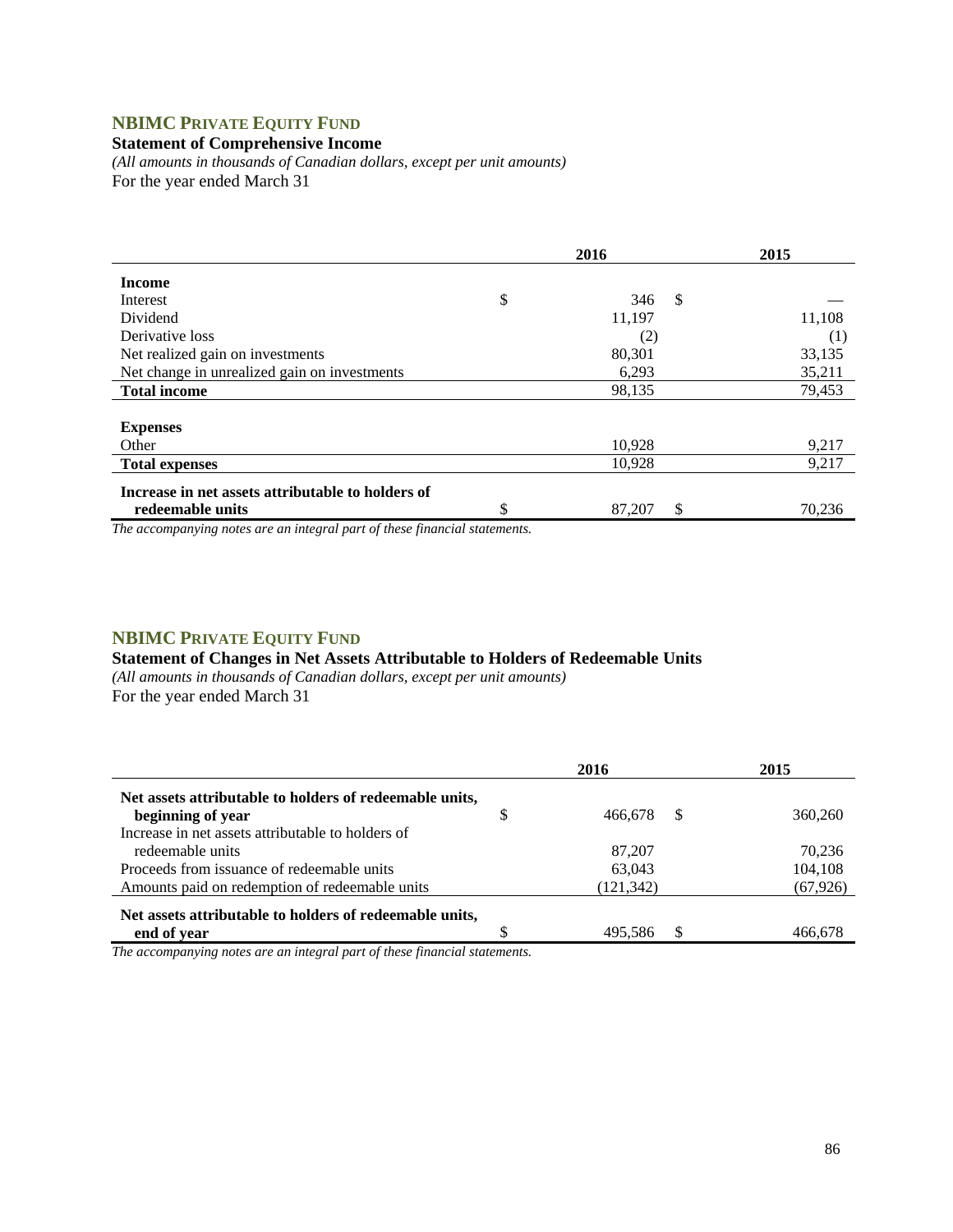# **NBIMC PRIVATE EQUITY FUND**

# **Statement of Cash Flows**

*(All amounts in thousands of Canadian dollars, except per unit amounts)*  For the year ended March 31

| 2016                                                                  |                                                                      | 2015       |
|-----------------------------------------------------------------------|----------------------------------------------------------------------|------------|
|                                                                       |                                                                      |            |
|                                                                       |                                                                      |            |
| \$<br>87,207                                                          | \$                                                                   | 70,236     |
|                                                                       |                                                                      |            |
| (36)                                                                  |                                                                      | 33         |
|                                                                       |                                                                      | (33, 135)  |
|                                                                       |                                                                      | (35,211)   |
|                                                                       |                                                                      | (437, 356) |
| 520,342                                                               |                                                                      | 399,280    |
| 29                                                                    |                                                                      | (29)       |
|                                                                       |                                                                      |            |
| (26)                                                                  |                                                                      | 26         |
|                                                                       |                                                                      |            |
|                                                                       |                                                                      | (36, 155)  |
|                                                                       |                                                                      |            |
|                                                                       |                                                                      |            |
| 63,043                                                                |                                                                      | 104,108    |
| (121, 342)                                                            |                                                                      | (67, 926)  |
| (58,299)                                                              |                                                                      | 36,182     |
|                                                                       |                                                                      |            |
| (25)                                                                  |                                                                      | 27         |
|                                                                       |                                                                      |            |
| \$<br>2                                                               | \$                                                                   | 27         |
|                                                                       |                                                                      |            |
|                                                                       |                                                                      |            |
| \$<br>313                                                             | \$                                                                   | 3          |
| \$                                                                    | \$                                                                   | 11,079     |
| The governmenting potes are an integral part of these formatel states | (80, 301)<br>(6,293)<br>(462, 616)<br>(33)<br>58,274<br>27<br>11,226 |            |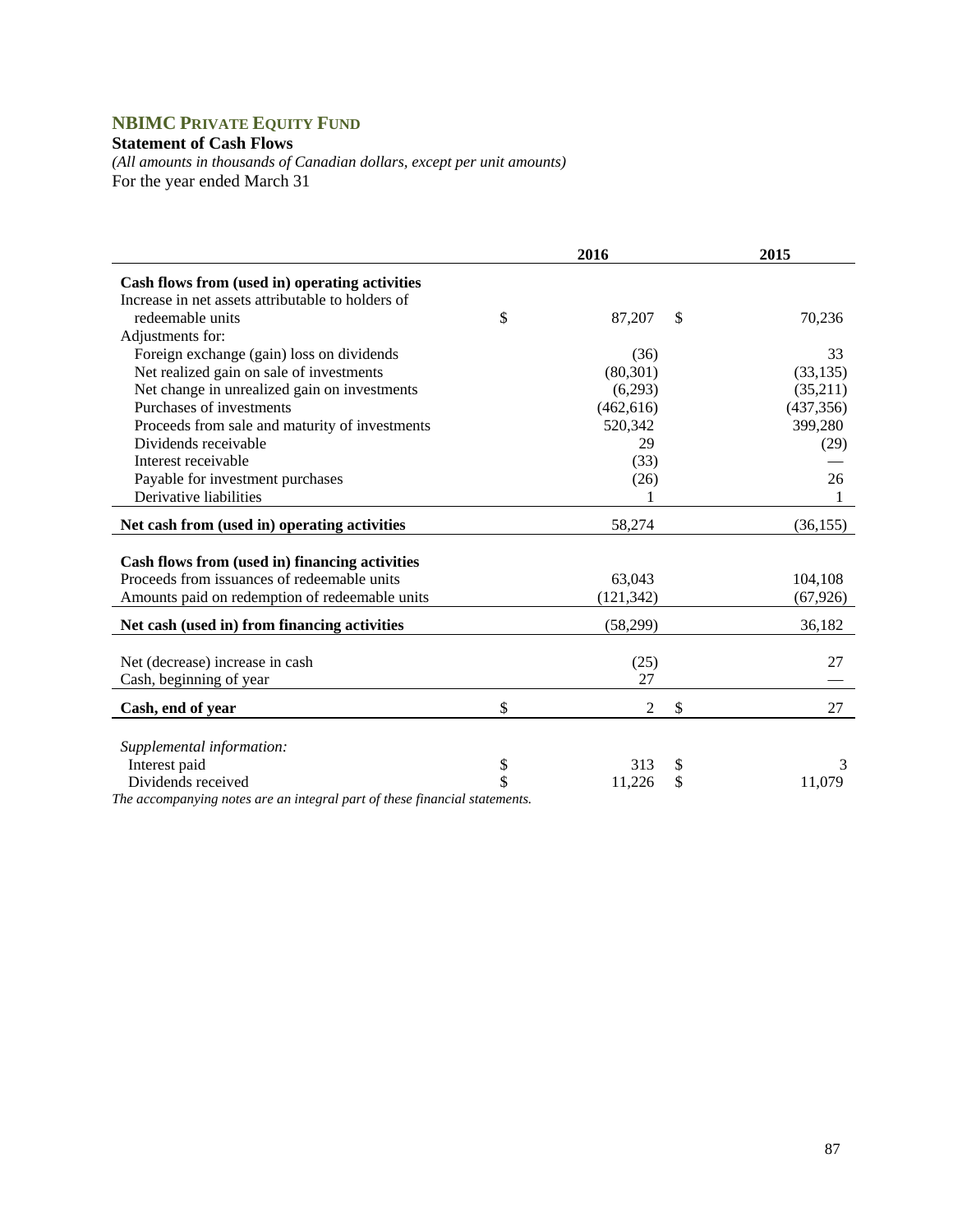# **NBIMC ASSET MIX STRATEGY FUND**

### **Statement of Financial Position**

*(All amounts in thousands of Canadian dollars, except per unit amounts)*  As at March 31

|                                                                                   | 2016           |
|-----------------------------------------------------------------------------------|----------------|
| <b>Assets</b>                                                                     |                |
| Investments                                                                       | \$<br>79,965   |
| Derivative assets <i>(note 5)</i>                                                 | 105            |
| Margin at brokers <i>(note 5)</i>                                                 | 29             |
| Total assets                                                                      | 80,099         |
| <b>Liabilities</b>                                                                |                |
| Payable for investment purchases                                                  | 6,120          |
| Liabilities (excluding net assets attributable to holders of<br>redeemable units) | 6,120          |
| Net assets attributable to holders of redeemable units                            | \$<br>73,979   |
| Net assets attributable to holders of redeemable units<br>per unit                | \$<br>1.038.35 |

*The accompanying notes are an integral part of these financial statements.* 

Approved on behalf of the NBIMC Board as Trustee:

Nih

Michael W. Walton Chairman of the Board

John A. Sinclair President and Chief Executive Officer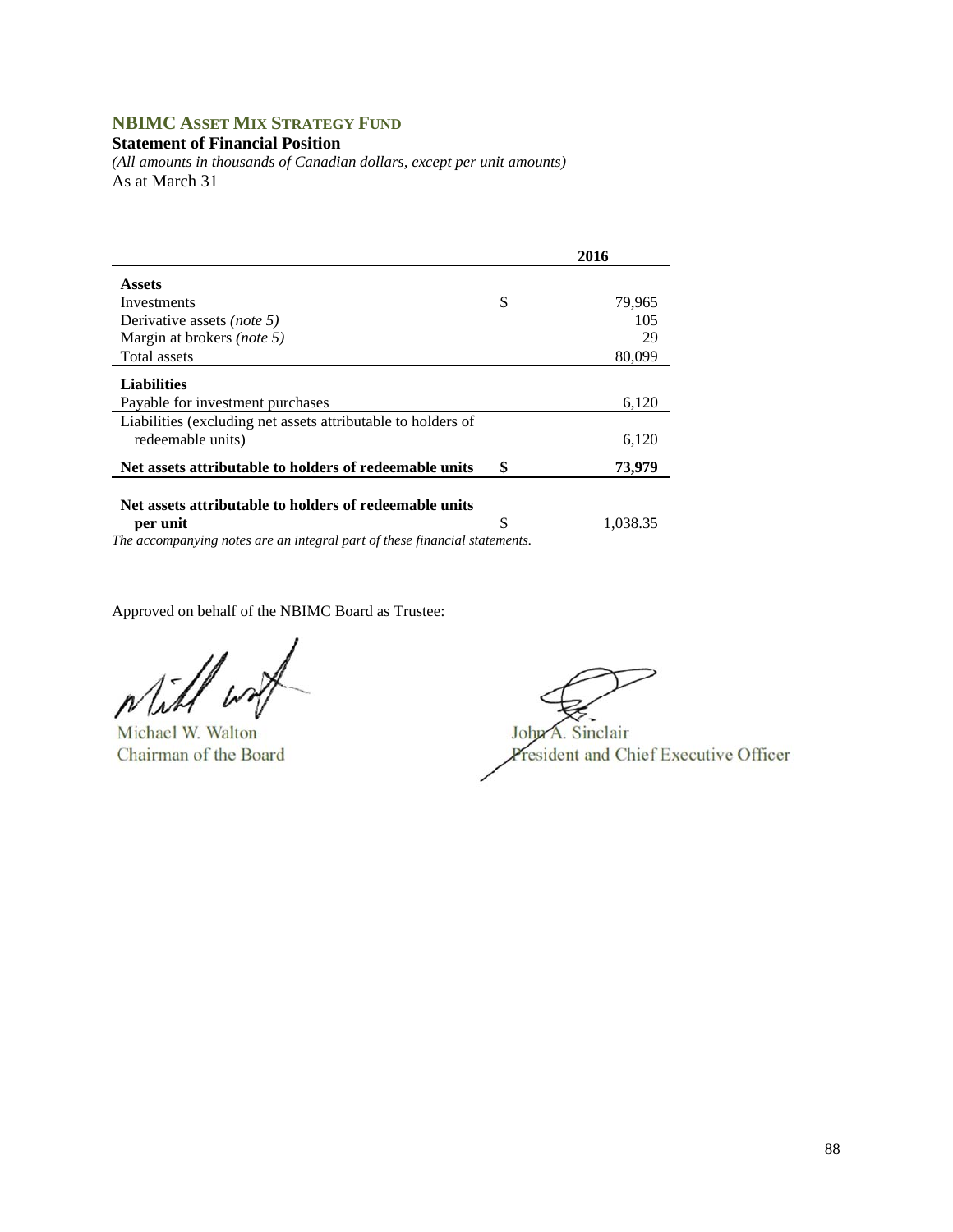# **NBIMC ASSET MIX STRATEGY FUND**

**Statement of Comprehensive Loss** 

*(All amounts in thousands of Canadian dollars, except per unit amounts)* 

|                                                   |                 | For the period<br>since inception on<br>June 26, 2015 to<br><b>March 31, 2016</b> |  |  |
|---------------------------------------------------|-----------------|-----------------------------------------------------------------------------------|--|--|
| <b>Income</b>                                     |                 |                                                                                   |  |  |
| Dividend                                          | \$              | 250                                                                               |  |  |
| Derivative loss                                   |                 | (826)                                                                             |  |  |
| Net realized loss on investments                  |                 | (861)                                                                             |  |  |
| Net change in unrealized gain on investments      |                 | 292                                                                               |  |  |
| <b>Total loss</b>                                 |                 | (1,145)                                                                           |  |  |
|                                                   |                 |                                                                                   |  |  |
| <b>Expenses</b>                                   |                 |                                                                                   |  |  |
| <b>Transaction costs</b>                          |                 |                                                                                   |  |  |
| <b>Total expenses</b>                             |                 |                                                                                   |  |  |
| Decrease in net assets attributable to holders of |                 |                                                                                   |  |  |
| redeemable units                                  | \$              | (1,150)                                                                           |  |  |
| $\sim$ $\sim$                                     | $\cdot$ $\cdot$ |                                                                                   |  |  |

*The accompanying notes are an integral part of these financial statements.*

## **NBIMC ASSET MIX STRATEGY FUND**

**Statement of Changes in Net Assets Attributable to Holders of Redeemable Units**  *(All amounts in thousands of Canadian dollars, except per unit amounts)* 

|                                                                                |   | For the period<br>since inception on<br>June 26, 2015 to<br><b>March 31, 2016</b> |
|--------------------------------------------------------------------------------|---|-----------------------------------------------------------------------------------|
| Net assets attributable to holders of redeemable units,<br>beginning of period | S |                                                                                   |
| Decrease in net assets attributable to holders of                              |   |                                                                                   |
| redeemable units                                                               |   | (1,150)                                                                           |
| Proceeds from issuance of redeemable units                                     |   | 188,874                                                                           |
| Amounts paid on redemption of redeemable units                                 |   | (113,745)                                                                         |
| Net assets attributable to holders of redeemable units,                        |   |                                                                                   |
| end of period                                                                  |   | 73,979                                                                            |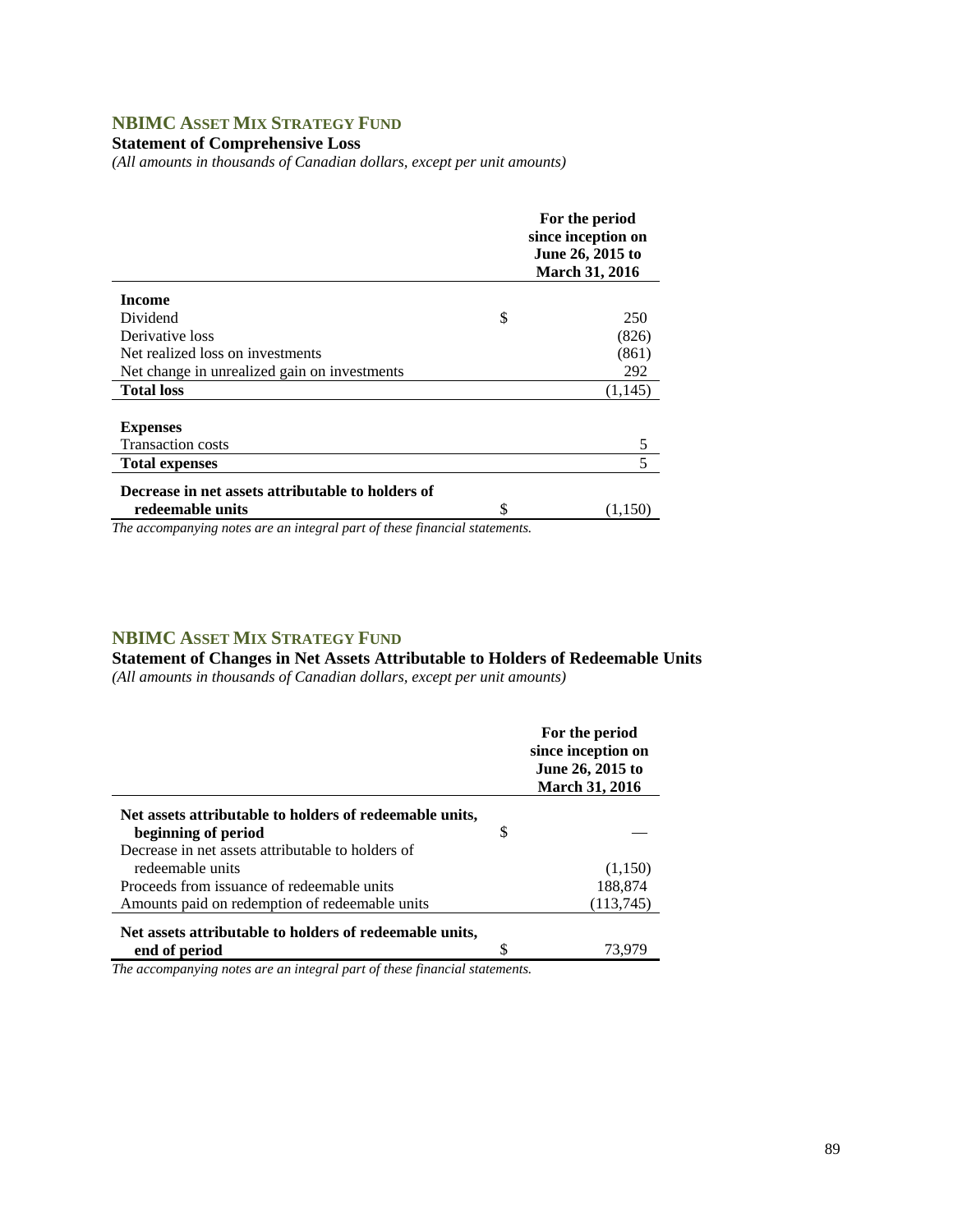# **NBIMC ASSET MIX STRATEGY FUND**

## **Statement of Cash Flows**

*(All amounts in thousands of Canadian dollars, except per unit amounts)* 

|                                                                            | For the period<br>since inception on<br>June 26, 2015 to<br><b>March 31, 2016</b> |
|----------------------------------------------------------------------------|-----------------------------------------------------------------------------------|
| Cash flows from (used in) operating activities                             |                                                                                   |
| Decrease in net assets attributable to holders of                          |                                                                                   |
| redeemable units                                                           | \$<br>(1,150)                                                                     |
| Adjustments for:                                                           |                                                                                   |
| Foreign exchange gain on currency forwards                                 | (1,426)                                                                           |
| Net realized loss on sale of investments                                   | 861                                                                               |
| Net change in unrealized gain on investments                               | (292)                                                                             |
| Purchases of investments                                                   | (718, 866)                                                                        |
| Proceeds from sale and maturity of investments                             | 639,758                                                                           |
| Derivative assets                                                          | (105)                                                                             |
| Margin at brokers                                                          | (29)                                                                              |
| Payable for investment purchases                                           | 6,120                                                                             |
| Net cash used in operating activities                                      | (75, 129)                                                                         |
| Cash flows from (used in) financing activities                             |                                                                                   |
| Proceeds from issuances of redeemable units                                | 188,874                                                                           |
| Amounts paid on redemption of redeemable units                             | (113,745)                                                                         |
|                                                                            |                                                                                   |
| Net cash from financing activities                                         | 75,129                                                                            |
| Net increase in cash                                                       |                                                                                   |
| Cash, beginning of period                                                  |                                                                                   |
| Cash, end of period                                                        | \$                                                                                |
|                                                                            |                                                                                   |
| Supplemental information:                                                  |                                                                                   |
| Dividends received                                                         | \$<br>250                                                                         |
| The accompanying notes are an integral part of these financial statements. |                                                                                   |

90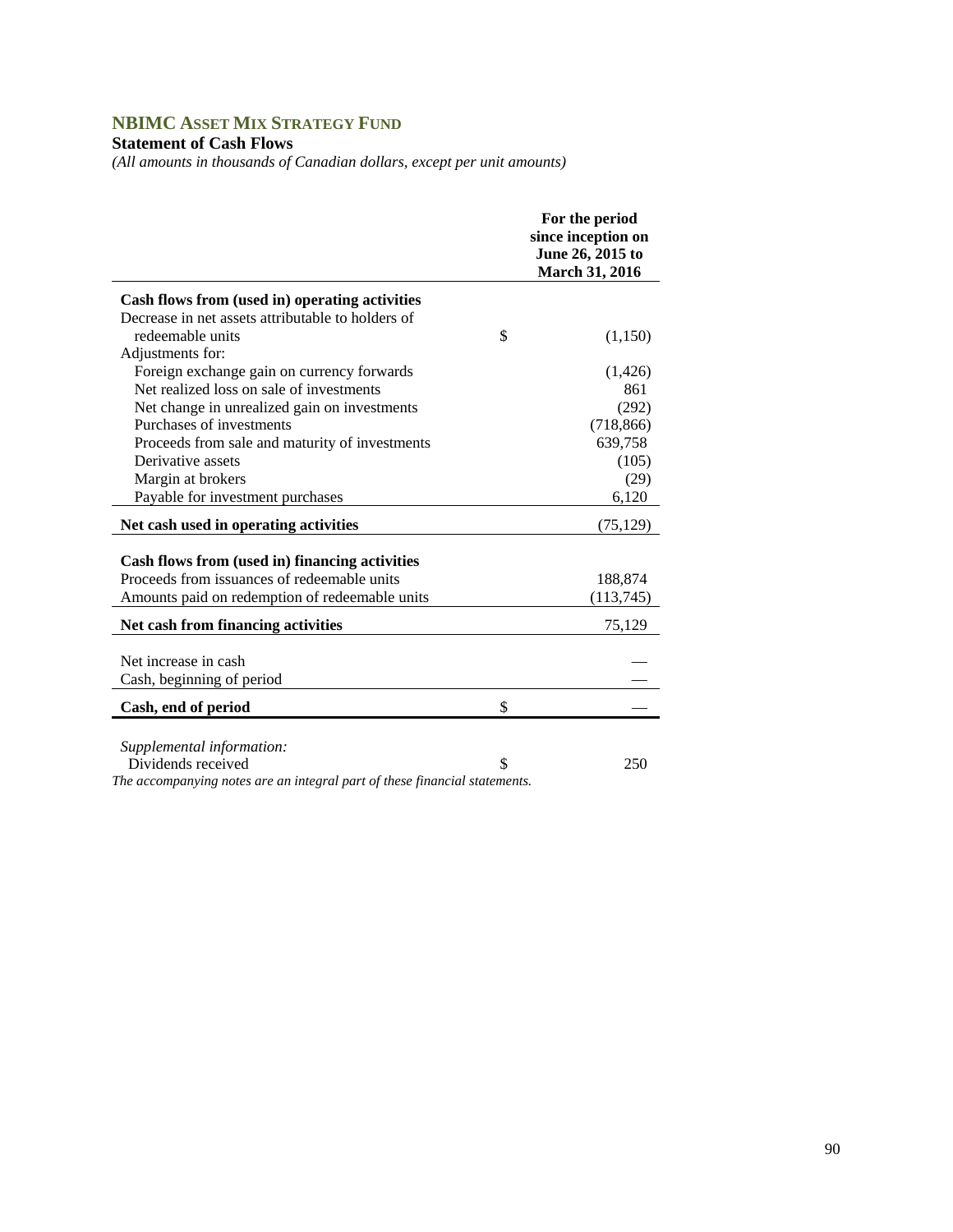NOTES TO FINANCIAL STATEMENTS March 31, 2016

## **NBIMC UNIT TRUST FUNDS**

**Notes to Financial Statements**  For the year ended March 31, 2016 *(All amounts in thousands of Canadian dollars, except per unit amounts)* 

The NBIMC Unit Trust Funds are established pursuant to a Trust Declaration made by the New Brunswick Investment Management Corporation ("NBIMC") on April 1, 1998 and subsequently amended from time to time. Each unit trust fund is an open-ended, unincorporated trust, governed by the laws of the Province of New Brunswick. The Unit Trust Funds are collectively referred to as the "Funds" in these financial statements.

The Funds' units are not traded in a public market and the Funds do not file their financial statements with a securities commission or other regulatory organization for the purpose of issuing any class of instruments in a public market.

NBIMC was established pursuant to the *New Brunswick Investment Management Corporation Act* (the Act), which was proclaimed on March 11, 1996, and is trustee for the Funds. The Funds were established for the collective investment management and administration of the assets of public sector pension and other funds. NBIMC is the investment manager for certain pension and other fund clients. Under the authority of the Act, NBIMC recovers its expenses directly from its clients.

Following is a description of the active Funds at March 31, 2016:

#### *NBIMC Nominal Bond Fund*

This fund invests primarily in investment grade bonds (a minimum of triple-B rated by a major rating agency) of G-7 countries and Canadian provinces paying a nominal rate of interest. The performance objective is to add 20 basis points to its benchmark, the FTSE TMX Canada All Government Bond Index, over a four-year rolling average.

#### *NBIMC Corporate Bond Fund*

The fund invests primarily in investment grade corporate bonds (a minimum of triple-B rated by a major rating agency) paying a nominal rate of interest. The performance objective is to add 20 basis points to its benchmark, the FTSE TMX Canada All Corporate Bond Index, over a four-year rolling average.

#### *NBP Canadian Long-Term Bond Fund (formerly NBIMC Canadian Long-Term Bond Fund)*

On December 30, 2015, this fund was renamed and transitioned to a special purpose fund to invest primarily in investment grade Canadian long-term government bonds paying a nominal rate of interest. The performance objective is the actual return of the portfolio. Previously the benchmark for this fund was the FTSE TMX Canada Long-Term Overall Bond Index.

#### *NBIMC New Brunswick Fixed Income Opportunity Fund*

This fund invests primarily in fixed income issued to finance economic activity in New Brunswick. The performance objective is to add 20 basis points to its benchmark, the FTSE TMX Canada All Government Bond Index, over a fouryear rolling average.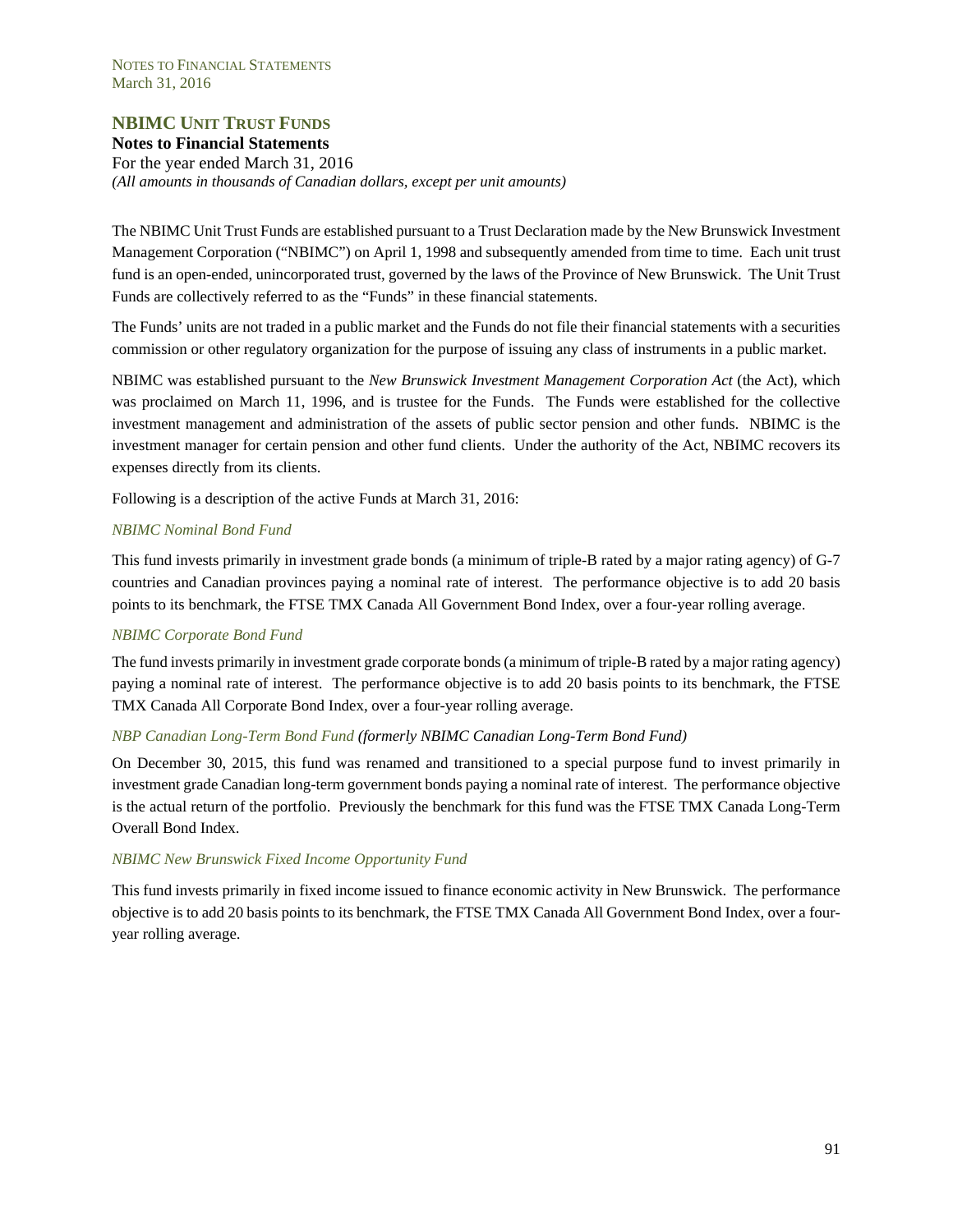#### NOTES TO FINANCIAL STATEMENTS March 31, 2016

### *NBIMC Money Market Fund*

This fund invests primarily in fixed income securities having a maturity of less than one year. The performance objective is to add 20 basis points to its benchmark. The benchmark is calculated as 93% of the FTSE TMX Canada 91 Day T-Bill Index plus 7% One-day Canadian Call Loan Rate.

#### *NBIMC Student Investment Fund*

This fund is managed by students at the University of New Brunswick who are registered in the Student Investment Fund Program and seeks to add 50 basis points to its benchmark over a rolling four year period. The initial capital of \$1 million, funded in 1998, has been invested using the same general investment policies and guidelines as are used by NBIMC. The overall benchmark for this fund is composed of 50% S&P/TSX Composite Total Return Index, 45% FTSE TMX Canada All Government Bond Index, 4.65% FTSE TMX Canada 91 Day T-Bill Index and 0.35% Oneday Canadian Call Loan Rate. The activities of this fund are closely monitored by NBIMC staff who execute and process all transactions on behalf of the students.

#### *NBIMC Canadian Equity Index Fund*

This fund invests in physical securities and derivative strategies to gain exposure to various segments of the S&P/TSX Composite Total Return Index. Leverage on derivative products is avoided by ensuring each derivative product is supported by an appropriate value of short-term investments. The performance objective is to match the return of the S&P/TSX Composite Total Return Index over four-year rolling periods.

### *NBIMC Low Volatility Canadian Equity Fund*

This fund actively invests in securities to gain exposure to the MSCI Canada Minimum Volatility Total Return Index, Gross. Prior to October 1, 2014, this fund's benchmark was the S&P/TSX Composite Total Return Index. The objective is to achieve a long-term rate of return equivalent to this index over four-year rolling periods.

#### *NBIMC External Canadian Equity Fund*

This fund is managed by external managers and invests in publicly traded Canadian equities. The performance objective is to add 150 basis points to its benchmark, the S&P/TSX Composite Total Return Index, over a four-year rolling average.

#### *NBIMC Canadian Equity Active Long Strategy Fund*

This fund seeks to add value through prudent selection of individual securities and sector allocations through over and under weighting of the index. The performance objective is to add 150 basis points to its benchmark, the S&P/TSX Composite Total Return Index.

#### *NBIMC External International Equity Fund*

This fund is managed by external managers and invests in publicly traded equities in markets in Europe, Australasia and the Far East. The performance objective is to add 150 basis points net of fees to its benchmark, the MSCI EAFE Total Return Index in \$C, Net, over a four-year rolling average.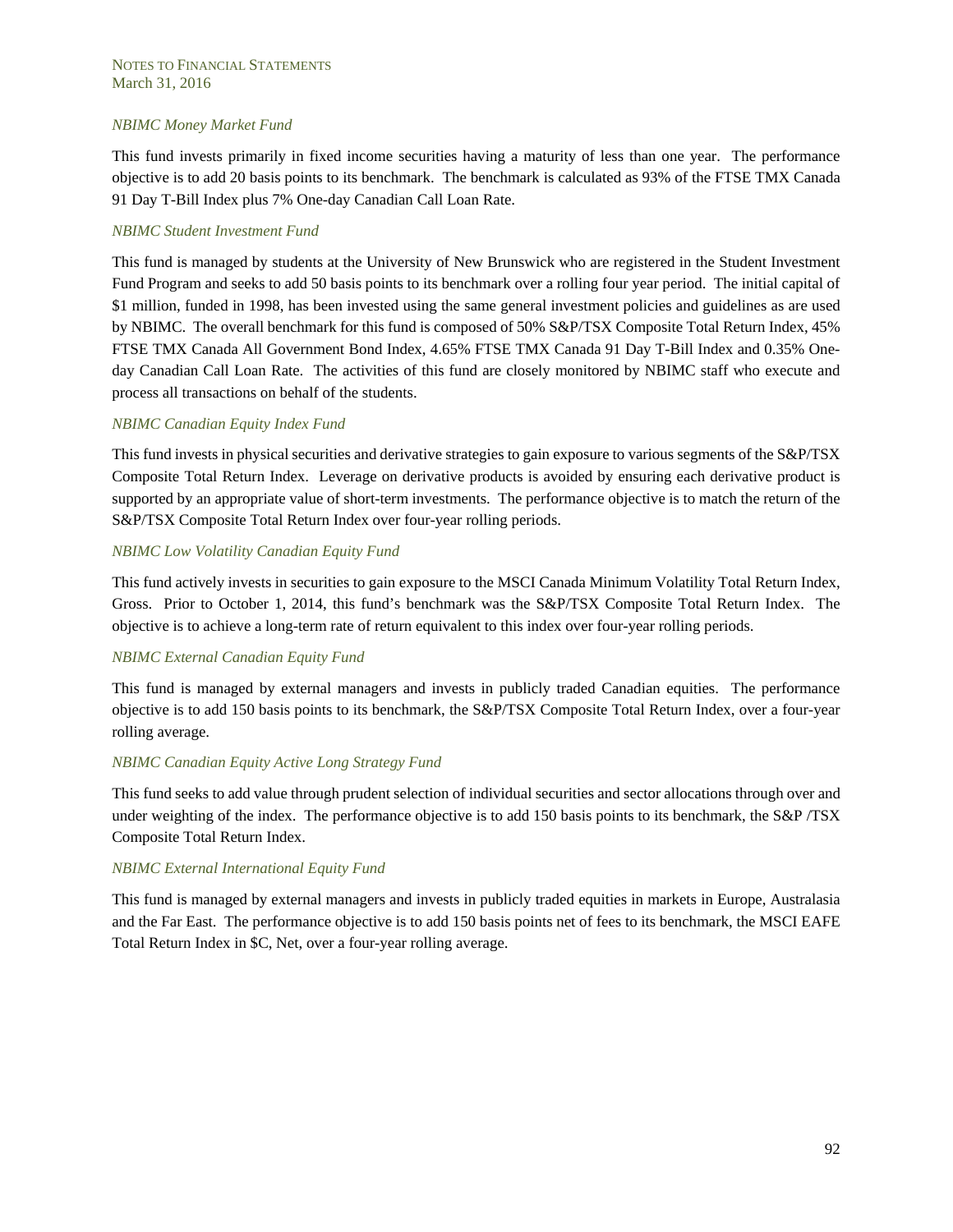### *NBIMC EAFE Equity Index Fund*

This fund was created on January 5, 2015 to invest in publicly-traded securities in the MSCI EAFE Total Return Index in \$C, Net. The performance objective is to add 20 basis points net of fees to its benchmark, the MSCI EAFE Total Return Index in \$C, Net, over a four-year rolling average. This fund is restricted to pension fund unitholders only.

### *NBIMC EAFE Equity Index Fund – Class N*

This fund, previously named the NBIMC EAFE Equity Index Fund, invests in publicly-traded securities in the MSCI EAFE Total Return Index in \$C, Net. The performance objective is to add 20 basis points net of fees to its benchmark, the MSCI EAFE Total Return Index in \$C, Net, over a four-year rolling average. This fund is restricted to nonpension fund unitholders only.

### *NBIMC Low Volatility International Equity Fund*

This fund was created on January 5, 2015 to actively invest in securities in the MSCI EAFE Minimum Volatility (USD) Total Return Index in \$C, Net. The objective is to achieve a long-term rate of return equivalent to this index, net of fees, on an annualized four-year rolling average. This fund is restricted to pension fund unitholders only.

### *NBIMC Low Volatility International Equity Fund – Class N*

This fund, previously named the NBIMC Low Volatility International Equity Fund, actively invests in securities in the MSCI EAFE Minimum Volatility (USD) Total Return Index in \$C, Net. Prior to October 1, 2014, this fund's benchmark was the MSCI EAFE (Developed Markets) Index (CAD\$). The objective is to achieve a long-term rate of return equivalent to this index, net of fees, on an annualized four-year rolling average. This fund is restricted to non-pension fund unitholders only.

### *NBIMC Low Volatility Emerging Markets Equity Fund*

This fund was created in on February 18, 2015 to actively invest in securities in the MSCI Emerging Markets Minimum Volatility Total Return Index in \$C, Net. The objective is to achieve a long-term rate of return equivalent to this index, net of fees, on an annualized four-year rolling average.

### *NBIMC U.S. Equity Index Fund*

This fund passively invests in physical securities and derivatives to gain exposure to the S&P 500 Index. Leverage on derivative products is avoided by ensuring each derivative product is supported by an appropriate value of shortterm investments. The performance objective is to match the return of the S&P 500 Total Return Index in \$C.

#### *NBIMC Low Volatility U.S. Equity Fund*

This fund actively invests in securities to gain exposure to the MSCI USA Minimum Volatility (USD) Total Return Index in \$C, Net. Prior to October 1, 2014, this fund's benchmark was the S&P 500 Total Return Index in \$C. The objective is to achieve a long-term rate of return equivalent to this index, net of fees, on an annualized four-year rolling average.

#### *NBIMC Inflation Linked Securities Fund*

This fund invests primarily in fixed income instruments that are adjusted for inflation of G-7 countries. The performance objective is to add 10 basis points to its benchmark, the FTSE TMX Canada Real Return Bond Index, over a four-year rolling average.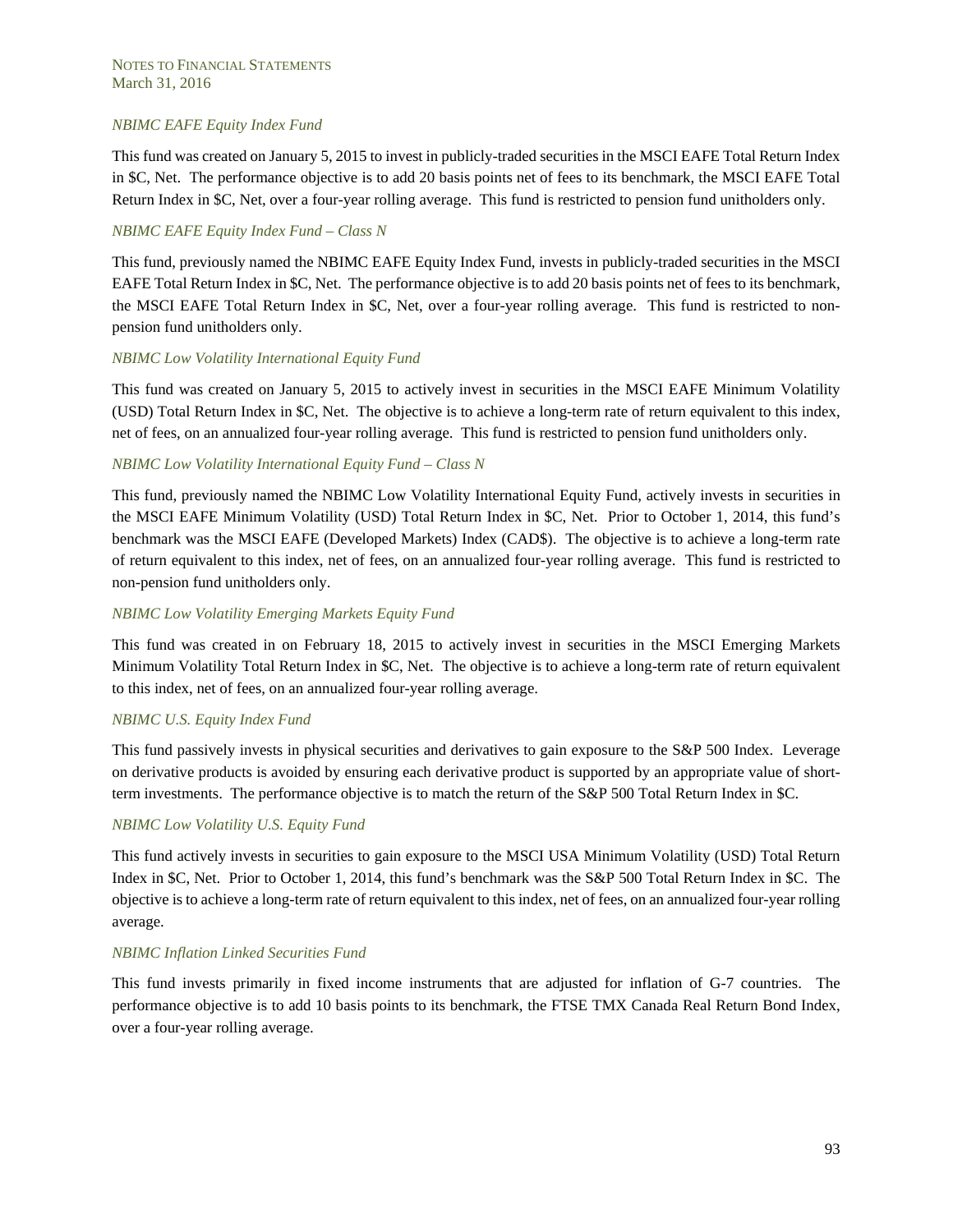#### *NBIMC Canadian Real Estate Fund*

This fund invests in private Canadian real estate investments, directly through a wholly owned subsidiary, NBIMC Realty Corp., or indirectly through limited partnerships or similar investment vehicles. The benchmark is inflation, as measured by the percentage change in the twelve-month CPI-Canada All Items Index, plus 4%.

#### *NBIMC Canadian Real Estate Investment Trust Fund*

This fund invests in publicly traded Canadian real estate investment trust (REIT) securities. The performance objective is to match the return of the S&P/TSX Capped REIT Total Return Index.

#### *NBIMC Non-Canadian Private Real Estate Fund*

This fund was created on December 19, 2014 to invest in private non-Canadian real estate investments directly or indirectly through limited partnerships or similar investment vehicles. The benchmark is inflation, as measured by the percentage change in the twelve-month average CPI-Canada All Items Index, plus 4%.

#### *NBIMC International Real Estate Fund*

This fund is managed by an external manager that invests primarily in publicly traded securities of international REITs. The performance objective is to add 150 basis points to the countries' blended REIT Equity Indices in \$C, net of fees, over the long-term.

#### *NBIMC Public Infrastructure Fund*

This fund was created on April 27, 2015 to provide additional investment diversification by providing infrastructurelike exposure with enhanced liquidity. The benchmark is inflation, as measured by the percentage change in the twelve-month CPI-Canada All Items Index, plus 4%.

#### *NBIMC Infrastructure Fund*

This fund was created to provide additional investment diversification through direct investment in infrastructure through co-investment structures. The performance objective is to achieve a 4% real rate of return over a long-term investment horizon.

#### *NBIMC North American Market Neutral Fund*

This fund focuses on adding value through security selection within its universe of the S&P/TSX Total Return Composite Index as well as certain publicly traded US-listed stocks. Favored securities are purchased and offset by a corresponding short position in another security within the same sector. The portfolio is supported by a cash underlay and its performance objective is to add 350 basis points annually over a four-year moving average basis to its benchmark. The benchmark is calculated as 93% of the FTSE TMX Canada 91 Day T-Bill Index plus 7% One-day Canadian Call Loan Rate.

#### *NBIMC Quantitative Strategies Fund*

This fund seeks to add value by investing in either long or short positions where announced mergers or dual class share structures present arbitrage potential. Short positions are supported by cash underlay. The objective is to add 350 basis points over its benchmark. The benchmark is calculated as 93% of the FTSE TMX Canada 91 Day T-Bill Index plus 7% One-day Canadian Call Loan Rate.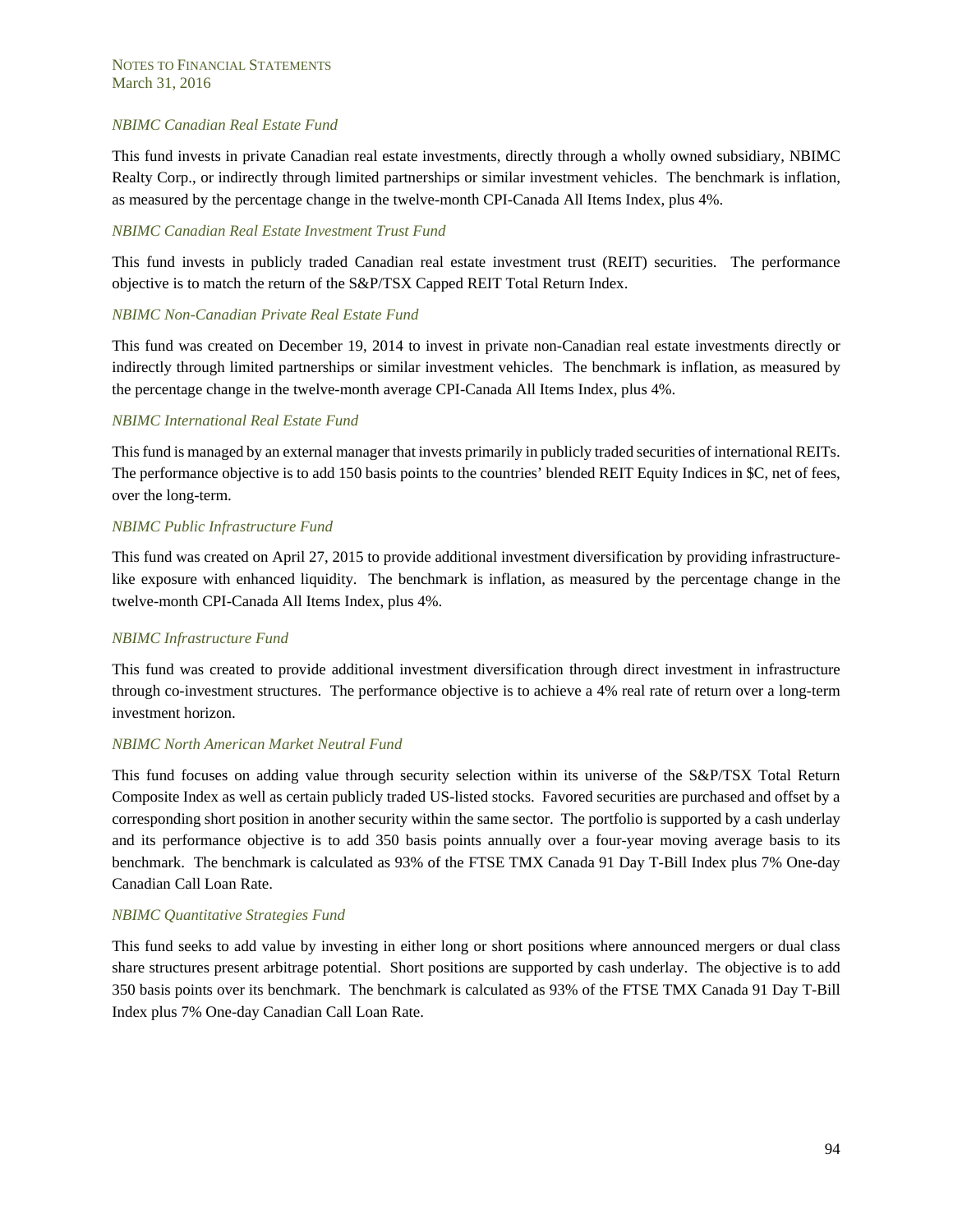#### *NBIMC New Brunswick and Atlantic Canada Equity Opportunity Fund*

This fund invests in public and private equities or instruments convertible into equities of New Brunswick and Atlantic Canada companies. The performance objective is to achieve a 4% real rate of return over a long-term investment horizon.

#### *NBIMC Private Equity Fund*

This fund is managed by external managers that invest primarily in non-publicly traded securities of U.S. and European companies. The performance objective is to exceed the performance of its benchmark, a blend of the respective countries' total return indices in \$C.

#### *NBIMC Asset Mix Strategy Fund*

This fund was created on June 26, 2015 to add value through active asset mix decisions by the NBIMC's internal Asset Mix Strategy Committee. The objective is to add 10 basis points of absolute return.

#### **1. Basis of presentation**

These financial statements have been prepared in accordance with International Financial Reporting Standards (IFRS) as published by the International Accounting Standards Board (IASB).

The financial statements were authorized for issue by the Board of Directors of NBIMC on June 6, 2016.

The financial statements have been prepared on the historical cost basis except for financial instruments at fair value through profit or loss ("FVTPL"), which are measured at fair value.

Certain comparative information, including distributions to holders of redeemable units presented net of proceeds from issuance of redeemable units, has been reclassified from that previously presented to conform to the financial statement presentation adopted in the current year.

#### **2. Significant Accounting Policies**

#### *(a) Changes in Accounting Policies*

The Funds have chosen to early adopt IFRS 9 - *Financial instruments*. There were no accounting impacts to the previously disclosed financial results as a result of early adopting this accounting standard.

For an explanation of how the Funds classify financial assets and liabilities under IFRS 9, see Note 2(b)(ii).

#### *(b) Financial instruments*

(i) Recognition and initial measurement

Financial assets and financial liabilities at FVTPL are recognized in the statement of financial position on the trade date, which is the date on which the Funds become a party to the contractual provisions of the instrument.

Financial assets and financial liabilities at FVTPL are initially measured at fair value, with transaction costs recognized in profit or loss.

#### (ii) Classification

Financial assets are required to be classified as measured at amortized cost, fair value through other comprehensive income or FVTPL according to the business model used for managing them and their contractual cash flow characteristics. Financial liabilities are classified as measured through amortized cost unless they are measured at FVTPL.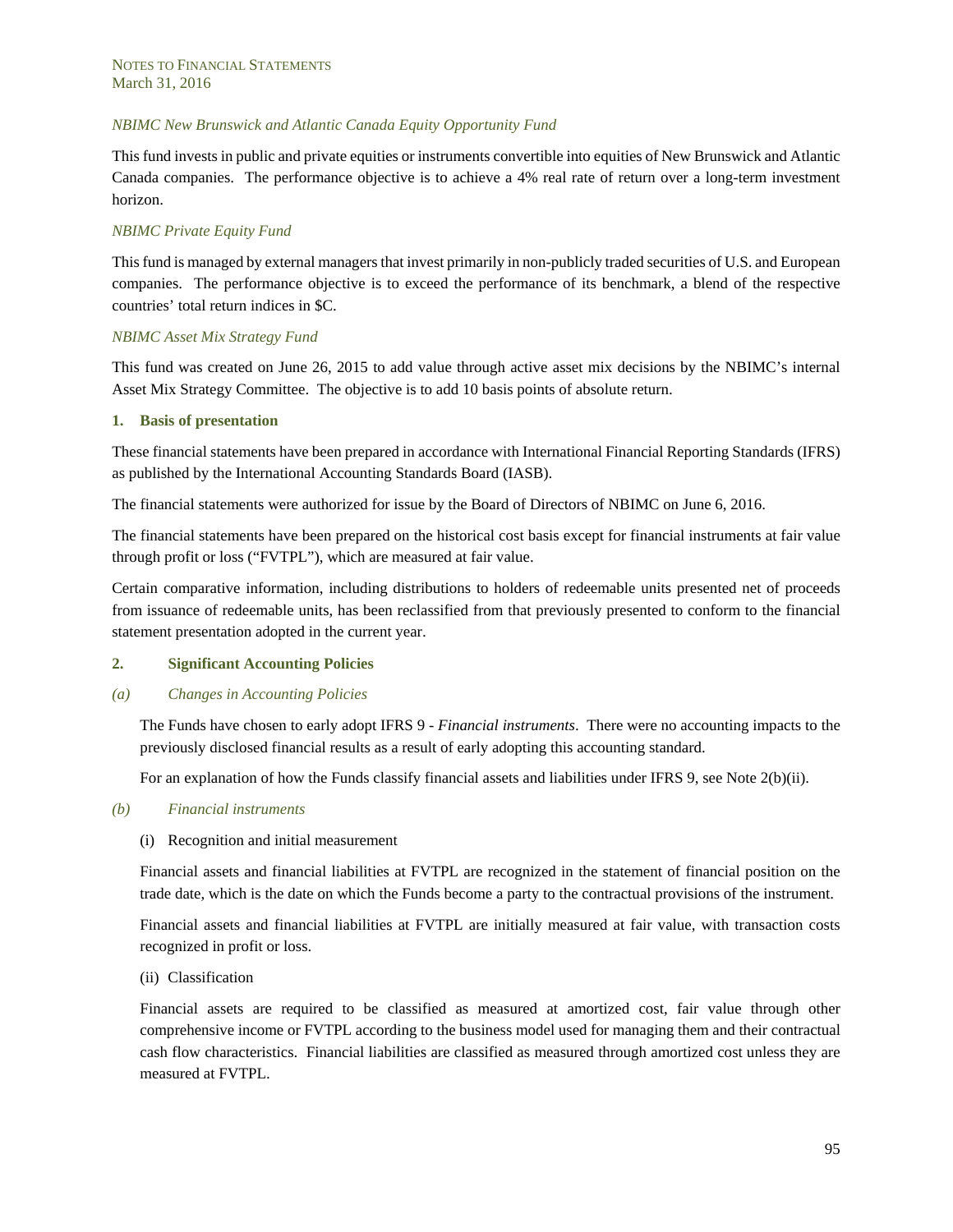The Funds make an assessment of the objective of a business model because this best reflects the way the business is managed and information is provided. The information considered includes:

- the stated policies and objectives and the operation of those policies in practice. In particular, whether strategy focuses on earning contractual interest revenue, maintaining a particular interest rate profile, matching the duration of the financial assets to the duration of the liabilities that are funding those assets or realizing cash flows through the sale of assets;
- how performance is evaluated and reported;
- the risks that affect the performance of the business model (and the financial assets held within that business model) and how those risks are managed;
- $\bullet$  how managers of the business are compensated e.g. whether compensation is based on the fair value of the assets managed or the contractual cash flows collected; and
- the frequency, volume and timing of sales in prior periods, the reasons for such sales and its expectations about future sales activity. However, information about sales activity is not considered in isolation, but as part of an overall assessment of how the Funds' stated objective for managing the financial assets is achieved and how cash flows are realized.

Financial assets that are held for trading or managed and whose performance is evaluated on a fair value basis are measured at FVTPL because they are neither held to collect contractual cash flows nor held both to collect contractual cash flows and to sell financial assets.

The investments of each Fund, regardless of the type of investments, are managed and their performance is evaluated on a fair value basis. As such, the Funds classify all investments as FVTPL with changes in fair value being recognized in net investment income in the Statement of Comprehensive Income (Loss).

Financial assets at FVTPL include debt and equity securities and derivative assets. Financial liabilities at FVTPL include securities sold short, redeemable units and derivative liabilities.

Other financial assets and financial liabilities are classified as measured at amortized cost which approximates fair value due to their short settlement period. Financial assets at amortized cost include cash, interest receivable, dividends receivable, receivable for investment sales and margin at brokers. Financial liabilities at amortized cost include indebtedness, payable for investment purchases and dividends payable.

(iii) Fair value measurement

Investments, including derivatives, are valued at their fair value as of the date of the financial statements. Fair value is the price that would be received to sell an asset or paid to transfer a liability in an orderly transaction between market participants at the measurement date in the principal or, in its absence, the most advantageous market to which the Funds have access at that date.

The fair value of financial assets and financial liabilities traded in active markets (such as exchange-traded derivatives and debt and equity securities) are based on quoted market prices at the close of trading on the reporting date. The Funds use the last traded market price for both financial assets and financial liabilities where the last traded market price falls within that day's bid-ask spread. In circumstances where the last traded price is not within the bid-ask spread, management determines the point within the bid-ask spread that is most representative of fair value based on the specific facts and circumstances.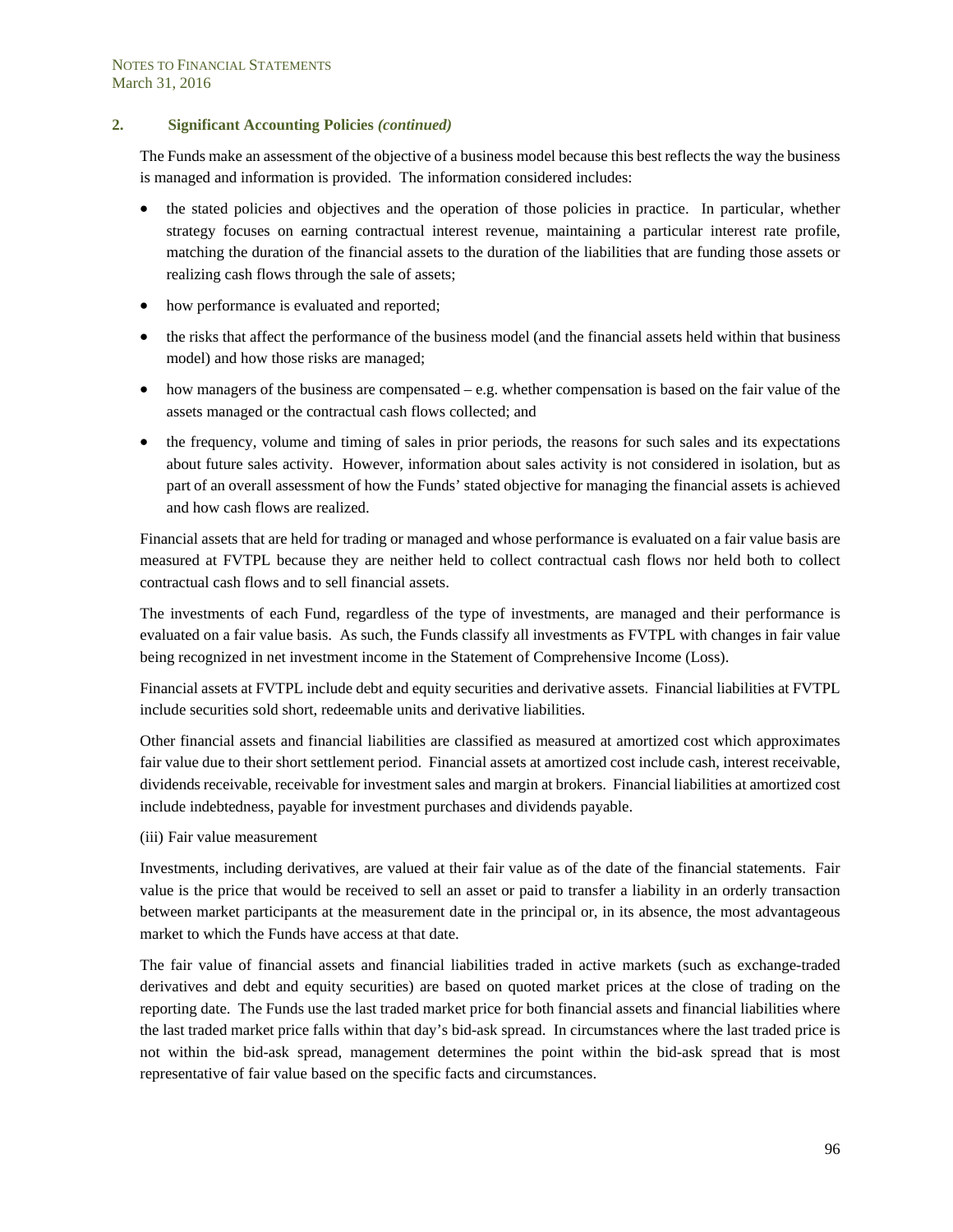If there is no quoted price in an active market, then the Funds use valuation techniques that maximize the use of the relevant observable inputs and minimize the use of unobservable inputs. The chosen valuation technique incorporates all of the factors that market participants would take into account in pricing a transaction.

The Funds recognize transfers between levels of the fair value hierarchy as at the end of the reporting period during which the change occurred.

#### (iv) Amortized cost measurement

The amortized cost of a financial asset or financial liability is the amount at which it is measured at initial recognition, minus any reduction for impairment.

(v) Impairment

At each reporting date, the Funds assess whether there is objective evidence that a financial asset at amortized cost is impaired. If such evidence exists, the Funds recognize an impairment loss as the difference between the amortized cost of the financial asset and the present value of the estimated future cash flows, discounted using the instrument's original effective interest rate. Impairment losses on financial assets at amortized cost are reversed in subsequent periods if the amount of the loss decreases and the decrease can be related objectively to an event occurring after the impairment was recognized.

#### (vi) Derecognition

The Funds derecognize a financial asset when the contractual rights to the cash flows from the asset expire, or are transferred in a transaction in which substantially all of the risks and rewards of ownership of the financial asset are transferred.

The Funds derecognize a financial liability when its contractual obligations are discharged or cancelled or expire.

On derecognition of a financial asset or financial liability, the difference between its carrying amount and the consideration received (including any new asset obtained less any new liability assumed) is recognized in profit or loss. Any interest in such transferred financial asset or financial liability that is created or retained by the Funds is recognized as a separate asset or liability.

#### (vii) Offsetting

Financial assets and financial liabilities are offset and the net amount presented in the statement of financial position when, and only when, the Funds have the legal right to offset the amounts and intend to either settle on a net basis or realize the asset and settle the liability simultaneously.

Income and expenses are presented on a net basis for gains and losses from financial instruments at FVTPL and foreign exchange gains and losses.

#### (viii) Specific instruments

Cash comprises deposits with banks and custodians that have not been invested in other financial instruments as of the reporting date.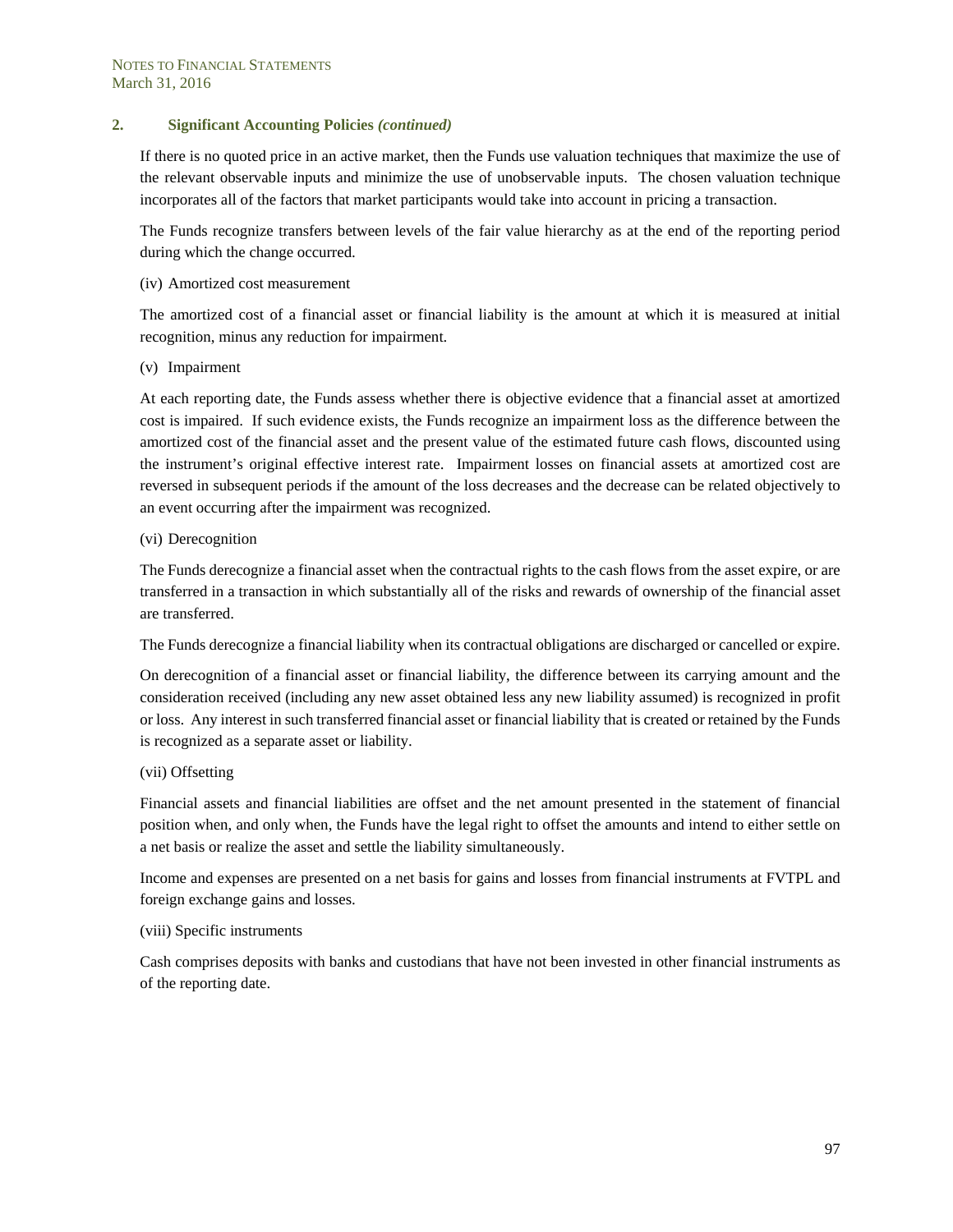### *(c) Interest*

Interest income and expense, including interest income from non-derivative financial assets at FVTPL, are recognized in profit or loss, using the effective interest method.

The effective interest rate is the rate that exactly discounts the estimated future cash payments and receipts through the expected life of the financial instrument to the carrying amount of the financial instrument. When calculating the effective interest rate, the Funds estimate future cash flows considering all contractual terms of the financial instrument, but not future credit losses. Interest received or receivable, and interest paid or payable, are recognized in profit or loss as interest income and interest expense respectively.

### *(d) Dividend income*

Dividend income is recognized in profit or loss on the date on which the right to receive payment is established. For quoted equity securities, this is usually the ex-dividend date. For unquoted equity securities, this is usually the date on which shareholders approve the payment of a dividend. Dividend income is recognized in profit or loss as a separate line item.

### *(e) Net changes in unrealized and realized gains and losses on financial instruments at FVTPL*

Net changes in the gains and losses from financial instruments at FVTPL include all realized and unrealized fair value changes and foreign exchange differences, but exclude interest and dividend income.

Net gains and losses from financial instruments at FVTPL are calculated using the average cost method.

### *(f) Foreign currency translation*

The purchases and redemptions of units in each Fund are denominated in Canadian dollars (CAD) which is also the Funds' functional and presentation currency. Foreign currency transactions are translated into the functional currency using the exchange rates prevailing at the dates that transactions occur. Foreign currency assets and liabilities denominated in foreign currency are translated into the functional currency using the exchange rate prevailing at the measurement date. Realized exchange gains and losses are included in net realized gains and losses on investments. Unrealized exchange gains and losses are included in net change in unrealized gains and losses on investments.

### *(g) Use of estimates and judgments*

The preparation of financial statements requires management to make judgments, estimates and assumptions that affect the application of accounting policies and the amounts reported in the financial statements and accompanying notes. Actual results could differ from those estimates. The following discusses the most significant accounting judgments and estimates that the Funds have made in preparing the financial statements:

#### (i) Fair value measurement of derivatives and securities not quoted in an active market

Certain of the Funds hold financial instruments that are not quoted in active markets, including derivatives. Fair values of such instruments are determined using valuation techniques and may be determined using reputable pricing sources or indicative prices from market makers. Broker quotes as obtained from the pricing sources may be indicative and not executable or binding. Where no market data is available, the Funds may value positions using their own models, which are usually based on valuation methods and techniques generally recognized as standard within the industry. The models used to determine fair values are validated and periodically reviewed by experienced personnel or management, independent of the party that created them.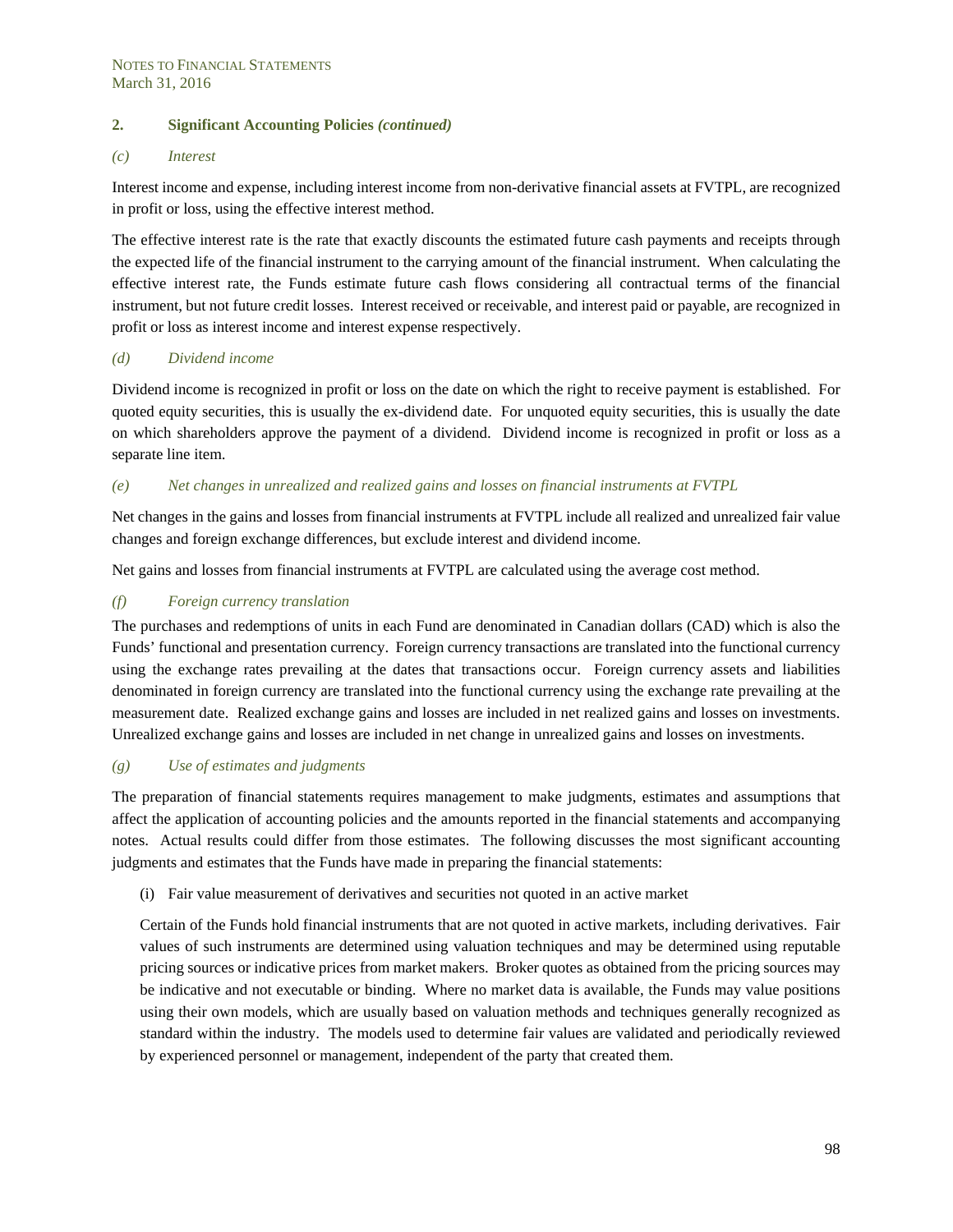Models use observable data, to the extent practicable. However, areas such as credit risk (both own and counterparty), volatilities and correlations require management to make estimates. Changes in assumptions about these factors could affect the reported fair values of financial instruments. The Funds consider observable data to be market data that is readily available, regularly distributed and updated, reliable and verifiable, not proprietary, and provided by independent sources that are actively involved in the relevant market.

Certain of the Funds hold private investments, such as non-traded pooled or closed funds, limited partnership interests, private placement bonds or equity investments. Private investment fund valuations are initially provided by the external fund managers, usually on a three month lagging basis. Such valuations are then adjusted to reflect cash contributions and cash distributions between the valuation date and the reporting date, including marking to market any publicly-traded securities held by the underlying private investment.

Refer to note 3 for further information about the fair value measurement of the Funds' financial instruments.

Estimates and underlying assumptions are reviewed on an ongoing basis. Revisions to accounting estimates are recognized in the period in which the estimates are revised.

(ii) Investment entity exemption from consolidation

Each of the Funds has been established for the purpose of earning returns from investment income and capital appreciation on behalf of one or more related party public sector investors. The Funds measure and evaluate the performance of substantially all of their investments on a fair value basis. Accordingly, management has determined that the Funds meet the definition for Investment Entities under the criteria set out in IFRS 10, *Consolidated Financial Statements.* Instead of consolidating the results of subsidiaries, investment entities measure the investment in subsidiaries at FVTPL.

#### *(h) Income taxes*

The Trust Declaration under which the Funds are created requires the annual distribution of net income and net realized capital gains of each Fund for each year such that no taxable income will remain in the respective Fund. Such distributions are reinvested in units of the Fund on behalf of the unitholders. Accordingly, no provision for income taxes is recorded by the Funds.

However, some dividend and interest income received by certain of the Funds is subject to withholding taxes imposed in certain countries of origin. Income that is subject to such tax is recognized gross of the taxes and the corresponding withholding tax is recognized as a transaction cost in the Statement of Comprehensive Income. Canada has entered into double taxation agreements with certain countries. The Funds may be eligible to recover taxes withheld in those countries, in which case recoverable taxes are recognized on the Statement of Financial Position.

#### *(i) Issue and redemption of redeemable units*

Units of the Funds, which are redeemable at the option of the holder, are issued in accordance with the provisions of the Trust Declaration. As such, redeemable units are classified as financial liabilities at FVTPL and measured at redemption amounts. Distributions to holders of redeemable units are recognized in the Statement of Changes in Net Assets Attributable to Holders of Redeemable Units. Unit issues and redemptions are recorded on a trade date basis. The total number of units available for issue is unlimited.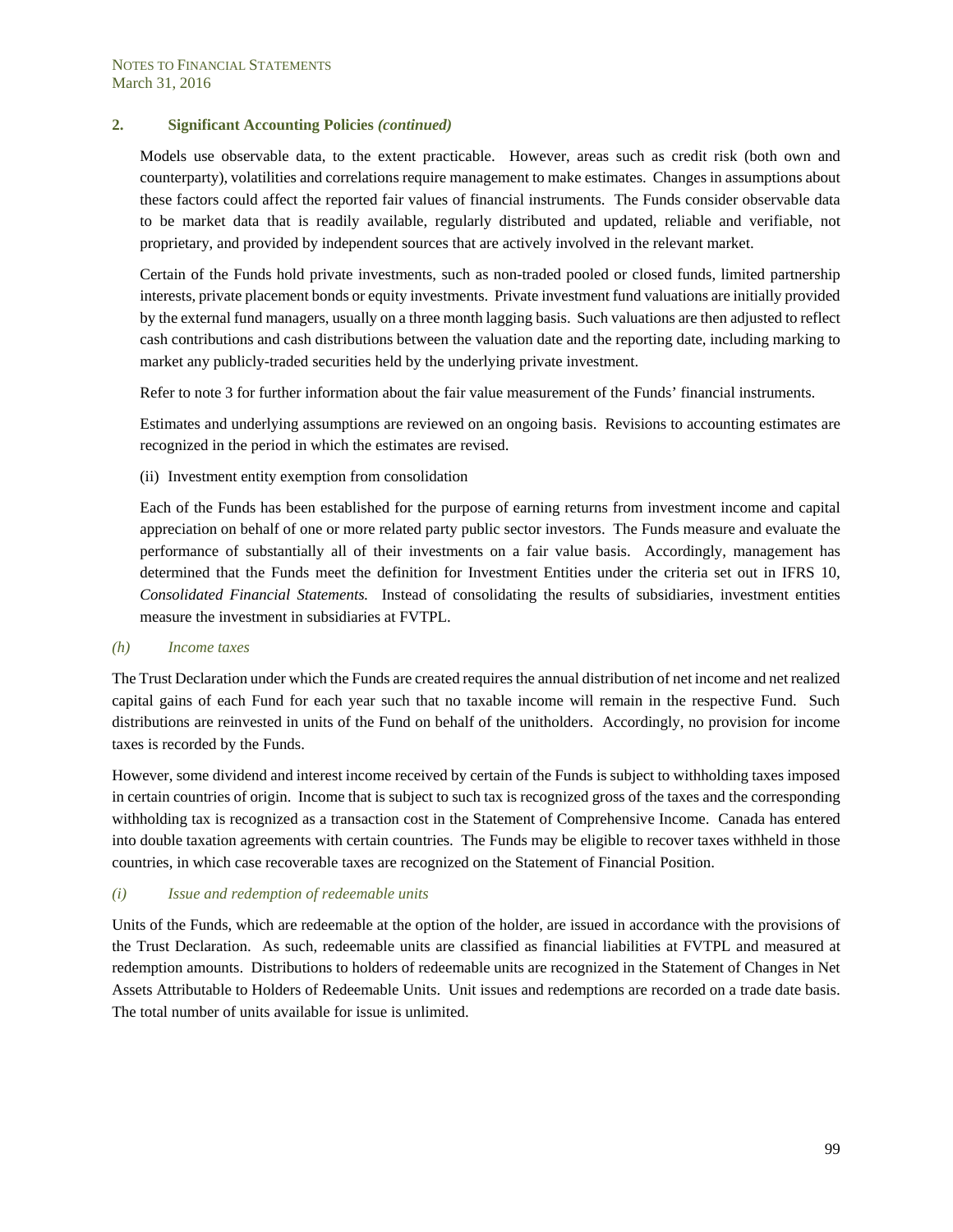Participation in each Fund is expressed in terms of units, each unit giving its holder a proportionate share in the net assets of the respective Fund portfolio. The initial value of a unit trust portfolio is \$1 (one thousand dollars). For each subsequent unit issuance and redemption, the unit value is determined by dividing the fair value of the net assets attributable to the holders of the redeemable units by the total number of units outstanding. The proportion of units issued or redeemed by each unitholder on a particular valuation date depends on changes to the unit holder's desired asset allocation.

### **3. Fair value of financial instruments**

The Funds classify fair value measurements within a hierarchy which gives the highest priority to unadjusted quoted prices in active markets for identical assets or liabilities (Level 1) and the lowest priority to unobservable inputs (Level 3). The fair value hierarchy levels are:

**Level 1 -** Inputs that are quoted market prices (unadjusted) in active markets for identical instruments.

**Level 2** – Inputs (other than quoted prices included within Level 1) that are observable for the instrument, either directly or indirectly. These inputs include quoted prices for similar investments in active markets, quoted prices for identical or similar investments in markets that are not active, and inputs other than quoted prices that are observable for the instrument. These are inputs that are derived principally from, or corroborated by, observable market data by correlation or other means.

**Level 3 –** Inputs that are unobservable that are used to measure fair value when observable inputs are not available. Unobservable inputs reflect subjective assumptions that market participants may use in pricing the investment.

Investments that are classified as Level 1 include fixed income securities, publicly traded equity securities, real estate investment trusts (REITs) and exchange-traded funds and futures.

Investments that are classified as Level 2 include short-term securities, non-publicly traded fixed income and equity securities, non-publicly-traded pooled fund investments, and derivatives traded over-the-counter.

Certain of the Funds hold units of the NBIMC Money Market Fund as a proxy for cash. The underlying investments of the NBIMC Money Market Fund include investments that have been measured using Level 1 and Level 2 inputs. Accordingly, the classification of units in the NBIMC Money Market Fund has been determined based on the lowest level input that is significant to the entire assessment, which is Level 2.

Investments that are classified as Level 3 include private equity, real estate and infrastructure investments, as well as some private fixed income instruments.

Financial assets and financial liabilities that are measured at amortized cost and the Funds' obligations for net assets attributable to holders of redeemable units approximates their fair values due to their short-term nature.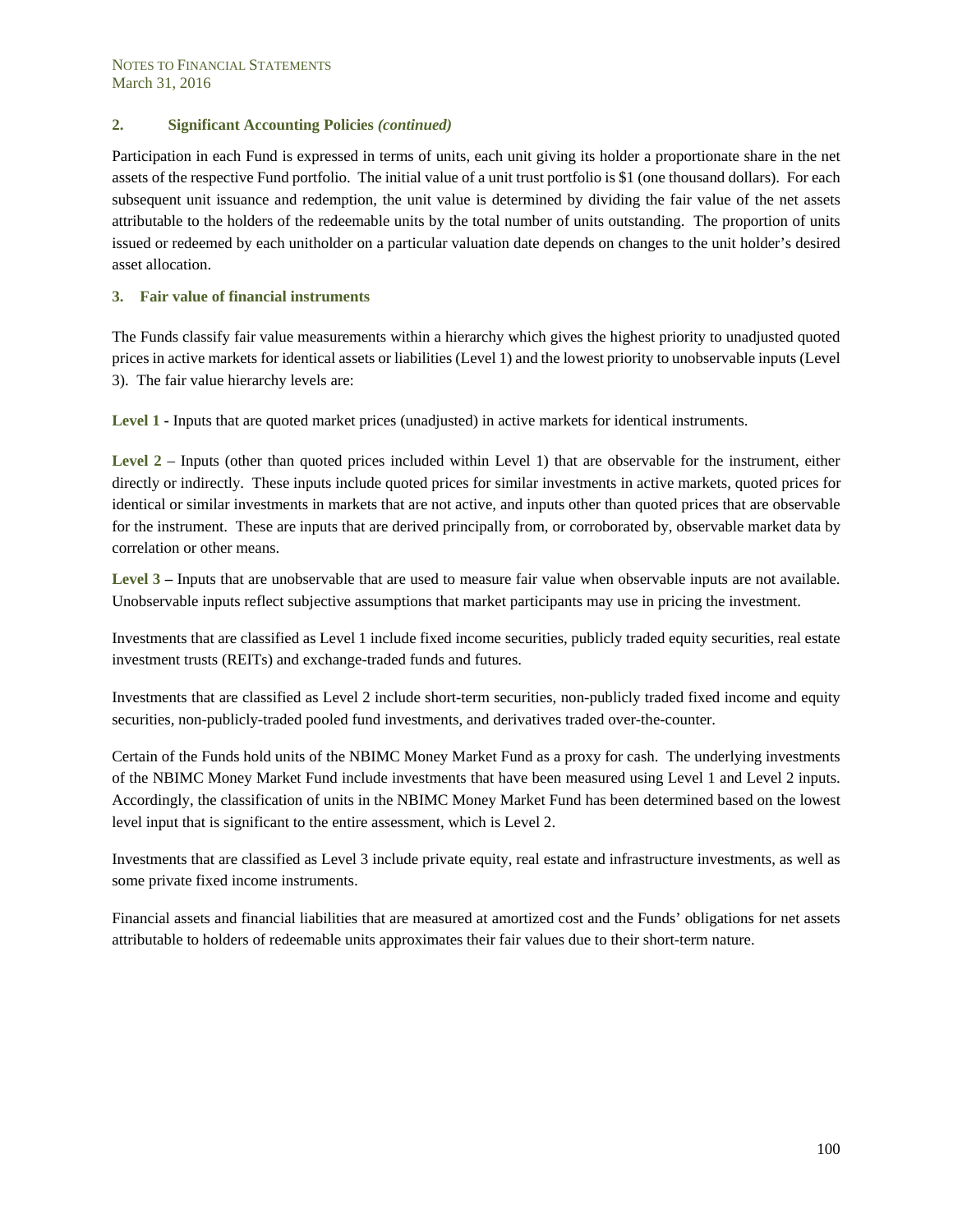The levels of input for valuation of the Funds' financial instruments at FVTPL as at March 31, 2016 are as follows:

|                                                                                   | March 31,<br>2016<br>\$ | Level 1<br>\$ | Level 2<br>\$  | Level 3<br>\$ |
|-----------------------------------------------------------------------------------|-------------------------|---------------|----------------|---------------|
| <b>Fixed Income Funds:</b>                                                        |                         |               |                |               |
| <b>NBIMC</b> Nominal Bond Fund                                                    | 2,146,821               | 1,816,182     | 330,639        |               |
| NBIMC Corporate Bond Fund                                                         | 2,201,761               | 2,148,693     | 53,068         |               |
| NBP Canadian Long-Term Bond Fund (formerly<br>NBIMC Canadian Long-Term Bond Fund) | 67,343                  | 66,898        | 445            |               |
| NBIMC New Brunswick Fixed Income Opportunity<br>Fund                              | 14,362                  |               |                | 14,362        |
| NBIMC Money Market Fund                                                           | 995,047                 | 59.999        | 935,048        |               |
| <b>NBIMC Student Investment Fund</b>                                              | 3,215                   | 2,976         | 239            |               |
| <b>Equity Funds:</b>                                                              |                         |               |                |               |
| NBIMC Canadian Equity Index Fund                                                  | 834,349                 | 249,259       | 585,090        |               |
| NBIMC Low Volatility Canadian Equity Fund                                         | 676,559                 | 674,549       | 2,010          |               |
| NBIMC External Canadian Equity Fund                                               | 217,504                 | 113,490       | 104,014        |               |
| NBIMC Canadian Equity Active Long Strategy Fund                                   | 176,236                 | 162,066       | 14,170         |               |
| NBIMC External International Equity Fund                                          | 248,718                 |               | 248,718        |               |
| NBIMC EAFE Equity Index Fund                                                      | 459,537                 | 459,865       | (328)          |               |
| NBIMC EAFE Equity Index Fund - Class N                                            | 20,659                  | 20,716        | (57)           |               |
| NBIMC Low Volatility International Equity Fund                                    | 667,814                 | 668,950       | (1,136)        |               |
| NBIMC Low Volatility International Equity Fund -<br>Class N                       | 35,713                  | 28,742        | 6,971          |               |
| NBIMC Low Volatility Emerging Markets Equity                                      |                         |               |                |               |
| Fund                                                                              | 382,143                 | 385,460       | (3,317)        |               |
| NBIMC U.S. Equity Index Fund                                                      | 804,573                 | 810,493       | (5,920)        |               |
| NBIMC Low Volatility U.S. Equity Fund                                             | 776,177                 | 755,733       | 20,444         |               |
| <b>Inflation Linked Funds:</b>                                                    |                         |               |                |               |
| NBIMC Inflation Linked Securities Fund                                            | 668,794                 | 16,589        | 652,205        |               |
| NBIMC Canadian Real Estate Fund                                                   | 291,386                 |               |                | 291,386       |
| NBIMC Canadian Real Estate Investment Trust                                       |                         |               |                |               |
| Fund                                                                              | 220,371                 | 220,364       | 7              |               |
| NBIMC Non-Canadian Private Real Estate Fund                                       | 19,989                  |               | 908            | 19,081        |
| NBIMC International Real Estate Fund                                              | 215,965                 | 214,139       | 1,826          |               |
| NBIMC Public Infrastructure Fund<br><b>NBIMC</b> Infrastructure Fund              | 197,875                 | 94,759        | 103,116<br>900 | 161,843       |
|                                                                                   | 162,743                 |               |                |               |
| <b>Alternative Investments Funds:</b>                                             |                         |               |                |               |
| NBIMC North American Market Neutral Fund                                          | 321,346                 | 5,949         | 315,397        |               |
| <b>NBIMC Quantitative Strategies Fund</b>                                         | 722,517                 | 59,927        | 662,590        |               |
| NBIMC New Brunswick and Atlantic Canada Equity<br><b>Opportunity Fund</b>         | 31,955                  |               |                | 31,955        |
| NBIMC Private Equity Fund                                                         | 495,551                 |               | (2)            | 495,553       |
| <b>Tactical Asset Allocation:</b>                                                 |                         |               |                |               |
| <b>NBIMC Asset Mix Strategy Fund</b>                                              | 80,070                  | 12,533        | 67,537         |               |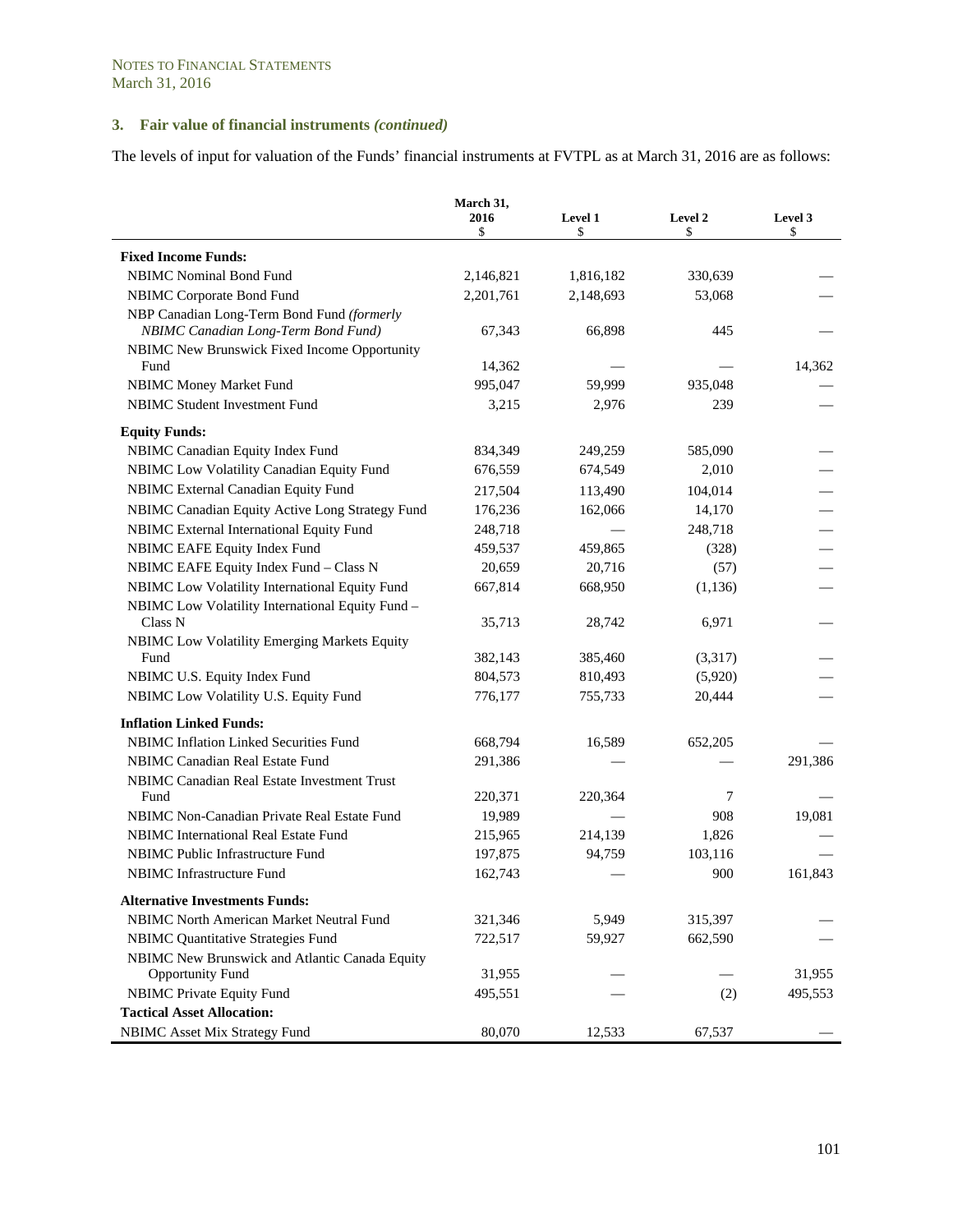The levels of input for valuation of the Funds' financial instruments at FVTPL as at March 31, 2015 are as follows:

|                                                             | March 31,  | Level 1   | Level 2   | Level 3 |
|-------------------------------------------------------------|------------|-----------|-----------|---------|
|                                                             | 2015<br>\$ | \$        | \$        | \$      |
| <b>Fixed Income Funds:</b>                                  |            |           |           |         |
| <b>NBIMC</b> Nominal Bond Fund                              | 2,100,888  | 1,686,328 | 414,560   |         |
| NBIMC Corporate Bond Fund                                   | 1,705,714  | 1,515,925 | 189,789   |         |
| NBIMC Canadian Long-Term Bond Fund                          | 159,456    | 154,942   | 4,514     |         |
| NBIMC New Brunswick Fixed Income Opportunity<br>Fund        | 15,455     |           |           | 15,455  |
| NBIMC Money Market Fund                                     | 1,103,518  | 54,124    | 1,049,394 |         |
| <b>NBIMC Student Investment Fund</b>                        | 3,320      | 3,121     | 199       |         |
| <b>Equity Funds:</b>                                        |            |           |           |         |
| NBIMC Canadian Equity Index Fund                            | 1,229,409  | 336,068   | 893,341   |         |
| NBIMC Low Volatility Canadian Equity Fund                   | 482,153    | 469,532   | 12,621    |         |
| NBIMC External Canadian Equity Fund                         | 334,193    | 163,350   | 170,843   |         |
| NBIMC Canadian Equity Active Long Strategy Fund             | 232,696    | 145,927   | 86,769    |         |
| NBIMC External International Equity Fund                    | 260,681    |           | 260,681   |         |
| NBIMC EAFE Equity Index Fund                                | 875,654    | 837,107   | 38,547    |         |
| NBIMC EAFE Equity Index Fund - Class N                      | 31,157     | 31,156    | 1         |         |
| NBIMC Low Volatility International Equity Fund              | 501,793    | 499,994   | 1,799     |         |
| NBIMC Low Volatility International Equity Fund -<br>Class N | 25,448     | 25,437    | 11        |         |
| <b>NBIMC</b> Low Volatility Emerging Markets Equity         |            |           |           |         |
| Fund                                                        | 211,386    | 211,689   | (303)     |         |
| NBIMC U.S. Equity Index Fund                                | 922,981    | 958,233   | (35,252)  |         |
| NBIMC Low Volatility U.S. Equity Fund                       | 549,156    | 547,911   | 1,245     |         |
| <b>Inflation Linked Funds:</b>                              |            |           |           |         |
| <b>NBIMC</b> Inflation Linked Securities Fund               | 739,375    |           | 739,375   |         |
| NBIMC Canadian Real Estate Fund                             | 254,130    |           |           | 254,130 |
| NBIMC Canadian Real Estate Investment Trust                 |            |           |           |         |
| Fund                                                        | 263,046    | 263,021   | 25        |         |
| <b>NBIMC</b> International Real Estate Fund                 | 352,552    | 349,396   | 3,156     |         |
| NBIMC Infrastructure Fund                                   | 103,690    |           | (2,051)   | 105,741 |
| <b>Alternative Investments Funds:</b>                       |            |           |           |         |
| NBIMC North American Market Neutral Fund                    | 250,974    | 8,413     | 242,561   |         |
| <b>NBIMC Quantitative Strategies Fund</b>                   | 493,495    | 78,817    | 414,678   |         |
| NBIMC New Brunswick and Atlantic Canada Equity              |            |           |           |         |
| <b>Opportunity Fund</b>                                     | 28,392     |           |           | 28,392  |
| <b>NBIMC Private Equity Fund</b>                            | 466,648    |           | (1)       | 466,649 |

All fair value measurements above are recurring.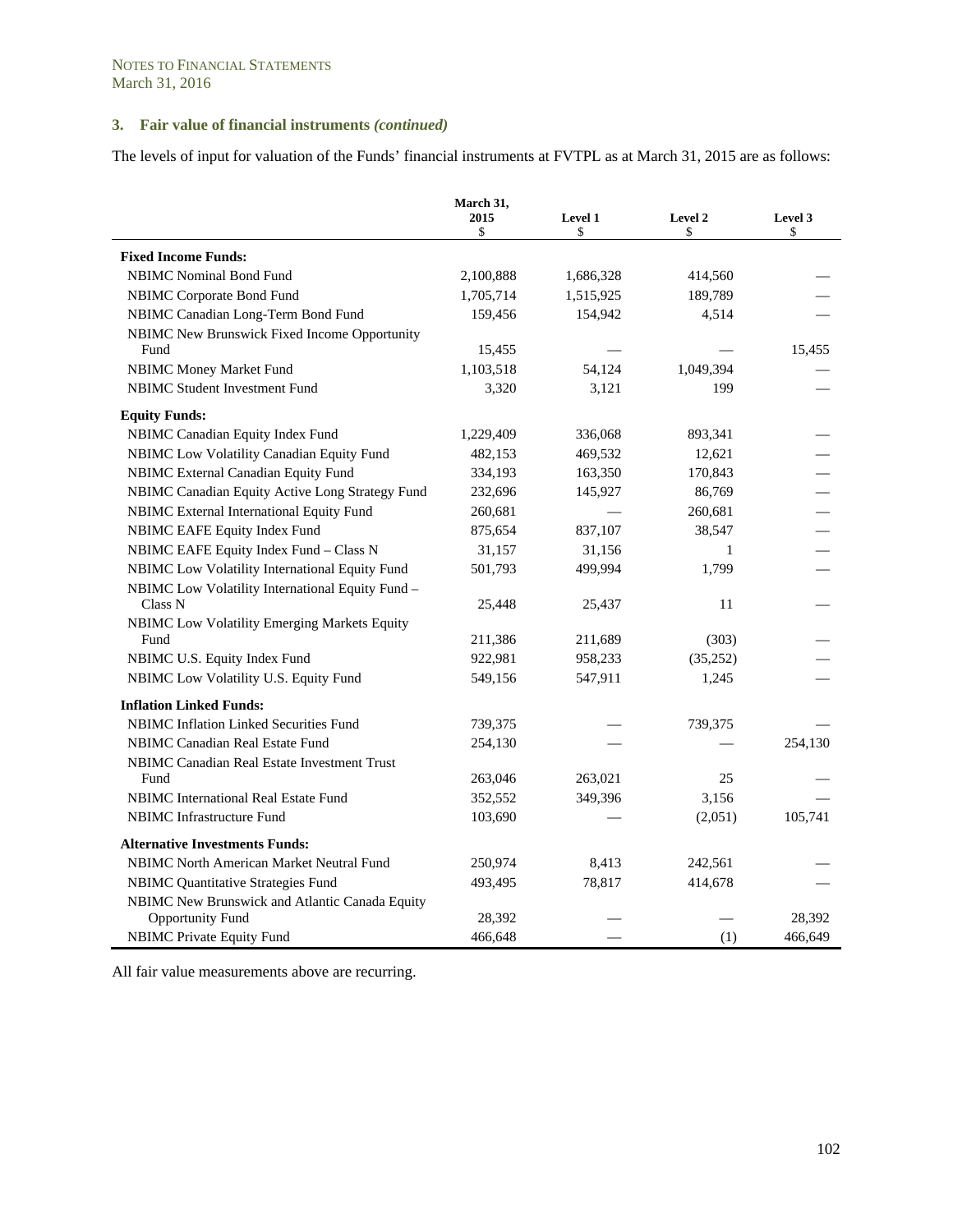Valuation techniques include net present value and discounted cash flow models, comparison with similar instruments for which observable market prices exist and other valuation models. Assumptions and inputs used in valuation techniques may include risk-free and benchmark interest rates, credit spreads and other premia used in estimating discount rates, bond and equity prices, foreign currency exchange rates, equity and equity index prices and expected price volatilities and correlations.

The objective of using valuation techniques is to arrive at a fair value measurement that reflects the price that would be received to sell the asset or paid to transfer the liability in an orderly transaction between market participants at the measurement date.

For Level 2 investments, fair value is determined as follows:

- (i) For unlisted securities or securities traded "over-the-counter", fair value is based on a quotation service from a recognized dealer. Residual bonds are valued using a quoted market price for a similarly-termed government bond and adjusted for changes in credit risk spreads based on dealer feedback.
- (ii) For externally-managed fund investments, fair value is based on the net asset value as reported by the external managers of the funds. External managers use quoted market prices in calculating the applicable net asset values.
- (iii) Derivatives are measured at their fair value with changes in fair value recognized in the Statement of Comprehensive Income for the year. Total return equity swaps are valued based on quoted market index rates. Forward foreign exchange contracts are valued based on quoted exchange rates. Interest rate and cross currency swaps are valued using quoted market information from Bloomberg.

Level 3 private investments may consist of direct and indirect equity and debt investments, such as non-traded pooled or closed funds, limited partnership interests, private placement bonds or equity. Determining fair value for these types of investments is a subjective process.

There were no transfers between Level 1, Level 2 and Level 3 in either the current or comparative year.

The most significant input to the valuation of Level 3 indirect investments is the most recently reported fair value provided by the General Partner or Investment Manager. When the reporting date of such investments does not coincide with the Funds' reporting date, the investments are adjusted as a result of cash flows to/from the investee between the most recently available fair value reported and the end of the reporting period of the Funds. The valuation may also be adjusted for further information gathered by NBIMC management during their ongoing investment monitoring process. The monitoring process includes, but is not limited to, binding bid offers, non-public information on developments of portfolio companies held by the indirect investments, and syndicated transactions which involve such companies. If the investment includes any holdings of publicly traded portfolio companies, the value is also adjusted to reflect any mark to market adjustment between the most recently available fair value reported and the end of the reporting period of the Funds.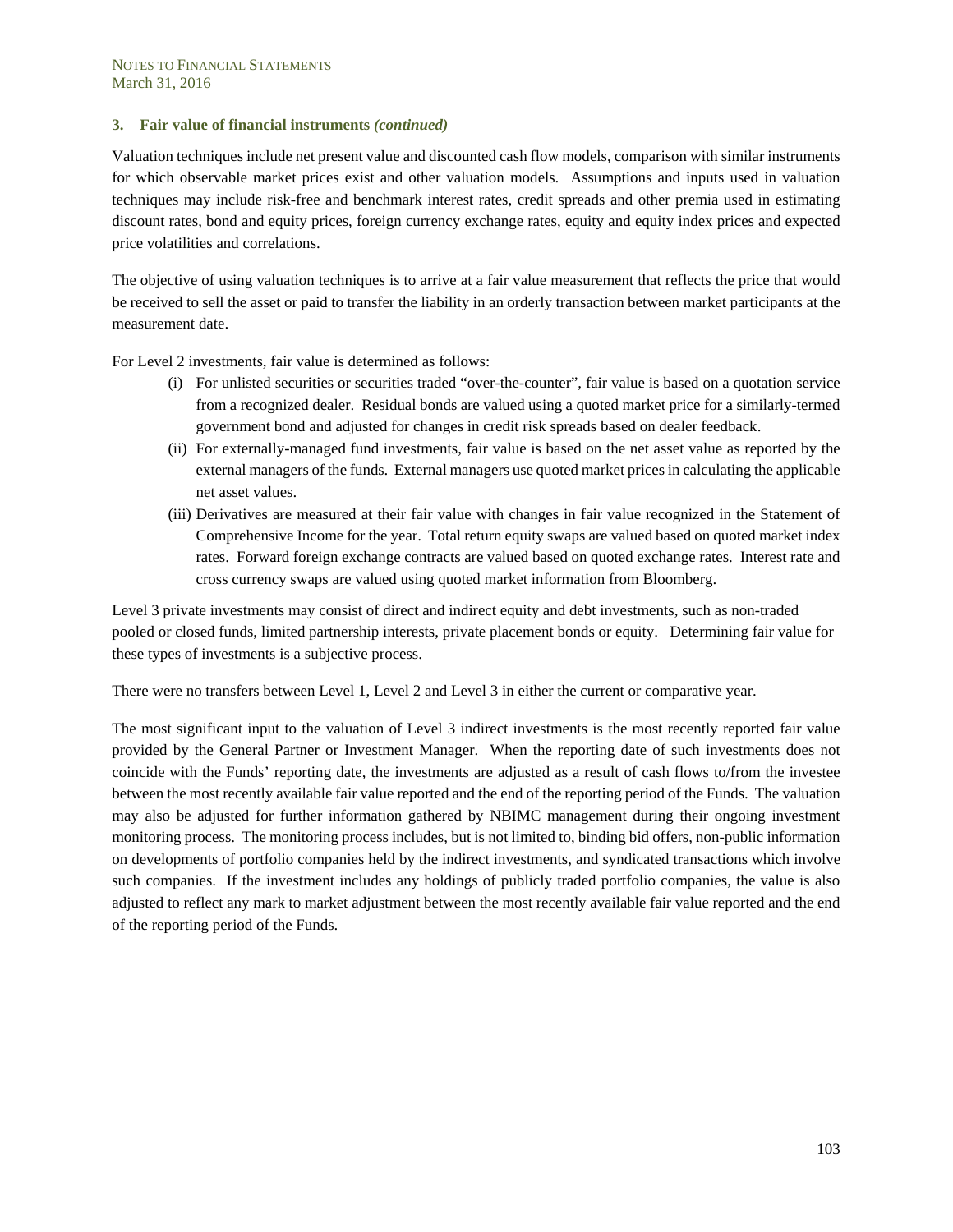Certain Level 3 investments are direct investments in debt and/or equity securities of a private company. In these cases, management uses evidence of fair value where available, such as comparison to subsequent issues of the same or similar securities by the investee, and credible offers received from arm's length parties. If such specific evidence is not available, management will use a generally accepted industry valuation technique that use unobservable inputs such as earnings multiples, discount rates, capitalization rates, price to earnings ratios, price to book ratios or comparable transactions. Given the significant uncertainty associated with these inputs, a valuation range will be determined that seeks to identify plausible values and the final valuation for reporting purposes will be determined within that range.

NBIMC uses an internal Valuation Committee, which includes the members of the senior leadership team, Finance Team and Private Markets Team, to regularly assess, monitor and annually approve the valuations of Level 2 and Level 3 investments held by the Funds. The Private Markets Team will attend regular investee meetings and may also serve in an appointed position on either the Board of Directors or the Investment Advisory Committee of the investee.

The NBIMC New Brunswick Fixed Income Opportunity Fund holds Level 3 fixed income investments. These investments are valued using a spread over a risk free bond that consists of two parts: (i) a spread representing the provincial credit quality; and (ii) a further spread representing an illiquidity premium. At March 31, 2016, the provincial credit quality spread was estimated to be 127 basis points ("bps")  $(2015 - 100$  bps) and the illiquidity premium was estimated to be 30 bps (2015 – 45 bps). A 10 bps change in valuation would increase or decrease the March 31, 2016 value by \$69 (2015 - \$87).

The NBIMC Canadian Real Estate Fund holds investments in Canadian real properties, indirectly through wholly owned holding companies invested in limited partnership structures as well as directly through a non-consolidated, wholly-owned subsidiary. Each investment structure prepares annual financial statements for the underlying real properties that are independently audited by a reputable public accounting firm. All real properties have been subjected to valuations by qualified independent property appraisers using market-based assumptions in accordance with recognized valuation techniques. These valuation techniques used include the direct comparison approach, the capitalized net operating income method and the discounted cash flow method and include estimating, among other things, future stabilized net operating income, capitalization rates, reversionary capitalization rates, discount rates and other future cash flows applicable to the properties. At March 31, 2016, an increase or decrease of 25 bps change in the capitalization rate used by the independent property appraisers would have a decrease or increase on the valuation of this Fund's investments in the amount of \$19,219 or \$20,857 respectively (2015 - \$18,288 or \$20,625 respectively).

The NBIMC Non-Canadian Private Real Estate Fund holds investments in international real properties, indirectly through wholly owned holding companies invested in limited partnership structures. Each investment structure prepares annual financial statements for the underlying real properties that are independently audited by a reputable public accounting firm. All real properties have been subjected to valuations by qualified independent property appraisers using market-based assumptions in accordance with recognized valuation techniques. These valuation techniques used include the direct comparison approach, the capitalized net operating income method and the discounted cash flow method and include estimating, among other things, future stabilized net operating income, capitalization rates, reversionary capitalization rates, discount rates and other future cash flows applicable to the properties. At March 31, 2016, an increase or decrease of 25 bps change in the capitalization rate used by the independent property appraisers would have a decrease or increase on the valuation of this Fund's investments in the amount of \$1,289 or \$1,948 respectively.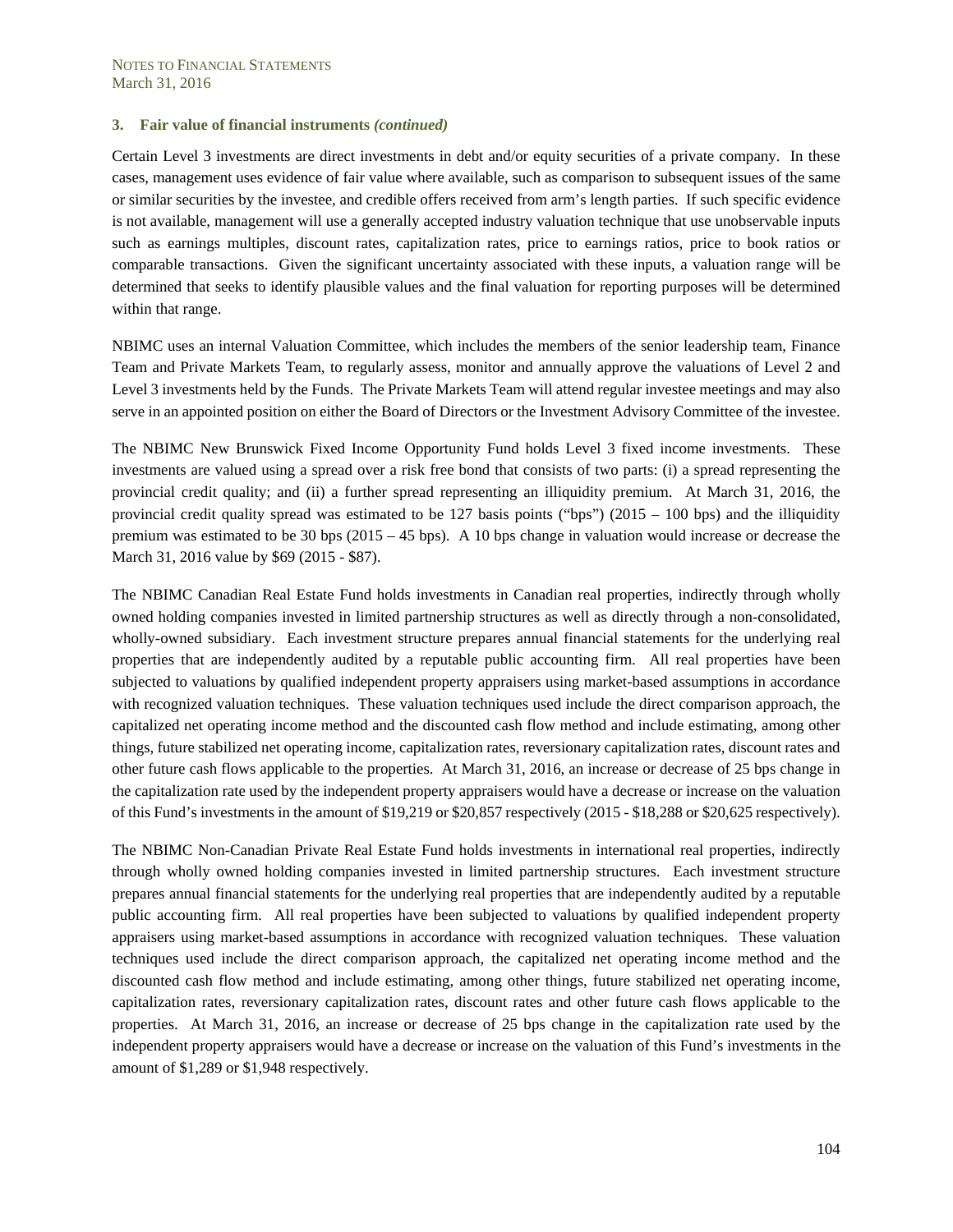The NBIMC Infrastructure Fund invests indirectly through co-investments in certain underlying infrastructure assets. Infrastructure assets are independently valued by certified business valuators using generally accepted industry valuation methods. Valuations are reported to the investors by the Managing Partner. These infrastructure assets are domiciled in various countries, including Bermuda, Great Britain and Australia. This Fund also holds Level 2 forward foreign exchange contracts *(see note 5).* The independent valuations received for each of the Fund's investments suggest an aggregate range of values of \$159,123 to \$173,867 as at March 31, 2016 (2015 - \$103,344 to \$112,233). It is reasonably possible that the valuations used by the Fund may require material adjustment to the carrying amount of its investments. The maximum exposure to loss in this Fund is the carrying value of its investments.

The NBIMC New Brunswick and Atlantic Canada Equity Opportunity Fund consists of highly illiquid equity investments in private companies that demonstrate a diversified product offering and customer base with significant financial commitment from the company's management team. The initial due diligence conducted before an investment decision is made will include reviewing the financial history of the company, interviews with key management and possibly with customers and suppliers, touring the facilities used by the operation, and assessing the overall competitive position. The NBIMC Senior Portfolio Manager will remain deeply involved after the initial investment by attending Board meetings, continuously reviewing performance against business plan objectives, monitoring changes in competitive positioning and updating possible exit strategies. Investments are usually structured as co-investments, and follow on financing may be required. Accordingly, the valuation process will typically look first to any recent financings for indicative values. Discounted cash flow projections, comparable trading multiples and other highly subjective valuation techniques may be used. At March 31, 2016, an increase or decrease of \$1 in the comparable per share value for these investments would increase or decrease the carrying value of this Fund's investments by approximately \$830 (2015 - \$750). It is reasonably possible that the valuations used by the Fund may require material adjustment to the carrying amount of its investments. The maximum exposure to loss in this Fund is the carrying value of its investments.

The NBIMC Private Equity Fund invests in units of limited partnerships managed by well-known, experienced general partners. The limited partnerships seek exposure to globally diversified private opportunities, focused on either a buyout or secondary financing investment objective. These investments may also take the form of a "fund of fund" structure. The General Partner of each limited partnership is responsible for the valuation of the underlying investees and may use any or all of the valuation techniques previously mentioned. NBIMC relies on the valuation processes used by the General Partner and on the audited financial statements prepared for the limited partnership. There is usually a three-month delay between receipt of the limited partnership financial reporting and the reporting date of the Fund. Accordingly, NBIMC will adjust the valuation reported in the limited partnership financial statements by any capital calls or distributions received in the intervening period. NBIMC will also update any underlying publiclytraded holdings using current quoted market values. Excluding the publicly-traded holdings, a 1% increase or decrease in the per unit net asset values reported by the limited partnerships would increase or decrease the carrying value of investments in this Fund at March 31, 2016 by \$4,712 (2015 - \$4,449). It is reasonably possible that the valuations used by the Fund may require material adjustment to the carrying value of its investments. The maximum exposure to loss in this Fund is the fair value of its investments plus uncalled commitments *(see note 9(b)).*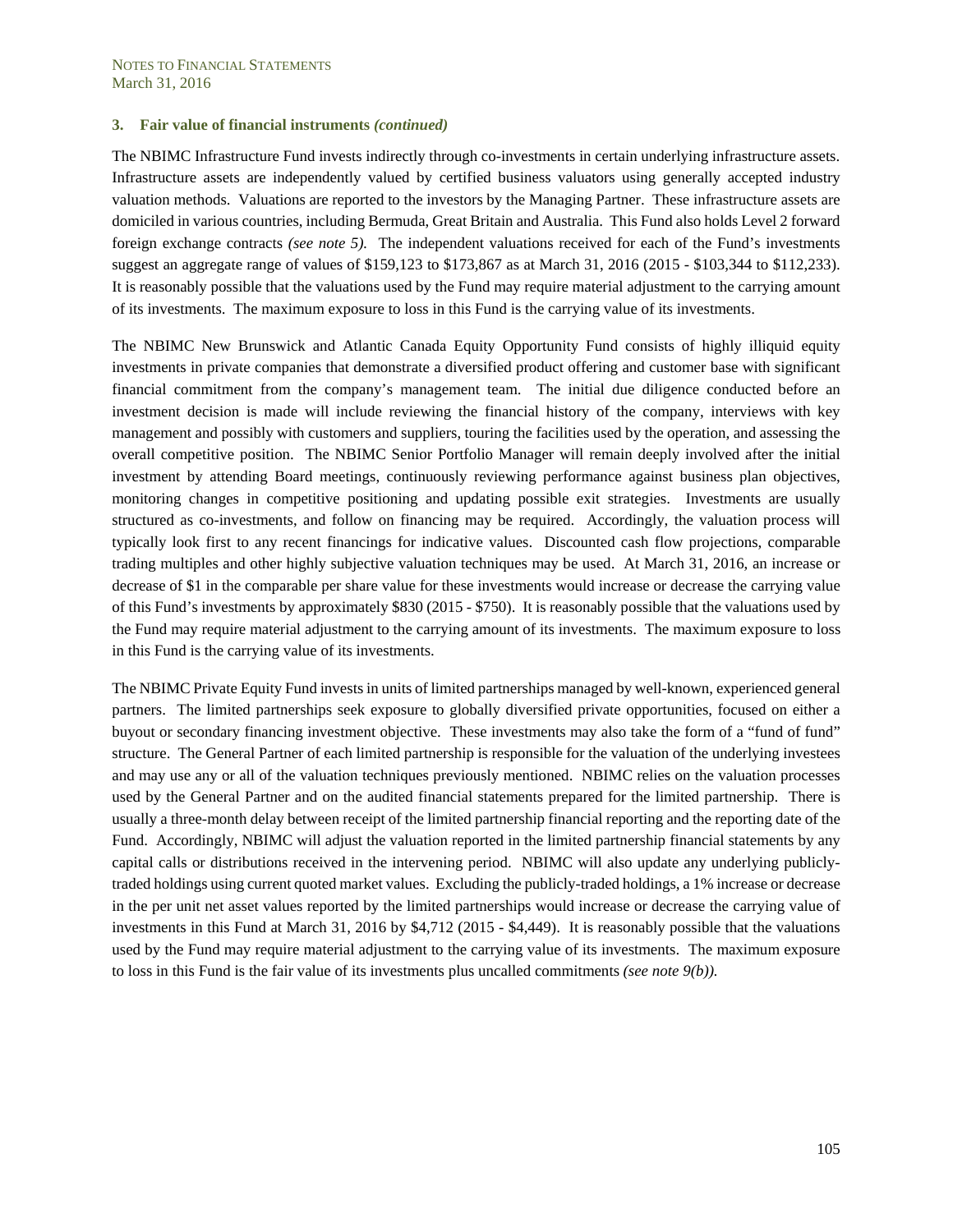A reconciliation of the changes during the year for those investments that are measured at fair value using Level 3 input is as follows:

| Year ended March 31, 2016        | <b>Fair Value,</b><br>beginning of<br>vear<br>S | Gains<br>(losses) in<br>profit or<br>loss<br>\$ | <b>Purchases</b><br>\$ | <b>Settlements</b><br>S | <b>Fair Value.</b><br>end of year<br>\$ |
|----------------------------------|-------------------------------------------------|-------------------------------------------------|------------------------|-------------------------|-----------------------------------------|
| <b>NBIMC New Brunswick Fixed</b> |                                                 |                                                 |                        |                         |                                         |
| Income Opportunity Fund          | 15.455                                          | (426)                                           |                        | (667)                   | 14,362                                  |
| NBIMC Canadian Real Estate Fund  | 254,130                                         | 19.189                                          | 61.567                 | (43,500)                | 291,386                                 |
| NBIMC Non-Canadian Private Real  |                                                 |                                                 |                        |                         |                                         |
| <b>Estate Fund</b>               |                                                 | 802                                             | 21.816                 | (3,537)                 | 19,081                                  |
| NBIMC Infrastructure Fund        | 105.741                                         | 5.436                                           | 80.684                 | (30,018)                | 161.843                                 |
| NBIMC New Brunswick and Atlantic |                                                 |                                                 |                        |                         |                                         |
| Canada Equity Opportunity Fund   | 28.392                                          | 913                                             | 9.650                  | (7,000)                 | 31,955                                  |
| <b>NBIMC</b> Private Equity Fund | 466,649                                         | 86.630                                          | 80,962                 | (138, 688)              | 495,553                                 |

| Year ended March 31, 2015        | <b>Fair Value,</b><br>beginning of<br>year<br>\$ | <b>Gains</b><br>(losses) in<br>profit or<br>loss | <b>Purchases</b> | <b>Settlements</b> | <b>Fair Value,</b><br>end of year |
|----------------------------------|--------------------------------------------------|--------------------------------------------------|------------------|--------------------|-----------------------------------|
| <b>NBIMC New Brunswick Fixed</b> |                                                  |                                                  |                  |                    |                                   |
| Income Opportunity Fund          | 15,453                                           | 582                                              |                  | (580)              | 15,455                            |
| NBIMC Canadian Real Estate Fund  | 196.134                                          | 14.070                                           | 109,041          | (65, 115)          | 254,130                           |
| NBIMC Infrastructure Fund        | 100.274                                          | 4.376                                            | 1.091            |                    | 105.741                           |
| NBIMC New Brunswick and Atlantic |                                                  |                                                  |                  |                    |                                   |
| Canada Equity Opportunity Fund   | 29,204                                           | (872)                                            | 533              | (473)              | 28,392                            |
| <b>NBIMC</b> Private Equity Fund | 360,260                                          | 66.685                                           | 124,587          | (84,883)           | 466.649                           |

Total realized and unrealized gains and losses included in earnings for Level 3 investments are each presented in the Statement of Comprehensive Income. The values presented above exclude foreign currency hedging activities that may be transacted in instruments categorized within other fair value hierarchy levels.

#### **4. Financial Instrument Risk Management**

Financial instruments are exposed to risks such as market, credit and liquidity risk. Under its terms of reference, the Board of Directors has overall responsibility for understanding the principal risks facing the Funds and the systems that management has put in place to mitigate and manage those risks. Accordingly, the Board of Directors is responsible for the establishment of Statements of Investment Policies for each of the Funds, which set out the benchmark to be used for performance measurement, the investment objective (value added), investment philosophy, investment universe permitted and portfolio structure including portfolio constraints for risk management.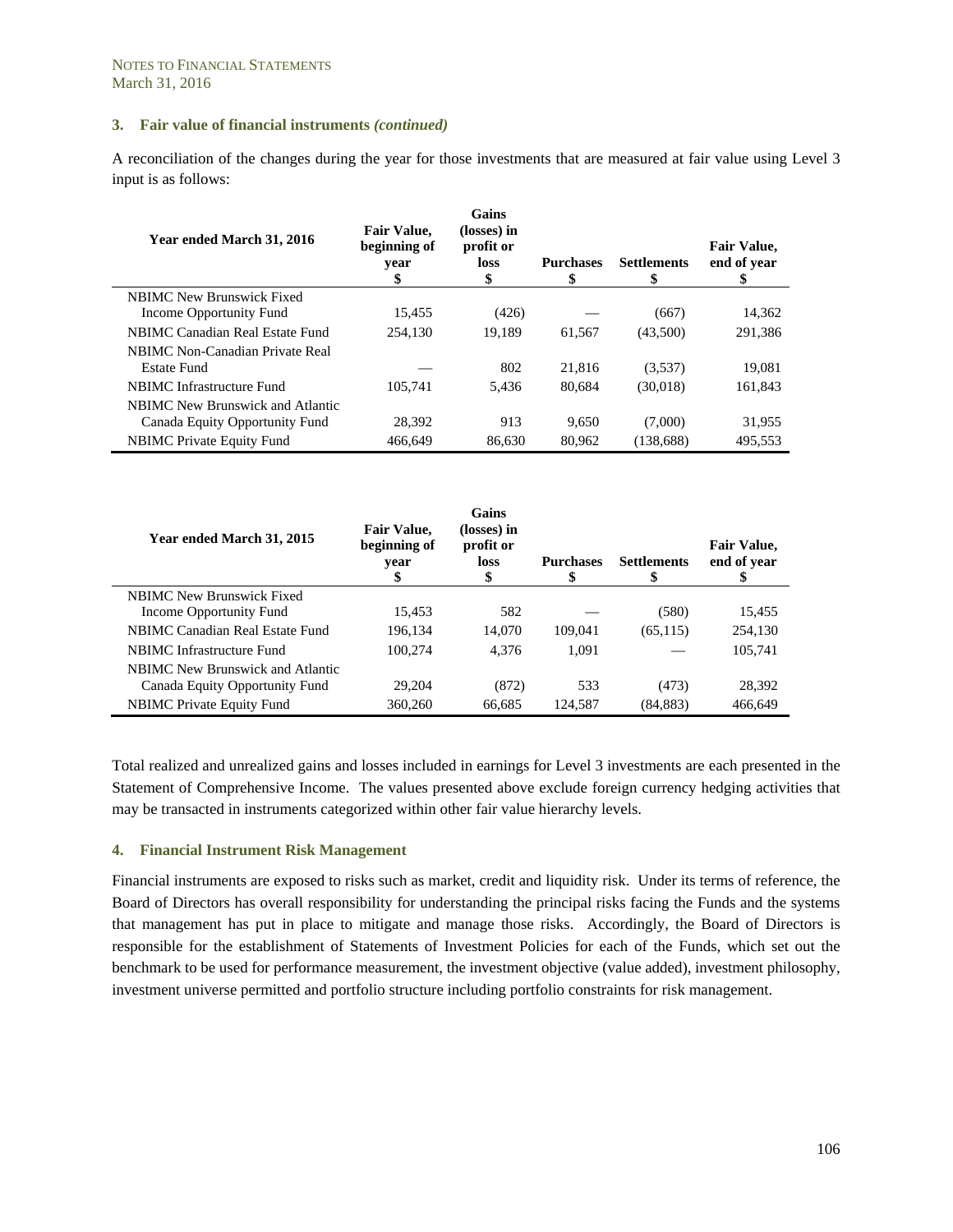Day-to-day investment activities and monitoring of risk control are delegated to management, which acts in accordance with the Statements of Investment Policies. Management produces quarterly reporting of investment performance, policy compliance, trends and changes in investment risks for the Board. In addition, the Chief Investment Officer has established additional investment risk management measures in an Investment Procedures Manual.

An Investment Risk Management Committee, consisting of a cross-functional team of investment, finance and administrative staff, review all proposed and modified investment strategies before implementation to ensure procedures are designed to measure and monitor expected risk exposures.

Following implementation, the Compliance, Risk and Performance Measurement department provides independent regular oversight of all securities trading practices against management's approved investment procedures.

As part of the risk management function, and supplemental to the Statements of Investment Policies, NBIMC also uses a statistical modeling technique known as Value at Risk (VaR) to estimate the probability of loss on investment portfolios. Using return, volatility, and correlation figures, VaR models attempt to aggregate the risks involved in separate investments into one cohesive measure. This aggregation involves certain simplifying assumptions, most notably with respect to the shape of the return distribution for the assets being modeled, which can limit the ability of a VaR system to forecast risk in all market environments. Despite these modeling challenges, well-constructed VaR systems provide a valuable way to aggregate separate investment risks into one cohesive measure, and therefore monitor and analyze these risks over time.

**(a)** Market Risk: Market risk is the risk that the value of an investment will fluctuate as a result of changes in market prices whether those changes are caused by factors specific to the individual investment or factors affecting all securities traded in the market. In addition to exposure to foreign currency risk, interest rate risk and pricing risk as discussed below, the Funds are exposed to other market risks.

The Funds' strategy for the management of market risk is driven by each Fund's investment objective (for a description of the investment strategy, benchmark and value add target, see the introduction to the notes to the financial statements).

The Funds conduct certain of their investment activities by trading through broker channels on regulated exchanges and in the over-the-counter market. Investment strategies may involve the use of financial derivatives such as forward foreign exchange contracts or total return swaps to assist with risk management. The Statements of Investment Policies for each Fund preclude the use of leverage in the investment portfolio. Accordingly, to the extent that there is market exposure from derivative investments, the Funds will hold cash underlay equal to the amount of market exposure.

The NBIMC North American Market Neutral Fund and NBIMC Quantitative Strategies Fund use "market neutral" strategies whereby an investment in a long position in one stock is matched with a short position in another stock, typically within the same industry sector. Market neutral strategies mitigate market risk through adherence to maximum investment limits and stop-loss constraints, and short positions are also supported by cash underlay.

Brokers typically require that collateral be pledged against potential market fluctuations when trading in derivative financial instruments or when shorting security positions. The Funds that trade in these securities and/or strategies borrow eligible collateral from certain other Funds, each a related party, on an interest-free basis pursuant to an interfund borrowing agreement.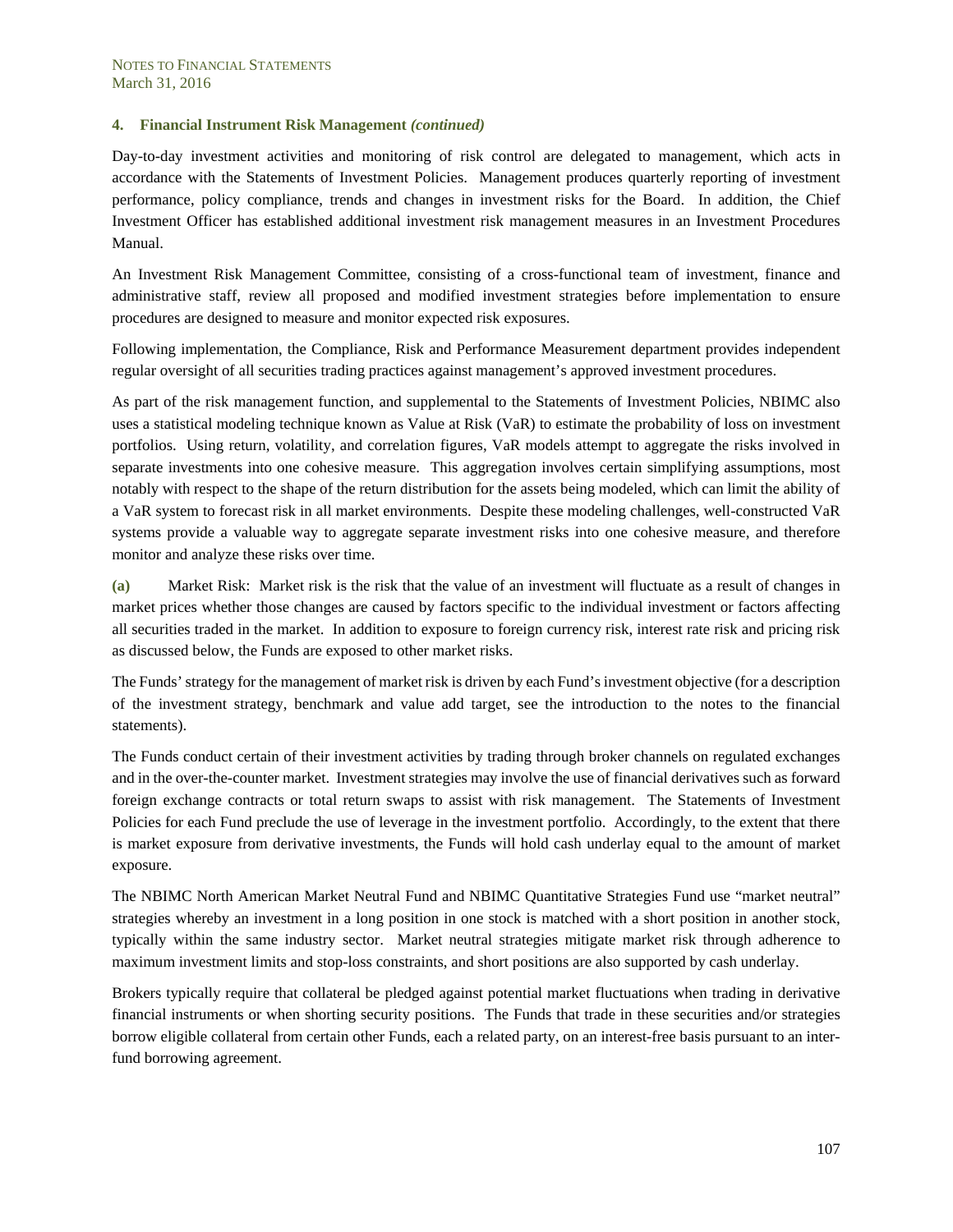As at March 31, the fair value of securities that have been deposited or pledged with various financial institutions as collateral or margin were as follows:

| <b>Borrowed From</b>                                  | 2016          |               | 2015    |
|-------------------------------------------------------|---------------|---------------|---------|
| <b>NBIMC</b> Nominal Bond Fund                        | \$<br>291.650 | <sup>\$</sup> | 31,790  |
| <b>NBIMC Inflation Linked Securities Fund</b>         | 239,858       |               | 363,979 |
|                                                       |               |               |         |
| <b>Pledged By</b>                                     | 2016          |               | 2015    |
| NBIMC Canadian Equity Index Fund                      | \$<br>11.439  | -S            | 3,288   |
| <b>NBIMC</b> Low Volatility Canadian Equity Fund      |               |               | 1,219   |
| NBIMC EAFE Equity Index Fund                          | 2.275         |               | 291     |
| NBIMC EAFE Equity Index Fund – Class N                |               |               | 4       |
| <b>NBIMC</b> Low Volatility International Equity Fund | 3,984         |               | 2.085   |
| $\mathbf{v}$                                          |               |               | $\sim$  |

| <b>NBIMC</b> Low Volatility International Equity Fund    | 3,984   | 2,085   |
|----------------------------------------------------------|---------|---------|
| NBIMC Low Volatility International Equity Fund – Class N |         | 182     |
| <b>NBIMC</b> Low Volatility Emerging Markets Fund        |         | 23      |
| NBIMC U.S. Equity Index Fund                             | 4.446   | 3,680   |
| NBIMC Low Volatility U.S. Equity Fund                    | 436     | 218     |
| NBIMC North American Market Neutral Fund                 | 158.761 | 190.369 |
| <b>NBIMC</b> Quantitative Strategies Fund                | 350,070 | 194.410 |
| <b>NBIMC</b> Asset Mix Strategy Fund                     | 97      |         |

**(b)** Foreign Currency Risk:

Certain of the Funds invest in assets denominated in currencies other than the Canadian dollar. Foreign currency risk is the risk that the fair value of a financial instrument denominated in a foreign currency will fluctuate due to changes in applicable foreign exchange rates. Foreign exchange forward contracts may be used to mitigate portfolio currency exposure*.* 

The net unhedged currency exposures, expressed in Canadian dollar equivalents at March 31 are as follows:

## **NBIMC Nominal Bond Fund**

|                 | 2016 Fair Value by Currency |          |                 |               | 2015 Fair Value by Currency |            |                 |               |  |
|-----------------|-----------------------------|----------|-----------------|---------------|-----------------------------|------------|-----------------|---------------|--|
|                 | <b>Total</b>                |          | Net             |               | Total                       | <b>Net</b> |                 |               |  |
|                 | <b>Exposure</b>             | Hedging  | <b>Exposure</b> | Total         | <b>Exposure</b>             | Hedging    | <b>Exposure</b> | <b>Total</b>  |  |
| Currency        |                             |          |                 | $\frac{0}{0}$ |                             |            |                 | $\frac{0}{0}$ |  |
| Canadian Dollar | 2,178,105                   | 13.671   | 2,164,434       | 99.98         | 2,231,127                   | 113.104    | 2.118.023       | 99.97         |  |
| U.S. Dollar     | (13.186)                    | (13,671) | 485             | 0.02          | (112, 363)                  | (113.104)  | 741             | 0.03          |  |
| Total           | 2,164,919                   |          | 2,164,919       | 100.00        | 2,118,764                   |            | 2,118,764       | 100.00        |  |

#### **NBIMC Student Investment Fund**

|                 |                 |         | 2016 Fair Value by Currency | 2015 Fair Value by Currency |                 |         |                 |               |
|-----------------|-----------------|---------|-----------------------------|-----------------------------|-----------------|---------|-----------------|---------------|
|                 | <b>Total</b>    |         | Net                         |                             | Total           |         | <b>Net</b>      |               |
|                 | <b>Exposure</b> | Hedging | <b>Exposure</b>             | Total                       | <b>Exposure</b> | Hedging | <b>Exposure</b> | <b>Total</b>  |
| Currency        |                 |         |                             | $\frac{6}{9}$               |                 |         |                 | $\frac{0}{0}$ |
| Canadian Dollar | 3.229           |         | 3.229                       | 99.69                       | 3,325           |         | 3.325           | 99.49         |
| U.S. Dollar     | 10              |         | 10                          | 0.31                        |                 |         |                 | 0.51          |
| Total           | 3.239           |         | 3.239                       | 100.00                      | 3.342           |         | 3.342           | 100.00        |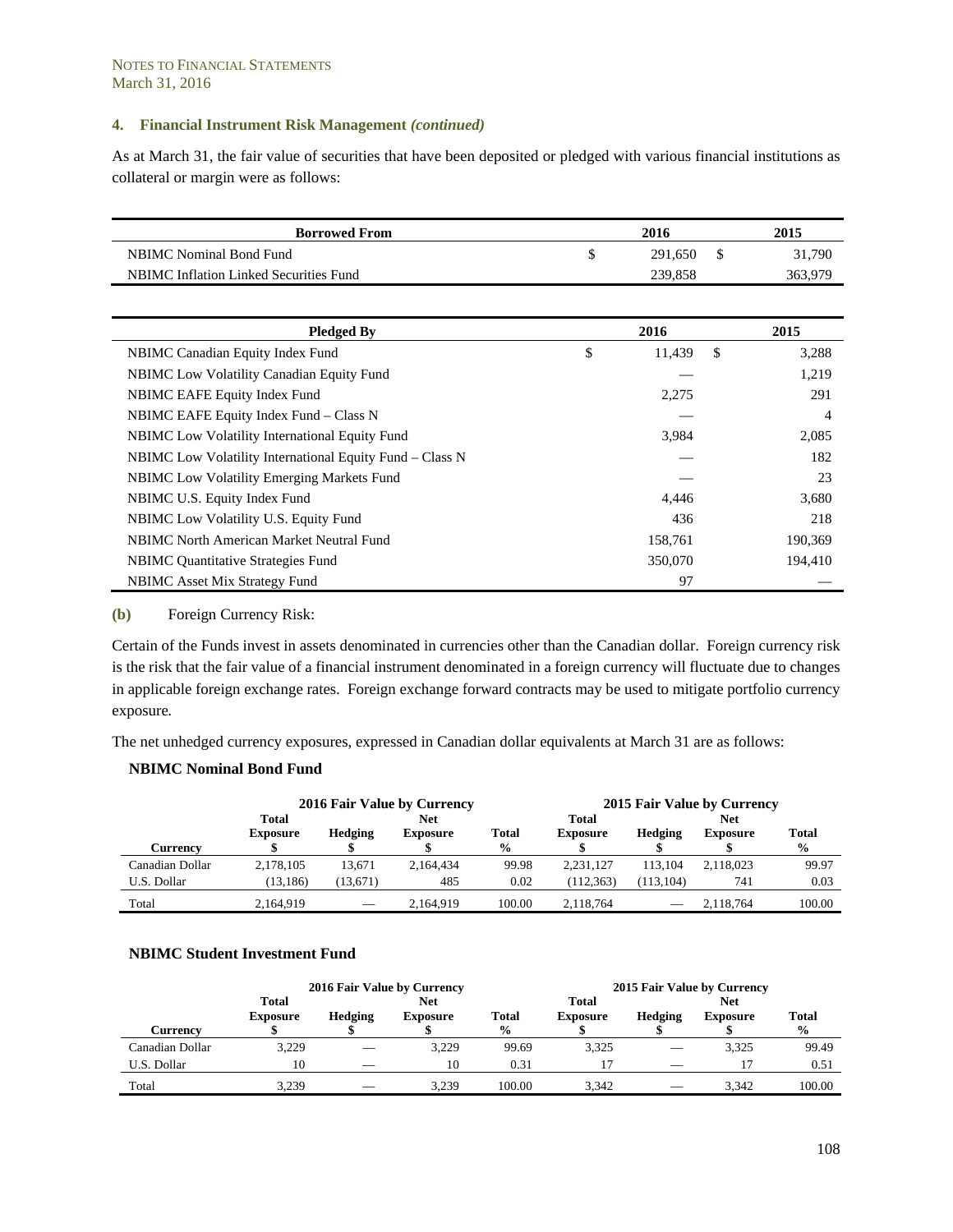|                 |                 | 2016 Fair Value by Currency |                 |               |              | 2015 Fair Value by Currency |                 |               |  |
|-----------------|-----------------|-----------------------------|-----------------|---------------|--------------|-----------------------------|-----------------|---------------|--|
|                 | <b>Total</b>    |                             | Net             |               | <b>Total</b> |                             | <b>Net</b>      |               |  |
|                 | <b>Exposure</b> | Hedging                     | <b>Exposure</b> | Total         | Exposure     | Hedging                     | <b>Exposure</b> | <b>Total</b>  |  |
| Currency        |                 |                             |                 | $\frac{0}{0}$ |              |                             |                 | $\frac{6}{9}$ |  |
| Canadian Dollar | 839.343         |                             | 839.343         | 99.96         | 1,231,675    |                             | 1,231,675       | 99.94         |  |
| U.S. Dollar     | 344             |                             | 344             | 0.04          | 705          |                             | 705             | 0.06          |  |
| Total           | 839.687         |                             | 839.687         | 100.00        | 1.232.380    |                             | 1.232.380       | 100.00        |  |

## **NBIMC Canadian Equity Index Fund**

## **NBIMC Canadian Equity Active Long Strategy Fund**

|                 |                 | 2016 Fair Value by Currency | 2015 Fair Value by Currency |               |                 |         |                 |               |
|-----------------|-----------------|-----------------------------|-----------------------------|---------------|-----------------|---------|-----------------|---------------|
|                 | <b>Total</b>    |                             | Net                         |               | <b>Total</b>    |         | <b>Net</b>      |               |
|                 | <b>Exposure</b> | Hedging                     | <b>Exposure</b>             | Total         | <b>Exposure</b> | Hedging | <b>Exposure</b> | <b>Total</b>  |
| Currency        |                 |                             |                             | $\frac{0}{0}$ |                 |         |                 | $\frac{0}{0}$ |
| Canadian Dollar | 176,006         |                             | 176,006                     | 99.85         | 232,971         |         | 232.971         | 100.00        |
| U.S. Dollar     | 258             |                             | 258                         | 0.15          |                 |         |                 |               |
| Total           | 176.264         |                             | 176.264                     | 100.00        | 232.971         |         | 232,971         | 100.00        |

## **NBIMC External International Equity Fund**

|             | 2016 Fair Value by Currency | 2015 Fair Value by Currency |                 |               |                 |         |                 |               |  |
|-------------|-----------------------------|-----------------------------|-----------------|---------------|-----------------|---------|-----------------|---------------|--|
|             | <b>Total</b>                |                             | Net             |               | <b>Total</b>    |         | Net             |               |  |
|             | <b>Exposure</b>             | <b>Hedging</b>              | <b>Exposure</b> | Total         | <b>Exposure</b> | Hedging | <b>Exposure</b> | <b>Total</b>  |  |
| Currencv    |                             |                             |                 | $\frac{0}{0}$ |                 |         |                 | $\frac{0}{0}$ |  |
| U.S. Dollar | 248.718                     |                             | 248.718         | 100.00        | 260.681         |         | 260.681         | 100.00        |  |
| Total       | 248.718                     |                             | 248,718         | 100.00        | 260.681         |         | 260.681         | 100.00        |  |

## **NBIMC EAFE Equity Index Fund**

|                   |                 |                | 2016 Fair Value by Currency |               |                 |                | 2015 Fair Value by Currency |               |  |  |
|-------------------|-----------------|----------------|-----------------------------|---------------|-----------------|----------------|-----------------------------|---------------|--|--|
|                   | Total           |                | <b>Net</b>                  |               | Total           |                | <b>Net</b>                  |               |  |  |
|                   | <b>Exposure</b> | <b>Hedging</b> | <b>Exposure</b>             | Total         | <b>Exposure</b> | <b>Hedging</b> | <b>Exposure</b>             | Total         |  |  |
| Currency          |                 |                |                             | $\frac{0}{0}$ |                 |                |                             | $\frac{6}{6}$ |  |  |
| Canadian Dollar   | (8,298)         | (8,262)        | (36)                        | (0.01)        | 40,521          | 39,690         | 831                         | 0.09          |  |  |
| U.S. Dollar       | 2,521           | 28             | 2,493                       | 0.54          | 78,249          | 38,826         | 39,423                      | 4.47          |  |  |
| Euro              | 144,815         | 2,533          | 142,282                     | 30.64         | 233,363         | (24, 416)      | 257,779                     | 29.23         |  |  |
| Pound Sterling    | 90,569          | 1,595          | 88,974                      | 19.16         | 150,610         | (15, 417)      | 166,027                     | 18.82         |  |  |
| Danish Kroner     | 9,368           | 165            | 9,203                       | 1.98          | 12,751          | (1,329)        | 14,080                      | 1.60          |  |  |
| Japanese Yen      | 106,203         | 1,865          | 104,338                     | 22.47         | 170,962         | (16,938)       | 187,900                     | 21.30         |  |  |
| Norwegian Kroner  | 2,705           | 45             | 2,660                       | 0.57          | 4,825           | (503)          | 5,328                       | 0.60          |  |  |
| Swedish Kroner    | 13,911          | 247            | 13,664                      | 2.94          | 23,576          | (2,408)        | 25,984                      | 2.95          |  |  |
| Swiss Franc       | 43,775          | 749            | 43,026                      | 9.27          | 70,621          | (7,178)        | 77,799                      | 8.82          |  |  |
| Australian Dollar | 33,852          | 589            | 33,263                      | 7.16          | 56,405          | (5,687)        | 62,092                      | 7.04          |  |  |
| Hong Kong Dollar  | 14,793          | 262            | 14,531                      | 3.13          | 23,605          | (2,812)        | 26,417                      | 3.00          |  |  |
| Singapore Dollar  | 6,304           | 116            | 6,188                       | 1.33          | 11,011          | (1,101)        | 12,112                      | 1.37          |  |  |
| Other             | 3,778           | 68             | 3,710                       | 0.80          | 5,561           | (727)          | 6,288                       | 0.71          |  |  |
| Total             | 464,296         |                | 464,296                     | 100.00        | 882,060         |                | 882,060                     | 100.00        |  |  |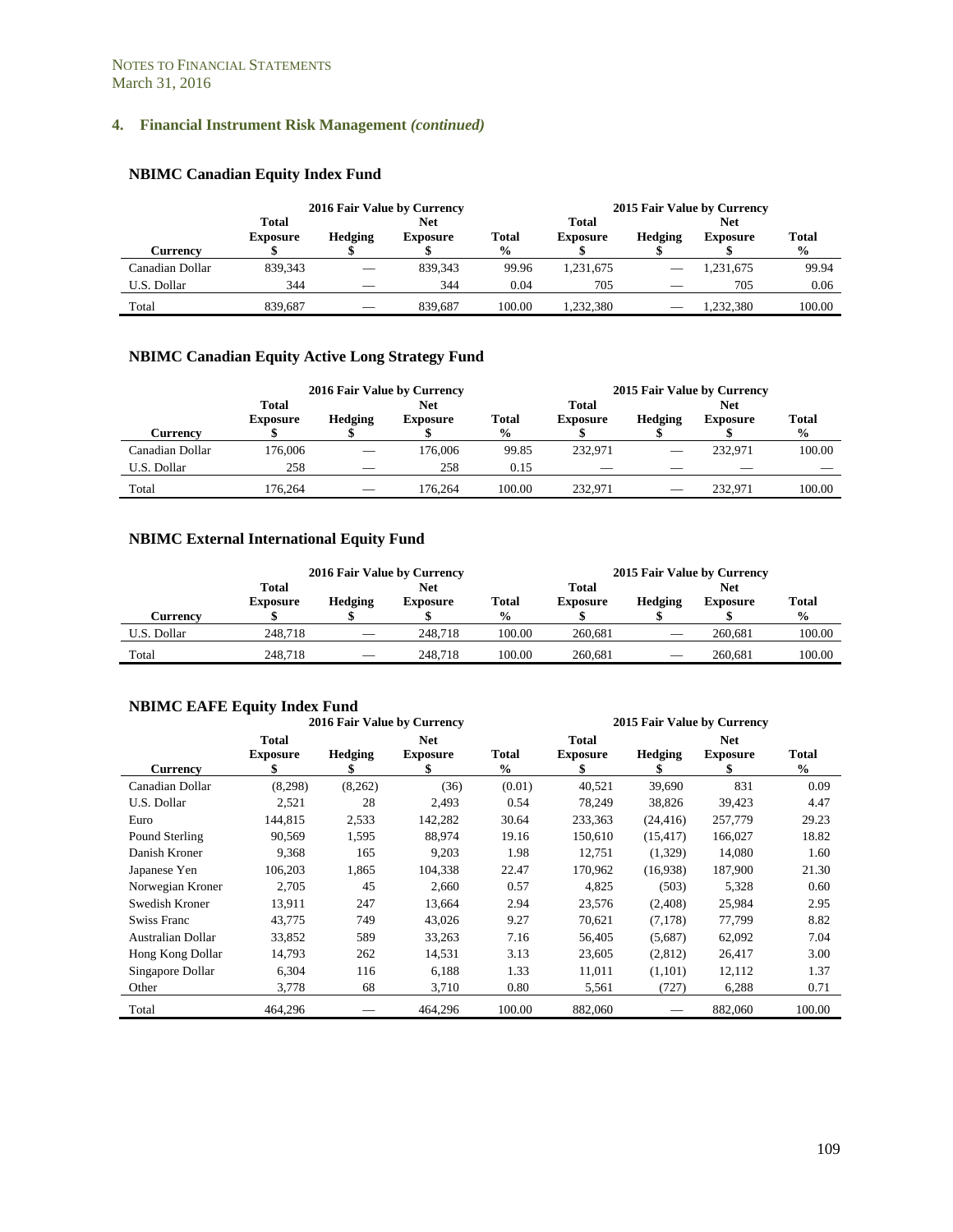|                   |                                       | 2016 Fair Value by Currency |                                     |                        | 2015 Fair Value by Currency          |                      |                                     |               |
|-------------------|---------------------------------------|-----------------------------|-------------------------------------|------------------------|--------------------------------------|----------------------|-------------------------------------|---------------|
| <b>Currency</b>   | <b>Total</b><br><b>Exposure</b><br>\$ | <b>Hedging</b><br>\$        | <b>Net</b><br><b>Exposure</b><br>S. | Total<br>$\frac{0}{0}$ | <b>Total</b><br><b>Exposure</b><br>S | <b>Hedging</b><br>Y. | <b>Net</b><br><b>Exposure</b><br>\$ | Total<br>$\%$ |
| Canadian Dollar   | 8,110                                 | 8,262                       | (152)                               | (0.73)                 | (27)                                 |                      | (27)                                | (0.09)        |
| U.S. Dollar       | 55                                    | (28)                        | 83                                  | 0.40                   | 21                                   |                      | 21                                  | 0.07          |
| Euro              | 3,916                                 | (2,533)                     | 6,449                               | 30.96                  | 9,619                                |                      | 9,619                               | 30.63         |
| Pound Sterling    | 2,447                                 | (1, 595)                    | 4,042                               | 19.40                  | 6,219                                |                      | 6,219                               | 19.81         |
| Danish Kroner     | 270                                   | (165)                       | 435                                 | 2.09                   | 526                                  |                      | 526                                 | 1.67          |
| Japanese Yen      | 2,858                                 | (1,865)                     | 4,723                               | 22.66                  | 6,984                                |                      | 6,984                               | 22.27         |
| Norwegian Kroner  | 95                                    | (45)                        | 140                                 | 0.67                   | 199                                  |                      | 199                                 | 0.63          |
| Swedish Kroner    | 371                                   | (247)                       | 618                                 | 2.97                   | 967                                  |                      | 967                                 | 3.08          |
| Swiss Franc       | 1.195                                 | (749)                       | 1.944                               | 9.33                   | 2.903                                |                      | 2,903                               | 9.24          |
| Australian Dollar | 863                                   | (589)                       | 1,452                               | 6.97                   | 2,315                                |                      | 2,315                               | 7.37          |
| Hong Kong Dollar  | 377                                   | (262)                       | 639                                 | 3.07                   | 987                                  |                      | 987                                 | 3.14          |
| Singapore Dollar  | 167                                   | (116)                       | 283                                 | 1.36                   | 451                                  |                      | 451                                 | 1.44          |
| Other             | 107                                   | (68)                        | 175                                 | 0.85                   | 236                                  |                      | 236                                 | 0.74          |
| Total             | 20,831                                |                             | 20,831                              | 100.00                 | 31,400                               |                      | 31,400                              | 100.00        |

# **NBIMC EAFE Equity Index Fund – Class N**

## **NBIMC Low Volatility International Equity Fund**

|                   |                                      |                     | 2016 Fair Value by Currency         |                               | 2015 Fair Value by Currency          |                          |                                    |                               |
|-------------------|--------------------------------------|---------------------|-------------------------------------|-------------------------------|--------------------------------------|--------------------------|------------------------------------|-------------------------------|
| <b>Currency</b>   | <b>Total</b><br><b>Exposure</b><br>S | <b>Hedging</b><br>ъ | <b>Net</b><br><b>Exposure</b><br>\$ | <b>Total</b><br>$\frac{0}{0}$ | <b>Total</b><br><b>Exposure</b><br>S | <b>Hedging</b><br>ъ      | <b>Net</b><br><b>Exposure</b><br>S | <b>Total</b><br>$\frac{0}{0}$ |
| Canadian Dollar   | 1,275                                | 1,205               | 70                                  | 0.01                          | (1,609)                              | (1,704)                  | 95                                 | 0.02                          |
| U.S. Dollar       | 6,626                                | (1,205)             | 7,831                               | 1.16                          | 3,683                                | 1,704                    | 1,979                              | 0.39                          |
| Euro              | 135,054                              |                     | 135,054                             | 20.03                         | 99,329                               |                          | 99,329                             | 19.57                         |
| Pound Sterling    | 133,637                              |                     | 133,637                             | 19.82                         | 104,479                              | $\overline{\phantom{0}}$ | 104,479                            | 20.59                         |
| Danish Kroner     | 6,895                                |                     | 6,895                               | 1.02                          | 2,707                                |                          | 2,707                              | 0.53                          |
| Japanese Yen      | 169,639                              |                     | 169,639                             | 25.16                         | 134,274                              |                          | 134,274                            | 26.46                         |
| Norwegian Kroner  | 4,875                                |                     | 4,875                               | 0.72                          | 5,301                                |                          | 5,301                              | 1.04                          |
| Swedish Kroner    | 9,281                                |                     | 9,281                               | 1.38                          | 7,702                                |                          | 7,702                              | 1.52                          |
| Swiss Franc       | 71,478                               |                     | 71,478                              | 10.60                         | 47,269                               |                          | 47,269                             | 9.31                          |
| Australian Dollar | 51,870                               |                     | 51,870                              | 7.70                          | 46,257                               |                          | 46,257                             | 9.11                          |
| Hong Kong Dollar  | 44,619                               |                     | 44,619                              | 6.62                          | 28,936                               |                          | 28,936                             | 5.70                          |
| Singapore Dollar  | 19,844                               |                     | 19,844                              | 2.94                          | 14,031                               |                          | 14,031                             | 2.77                          |
| Other             | 19,132                               |                     | 19,132                              | 2.84                          | 15,150                               |                          | 15,150                             | 2.99                          |
| Total             | 674,225                              |                     | 674,225                             | 100.00                        | 507,509                              |                          | 507,509                            | 100.00                        |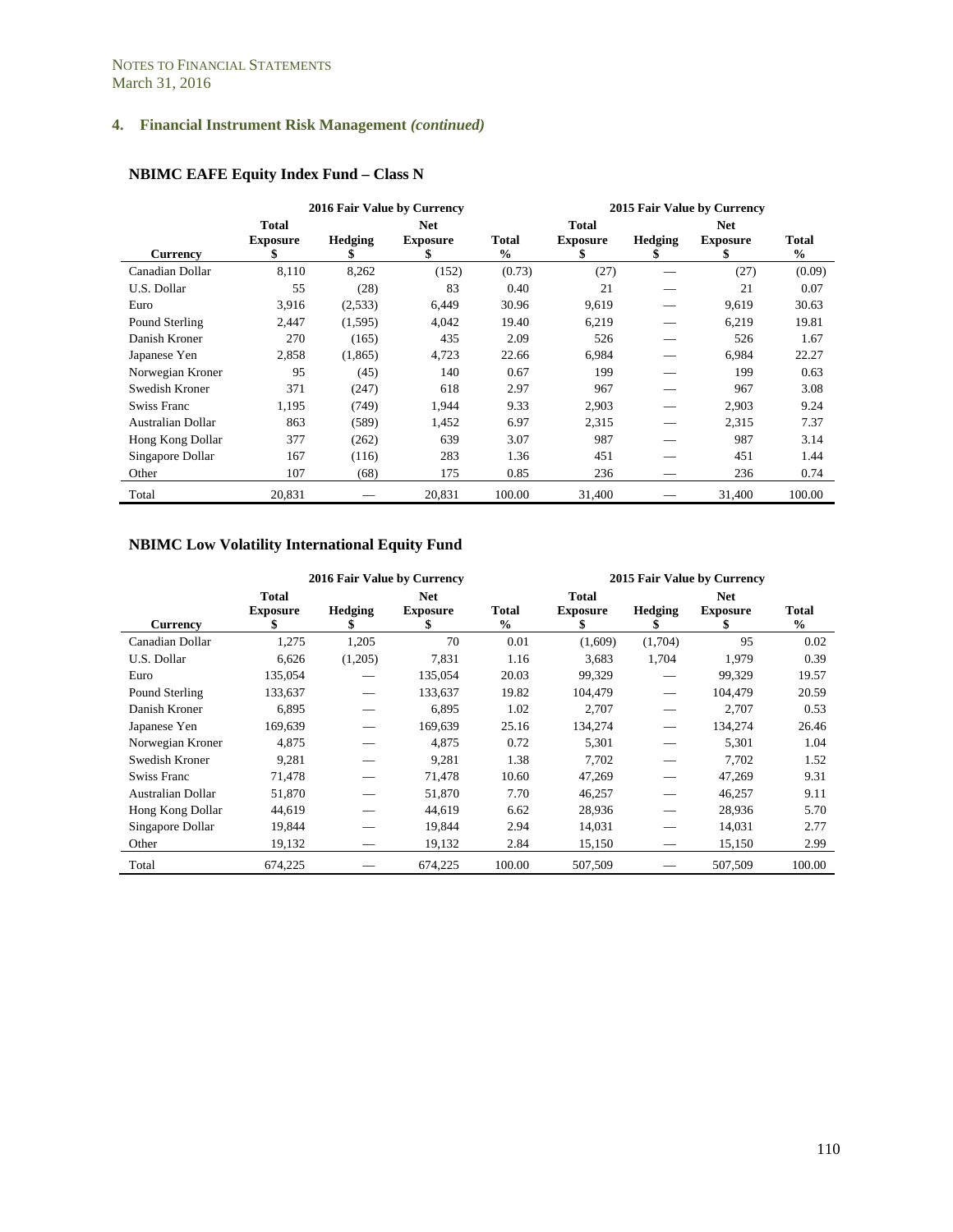|                   |                                 |                | 2016 Fair Value by Currency   |                        | 2015 Fair Value by Currency     |                     |                                    |                               |
|-------------------|---------------------------------|----------------|-------------------------------|------------------------|---------------------------------|---------------------|------------------------------------|-------------------------------|
| <b>Currency</b>   | <b>Total</b><br><b>Exposure</b> | <b>Hedging</b> | <b>Net</b><br><b>Exposure</b> | Total<br>$\frac{0}{0}$ | <b>Total</b><br><b>Exposure</b> | <b>Hedging</b><br>ж | <b>Net</b><br><b>Exposure</b><br>S | <b>Total</b><br>$\frac{6}{9}$ |
| Canadian Dollar   | (7,115)                         | (7,043)        | (72)                          | (0.25)                 | 11                              |                     | 11                                 | 0.05                          |
| U.S. Dollar       | 13,928                          | 7,043          | 6,885                         | 23.65                  | 20                              |                     | 20                                 | 0.08                          |
| Euro              | 4,515                           |                | 4,515                         | 15.51                  | 5,107                           |                     | 5,107                              | 19.78                         |
| Pound Sterling    | 4,459                           |                | 4,459                         | 15.32                  | 5,358                           |                     | 5,358                              | 20.76                         |
| Danish Kroner     | 254                             |                | 254                           | 0.87                   | 137                             |                     | 137                                | 0.53                          |
| Japanese Yen      | 5,643                           |                | 5,643                         | 19.39                  | 6.879                           |                     | 6,879                              | 26.65                         |
| Norwegian Kroner  | 176                             |                | 176                           | 0.60                   | 268                             |                     | 268                                | 1.04                          |
| Swedish Kroner    | 327                             |                | 327                           | 1.12                   | 391                             |                     | 391                                | 1.51                          |
| Swiss Franc       | 2,381                           |                | 2,381                         | 8.18                   | 2,376                           |                     | 2,376                              | 9.20                          |
| Australian Dollar | 1,742                           |                | 1,742                         | 5.98                   | 2,328                           |                     | 2,328                              | 9.02                          |
| Hong Kong Dollar  | 1,490                           |                | 1,490                         | 5.12                   | 1,469                           |                     | 1,469                              | 5.69                          |
| Singapore Dollar  | 666                             |                | 666                           | 2.29                   | 704                             |                     | 704                                | 2.72                          |
| Other             | 643                             |                | 643                           | 2.22                   | 763                             |                     | 763                                | 2.97                          |
| Total             | 29,109                          |                | 29,109                        | 100.00                 | 25,811                          |                     | 25,811                             | 100.00                        |

# **NBIMC Low Volatility International Equity Fund – Class N**

## **NBIMC Low Volatility Emerging Markets Equity Fund**

|                                    | 2016 Fair Value by Currency           |                      |                                     |                               |                                       | 2015 Fair Value by Currency |                                     |                               |  |
|------------------------------------|---------------------------------------|----------------------|-------------------------------------|-------------------------------|---------------------------------------|-----------------------------|-------------------------------------|-------------------------------|--|
| <b>Currency</b>                    | <b>Total</b><br><b>Exposure</b><br>\$ | <b>Hedging</b><br>\$ | <b>Net</b><br><b>Exposure</b><br>\$ | <b>Total</b><br>$\frac{0}{0}$ | <b>Total</b><br><b>Exposure</b><br>\$ | <b>Hedging</b><br>\$        | <b>Net</b><br><b>Exposure</b><br>\$ | <b>Total</b><br>$\frac{6}{6}$ |  |
| Canadian Dollar                    | (4,356)                               | (519)                | (3,837)                             | (0.99)                        | (303)                                 |                             | (303)                               | (0.14)                        |  |
| U.S. Dollar                        | 42,391                                | 519                  | 41,872                              | 10.80                         | 11,718                                |                             | 11,718                              | 5.53                          |  |
| Hong Kong Dollar                   | 46,487                                |                      | 46,487                              | 11.99                         | 52,579                                |                             | 52,579                              | 24.81                         |  |
| <b>UAE</b> Dirham                  | 1,215                                 |                      | 1,215                               | 0.31                          | 1,448                                 |                             | 1,448                               | 0.68                          |  |
| <b>Brazilian Reals</b>             | 9,018                                 |                      | 9,018                               | 2.33                          | 10,925                                |                             | 10,925                              | 5.16                          |  |
| <b>Chilean Pesos</b><br>Indonesian | 19,230                                |                      | 19,230                              | 4.96                          | 8,899                                 |                             | 8,899                               | 4.20                          |  |
| Rupiahs                            | 14,490                                |                      | 14,490                              | 3.74                          | 5,496                                 |                             | 5,496                               | 2.59                          |  |
| Philippine Pesos                   | 13,002                                |                      | 13,002                              | 3.35                          | 8,319                                 |                             | 8,319                               | 3.93                          |  |
| Polish Zlotys                      | 12,341                                |                      | 12,341                              | 3.18                          | 8,865                                 |                             | 8,865                               | 4.18                          |  |
| <b>Oatari Rials</b>                | 13,883                                |                      | 13,883                              | 3.58                          | 2,255                                 |                             | 2,255                               | 1.06                          |  |
| <b>Thailand Baht</b><br>New Taiwan | 22,739                                |                      | 22,739                              | 5.87                          | 10,271                                |                             | 10,271                              | 4.85                          |  |
| <b>Dollars</b>                     | 73.574                                |                      | 73.574                              | 19.00                         | 30.989                                |                             | 30.989                              | 14.63                         |  |
| S.A. Unitary Rand<br>South Korean  | 20,923                                |                      | 20,923                              | 5.40                          | 22,454                                |                             | 22,454                              | 10.60                         |  |
| Won                                | 37,186                                |                      | 37,186                              | 9.59                          | 20,524                                |                             | 20,524                              | 9.69                          |  |
| <b>Malaysian Ringgit</b>           | 35,988                                |                      | 35,988                              | 9.29                          | 10,347                                |                             | 10,347                              | 4.88                          |  |
| <b>Mexican Pesos</b>               | 16,214                                |                      | 16,214                              | 4.18                          | 5,170                                 |                             | 5,170                               | 2.44                          |  |
| Other                              | 13,250                                |                      | 13,250                              | 3.42                          | 1,925                                 |                             | 1,925                               | 0.91                          |  |
| Total                              | 387,575                               |                      | 387,575                             | 100.00                        | 211,881                               |                             | 211,881                             | 100.00                        |  |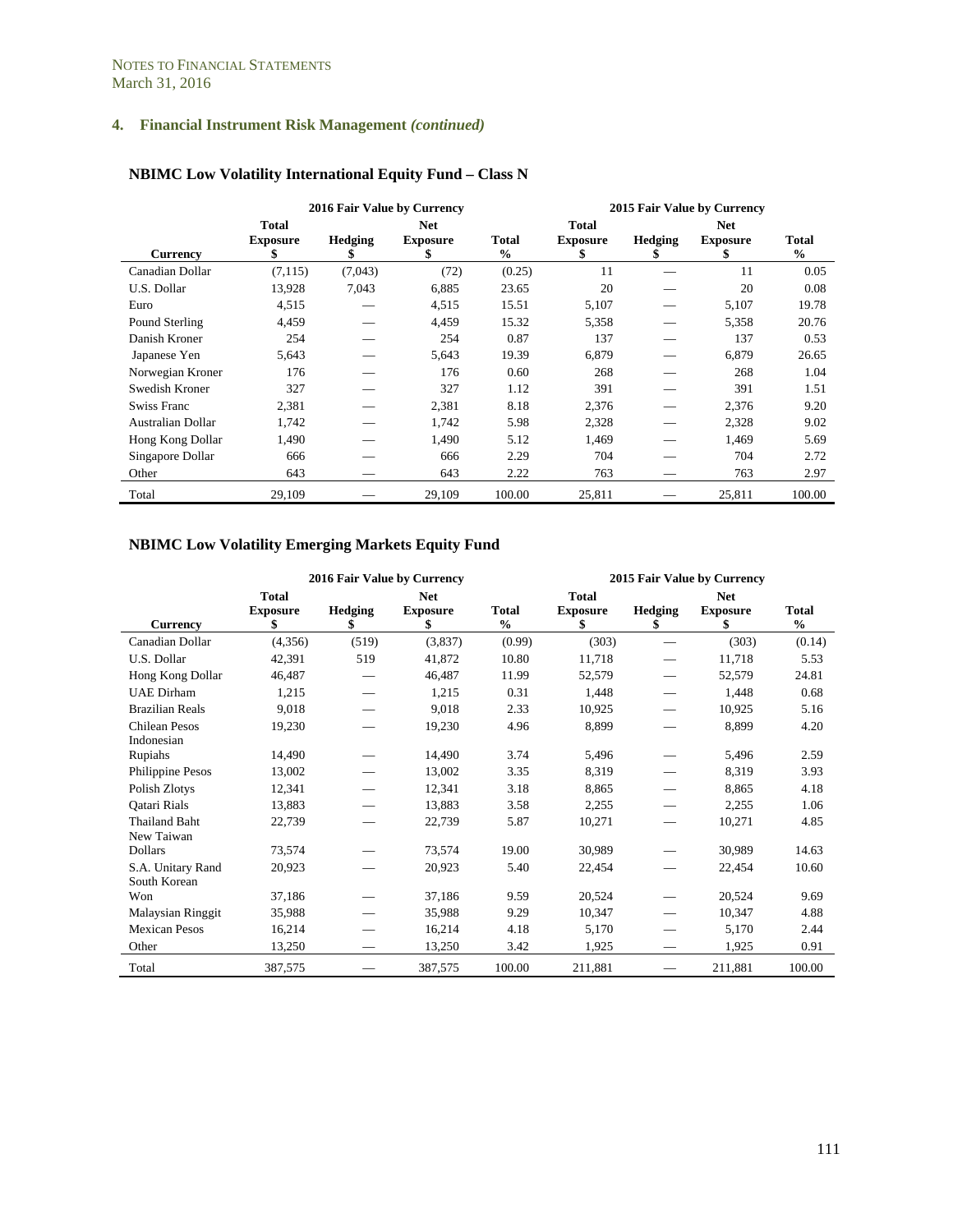## **NBIMC U.S. Equity Index Fund**

|                 |                 |                | 2016 Fair Value by Currency | 2015 Fair Value by Currency |                 |          |                 |               |
|-----------------|-----------------|----------------|-----------------------------|-----------------------------|-----------------|----------|-----------------|---------------|
|                 | Total<br>Net    |                | <b>Total</b><br>Net         |                             |                 |          |                 |               |
|                 | <b>Exposure</b> | <b>Hedging</b> | <b>Exposure</b>             | <b>Total</b>                | <b>Exposure</b> | Hedging  | <b>Exposure</b> | <b>Total</b>  |
| Currencv        |                 |                |                             | $\frac{6}{9}$               |                 |          |                 | $\frac{0}{0}$ |
| Canadian Dollar | 6.401           | (5,901)        | 500                         | 0.06                        | 37.569          | 36.411   | 1.158           | 0.13          |
| U.S. Dollar     | 800,427         | 5.901          | 806.328                     | 99.94                       | 886,989         | (36.411) | 923,400         | 99.87         |
| Total           | 806.828         |                | 806.828                     | 100.00                      | 924.558         |          | 924.558         | 100.00        |

## **NBIMC Low Volatility U.S. Equity Fund**

|                 | 2015 Fair Value by Currency |                 |                                    |                       |         |                 |                               |
|-----------------|-----------------------------|-----------------|------------------------------------|-----------------------|---------|-----------------|-------------------------------|
| <b>Total</b>    |                             | Net             |                                    | <b>Total</b>          |         | Net             |                               |
| <b>Exposure</b> | Hedging                     | <b>Exposure</b> | <b>Total</b>                       | <b>Exposure</b>       | Hedging | <b>Exposure</b> | <b>Total</b><br>$\frac{6}{9}$ |
|                 |                             |                 |                                    |                       |         |                 | 0.06                          |
| 778,094         | 20,005                      | 758,089         | 99.94                              | 550,795               | 937     | 549.858         | 99.94                         |
| 758.527         |                             | 758.527         | 100.00                             | 550.166               | __      | 550.166         | 100.00                        |
|                 | (19.567)                    | (20,005)        | 2016 Fair Value by Currency<br>438 | $\frac{6}{9}$<br>0.06 | (629)   | (937)           | 308                           |

# **NBIMC Non-Canadian Private Real Estate Fund**

|                 | 2016 Fair Value by Currency<br><b>Net</b> |                |                 |                        |  |  |  |  |
|-----------------|-------------------------------------------|----------------|-----------------|------------------------|--|--|--|--|
| <b>Currency</b> | Total<br><b>Exposure</b> \$               | <b>Hedging</b> | <b>Exposure</b> | Total<br>$\frac{6}{9}$ |  |  |  |  |
| Canadian Dollar | 36,967                                    | 18,029         | 18,938          | 94.74                  |  |  |  |  |
| Euro            | (16,978)                                  | (18,029)       | 1,051           | 5.26                   |  |  |  |  |
| Total           | 19.989                                    |                | 19.989          | 100.00                 |  |  |  |  |

#### **NBIMC International Real Estate Fund**

|                 |                                    |         | 2016 Fair Value by Currency | 2015 Fair Value by Currency   |                 |                                |                 |                               |
|-----------------|------------------------------------|---------|-----------------------------|-------------------------------|-----------------|--------------------------------|-----------------|-------------------------------|
|                 |                                    |         | Net                         |                               | <b>Total</b>    |                                | Net             |                               |
| Currency        | <b>Total</b><br><b>Exposure \$</b> | Hedging | <b>Exposure</b>             | <b>Total</b><br>$\frac{6}{9}$ | <b>Exposure</b> | Hedging                        | <b>Exposure</b> | <b>Total</b><br>$\frac{0}{0}$ |
| Canadian Dollar | 1.842                              |         | 1.842                       | 0.85                          | 3.156           |                                | 3.156           | 0.89                          |
| U.S. Dollar     | 214,707                            |         | 214.707                     | 99.15                         | 350.408         |                                | 350,408         | 99.11                         |
| Total           | 216.549                            |         | 216.549                     | 100.00                        | 353.564         | $\overbrace{\hspace{25mm}}^{}$ | 353.564         | 100.00                        |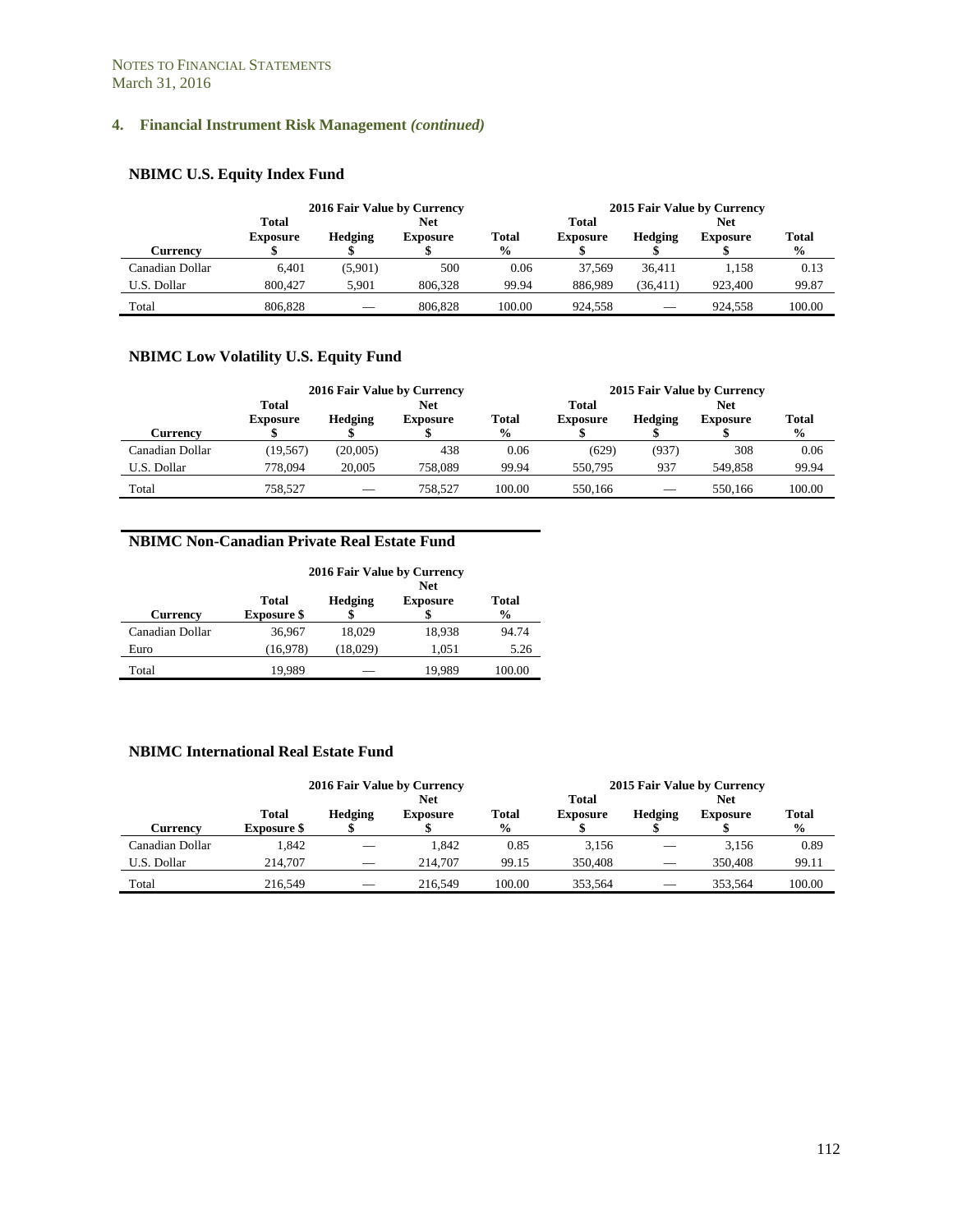#### **NBIMC Public Infrastructure Fund**

|                   | 2016 Fair Value by Currency |                |                               |        |  |  |  |  |
|-------------------|-----------------------------|----------------|-------------------------------|--------|--|--|--|--|
|                   | Total<br><b>Exposure</b>    | <b>Hedging</b> | <b>Net</b><br><b>Exposure</b> | Total  |  |  |  |  |
| <b>Currency</b>   | 5                           | \$             | S                             | $\%$   |  |  |  |  |
| Canadian Dollar   | 113,195                     |                | 113,195                       | 56.34  |  |  |  |  |
| U.S. Dollar       | 47,049                      |                | 47.049                        | 23.42  |  |  |  |  |
| Euro              | 15,104                      |                | 15,104                        | 7.52   |  |  |  |  |
| Pound Sterling    | 11,980                      |                | 11.980                        | 5.96   |  |  |  |  |
| Japanese Yen      | 1,855                       |                | 1,855                         | 0.92   |  |  |  |  |
| Swiss Franc       | 536                         |                | 536                           | 0.27   |  |  |  |  |
| Australian Dollar | 5,533                       |                | 5,533                         | 2.75   |  |  |  |  |
| Hong Kong Dollar  | 4,970                       |                | 4.970                         | 2.47   |  |  |  |  |
| Singapore Dollar  | 39                          |                | 39                            | 0.02   |  |  |  |  |
| Other             | 668                         |                | 668                           | 0.33   |  |  |  |  |
| Total             | 200,929                     |                | 200,929                       | 100.00 |  |  |  |  |

#### **NBIMC Infrastructure Fund**

|                   | 2016 Fair Value by Currency |           |                 |              | 2015 Fair Value by Currency |           |                 |              |
|-------------------|-----------------------------|-----------|-----------------|--------------|-----------------------------|-----------|-----------------|--------------|
|                   |                             |           | Net             |              | <b>Total</b>                |           | Net             |              |
|                   | <b>Total</b>                | Hedging   | <b>Exposure</b> | <b>Total</b> | <b>Exposure</b>             | Hedging   | <b>Exposure</b> | <b>Total</b> |
| Currency          | <b>Exposure</b> \$          |           |                 | $\%$         |                             |           |                 | $\%$         |
| Canadian Dollar   | 156.156                     | 51,058    | 105.098         | 64.78        | 137.027                     | 44,533    | 92.494          | 89.20        |
| U.S. Dollar       | 51,780                      |           | 51,780          | 31.92        |                             |           |                 |              |
| Euro              | (3,640)                     | (1,820)   | (1,820)         | (1.12)       |                             |           |                 |              |
| Pound Sterling    | (53, 651)                   | (49, 238) | (4, 413)        | (2.72)       | (45,092)                    | (44, 533) | (559)           | (0.54)       |
| Australian Dollar | 11,575                      |           | 11,575          | 7.14         | 11,755                      |           | 11,755          | 11.34        |
| Total             | 162.220                     |           | 162,220         | 100.00       | 103.690                     |           | 103.690         | 100.00       |

#### **NBIMC North American Market Neutral Fund**

|                 | 2016 Fair Value by Currency | 2015 Fair Value by Currency |                 |               |                 |           |                 |              |
|-----------------|-----------------------------|-----------------------------|-----------------|---------------|-----------------|-----------|-----------------|--------------|
|                 | <b>Total</b>                |                             | Net             | <b>Total</b>  | <b>Total</b>    |           | Net             | <b>Total</b> |
| Currency        | <b>Exposure</b>             | Hedging                     | <b>Exposure</b> | $\frac{0}{0}$ | <b>Exposure</b> | Hedging   | <b>Exposure</b> | $\%$         |
| Canadian Dollar | 295,762                     | (22, 380)                   | 318.142         | 99.99         | 226,990         | (18, 342) | 245,332         | 100.12       |
| U.S. Dollar     | 22.414                      | 22.380                      | 34              | 0.01          | 18,036          | 18.342    | (306)           | (0.12)       |
| Total           | 318,176                     |                             | 318,176         | 100.00        | 245,026         |           | 245,026         | 100.00       |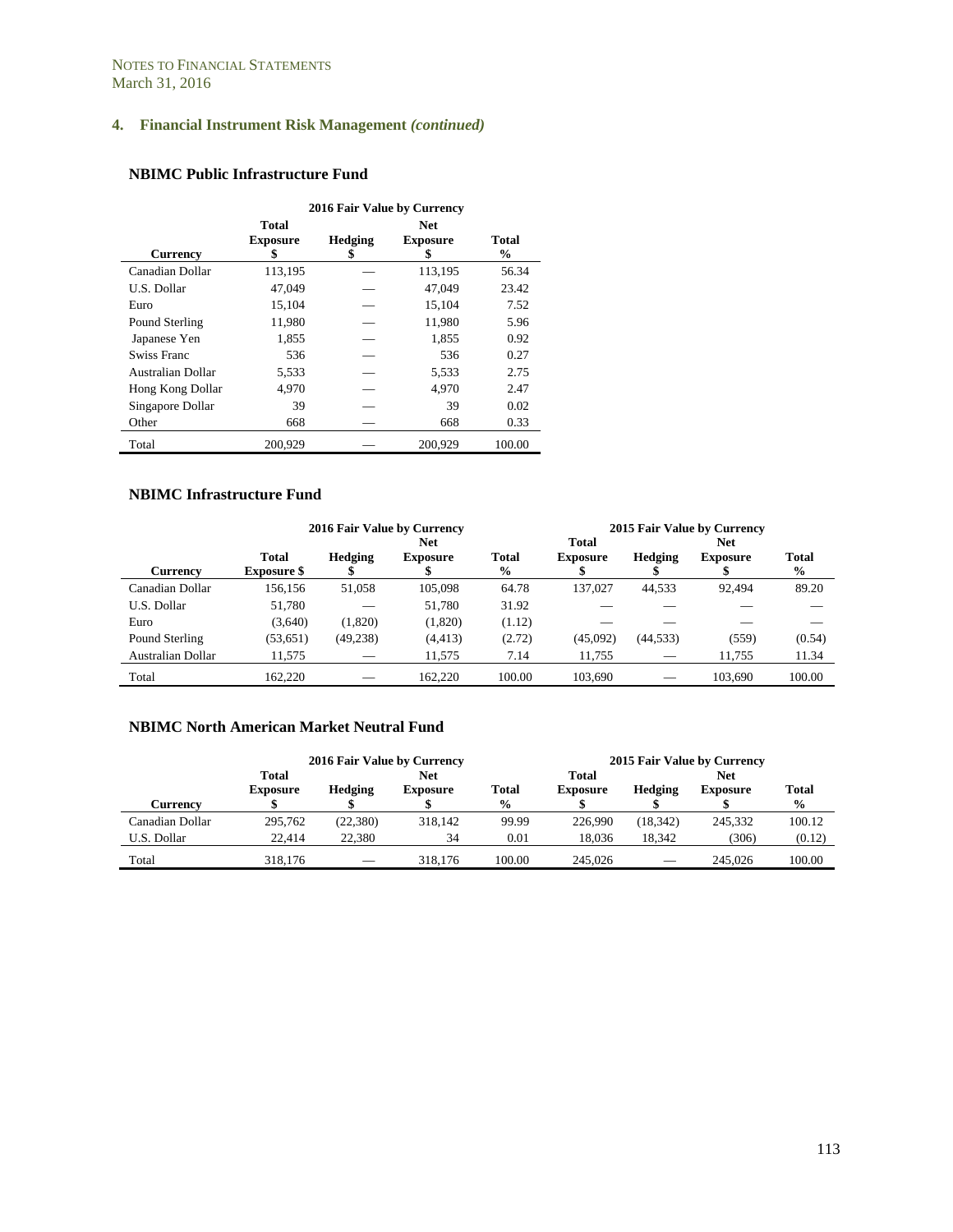## **NBIMC Quantitative Strategies Fund**

|                 | 2016 Fair Value by Currency |          |                 |               | 2015 Fair Value by Currency |                                 |                 |               |
|-----------------|-----------------------------|----------|-----------------|---------------|-----------------------------|---------------------------------|-----------------|---------------|
|                 | <b>Total</b>                |          | Net             |               | <b>Total</b>                |                                 | Net             |               |
|                 | <b>Exposure</b>             | Hedging  | <b>Exposure</b> | <b>Total</b>  | <b>Exposure</b>             | Hedging                         | <b>Exposure</b> | <b>Total</b>  |
| Currency        |                             |          |                 | $\frac{0}{0}$ |                             |                                 |                 | $\frac{6}{9}$ |
| Canadian Dollar | 750,275                     | 25.221   | 725,054         | 99.92         | 520,862                     | 26,806                          | 494,056         | 99.92         |
| U.S. Dollar     | (24, 627)                   | (25.221) | 594             | 0.08          | (26, 395)                   | (26, 806)                       | 411             | 0.08          |
| Total           | 725.648                     |          | 725.648         | 100.00        | 494,467                     | $\hspace{0.1mm}-\hspace{0.1mm}$ | 494,467         | 100.00        |

## **NBIMC Private Equity Fund**

|                 | 2016 Fair Value by Currency     |         |                 |               | 2015 Fair Value by Currency     |         |                        |              |
|-----------------|---------------------------------|---------|-----------------|---------------|---------------------------------|---------|------------------------|--------------|
|                 | <b>Total</b><br><b>Exposure</b> | Hedging | <b>Net</b>      | <b>Total</b>  | <b>Total</b><br><b>Exposure</b> | Hedging | Net<br><b>Exposure</b> | <b>Total</b> |
| <b>Currency</b> |                                 |         | <b>Exposure</b> | $\frac{6}{9}$ |                                 |         |                        | $\%$         |
| Canadian Dollar | 51.400                          | 189     | 51,211          | 10.33         | 49,861                          | (130)   | 49.991                 | 10.71        |
| U.S. Dollar     | 209,337                         |         | 209,337         | 42.24         | 203.215                         |         | 203.213                | 43.54        |
| Euro            | 187,670                         | (189)   | 187,859         | 37.91         | 176.139                         | 128     | 176.011                | 37.72        |
| Pound Sterling  | 47,179                          |         | 47,179          | 9.52          | 37,463                          |         | 37,463                 | 8.03         |
| Total           | 495.586                         |         | 495.586         | 100.00        | 466,678                         |         | 466,678                | 100.00       |

## **NBIMC Asset Mix Strategy Fund**

|                 | 2016 Fair Value by Currency |                |                 |               |  |  |  |
|-----------------|-----------------------------|----------------|-----------------|---------------|--|--|--|
|                 | <b>Total</b>                |                | <b>Net</b>      |               |  |  |  |
|                 | <b>Exposure</b>             | <b>Hedging</b> | <b>Exposure</b> | Total         |  |  |  |
| <b>Currency</b> |                             |                |                 | $\frac{0}{0}$ |  |  |  |
| Canadian Dollar | 79,303                      | 5.869          | 73.434          | 99.26         |  |  |  |
| U.S. Dollar     | (5, 324)                    | (5,869)        | 545             | 0.74          |  |  |  |
| Total           | 73.979                      |                | 73.979          | 100.00        |  |  |  |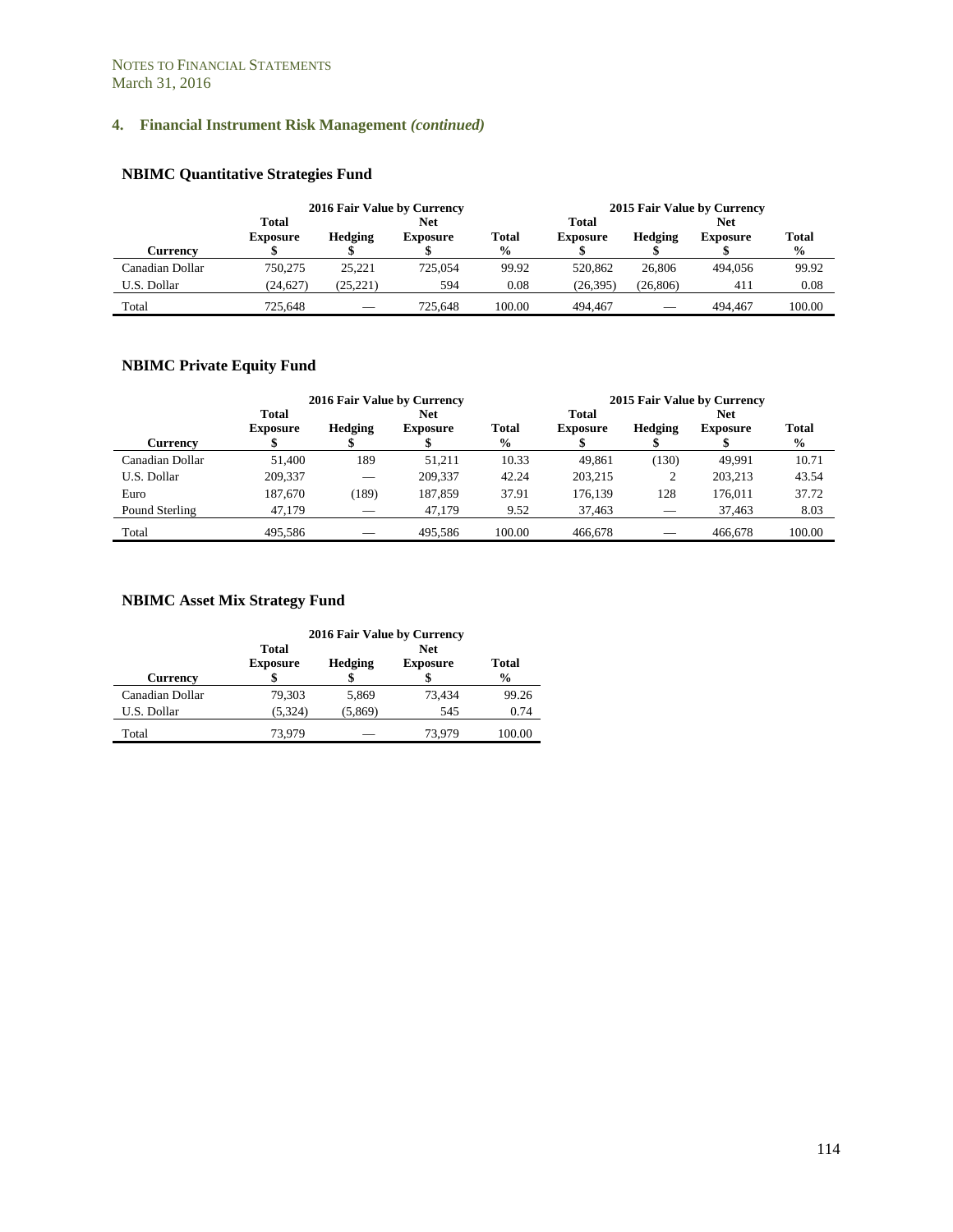A 1% absolute increase or decrease in the value of the Canadian dollar against all currencies would result in an approximate decrease or increase in the value of the Funds' net investment assets at March 31 as follows:

|                                                          | 2016  | 2015  |
|----------------------------------------------------------|-------|-------|
|                                                          | \$    | \$    |
| <b>NBIMC</b> Nominal Bond Fund                           | 5     |       |
| NBIMC Canadian Equity Index Fund                         | 3     |       |
| NBIMC Canadian Equity Active Long Strategy Fund          | 3     |       |
| <b>NBIMC</b> External International Equity Fund          | 2,487 | 2,607 |
| NBIMC EAFE Equity Index Fund                             | 4,643 | 8,812 |
| NBIMC EAFE Equity Index Fund – Class N                   | 210   | 314   |
| NBIMC Low Volatility International Equity Fund           | 6,742 | 5,074 |
| NBIMC Low Volatility International Equity Fund – Class N | 292   | 258   |
| <b>NBIMC</b> Low Volatility Emerging Markets Equity Fund | 3,914 | 2,122 |
| NBIMC U.S. Equity Index Fund                             | 8,063 | 9,234 |
| NBIMC Low Volatility U.S. Equity Fund                    | 7,581 | 5,499 |
| NBIMC Non-Canadian Private Real Estate Fund              | 11    |       |
| NBIMC International Real Estate Fund                     | 2,147 | 3,504 |
| NBIMC Public Infrastructure Fund                         | 877   |       |
| <b>NBIMC</b> Infrastructure Fund                         | 571   | 112   |
| NBIMC North American Market Neutral Fund                 |       | (3)   |
| <b>NBIMC</b> Quantitative Strategies Fund                | 6     |       |
| <b>NBIMC</b> Private Equity Fund                         | 4,444 | 4,167 |
| <b>NBIMC</b> Asset Mix Strategy Fund                     | 5     |       |

**(c)** Interest Rate Risk:

Interest rate risk refers to the effect on the fair value of investments due to fluctuation of market interest rates. Funds invested in fixed income securities or in derivative securities that have interest-bearing short-term securities as underlay to prevent leverage are exposed to interest rate risk.

NBIMC has established guidelines on duration and yield curve distribution, which are designed to mitigate the risk of interest rate volatility. Duration is the present value, expressed in years, of the yield, coupon, final maturity and call features of fixed income instruments.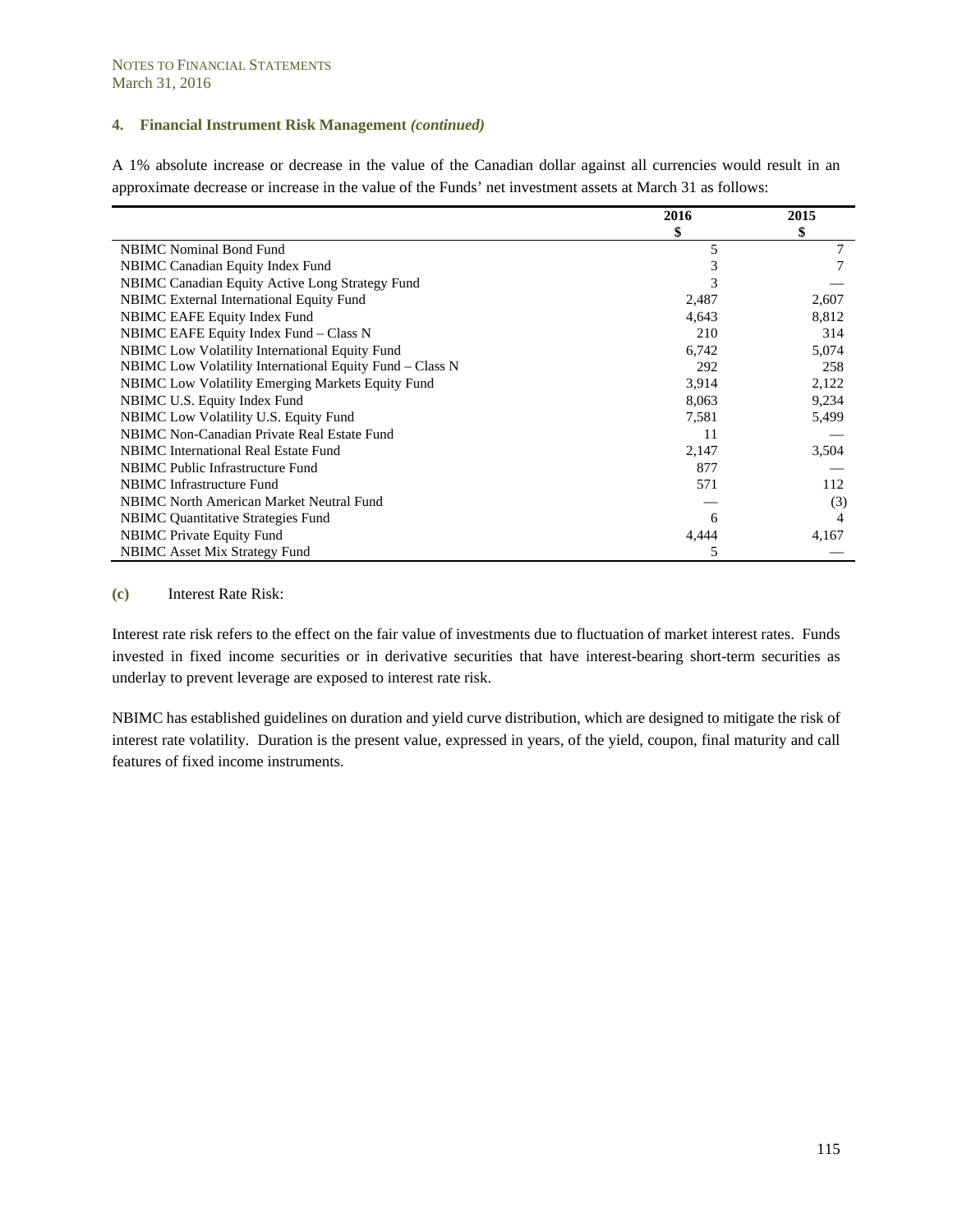The duration of financial instruments in each of these Funds, and the sensitivity to an increase or decrease of 1.0% in interest rates, at March 31 are as follows:

|                                                           |                                        | 2016            |                                            |
|-----------------------------------------------------------|----------------------------------------|-----------------|--------------------------------------------|
|                                                           | <b>Financial</b><br><b>Instruments</b> |                 | <b>Sensitivity to</b><br>$1.0\%$ change in |
|                                                           | <b>Fair Value</b>                      | <b>Duration</b> | rates                                      |
|                                                           | S                                      | (years)         | \$                                         |
| <b>NBIMC</b> Nominal Bond Fund                            | 2,054,971                              | 8.4             | 167,865                                    |
| NBIMC Corporate Bond Fund                                 | 2,152,858                              | 6.6             | 136,483                                    |
| NBP Canadian Long-Term Bond Fund (formerly NBIMC Canadian |                                        |                 |                                            |
| Long-Term Bond Fund)                                      | 66.898                                 | 14.6            | 9,402                                      |
| NBIMC New Brunswick Fixed Income Opportunity Fund         | 14.362                                 | 4.8             | 614                                        |
| <b>NBIMC Money Market Fund</b>                            | 995.047                                | 0.4             | 4,089                                      |
| NBIMC Student Investment Fund                             | 1,482                                  | 7.9             | 114                                        |
| NBIMC Canadian Equity Index Fund                          | 907,698                                | 2.0             | 17,621                                     |
| NBIMC Canadian Equity Active Long Strategy Fund           | 12.936                                 | 1.4             | 175                                        |
| <b>NBIMC Inflation Linked Securities Fund</b>             | 668,354                                | 15.7            | 101,742                                    |
| <b>NBIMC</b> Quantitative Strategies Fund                 | 26,013                                 | 2.8             | 671                                        |
| <b>NBIMC</b> Private Equity Fund                          | 3,288                                  | 5.2             | 154                                        |

|                                                   |                                        | 2015            |                                            |
|---------------------------------------------------|----------------------------------------|-----------------|--------------------------------------------|
|                                                   | <b>Financial</b><br><b>Instruments</b> |                 | <b>Sensitivity to</b><br>$1.0\%$ change in |
|                                                   | <b>Fair Value</b>                      | <b>Duration</b> | rates                                      |
|                                                   | S                                      | (years)         | \$                                         |
| NBIMC Nominal Bond Fund                           | 1,931,206                              | 8.9             | 166,540                                    |
| <b>NBIMC</b> Corporate Bond Fund                  | 1,578,678                              | 6.8             | 103,954                                    |
| NBIMC Canadian Long-Term Bond Fund                | 154,943                                | 15.1            | 22,497                                     |
| NBIMC New Brunswick Fixed Income Opportunity Fund | 15,455                                 | 5.2             | 720                                        |
| <b>NBIMC Money Market Fund</b>                    | 1,103,518                              | 0.3             | 3,762                                      |
| NBIMC Student Investment Fund                     | 1.421                                  | 8.1             | 111                                        |
| NBIMC Canadian Equity Index Fund                  | 952,630                                | 2.9             | 27,410                                     |
| NBIMC Canadian Equity Active Long Strategy Fund   | 84.793                                 | 2.5             | 2,066                                      |
| <b>NBIMC Inflation Linked Securities Fund</b>     | 734,722                                | 16.6            | 118,276                                    |
| <b>NBIMC</b> Quantitative Strategies Fund         | 4,933                                  | 5.0             | 238                                        |
| <b>NBIMC</b> Private Equity Fund                  | 2,976                                  | 10.1            | 281                                        |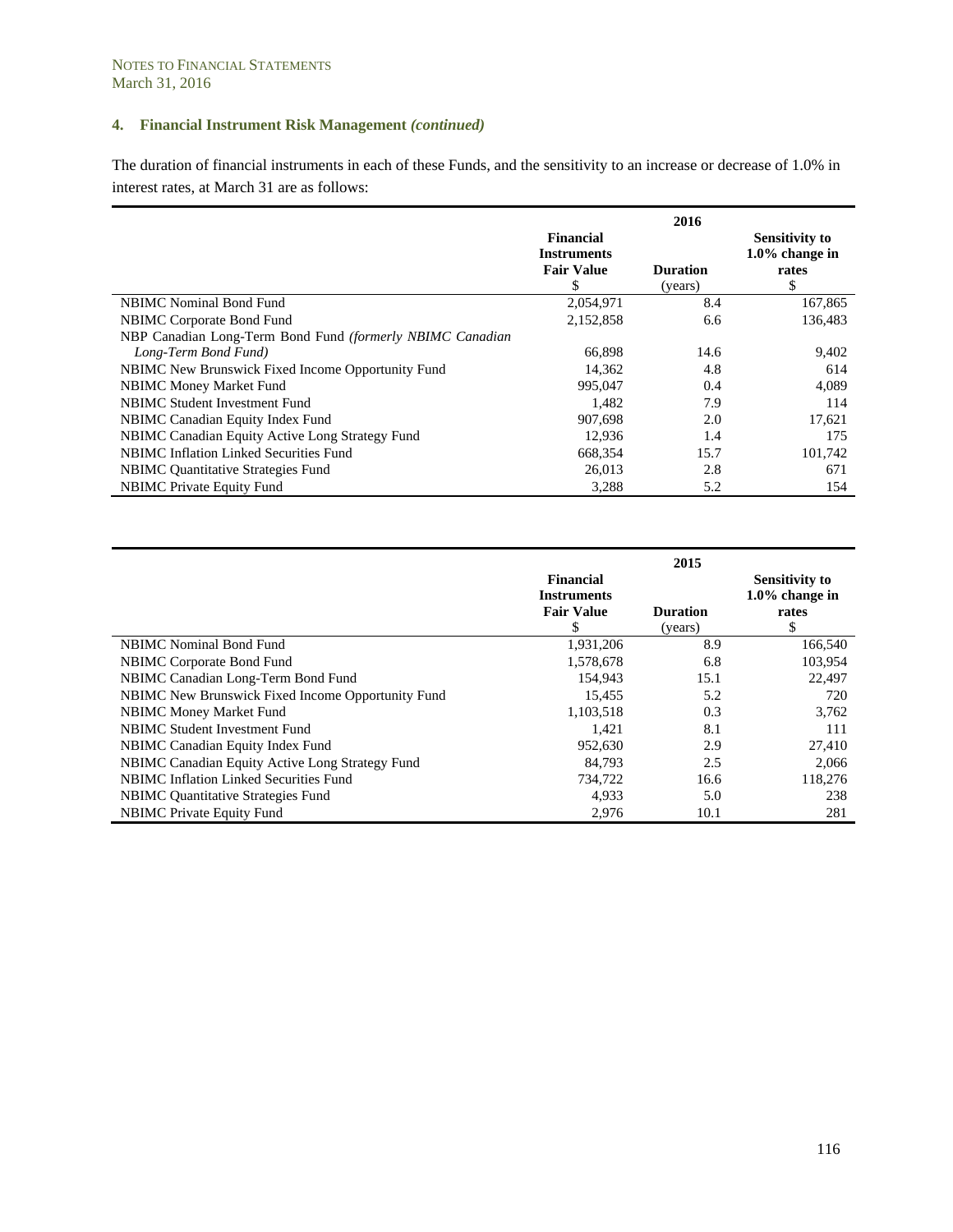The remaining term to maturity of the aggregate financial instruments in each of these Funds at March 31 are as follows:

|                                               |         |              |                         | 2016    |           |                  |
|-----------------------------------------------|---------|--------------|-------------------------|---------|-----------|------------------|
|                                               |         |              | <b>Term to Maturity</b> |         |           | Average          |
|                                               | Within  | $1-5$        | $6 - 10$                | Over    |           | <b>Effective</b> |
|                                               | 1 Year  | <b>Years</b> | <b>Years</b>            | 10Years | Total     | Yield            |
|                                               | \$      | \$           | \$                      | \$      | \$        | $\frac{0}{0}$    |
| <b>NBIMC</b> Nominal Bond Fund                | 63,032  | 496,231      | 700,965                 | 794,743 | 2,054,971 | 3.28             |
| NBIMC Corporate Bond Fund                     | 78,324  | 1,024,698    | 612,971                 | 436,865 | 2,152,858 | 3.02             |
| NBP Canadian Long-Term Bond Fund              |         |              |                         |         |           |                  |
| (formerly NBIMC Canadian Long-Term            |         |              |                         |         |           |                  |
| <b>Bond Fund</b> )                            |         |              |                         | 66,898  | 66,898    | 3.91             |
| NBIMC New Brunswick Fixed Income              |         |              |                         |         |           |                  |
| <b>Opportunity Fund</b>                       |         |              | 14,362                  |         | 14,362    | 5.72             |
| NBIMC Money Market Fund                       | 863,997 | 131,050      |                         |         | 995,047   | 1.09             |
| <b>NBIMC Student Investment Fund</b>          | 131     | 334          | 412                     | 605     | 1.482     | 4.38             |
| NBIMC Canadian Equity Index Fund              | 647,341 | 260,357      |                         |         | 907,698   | 1.28             |
| <b>NBIMC Canadian Equity Active Long</b>      |         |              |                         |         |           |                  |
| <b>Strategy Fund</b>                          | 3,927   | 9,009        |                         |         | 12,936    | 1.15             |
| <b>NBIMC</b> Inflation Linked Securities Fund |         |              | 124,320                 | 544,034 | 668,354   | 1.75             |
| <b>NBIMC</b> Quantitative Strategies Fund     |         | 17,738       | 3,567                   | 4,708   | 26,013    | 8.92             |
| <b>NBIMC</b> Private Equity Fund              |         |              | 3,288                   |         | 3,288     | 10.50            |

|                                               | 2015                    |              |              |         |              |                  |
|-----------------------------------------------|-------------------------|--------------|--------------|---------|--------------|------------------|
|                                               | <b>Term to Maturity</b> |              |              |         |              | Average          |
|                                               | Within                  | $1-5$        | $6 - 10$     | Over    |              | <b>Effective</b> |
|                                               | 1 Year                  | <b>Years</b> | <b>Years</b> | 10Years | <b>Total</b> | <b>Yield</b>     |
|                                               | \$                      | \$           | \$           | \$      | \$           | $\frac{0}{0}$    |
| <b>NBIMC</b> Nominal Bond Fund                | 83,794                  | 563,594      | 468,455      | 815,363 | 1,931,206    | 3.45             |
| NBIMC Corporate Bond Fund                     | 2,906                   | 752,896      | 533,195      | 289,681 | 1,578,678    | 3.02             |
| NBIMC Canadian Long-Term Bond Fund            |                         |              | 885          | 154,058 | 154,943      | 3.70             |
| <b>NBIMC New Brunswick Fixed Income</b>       |                         |              |              |         |              |                  |
| <b>Opportunity Fund</b>                       |                         |              |              | 15,455  | 15,455       | 5.62             |
| <b>NBIMC Money Market Fund</b>                | 941,838                 | 161,680      |              |         | 1,103,518    | 1.13             |
| NBIMC Student Investment Fund                 |                         | 507          | 369          | 545     | 1,421        | 4.20             |
| NBIMC Canadian Equity Index Fund              | 451,920                 | 500,710      |              |         | 952,630      | 0.47             |
| <b>NBIMC Canadian Equity Active Long</b>      |                         |              |              |         |              |                  |
| <b>Strategy Fund</b>                          | 25,636                  | 59,157       |              |         | 84.793       | 0.63             |
| <b>NBIMC Inflation Linked Securities Fund</b> |                         |              | 139,157      | 595,565 | 734,722      | 1.69             |
| <b>NBIMC</b> Quantitative Strategies Fund     |                         |              | 4,933        |         | 4.933        | 6.07             |
| <b>NBIMC</b> Private Equity Fund              |                         |              | 2,976        |         | 2,976        | 10.50            |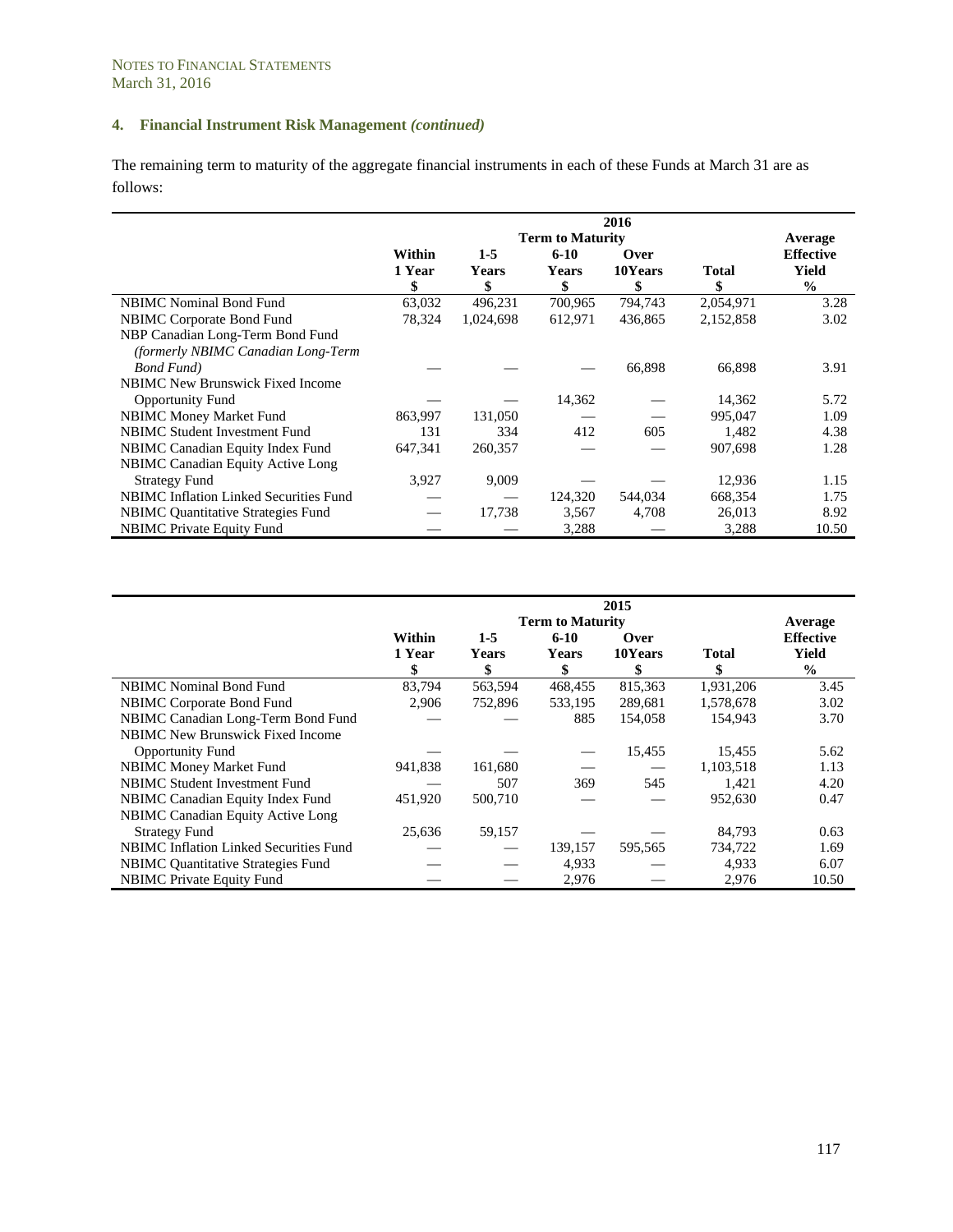#### **(d)** Credit Risk:

The Funds are exposed to credit-related risk in the event a derivative or debt security counterparty defaults or becomes insolvent.

NBIMC has established investment criteria designed to manage credit risk by establishing limits by issuer type and credit rating for fixed income and derivative credit exposure. NBIMC does not consider cash or receivables for investment sales settled through a central clearinghouse to have credit risk. Management monitors these exposures monthly. Such derivative and short and long-term debt securities are restricted to those having investment grade ratings, as provided by a third party rating agency. Investment grade ratings are BBB and above for longer term debt securities and R-1 for short-term debt. Any credit downgrade below investment grade is subject to review by NBIMC's Board of Directors.

The credit exposure for each of the Funds as at March 31, 2016 is as follows*:*

|                                                          | <b>Financial</b>      | <b>Financial</b>      |              |
|----------------------------------------------------------|-----------------------|-----------------------|--------------|
|                                                          | <b>Instruments at</b> | <b>Instruments at</b> | 2016         |
|                                                          | <b>FVTPL</b>          | <b>Amortized Cost</b> | <b>Total</b> |
|                                                          | \$                    | \$                    | \$           |
| <b>NBIMC</b> Nominal Bond Fund                           | 2,055,336             | 18,098                | 2,073,434    |
| NBIMC Corporate Bond Fund                                | 2,152,858             | 15,376                | 2,168,234    |
| NBP Canadian Long-Term Bond Fund (formerly NBIMC         |                       |                       |              |
| Canadian Long-Term Bond Fund)                            | 66,898                | 43                    | 66,941       |
| NBIMC New Brunswick Fixed Income Opportunity Fund        | 14,362                | 67                    | 14,429       |
| <b>NBIMC Money Market Fund</b>                           | 995,047               | 1,443                 | 996,490      |
| <b>NBIMC Student Investment Fund</b>                     | 1,482                 | 24                    | 1,506        |
| NBIMC Canadian Equity Index Fund                         | 976,863               | 5,338                 | 982,201      |
| NBIMC Low Volatility Canadian Equity Fund                |                       | 2,119                 | 2,119        |
| NBIMC External Canadian Equity Fund                      |                       | 182                   | 182          |
| NBIMC Canadian Equity Active Long Strategy Fund          | 13,239                | 427                   | 13,666       |
| NBIMC EAFE Equity Index Fund                             | 12                    | 3,603                 | 3,615        |
| NBIMC EAFE Equity Index Fund - Class N                   |                       | 147                   | 147          |
| NBIMC Low Volatility International Equity Fund           | 21                    | 5,212                 | 5,233        |
| NBIMC Low Volatility International Equity Fund - Class N |                       | 117                   | 117          |
| NBIMC Low Volatility Emerging Markets Equity Fund        |                       | 845                   | 845          |
| NBIMC U.S. Equity Index Fund                             | 7                     | 2,255                 | 2,262        |
| NBIMC Low Volatility U.S. Equity Fund                    |                       | 1,687                 | 1,687        |
| <b>NBIMC</b> Inflation Linked Securities Fund            | 668,354               | 3,879                 | 672,233      |
| <b>NBIMC Canadian Real Estate Fund</b>                   | 7,651                 |                       | 7,651        |
| NBIMC Canadian Real Estate Investment Trust Fund         |                       | 901                   | 901          |
| NBIMC Non-Canadian Private Real Estate Fund              | 908                   |                       | 908          |
| <b>NBIMC</b> International Real Estate Fund              |                       | 584                   | 584          |
| <b>NBIMC</b> Public Infrastructure Fund                  |                       | 115                   | 115          |
| NBIMC Infrastructure Fund                                | 11,468                |                       | 11,468       |
| <b>NBIMC North American Market Neutral Fund</b>          |                       | 95                    | 95           |
| NBIMC Quantitative Strategies Fund                       | 28,602                | 1,084                 | 29,686       |
| <b>NBIMC Private Equity Fund</b>                         | 3,288                 | 33                    | 3,321        |
| <b>NBIMC</b> Asset Mix Strategy Fund                     | 105                   | 29                    | 134          |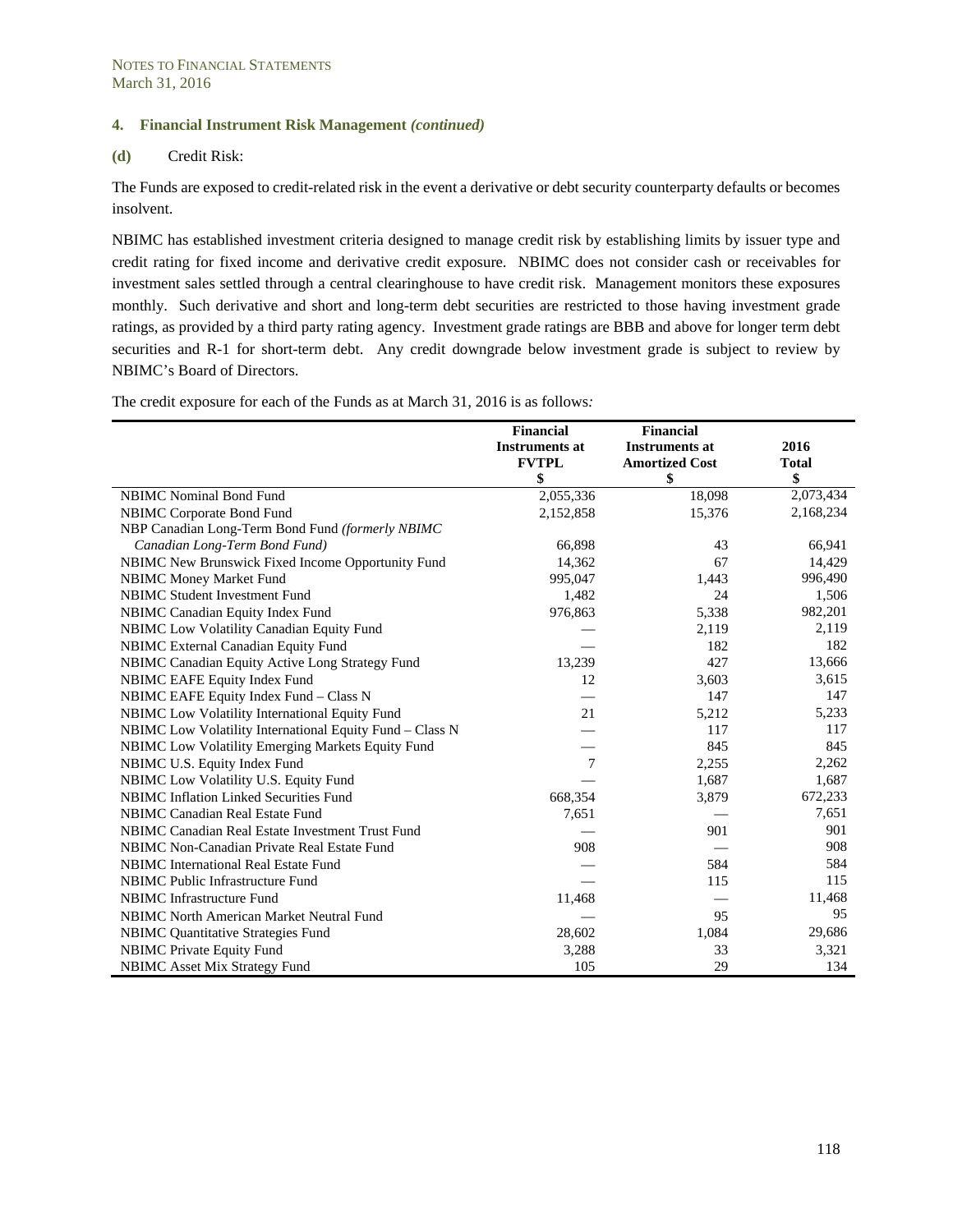The credit exposure for each of the Funds as at March 31, 2015 is as follows*:*

|                                                          | <b>Financial</b><br><b>Instruments at</b> | <b>Financial</b><br><b>Instruments at</b> | 2015         |
|----------------------------------------------------------|-------------------------------------------|-------------------------------------------|--------------|
|                                                          | <b>FVTPL</b>                              | <b>Amortized Cost</b>                     | <b>Total</b> |
|                                                          | \$                                        | \$                                        | \$           |
| <b>NBIMC</b> Nominal Bond Fund                           | 1,931,204                                 | 17,876                                    | 1,949,080    |
| <b>NBIMC</b> Corporate Bond Fund                         | 1,578,678                                 | 10,806                                    | 1,589,484    |
| NBIMC Canadian Long-Term Bond Fund                       | 154,943                                   | 1,068                                     | 156,011      |
| NBIMC New Brunswick Fixed Income Opportunity Fund        | 15,455                                    | 71                                        | 15,526       |
| <b>NBIMC Money Market Fund</b>                           | 1,103,519                                 | 1,906                                     | 1,105,425    |
| <b>NBIMC Student Investment Fund</b>                     | 1,421                                     | 22                                        | 1,443        |
| NBIMC Canadian Equity Index Fund                         | 976,213                                   | 2,971                                     | 979,184      |
| NBIMC Low Volatility Canadian Equity Fund                |                                           | 1,594                                     | 1,594        |
| NBIMC External Canadian Equity Fund                      |                                           | 229                                       | 229          |
| NBIMC Canadian Equity Active Long Strategy Fund          | 85,169                                    | 494                                       | 85,663       |
| NBIMC EAFE Equity Index Fund                             | 135                                       | 4,652                                     | 4,787        |
| NBIMC EAFE Equity Index Fund - Class N                   | 1                                         | 158                                       | 159          |
| NBIMC Low Volatility International Equity Fund           |                                           | 2,371                                     | 2,371        |
| NBIMC Low Volatility International Equity Fund - Class N |                                           | 135                                       | 135          |
| NBIMC Low Volatility Emerging Markets Equity Fund        |                                           | 157                                       | 157          |
| NBIMC U.S. Equity Index Fund                             | 217                                       | 1,577                                     | 1,794        |
| NBIMC Low Volatility U.S. Equity Fund                    |                                           | 1,151                                     | 1,151        |
| <b>NBIMC</b> Inflation Linked Securities Fund            | 734,722                                   | 4,074                                     | 738,796      |
| NBIMC Canadian Real Estate Fund                          | 11,281                                    |                                           | 11,281       |
| NBIMC Canadian Real Estate Investment Trust Fund         |                                           | 1,012                                     | 1,012        |
| <b>NBIMC</b> International Real Estate Fund              |                                           | 1,012                                     | 1,012        |
| <b>NBIMC</b> Infrastructure Fund                         | 10,777                                    |                                           | 10,777       |
| <b>NBIMC North American Market Neutral Fund</b>          | 979                                       | 373                                       | 1,352        |
| <b>NBIMC Quantitative Strategies Fund</b>                | 4.941                                     | 355                                       | 5,296        |
| <b>NBIMC Private Equity Fund</b>                         | 2,976                                     | 29                                        | 3,005        |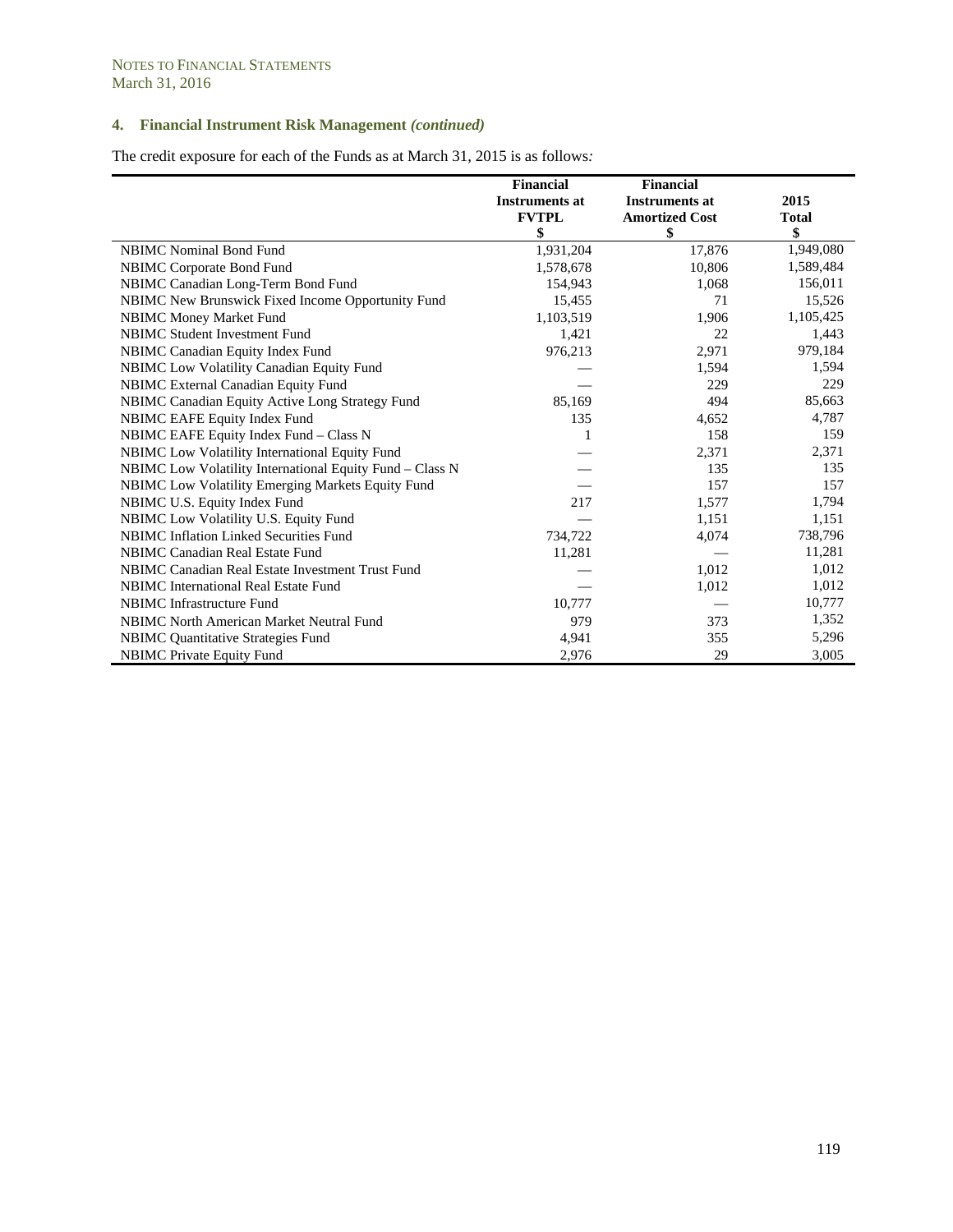The quality of the credit exposure as at March 31, 2016 is as follows:

|                                                                                              | 2016       |         |              |                          |         |        |
|----------------------------------------------------------------------------------------------|------------|---------|--------------|--------------------------|---------|--------|
|                                                                                              | <b>AAA</b> | AA      | $\mathbf{A}$ | <b>BBB</b>               | $R-1$   | Other  |
|                                                                                              | \$         | \$      | \$           | \$                       | \$      | \$     |
| <b>NBIMC</b> Nominal Bond Fund                                                               | 860,458    | 428,550 | 757,094      | 8,868                    | 18,464  |        |
| NBIMC Corporate Bond Fund                                                                    | 99,479     | 467,186 | 949,081      | 626,375                  | 21,950  | 4,163  |
| NBP Canadian Long-Term Bond Fund<br>(formerly NBIMC Canadian Long-Term<br><b>Bond Fund</b> ) |            |         | 66,898       |                          | 43      |        |
| NBIMC New Brunswick Fixed Income                                                             |            |         |              |                          |         |        |
| <b>Opportunity Fund</b>                                                                      |            |         | 14,362       |                          | 67      |        |
| NBIMC Money Market Fund                                                                      |            | 336,814 | 75,595       | $\overline{\phantom{0}}$ | 584,081 |        |
| <b>NBIMC Student Investment Fund</b>                                                         | 1,047      | 116     | 319          |                          | 24      |        |
| NBIMC Canadian Equity Index Fund                                                             |            | 674,777 | 90,140       |                          | 217,284 |        |
| <b>NBIMC</b> Low Volatility Canadian Equity<br>Fund                                          |            |         |              |                          | 2,119   |        |
| NBIMC External Canadian Equity Fund                                                          |            |         |              |                          | 182     |        |
| NBIMC Canadian Equity Active Long<br><b>Strategy Fund</b>                                    |            | 9,010   |              |                          | 4,656   |        |
| <b>NBIMC EAFE Equity Index Fund</b>                                                          |            |         |              |                          | 3,615   |        |
| NBIMC EAFE Equity Index Fund - Class                                                         |            |         |              |                          |         |        |
| N                                                                                            |            |         |              |                          | 147     |        |
| <b>NBIMC</b> Low Volatility International Equity<br>Fund                                     |            |         |              |                          | 5,233   |        |
| NBIMC Low Volatility International Equity<br>Fund – Class N                                  |            |         |              |                          | 117     |        |
| <b>NBIMC Low Volatility Emerging Markets</b><br><b>Equity Fund</b>                           |            |         |              |                          | 845     |        |
| NBIMC U.S. Equity Index Fund                                                                 |            |         |              |                          | 2,262   |        |
| NBIMC Low Volatility U.S. Equity Fund                                                        |            |         |              |                          | 1,687   |        |
| <b>NBIMC Inflation Linked Securities Fund</b>                                                | 525,414    |         | 142,940      |                          | 3,879   |        |
| <b>NBIMC Canadian Real Estate Fund</b>                                                       |            |         |              |                          |         | 7,651  |
| <b>NBIMC</b> Canadian Real Estate Investment<br><b>Trust Fund</b>                            |            |         |              |                          | 901     |        |
| <b>NBIMC Non-Canadian Private Real Estate</b><br>Fund                                        |            |         |              |                          | 908     |        |
| <b>NBIMC</b> International Real Estate Fund                                                  |            |         |              |                          | 584     |        |
| <b>NBIMC Public Infrastructure Fund</b>                                                      |            |         |              |                          | 115     |        |
| <b>NBIMC</b> Infrastructure Fund                                                             |            |         |              |                          | 900     | 10,568 |
| <b>NBIMC North American Market Neutral</b>                                                   |            |         |              |                          |         |        |
| Fund                                                                                         |            |         |              |                          | 95      |        |
| NBIMC Quantitative Strategies Fund                                                           |            |         |              | 20,373                   | 3,684   | 5,629  |
| <b>NBIMC Private Equity Fund</b>                                                             |            |         |              |                          | 33      | 3,288  |
| <b>NBIMC</b> Asset Mix Strategy Fund                                                         |            |         |              |                          | 134     |        |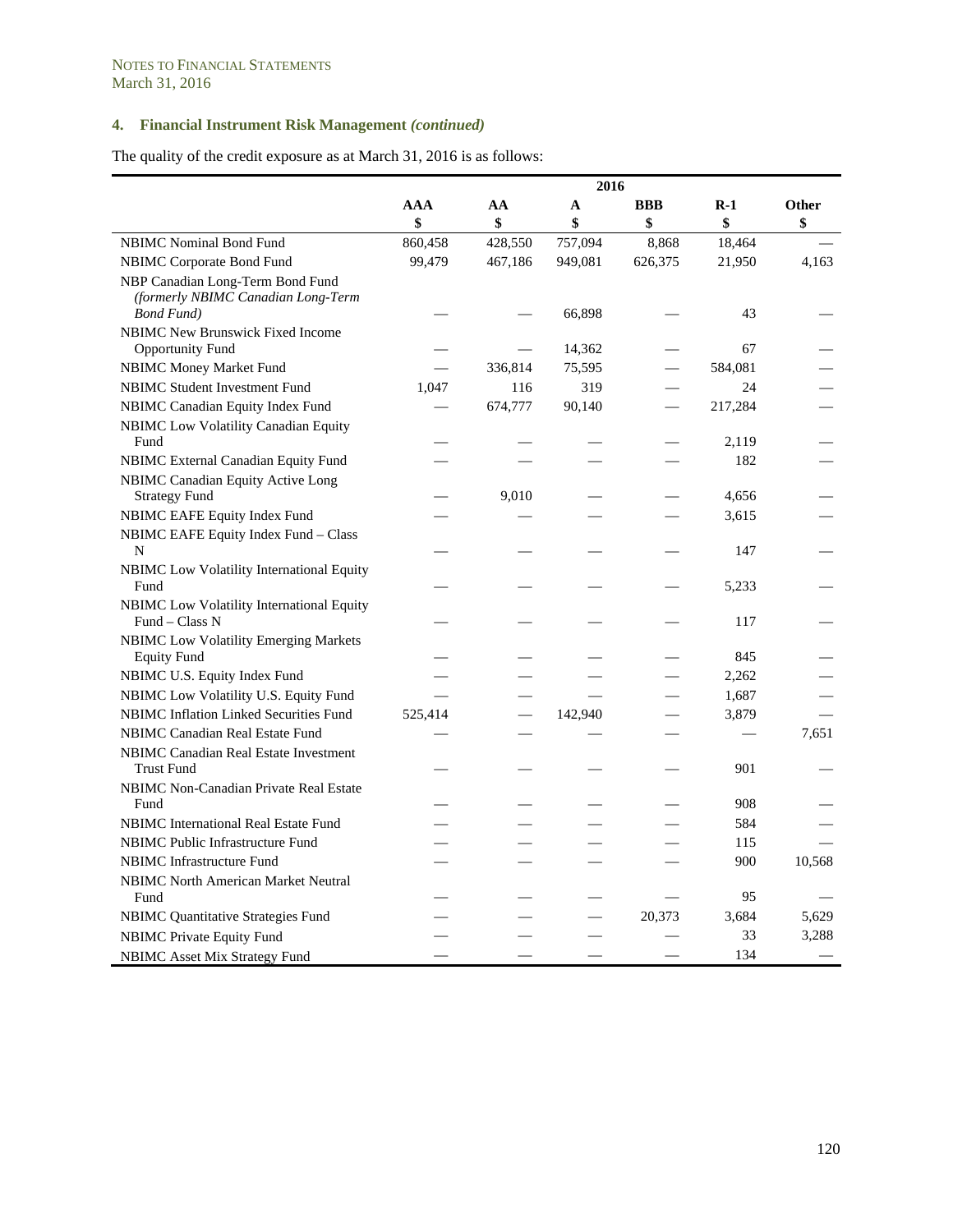The quality of the maximum credit exposure as at March 31, 2015 is as follows:

|                                                                    | 2015       |         |             |            |         |        |
|--------------------------------------------------------------------|------------|---------|-------------|------------|---------|--------|
|                                                                    | <b>AAA</b> | AA      | $\mathbf A$ | <b>BBB</b> | $R-1$   | Other  |
|                                                                    | \$         | \$      | \$          | \$         | \$      | \$     |
| <b>NBIMC</b> Nominal Bond Fund                                     | 826,580    | 540,364 | 549,654     | 14,606     | 17,876  |        |
| NBIMC Corporate Bond Fund                                          | 53,369     | 402,484 | 680,535     | 431,344    | 17,456  | 4,296  |
| NBIMC Canadian Long-Term Bond Fund                                 | 40,467     | 17,345  | 74,631      | 22,500     | 1,068   |        |
| <b>NBIMC</b> New Brunswick Fixed Income<br><b>Opportunity Fund</b> |            |         | 15,455      |            | 71      |        |
| NBIMC Money Market Fund                                            |            | 215,863 | 63,030      |            | 826,532 |        |
| <b>NBIMC Student Investment Fund</b>                               | 902        | 118     | 401         |            | 22      |        |
| NBIMC Canadian Equity Index Fund                                   |            | 709,626 | 35,025      |            | 234,533 |        |
| NBIMC Low Volatility Canadian Equity<br>Fund                       |            |         |             |            | 1,594   |        |
| NBIMC External Canadian Equity Fund                                |            |         |             |            | 229     |        |
| NBIMC Canadian Equity Active Long                                  |            |         |             |            |         |        |
| <b>Strategy Fund</b>                                               |            | 54,147  | 5,010       |            | 26,506  |        |
| NBIMC EAFE Equity Index Fund                                       |            |         |             |            | 4,787   |        |
| NBIMC EAFE Equity Index Fund - Class<br>${\bf N}$                  |            |         |             |            | 159     |        |
| NBIMC Low Volatility International Equity<br>Fund                  |            |         |             |            | 2,371   |        |
| NBIMC Low Volatility International Equity<br>Fund - Class N        |            |         |             |            | 135     |        |
| NBIMC Low Volatility Emerging Markets<br><b>Equity Fund</b>        |            |         |             |            | 157     |        |
| NBIMC U.S. Equity Index Fund                                       |            |         |             |            | 1,794   |        |
| NBIMC Low Volatility U.S. Equity Fund                              |            |         |             |            | 1,151   |        |
| NBIMC Inflation Linked Securities Fund                             | 585,770    | 63,685  | 85,267      |            | 4,074   |        |
| NBIMC Canadian Real Estate Fund                                    |            |         |             |            |         | 11,281 |
| NBIMC Canadian Real Estate Investment<br><b>Trust Fund</b>         |            |         |             |            | 1,012   |        |
| NBIMC International Real Estate Fund                               |            |         |             |            | 1,012   |        |
| NBIMC Infrastructure Fund                                          |            |         |             |            |         | 10,777 |
| <b>NBIMC North American Market Neutral</b>                         |            |         |             |            |         |        |
| Fund                                                               |            |         |             |            | 1,352   |        |
| <b>NBIMC Quantitative Strategies Fund</b>                          |            |         |             |            | 363     | 4,933  |
| NBIMC New Brunswick and Atlantic<br>Canada Equity Opportunity Fund |            |         |             |            | 29      | 2,976  |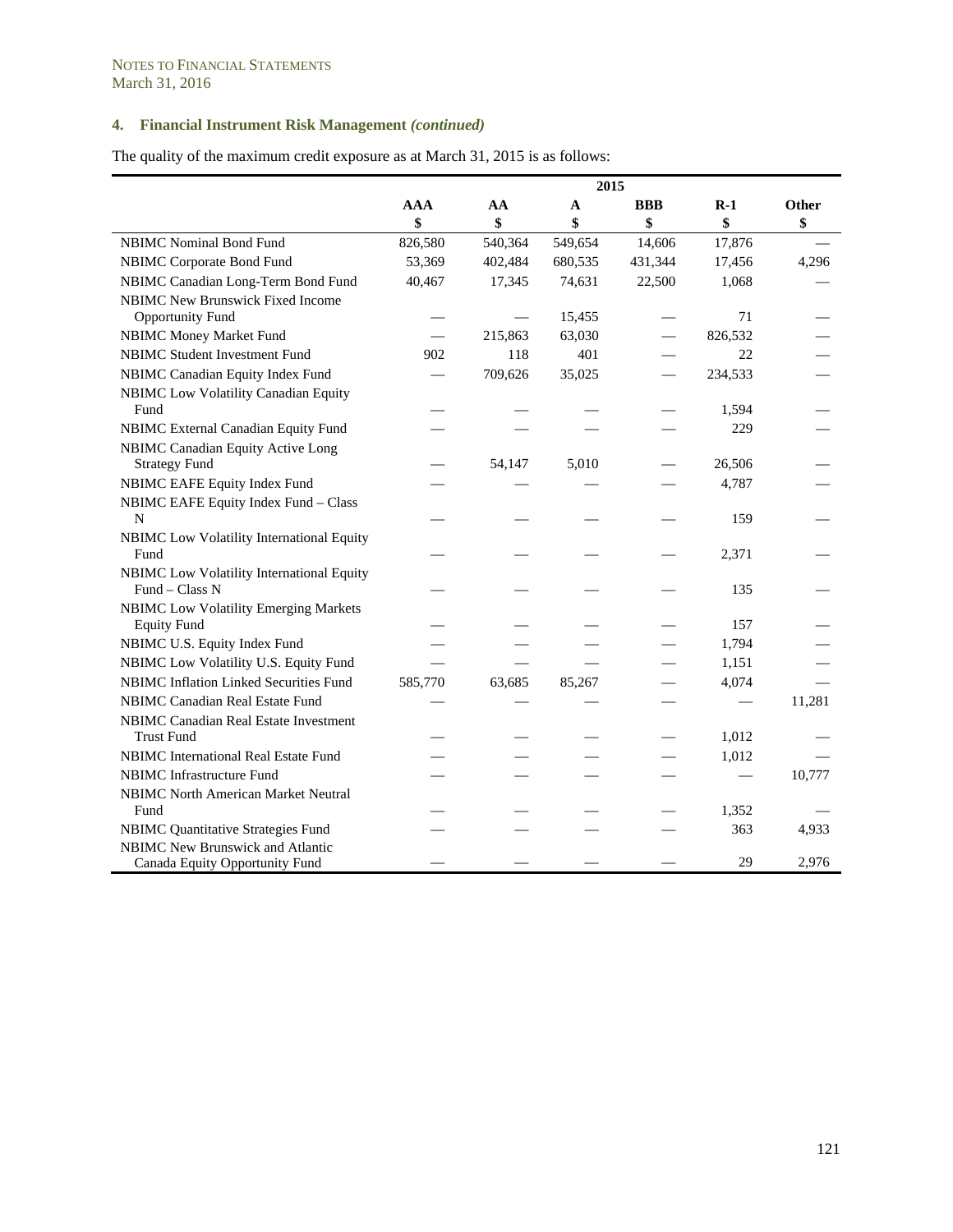As at March 31, 2016, the highest concentration of credit risk is with Government of Canada bonds.

**(e)** Other Pricing Risk: Other pricing risk is the risk that the fair value or future cash flows of an equity investment will fluctuate because of changes in market prices (other than those arising from foreign currency or interest rate risk as discussed above). Pricing risk can affect specific investments or broad market indices. The Funds moderate this risk through the use of various investment strategies within the parameters of the Funds' investment policies and procedures.

Management's estimate of the effect on net assets due to a reasonable possible change in equity indices, with all other variables held constant, is shown in the tables below. The estimate is calculated based on the percentage of the Funds' total net assets that are invested in financial instruments constituting the primary index. In practice, the actual results may differ from the sensitivity analysis below and the differences can be material.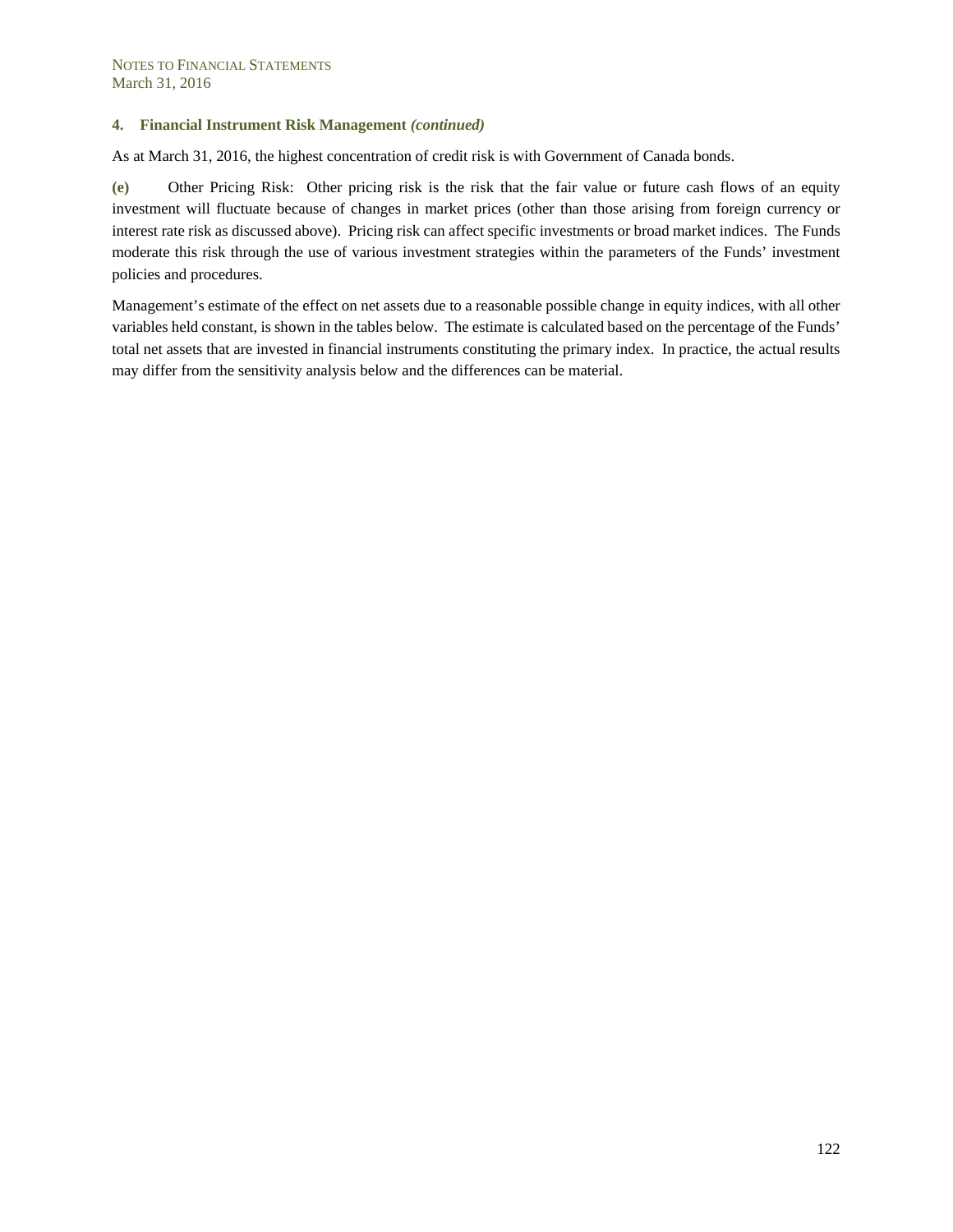# **As at March 31, 2016**

|                                                                   |                                                                                                                                                                                                                    | <b>Change</b> in<br><b>Market</b><br><b>Prices</b> | <b>Effect on</b><br><b>Net Assets</b> |
|-------------------------------------------------------------------|--------------------------------------------------------------------------------------------------------------------------------------------------------------------------------------------------------------------|----------------------------------------------------|---------------------------------------|
| <b>Fund</b>                                                       | <b>Market Indices</b>                                                                                                                                                                                              | $\frac{0}{0}$                                      | \$                                    |
| <b>NBIMC Student Investment Fund</b>                              | 50% S&P/TSX 60 Total Return Index, 45%<br>FTSE TMX Canada All Government Bond<br>Index and 5% of the combined FTSE TMX<br>Canada 91-Day Treasury Bill Index and Call<br>Loan Rate weighted 93% and 7% respectively | $+/- 10$                                           | 157                                   |
| NBIMC Canadian Equity Index Fund                                  | S&P/TSX Total Return Composite Index                                                                                                                                                                               | $+/- 10$                                           | 83,704                                |
| <b>NBIMC</b> Low Volatility Canadian Equity<br>Fund               | MSCI Canada Minimum Volatility Total Return<br>Index, Gross                                                                                                                                                        | $+/- 10$                                           | 67,817                                |
| NBIMC External Canadian Equity Fund                               | S&P/TSX Total Return Composite Index                                                                                                                                                                               | $+/- 10$                                           | 21,692                                |
| NBIMC Canadian Equity Active Long<br><b>Strategy Fund</b>         | S&P/TSX Total Return Composite Index                                                                                                                                                                               | $+/- 10$                                           | 17,608                                |
| NBIMC External International Equity Fund                          | MSCI EAFE Total Return Index in \$C, Net                                                                                                                                                                           | $+/- 10$                                           | 24,872                                |
| NBIMC EAFE Equity Index Fund                                      | MSCI EAFE Total Return Index in \$C, Net                                                                                                                                                                           | $+/- 10$                                           | 46,428                                |
| NBIMC EAFE Equity Index Fund - Class<br>$\mathbf N$               | MSCI EAFE Total Return Index in \$C, Net                                                                                                                                                                           | $+/- 10$                                           | 2,082                                 |
| NBIMC Low Volatility International Equity<br>Fund                 | MSCI EAFE Minimum Volatility (USD) Total<br>Return Index, \$C                                                                                                                                                      | $+/- 10$                                           | 67,305                                |
| NBIMC Low Volatility International Equity<br>Fund - Class N       | MSCI EAFE Minimum Volatility (USD) Total<br>Return Index in \$C, Net                                                                                                                                               | $+/- 10$                                           | 2,906                                 |
| NBIMC Low Volatility Emerging Markets<br><b>Equity Fund</b>       | MSCI Emerging Markets Minimum Volatility<br>(USD) Total Return Index in \$C, Net                                                                                                                                   | $+/- 10$                                           | 38,745                                |
| NBIMC U.S. Equity Index Fund                                      | S&P 500 Total Return Index \$C                                                                                                                                                                                     | $+/- 10$                                           | 80,677                                |
| NBIMC Low Volatility U.S. Equity Fund                             | MSCI USA Minimum Volatility (USD) Total<br>Return Index in \$C, Net                                                                                                                                                | $+/- 10$                                           | 75,853                                |
| <b>NBIMC</b> Canadian Real Estate Investment<br><b>Trust Fund</b> | S&P/TSX Capped REIT Total Return Index                                                                                                                                                                             | $+/- 10$                                           | 22,037                                |
| <b>NBIMC</b> International Real Estate Fund                       | Applicable country index, weighted according to<br>percentage of total assets committed, \$C                                                                                                                       | $+/- 10$                                           | 21,414                                |
| NBIMC Public Infrastructure Fund                                  | 4% Real Return                                                                                                                                                                                                     | $+/- 10$                                           | 17,666                                |
| <b>NBIMC North American Market Neutral</b><br>Fund                | 93% FTSE TMX Canada 91 Day T-Bill Index<br>plus 7% One-day Canadian Call Loan                                                                                                                                      | $+/- 10$                                           | 818                                   |
| <b>NBIMC Quantitative Strategies Fund</b>                         | 93% FTSE TMX Canada 91 Day T-Bill Index<br>plus 7% One-day Canadian Call Loan                                                                                                                                      | $+/- 10$                                           | 6,908                                 |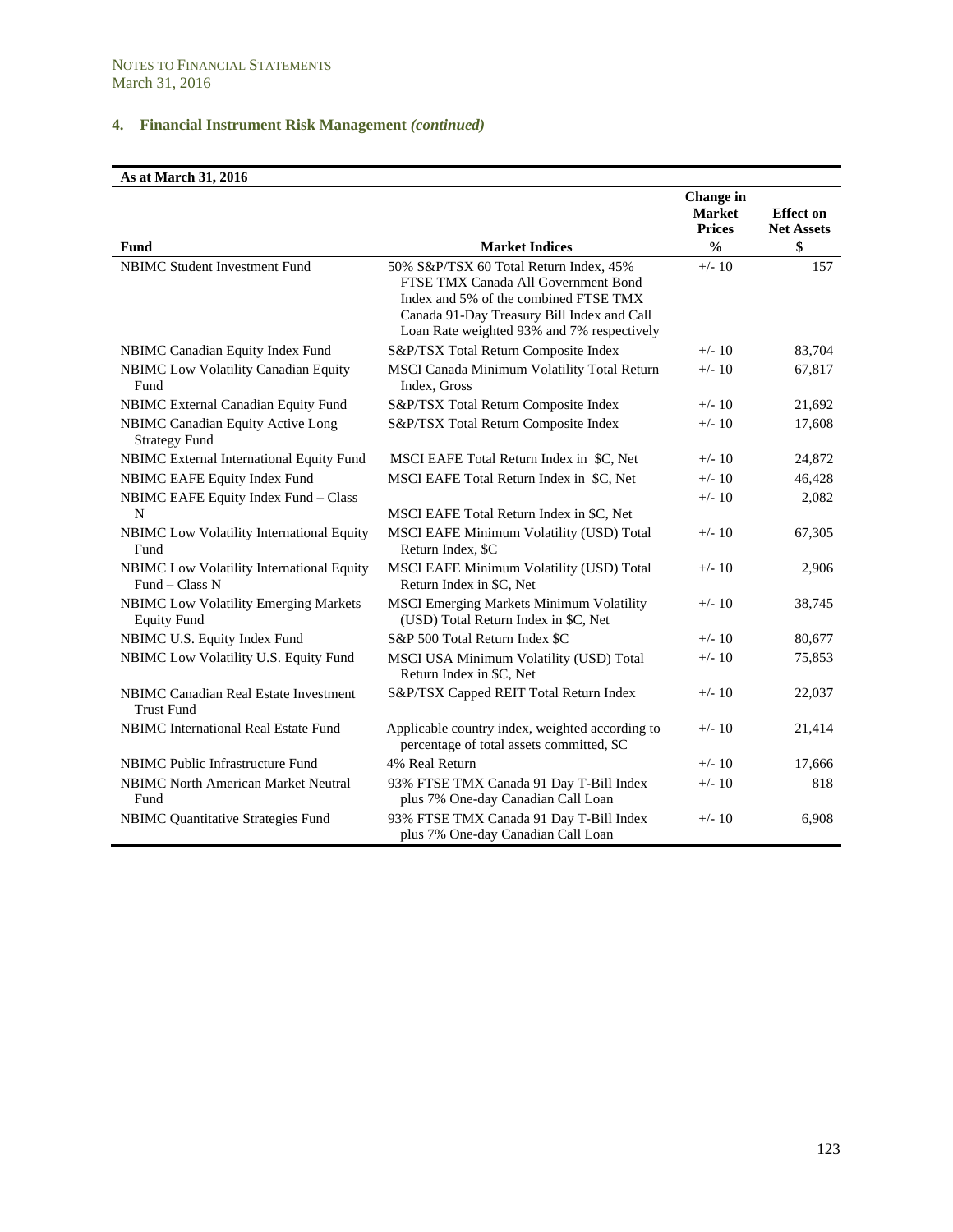## **As at March 31, 2015**

|                                                                   |                                                                                                                                                                                                                    | <b>Change</b> in<br><b>Market</b> | <b>Effect on</b>  |
|-------------------------------------------------------------------|--------------------------------------------------------------------------------------------------------------------------------------------------------------------------------------------------------------------|-----------------------------------|-------------------|
|                                                                   |                                                                                                                                                                                                                    | <b>Prices</b>                     | <b>Net Assets</b> |
| Fund                                                              | <b>Market Indices</b>                                                                                                                                                                                              | $\frac{0}{0}$                     | \$                |
| <b>NBIMC Student Investment Fund</b>                              | 50% S&P/TSX 60 Total Return Index, 45%<br>FTSE TMX Canada All Government Bond<br>Index and 5% of the combined FTSE TMX<br>Canada 91-Day Treasury Bill Index and Call<br>Loan Rate weighted 93% and 7% respectively | $+/- 10$                          | 178               |
| NBIMC Canadian Equity Index Fund                                  | S&P/TSX Total Return Composite Index                                                                                                                                                                               | $+/- 10$                          | 122,897           |
| <b>NBIMC</b> Low Volatility Canadian Equity<br>Fund               | MSCI Canada Minimum Volatility Total Return<br>Index, Gross                                                                                                                                                        | $+/- 10$                          | 48,372            |
| NBIMC External Canadian Equity Fund                               | S&P/TSX Total Return Composite Index                                                                                                                                                                               | $+/- 10$                          | 32,771            |
| <b>NBIMC Canadian Equity Active Long</b><br><b>Strategy Fund</b>  | S&P/TSX Total Return Composite Index                                                                                                                                                                               | $+/- 10$                          | 23,266            |
| NBIMC External International Equity Fund                          | MSCI EAFE Total Return Index in \$C, Net                                                                                                                                                                           | $+/- 10$                          | 26,068            |
| <b>NBIMC EAFE Equity Index Fund</b>                               | MSCI EAFE Total Return Index in \$C, Net                                                                                                                                                                           | $+/- 10$                          | 88,142            |
| NBIMC EAFE Equity Index Fund - Class<br>N                         | MSCI EAFE Total Return Index in \$C, Net                                                                                                                                                                           | $+/- 10$                          | 3,127             |
| NBIMC Low Volatility International Equity<br>Fund                 | MSCI EAFE Minimum Volatility (USD) Total<br>Return Index, in \$C, Net                                                                                                                                              | $+/- 10$                          | 50,683            |
| NBIMC Low Volatility International Equity<br>Fund - Class N       | MSCI EAFE Minimum Volatility (USD) Total<br>Return Index in \$C, Net                                                                                                                                               | $+/- 10$                          | 2,567             |
| NBIMC Low Volatility Emerging Markets<br><b>Equity Fund</b>       | <b>MSCI Emerging Markets Minimum Volatility</b><br>(USD) Total Return Index in \$C, Net                                                                                                                            | $+/- 10$                          | 21,181            |
| NBIMC U.S. Equity Index Fund                                      | S&P 500 Total Return Index in \$C                                                                                                                                                                                  | $+/- 10$                          | 92,399            |
| NBIMC Low Volatility U.S. Equity Fund                             | MSCI USA Minimum Volatility (USD) Total<br>Return Index in \$C, Net                                                                                                                                                | $+/- 10$                          | 55,013            |
| <b>NBIMC</b> Canadian Real Estate Investment<br><b>Trust Fund</b> | S&P/TSX Capped REIT Total Return Index                                                                                                                                                                             | $+/- 10$                          | 26,302            |
| <b>NBIMC</b> International Real Estate Fund                       | Applicable country index, weighted according to<br>percentage of total assets committed, \$C                                                                                                                       | $+/- 10$                          | 34,940            |
| <b>NBIMC North American Market Neutral</b><br>Fund                | 93% FTSE TMX Canada 91 Day T-Bill Index<br>plus 7% One-day Canadian Call Loan Rate                                                                                                                                 | $+/- 10$                          | 841               |
| <b>NBIMC Quantitative Strategies Fund</b>                         | 93% FTSE TMX Canada 91 Day T-Bill Index<br>plus 7% One-day Canadian Call Loan Rate                                                                                                                                 | $+/- 10$                          | 8,193             |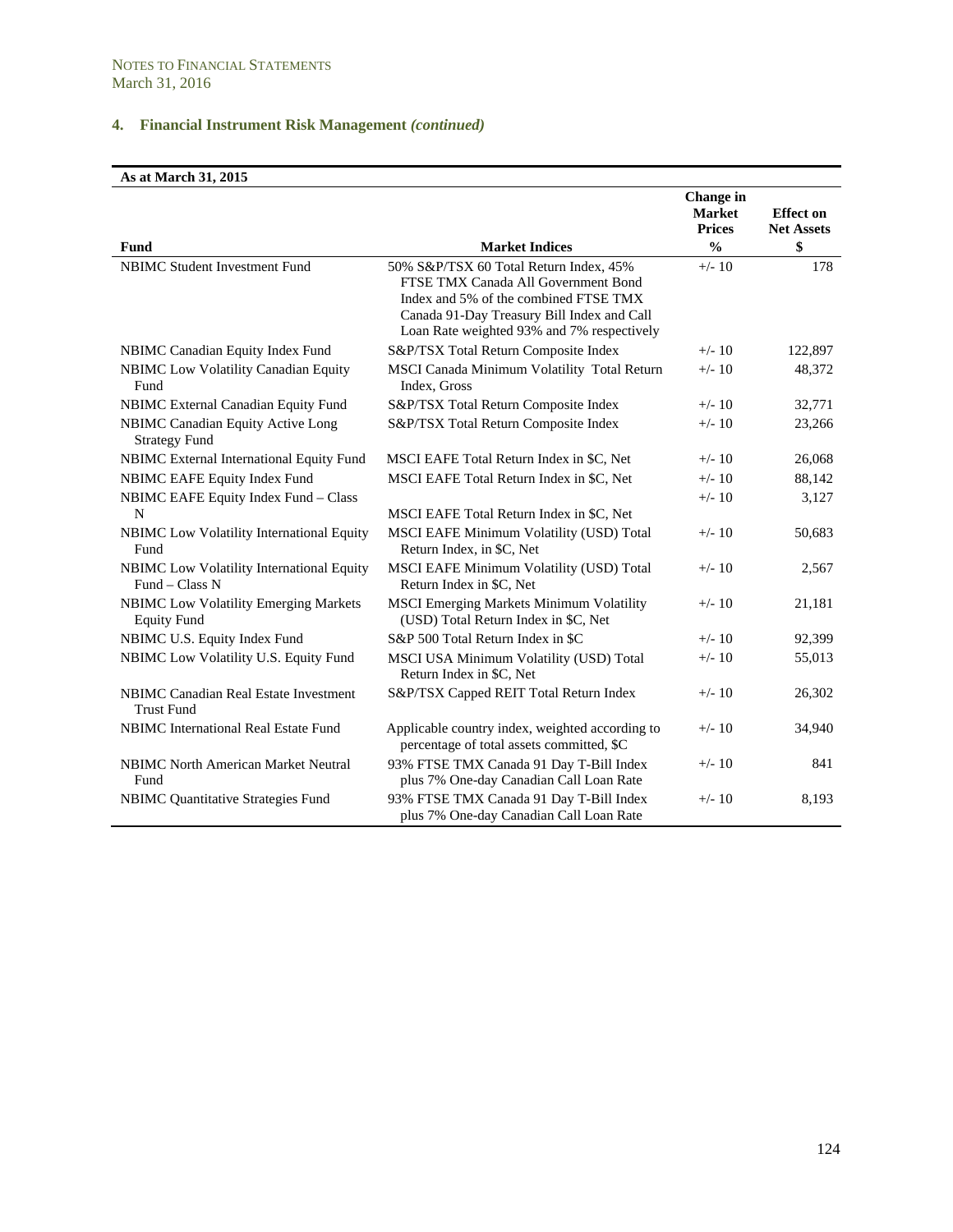**(f)** Liquidity Risk: Liquidity risk is the risk of not having sufficient funds available to meet cash demands. Sources of liquidity include sale of securities, cash underlay supporting derivative investments, interest and dividend receipts and capital contributions. Uses of liquidity include purchases of investments and redemptions of units.

The Funds were created to undertake specific investment strategies, some of which involve more readily marketable securities than others. For example, the NBIMC Money Market Fund invests in short-term government backed securities, such as treasury bills, as well as high quality government bonds that are readily marketable. In contrast, the investments in the NBIMC New Brunswick Fixed Income Opportunity Fund, NBIMC Canadian Real Estate Fund, NBIMC Non-Canadian Private Real Estate Fund, NBIMC Infrastructure Fund, NBIMC New Brunswick and Atlantic Canada Equity Opportunity Fund and the NBIMC Private Equity Fund are considered highly illiquid due to their private nature and longer term to maturity.

The Board-approved Statements of Investment Policies establish the amount and types of investments that each Fund may hold. Management monitors adherence to these limits regularly and uses portfolio rebalancing to ensure these limitations are maintained.

Each client enters into an investment management agreement that includes a suitable notice period for unit purchases and redemptions, depending upon their investment objectives, and a desired investment policy statement. NBIMC measures compliance with investment policy statements weekly and reports quarterly to clients.

**(g)** Securities Lending: Certain of the Funds have entered into a securities lending arrangement with their securities custodian with the objective of enhancing portfolio returns. Under this program, the custodian may loan securities owned by the Funds to other approved borrowers in exchange for collateral in the form of readily marketable government-backed securities equal to at least 105% of the value of securities on loan and a borrowing fee. Collateral is held in trust for the Funds by the custodian. NBIMC has restricted both the approved borrowers and the limits assigned to each approved borrower under this program to minimize exposure to counterparty credit risk. Securities on loan remain recorded as investments on the Statement of Financial Position.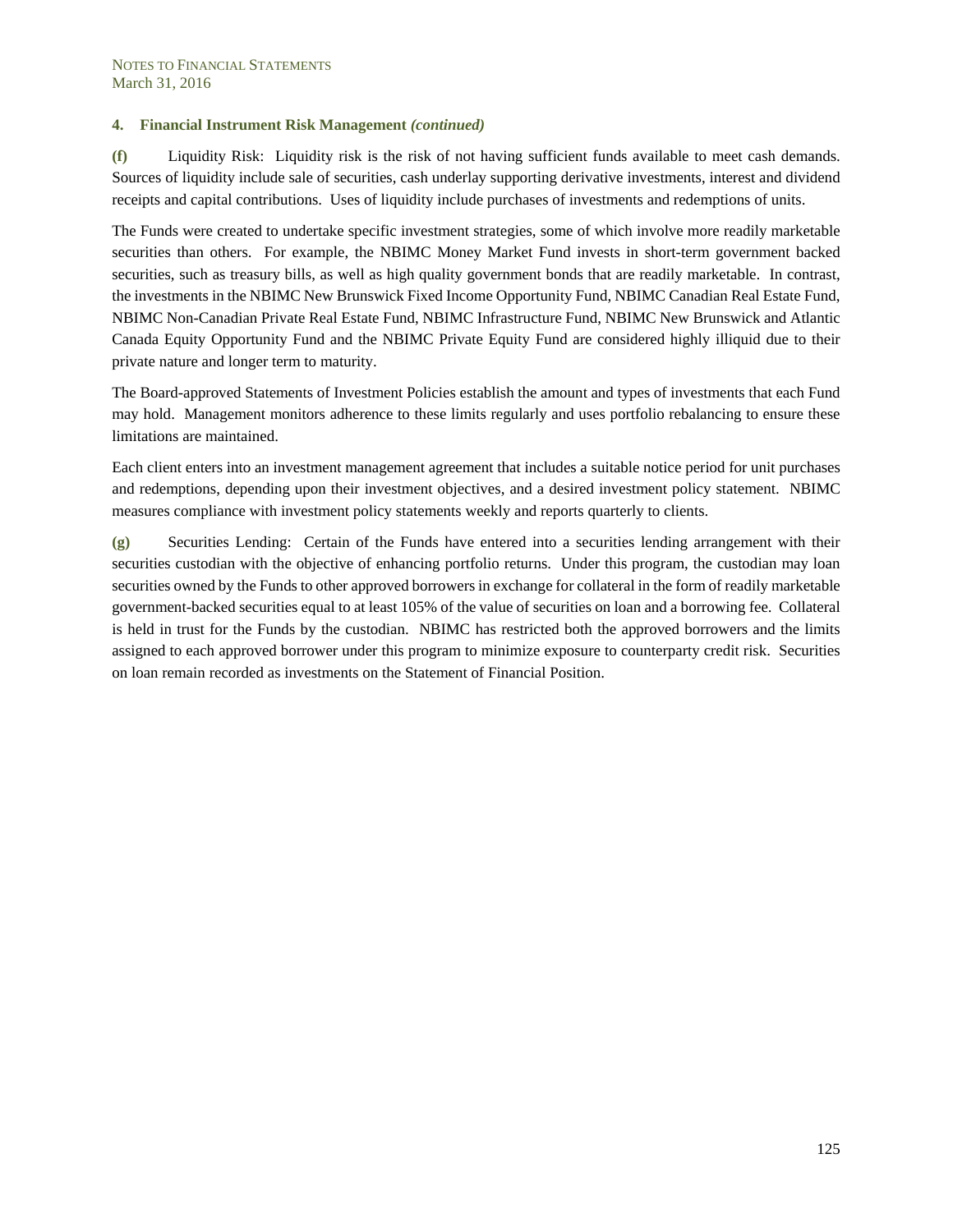The fair value of securities on loan at March 31 consisted of the following:

| Fund                                                                               | 2016          | 2015          |
|------------------------------------------------------------------------------------|---------------|---------------|
| <b>NBIMC</b> Nominal Bond Fund                                                     | \$<br>386,176 | \$<br>310,377 |
| <b>NBIMC</b> Corporate Bond Fund                                                   | 157,104       | 91,563        |
| NBP Canadian Long-Term Bond Fund (formerly NBIMC Canadian Long-<br>Term Bond Fund) | 3.867         | 31,633        |
| <b>NBIMC Money Market Fund</b>                                                     | 176,986       | 172,689       |
| NBIMC Student Investment Fund                                                      | 755           | 691           |
| NBIMC Canadian Equity Index Fund                                                   | 37,249        | 71,316        |
| <b>NBIMC</b> Low Volatility Canadian Equity Fund                                   | 93,068        | 37,424        |
| <b>NBIMC</b> External Canadian Equity Fund                                         | 34,560        | 15,190        |
| NBIMC Canadian Equity Active Long Strategy Fund                                    | 15,503        | 13,808        |
| NBIMC EAFE Equity Index Fund                                                       | 88,598        |               |
| NBIMC EAFE Equity Index Fund - Class N                                             | 1,942         | 1,280         |
| NBIMC Low Volatility International Equity Fund                                     | 123,265       |               |
| NBIMC Low Volatility International Equity Fund - Class N                           | 3,614         | 5,017         |
| NBIMC U.S. Equity Index Fund                                                       | 208,742       | 93,503        |
| NBIMC Low Volatility U.S. Equity Fund                                              | 187,317       | 76,531        |
| <b>NBIMC</b> Inflation Linked Securities Fund                                      | 119,991       | 108,908       |
| NBIMC Canadian Real Estate Investment Trust Fund                                   | 9,977         | 610           |
| <b>NBIMC</b> International Real Estate Fund                                        | 42,250        | 46,964        |
| NBIMC Public Infrastructure Fund                                                   | 18,728        |               |
| <b>NBIMC North American Market Neutral Fund</b>                                    | 12,722        | 32,667        |
| <b>NBIMC</b> Quantitative Strategies Fund                                          | 45,034        | 29,882        |

#### **5. Derivatives**

A derivative is a financial contract, the value of which is derived from the notional value of underlying assets, indices, interest rates or currency exchange rates.

The Funds may be party to certain derivatives, including futures contracts, interest rate swaps, forward foreign exchange contracts, cross currency swaps and total return equity swaps. Futures contracts are agreements between two parties to buy or sell a security or financial interest at a specified date, quantity and price. Futures contracts are standardized and traded on recognized exchanges. Interest rate swaps are agreements to exchange cash flows periodically based on a notional principal amount. Forward currency contracts are agreements between two parties, traded over the counter and not on an organized exchange, to purchase or sell currency against another currency at a future date and price. Total return equity swaps, traded in the over-the-counter market, are contractual agreements between two counterparties to exchange financial returns with predetermined conditions based on notional amounts.

Derivatives are used for various purposes, including: to invest in a particular stock market in an inexpensive and effective fashion (e.g. futures and swaps); to enhance returns (e.g. total return equity swaps); to convert a fixed interest rate payment into a floating interest rate payment (e.g. interest rate swaps); and to hedge against potential losses due to changes in foreign exchange rates or stock prices (e.g. forward foreign exchange contracts).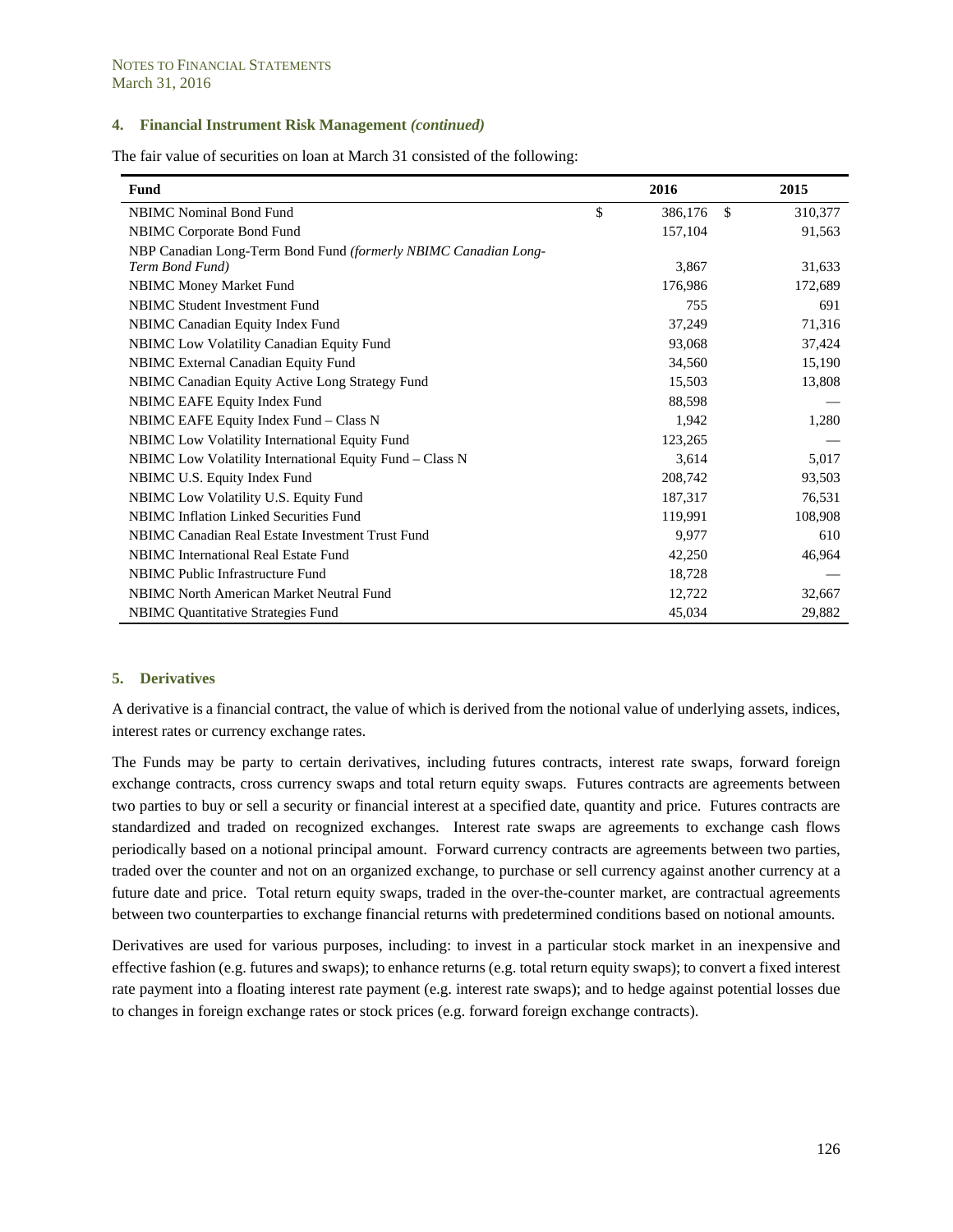Offsetting within the Statement of Financial Position may be achieved where financial assets and liabilities are subject to master netting arrangements that provide the currently enforceable right of offset and where there is an intention to settle on a net basis or realize assets and liabilities simultaneously. The Funds intend to settle derivative contracts subject to Master ISDA Agreements that include the right to offset when those contracts have the same counterparty and maturity date. The amount of offsetting recorded on the Statement of Financial Position is immaterial and would not provide meaningful disclosure. The Master ISDA Agreements also specify the types and amount of securities eligible for posting as collateral *(see note 4(a))*. Derivative contracts create credit risk exposure should counterparties be unable to meet the terms of the contracts *(see note 4(d))*. NBIMC mitigates this risk exposure by only entering into derivatives with investment grade counterparties, and, restricting each counterparty to no more than 5% of total assets.

The Statements of Investment Policies do not permit leverage in the use of derivatives. Accordingly, short-term assets in an amount sufficient to cover potential derivative exposure are maintained as cash underlay.

Derivatives are also subject to foreign currency, interest rate, pricing and liquidity risk, as discussed previously.

The following tables summarize the derivatives held by each Fund at March 31. Notional values represent the volume of outstanding positions of the derivative contracts. The notional value is the amount to which a rate or price is applied in the calculation of cash flows for swaps, foreign exchange contracts and futures. The fair values are unrealized gains or losses on derivative contracts and represent the cost of replacing these contracts under current market conditions.

| <b>NBIMC Nominal Bond Fund</b>         |                                                            |     |                               |                           |  |
|----------------------------------------|------------------------------------------------------------|-----|-------------------------------|---------------------------|--|
|                                        | <b>Fair Value</b><br><b>Notional Value</b><br>2016<br>2016 |     | <b>Notional Value</b><br>2015 | <b>Fair Value</b><br>2015 |  |
|                                        | \$                                                         | \$  | \$                            | \$                        |  |
| Foreign currency management:           |                                                            |     |                               |                           |  |
| Forward exchange contracts             | 14,036                                                     | 366 | 111,081                       | (2,023)                   |  |
| Net fair value of derivative contracts |                                                            | 366 |                               | (2,023)                   |  |
|                                        |                                                            |     |                               |                           |  |
| Represented by:                        |                                                            |     |                               |                           |  |
| Derivative assets                      |                                                            | 366 |                               |                           |  |
| Derivative liabilities                 |                                                            |     |                               | (2,023)                   |  |
| Total                                  |                                                            | 366 |                               | (2,023)                   |  |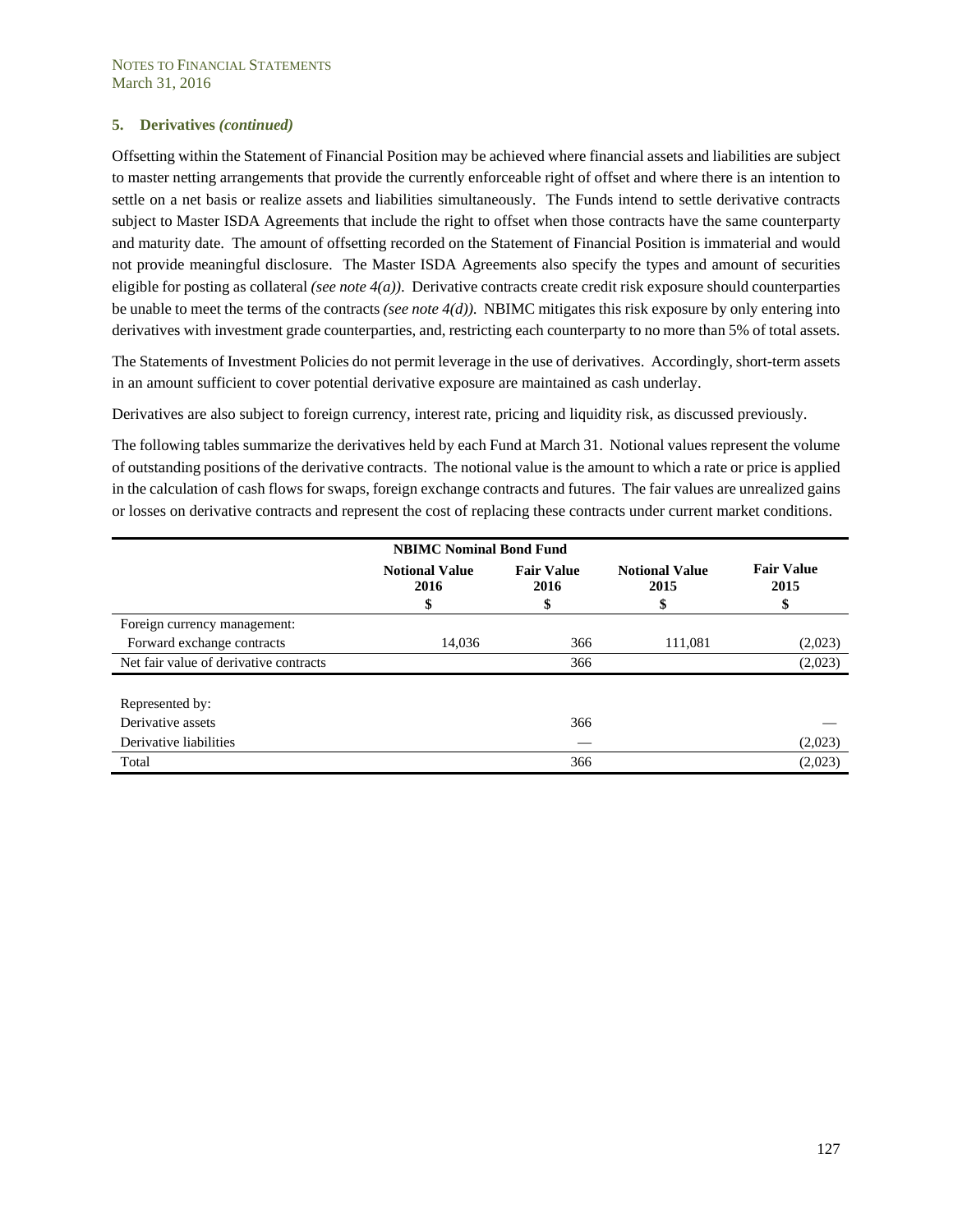|                                        | <b>Notional Value</b><br>2016<br>\$ | <b>Fair Value</b><br>2016<br>\$ | <b>Notional Value</b><br>2015<br>\$ | Fair Value 2015<br>\$ |
|----------------------------------------|-------------------------------------|---------------------------------|-------------------------------------|-----------------------|
| Asset management:                      |                                     |                                 |                                     |                       |
| Equity futures                         | (330, 871)                          | 3,421                           | (77,765)                            | 320                   |
| Equity swaps                           | 906,073                             | 68,640                          | 952,029                             | 18,266                |
| Interest rate swaps                    | 50,000                              | (1,246)                         |                                     |                       |
| Net fair value of derivative contracts |                                     | 70,815                          |                                     | 18,586                |
| Represented by:                        |                                     |                                 |                                     |                       |
| Derivative assets                      |                                     | 68,679                          |                                     | 23,102                |
| Margin at brokers                      |                                     | 3,421                           |                                     | 320                   |
| Derivative liabilities                 |                                     | (1,285)                         |                                     | (4,836)               |
| Total                                  |                                     | 70,815                          |                                     | 18,586                |

| <b>NBIMC Low Volatility Canadian Equity Fund</b> |                                     |                                 |                                     |                       |
|--------------------------------------------------|-------------------------------------|---------------------------------|-------------------------------------|-----------------------|
|                                                  | <b>Notional Value</b><br>2016<br>\$ | <b>Fair Value</b><br>2016<br>\$ | <b>Notional Value</b><br>2015<br>\$ | Fair Value 2015<br>\$ |
| Asset management:                                |                                     |                                 |                                     |                       |
| Equity futures                                   | 3,613                               | (357)                           | 14,214                              | 119                   |
| Net fair value of derivative contracts           |                                     | (357)                           |                                     | 119                   |
| Represented by:                                  |                                     |                                 |                                     |                       |
| Margin at brokers                                |                                     | (357)                           |                                     | 119                   |
| Total                                            |                                     | (357)                           |                                     | 119                   |

| <b>NBIMC Canadian Equity Active Long Strategy Fund</b> |                                     |                                 |                                     |                       |
|--------------------------------------------------------|-------------------------------------|---------------------------------|-------------------------------------|-----------------------|
|                                                        | <b>Notional Value</b><br>2016<br>\$ | <b>Fair Value</b><br>2016<br>\$ | <b>Notional Value</b><br>2015<br>\$ | Fair Value 2015<br>\$ |
| Asset management:                                      |                                     |                                 |                                     |                       |
| Equity futures                                         | 786                                 | (399)                           | 3,122                               | (219)                 |
| Equity swaps                                           | 12,927                              | 347                             | 84,644                              | (937)                 |
| Net fair value of derivative contracts                 |                                     | (52)                            |                                     | (1,156)               |
|                                                        |                                     |                                 |                                     |                       |
| Represented by:                                        |                                     |                                 |                                     |                       |
| Derivative assets                                      |                                     | 347                             |                                     | 467                   |
| Margin at brokers                                      |                                     | (399)                           |                                     | (219)                 |
| Derivative liabilities                                 |                                     |                                 |                                     | (1,404)               |
| Total                                                  |                                     | (52)                            |                                     | (1, 156)              |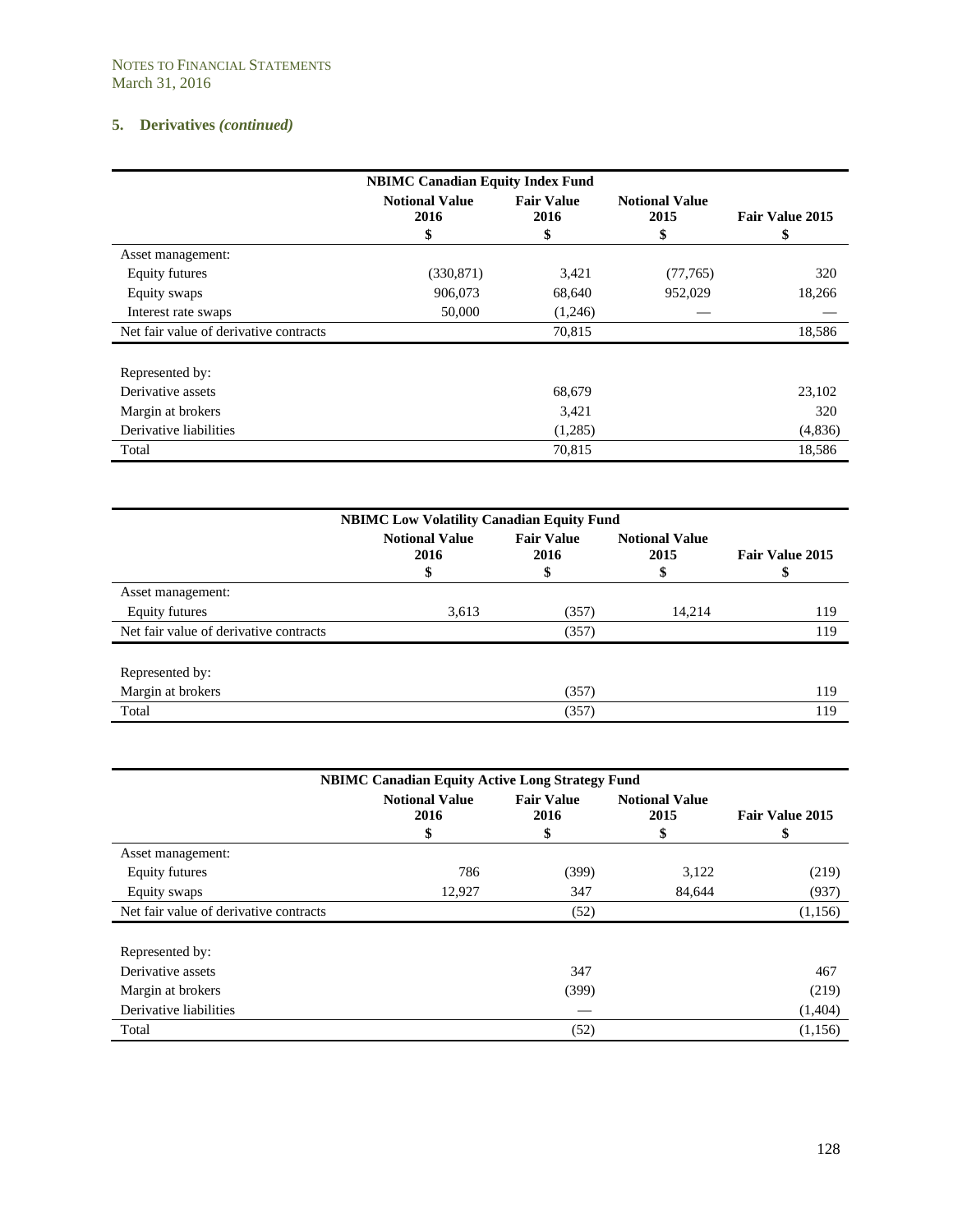|                                        | <b>NBIMC EAFE Equity Index Fund</b> |                                 |                                     |                              |
|----------------------------------------|-------------------------------------|---------------------------------|-------------------------------------|------------------------------|
|                                        | <b>Notional Value</b><br>2016<br>\$ | <b>Fair Value</b><br>2016<br>\$ | <b>Notional Value</b><br>2015<br>\$ | <b>Fair Value 2015</b><br>\$ |
| Asset management:                      |                                     |                                 |                                     |                              |
| Equity futures                         | 4,535                               | 679                             | 44,367                              | (446)                        |
| Foreign currency management:           |                                     |                                 |                                     |                              |
| Foreign exchange contracts             | (8,248)                             | 12                              | 39,666                              | (27)                         |
| Net fair value of derivative contracts |                                     | 691                             |                                     | (473)                        |
| Represented by:                        |                                     |                                 |                                     |                              |
| Derivative assets                      |                                     | 12                              |                                     | 135                          |
| Margin at brokers                      |                                     | 679                             |                                     | (446)                        |
| Derivative liabilities                 |                                     |                                 |                                     | (162)                        |
| Total                                  |                                     | 691                             |                                     | (473)                        |

|                                        |                                     | <b>NBIMC EAFE Equity Index Fund - Class N</b> |                                     |                                 |
|----------------------------------------|-------------------------------------|-----------------------------------------------|-------------------------------------|---------------------------------|
|                                        | <b>Notional Value</b><br>2016<br>\$ | <b>Fair Value</b><br>2016<br>\$               | <b>Notional Value</b><br>2015<br>\$ | <b>Fair Value</b><br>2015<br>\$ |
| Asset management:                      |                                     |                                               |                                     |                                 |
| <b>Equity futures</b>                  | 109                                 | (12)                                          | 115                                 | (1)                             |
| Foreign currency management:           |                                     |                                               |                                     |                                 |
| Foreign exchange contracts             | 8,260                               |                                               |                                     |                                 |
| Net fair value of derivative contracts |                                     | (12)                                          |                                     | (1)                             |
| Represented by:                        |                                     |                                               |                                     |                                 |
| Derivative assets                      |                                     |                                               |                                     |                                 |
| Margin at brokers                      |                                     | (12)                                          |                                     | (1)                             |
| Derivative liabilities                 |                                     |                                               |                                     | (1)                             |
| Total                                  |                                     | (12)                                          |                                     | (1)                             |

| <b>NBIMC Low Volatility International Equity Fund</b> |                                     |                                 |                                     |                       |
|-------------------------------------------------------|-------------------------------------|---------------------------------|-------------------------------------|-----------------------|
|                                                       | <b>Notional Value</b><br>2016<br>\$ | <b>Fair Value</b><br>2016<br>\$ | <b>Notional Value</b><br>2015<br>\$ | Fair Value 2015<br>\$ |
| Asset management:                                     |                                     |                                 |                                     |                       |
| Equity futures                                        | 4,205                               | 1,188                           | 6,797                               | 203                   |
| Foreign currency management:                          |                                     |                                 |                                     |                       |
| Forward exchange contracts                            | 1,226                               | 21                              | (1,716)                             | (12)                  |
| Net fair value of derivative contracts                |                                     | 1,209                           |                                     | 191                   |
| Represented by:                                       |                                     |                                 |                                     |                       |
| Derivative assets                                     |                                     | 21                              |                                     |                       |
| Margin at brokers                                     |                                     | 1,188                           |                                     | 203                   |
| Derivative liabilities                                |                                     |                                 |                                     | (12)                  |
| Total                                                 |                                     | 1,209                           |                                     | 191                   |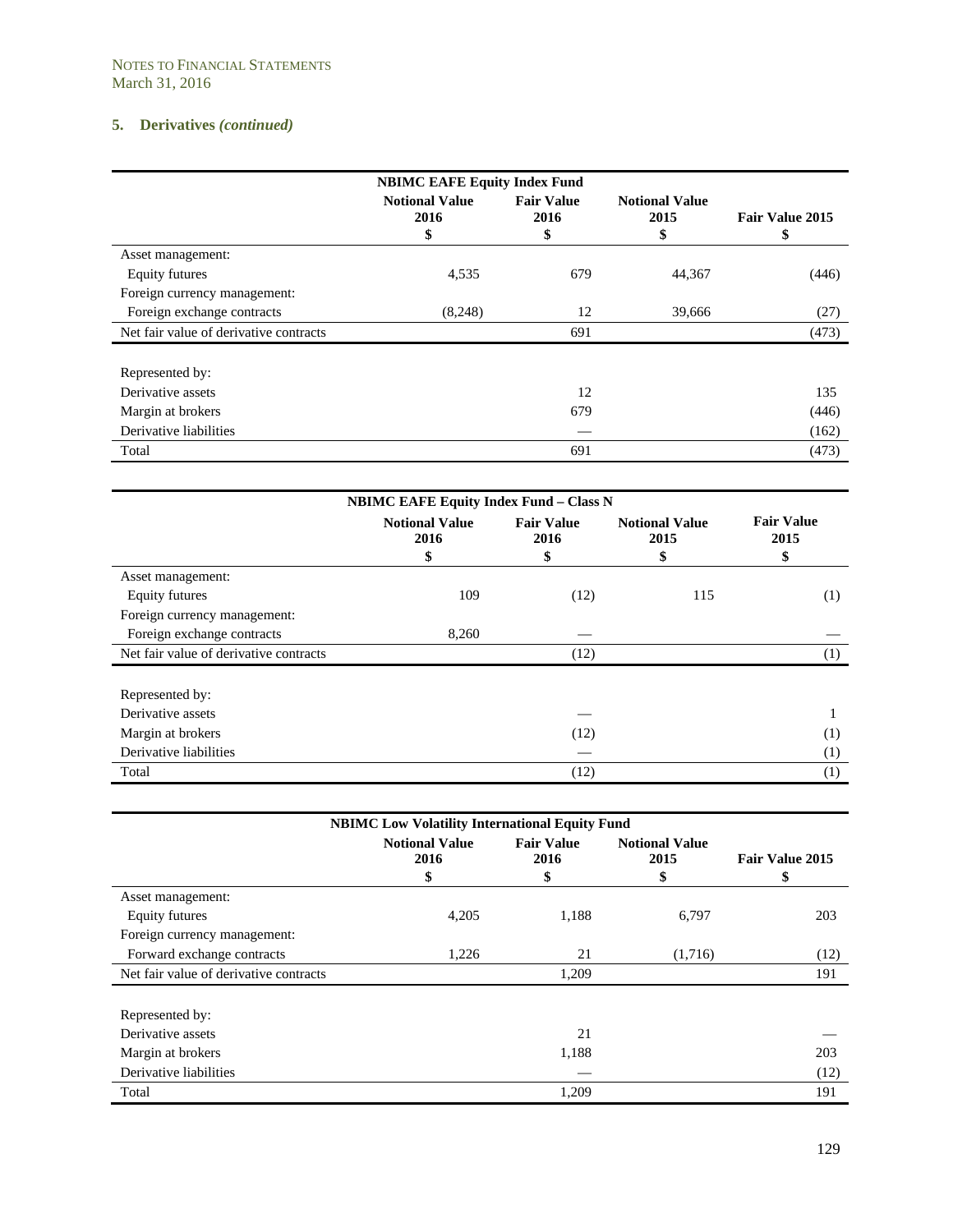| <b>NBIMC Low Volatility International Equity Fund - Class N</b> |                                     |                                 |                                     |                                 |
|-----------------------------------------------------------------|-------------------------------------|---------------------------------|-------------------------------------|---------------------------------|
|                                                                 | <b>Notional Value</b><br>2016<br>\$ | <b>Fair Value</b><br>2016<br>\$ | <b>Notional Value</b><br>2015<br>\$ | <b>Fair Value</b><br>2015<br>\$ |
| Asset management:                                               |                                     |                                 |                                     |                                 |
| Equity futures                                                  | 326                                 | (327)                           | 230                                 | 18                              |
| Foreign currency management:                                    |                                     |                                 |                                     |                                 |
| Forward exchange contracts                                      | (7,064)                             | (21)                            |                                     |                                 |
| Net fair value of derivative contracts                          |                                     | (348)                           |                                     | 18                              |
| Represented by:                                                 |                                     |                                 |                                     |                                 |
| Margin at brokers                                               |                                     | (327)                           |                                     | 18                              |
| Derivative liabilities                                          |                                     | (21)                            |                                     |                                 |
| Total                                                           |                                     | (348)                           |                                     | 18                              |

| <b>NBIMC Low Volatility Emerging Markets Equity Fund</b> |                                     |                                 |                                     |                              |
|----------------------------------------------------------|-------------------------------------|---------------------------------|-------------------------------------|------------------------------|
|                                                          | <b>Notional Value</b><br>2016<br>\$ | <b>Fair Value</b><br>2016<br>\$ | <b>Notional Value</b><br>2015<br>\$ | <b>Fair Value 2015</b><br>\$ |
| Asset management:                                        |                                     |                                 |                                     |                              |
| Equity futures                                           | 1,987                               | (251)                           | 120                                 |                              |
| Foreign currency management:                             |                                     |                                 |                                     |                              |
| Forward exchange contracts                               | (528)                               | (9)                             |                                     |                              |
| Net fair value of derivative contracts                   |                                     | (260)                           |                                     | 2                            |
| Represented by:                                          |                                     |                                 |                                     |                              |
| Margin at brokers                                        |                                     | (251)                           |                                     |                              |
| Derivative liabilities                                   |                                     | (9)                             |                                     |                              |
| Total                                                    |                                     | (260)                           |                                     | $\mathcal{D}_{\mathcal{L}}$  |

|                                        | <b>NBIMC U.S. Equity Index Fund</b> |                                 |                                     |                                 |
|----------------------------------------|-------------------------------------|---------------------------------|-------------------------------------|---------------------------------|
|                                        | <b>Notional Value</b><br>2016<br>\$ | <b>Fair Value</b><br>2016<br>\$ | <b>Notional Value</b><br>2015<br>\$ | <b>Fair Value</b><br>2015<br>\$ |
| Asset management:                      |                                     |                                 |                                     |                                 |
| Equity futures                         | (3,712)                             | 1,330                           | 37,512                              | 375                             |
| Foreign currency management:           |                                     |                                 |                                     |                                 |
| Forward exchange contracts             | 5,908                               | 7                               | 36,595                              | 185                             |
| Net fair value of derivative contracts |                                     | 1,337                           |                                     | 560                             |
| Represented by:                        |                                     |                                 |                                     |                                 |
| Derivative assets                      |                                     | 7                               |                                     | 217                             |
| Margin at brokers                      |                                     | 1,330                           |                                     | 375                             |
| Derivative liabilities                 |                                     |                                 |                                     | (32)                            |
| Total                                  |                                     | 1,337                           |                                     | 560                             |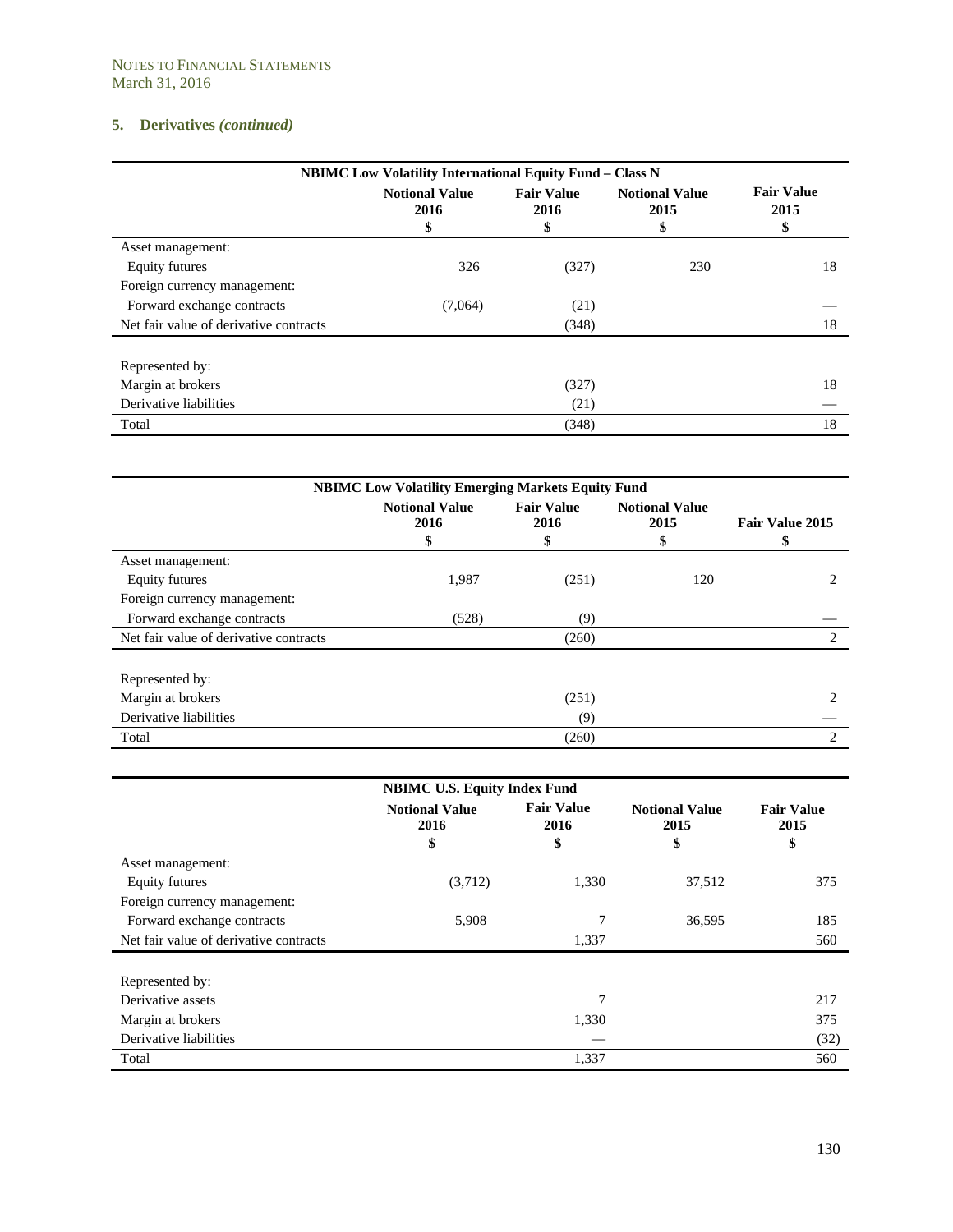| <b>NBIMC Low Volatility U.S. Equity Fund</b> |                                     |                                 |                                     |                                 |
|----------------------------------------------|-------------------------------------|---------------------------------|-------------------------------------|---------------------------------|
|                                              | <b>Notional Value</b><br>2016<br>\$ | <b>Fair Value</b><br>2016<br>\$ | <b>Notional Value</b><br>2015<br>\$ | <b>Fair Value</b><br>2015<br>\$ |
| Asset management:                            |                                     |                                 |                                     |                                 |
| Equity futures                               | 2,815                               | 130                             | 2,213                               | 22                              |
| Foreign currency management:                 |                                     |                                 |                                     |                                 |
| Forward exchange contracts                   | (20,026)                            | (21)                            | (944)                               | (7)                             |
| Net fair value of derivative contracts       |                                     | 109                             |                                     | 15                              |
| Represented by:                              |                                     |                                 |                                     |                                 |
| Margin at brokers                            |                                     | 130                             |                                     | 22                              |
| Derivative liabilities                       |                                     | (21)                            |                                     | (7)                             |
| Total                                        |                                     | 109                             |                                     | 15                              |

| <b>NBIMC Non-Canadian Private Real Estate Fund</b> |                                     |                                 |  |  |  |  |
|----------------------------------------------------|-------------------------------------|---------------------------------|--|--|--|--|
|                                                    | <b>Notional Value</b><br>2016<br>\$ | <b>Fair Value</b><br>2016<br>\$ |  |  |  |  |
| Foreign currency management:                       |                                     |                                 |  |  |  |  |
| Forward exchange contracts                         | 18,937                              | 908                             |  |  |  |  |
| Net fair value of derivative contracts             |                                     | 908                             |  |  |  |  |
| Represented by:                                    |                                     |                                 |  |  |  |  |
| Derivative assets                                  |                                     | 908                             |  |  |  |  |
| Total                                              |                                     | 908                             |  |  |  |  |

|                                        | <b>NBIMC Infrastructure Fund</b> |                           |                               |                           |
|----------------------------------------|----------------------------------|---------------------------|-------------------------------|---------------------------|
|                                        | <b>Notional Value</b><br>2016    | <b>Fair Value</b><br>2016 | <b>Notional Value</b><br>2015 | <b>Fair Value</b><br>2015 |
|                                        | \$                               |                           | \$                            | \$                        |
| Foreign currency management:           |                                  |                           |                               |                           |
| Forward exchange contracts             | 51,959                           | 900                       | 42,482                        | (2,051)                   |
| Net fair value of derivative contracts |                                  | 900                       |                               | (2,051)                   |
|                                        |                                  |                           |                               |                           |
| Represented by:                        |                                  |                           |                               |                           |
| Derivative assets                      |                                  | 900                       |                               |                           |
| Derivative liabilities                 |                                  |                           |                               | (2,051)                   |
| Total                                  |                                  | 900                       |                               | (2,051)                   |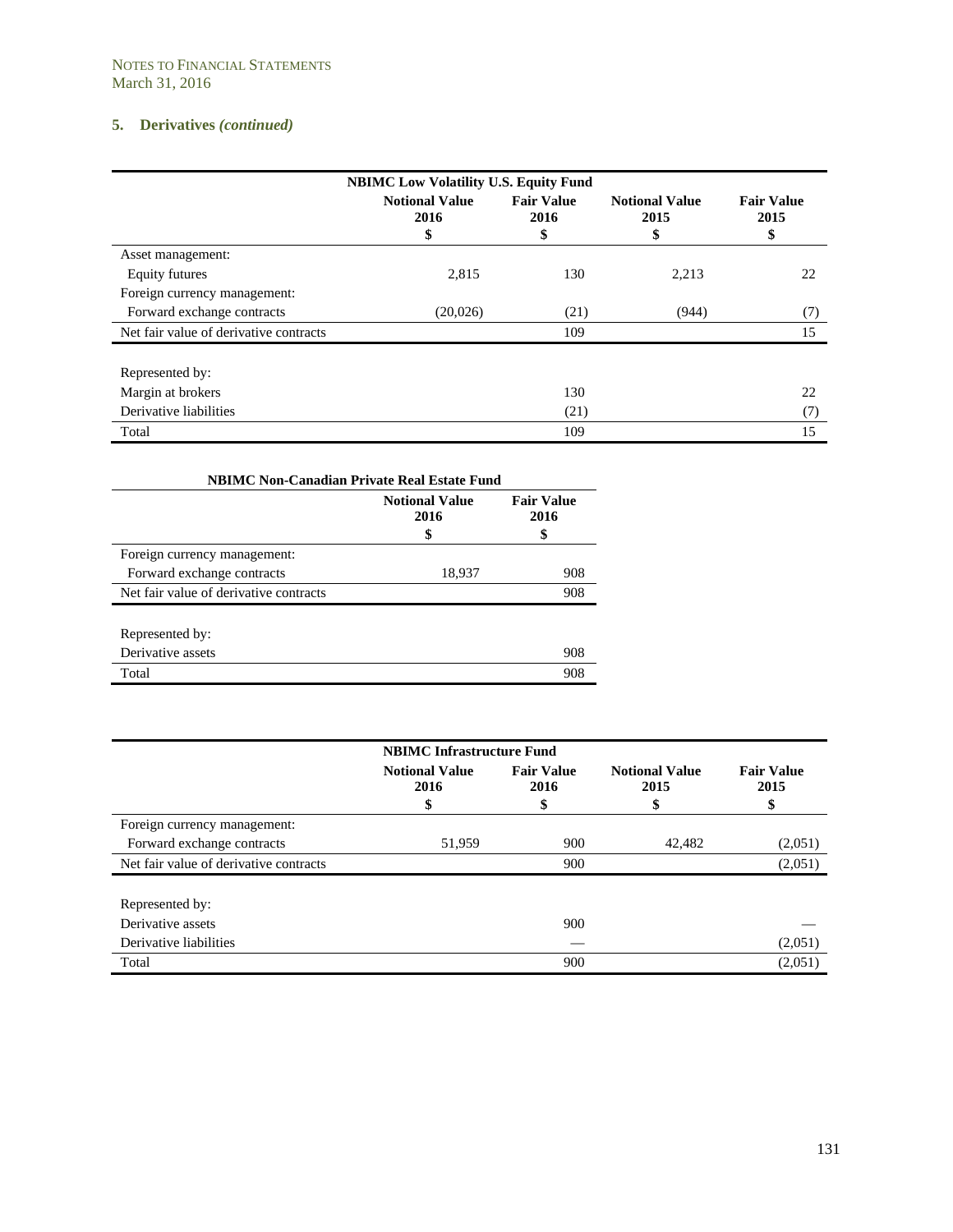|                                        | <b>NBIMC North American Market Neutral Fund</b> |                           |                               |                           |
|----------------------------------------|-------------------------------------------------|---------------------------|-------------------------------|---------------------------|
|                                        | <b>Notional Value</b><br>2016                   | <b>Fair Value</b><br>2016 | <b>Notional Value</b><br>2015 | <b>Fair Value</b><br>2015 |
|                                        | \$                                              | \$                        | \$                            | \$                        |
| Foreign currency management:           |                                                 |                           |                               |                           |
| Forward exchange contracts             | (24, 583)                                       | (2,203)                   | (17, 432)                     | 911                       |
| Net fair value of derivative contracts |                                                 | (2,203)                   |                               | 911                       |
| Represented by:                        |                                                 |                           |                               |                           |
| Derivative assets                      |                                                 |                           |                               | 979                       |
| Derivative liabilities                 |                                                 | (2,203)                   |                               | (68)                      |
| Total                                  |                                                 | (2,203)                   |                               | 911                       |
|                                        |                                                 |                           |                               |                           |
|                                        | <b>NBIMC Quantitative Strategies Fund</b>       |                           |                               |                           |
|                                        | <b>Notional Value</b><br>2016                   | <b>Fair Value</b><br>2016 | <b>Notional Value</b><br>2015 | <b>Fair Value</b><br>2015 |
|                                        | \$                                              | \$                        | \$                            | \$                        |
| Asset management:                      |                                                 |                           |                               |                           |
| <b>Equity futures</b>                  | (1,008)                                         | 37                        | (1,431)                       | 11                        |
| Foreign currency management:           |                                                 |                           |                               |                           |
| Forward exchange contracts             | 27,811                                          | 2,590                     | 25,811                        | (995)                     |
| Net fair value of derivative contracts |                                                 | 2.627                     |                               | (984)                     |
| Represented by:                        |                                                 |                           |                               |                           |
| Derivative assets                      |                                                 | 2,590                     |                               | $\,8\,$                   |
| Margin at brokers                      |                                                 | 37                        |                               | 11                        |
| Derivative liabilities                 |                                                 |                           |                               | (1,003)                   |
| Total                                  |                                                 | 2,627                     |                               | (984)                     |
|                                        |                                                 |                           |                               |                           |
|                                        | <b>NBIMC Private Equity Fund</b>                |                           |                               |                           |
|                                        | <b>Notional Value</b><br>2016                   | <b>Fair Value</b><br>2016 | <b>Notional Value</b><br>2015 | <b>Fair Value</b><br>2015 |
|                                        | \$                                              | \$                        | \$                            | \$                        |
| Foreign currency management:           |                                                 |                           |                               |                           |
| Forward exchange contracts             | 186                                             | (2)                       | (131)                         | (1)                       |
| Net fair value of derivative contracts |                                                 | (2)                       |                               | (1)                       |

| Represented by:        |       |              |
|------------------------|-------|--------------|
| Derivative liabilities | ∼     | $\mathbf{1}$ |
| Total                  | . ∠ ∖ | 11           |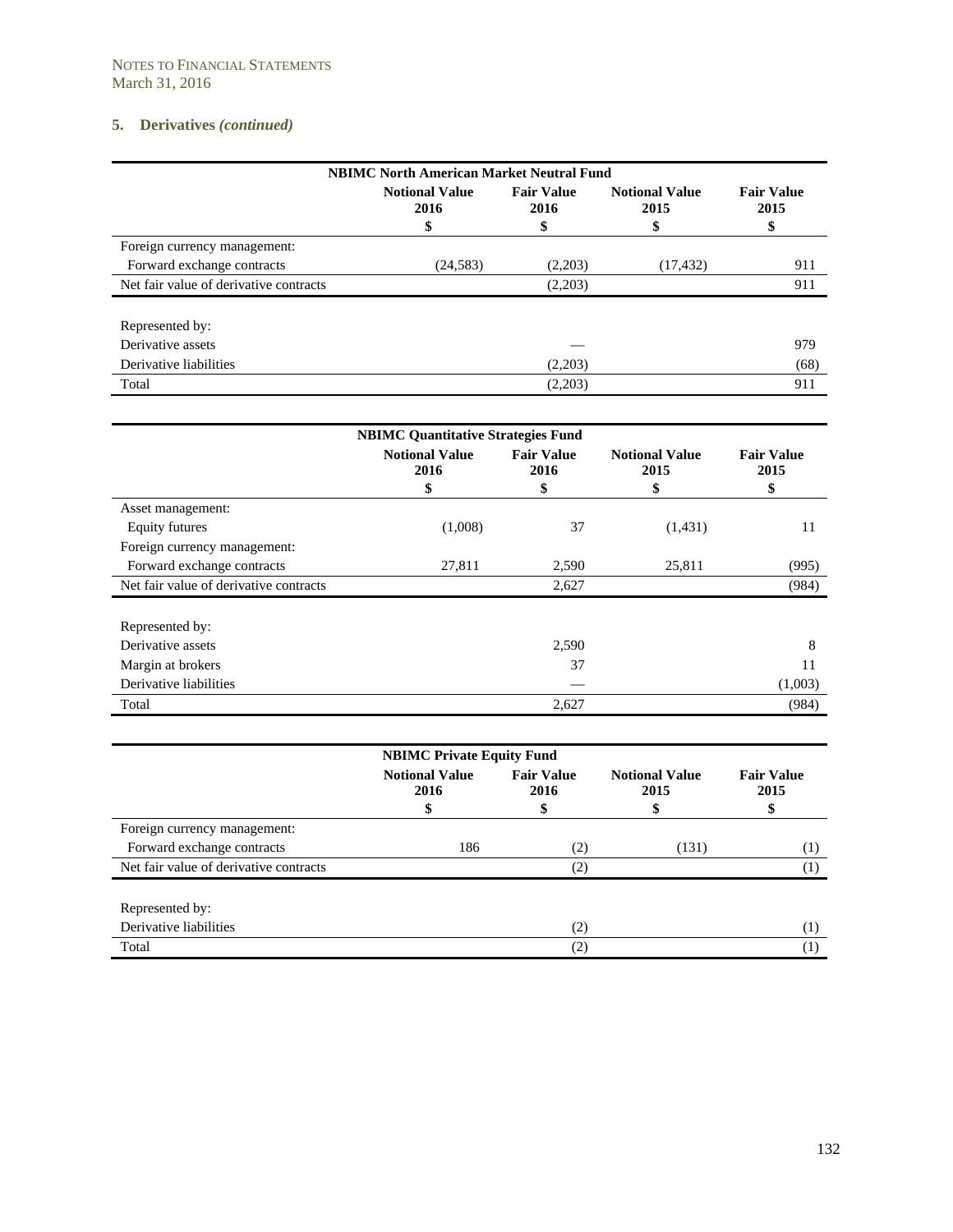| <b>NBIMC Asset Mix Strategy Fund</b>   |                                     |                                 |  |  |  |  |  |
|----------------------------------------|-------------------------------------|---------------------------------|--|--|--|--|--|
|                                        | <b>Notional Value</b><br>2016<br>\$ | <b>Fair Value</b><br>2016<br>\$ |  |  |  |  |  |
| Asset management:                      |                                     |                                 |  |  |  |  |  |
| Equity futures                         | 61,415                              | 29                              |  |  |  |  |  |
| Foreign currency management:           |                                     |                                 |  |  |  |  |  |
| Forward exchange contracts             | 5,974                               | 105                             |  |  |  |  |  |
| Net fair value of derivative contracts |                                     | 134                             |  |  |  |  |  |
|                                        |                                     |                                 |  |  |  |  |  |
| Represented by:                        |                                     |                                 |  |  |  |  |  |
| Derivative assets                      |                                     | 105                             |  |  |  |  |  |
| Margin at brokers                      |                                     | 29                              |  |  |  |  |  |
| Total                                  |                                     | 134                             |  |  |  |  |  |

The term to maturity based on the notional value for the above derivative contracts as at March 31, 2016 is as follows:

|                                                          | Under 1 year | $1 - 5$ vears |
|----------------------------------------------------------|--------------|---------------|
| <b>NBIMC</b> Nominal Bond Fund                           | \$<br>14,036 | \$            |
| NBIMC Canadian Equity Index Fund                         | (280, 871)   | 906,073       |
| <b>NBIMC</b> Low Volatility Canadian Equity Fund         | 3,613        |               |
| NBIMC Canadian Equity Active Long Strategy Fund          | 786          | 12,927        |
| NBIMC EAFE Equity Index Fund                             | (3,713)      |               |
| NBIMC EAFE Equity Index Fund – Class N                   | 8,369        |               |
| NBIMC Low Volatility International Equity Fund           | 5,431        |               |
| NBIMC Low Volatility International Equity Fund - Class N | (6,738)      |               |
| NBIMC Low Volatility Emerging Markets Equity Fund        | 1,459        |               |
| NBIMC U.S. Equity Index Fund                             | 2,196        |               |
| NBIMC Low Volatility U.S. Equity Fund                    | (17,211)     |               |
| NBIMC Non-Canadian Private Real Estate Fund              | 18,937       |               |
| NBIMC Infrastructure Fund                                | 51,959       |               |
| <b>NBIMC North American Market Neutral Fund</b>          | (24, 583)    |               |
| <b>NBIMC</b> Quantitative Strategies Fund                | 26,803       |               |
| <b>NBIMC</b> Private Equity Fund                         | 186          |               |
| <b>NBIMC</b> Asset Mix Strategy Fund                     | 67,389       |               |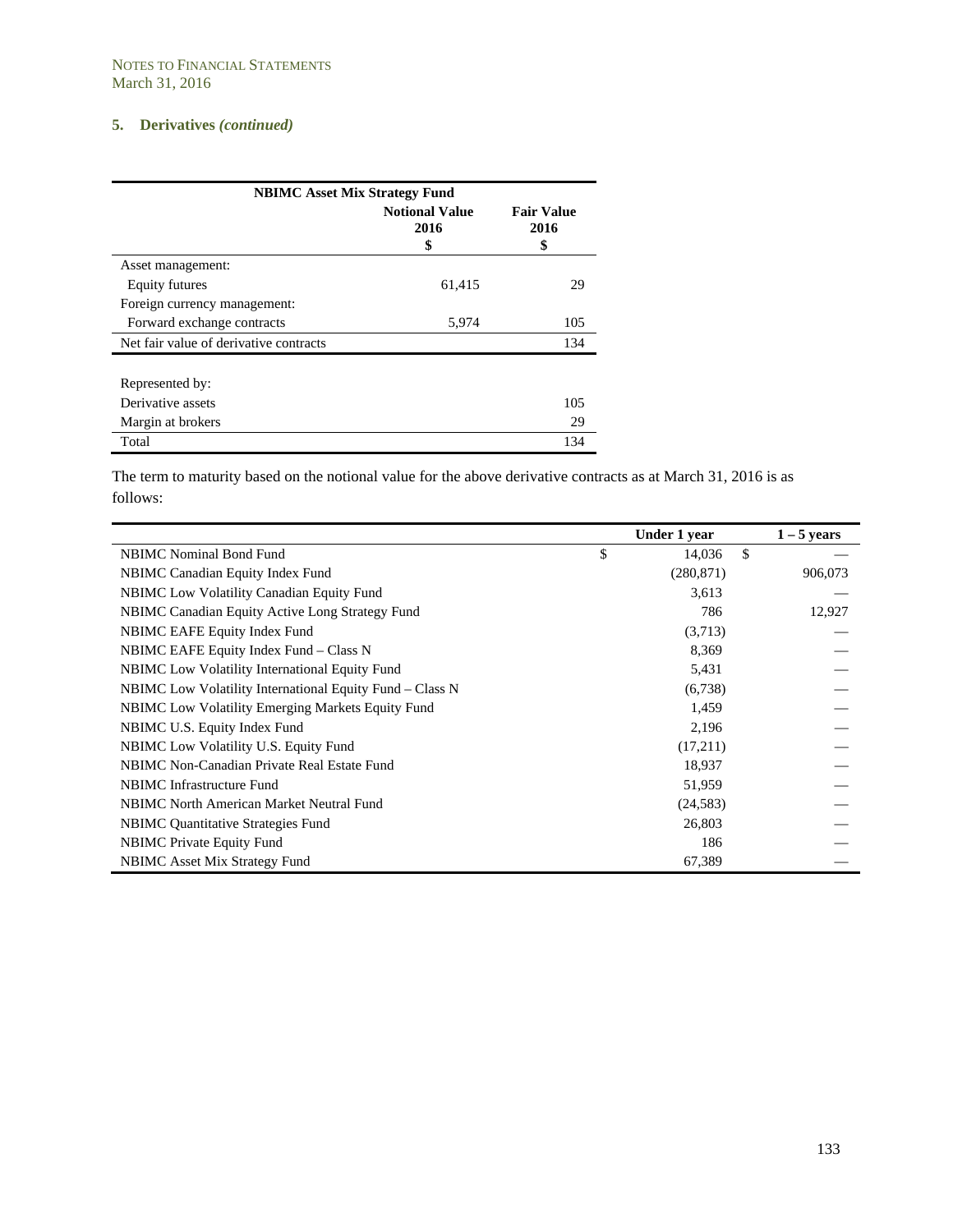The term to maturity based on the notional value for the above derivative contracts as at March 31, 2015 is as follows:

|                                                          | Under 1 year | $1 - 5$ years |
|----------------------------------------------------------|--------------|---------------|
| \$<br><b>NBIMC</b> Nominal Bond Fund                     | 111,081      | \$            |
| NBIMC Canadian Equity Index Fund                         | 77,765       | 952,029       |
| <b>NBIMC</b> Low Volatility Canadian Equity Fund         | 14,214       |               |
| NBIMC Canadian Equity Active Long Strategy Fund          | 3,122        | 84,644        |
| NBIMC EAFE Equity Index Fund                             | 84,033       |               |
| NBIMC EAFE Equity Index Fund – Class N                   | 115          |               |
| NBIMC Low Volatility International Equity Fund           | 5,081        |               |
| NBIMC Low Volatility International Equity Fund - Class N | 230          |               |
| <b>NBIMC</b> Low Volatility Emerging Markets Equity Fund | 120          |               |
| NBIMC U.S. Equity Index Fund                             | 74,107       |               |
| NBIMC Low Volatility U.S. Equity Fund                    | 1,269        |               |
| NBIMC Infrastructure Fund                                | 42,482       |               |
| <b>NBIMC</b> North American Market Neutral Fund          | (17, 432)    |               |
| <b>NBIMC</b> Quantitative Strategies Fund                | 27,242       |               |
| <b>NBIMC</b> Private Equity Fund                         | (131)        |               |

#### **6. Capital and Performance**

The definition of capital, as it pertains to each of the Funds, is the net assets attributable to holders of redeemable units of each Fund. Each Fund's objective is to meet or exceed the performance of its benchmark. The NBIMC Asset Mix Strategy Fund is a tactical asset allocation overlay strategy and therefore a performance return and benchmark is not applicable.

Benchmark returns and Fund returns are non-GAAP measures. Performance returns are calculated in Canadian dollars on the daily change in net assets measured using either closing market price valuations or estimated fair values where closing market price valuations are not available, excluding external cash flows, divided by the beginning value of net assets, as per the time-weighted rate of return methodology and in accordance with Chartered Financial Analysts' Institute standards.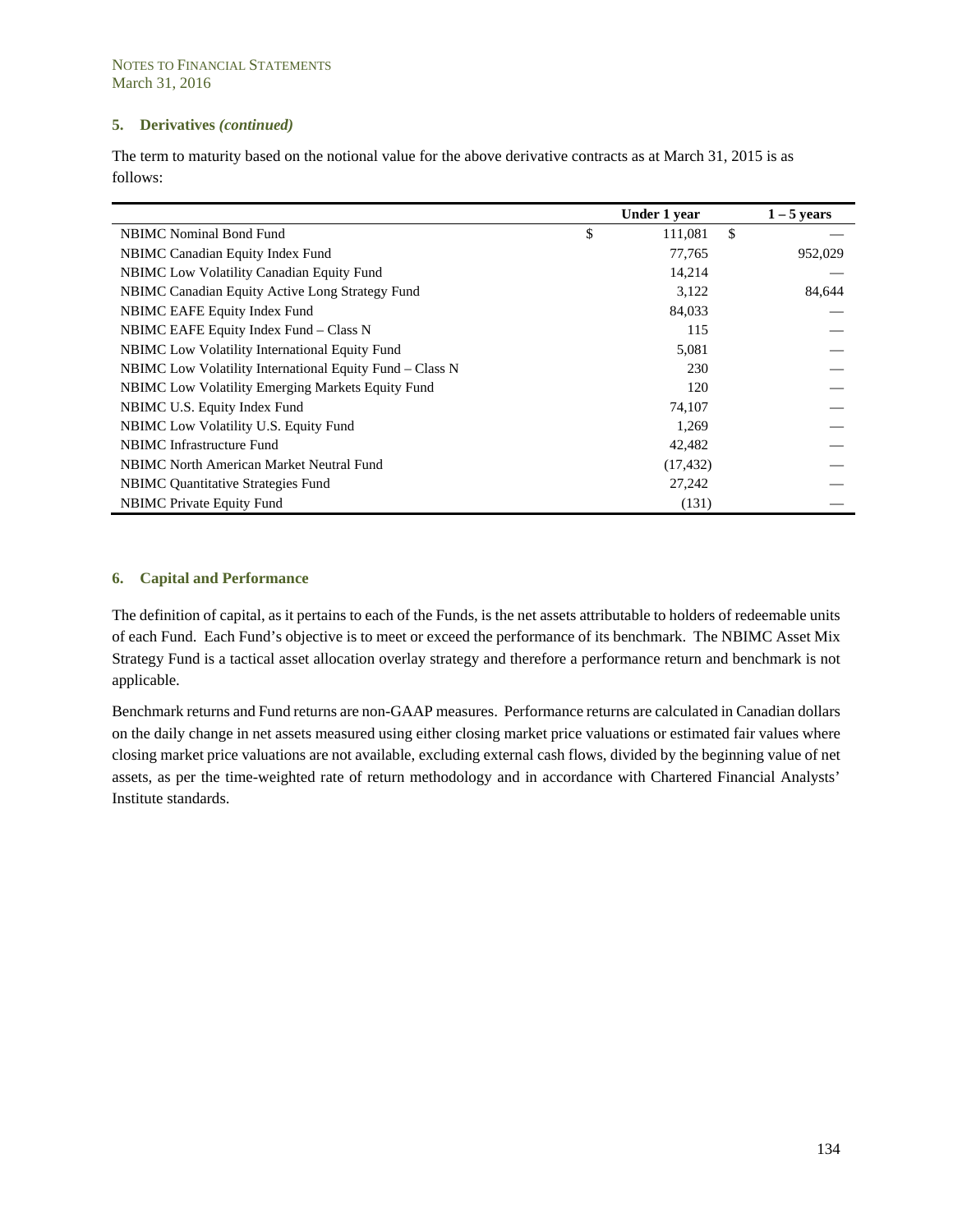## **6. Capital and Performance** *(continued)*

The annual nominal performance for the period ended March 31 for each of the Funds is as follows:

|                                                                                          | 2016                    |                            |                  | 2015                       |
|------------------------------------------------------------------------------------------|-------------------------|----------------------------|------------------|----------------------------|
|                                                                                          | <b>Annual</b><br>return | <b>Benchmark</b><br>return | Annual<br>return | <b>Benchmark</b><br>return |
|                                                                                          | $\frac{0}{0}$           | $\frac{0}{0}$              | $\frac{0}{0}$    | $\frac{0}{0}$              |
| NBIMC Nominal Bond Fund                                                                  | 1.14                    | 0.81                       | 11.13            | 11.11                      |
| NBIMC Corporate Bond Fund                                                                | 0.86                    | 0.69                       | 8.47             | 8.22                       |
| NBP Canadian Long-Term Bond Fund (formerly<br><b>NBIMC</b> Canadian Long-Term Bond Fund) | (1.96)                  | (1.46)                     | 19.19            | 19.72                      |
| NBIMC New Brunswick Fixed Income Opportunity                                             |                         |                            |                  |                            |
| Fund                                                                                     | 2.84                    | 0.81                       | 9.91             | 11.11                      |
| NBIMC Money Market Fund                                                                  | 0.92                    | 0.53                       | 1.28             | 0.94                       |
| NBIMC Student Investment Fund                                                            | (3.09)                  | (2.31)                     | 9.44             | 9.74                       |
| NBIMC Canadian Equity Index Fund                                                         | (6.33)                  | (6.57)                     | 8.67             | 6.93                       |
| NBIMC Low Volatility Canadian Equity Fund                                                | (0.86)                  | 0.79                       | 18.86            | 12.91                      |
| NBIMC External Canadian Equity Fund                                                      | (4.93)                  | (6.57)                     | 9.28             | 6.93                       |
| NBIMC Canadian Equity Active Long Strategy Fund                                          | (8.56)                  | (6.57)                     | 7.26             | 6.93                       |
| NBIMC External International Equity Fund                                                 | (4.59)                  | (6.32)                     | 17.10            | 13.70                      |
| NBIMC EAFE Equity Index Fund <sup>1</sup>                                                | (6.22)                  | (6.32)                     | 15.84            | 15.84                      |
| NBIMC EAFE Equity Index Fund - Class N                                                   | (6.07)                  | (6.32)                     | 13.91            | 13.70                      |
| NBIMC Low Volatility International Equity Fund <sup>1</sup>                              | 4.81                    | 5.83                       | 16.02            | 16.25                      |
| NBIMC Low Volatility International Equity Fund -<br>Class <sub>N</sub>                   | 4.67                    | 5.83                       | 19.93            | 19.63                      |
| NBIMC Low Volatility Emerging Markets Equity                                             |                         |                            |                  |                            |
| Fund <sup>2</sup>                                                                        | (5.47)                  | (8.80)                     | 0.88             | 2.98                       |
| NBIMC U.S. Equity Index Fund                                                             | 4.16                    | 4.09                       | 29.27            | 29.36                      |
| NBIMC Low Volatility U.S. Equity Fund                                                    | 11.50                   | 10.66                      | 33.08            | 34.65                      |
| <b>NBIMC</b> Inflation Linked Securities Fund                                            | (1.90)                  | (2.23)                     | 14.29            | 14.47                      |
| <b>NBIMC Canadian Real Estate Fund</b>                                                   | 9.94                    | 5.44                       | 9.92             | 5.52                       |
| NBIMC Canadian Real Estate Investment Trust Fund                                         | (1.99)                  | (2.24)                     | 12.79            | 12.61                      |
| NBIMC Non-Canadian Private Real Estate Fund <sup>3</sup>                                 | (0.09)                  | 3.33                       |                  |                            |
| NBIMC International Real Estate Fund                                                     | 7.27                    | 7.04                       | 42.64            | 40.77                      |
| NBIMC Public Infrastructure Fund <sup>4</sup>                                            | (2.17)                  | 4.94                       |                  |                            |
| <b>NBIMC</b> Infrastructure Fund                                                         | 6.74                    | 5.44                       | 6.97             | 5.52                       |
| NBIMC North American Market Neutral Fund                                                 | 2.30                    | 0.53                       | (3.34)           | 0.94                       |
| <b>NBIMC Quantitative Strategies Fund</b>                                                | 3.26                    | 0.53                       | 7.84             | 0.94                       |
| NBIMC New Brunswick and Atlantic Canada Equity<br><b>Opportunity Fund</b>                | 3.63                    | 5.44                       | (2.16)           | 5.52                       |
| <b>NBIMC Private Equity Fund</b>                                                         | 19.68                   | (2.43)                     | 18.63            | 18.58                      |

*¹ returns are since inception of trading in this Fund on January 5, 2015* 

*² returns are since inception of trading in this Fund on February 18, 2015* 

*³ returns are since inception of trading in this Fund on August 11, 2015* 

*⁴ returns are since inception of trading in this Fund on May 1, 2015.*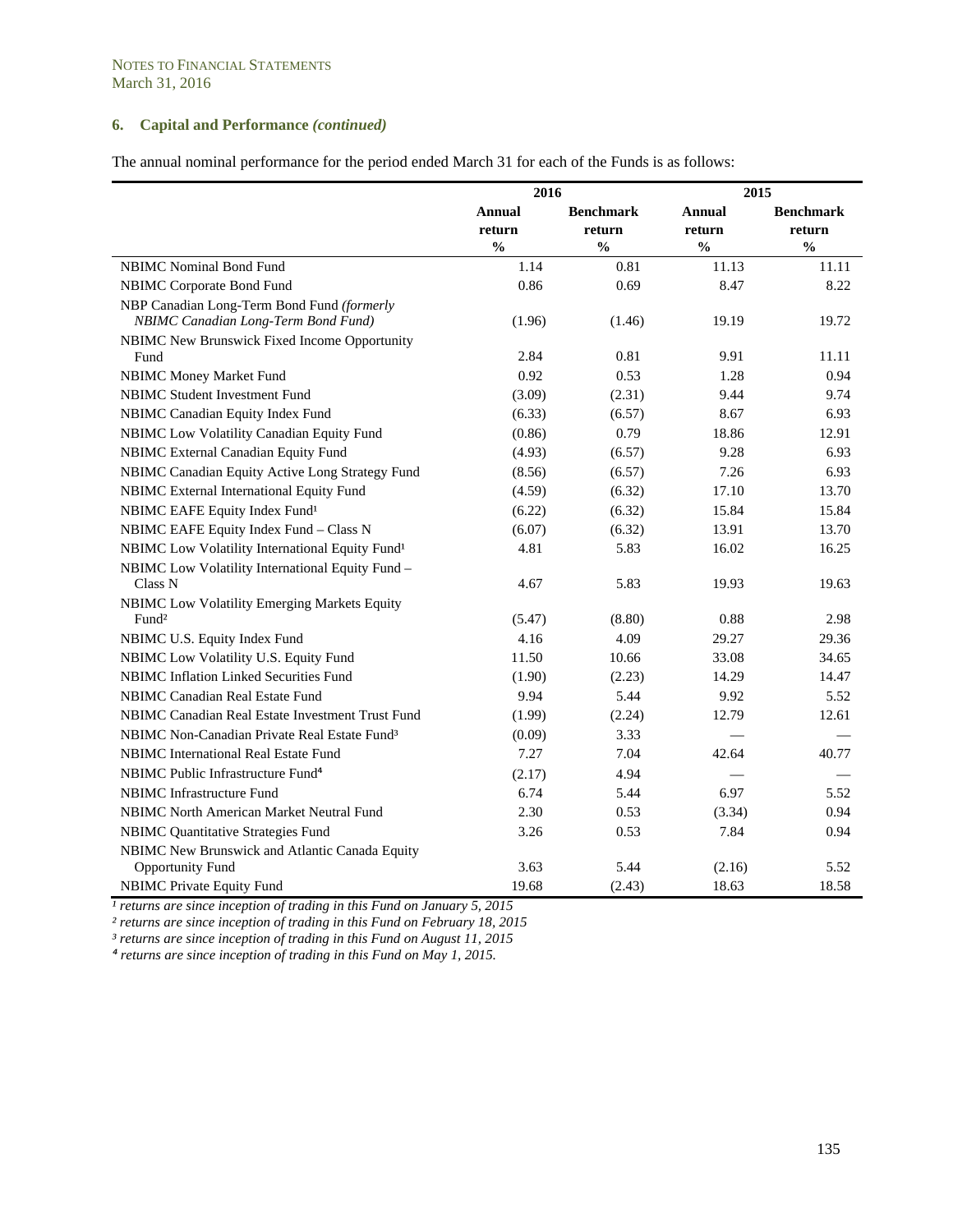## **7. Redeemable Units**

The number of redeemable units issued and redeemed for the year ended and outstanding at March 31, 2016 was as follows:

|                                                   | Outstanding<br>March 31,<br>2015 | <b>Units</b><br><b>Issued</b> | <b>Units</b><br><b>Redeemed</b> | Outstanding,<br>March 31,<br>2016 |
|---------------------------------------------------|----------------------------------|-------------------------------|---------------------------------|-----------------------------------|
|                                                   | (rounded)                        | (rounded)                     | (rounded)                       | (rounded)                         |
| NBIMC Nominal Bond Fund                           | 815,703                          | 186,729                       | 178,328                         | 824,104                           |
| NBIMC Corporate Bond Fund                         | 1,424,338                        | 565,235                       | 165,536                         | 1,824,037                         |
| NBP Canadian Long-Term Bond Fund (formerly        |                                  |                               |                                 |                                   |
| NBIMC Canadian Long-Term Bond Fund)               | 133,848                          | 231,199                       | 307,737                         | 57,310                            |
| NBIMC New Brunswick Fixed Income Opportunity      |                                  |                               |                                 |                                   |
| Fund                                              | 5,059                            | 9                             | 496                             | 4,572                             |
| NBIMC Money Market Fund                           | 745,500                          | 1,864,446                     | 1,988,206                       | 621,740                           |
| <b>NBIMC Student Investment Fund</b>              | 1,017                            |                               |                                 | 1,017                             |
| NBIMC Canadian Equity Index Fund                  | 392,625                          | 160,421                       | 267,456                         | 285,590                           |
| NBIMC Low Volatility Canadian Equity Fund         | 335,193                          | 202,217                       | 63,327                          | 474,083                           |
| NBIMC External Canadian Equity Fund               | 89,220                           | 2,433                         | 30,570                          | 61,083                            |
| NBIMC Canadian Equity Active Long Strategy Fund   | 176,830                          | 7,761                         | 38,276                          | 146,315                           |
| NBIMC External International Equity Fund          | 129,465                          | 9,297                         | 9,292                           | 129,470                           |
| NBIMC EAFE Equity Index Fund                      | 626,580                          | 89,233                        | 364,114                         | 351,699                           |
| NBIMC EAFE Equity Index Fund - Class N            | 22,297                           | 1,036                         | 7,583                           | 15,750                            |
| NBIMC Low Volatility International Equity Fund    | 281,085                          | 103,935                       | 28,718                          | 356,302                           |
| NBIMC Low Volatility International Equity Fund -  |                                  |                               |                                 |                                   |
| Class N                                           | 14,297                           | 3,940                         | 2,833                           | 15,404                            |
| NBIMC Low Volatility Emerging Markets Equity Fund | 220,660                          | 214,967                       | 8,577                           | 427,050                           |
| NBIMC U.S. Equity Index Fund                      | 414,628                          | 84,842                        | 152,106                         | 347,364                           |
| NBIMC Low Volatility U.S. Equity Fund             | 256,065                          | 93,156                        | 32,599                          | 316,622                           |
| NBIMC Inflation Linked Securities Fund            | 203,635                          | 22,360                        | 38,178                          | 187,817                           |
| <b>NBIMC Canadian Real Estate Fund</b>            | 70,815                           | 7,962                         | 4,923                           | 73,854                            |
| NBIMC Canadian Real Estate Investment Trust Fund  | 221,278                          | 22,323                        | 54,421                          | 189,180                           |
| NBIMC Non-Canadian Private Real Estate Fund       |                                  | 20,269                        | 262                             | 20,007                            |
| <b>NBIMC</b> International Real Estate Fund       | 53,209                           | 3,152                         | 25,981                          | 30,380                            |
| <b>NBIMC Public Infrastructure Fund</b>           |                                  | 258,911                       | 53,483                          | 205,428                           |
| <b>NBIMC</b> Infrastructure Fund                  | 77,001                           | 41,401                        | 5,538                           | 112,864                           |
| <b>NBIMC North American Market Neutral Fund</b>   | 194,488                          | 87,085                        | 34,703                          | 246,870                           |
| <b>NBIMC Quantitative Strategies Fund</b>         | 372,421                          | 192,051                       | 35,210                          | 529,262                           |
| NBIMC New Brunswick and Atlantic Canada Equity    |                                  |                               |                                 |                                   |
| <b>Opportunity Fund</b>                           | 6,197                            | 590                           | 57                              | 6,730                             |
| <b>NBIMC Private Equity Fund</b>                  | 202,653                          | 24,341                        | 47,178                          | 179,816                           |
| NBIMC Asset Mix Strategy Fund                     |                                  | 188,679                       | 117,433                         | 71,246                            |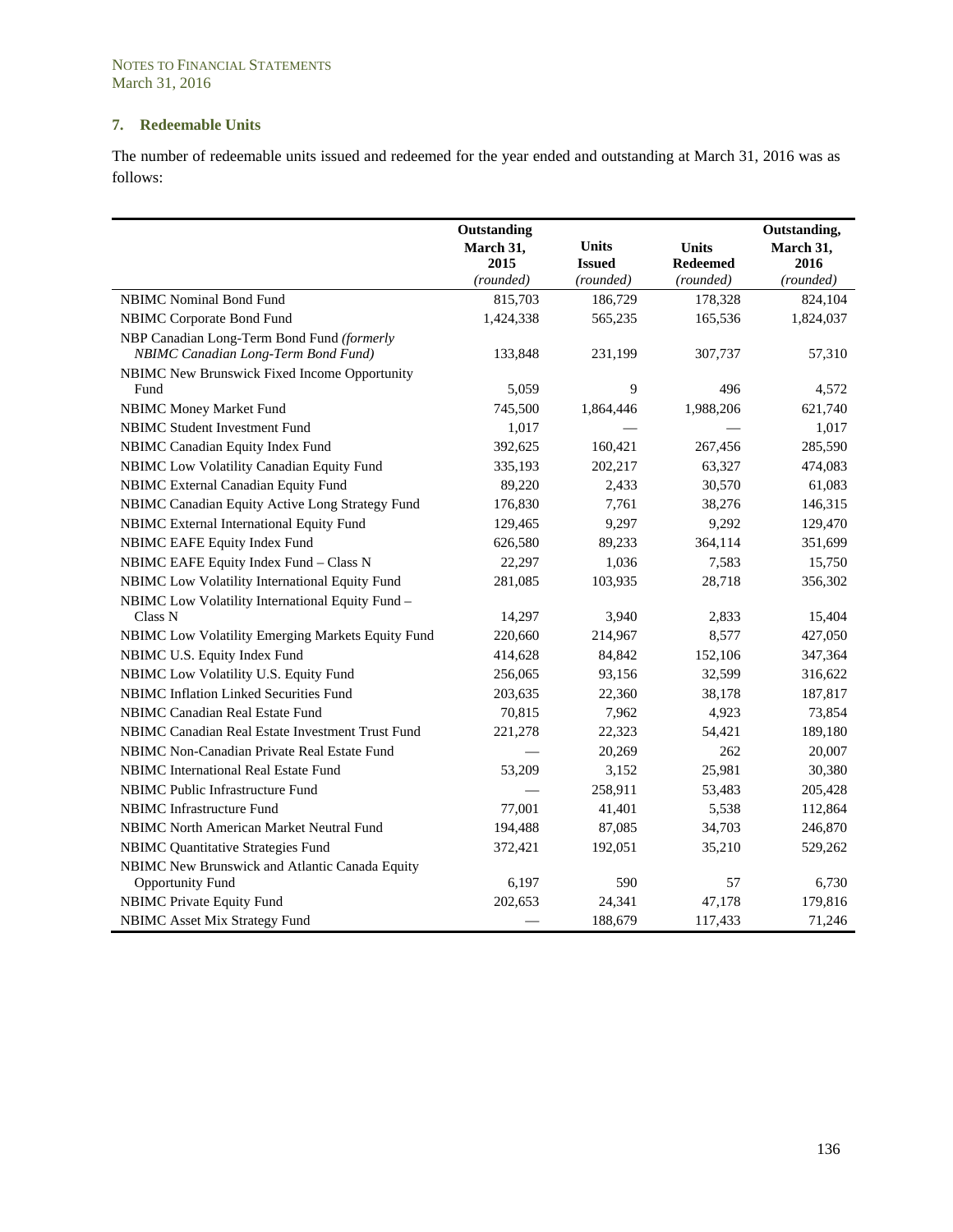## **7. Redeemable Units** *(continued)*

The number of redeemable units issued and redeemed for the year ended and outstanding at March 31, 2015 was as follows:

|                                                   | Outstanding |               |                 | Outstanding, |
|---------------------------------------------------|-------------|---------------|-----------------|--------------|
|                                                   | March 31,   | <b>Units</b>  | <b>Units</b>    | March 31,    |
|                                                   | 2014        | <b>Issued</b> | <b>Redeemed</b> | 2015         |
|                                                   | (rounded)   | (rounded)     | (rounded)       | (rounded)    |
| <b>NBIMC</b> Nominal Bond Fund                    | 786,321     | 84,260        | 54,878          | 815,703      |
| NBIMC Corporate Bond Fund                         | 744,152     | 758,297       | 78,111          | 1,424,338    |
| NBIMC Canadian Long-Term Bond Fund                | 134,509     | 7,491         | 8,152           | 133,848      |
| NBIMC New Brunswick Fixed Income Opportunity      |             |               |                 |              |
| Fund                                              | 5,561       | 91            | 593             | 5,059        |
| NBIMC Money Market Fund                           | 472,483     | 1,562,879     | 1,289,862       | 745,500      |
| <b>NBIMC Student Investment Fund</b>              | 1,017       |               |                 | 1,017        |
| NBIMC Canadian Equity Index Fund                  | 395,924     | 136,297       | 139,596         | 392,625      |
| NBIMC Low Volatility Canadian Equity Fund         | 196.879     | 182,846       | 44.532          | 335,193      |
| NBIMC External Canadian Equity Fund               | 130,638     | 11,287        | 52,705          | 89,220       |
| NBIMC Canadian Equity Active Long Strategy Fund   | 206,770     | 11,594        | 41,534          | 176,830      |
| NBIMC External International Equity Fund          | 160,749     | 8,643         | 39,927          | 129,465      |
| NBIMC EAFE Equity Index Fund                      |             | 945,939       | 319,359         | 626,580      |
| NBIMC EAFE Equity Index Fund - Class N            | 1,073,720   | 139,396       | 1,190,819       | 22,297       |
| NBIMC Low Volatility International Equity Fund    |             | 295,285       | 14,200          | 281,085      |
| NBIMC Low Volatility International Equity Fund -  |             |               |                 |              |
| Class N                                           | 226,594     | 85,338        | 297,635         | 14,297       |
| NBIMC Low Volatility Emerging Markets Equity Fund |             | 220,668       | 8               | 220,660      |
| NBIMC U.S. Equity Index Fund                      | 656.761     | 52,877        | 295,010         | 414,628      |
| NBIMC Low Volatility U.S. Equity Fund             | 228,189     | 66,765        | 38,889          | 256,065      |
| <b>NBIMC</b> Inflation Linked Securities Fund     | 312,586     | 27,981        | 136,932         | 203,635      |
| NBIMC Canadian Real Estate Fund                   | 60,073      | 22,173        | 11,431          | 70,815       |
| NBIMC Canadian Real Estate Investment Trust Fund  | 221,623     | 6,929         | 7,274           | 221,278      |
| NBIMC International Real Estate Fund              | 66,351      | 6,517         | 19,659          | 53,209       |
| <b>NBIMC</b> Infrastructure Fund                  | 77,976      | 4,170         | 5,145           | 77,001       |
| NBIMC North American Market Neutral Fund          | 123,182     | 82,770        | 11,464          | 194,488      |
| NBIMC Quantitative Strategies Fund                | 186,241     | 214,371       | 28,191          | 372,421      |
| NBIMC New Brunswick and Atlantic Canada Equity    |             |               |                 |              |
| <b>Opportunity Fund</b>                           | 6,241       | 217           | 261             | 6,197        |
| <b>NBIMC Private Equity Fund</b>                  | 185,581     | 50,263        | 33,191          | 202,653      |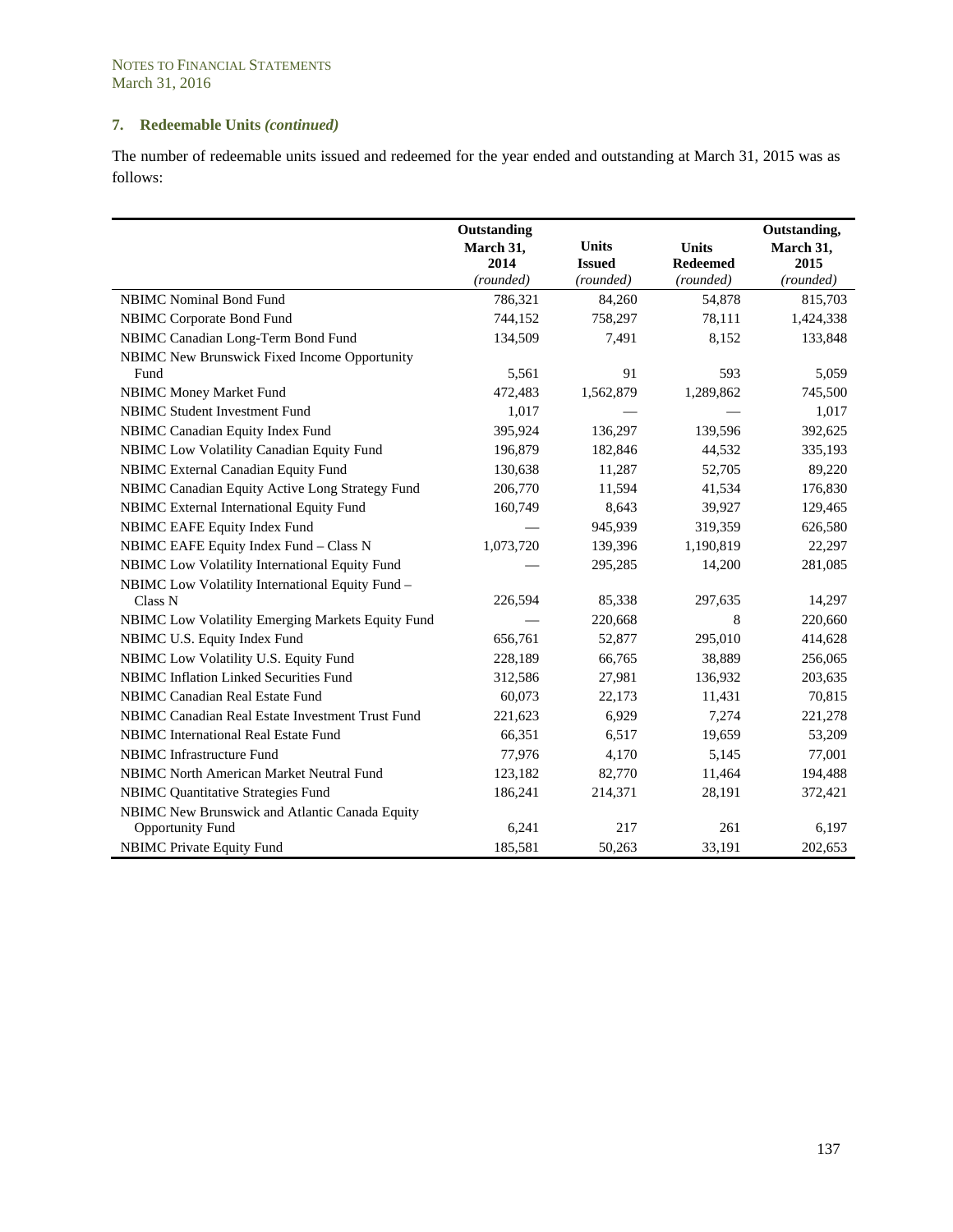#### **8. Related Party Transactions**

Each of the Funds is related to each other Fund by virtue of their common control by NBIMC as trustee. NBIMC is related to the Province of New Brunswick by virtue of its incorporating legislation. Each of NBIMC's clients are related to NBIMC, the Funds and the Province by virtue of the public sector nature of each entity.

On January 5, 2015, the NBIMC EAFE Equity Index Fund changed its name to NBIMC EAFE Equity Index Fund – Class N and transferred that proportion of its underlying investment portfolio beneficially owned by its pension fund unitholders to a new fund, the NBIMC EAFE Equity Index Fund. These assets had a fair value of \$1,062,219, including an unrealized gain of \$24,317 and was effected through a non-cash transfer of redeemable units at the net amount of \$1,035,554. This transaction was completed for international withholding tax reasons.

On January 5, 2015, the NBIMC Low Volatility International Equity Fund changed its name to NBIMC Low Volatility International Equity Fund – Class N and transferred that proportion of its underlying investment portfolio beneficially owned by its pension fund unitholders to a new fund, the NBIMC Low Volatility International Equity Fund. These assets had a fair value of \$437,253, including an unrealized gain of \$63,425 and was effected through a non-cash transfer of redeemable units at the net amount of \$371,013. This transaction was completed for international withholding tax reasons.

Certain Funds executed inter-fund trades for the years ended March 31, 2016 and March 31, 2015. Inter-fund trading is the buying and selling of portfolio securities between Funds to which NBIMC serves as trustee and manager. All such inter-fund transactions are priced at the quoted market prices in active markets on the trade date.

The NBIMC Nominal Bond Fund holds New Brunswick provincial and municipal bonds in the following amounts as at March 31:

| . S<br>thousands) |        | 2016   |   | 2015   |
|-------------------|--------|--------|---|--------|
| Provincial bonds  | w      | 47.979 | ◡ | 57,542 |
| Municipal bonds   | ∽<br>w | 32,875 | ◡ | 33.566 |

The NBP Canadian Long-Term Bond Fund *(formerly NBIMC Canadian Long-Term Bond Fund)* holds New Brunswick provincial bonds in the following amounts as at March 31, 2016 - \$66,943 (2015 - \$54,822).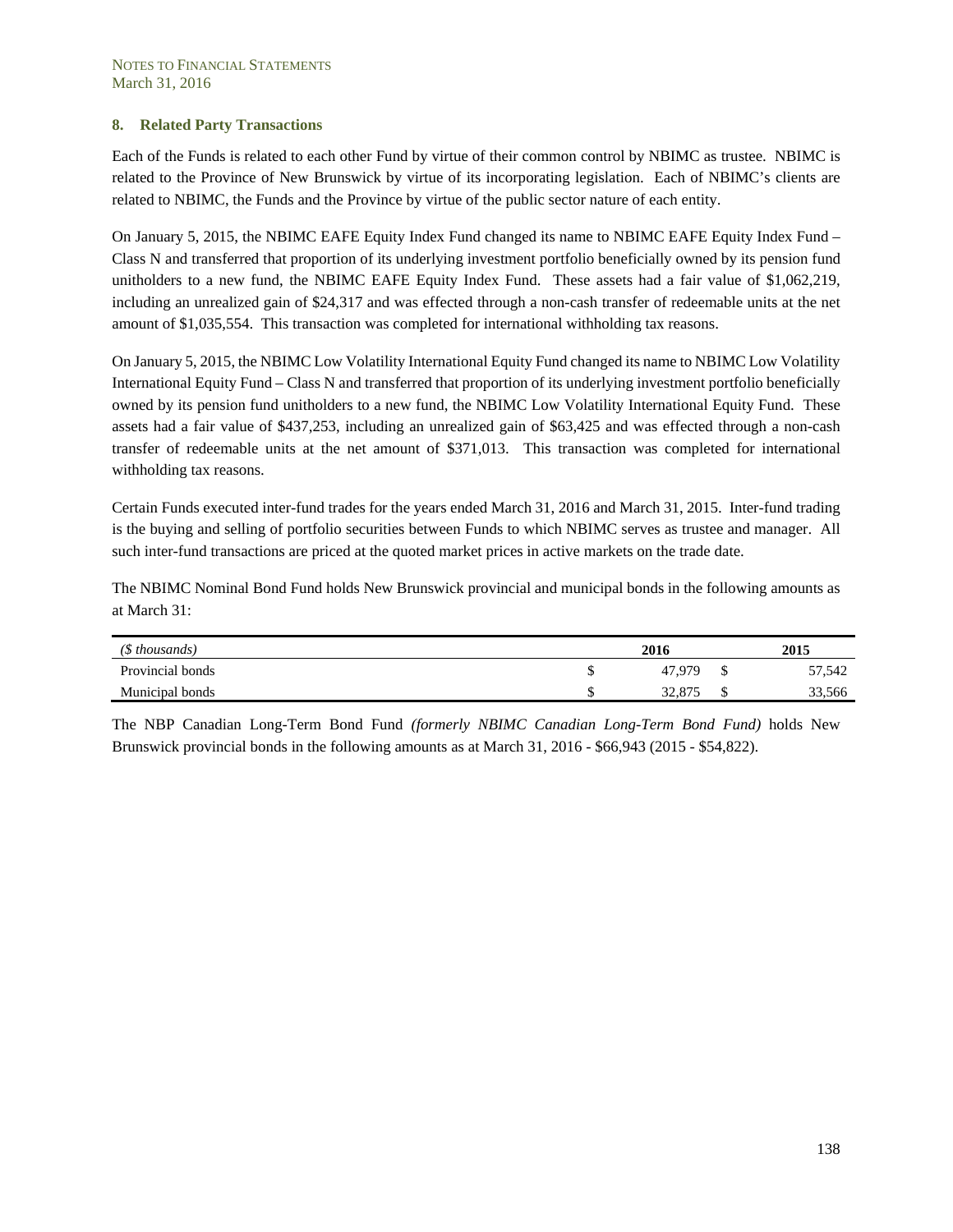From time to time, the Funds may invest in units of the NBIMC Money Market Fund to invest surplus cash on a shortterm basis until it can be reinvested or to ensure there is cash underlay available to cover short positions or to offset derivative exposures, thereby eliminating leverage. The amount that each Fund held in units of the NBIMC Money Market Fund at March 31 is as follows:

|                                                                                    | 2016         | 2015          |
|------------------------------------------------------------------------------------|--------------|---------------|
| <b>NBIMC</b> Nominal Bond Fund                                                     | \$<br>91,483 | \$<br>171,705 |
| <b>NBIMC</b> Corporate Bond Fund                                                   | 48,903       | 127,037       |
| NBP Canadian Long-Term Bond Fund (formerly NBIMC Canadian Long-<br>Term Bond Fund) | 445          | 4,514         |
| NBIMC Student Investment Fund                                                      | 164          | 122           |
| NBIMC Canadian Equity Index Fund                                                   | (339, 315)   | (77, 556)     |
|                                                                                    | 2,010        | 12,621        |
| NBIMC Low Volatility Canadian Equity Fund                                          | 584          |               |
| NBIMC External Canadian Equity Fund                                                |              | 6,486         |
| NBIMC Canadian Equity Active Long Strategy Fund                                    | 886          | 2,913         |
| NBIMC EAFE Equity Index Fund                                                       | (340)        | 38,531        |
| NBIMC EAFE Equity Index Fund – Class N                                             | (57)         |               |
| NBIMC Low Volatility International Equity Fund                                     | (1,157)      | 1,811         |
| NBIMC Low Volatility International Equity Fund - Class N                           | 6,992        | 11            |
| <b>NBIMC</b> Low Volatility Emerging Markets Equity Fund                           | (3,308)      | (303)         |
| NBIMC U.S. Equity Index Fund                                                       | (5,927)      | (35, 437)     |
| NBIMC Low Volatility U.S. Equity Fund                                              | 20,465       | 1,252         |
| <b>NBIMC</b> Inflation Linked Securities Fund                                      | 440          | 4,653         |
| NBIMC Canadian Real Estate Investment Trust Fund                                   | 7            | 25            |
| NBIMC International Real Estate Fund                                               | 1,826        | 3,156         |
| NBIMC Public Infrastructure Fund                                                   | 21,213       |               |
| <b>NBIMC North American Market Neutral Fund</b>                                    | 315,371      | 241,650       |
| <b>NBIMC</b> Quantitative Strategies Fund                                          | 649,846      | 411,128       |
| <b>NBIMC Asset Mix Strategy Fund</b>                                               | 67,432       |               |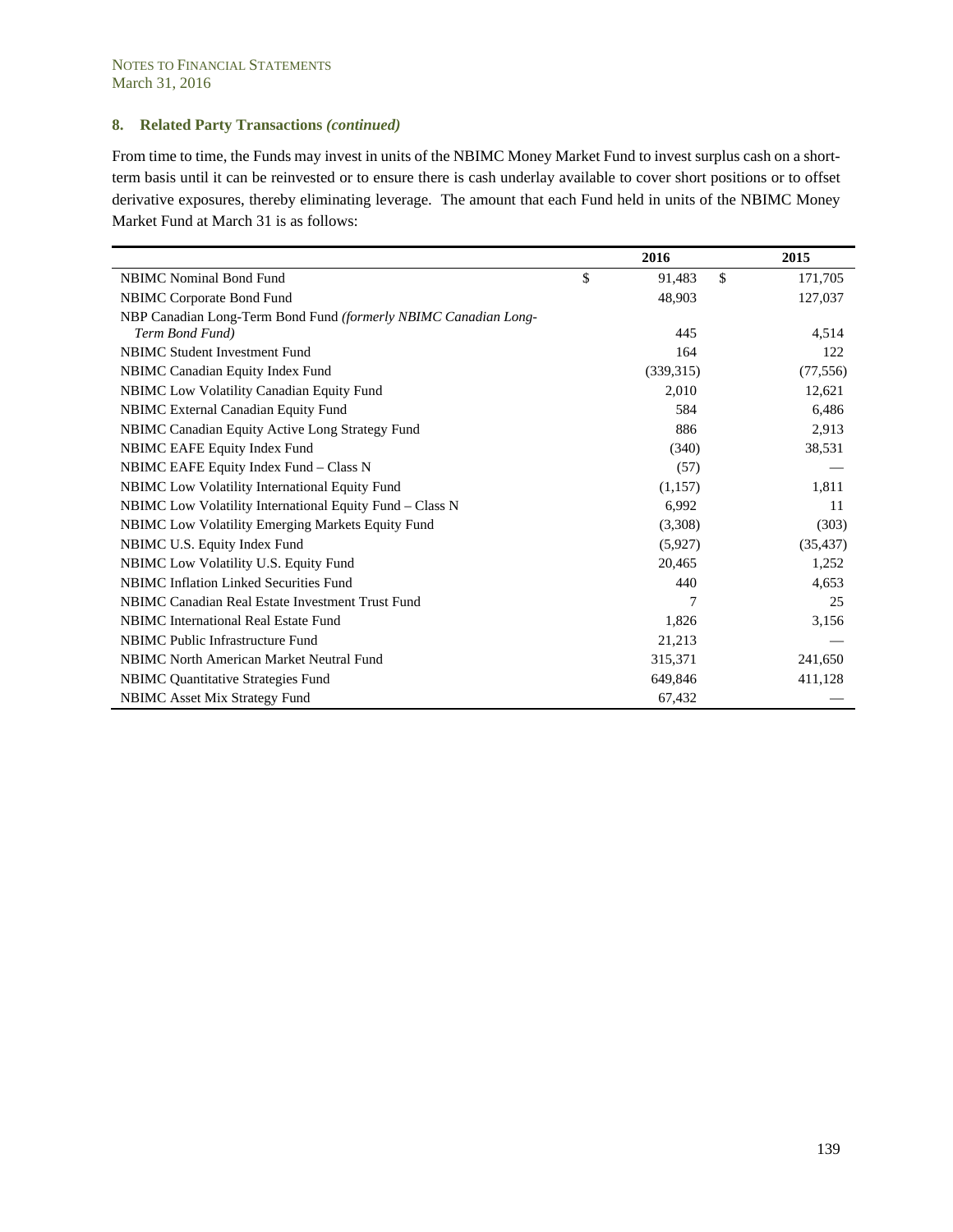The amount of investment income earned by each Fund for the year ended March 31, 2016 from its investments in the units of the NBIMC Money Market Fund is as follows:

|                                                   |                           |                       | 2016                |
|---------------------------------------------------|---------------------------|-----------------------|---------------------|
|                                                   | <b>Unrealized Gains /</b> | <b>Realized Gains</b> | <b>Total Income</b> |
|                                                   | (Losses)                  | (Losses)              | (Loss)              |
|                                                   | \$                        | \$                    | \$                  |
| <b>NBIMC</b> Nominal Bond Fund                    | (253)                     | 1,285                 | 1.032               |
| <b>NBIMC</b> Corporate Bond Fund                  | (176)                     | 1,009                 | 833                 |
| NBP Canadian Long-Term Bond Fund (formerly        |                           | 34                    | 26                  |
| <b>NBIMC</b> Canadian Long-Term Bond Fund)        | (8)                       |                       |                     |
| NBIMC Student Investment Fund                     |                           | 1                     | 1                   |
| NBIMC Canadian Equity Index Fund                  | (518)                     | (1,344)               | (1,862)             |
| <b>NBIMC</b> Low Volatility Canadian Equity Fund  | (8)                       | 45                    | 37                  |
| NBIMC External Canadian Equity Fund               | (23)                      | 67                    | 44                  |
| NBIMC Canadian Equity Active Long Strategy Fund   | (7)                       | 27                    | 20                  |
| NBIMC EAFE Equity Index Fund                      | (19)                      | 124                   | 105                 |
| NBIMC Low Volatility International Equity Fund    | (9)                       | 27                    | 18                  |
| NBIMC Low Volatility International Equity Fund -  |                           |                       |                     |
| Class <sub>N</sub>                                | 1                         | (1)                   |                     |
| NBIMC Low Volatility Emerging Markets Equity Fund | (1)                       | 15                    | 14                  |
| NBIMC U.S. Equity Index Fund                      | (252)                     | (220)                 | (472)               |
| NBIMC Low Volatility U.S. Equity Fund             | (1)                       | 27                    | 26                  |
| <b>NBIMC Inflation Linked Securities Fund</b>     | (15)                      | 94                    | 79                  |
| NBIMC Canadian Real Estate Investment Trust Fund  |                           | 2                     | 2                   |
| NBIMC Non-Canadian Private Real Estate Fund       |                           |                       | 1                   |
| <b>NBIMC</b> International Real Estate Fund       | (4)                       | 19                    | 15                  |
| NBIMC Public Infrastructure Fund                  | 36                        | 8                     | 44                  |
| NBIMC North American Market Neutral Fund          | (512)                     | 2,862                 | 2,350               |
| <b>NBIMC</b> Quantitative Strategies Fund         | 1,872                     | 2,619                 | 4,491               |
| <b>NBIMC</b> Asset Mix Strategy Fund              |                           | 119                   | 119                 |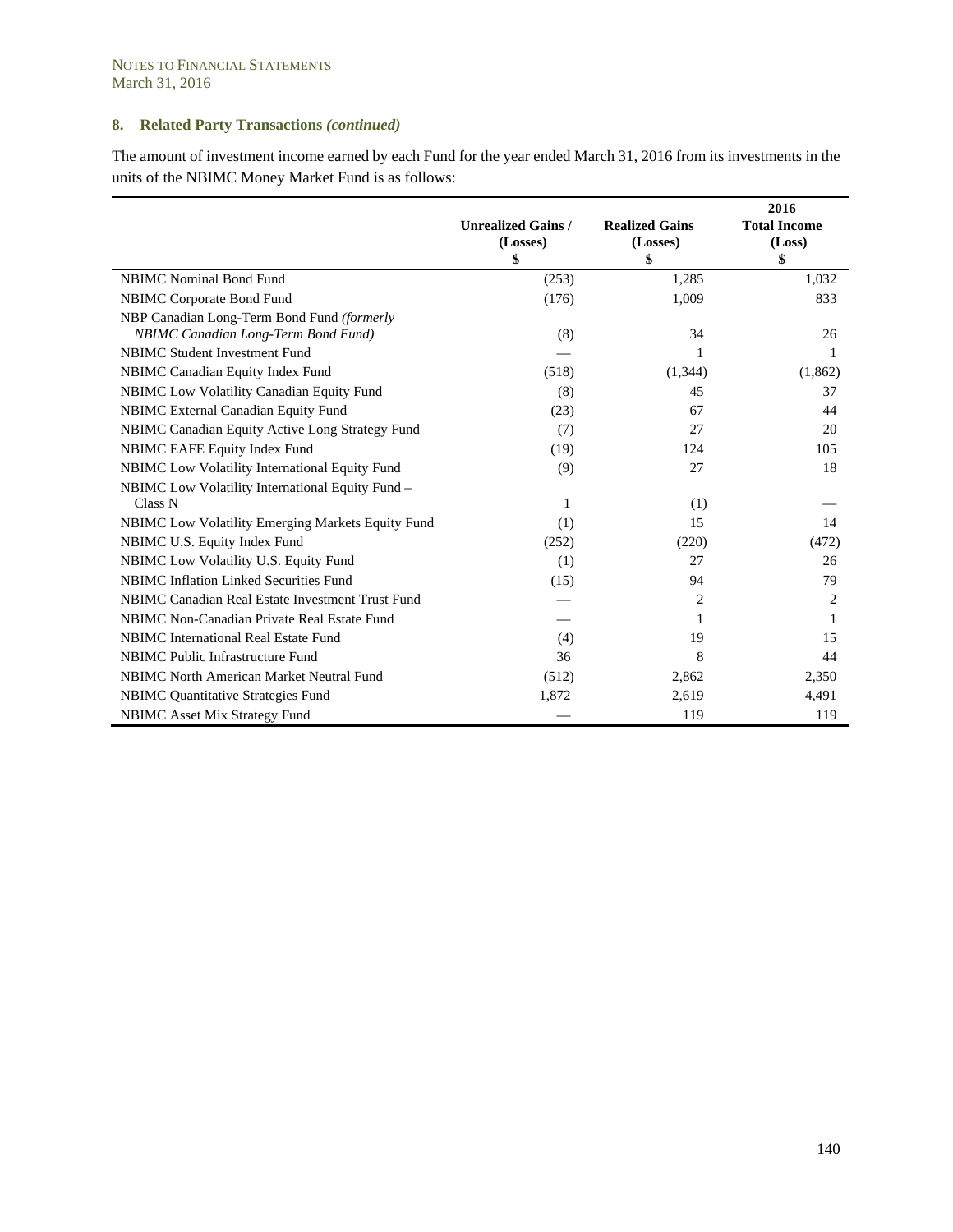The amount of investment income earned by each Fund for the year ended March 31, 2015 from its investments in the units of the NBIMC Money Market Fund is as follows:

|                                                   |                           |                       | 2015                |
|---------------------------------------------------|---------------------------|-----------------------|---------------------|
|                                                   | <b>Unrealized Gains /</b> |                       | <b>Total Income</b> |
|                                                   | (Losses)                  | <b>Realized Gains</b> | (Loss)              |
|                                                   | \$                        | \$                    | \$                  |
| <b>NBIMC</b> Nominal Bond Fund                    | 236                       | 1,116                 | 1,352               |
| NBIMC Corporate Bond Fund                         | 195                       | 490                   | 685                 |
| NBIMC Canadian Long-Term Bond Fund                | 4                         | 38                    | 42                  |
| NBIMC Student Investment Fund                     |                           | -1                    | 1                   |
| NBIMC Canadian Equity Index Fund                  | (329)                     | 160                   | (169)               |
| NBIMC Low Volatility Canadian Equity Fund         | 7                         | 31                    | 38                  |
| NBIMC External Canadian Equity Fund               | (3)                       | 89                    | 86                  |
| NBIMC S&P/TSX Completion Index Fund               | (1)                       | 12                    | 11                  |
| NBIMC Canadian Equity Active Long Strategy Fund   | 8                         | 16                    | 24                  |
| NBIMC EAFE Equity Index Fund                      | 19                        |                       | 19                  |
| NBIMC EAFE Equity Index Fund - Class N            | (98)                      | 293                   | 195                 |
| NBIMC Low Volatility International Equity Fund    | $\tau$                    |                       | 7                   |
| NBIMC Low Volatility International Equity Fund -  |                           |                       |                     |
| Class N                                           | (26)                      | 54                    | 28                  |
| NBIMC Low Volatility Emerging Markets Equity Fund |                           | 20                    | 20                  |
| NBIMC U.S. Equity Index Fund                      | (117)                     | 310                   | 193                 |
| NBIMC Low Volatility U.S. Equity Fund             | 1                         | 16                    | 17                  |
| <b>NBIMC</b> Inflation Linked Securities Fund     | (28)                      | 206                   | 178                 |
| NBIMC Canadian Real Estate Fund                   |                           | 6                     | 6                   |
| NBIMC Canadian Real Estate Investment Trust Fund  |                           | 3                     | 3                   |
| NBIMC International Real Estate Fund              |                           | 22                    | 22                  |
| <b>NBIMC North American Market Neutral Fund</b>   | 509                       | 1,932                 | 2,441               |
| <b>NBIMC</b> Quantitative Strategies Fund         | 1,478                     | 1,799                 | 3,277               |

Certain of the Funds may participate in an inter-fund collateral lending agreement *(see Note 4(a))*.

In addition, certain of the Funds participate in an internal securities lending program with the objective of enhancing portfolio returns. Under this program, a lending Fund may loan securities to a borrowing Fund in exchange for a market-based borrowing fee. The borrowing Fund has committed to repay the lending Fund equivalent securities or cash in the event that equivalent securities are not available. Securities on loan remain recorded as investments on the Statement of Financial Position.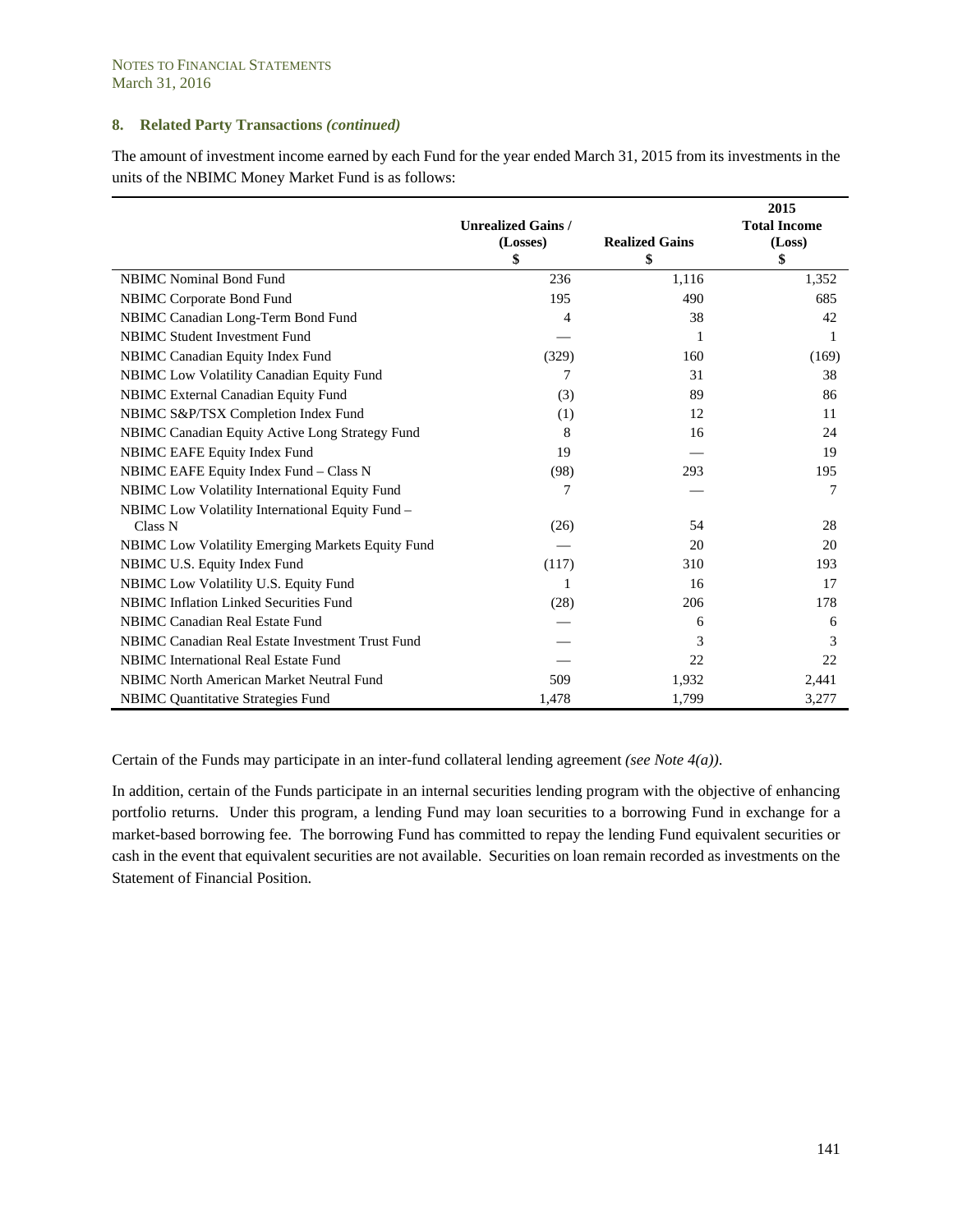The amount of internal securities lending revenue included in securities lending revenue in the Statement of Comprehensive Income for the year ended March 31 is as follows:

| Fund                                             | 2016 |   | 2015 |
|--------------------------------------------------|------|---|------|
| NBIMC Canadian Equity Index Fund                 | 40   | S | 55   |
| NBIMC Low Volatility Canadian Equity Fund        | .54  |   | 39   |
| NBIMC Canadian Equity Active Long Strategy Fund  | 12   |   | 14   |
| NBIMC U.S. Equity Index Fund                     | -87  |   | 63   |
| NBIMC Low Volatility U.S. Equity Fund            |      |   |      |
| NBIMC Canadian Real Estate Investment Trust Fund |      |   |      |
| NBIMC North American Market Neutral Fund         | 6    |   |      |

The amount of internal securities lending borrowing costs included in transaction costs in the Statement of Comprehensive Income for the year ended March 31 is as follows:

| Fund                                      | 2016 |    |  | 2015 |
|-------------------------------------------|------|----|--|------|
| NBIMC North American Market Neutral Fund  |      | 50 |  |      |
| <b>NBIMC</b> Quantitative Strategies Fund |      |    |  |      |

The fair value of total securities loaned (borrowed) internally that are included in investments in the Statement of Financial Position at March 31is as follows:

| Fund                                            | 2016 |           |    | 2015      |
|-------------------------------------------------|------|-----------|----|-----------|
| NBIMC Canadian Equity Index Fund                |      | 25,800    | \$ | 24,166    |
| NBIMC Low Volatility Canadian Equity Fund       |      | 46,639    |    | 35,796    |
| NBIMC Canadian Equity Active Long Strategy Fund |      | 5,339     |    | 3,795     |
| NBIMC U.S. Equity Index Fund                    |      | 28,432    |    | 26,974    |
| NBIMC Low Volatility U.S. Equity Fund           |      | 6.956     |    | 3,134     |
| <b>NBIMC North American Market Neutral Fund</b> |      | (42,062)  |    | (44,950)  |
| <b>NBIMC</b> Quantitative Strategies Fund       |      | (71, 104) |    | (48, 915) |

As a public sector investment manager, NBIMC operates on a cost recovery basis. Costs such as securities custody fees, external investment management fees and other costs that are attributable to a specific client are charged directly to that client. Expenses incurred that pertain to the general operations of NBIMC are allocated to each client on a prorata basis based on their total assets under management. NBIMC does not charge management fees to the Funds. In certain circumstances, a Fund may incur expenses directly from external advisors such as legal fees in connection with the structuring of a private market investment. Such expenses are paid directly by the Fund in order to ensure that its investment performance can be measured accurately and are shown as an expense in the Statement of Comprehensive Income.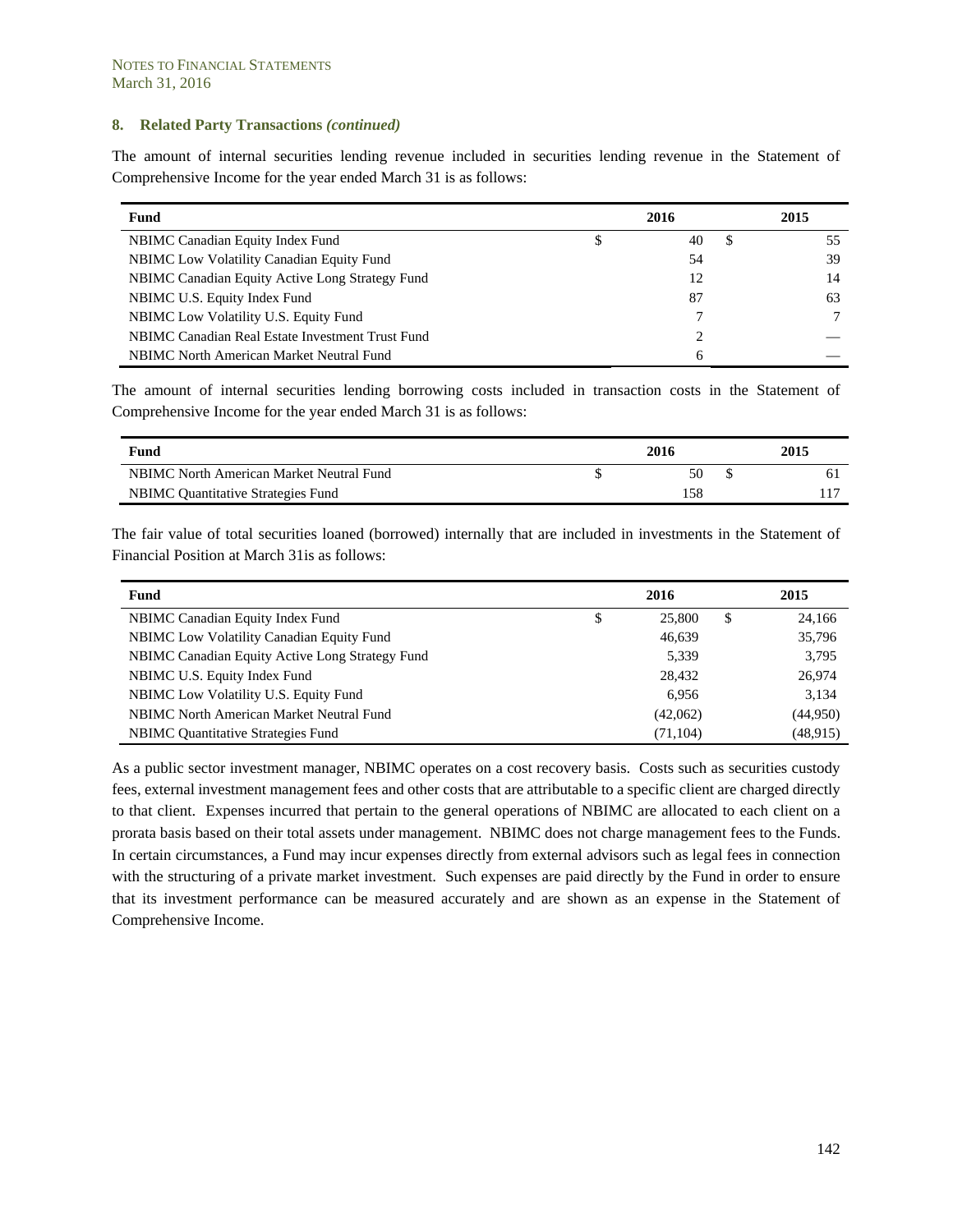## **9. Interests in Other Entities**

#### (a) Interests in Subsidiaries

The NBIMC Canadian Real Estate Fund owns 100% of the common share capital of the following New Brunswickdomiciled unconsolidated entities that have been measured at FVTPL:

| <b>Name</b>        | <b>Nature and Purpose</b>                                                                                 | <b>Underlying Investments</b>                                                                                                                                      |
|--------------------|-----------------------------------------------------------------------------------------------------------|--------------------------------------------------------------------------------------------------------------------------------------------------------------------|
| NBIMC Realty Corp. | Pension fund realty corporation to hold<br>direct investments in real properties.                         | Diversified portfolio of industrial,<br>commercial, retail and multi-residential<br>properties.                                                                    |
| 649529 NB Corp.    | Pension fund realty corporation to hold an<br>indirect investment in commercial<br>properties.            | 14.08% limited partnership interest in a<br>fund investing in Canadian and primarily<br>Toronto commercial properties, with an<br>uncalled commitment of \$4,204.  |
| 664877 NB Corp.    | Pension fund realty corporation to hold an<br>indirect investment in multi-residential<br>properties.     | 12.50% interest in an unincorporated<br>open-ended mutual fund trust with<br>investments in multi-residential properties<br>in major Canadian cities.              |
| 666660 NB Corp.    | Pension fund realty corporation to hold an<br>indirect investment in multi-residential<br>properties.     | 4.63% limited partnership interest in<br>multi-residential properties in major<br>Canadian cities.                                                                 |
| 672858 NB Corp.    | Pension fund realty corporation to hold an<br>indirect investment in commercial<br>properties.            | 16.34% limited partnership interest in a<br>fund investing in Canadian and primarily<br>Toronto commercial properties, with an<br>uncalled commitment of \$23,895. |
| 676185 NB Corp.    | Pension fund realty corporation to hold an<br>indirect investment in retail properties.                   | 28.93% limited partnership interest in a<br>fund owning an interest in three separate<br>Canadian retail properties.                                               |
| 676512 NB Corp.    | Pension fund realty corporation to hold an<br>indirect investment in office and<br>commercial properties. | 45.34% limited partnership interest in a<br>fund owning an interest in an office<br>property in Burnaby, BC.                                                       |

NBIMC Realty Corp. may enter into mortgage financing with a charge on the real properties pledged as security that is limited to no more than 50% of the fair value of the portfolio.

The NBIMC Private Equity Fund owns 100% of the common share capital of the following New Brunswick-domiciled unconsolidated entity that has been measured at FVTPL:

| <b>Name</b>     | <b>Nature and Purpose</b>       | <b>Underlying Investments</b>                                                                             |
|-----------------|---------------------------------|-----------------------------------------------------------------------------------------------------------|
| 683477 NB Corp. | Investment holding corporation. | 2.375% limited partnership interest in a<br>fund owning an 81% interest in a retail<br>services business. |
|                 |                                 |                                                                                                           |

# (b) Interests in Limited Partnership Entities

The NBIMC Canadian Real Estate Fund and the NBIMC Private Equity Fund have investment commitments in the amounts of \$37,365 and \$323,758 (2015 - \$37,365 and \$323,758) respectively to fund investments that have been measured at FVTPL over the next several years in accordance with the terms and conditions agreed to in various limited partnership agreements.